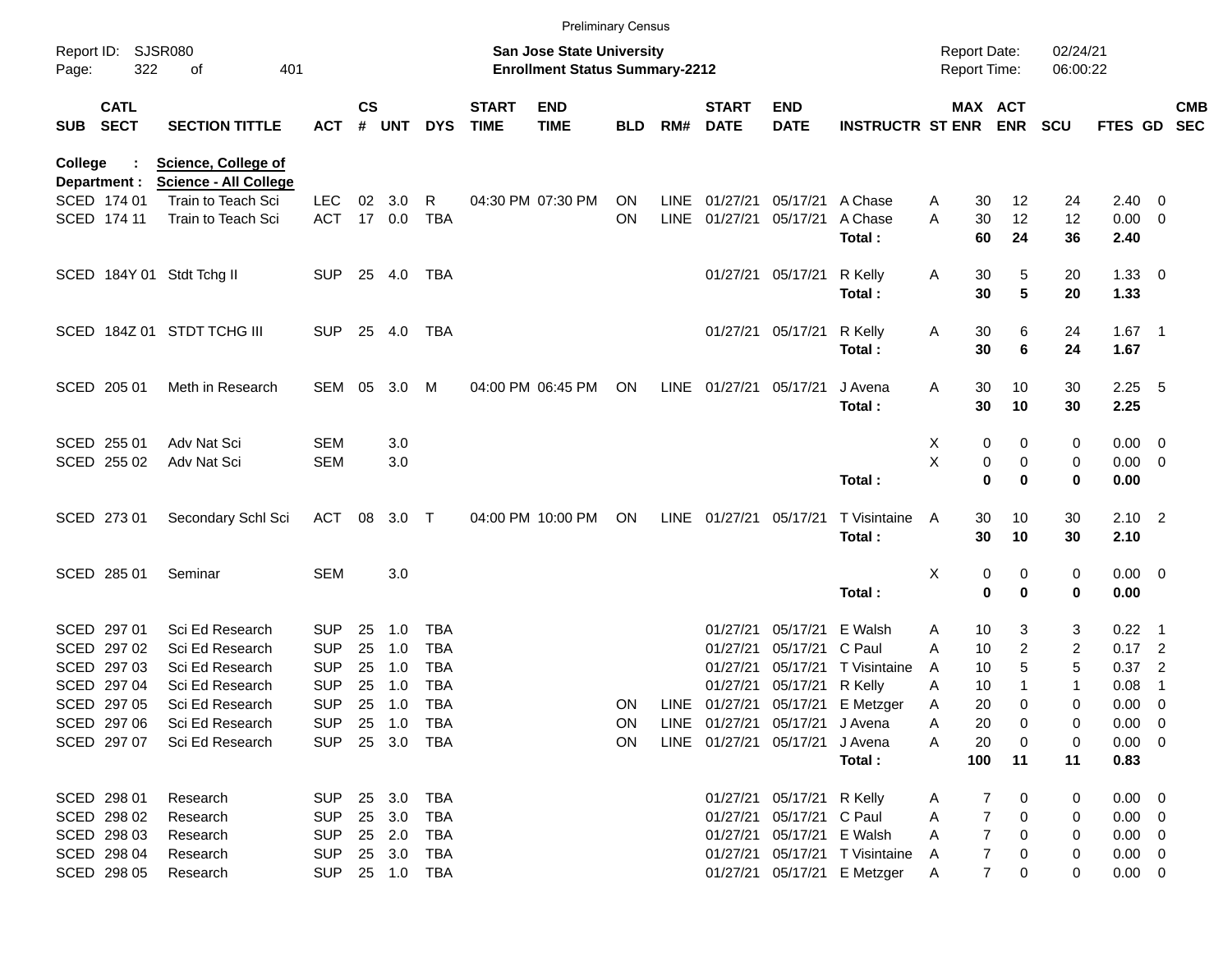|                     |                            |                               |            |                |            |            |                             |                                                                           | <b>Preliminary Census</b> |             |                             |                           |                                                               |                                     |                            |                      |              |                          |
|---------------------|----------------------------|-------------------------------|------------|----------------|------------|------------|-----------------------------|---------------------------------------------------------------------------|---------------------------|-------------|-----------------------------|---------------------------|---------------------------------------------------------------|-------------------------------------|----------------------------|----------------------|--------------|--------------------------|
| Report ID:<br>Page: | 323                        | SJSR080<br>401<br>οf          |            |                |            |            |                             | <b>San Jose State University</b><br><b>Enrollment Status Summary-2212</b> |                           |             |                             |                           |                                                               | <b>Report Date:</b><br>Report Time: |                            | 02/24/21<br>06:00:22 |              |                          |
| <b>SUB</b>          | <b>CATL</b><br><b>SECT</b> | <b>SECTION TITTLE</b>         | <b>ACT</b> | <b>CS</b><br># | <b>UNT</b> | <b>DYS</b> | <b>START</b><br><b>TIME</b> | <b>END</b><br><b>TIME</b>                                                 | <b>BLD</b>                | RM#         | <b>START</b><br><b>DATE</b> | <b>END</b><br><b>DATE</b> | <b>INSTRUCTR ST ENR</b>                                       |                                     | MAX ACT<br><b>ENR</b>      | <b>SCU</b>           | FTES GD      | <b>CMB</b><br><b>SEC</b> |
|                     | SCED 298 06                | Research                      | <b>SUP</b> | 25             | 1.0        | TBA        |                             |                                                                           |                           |             | 01/27/21                    | 05/17/21                  |                                                               | A                                   | 0<br>7                     | 0                    | 0.00         | 0                        |
|                     | SCED 298 07                | Research                      | <b>SUP</b> | 25             | 3.0        | <b>TBA</b> |                             |                                                                           |                           |             | 01/27/21                    | 05/17/21                  |                                                               | A                                   | $\overline{7}$<br>0        | 0                    | 0.00         | 0                        |
|                     | SCED 298 08                | Research                      | <b>SUP</b> | 25             | 1.0        | <b>TBA</b> |                             |                                                                           |                           |             | 01/27/21                    | 05/17/21                  |                                                               | A                                   | $\overline{7}$<br>0        | 0                    | 0.00         | 0                        |
|                     | SCED 298 09                | Research                      | <b>SUP</b> | 25             | 2.0        | <b>TBA</b> |                             |                                                                           |                           |             | 01/27/21                    | 05/17/21                  |                                                               | A                                   | $\overline{7}$<br>0        | 0                    | 0.00         | 0                        |
|                     | SCED 298 10                | Research                      | <b>SUP</b> | 25             | 3.0        | <b>TBA</b> |                             |                                                                           |                           |             | 01/27/21                    | 05/17/21                  |                                                               | Α                                   | $\overline{7}$<br>0        | 0                    | 0.00         | 0                        |
|                     |                            |                               |            |                |            |            |                             |                                                                           |                           |             |                             |                           | Total:                                                        | 70                                  | 0                          | 0                    | 0.00         |                          |
|                     | SCED 375 01                | Colloq Sci Ed                 | <b>LEC</b> | 02             | 2.0        | W          |                             | 04:00 PM 05:40 PM                                                         | ON                        |             | LINE 01/27/21               | 05/17/21                  | R Peters<br>Total:                                            | Α<br>60<br>60                       | 6<br>6                     | 12<br>12             | 0.83<br>0.83 | - 1                      |
| SCI                 | 1 0 1                      | Acadmc Excel Wkshp ACT        |            |                | 07 1.5     | MW         |                             | 03:00 PM 04:15 PM                                                         | ON                        | LINE        | 01/27/21                    | 05/17/21                  | K Singmaster A                                                | 40                                  | 20                         | 20                   | 2.00         | 0                        |
| SCI                 | 1 0 2                      | Acadmc Excel Wkshp ACT        |            |                | 07 1.5     | TR         |                             | 01:30 PM 02:45 PM                                                         | ON                        | <b>LINE</b> | 01/27/21                    | 05/17/21                  | K Singmaster A                                                | 40                                  | 20                         | 20                   | 2.00         | 0                        |
| SCI                 | 1 0 3                      | Acadmc Excel Wkshp ACT        |            |                | 07 1.5     | TR         |                             | 01:30 PM 02:45 PM                                                         | <b>ON</b>                 | <b>LINE</b> | 01/27/21                    | 05/17/21                  | K Singmaster A                                                | 40                                  | 20                         | 20                   | 2.00         | 0                        |
| SCI                 | 1 0 4                      | Acadmc Excel Wkshp ACT        |            |                | 07 1.5     | MW         |                             | 01:30 PM 02:45 PM                                                         | 0N                        | <b>LINE</b> | 01/27/21                    | 05/17/21                  | K Singmaster A                                                | 40                                  | 19                         | 19                   | 1.90         | 0                        |
| SCI                 | 1 0 5                      | Acadmc Excel Wkshp ACT        |            |                | 07 1.5     | MW         |                             | 03:00 PM 04:15 PM                                                         | <b>ON</b>                 | LINE        | 01/27/21                    | 05/17/21                  | K Singmaster A                                                | 40                                  | 17                         | 17                   | 1.70         | 0                        |
| SCI                 | 1 0 6                      | Acadmc Excel Wkshp ACT        |            |                | 07 1.5     | MW         |                             | 03:00 PM 04:15 PM                                                         | 0N                        | <b>LINE</b> | 01/27/21                    | 05/17/21                  | K Singmaster A                                                | 40                                  | 22                         | 22                   | 2.20         | 0                        |
| SCI                 | 1 0 7                      | Acadmc Excel Wkshp ACT        |            |                | 07 1.5     | <b>TR</b>  |                             | 03:00 PM 04:15 PM                                                         | ON                        |             | LINE 01/27/21               | 05/17/21                  | K Singmaster A                                                | 40                                  | $\overline{7}$             | $\overline{7}$       | 0.70         | 0                        |
| SCI                 | 1 0 8                      | Acadmc Excel Wkshp ACT        |            |                | 1.5        |            |                             |                                                                           |                           |             |                             |                           |                                                               | X                                   | 0<br>0                     | 0                    | 0.00         | 0                        |
| SCI                 | 1 0 9                      | Acadmc Excel Wkshp ACT        |            |                | 1.5        |            |                             |                                                                           |                           |             |                             |                           |                                                               | X                                   | 0<br>0                     | 0                    | 0.00         | 0                        |
| SCI                 | 1 10                       | Acadmc Excel Wkshp ACT        |            |                | 07 1.5     | MW         |                             | 04:30 PM 05:45 PM                                                         | <b>ON</b>                 | <b>LINE</b> | 01/27/21                    | 05/17/21                  | K Singmaster A                                                | 45                                  | 14                         | 14                   | 1.40         | 0                        |
| SCI                 | 1 1 1                      | Acadmc Excel Wkshp ACT        |            |                | 07 1.5     | <b>TR</b>  |                             | 04:30 PM 05:45 PM                                                         | ON                        |             | LINE 01/27/21               | 05/17/21                  | K Singmaster A                                                | 40                                  | 3                          | 3                    | 0.30         | 0                        |
| SCI                 | 1 1 2                      | Acadmc Excel Wkshp ACT        |            |                | 1.5        |            |                             |                                                                           |                           |             |                             |                           |                                                               | X                                   | 0<br>0                     | 0                    | 0.00         | 0                        |
| SCI                 | 1 1 3                      | Acadmc Excel Wkshp ACT        |            | 07             | 1.5        | MW         |                             | 04:30 PM 05:45 PM                                                         | <b>ON</b>                 |             |                             |                           | LINE 01/27/21 05/17/21 K Singmaster A                         | 40                                  | 33                         | 33                   | 3.30         | 0                        |
| SCI                 | 1 14                       | Acadmc Excel Wkshp ACT        |            |                | 1.5        |            |                             |                                                                           |                           |             |                             |                           |                                                               | Х                                   | $\mathbf 0$<br>0           | 0                    | 0.00         | 0                        |
| SCI                 | 1 15                       | Acadmc Excel Wkshp ACT        |            |                | 07 1.5     | MW         |                             | 06:00 PM 07:15 PM                                                         | ON                        |             |                             |                           | LINE 01/27/21 05/17/21 K Singmaster A                         | 45                                  | 6                          | 6                    | 0.60         | 0                        |
| SCI                 | 1 1 6                      | Acadmc Excel Wkshp ACT        |            |                | 1.5        |            |                             |                                                                           |                           |             |                             |                           |                                                               | X                                   | 0<br>0                     | 0                    | 0.00         | 0                        |
| SCI                 | 1 1 7                      | Acadmc Excel Wkshp ACT        |            |                | 1.5        |            |                             |                                                                           |                           |             |                             |                           |                                                               | X                                   | 0<br>0                     | 0                    | 0.00         | 0                        |
| SCI                 | 1 1 8                      | Acadmc Excel Wkshp ACT        |            |                | 1.5        |            |                             |                                                                           |                           |             |                             |                           |                                                               | X                                   | 0<br>0                     | 0                    | 0.00         | 0                        |
| SCI                 | 1 1 9                      | Acadmc Excel Wkshp ACT        |            | 07             | 1.5        | MW         |                             | 12:00 PM 01:15 PM                                                         | ON                        |             |                             |                           | LINE 01/27/21 05/17/21 K Singmaster A                         | 40                                  | 36                         | 36                   | 3.60         | 0                        |
| SCI                 | 1 2 0                      | Acadmc Excel Wkshp ACT        |            |                | 1.5        |            |                             |                                                                           |                           |             |                             |                           |                                                               | X                                   | $\mathbf 0$<br>0           | 0                    | 0.00         | 0                        |
| SCI                 | 1 2 1                      | Acadmc Excel Wkshp ACT 07 1.5 |            |                |            |            |                             |                                                                           |                           |             |                             |                           | TR 12:00 PM 01:15 PM ON LINE 01/27/21 05/17/21 K Singmaster A | $40\,$                              | 18                         | 18                   | 1.80 0       |                          |
| SCI                 | 1 2 2                      | Acadmc Excel Wkshp ACT        |            |                | 1.5        |            |                             |                                                                           |                           |             |                             |                           |                                                               | Χ                                   | 0<br>0                     | 0                    | 0.00         | - 0                      |
| SCI                 | 1 2 3                      | Acadmc Excel Wkshp ACT        |            |                | 07 1.5     | <b>MW</b>  |                             | 01:30 PM 02:45 PM ON                                                      |                           |             |                             |                           | LINE 01/27/21 05/17/21 K Singmaster A                         | 40                                  | 28                         | 28                   | 2.80         | - 0                      |
| SCI                 | $124$                      | Acadmc Excel Wkshp ACT        |            |                | 1.5        |            |                             |                                                                           |                           |             |                             |                           |                                                               | X                                   | $\mathbf 0$<br>$\mathbf 0$ | 0                    | $0.00 \t 0$  |                          |
|                     |                            |                               |            |                |            |            |                             |                                                                           |                           |             |                             |                           | Total:                                                        | 570                                 | 263                        | 263                  | 26.30        |                          |
| SCI                 | 201                        | Success in Science            | <b>LEC</b> |                | 3.0        |            |                             |                                                                           |                           |             |                             |                           |                                                               | X                                   | 0<br>0                     | 0                    | $0.00 \t 0$  |                          |
| SCI                 | 2 10                       | Success in Science            | <b>ACT</b> |                | 0.0        |            |                             |                                                                           |                           |             |                             |                           |                                                               | $\mathsf X$                         | $\pmb{0}$<br>0             | 0                    | $0.00 \t 0$  |                          |
|                     |                            |                               |            |                |            |            |                             |                                                                           |                           |             |                             |                           | Total:                                                        |                                     | $\pmb{0}$<br>0             | 0                    | 0.00         |                          |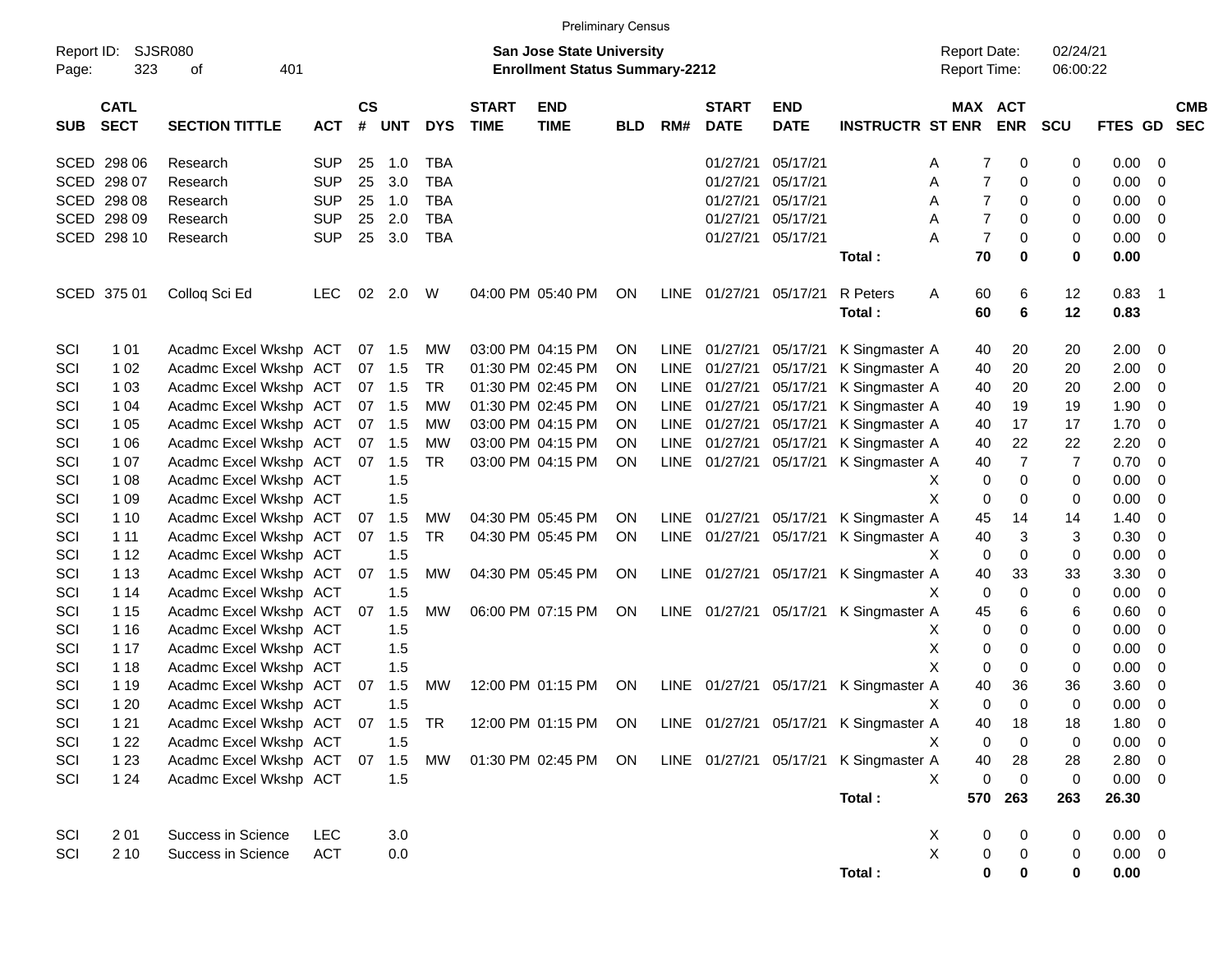|            | <b>Preliminary Census</b>  |                           |            |                             |            |            |                             |                                                                           |            |             |                             |                           |                         |                                     |                          |                      |         |                          |            |
|------------|----------------------------|---------------------------|------------|-----------------------------|------------|------------|-----------------------------|---------------------------------------------------------------------------|------------|-------------|-----------------------------|---------------------------|-------------------------|-------------------------------------|--------------------------|----------------------|---------|--------------------------|------------|
| Page:      | Report ID: SJSR080<br>324  | 401<br>of                 |            |                             |            |            |                             | <b>San Jose State University</b><br><b>Enrollment Status Summary-2212</b> |            |             |                             |                           |                         | <b>Report Date:</b><br>Report Time: |                          | 02/24/21<br>06:00:22 |         |                          |            |
| <b>SUB</b> | <b>CATL</b><br><b>SECT</b> | <b>SECTION TITTLE</b>     | <b>ACT</b> | $\mathsf{cs}$<br>$\pmb{\#}$ | <b>UNT</b> | <b>DYS</b> | <b>START</b><br><b>TIME</b> | <b>END</b><br><b>TIME</b>                                                 | <b>BLD</b> | RM#         | <b>START</b><br><b>DATE</b> | <b>END</b><br><b>DATE</b> | <b>INSTRUCTR ST ENR</b> |                                     | MAX ACT<br><b>ENR</b>    | <b>SCU</b>           | FTES GD | <b>SEC</b>               | <b>CMB</b> |
| SCI        | 101 02                     | Leadership                | <b>ACT</b> |                             | 0.0        |            |                             |                                                                           |            |             |                             |                           |                         | X                                   | $\pmb{0}$<br>$\mathbf 0$ | 0                    | 0.00    | $\overline{\phantom{0}}$ |            |
|            | <b>UNVS 101 02</b>         | Leadership                | <b>ACT</b> |                             | 0.0        |            |                             |                                                                           |            |             |                             |                           |                         | X                                   | 0<br>0                   | 0                    | 0.00    | $\mathbf 0$              |            |
| SCI        | 101 03                     | <b>ACT</b>                |            | 0.0                         |            |            |                             |                                                                           |            |             |                             |                           | X                       | 0<br>$\mathbf 0$                    | 0                        | 0.00                 | 0       |                          |            |
|            | <b>UNVS 101 03</b>         | Leadership                | <b>ACT</b> |                             | 0.0        |            |                             |                                                                           |            |             |                             |                           |                         | X                                   | 0<br>$\mathbf 0$         | 0                    | 0.00    | $\overline{\phantom{0}}$ |            |
| SCI        | 101 04                     | Leadership                | <b>ACT</b> |                             | 0.0        |            |                             |                                                                           |            |             |                             |                           |                         | X                                   | $\Omega$<br>0            | 0                    | 0.00    | $\overline{0}$           |            |
|            | <b>UNVS 101 04</b>         | Leadership                | <b>ACT</b> |                             | 0.0        |            |                             |                                                                           |            |             |                             |                           |                         | X                                   | $\pmb{0}$<br>$\mathbf 0$ | 0                    | 0.00    | $\overline{0}$           |            |
| SCI        | 101 05                     | Leadership                | <b>ACT</b> |                             | 0.0        |            |                             |                                                                           |            |             |                             |                           |                         | Χ                                   | $\pmb{0}$<br>$\mathbf 0$ | 0                    | 0.00    | $\mathbf 0$              |            |
|            | <b>UNVS 101 05</b>         | Leadership                | <b>ACT</b> |                             | 0.0        |            |                             |                                                                           |            |             |                             |                           |                         | X                                   | 0<br>$\mathbf 0$         | 0                    | 0.00    | $\overline{0}$           |            |
| SCI        | 101 06                     | Leadership                | <b>ACT</b> | 07                          | 0.0        | $\top$     |                             | 06:00 PM 07:50 PM                                                         | ON         | <b>LINE</b> | 01/27/21                    | 05/17/21                  | S Lilienthal            | A<br>100                            | $\mathbf 0$              | 0                    | 0.00    | $0\,C$                   |            |
|            | <b>UNVS 101 06</b>         | Leadership                | <b>ACT</b> | 07                          | 0.0        | $\top$     |                             | 06:00 PM 07:50 PM                                                         | ON         | <b>LINE</b> | 01/27/21                    | 05/17/21                  | S Lilienthal            | A                                   | 73<br>$\mathbf 0$        | 73                   | 0.00    | 4 C                      |            |
| SCI        | 101 07                     | Leadership                | <b>ACT</b> | 07                          | 0.0        | W          |                             | 06:00 PM 07:50 PM                                                         | ON         | <b>LINE</b> | 01/27/21                    | 05/17/21                  | S Lilienthal            | A<br>100                            | 0                        | 0                    | 0.00    | $0\,C$                   |            |
|            | <b>UNVS 101 07</b>         | Leadership                | <b>ACT</b> | 07                          | 0.0        | W          |                             | 06:00 PM 07:50 PM                                                         | ΟN         | <b>LINE</b> | 01/27/21                    | 05/17/21                  | S Lilienthal            | A                                   | 0<br>64                  | 64                   | 0.00    | $3\,C$                   |            |
| SCI        | 10181                      | Leadership                | <b>LEC</b> | 01                          | 3.0        | <b>TBA</b> |                             |                                                                           | ON         | <b>LINE</b> | 01/27/21                    | 05/17/21                  | S Lilienthal            | A<br>200                            | $\Omega$                 | $\mathbf 0$          | 0.00    | 0 <sup>o</sup>           |            |
|            | <b>UNVS 101 81</b>         | Leadership                | <b>LEC</b> | 01                          | 3.0        | <b>TBA</b> |                             |                                                                           | ON         | <b>LINE</b> | 01/27/21                    | 05/17/21                  | S Lilienthal            | A                                   | 137<br>0                 | 274                  | 27.75   | 7 C                      |            |
|            |                            |                           |            |                             |            |            |                             |                                                                           |            |             |                             |                           | Total:                  | 400                                 | 274                      | 411                  | 27.75   |                          |            |
| SCI        | 180 04                     | <b>Individual Studies</b> | <b>SUP</b> | 36                          | 4.0        | <b>TBA</b> |                             |                                                                           |            |             | 01/27/21                    | 05/17/21                  |                         | 10<br>Α                             | 0                        | 0                    | 0.00    | $\overline{\mathbf{0}}$  |            |
| SCI        | 180 05                     | <b>Individual Studies</b> | <b>SUP</b> | 36                          | 1.0        | <b>TBA</b> |                             |                                                                           |            |             | 01/27/21                    | 05/17/21                  |                         | A<br>15                             | $\mathbf 0$              | $\mathbf 0$          | 0.00    | $\overline{\mathbf{0}}$  |            |
| SCI        | 180 06                     | <b>Individual Studies</b> | <b>SUP</b> | 36                          | 2.0        | <b>TBA</b> |                             |                                                                           |            |             | 01/27/21                    | 05/17/21                  |                         | A<br>15                             | $\mathbf 0$              | 0                    | 0.00    | $\overline{0}$           |            |
| SCI        | 180 07                     | <b>Individual Studies</b> | <b>SUP</b> | 36                          | 3.0        | <b>TBA</b> |                             |                                                                           |            |             |                             | 01/27/21 05/17/21         |                         | A<br>10                             | 0                        | 0                    | 0.00    | $\overline{0}$           |            |
|            |                            |                           |            |                             |            |            |                             |                                                                           |            |             |                             |                           | Total:                  | 50                                  | 0                        | 0                    | 0.00    |                          |            |
| SCI        | 184 01                     | <b>Directed Reading</b>   | <b>SUP</b> | 36                          | 3.0        | <b>TBA</b> |                             |                                                                           |            |             | 01/27/21                    | 05/17/21                  |                         | Α                                   | $\mathbf{1}$<br>0        | 0                    | 0.00    | $\overline{\phantom{0}}$ |            |
| SCI        | 184 02                     | Directed Reading          | <b>SUP</b> | 36                          | 3.0        | <b>TBA</b> |                             |                                                                           |            |             | 01/27/21                    | 05/17/21                  |                         | Α<br>50                             | $\mathbf 0$              | 0                    | 0.00    | $\overline{0}$           |            |
| SCI        | 184 03                     | Directed Reading          | <b>SUP</b> | 36                          | 2.0        | <b>TBA</b> |                             |                                                                           |            |             | 01/27/21                    | 05/17/21                  |                         | Α<br>15                             | $\mathbf 0$              | 0                    | 0.00    | $\overline{0}$           |            |
| SCI        | 184 04                     | Directed Reading          | <b>SUP</b> | 36                          | 3.0        | <b>TBA</b> |                             |                                                                           |            |             | 01/27/21                    | 05/17/21                  |                         | Α                                   | 5<br>0                   | 0                    | 0.00    | $\overline{\phantom{0}}$ |            |
| SCI        | 184 05                     | <b>Directed Reading</b>   | <b>SUP</b> | 36                          | 3.0        | <b>TBA</b> |                             |                                                                           |            |             | 01/27/21                    | 05/17/21                  |                         | 50<br>A                             | $\mathbf 0$              | $\mathbf 0$          | 0.00    | $\overline{0}$           |            |
| SCI        | 184 06                     | Directed Reading          | <b>SUP</b> | 36                          | 1.0        | <b>TBA</b> |                             |                                                                           |            |             | 01/27/21                    | 05/17/21                  |                         | A<br>15                             | $\mathbf 0$              | $\mathbf 0$          | 0.00    | $\overline{0}$           |            |
|            |                            |                           |            |                             |            |            |                             |                                                                           |            |             |                             |                           | Total:                  | 136                                 | $\bf{0}$                 | $\bf{0}$             | 0.00    |                          |            |
|            |                            |                           |            |                             |            |            |                             |                                                                           |            |             |                             |                           |                         |                                     |                          |                      |         |                          |            |

| Department : | <b>Science - All College</b> | Department Total:         | 1566 | 609 | 837 | 65.47 |
|--------------|------------------------------|---------------------------|------|-----|-----|-------|
|              |                              | <b>Lower Division:</b>    | 570  | 263 | 263 | 26.30 |
|              |                              | <b>Upper Division:</b>    | 706  | 309 | 491 | 33.15 |
|              |                              | <b>Graduate Division:</b> | 290  | 37  | 83  | 6.02  |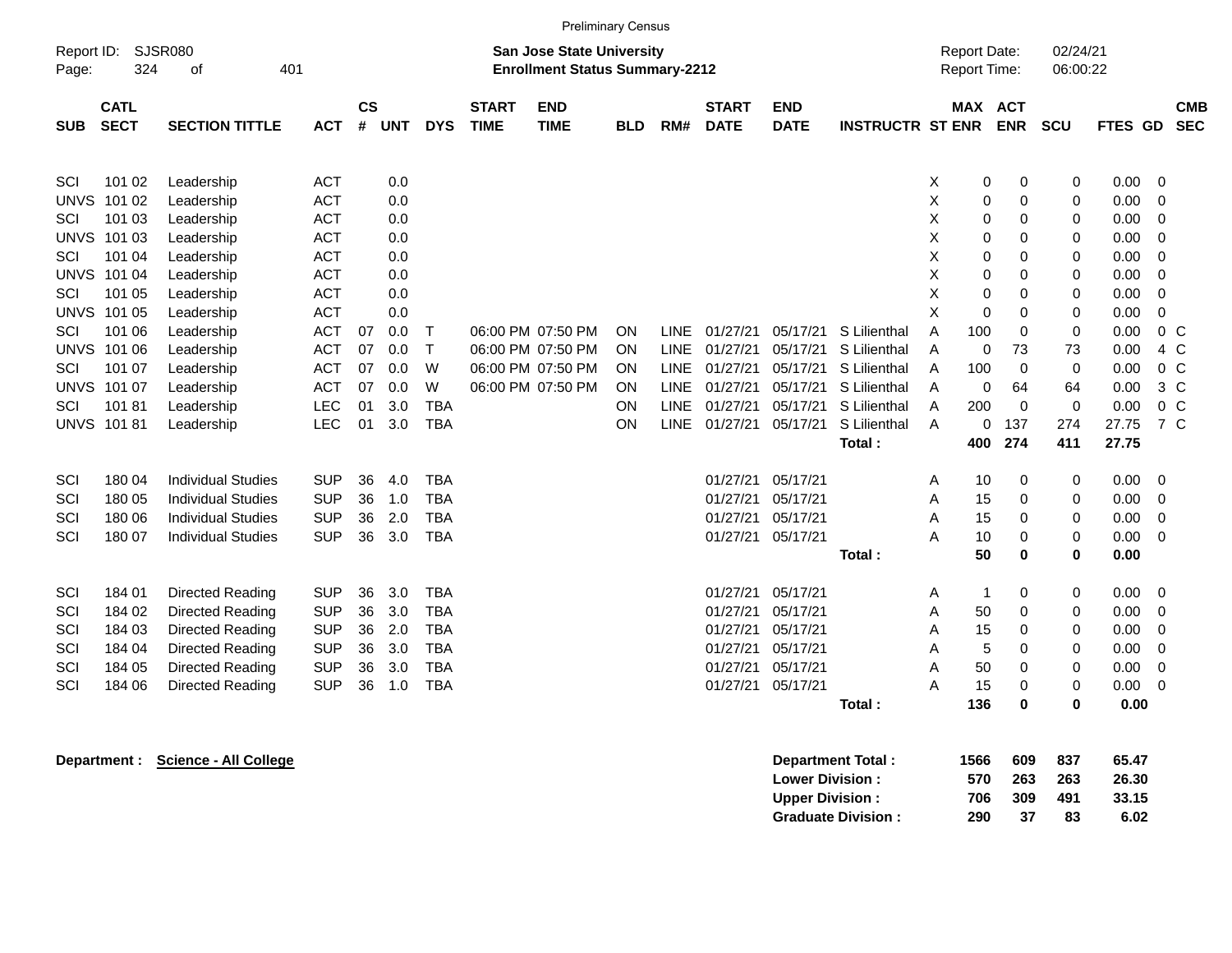|                            |                            |                                |                   |                    |            |                  |                             |                                                                           | <b>Preliminary Census</b> |                |                             |                                  |                         |        |                                     |            |                      |               |                          |                          |
|----------------------------|----------------------------|--------------------------------|-------------------|--------------------|------------|------------------|-----------------------------|---------------------------------------------------------------------------|---------------------------|----------------|-----------------------------|----------------------------------|-------------------------|--------|-------------------------------------|------------|----------------------|---------------|--------------------------|--------------------------|
| Report ID:<br>Page:        | 325                        | <b>SJSR080</b><br>401<br>οf    |                   |                    |            |                  |                             | <b>San Jose State University</b><br><b>Enrollment Status Summary-2212</b> |                           |                |                             |                                  |                         |        | <b>Report Date:</b><br>Report Time: |            | 02/24/21<br>06:00:22 |               |                          |                          |
| <b>SUB</b>                 | <b>CATL</b><br><b>SECT</b> | <b>SECTION TITTLE</b>          | <b>ACT</b>        | $\mathsf{cs}$<br># | <b>UNT</b> | <b>DYS</b>       | <b>START</b><br><b>TIME</b> | <b>END</b><br><b>TIME</b>                                                 | <b>BLD</b>                | RM#            | <b>START</b><br><b>DATE</b> | <b>END</b><br><b>DATE</b>        | <b>INSTRUCTR ST ENR</b> |        | MAX ACT                             | <b>ENR</b> | <b>SCU</b>           | FTES GD       |                          | <b>CMB</b><br><b>SEC</b> |
| <b>College</b>             |                            | <b>Science, College of</b>     |                   |                    |            |                  |                             |                                                                           |                           |                |                             |                                  |                         |        |                                     |            |                      |               |                          |                          |
|                            | Department :               | <b>Biological Sciences</b>     |                   |                    |            |                  |                             |                                                                           |                           |                |                             |                                  |                         |        |                                     |            |                      |               |                          |                          |
| <b>BIOL</b>                | 10 01                      | The Living World               | <b>LEC</b>        | 02                 | 3.0        | TR               |                             | 01:30 PM 02:45 PM                                                         | <b>ON</b>                 | <b>LINE</b>    | 01/27/21                    | 05/17/21                         | I Yuwanita              | Α      | 90                                  | 53         | 159                  | 10.60         | 0                        |                          |
| <b>BIOL</b>                | 10 02                      | The Living World               | <b>LEC</b>        | 02                 | 3.0        | <b>TR</b>        |                             | 10:30 AM 11:45 AM                                                         | ON                        | <b>LINE</b>    | 01/27/21                    | 05/17/21                         | I Yuwanita              | Α      | 90                                  | 70         | 210                  | 14.00         | 0                        |                          |
| <b>BIOL</b>                | 10 03                      | The Living World               | <b>LEC</b>        |                    | 3.0        |                  |                             |                                                                           |                           |                |                             |                                  |                         | х      | 0                                   | 0          | 0                    | 0.00          | 0                        |                          |
| <b>BIOL</b>                | 10 04                      | The Living World               | <b>LEC</b>        |                    | 3.0        |                  |                             |                                                                           |                           |                |                             |                                  |                         | х      | 0                                   | 0          | 0                    | 0.00          | 0                        |                          |
| <b>BIOL</b>                | 10 05                      | The Living World               | <b>LEC</b>        |                    | 3.0        |                  |                             |                                                                           |                           |                |                             |                                  |                         | X      | 0                                   | 0          | 0                    | 0.00          | 0                        |                          |
| <b>BIOL</b>                | 10 06                      | The Living World               | <b>LEC</b>        | 02                 | 3.0        | МW               |                             | 12:00 PM 01:15 PM                                                         | ON                        | <b>LINE</b>    | 01/27/21                    | 05/17/21                         | S Cuellar-Or A          |        | 90                                  | 28         | 84                   | 5.60          | 0                        |                          |
| BIOL                       | 10 99                      | The Living World               | <b>LEC</b>        | 02                 | 3.0        | <b>TBA</b>       |                             |                                                                           | <b>ON</b>                 | <b>LINE</b>    | 01/27/21                    | 05/17/21                         | M Poffenroth A          |        | 90                                  | 87         | 261                  | 17.40         | - 0                      |                          |
|                            |                            |                                |                   |                    |            |                  |                             |                                                                           |                           |                |                             |                                  | Total:                  |        | 360                                 | 238        | 714                  | 47.60         |                          |                          |
| <b>BIOL</b>                | 20 01                      | <b>Ecol Biol</b>               | LEC               | 01                 | 3.0        | МW               |                             | 09:30 AM 10:20 AM                                                         | <b>ON</b>                 | LINE.          | 01/27/21                    | 05/17/21                         | <b>S</b> Trewhitt       | Α      | 88                                  | 86         | 172                  | 17.20         | - 0                      |                          |
| <b>BIOL</b>                | 20 12                      | Ecol Biol                      | LAB               | 16                 | 0.0        | т                |                             | 10:30 AM 01:20 PM                                                         | <b>ON</b>                 | LINE.          | 01/27/21                    | 05/17/21                         | A Rothstein             | A      | 22                                  | 21         | 21                   | 0.00          | 0                        |                          |
| <b>BIOL</b>                | 20 14                      | <b>Ecol Biol</b>               | LAB               | 16                 | 0.0        | R                |                             | 10:30 AM 01:20 PM                                                         | <b>ON</b>                 | <b>LINE</b>    | 01/27/21                    | 05/17/21                         | A Rothstein             | A      | 22                                  | 21         | 21                   | 0.00          | 0                        |                          |
| BIOL                       | 20 15                      | <b>Ecol Biol</b>               | LAB               | 16                 | 0.0        | м                |                             | 12:00 PM 02:50 PM                                                         | <b>ON</b>                 | <b>LINE</b>    | 01/27/21                    | 05/17/21                         | K Douglas               | Α      | 22                                  | 22         | 22                   | 0.00          | 0                        |                          |
| BIOL                       | 20 16                      | <b>Ecol Biol</b>               | LAB               | 16                 | 0.0        | W                |                             | 02:30 PM 05:20 PM                                                         | ON                        |                | LINE 01/27/21               | 05/17/21                         | K Douglas               | A      | 22                                  | 22         | 22                   | 0.00          | - 0                      |                          |
|                            |                            |                                |                   |                    |            |                  |                             |                                                                           |                           |                |                             |                                  | Total:                  |        | 176                                 | 172        | 258                  | 17.20         |                          |                          |
|                            |                            |                                |                   |                    |            |                  |                             |                                                                           |                           |                |                             |                                  |                         |        |                                     |            |                      |               |                          |                          |
| <b>BIOL</b><br><b>BIOL</b> | 21 01<br>21 11             | Human Biology<br>Human Biology | <b>LEC</b><br>LAB | 01<br>16           | 3.0<br>0.0 | МW<br><b>TBA</b> |                             | 09:00 AM 09:50 AM                                                         | ON<br><b>ON</b>           | LINE.<br>LINE. | 01/27/21<br>01/27/21        | 05/17/21<br>05/17/21             | M Harness<br>M Harness  | Α<br>Α | 450<br>24                           | 395<br>27  | 790<br>27            | 79.00<br>0.00 | - 0<br>0                 |                          |
| <b>BIOL</b>                | 21 12                      | Human Biology                  | LAB               | 16                 | 0.0        | <b>TBA</b>       |                             |                                                                           | ON                        | <b>LINE</b>    | 01/27/21                    | 05/17/21                         | S Cargill               | Α      | 24                                  | 24         | 24                   | 0.00          | 0                        |                          |
| <b>BIOL</b>                | 21 13                      | Human Biology                  | LAB               | 16                 | 0.0        | <b>TBA</b>       |                             |                                                                           | ON                        | <b>LINE</b>    | 01/27/21                    | 05/17/21                         | S Cargill               | Α      | 24                                  | 24         | 24                   | 0.00          | 0                        |                          |
| <b>BIOL</b>                | 21 14                      | Human Biology                  | LAB               | 16                 | 0.0        | <b>TBA</b>       |                             |                                                                           | ON                        | <b>LINE</b>    | 01/27/21                    | 05/17/21                         | S Cargill               | Α      | 24                                  | 24         | 24                   | 0.00          | 0                        |                          |
| <b>BIOL</b>                | 21 15                      | Human Biology                  | LAB               | 16                 | 0.0        | <b>TBA</b>       |                             |                                                                           | ON                        | <b>LINE</b>    | 01/27/21                    | 05/17/21                         | S Cargill               | Α      | 24                                  | 25         | 25                   | 0.00          | 0                        |                          |
| <b>BIOL</b>                | 21 16                      | Human Biology                  | LAB               | 16                 | 0.0        | <b>TBA</b>       |                             |                                                                           | ON                        | <b>LINE</b>    | 01/27/21                    | 05/17/21                         | S Cargill               | Α      | 24                                  | 24         | 24                   | 0.00          | 0                        |                          |
| <b>BIOL</b>                | 21 17                      | Human Biology                  | LAB               | 16                 | 0.0        | <b>TBA</b>       |                             |                                                                           | ON                        | <b>LINE</b>    | 01/27/21                    | 05/17/21                         | S Cargill               | Α      | 24                                  | 24         | 24                   | 0.00          | 0                        |                          |
| <b>BIOL</b>                | 21 18                      | Human Biology                  | LAB               | 16                 | 0.0        | <b>TBA</b>       |                             |                                                                           | ON                        | <b>LINE</b>    | 01/27/21                    | 05/17/21                         | S Cargill               | Α      | 24                                  | 23         | 23                   | 0.00          | 0                        |                          |
| <b>BIOL</b>                | 21 19                      | Human Biology                  | LAB               | 16                 | 0.0        | <b>TBA</b>       |                             |                                                                           | ON                        | <b>LINE</b>    | 01/27/21                    | 05/17/21                         | S Cargill               | Α      | 24                                  | 24         | 24                   | 0.00          | 0                        |                          |
| BIOL                       | 21 20                      | Human Biology                  | LAB               | 16                 | 0.0        | <b>TBA</b>       |                             |                                                                           | ON                        | <b>LINE</b>    | 01/27/21                    | 05/17/21                         | S Cargill               | A      | 24                                  | 23         | 23                   | 0.00          | 0                        |                          |
| BIOL                       | 21 21                      | Human Biology                  | LAB               | 16                 | 0.0        | <b>TBA</b>       |                             |                                                                           | <b>ON</b>                 |                | LINE 01/27/21               |                                  | 05/17/21 S Cargill      | A      | 24                                  | 24         | 24                   | 0.00          | 0                        |                          |
| <b>BIOL</b>                | 21 22                      | Human Biology                  | LAB               |                    | 16 0.0     | <b>TBA</b>       |                             |                                                                           | ON                        |                |                             | LINE 01/27/21 05/17/21 S Cargill |                         | A      | 24                                  | 22         | 22                   | 0.00          | $\overline{\mathbf{0}}$  |                          |
| <b>BIOL</b>                | 21 23                      | Human Biology                  | LAB               |                    | 16 0.0     | <b>TBA</b>       |                             |                                                                           | ON                        |                |                             | LINE 01/27/21 05/17/21 S Cargill |                         | A      | 24                                  | 24         | 24                   | 0.00          | $\overline{\phantom{0}}$ |                          |
| <b>BIOL</b>                | 21 24                      | Human Biology                  | LAB               |                    | 16 0.0     | <b>TBA</b>       |                             |                                                                           | ON                        |                |                             | LINE 01/27/21 05/17/21 S Cargill |                         | A      | 24                                  | 21         | 21                   | $0.00 \t 0$   |                          |                          |
| <b>BIOL</b>                | 21 25                      | Human Biology                  | LAB               |                    | 16 0.0     | <b>TBA</b>       |                             |                                                                           | ON                        |                |                             | LINE 01/27/21 05/17/21 S Cargill |                         | A      | 24                                  | 23         | 23                   | $0.00 \t 0$   |                          |                          |
| <b>BIOL</b>                | 21 26                      | Human Biology                  | LAB               |                    | 16 0.0     | <b>TBA</b>       |                             |                                                                           | ON                        |                |                             | LINE 01/27/21 05/17/21 S Cargill |                         | A      | 24                                  | 21         | 21                   | $0.00 \t 0$   |                          |                          |
| <b>BIOL</b>                | 21 27                      | Human Biology                  | LAB               |                    | 16 0.0     |                  |                             |                                                                           |                           |                | 01/27/21                    | 05/17/21                         |                         | X      | $\mathbf 0$                         | $\Omega$   | 0                    | $0.00 \t 0$   |                          |                          |
| <b>BIOL</b>                | 21 28                      | Human Biology                  | LAB               |                    | 16 0.0     |                  |                             |                                                                           |                           |                | 01/27/21                    | 05/17/21                         |                         | Χ      | $\mathbf 0$                         | $\Omega$   | 0                    | $0.00 \t 0$   |                          |                          |
| <b>BIOL</b>                | 21 29                      | Human Biology                  | LAB               |                    | 16 0.0     | TBA              |                             |                                                                           | ON                        |                |                             | LINE 01/27/21 05/17/21 S Cargill |                         | A      | 24                                  | 18         | 18                   | $0.00 \t 0$   |                          |                          |
| <b>BIOL</b>                | 21 30                      | Human Biology                  | LAB               |                    | 16 0.0     |                  |                             |                                                                           |                           |                | 01/27/21                    | 05/17/21                         |                         | X      | $\mathbf 0$                         | 0          | 0                    | $0.00 \t 0$   |                          |                          |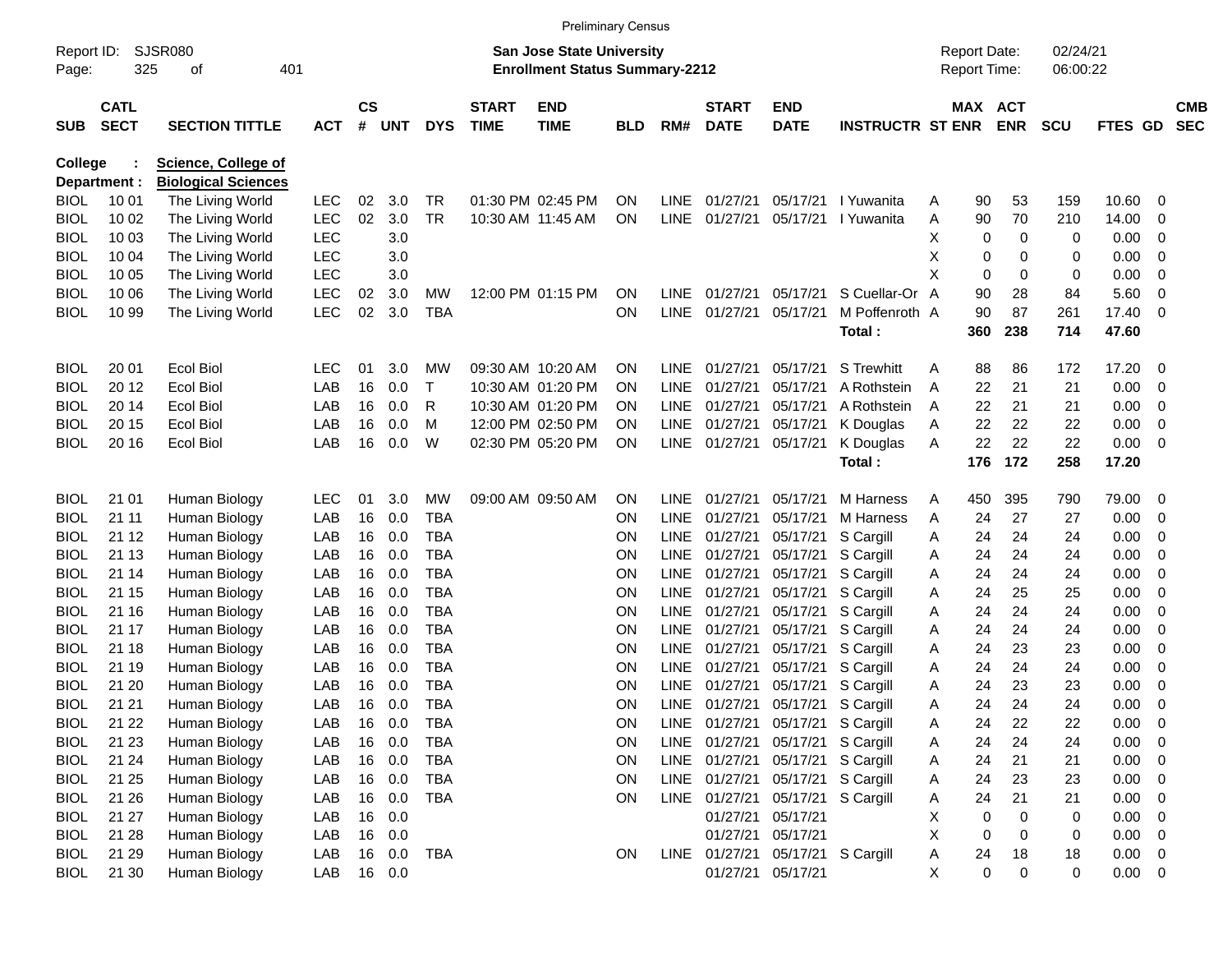|             |                                                                                                                        | <b>Preliminary Census</b> |            |                    |            |              |                             |                           |            |             |                             |                             |                                       |                                     |                       |                            |             |                            |                          |
|-------------|------------------------------------------------------------------------------------------------------------------------|---------------------------|------------|--------------------|------------|--------------|-----------------------------|---------------------------|------------|-------------|-----------------------------|-----------------------------|---------------------------------------|-------------------------------------|-----------------------|----------------------------|-------------|----------------------------|--------------------------|
| Page:       | SJSR080<br><b>San Jose State University</b><br>Report ID:<br>326<br>401<br><b>Enrollment Status Summary-2212</b><br>οf |                           |            |                    |            |              |                             |                           |            |             |                             |                             |                                       | <b>Report Date:</b><br>Report Time: |                       | 02/24/21<br>06:00:22       |             |                            |                          |
| <b>SUB</b>  | <b>CATL</b><br><b>SECT</b>                                                                                             | <b>SECTION TITTLE</b>     | <b>ACT</b> | $\mathsf{cs}$<br># | <b>UNT</b> | <b>DYS</b>   | <b>START</b><br><b>TIME</b> | <b>END</b><br><b>TIME</b> | <b>BLD</b> | RM#         | <b>START</b><br><b>DATE</b> | <b>END</b><br><b>DATE</b>   | <b>INSTRUCTR ST ENR</b>               |                                     | MAX ACT<br><b>ENR</b> | <b>SCU</b>                 | FTES GD     |                            | <b>CMB</b><br><b>SEC</b> |
| <b>BIOL</b> | 21 31                                                                                                                  | Human Biology             | LAB        | 16                 | 0.0        |              |                             |                           |            |             | 01/27/21                    | 05/17/21                    |                                       | X                                   | 0                     | 0<br>0                     | 0.00        | $\overline{0}$             |                          |
| <b>BIOL</b> | 21 32                                                                                                                  | Human Biology             | LAB        | 16                 | 0.0        |              |                             |                           |            |             | 01/27/21                    | 05/17/21                    |                                       | X                                   | 0                     | $\mathbf 0$<br>$\mathbf 0$ | 0.00        | 0                          |                          |
|             |                                                                                                                        |                           |            |                    |            |              |                             |                           |            |             |                             |                             | Total:                                |                                     | 858                   | 790<br>1185                | 79.00       |                            |                          |
| <b>BIOL</b> | 30 01                                                                                                                  | Biology I                 | <b>LEC</b> | 01                 | 4.0        | MW           |                             | 03:00 PM 04:15 PM         | <b>ON</b>  | LINE        | 01/27/21                    | 05/17/21                    | K Youngman A                          |                                     | 90                    | 86<br>258                  | 22.93       | $\overline{0}$             |                          |
| <b>BIOL</b> | 30 02                                                                                                                  | <b>Biology I</b>          | <b>LEC</b> | 01                 | 4.0        | <b>TR</b>    |                             | 12:00 PM 01:15 PM         | <b>ON</b>  | <b>LINE</b> | 01/27/21                    | 05/17/21                    | K Youngman A                          |                                     | 90                    | 78<br>234                  | 20.87       | $\overline{1}$             |                          |
| <b>BIOL</b> | 30 03                                                                                                                  | <b>Biology I</b>          | <b>LEC</b> | 01                 | 4.0        | <b>MW</b>    |                             | 07:30 AM 08:45 AM         | <b>ON</b>  | LINE        | 01/27/21                    | 05/17/21                    | S Cuellar-Or A                        |                                     | 90                    | 60<br>180                  | 16.00       | 0                          |                          |
| <b>BIOL</b> | 30 04                                                                                                                  | Biology I                 | <b>LEC</b> |                    | 4.0        |              |                             |                           |            |             |                             |                             |                                       | X                                   | $\mathbf 0$           | $\mathbf 0$<br>0           | 0.00        | 0                          |                          |
| <b>BIOL</b> | 30 11                                                                                                                  | Biology I                 | LAB        | 16                 | 0.0        | Т            |                             | 07:30 AM 10:20 AM         | <b>ON</b>  | <b>LINE</b> | 01/27/21                    | 05/17/21                    | C Montan                              | Α                                   | 24                    | 24<br>24                   | 0.00        | 0                          |                          |
| <b>BIOL</b> | 30 12                                                                                                                  | Biology I                 | LAB        | 16                 | 0.0        | Т            |                             | 12:30 PM 03:20 PM         | <b>ON</b>  | <b>LINE</b> | 01/27/21                    | 05/17/21                    | C Lemus                               | Α                                   | 24                    | 23<br>23                   | 0.00        | 0                          |                          |
| <b>BIOL</b> | 30 13                                                                                                                  | Biology I                 | LAB        | 16                 | 0.0        | $\mathsf{T}$ |                             | 03:30 PM 06:20 PM         | <b>ON</b>  | <b>LINE</b> | 01/27/21                    | 05/17/21                    | M Hernandez A                         |                                     | 24                    | 24<br>24                   | 0.00        | 0                          |                          |
| <b>BIOL</b> | 30 14                                                                                                                  | Biology I                 | LAB        | 16                 | 0.0        | W            |                             | 07:30 AM 10:20 AM         | <b>ON</b>  | <b>LINE</b> | 01/27/21                    | 05/17/21                    | C Montan                              | A                                   | 24                    | 15<br>15                   | 0.00        | 0                          |                          |
| <b>BIOL</b> | 30 15                                                                                                                  | Biology I                 | LAB        | 16                 | 0.0        | W            |                             | 10:30 AM 01:20 PM         | <b>ON</b>  | <b>LINE</b> | 01/27/21                    | 05/17/21                    | N Klier                               | Α                                   | 24                    | 22<br>22                   | 0.00        | 0                          |                          |
| <b>BIOL</b> | 30 16                                                                                                                  | Biology I                 | LAB        | 16                 | 0.0        | W            |                             | 01:30 PM 04:20 PM         | <b>ON</b>  | <b>LINE</b> | 01/27/21                    | 05/17/21                    | U Holzmann                            | A                                   | 24                    | 15<br>15                   | 0.00        | 0                          |                          |
| <b>BIOL</b> | 30 17                                                                                                                  | Biology I                 | LAB        | 16                 | 0.0        | W            |                             | 04:30 PM 07:20 PM         | <b>ON</b>  | LINE        | 01/27/21                    | 05/17/21                    | N Klier                               | A                                   | 24                    | 23<br>23                   | 0.00        | 0                          |                          |
| <b>BIOL</b> | 30 18                                                                                                                  | Biology I                 | LAB        | 16                 | 0.0        | R            |                             | 07:30 AM 10:20 AM         | <b>ON</b>  | LINE        | 01/27/21                    | 05/17/21                    | C Huang                               | Α                                   | 24                    | 18<br>18                   | 0.00        | 0                          |                          |
| <b>BIOL</b> | 30 19                                                                                                                  | Biology I                 | LAB        | 16                 | 0.0        | R            |                             | 12:30 PM 03:20 PM         | <b>ON</b>  | <b>LINE</b> | 01/27/21                    | 05/17/21                    | C Lemus                               | Α                                   | 24                    | 17<br>17                   | 0.00        | 0                          |                          |
| <b>BIOL</b> | 30 20                                                                                                                  | Biology I                 | LAB        | 16                 | 0.0        | R            |                             | 03:30 PM 06:20 PM         | <b>ON</b>  | <b>LINE</b> | 01/27/21                    | 05/17/21                    | M Hernandez A                         |                                     | 24                    | 20<br>20                   | 0.00        | $\mathbf 0$                |                          |
| <b>BIOL</b> | 30 21                                                                                                                  | Biology I                 | LAB        | 16                 | 0.0        | F            |                             | 07:30 AM 10:20 AM         | <b>ON</b>  | LINE        | 01/27/21                    | 05/17/21                    | C Huang                               | Α                                   | 24                    | 23<br>23                   | 0.00        | $\overline{\phantom{0}}$   |                          |
|             |                                                                                                                        |                           |            |                    |            |              |                             |                           |            |             |                             |                             | Total:                                |                                     | 534                   | 448<br>896                 | 59.80       |                            |                          |
| <b>BIOL</b> | 31 01                                                                                                                  | <b>Biology II</b>         | <b>LEC</b> | 01                 | 4.0        | MW           |                             | 09:00 AM 10:15 AM         | <b>ON</b>  | LINE        | 01/27/21                    | 05/17/21                    | K Wilkin                              | A                                   | 105                   | 91<br>273                  | 24.33       | $\overline{\phantom{0}}$ 1 |                          |
| <b>BIOL</b> | 31 02                                                                                                                  | <b>Biology II</b>         | <b>LEC</b> | 01                 | 4.0        | <b>TR</b>    |                             | 10:30 AM 11:45 AM         | ON         | <b>LINE</b> | 01/27/21                    | 05/17/21                    | K Wilkin                              | A                                   | 105                   | 72<br>216                  | 19.20       | $\overline{0}$             |                          |
| <b>BIOL</b> | 31 03                                                                                                                  | <b>Biology II</b>         | <b>LEC</b> |                    | 4.0        |              |                             |                           |            |             |                             |                             |                                       | X                                   | 0                     | $\mathbf 0$<br>0           | 0.00        | 0                          |                          |
| <b>BIOL</b> | 31 11                                                                                                                  | Biology II                | LAB        | 16                 | 0.0        | Т            |                             | 07:30 AM 10:20 AM         | <b>ON</b>  | <b>LINE</b> | 01/27/21                    | 05/17/21                    | M PomephimkA                          |                                     | 22                    | 24<br>24                   | 0.00        | 0                          |                          |
| <b>BIOL</b> | 31 12                                                                                                                  | Biology II                | LAB        | 16                 | 0.0        | Т            |                             | 10:30 AM 01:20 PM         | <b>ON</b>  | <b>LINE</b> | 01/27/21                    | 05/17/21                    | S Stein                               | A                                   | 22                    | 21<br>21                   | 0.00        | -1                         |                          |
| <b>BIOL</b> | 31 13                                                                                                                  | Biology II                | LAB        | 16                 | 0.0        | Т            |                             | 01:30 PM 04:20 PM         | <b>ON</b>  | <b>LINE</b> | 01/27/21                    | 05/17/21                    | D Vu                                  | Α                                   | 22                    | 22<br>22                   | 0.00        | 0                          |                          |
| <b>BIOL</b> | 31 14                                                                                                                  | Biology II                | LAB        | 16                 | 0.0        | Т            |                             | 04:30 PM 07:20 PM         | <b>ON</b>  | LINE        | 01/27/21                    | 05/17/21                    | S Stein                               | Α                                   | 22                    | 19<br>19                   | 0.00        | 0                          |                          |
| <b>BIOL</b> | 31 15                                                                                                                  | Biology II                | LAB        | 16                 | 0.0        | W            |                             | 10:30 AM 01:20 PM         | ON         | <b>LINE</b> | 01/27/21                    | 05/17/21                    | A Deguzman A                          |                                     | 22                    | 22<br>22                   | 0.00        | 0                          |                          |
| <b>BIOL</b> | 31 16                                                                                                                  | <b>Biology II</b>         | LAB        | 16                 | 0.0        | W            |                             | 01:30 PM 04:20 PM         | ON         | LINE        | 01/27/21                    | 05/17/21                    | A Deguzman A                          |                                     | 22                    | 12<br>12                   | 0.00        | $\mathbf 0$                |                          |
| <b>BIOL</b> | 31 17                                                                                                                  | <b>Biology II</b>         | LAB        |                    | 0.0        |              |                             |                           |            |             |                             |                             |                                       | Χ                                   | 0                     | 0<br>0                     | 0.00        | $\overline{\mathbf{0}}$    |                          |
| <b>BIOL</b> | 31 18                                                                                                                  | <b>Biology II</b>         | LAB        |                    | 0.0        |              |                             |                           |            |             |                             |                             |                                       | X                                   | 0                     | 0<br>0                     | $0.00 \t 0$ |                            |                          |
| <b>BIOL</b> | 31 19                                                                                                                  | <b>Biology II</b>         | LAB        |                    | 0.0        |              |                             |                           |            |             |                             |                             |                                       | X                                   | $\mathbf 0$           | $\mathbf 0$<br>0           | $0.00 \t 0$ |                            |                          |
| <b>BIOL</b> | 31 20                                                                                                                  | <b>Biology II</b>         | LAB        | 16                 | 0.0        | $\mathsf{R}$ |                             | 01:30 PM 04:20 PM         | ON         |             |                             | LINE 01/27/21 05/17/21 D Vu |                                       | А                                   | 22                    | 20<br>20                   | $0.00 \t 0$ |                            |                          |
| <b>BIOL</b> | 31 21                                                                                                                  | <b>Biology II</b>         | LAB        |                    | 0.0        |              |                             |                           |            |             |                             |                             |                                       | X                                   | $\mathbf 0$           | $\mathbf 0$<br>0           | $0.00 \t 0$ |                            |                          |
| <b>BIOL</b> | 31 22                                                                                                                  | <b>Biology II</b>         | LAB        | 16                 | 0.0        | - F          |                             | 07:30 AM 10:20 AM         | ON         |             |                             |                             | LINE 01/27/21 05/17/21 J McLaughlin A |                                     | 22                    | 24<br>24                   | $0.00 \t 0$ |                            |                          |
| <b>BIOL</b> | 31 23                                                                                                                  | <b>Biology II</b>         | LAB        |                    | 0.0        |              |                             |                           |            |             |                             |                             |                                       | Χ                                   | $\mathbf 0$           | $\mathbf 0$<br>0           | $0.00 \t 0$ |                            |                          |
| <b>BIOL</b> | 31 24                                                                                                                  | <b>Biology II</b>         | LAB        |                    | 0.0        |              |                             |                           |            |             |                             |                             |                                       | X                                   | 0                     | $\mathbf 0$<br>$\mathbf 0$ | $0.00 \t 0$ |                            |                          |
|             |                                                                                                                        |                           |            |                    |            |              |                             |                           |            |             |                             |                             | Total:                                |                                     | 386 327               | 653                        | 43.53       |                            |                          |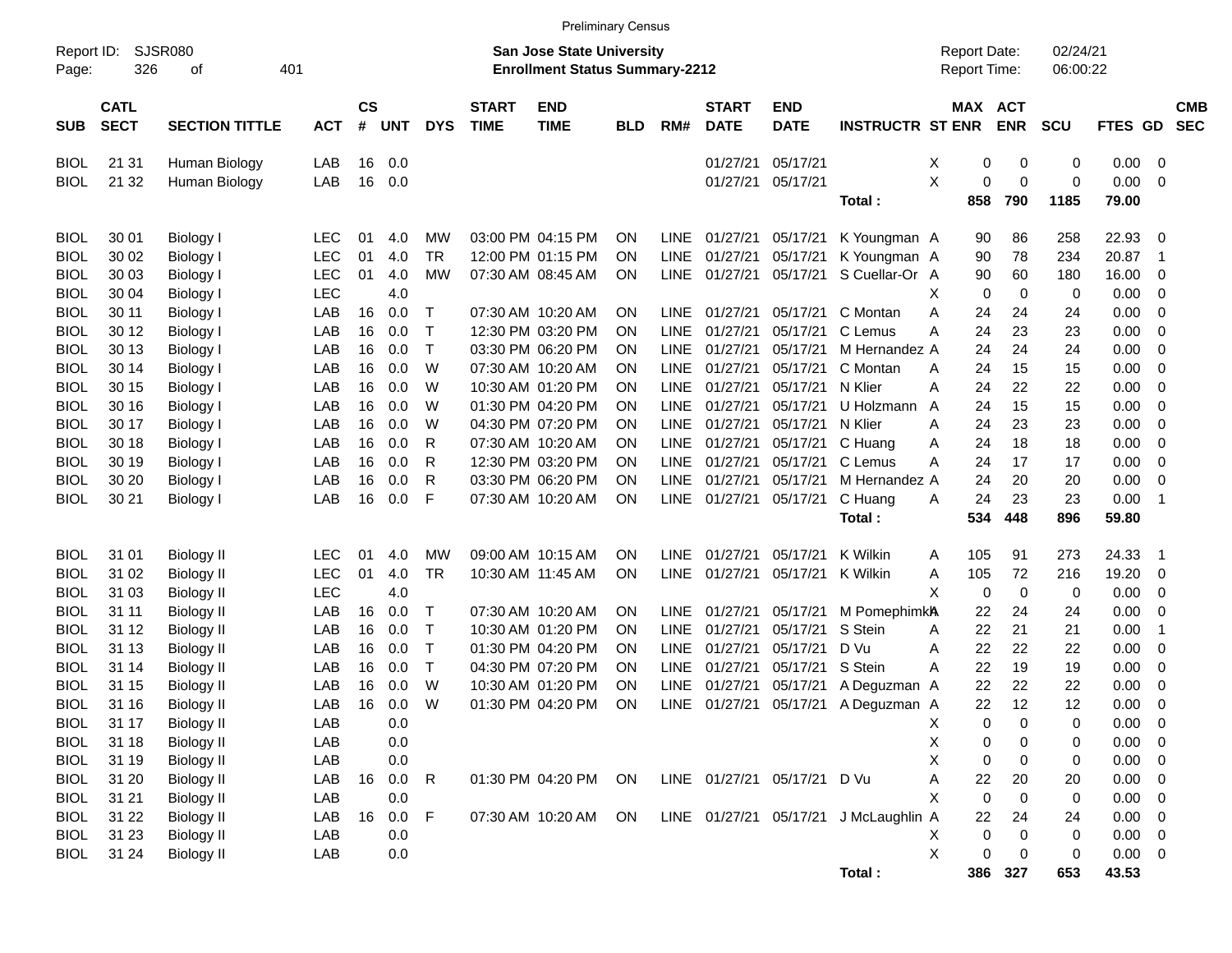|                     |                            |                         |            |                             |            |              |                             | <b>Preliminary Census</b>                                          |            |             |                             |                           |                          |                                     |                       |                      |                |                          |                          |
|---------------------|----------------------------|-------------------------|------------|-----------------------------|------------|--------------|-----------------------------|--------------------------------------------------------------------|------------|-------------|-----------------------------|---------------------------|--------------------------|-------------------------------------|-----------------------|----------------------|----------------|--------------------------|--------------------------|
| Report ID:<br>Page: | 327                        | SJSR080<br>401<br>οf    |            |                             |            |              |                             | San Jose State University<br><b>Enrollment Status Summary-2212</b> |            |             |                             |                           |                          | <b>Report Date:</b><br>Report Time: |                       | 02/24/21<br>06:00:22 |                |                          |                          |
| <b>SUB</b>          | <b>CATL</b><br><b>SECT</b> | <b>SECTION TITTLE</b>   | <b>ACT</b> | $\mathbf{c}\mathbf{s}$<br># | <b>UNT</b> | <b>DYS</b>   | <b>START</b><br><b>TIME</b> | <b>END</b><br><b>TIME</b>                                          | <b>BLD</b> | RM#         | <b>START</b><br><b>DATE</b> | <b>END</b><br><b>DATE</b> | <b>INSTRUCTR ST ENR</b>  |                                     | MAX ACT<br><b>ENR</b> | <b>SCU</b>           | <b>FTES GD</b> |                          | <b>CMB</b><br><b>SEC</b> |
| <b>BIOL</b>         | 54 01                      | Human Understanding LEC |            | 01                          | 3.0        | TR           |                             | 04:30 PM 05:45 PM                                                  | ΟN         | <b>LINE</b> | 01/27/21                    | 05/17/21                  | N Balabanian A           | 90                                  | 38                    | 114                  | 7.60           | - 0                      |                          |
| <b>BIOL</b>         | 54 02                      | Human Understanding LEC |            | 01                          | 3.0        | MW           |                             | 10:30 AM 11:45 AM                                                  | ΟN         | <b>LINE</b> | 01/27/21                    | 05/17/21                  | I Yuwanita               | 90<br>Α                             | 36                    | 108                  | 7.20           | 0                        |                          |
| <b>BIOL</b>         | 54 99                      | Human Understanding LEC |            | 01                          | 3.0        | TBA          |                             |                                                                    | ΟN         | <b>LINE</b> | 01/27/21                    | 05/17/21                  | M Poffenroth A<br>Total: | 90<br>270                           | 49<br>123             | 147<br>369           | 9.80<br>24.60  | - 0                      |                          |
| <b>BIOL</b>         | 55 01                      | Biostatistics           | LEC        | 01                          | 3.0        | TR           |                             | 12:00 PM 12:50 PM                                                  | ΟN         | <b>LINE</b> | 01/27/21                    | 05/17/21                  | S Anand                  | 50<br>Α                             | 58                    | 116                  | 11.60 0        |                          |                          |
| <b>BIOL</b>         | 55 12                      | <b>Biostatistics</b>    | LAB        | 16                          | 0.0        | $\mathsf{T}$ |                             | 01:30 PM 04:20 PM                                                  | ΟN         | <b>LINE</b> | 01/27/21                    | 05/17/21                  | M PomephimkA             | 10                                  | 12                    | 12                   | 0.00           | $\overline{\phantom{0}}$ |                          |
| <b>BIOL</b>         | 55 13                      | <b>Biostatistics</b>    | LAB        | 16                          | 0.0        | W            |                             | 09:00 AM 11:50 AM                                                  | ΟN         | <b>LINE</b> | 01/27/21                    | 05/17/21                  | F Hijazi                 | 10<br>A                             | 12                    | 12                   | 0.00           | $\overline{\mathbf{0}}$  |                          |
| <b>BIOL</b>         | 55 14                      | <b>Biostatistics</b>    | LAB        | 16                          | 0.0        | R            |                             | 08:30 AM 11:20 AM                                                  | ΟN         | <b>LINE</b> | 01/27/21                    | 05/17/21                  | M McFarlin               | 10<br>Α                             | 12                    | 12                   | 0.00           | $\overline{\mathbf{0}}$  |                          |
| <b>BIOL</b>         | 55 15                      | <b>Biostatistics</b>    | LAB        | 16                          | 0.0        | R            |                             | 01:30 PM 04:20 PM                                                  | ΟN         | <b>LINE</b> | 01/27/21                    | 05/17/21                  | M McFarlin               | Α<br>10                             | 11                    | 11                   | 0.00           | $\overline{\mathbf{0}}$  |                          |
| <b>BIOL</b>         | 55 16                      | <b>Biostatistics</b>    | LAB        |                             | 0.0        |              |                             |                                                                    |            |             |                             |                           |                          | X                                   | 0<br>0                | 0                    | 0.00           | $\overline{\mathbf{0}}$  |                          |
| <b>BIOL</b>         | 55 17                      | <b>Biostatistics</b>    | LAB        | 16                          | 0.0        | W            |                             | 12:00 PM 02:50 PM                                                  | ON         | LINE        |                             | 01/27/21 05/17/21         | F Hijazi                 | A<br>10                             | 11                    | 11                   | 0.00           | $\overline{\phantom{0}}$ |                          |
|                     |                            |                         |            |                             |            |              |                             |                                                                    |            |             |                             |                           | Total:                   | 100                                 | 116                   | 174                  | 11.60          |                          |                          |
| <b>BIOL</b>         | 65 01                      | Human Anatomy           | <b>LEC</b> | 02                          | 4.0        | <b>TR</b>    |                             | 03:00 PM 04:15 PM                                                  | ON         | <b>LINE</b> | 01/27/21                    | 05/17/21                  | R Hardin                 | 280<br>A                            | 274                   | 822                  | 73.07          | - 0                      |                          |
| <b>BIOL</b>         | 65 11                      | Human Anatomy           | LAB        |                             | 0.0        |              |                             |                                                                    |            |             |                             |                           |                          | х                                   | 0<br>0                | 0                    | 0.00           | $\overline{\mathbf{0}}$  |                          |
| <b>BIOL</b>         | 65 12                      | Human Anatomy           | LAB        | 16                          | 0.0        | м            |                             | 10:30 AM 01:20 PM                                                  | ΟN         | <b>LINE</b> | 01/27/21                    | 05/17/21                  | M Cepin                  | Α<br>35                             | 35                    | 35                   | 0.00           | $\overline{\mathbf{0}}$  |                          |
| <b>BIOL</b>         | 65 13                      | Human Anatomy           | LAB        | 16                          | 0.0        | м            |                             | 01:30 PM 04:20 PM                                                  | ΟN         | <b>LINE</b> | 01/27/21                    | 05/17/21                  | A Leal                   | Α<br>35                             | 35                    | 35                   | 0.00           | 0                        |                          |
| <b>BIOL</b>         | 65 14                      | Human Anatomy           | LAB        | 16                          | 0.0        | $\top$       |                             | 07:30 AM 10:20 AM                                                  | ΟN         | LINE.       | 01/27/21                    | 05/17/21                  | M Bundros                | 35<br>A                             | 34                    | 34                   | 0.00           | $\overline{\mathbf{0}}$  |                          |
| <b>BIOL</b>         | 65 15                      | Human Anatomy           | LAB        | 16                          | 0.0        | $\mathsf{T}$ |                             | 10:30 AM 01:20 PM                                                  | ON         | LINE        | 01/27/21                    | 05/17/21 M Cepin          |                          | 35<br>Α                             | 35                    | 35                   | 0.00           | $\overline{\mathbf{0}}$  |                          |
| <b>BIOL</b>         | 65 16                      | Human Anatomy           | LAB        |                             | 0.0        |              |                             |                                                                    |            |             |                             |                           |                          | X<br>$\mathbf 0$                    | $\mathbf 0$           | 0                    | 0.00           | 0                        |                          |
| <b>BIOL</b>         | 65 17                      | Human Anatomy           | LAB        | 16                          | 0.0        | W            |                             | 10:30 AM 01:20 PM                                                  | ON         | <b>LINE</b> | 01/27/21                    | 05/17/21                  | A Leal                   | Α<br>35                             | 33                    | 33                   | 0.00           | $\overline{\mathbf{0}}$  |                          |
| <b>BIOL</b>         | 65 18                      | Human Anatomy           | LAB        | 16                          | 0.0        | W            |                             | 01:30 PM 04:20 PM                                                  | ΟN         | <b>LINE</b> | 01/27/21                    | 05/17/21                  | M Bundros                | 35<br>A                             | 35                    | 35                   | 0.00           | $\overline{\mathbf{0}}$  |                          |
| <b>BIOL</b>         | 65 19                      | Human Anatomy           | LAB        | 16                          | 0.0        | R            |                             | 07:30 AM 10:20 AM                                                  | ΟN         | LINE.       | 01/27/21                    | 05/17/21                  | G Aldama                 | 35<br>Α                             | 32                    | 32                   | 0.00           | $\overline{\mathbf{0}}$  |                          |
| <b>BIOL</b>         | 65 20                      | Human Anatomy           | LAB        | 16                          | 0.0        | R            |                             | 10:30 AM 01:20 PM                                                  | ON         | <b>LINE</b> | 01/27/21                    | 05/17/21                  | G Aldama                 | 35<br>Α                             | 35                    | 35                   | 0.00           | $\overline{\phantom{0}}$ |                          |
|                     |                            |                         |            |                             |            |              |                             |                                                                    |            |             |                             |                           | Total:                   | 560                                 | 548                   | 1096                 | 73.07          |                          |                          |
| BIOL                | 65O 80                     | Human Anatomy           | LEC        | 02                          | 4.0        | TBA          |                             |                                                                    | ΟN         | LINE        | 01/27/21                    | 05/17/21                  | J McDaniel               | 65<br>Α                             | 25                    | 75                   | 6.67           | $\overline{\phantom{0}}$ |                          |
| <b>BIOL</b>         | 650 91                     | Human Anatomy           | LAB        |                             | 16 0.0     | TBA          |                             |                                                                    | ΟN         | <b>LINE</b> | 01/27/21                    | 05/17/21                  | J McDaniel               | 65<br>Α                             | 25                    | 25                   | 0.00           | $\overline{\phantom{0}}$ |                          |
|                     |                            |                         |            |                             |            |              |                             |                                                                    |            |             |                             |                           | Total:                   | 130                                 | 50                    | 100                  | 6.67           |                          |                          |
| <b>BIOL</b>         | 66 01                      | Human Physiology        | <b>LEC</b> | 01                          | 5.0        | TR           |                             | 01:30 PM 02:45 PM                                                  | ON         | LINE        | 01/27/21                    | 05/17/21 S Anand          |                          | 240<br>A                            | 251                   | 753                  | 83.67 0        |                          |                          |
| <b>BIOL</b>         | 66 11                      | Human Physiology        | <b>SEM</b> | 05                          | 0.0        | F            |                             | 11:30 AM 12:20 PM                                                  | ON         | LINE        | 01/27/21                    | 05/17/21 K Wirth          |                          | Α<br>240                            | 251                   | 251                  | $0.00 \t 0$    |                          |                          |
| <b>BIOL</b>         | 66 21                      | Human Physiology        | LAB        | 16                          | 0.0        | M            |                             | 07:30 AM 10:20 AM                                                  | ON         | LINE        | 01/27/21                    | 05/17/21                  | <b>B</b> DuPriest        | 24<br>A                             | 25                    | 25                   | $0.00 \t 0$    |                          |                          |
| <b>BIOL</b>         | 66 22                      | Human Physiology        | LAB        | 16                          | 0.0        |              |                             |                                                                    |            |             | 01/27/21                    | 05/17/21                  |                          | X                                   | $\mathbf 0$<br>0      | 0                    | $0.00 \t 0$    |                          |                          |
| <b>BIOL</b>         | 66 23                      | Human Physiology        | LAB        | 16                          | 0.0        | M            |                             | 02:30 PM 05:20 PM                                                  | ON         | LINE        | 01/27/21                    | 05/17/21                  | <b>B</b> DuPriest        | 24<br>Α                             | 26                    | 26                   | $0.00 \t 0$    |                          |                          |
| <b>BIOL</b>         | 66 24                      | Human Physiology        | LAB        | 16                          | 0.0        | $\top$       |                             | 07:30 AM 10:20 AM                                                  | ON         |             | LINE 01/27/21               |                           | 05/17/21 V Jimenez       | 24<br>Α                             | 23                    | 23                   | $0.00 \t 0$    |                          |                          |
| <b>BIOL</b>         | 66 25                      | Human Physiology        | LAB        |                             | 16  0.0  T |              |                             | 10:30 AM 01:20 PM                                                  | ON         |             | LINE 01/27/21               |                           | 05/17/21 V Jimenez       | 24<br>A                             | 25                    | 25                   | $0.00 \t 0$    |                          |                          |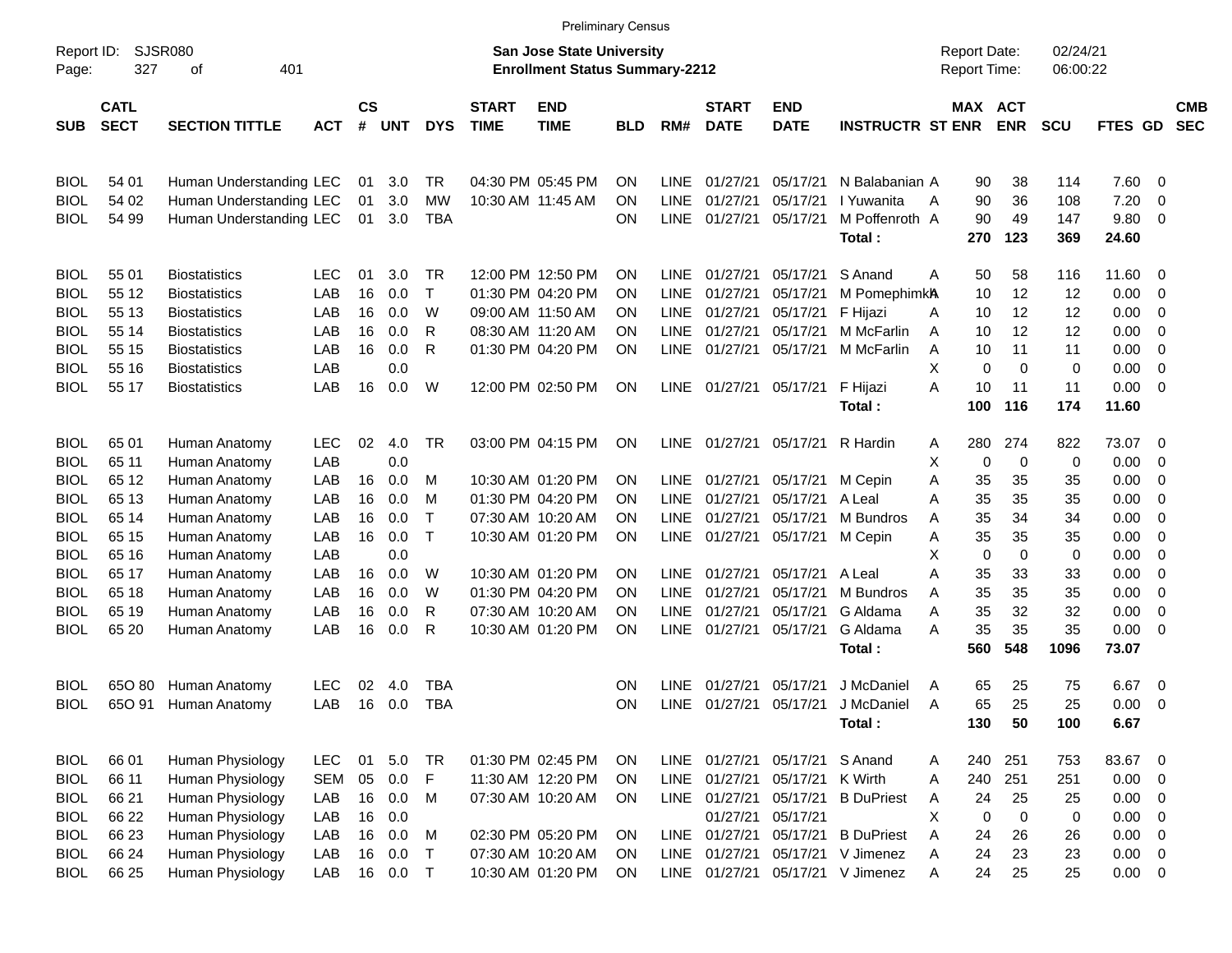|                     |                                                                                                                 |                                  |            |                       |            |              |                             | <b>Preliminary Census</b> |            |             |                             |                              |                                       |               |                                     |                      |                |                          |                          |
|---------------------|-----------------------------------------------------------------------------------------------------------------|----------------------------------|------------|-----------------------|------------|--------------|-----------------------------|---------------------------|------------|-------------|-----------------------------|------------------------------|---------------------------------------|---------------|-------------------------------------|----------------------|----------------|--------------------------|--------------------------|
| Report ID:<br>Page: | <b>SJSR080</b><br><b>San Jose State University</b><br>328<br>401<br><b>Enrollment Status Summary-2212</b><br>оf |                                  |            |                       |            |              |                             |                           |            |             |                             |                              |                                       |               | <b>Report Date:</b><br>Report Time: | 02/24/21<br>06:00:22 |                |                          |                          |
| <b>SUB</b>          | <b>CATL</b><br><b>SECT</b>                                                                                      | <b>SECTION TITTLE</b>            | <b>ACT</b> | $\mathsf{cs}$<br>$\#$ | <b>UNT</b> | <b>DYS</b>   | <b>START</b><br><b>TIME</b> | <b>END</b><br><b>TIME</b> | <b>BLD</b> | RM#         | <b>START</b><br><b>DATE</b> | <b>END</b><br><b>DATE</b>    | <b>INSTRUCTR ST ENR</b>               | MAX ACT       | <b>ENR</b>                          | <b>SCU</b>           | FTES GD        |                          | <b>CMB</b><br><b>SEC</b> |
| <b>BIOL</b>         | 66 26                                                                                                           | Human Physiology                 | LAB        |                       | 0.0        |              |                             |                           |            |             |                             |                              |                                       | Χ<br>0        | 0                                   | 0                    | 0.00           | 0                        |                          |
| <b>BIOL</b>         | 66 27                                                                                                           | Human Physiology                 | LAB        | 16                    | 0.0        | W            | 07:30 AM 10:20 AM           |                           | ΟN         | LINE        | 01/27/21                    | 05/17/21                     | K Strunk                              | 24<br>A       | 23                                  | 23                   | 0.00           | $\mathbf 0$              |                          |
| <b>BIOL</b>         | 66 28                                                                                                           | Human Physiology                 | LAB        | 16                    | 0.0        | W            |                             | 10:30 AM 01:20 PM         | ΟN         | <b>LINE</b> | 01/27/21                    | 05/17/21                     | K Wirth                               | 24<br>Α       | 26                                  | 26                   | 0.00           | 0                        |                          |
| <b>BIOL</b>         | 66 29                                                                                                           | Human Physiology                 | LAB        | 16                    | 0.0        | W            | 02:30 PM 05:20 PM           |                           | ΟN         | <b>LINE</b> | 01/27/21                    | 05/17/21                     | K Wirth                               | 24<br>A       | 25                                  | 25                   | 0.00           | 0                        |                          |
| <b>BIOL</b>         | 66 30                                                                                                           | Human Physiology                 | LAB        | 16                    | 0.0        | R            | 07:30 AM 10:20 AM           |                           | ON         | <b>LINE</b> | 01/27/21                    | 05/17/21                     | N Kaur                                | 24<br>A       | 26                                  | 26                   | 0.00           | $\mathbf 0$              |                          |
| <b>BIOL</b>         | 66 31                                                                                                           | Human Physiology                 | LAB        | 16                    | 0.0        | R            |                             | 10:30 AM 01:20 PM         | ΟN         | <b>LINE</b> | 01/27/21                    | 05/17/21                     | N Kaur                                | 24<br>Α       | 26                                  | 26                   | 0.00           | $\mathbf 0$              |                          |
| <b>BIOL</b>         | 66 32                                                                                                           | Human Physiology                 | LAB        | 16                    | 0.0        | $\mathsf{R}$ |                             | 03:00 PM 05:50 PM         | ON         | <b>LINE</b> | 01/27/21                    | 05/17/21                     | K Strunk                              | 24<br>Α       | 26                                  | 26                   | 0.00           | $\overline{0}$           |                          |
|                     |                                                                                                                 |                                  |            |                       |            |              |                             |                           |            |             |                             |                              | Total:                                | 720           | 753                                 | 1255                 | 83.67          |                          |                          |
| <b>BIOL</b>         |                                                                                                                 | 100W 01 Sci Commun Wkshp         | SEM        | 04                    | 3.0        | M            |                             | 10:30 AM 01:15 PM         | ON         | LINE        | 01/27/21                    | 05/17/21                     | K Youngman A                          | 24            | 24                                  | 72                   | 4.80           | 0                        |                          |
| <b>BIOL</b>         |                                                                                                                 | 100W 02 Sci Commun Wkshp         | <b>SEM</b> | 04                    | 3.0        | F            |                             | 10:00 AM 12:45 PM         | ON         | <b>LINE</b> | 01/27/21                    | 05/17/21                     | K Youngman A                          | 24            | 24                                  | 72                   | 4.80           | 0                        |                          |
| <b>BIOL</b>         |                                                                                                                 | 100W 03 Sci Commun Wkshp         | <b>SEM</b> | 04                    | 3.0        | R            |                             | 10:30 AM 01:15 PM         | ON         | LINE        | 01/27/21                    | 05/17/21                     | L Khatib                              | 24<br>Α       | 28                                  | 84                   | 5.60           | 0                        |                          |
| BIOL                |                                                                                                                 | 100W 04 Sci Commun Wkshp         | <b>SEM</b> | 04                    | 3.0        | W            | 08:30 AM 11:15 AM           |                           | ON         | <b>LINE</b> | 01/27/21                    | 05/17/21                     | E Bergerol                            | 24<br>A       | 24                                  | 72                   | 4.80           | $\mathbf 0$              |                          |
|                     |                                                                                                                 |                                  |            |                       |            |              |                             |                           |            |             |                             |                              | Total:                                | 96            | 100                                 | 300                  | 20.00          |                          |                          |
| <b>BIOL</b>         | 101 01                                                                                                          | Origins of Life                  | <b>LEC</b> | 02                    | 3.0        | W            | 09:00 AM 11:45 AM           |                           | ON         | LINE        | 01/27/21                    | 05/17/21                     | M Dawson                              | Α<br>40       | 39                                  | 117                  | 7.80           | 0                        |                          |
| <b>BIOL</b>         | 101 02                                                                                                          | Origins of Life                  | <b>LEC</b> | 02                    | 3.0        | W            |                             | 12:30 PM 03:15 PM         | ΟN         | <b>LINE</b> | 01/27/21                    | 05/17/21                     | P Hawkins                             | Α<br>40       | 40                                  | 120                  | 8.00           | 0                        |                          |
| <b>BIOL</b>         | 101 03                                                                                                          | Origins of Life                  | <b>LEC</b> | 02                    | 3.0        | R            | 01:30 PM 04:15 PM           |                           | ON         | <b>LINE</b> | 01/27/21                    | 05/17/21                     | P Hawkins                             | 40<br>A       | 34                                  | 102                  | 6.80           | 0                        |                          |
|                     |                                                                                                                 |                                  |            |                       |            |              |                             |                           |            |             |                             |                              | Total:                                | 120           | 113                                 | 339                  | 22.60          |                          |                          |
| <b>BIOL</b>         | 105 01                                                                                                          | Developmental Biol               | <b>LEC</b> | 02                    | 3.0        | <b>TR</b>    | 09:00 AM 10:20 AM           |                           | ΟN         | <b>LINE</b> | 01/27/21 05/17/21           |                              | J Soto<br>Total:                      | 50<br>A<br>50 | 48<br>48                            | 144<br>144           | 9.60<br>9.60   | $\overline{0}$           |                          |
|                     |                                                                                                                 |                                  |            |                       |            |              |                             |                           |            |             |                             |                              |                                       |               |                                     |                      |                |                          |                          |
| <b>BIOL</b>         | 106 01                                                                                                          | Physiolog Ecology                | <b>LEC</b> | 02                    | 3.0        | <b>TR</b>    |                             | 10:30 AM 11:45 AM         | ΟN         | LINE        | 01/27/21 05/17/21           |                              | S Lambrecht A                         | 50            | 24                                  | 72                   | 4.80           | $\overline{0}$           |                          |
|                     |                                                                                                                 |                                  |            |                       |            |              |                             |                           |            |             |                             |                              | Total:                                | 50            | 24                                  | 72                   | 4.80           |                          |                          |
| BIOL                | 107 01                                                                                                          | Immunology                       | <b>LEC</b> | 01                    | 3.0        | <b>TR</b>    | 09:00 AM 10:15 AM           |                           | ΟN         | <b>LINE</b> | 01/27/21                    | 05/17/21                     | T Abramson A<br>Total:                | 90<br>90      | 60<br>60                            | 180<br>180           | 12.15<br>12.15 | -3                       |                          |
| BIOL                |                                                                                                                 | 107L 01 Immunology Laborator LAB |            | 16                    | 0.0        | $\top$       |                             | 02:30 PM 05:15 PM         | <b>ON</b>  | LINE        |                             | 01/27/21 05/17/21            | T Abramson A                          | 18            | 19                                  | 19                   | 0.00           | $\overline{0}$           |                          |
| <b>BIOL</b>         |                                                                                                                 | 107L 02 Immunology Laborator LAB |            | 16                    | 0.0        | W            |                             | 10:30 AM 01:15 PM         | ON         |             |                             |                              | LINE 01/27/21 05/17/21 A Palakodaty A | 18            | 16                                  | 16                   | 0.00           | $\overline{\mathbf{0}}$  |                          |
| <b>BIOL</b>         | 107L 03                                                                                                         | Immunology Laborator LAB         |            | 16                    | 0.0        | $\mathsf{R}$ |                             | 10:30 AM 01:15 PM         | <b>ON</b>  |             |                             | LINE 01/27/21 05/17/21 S Sen |                                       | 18<br>Α       | 17                                  | 17                   | 0.00           | - 1                      |                          |
| <b>BIOL</b>         | 107L 04                                                                                                         | Immunology Laborator LAB         |            |                       | 0.0        |              |                             |                           |            |             |                             |                              |                                       | X<br>0        | 0                                   | 0                    | 0.00           | $\overline{\mathbf{0}}$  |                          |
| <b>BIOL</b>         | 107L 11                                                                                                         | Immunology Laborator LEC         |            |                       | 04 2.0     | <b>TBA</b>   |                             |                           | <b>ON</b>  |             |                             |                              | LINE 01/27/21 05/17/21 TAbramson A    | 18            | 19                                  | 19                   | $2.53 \t 0$    |                          |                          |
| <b>BIOL</b>         |                                                                                                                 | 107L 12 Immunology Laborator LEC |            | 04                    | 2.0        | <b>TBA</b>   |                             |                           | ON         |             |                             |                              | LINE 01/27/21 05/17/21 A Palakodaty A | 18            | 16                                  | 16                   | $2.13 \t 0$    |                          |                          |
| <b>BIOL</b>         |                                                                                                                 | 107L 13 Immunology Laborator LEC |            | 04                    | 2.0        | <b>TBA</b>   |                             |                           | ON         |             |                             | LINE 01/27/21 05/17/21 S Sen |                                       | 18<br>Α       | 17                                  | 17                   | 2.30           | $\overline{\phantom{1}}$ |                          |
| <b>BIOL</b>         |                                                                                                                 | 107L 14 Immunology Laborator LEC |            |                       | 2.0        |              |                             |                           |            |             |                             |                              |                                       | X<br>0        | 0                                   | $\pmb{0}$            | $0.00 \t 0$    |                          |                          |
|                     |                                                                                                                 |                                  |            |                       |            |              |                             |                           |            |             |                             |                              | Total :                               |               | 108 104                             | 104                  | 6.97           |                          |                          |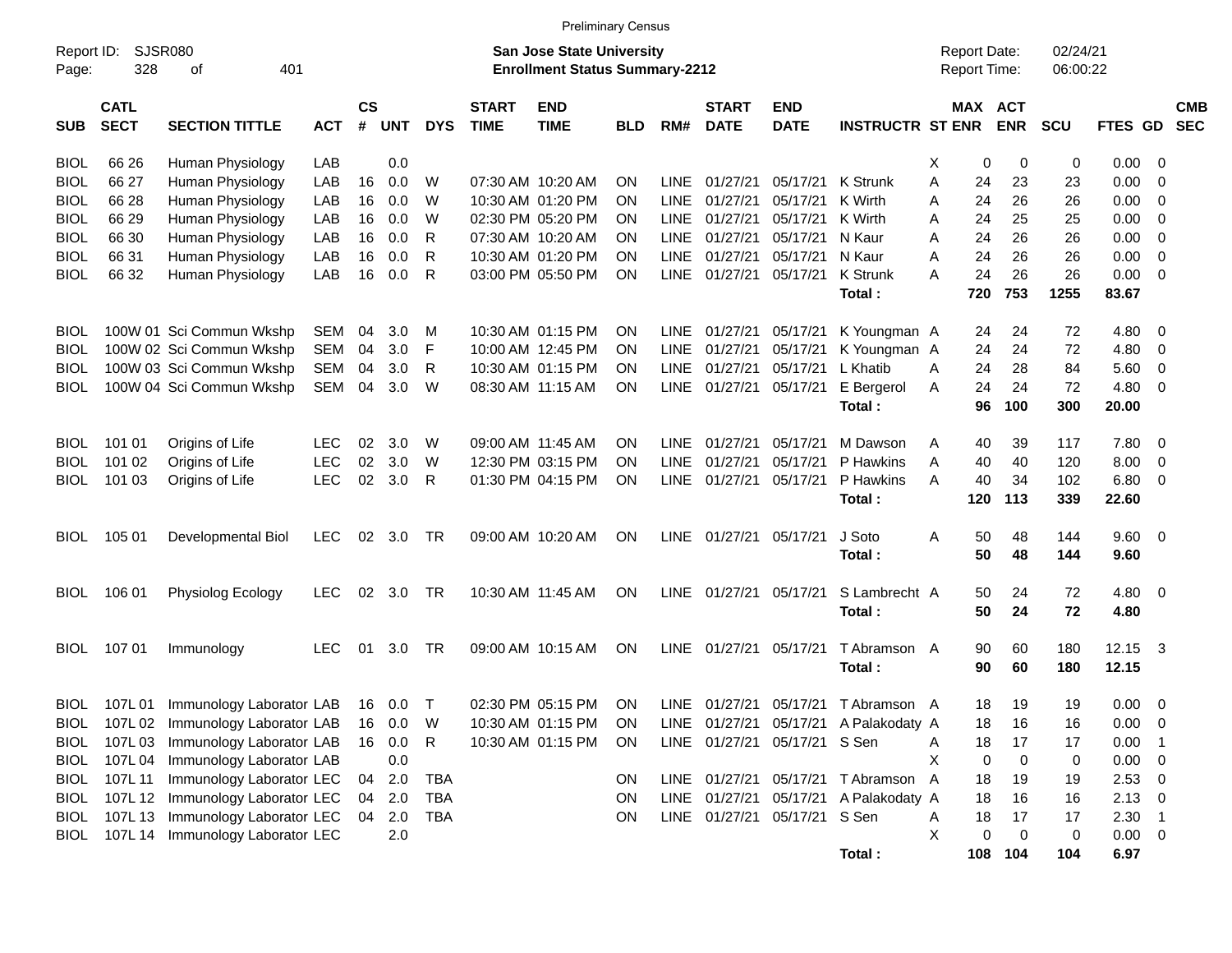|                     |                            |                             |            |                |             |              |                             | <b>Preliminary Census</b>                                                 |            |             |                             |                           |                         |                                     |                          |             |                        |                |                          |
|---------------------|----------------------------|-----------------------------|------------|----------------|-------------|--------------|-----------------------------|---------------------------------------------------------------------------|------------|-------------|-----------------------------|---------------------------|-------------------------|-------------------------------------|--------------------------|-------------|------------------------|----------------|--------------------------|
| Report ID:<br>Page: | 329                        | <b>SJSR080</b><br>401<br>οf |            |                |             |              |                             | <b>San Jose State University</b><br><b>Enrollment Status Summary-2212</b> |            |             |                             |                           |                         | <b>Report Date:</b><br>Report Time: |                          |             | 02/24/21<br>06:00:22   |                |                          |
| <b>SUB</b>          | <b>CATL</b><br><b>SECT</b> | <b>SECTION TITTLE</b>       | <b>ACT</b> | <b>CS</b><br># | <b>UNT</b>  | <b>DYS</b>   | <b>START</b><br><b>TIME</b> | <b>END</b><br><b>TIME</b>                                                 | <b>BLD</b> | RM#         | <b>START</b><br><b>DATE</b> | <b>END</b><br><b>DATE</b> | <b>INSTRUCTR ST ENR</b> | MAX                                 | <b>ACT</b><br><b>ENR</b> | <b>SCU</b>  | FTES GD                |                | <b>CMB</b><br><b>SEC</b> |
| <b>BIOL</b>         | 110 01                     | <b>Biodiversity</b>         | LEC        | 02             | 3.0         | TBA          |                             |                                                                           | ON         | LINE        | 01/27/21                    | 05/17/21                  | E Bergerol              | A                                   | 40                       | 37<br>111   | 7.40                   | 0              |                          |
| <b>BIOL</b>         | 110 02                     | <b>Biodiversity</b>         | <b>LEC</b> | 02             | 3.0         | $\mathsf{T}$ |                             | 09:30 AM 10:15 AM                                                         | ΟN         | <b>LINE</b> | 01/27/21                    | 05/17/21                  | <b>S</b> Trewhitt       | Α                                   | 40                       | 36<br>108   | 7.20                   | $\overline{0}$ |                          |
|                     |                            |                             |            |                |             |              |                             |                                                                           |            |             |                             |                           | Total:                  |                                     | 80                       | 73<br>219   | 14.60                  |                |                          |
| <b>BIOL</b>         | 11301                      | Comp Taxonomy               | LEC        | 01             | 3.0         | TR           |                             | 08:30 AM 09:20 AM                                                         | ON         | <b>LINE</b> | 01/27/21                    | 05/17/21                  | M Dawson                | A                                   | 40                       | 28<br>56    | 5.60                   |                | $0\,$ C                  |
| ZOOL                | 11301                      | Comp Taxonomy               | LEC        | 01             | 3.0         | TR           |                             | 08:30 AM 09:20 AM                                                         | ON         | LINE        | 01/27/21                    | 05/17/21                  | M Dawson                | Α                                   | 0                        | $\mathbf 0$ | 0.00<br>0              |                | 0 <sup>o</sup>           |
| BOT                 | 11301                      | Comp Taxonomy               | LEC        | 01             | 3.0         | <b>TR</b>    |                             | 08:30 AM 09:20 AM                                                         | ΟN         | <b>LINE</b> | 01/27/21                    | 05/17/21                  | M Dawson                | Α                                   | 0                        | -1          | 0.20<br>$\overline{c}$ |                | 0 <sup>o</sup>           |
| ENT                 | 11301                      | Comp Taxonomy               | LEC        | 01             | 3.0         | <b>TR</b>    |                             | 08:30 AM 09:20 AM                                                         | ΟN         | <b>LINE</b> | 01/27/21                    | 05/17/21                  | M Dawson                | Α                                   | 0                        | 0           | 0.00<br>0              |                | 0 <sup>o</sup>           |
| <b>BIOL</b>         | 113 11                     | Comp Taxonomy               | LAB        | 16             | 0.0         | $\mathsf{T}$ |                             | 12:00 PM 02:45 PM                                                         | ΟN         | LINE        | 01/27/21                    | 05/17/21                  | U Holzmann              | A                                   | 40                       | 28<br>28    | 0.00                   |                | 0 <sup>o</sup>           |
| ZOOL                | 113 11                     | Comp Taxonomy               | LAB        | 16             | 0.0         | $\mathsf{T}$ |                             | 12:00 PM 02:45 PM                                                         | ΟN         | LINE        | 01/27/21                    | 05/17/21                  | U Holzmann              | A                                   | 0                        | 0           | 0<br>0.00              |                | 0 <sup>o</sup>           |
| <b>BOT</b>          | 113 11                     | Comp Taxonomy               | LAB        | 16             | 0.0         | $\mathsf{T}$ |                             | 12:00 PM 02:45 PM                                                         | ΟN         | <b>LINE</b> | 01/27/21                    | 05/17/21                  | U Holzmann              | A                                   | 0                        | 1           | 0.00<br>$\mathbf{1}$   |                | 0 <sup>o</sup>           |
| <b>ENT</b>          | 113 11                     | Comp Taxonomy               | LAB        | 16             | 0.0         | $\top$       |                             | 12:00 PM 02:45 PM                                                         | ON         | <b>LINE</b> | 01/27/21                    | 05/17/21                  | U Holzmann A            |                                     | 0                        | 0           | 0.00<br>0              |                | $0\,C$                   |
|                     |                            |                             |            |                |             |              |                             |                                                                           |            |             |                             |                           | Total:                  |                                     | 80                       | 58<br>87    | 5.80                   |                |                          |
| <b>BIOL</b>         | 115 01                     | <b>General Genetics</b>     | <b>LEC</b> | 01             | 4.0         | MWF          | 10:30 AM 11:20 AM           |                                                                           | ON         | <b>LINE</b> | 01/27/21                    | 05/17/21                  | J Avena                 | 192<br>A                            | 115                      | 345         | 30.73                  | -1             |                          |
| <b>BIOL</b>         | 115 11                     | <b>General Genetics</b>     | <b>SEM</b> | 05             | 0.0         | F            |                             | 07:30 AM 08:20 AM                                                         | ΟN         | LINE        | 01/27/21                    | 05/17/21                  | C Nassif                | Α                                   | 24                       | 17<br>17    | 0.00                   | 0              |                          |
| BIOL                | 115 12                     | <b>General Genetics</b>     | <b>SEM</b> | 05             | 0.0         | F            |                             | 08:30 AM 09:20 AM                                                         | ΟN         | LINE        | 01/27/21                    | 05/17/21                  | S Alladin               | Α                                   | 24                       | 19<br>19    | 0.00                   | 0              |                          |
| <b>BIOL</b>         | 115 13                     | <b>General Genetics</b>     | <b>SEM</b> | 05             | 0.0         | F            |                             | 09:30 AM 10:20 AM                                                         | ON         | <b>LINE</b> | 01/27/21                    | 05/17/21                  | S Alladin               | A                                   | 24                       | 24<br>24    | 0.00                   | 0              |                          |
| <b>BIOL</b>         | 115 14                     | <b>General Genetics</b>     | <b>SEM</b> |                | 0.0         |              |                             |                                                                           |            |             |                             |                           |                         | X                                   | 0                        | 0           | 0<br>0.00              | 0              |                          |
| BIOL                | 115 15                     | <b>General Genetics</b>     | <b>SEM</b> | 05             | 0.0         | F            |                             | 08:30 AM 09:20 AM                                                         | ΟN         | LINE        | 01/27/21                    | 05/17/21                  | C Nassif                | Α                                   | 24                       | 20<br>20    | 0.00                   | 0              |                          |
| <b>BIOL</b>         | 115 16                     | <b>General Genetics</b>     | <b>SEM</b> | 05             | 0.0         | F            |                             | 11:30 AM 12:20 PM                                                         | ΟN         | LINE        | 01/27/21                    | 05/17/21                  | C Nassif                | Α                                   | 24                       | 23<br>23    | 0.00                   | 0              |                          |
| <b>BIOL</b>         | 115 17                     | <b>General Genetics</b>     | <b>SEM</b> | 05             | 0.0         | F            |                             | 12:30 PM 01:20 PM                                                         | ON         | LINE        | 01/27/21                    | 05/17/21                  | C Nassif                | Α                                   | 24                       | 12<br>12    | 0.00                   | $\overline{1}$ |                          |
| <b>BIOL</b>         | 115 18                     | <b>General Genetics</b>     | <b>SEM</b> |                | 0.0         |              |                             |                                                                           |            |             |                             |                           |                         | X                                   | 0                        | $\mathbf 0$ | 0<br>0.00              | 0              |                          |
|                     |                            |                             |            |                |             |              |                             |                                                                           |            |             |                             |                           | Total:                  | 336                                 | 230                      | 460         | 30.73                  |                |                          |
| <b>BIOL</b>         | 11801                      | <b>Evolution Genetics</b>   | <b>LEC</b> | 02             | 4.0         | <b>TBA</b>   |                             |                                                                           | ON         | LINE        | 01/27/21                    | 05/17/21                  | J Castillo V            | A                                   | 60                       | 60<br>180   | 16.00                  | 0              |                          |
| <b>BIOL</b>         | 118 11                     | <b>Evolution Genetics</b>   | <b>SEM</b> |                | 0.0         |              |                             |                                                                           |            |             |                             |                           |                         | Χ                                   | 0                        | 0           | 0.00<br>0              | 0              |                          |
| <b>BIOL</b>         | 118 12                     | <b>Evolution Genetics</b>   | <b>SEM</b> | 05             | 0.0         | F            |                             | 09:30 AM 10:20 AM                                                         | ON         | LINE        | 01/27/21                    | 05/17/21                  | E Hadjes                | A                                   | 20                       | 21<br>21    | 0.00                   | 0              |                          |
| <b>BIOL</b>         | 118 13                     | <b>Evolution Genetics</b>   | <b>SEM</b> | 05             | 0.0         | F            |                             | 10:30 AM 11:20 AM                                                         | ON         | LINE        | 01/27/21                    | 05/17/21                  | E Hadjes                | Α                                   | 20                       | 19<br>19    | 0.00                   | 0              |                          |
| <b>BIOL</b>         | 118 14                     | <b>Evolution Genetics</b>   | SEM        | 05             | 0.0         | F            |                             | 11:30 AM 12:20 PM                                                         | ΟN         | <b>LINE</b> | 01/27/21                    | 05/17/21                  | E Hadjes                | A                                   | 20                       | 20<br>20    | 0.00                   | 0              |                          |
|                     |                            |                             |            |                |             |              |                             |                                                                           |            |             |                             |                           | Total:                  |                                     | 120 120                  | 240         | 16.00                  |                |                          |
|                     | BIOL 131 01                | <b>Endocrine Physiol</b>    |            |                |             |              |                             | LEC 02 3.0 MW 10:30 AM 11:45 AM                                           | ON         |             | LINE 01/27/21 05/17/21      |                           | F Huynh                 | A                                   | 50                       | 31<br>93    | $6.20\ 0$              |                |                          |
|                     |                            |                             |            |                |             |              |                             |                                                                           |            |             |                             |                           | Total:                  |                                     | 50                       | 31<br>93    | 6.20                   |                |                          |
|                     | BIOL 134 01                | Vert Histology              | LEC.       |                | 01 4.0      | TR           |                             | 09:00 AM 09:50 AM                                                         | ON.        |             | LINE 01/27/21 05/17/21      |                           | R Hardin                | A                                   | 50                       | 17<br>34    | 4.53 0                 |                |                          |
|                     | BIOL 134 11                | Vert Histology              | LAB        |                | 16  0.0  TR |              |                             | 10:00 AM 12:50 PM                                                         | ON         |             | LINE 01/27/21 05/17/21      |                           | R Hardin                | A                                   | 24                       | 17<br>34    | $0.00 \t 0$            |                |                          |
|                     |                            |                             |            |                |             |              |                             |                                                                           |            |             |                             |                           | Total:                  |                                     | 74                       | 34<br>68    | 4.53                   |                |                          |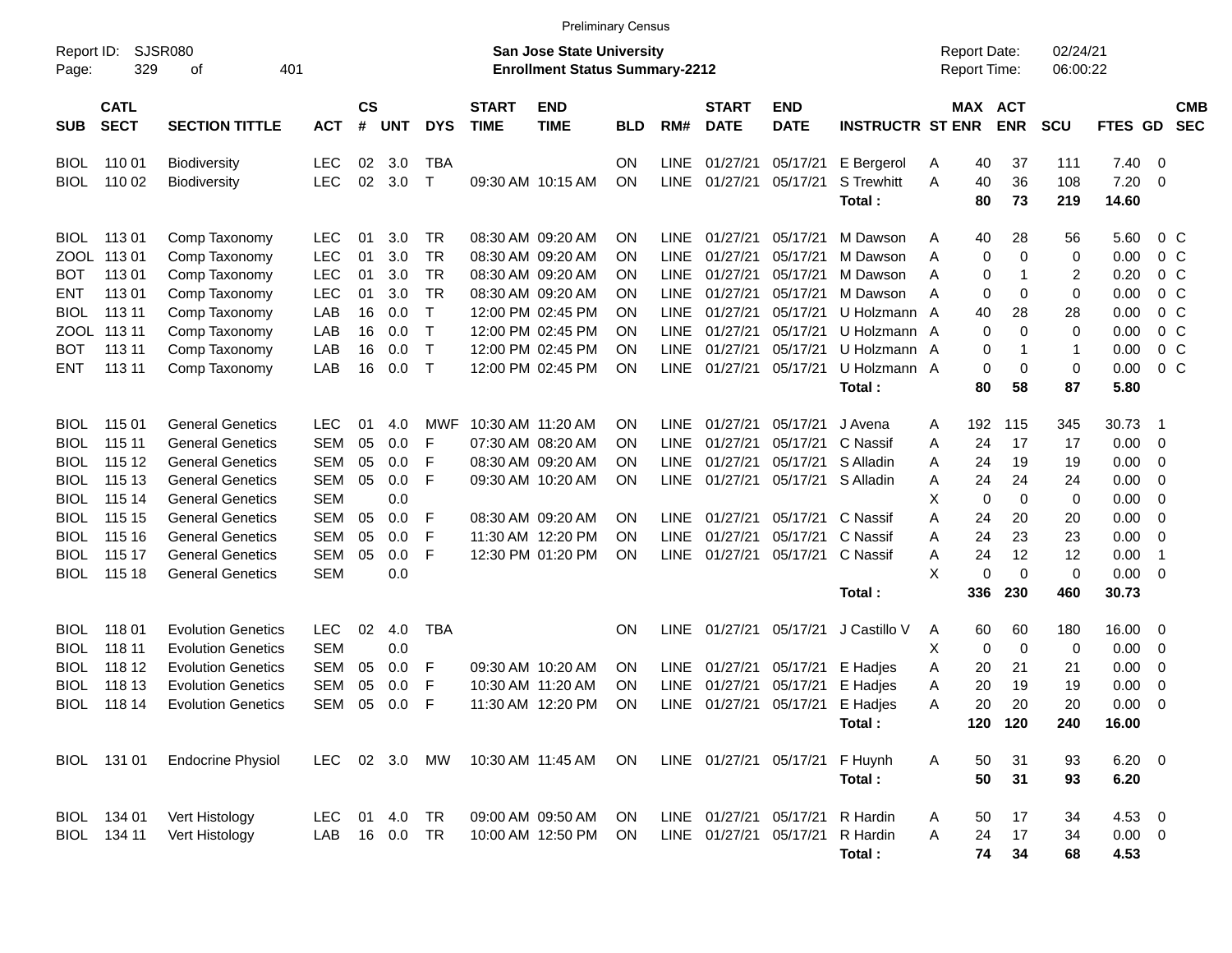|                     |                            |                                                        |                          |                    |            |              |                             | <b>Preliminary Census</b>                                                 |            |                     |                             |                                 |                               |                                            |                       |                            |                            |                                  |                          |
|---------------------|----------------------------|--------------------------------------------------------|--------------------------|--------------------|------------|--------------|-----------------------------|---------------------------------------------------------------------------|------------|---------------------|-----------------------------|---------------------------------|-------------------------------|--------------------------------------------|-----------------------|----------------------------|----------------------------|----------------------------------|--------------------------|
| Report ID:<br>Page: | 330                        | <b>SJSR080</b><br>401<br>оf                            |                          |                    |            |              |                             | <b>San Jose State University</b><br><b>Enrollment Status Summary-2212</b> |            |                     |                             |                                 |                               | <b>Report Date:</b><br><b>Report Time:</b> |                       | 02/24/21<br>06:00:22       |                            |                                  |                          |
| SUB.                | <b>CATL</b><br><b>SECT</b> | <b>SECTION TITTLE</b>                                  | <b>ACT</b>               | $\mathsf{cs}$<br># | <b>UNT</b> | <b>DYS</b>   | <b>START</b><br><b>TIME</b> | <b>END</b><br><b>TIME</b>                                                 | <b>BLD</b> | RM#                 | <b>START</b><br><b>DATE</b> | <b>END</b><br><b>DATE</b>       | <b>INSTRUCTR ST ENR</b>       |                                            | MAX ACT<br><b>ENR</b> | <b>SCU</b>                 | FTES GD                    |                                  | <b>CMB</b><br><b>SEC</b> |
| BIOL                | 135B 01                    | Molec Cell Biol II                                     | <b>LEC</b>               | 02                 | 3.0        | MW           | 09:00 AM 10:15 AM           |                                                                           | <b>ON</b>  | LINE                | 01/27/21                    | 05/17/21                        | J Soto<br>Total:              | Α<br>40<br>40                              | 36<br>36              | 108<br>108                 | $7.20 \ 0$<br>7.20         |                                  |                          |
| <b>BIOL</b>         | 136 01                     | Vert Neurophys                                         | <b>LEC</b>               | 02                 | 3.0        | МW           |                             | 03:00 PM 04:15 PM                                                         | ON         |                     | LINE 01/27/21               | 05/17/21                        | S Anand<br>Total:             | A<br>50<br>50                              | 20<br>20              | 60<br>60                   | $4.00 \ 0$<br>4.00         |                                  |                          |
| BIOL                | 138 01                     | Stem Cell Biology                                      | <b>LEC</b>               | 02                 | 3.0        | TR           |                             | 10:30 AM 11:45 AM                                                         | ON         |                     | LINE 01/27/21               | 05/17/21                        | <b>B</b> Grillo-Hil<br>Total: | A<br>45<br>45                              | 48<br>48              | 144<br>144                 | 9.60 0<br>9.60             |                                  |                          |
| BIOL                | 139 01                     | Cancer Biology                                         | <b>LEC</b>               | 02                 | 3.0        | MW           |                             | 11:00 AM 12:15 PM                                                         | ON         |                     | LINE 01/27/21               | 05/17/21                        | J Soto<br>Total:              | Α<br>50<br>50                              | 30<br>30              | 90<br>90                   | $6.00 \quad 0$<br>6.00     |                                  |                          |
| <b>BIOL</b><br>вот  | 143 01<br>143 01           | Biogeography<br>Biogeography                           | <b>LEC</b><br><b>LEC</b> | 02<br>02           | 3.0<br>3.0 | M<br>M       |                             | 09:00 AM 10:00 AM<br>09:00 AM 10:00 AM                                    | ΟN<br>ΟN   | LINE<br>LINE        | 01/27/21<br>01/27/21        | 05/17/21<br>05/17/21            |                               | 50<br>A<br>Α                               | 35<br>0               | 105<br>5<br>15             | 7.00<br>1.00               | 0 <sup>o</sup><br>0 <sup>o</sup> |                          |
| <b>ENT</b>          | 143 01                     | Biogeography                                           | <b>LEC</b>               | 02                 | 3.0        | M            |                             | 09:00 AM 10:00 AM                                                         | ΟN         | LINE                | 01/27/21                    | 05/17/21                        | Total:                        | Α<br>50                                    | $\pmb{0}$<br>42       | $\overline{c}$<br>6<br>126 | 0.40<br>8.40               | 0 <sup>o</sup>                   |                          |
| BIOL                | 145 02                     | <b>Undergrad Seminar</b>                               | <b>LEC</b>               | 02                 | 3.0        | TR           |                             | 02:30 PM 03:50 PM                                                         | ON         | LINE                | 01/27/21                    | 05/17/21                        | M deVries<br>Total:           | Α<br>50<br>50                              | 14<br>14              | 14<br>14                   | 2.80 0<br>2.80             |                                  |                          |
| BIOL                | 150 01<br>GEOL 150 01      | Fld Stds Nat His His<br>Fld Stds Nat His His           | ACT<br><b>ACT</b>        |                    | 1.0<br>1.0 |              |                             |                                                                           |            |                     |                             |                                 |                               | Х<br>X                                     | 0<br>0                | 0<br>0<br>0<br>0           | $0.00 \t 0$<br>$0.00 \t 0$ |                                  |                          |
|                     |                            |                                                        |                          |                    |            |              |                             |                                                                           |            |                     |                             |                                 | Total :                       |                                            | $\mathbf 0$           | $\bf{0}$<br>0              | 0.00                       |                                  |                          |
| <b>BIOL</b><br>BIOL | 155 01<br>155 12           | <b>Hypothesis Testing</b><br><b>Hypothesis Testing</b> | <b>LEC</b><br>LAB        | 02<br>16           | 3.0<br>0.0 | TR<br>$\top$ |                             | 12:00 PM 12:50 PM<br>01:30 PM 04:20 PM                                    | ΟN<br>ΟN   | <b>LINE</b><br>LINE | 01/27/21<br>01/27/21        | 05/17/21<br>05/17/21            | S Anand<br>M PomephimkA       | 50<br>A<br>10                              | 52<br>11              | 104<br>11                  | 10.50 2<br>0.00            | $\overline{\phantom{0}}$         |                          |
| BIOL                | 155 13                     | <b>Hypothesis Testing</b>                              | LAB                      | 16                 | 0.0        | W            | 09:00 AM 11:50 AM           |                                                                           | ΟN         | LINE                | 01/27/21                    | 05/17/21                        | F Hijazi                      | 10<br>A                                    | 10                    | 10                         | 0.00                       | $\overline{\phantom{0}}$         |                          |
| BIOL                | 155 14                     | <b>Hypothesis Testing</b>                              | LAB                      | 16                 | 0.0        | R            | 08:30 AM 11:20 AM           |                                                                           | ΟN         | LINE                | 01/27/21                    | 05/17/21                        | M McFarlin                    | 10<br>A                                    | 11                    | 11                         | 0.00                       | $\overline{1}$                   |                          |
| BIOL                | 155 15                     | <b>Hypothesis Testing</b>                              | LAB                      | 16                 | 0.0        | R            |                             | 01:30 PM 04:20 PM                                                         | ON         | <b>LINE</b>         | 01/27/21                    | 05/17/21                        | M McFarlin                    | A                                          | 10<br>10              | 10                         | 0.00                       | $\overline{\phantom{0}}$         |                          |
| <b>BIOL</b>         | 155 16                     | <b>Hypothesis Testing</b>                              | LAB                      |                    | 0.0        |              |                             |                                                                           |            |                     |                             |                                 |                               | X                                          | 0                     | $\Omega$<br>0              | 0.00                       | $\overline{\phantom{0}}$         |                          |
|                     |                            | BIOL 155 17 Hypothesis Testing                         | LAB 16 0.0 W             |                    |            |              |                             | 12:00 PM 02:50 PM ON                                                      |            |                     |                             | LINE 01/27/21 05/17/21 F Hijazi |                               | A                                          | 10<br>10              | 10                         | $0.00$ 1                   |                                  |                          |
|                     |                            |                                                        |                          |                    |            |              |                             |                                                                           |            |                     |                             |                                 | Total:                        |                                            | 100 104               | 156                        | 10.50                      |                                  |                          |
|                     | BIOL 159 01                | Integrative Biol                                       | LEC 01 3.0 MW            |                    |            |              |                             | 12:00 PM 01:15 PM ON                                                      |            |                     | LINE 01/27/21 05/17/21      |                                 | M Dawson<br>Total:            | Α<br>40<br>40                              | 37<br>37              | 111<br>111                 | $7.40 \ 0$<br>7.40         |                                  |                          |
|                     | BIOL 164 01                | <b>Ecological Methods</b>                              | <b>LEC</b>               |                    | 01 3.0 F   |              |                             | 08:30 AM 09:20 AM                                                         |            |                     | OFF CAMP 01/27/21 05/17/21  |                                 | <b>B</b> Carter               | A<br>15                                    | 12                    | 12                         | $2.50$ 2                   |                                  |                          |
|                     | BIOL 164 11                | <b>Ecological Methods</b>                              | LAB 16 0.0 F             |                    |            |              |                             | 09:30 AM 03:20 PM                                                         |            |                     | OFF CAMP 01/27/21 05/17/21  |                                 | <b>B</b> Carter               | 50<br>A                                    | 12                    | 24                         | $0.00$ 2                   |                                  |                          |
|                     |                            |                                                        |                          |                    |            |              |                             |                                                                           |            |                     |                             |                                 | Total:                        |                                            | 65<br>24              | 36                         | 2.50                       |                                  |                          |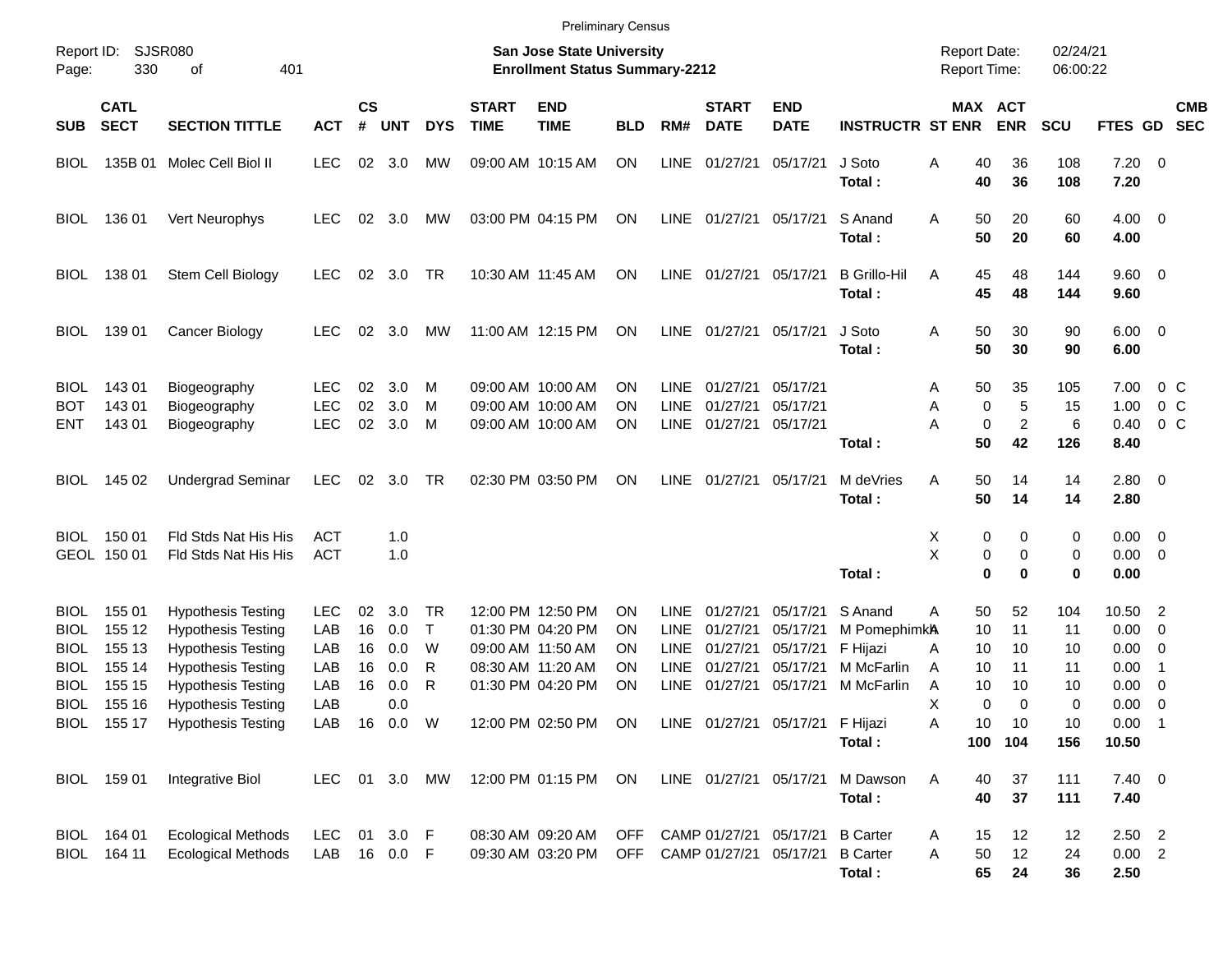|                            |                            | <b>Preliminary Census</b><br><b>San Jose State University</b> |                          |                    |                |                          |                             |                                        |            |      |                             |                           |                                |        |                |                                            |                      |                        |            |                          |
|----------------------------|----------------------------|---------------------------------------------------------------|--------------------------|--------------------|----------------|--------------------------|-----------------------------|----------------------------------------|------------|------|-----------------------------|---------------------------|--------------------------------|--------|----------------|--------------------------------------------|----------------------|------------------------|------------|--------------------------|
| Report ID:<br>Page:        | 331                        | SJSR080<br>401<br>οf                                          |                          |                    |                |                          |                             | <b>Enrollment Status Summary-2212</b>  |            |      |                             |                           |                                |        |                | <b>Report Date:</b><br><b>Report Time:</b> | 02/24/21<br>06:00:22 |                        |            |                          |
| <b>SUB</b>                 | <b>CATL</b><br><b>SECT</b> | <b>SECTION TITTLE</b>                                         | <b>ACT</b>               | $\mathsf{cs}$<br># | <b>UNT</b>     | <b>DYS</b>               | <b>START</b><br><b>TIME</b> | <b>END</b><br><b>TIME</b>              | <b>BLD</b> | RM#  | <b>START</b><br><b>DATE</b> | <b>END</b><br><b>DATE</b> | <b>INSTRUCTR ST ENR</b>        |        |                | MAX ACT<br><b>ENR</b>                      | <b>SCU</b>           | <b>FTES GD</b>         |            | <b>CMB</b><br><b>SEC</b> |
| <b>BIOL</b><br><b>BIOL</b> | 165 01<br>165 11           | Adv Human Anatomy LEC<br>Adv Human Anatomy LAB                |                          | 02                 | 4.0<br>16  0.0 | МW<br>F                  |                             | 01:30 PM 02:20 PM<br>10:30 AM 01:20 PM | ON<br>ON   | LINE | 01/27/21<br>LINE 01/27/21   | 05/17/21<br>05/17/21      | R Hardin<br>R Hardin<br>Total: | A<br>A | 30<br>30<br>60 | 35<br>35<br>70                             | 70<br>70<br>140      | 9.33<br>0.00<br>9.33   | - 0<br>- 0 |                          |
| <b>BIOL</b>                | 167 01                     | <b>Cardioresp Phys</b>                                        | <b>LEC</b>               | 02                 | 3.0            | МW                       |                             | 04:30 PM 05:45 PM                      | ON         |      | LINE 01/27/21 05/17/21      |                           | N Payumo<br>Total:             | A      | 50<br>50       | 30<br>30                                   | 90<br>90             | 6.15 3<br>6.15         |            |                          |
|                            | BIOL 170 01                | Cell Mol Physiol                                              | <b>LEC</b>               | 01                 | 3.0            | МW                       |                             | 09:00 AM 10:15 AM                      | ON         |      | LINE 01/27/21 05/17/21      |                           | J Johnston<br>Total:           | A      | 60<br>60       | 36<br>36                                   | 108<br>108           | $7.30$ 2<br>7.30       |            |                          |
|                            | BIOL 178 01                | Integr Phys                                                   | <b>LEC</b>               |                    | 02 3.0         | МW                       |                             | 12:00 PM 01:15 PM                      | ON         |      | LINE 01/27/21 05/17/21      |                           | N Payumo<br>Total:             | A      | 24<br>24       | 32<br>32                                   | 96<br>96             | $6.40 \quad 0$<br>6.40 |            |                          |
| <b>BIOL</b><br><b>BIOL</b> | 18001<br>180 02            | <b>Indiv Studies</b><br><b>Indiv Studies</b>                  | <b>SUP</b><br><b>SUP</b> | 36<br>36           | 1.0<br>1.0     | TBA<br><b>TBA</b>        |                             |                                        |            |      | 01/27/21<br>01/27/21        | 05/17/21<br>05/17/21      | J Castillo V<br>K Wilkinson    | A<br>A | 15<br>15       | 6<br>$\overline{7}$                        | 6<br>7               | 0.40<br>0.47           | - 0<br>- 0 |                          |
| <b>BIOL</b>                | 180 03                     | <b>Indiv Studies</b>                                          | <b>SUP</b>               | 36                 | 1.0            | <b>TBA</b>               |                             |                                        |            |      | 01/27/21                    | 05/17/21                  | <b>B</b> Grillo-Hil            | A      | 15             | 7                                          | 7                    | 0.47                   | - 0        |                          |
| <b>BIOL</b>                | 180 04                     | <b>Indiv Studies</b>                                          | <b>SUP</b>               | 36                 | 1.0            | <b>TBA</b>               |                             |                                        |            |      | 01/27/21                    | 05/17/21                  | C Ouverney A                   |        | 15             | 4                                          | 4                    | 0.27                   | - 0        |                          |
| <b>BIOL</b>                | 180 05                     | <b>Indiv Studies</b>                                          | <b>SUP</b>               | 36                 | 1.0            | <b>TBA</b>               |                             |                                        |            |      | 01/27/21                    | 05/17/21                  | E Bergerol                     | A      | 15             | 11                                         | 11                   | 0.73                   | - 0        |                          |
| <b>BIOL</b>                | 180 06                     | <b>Indiv Studies</b>                                          | <b>SUP</b>               | 36                 | 1.0            | <b>TBA</b>               |                             |                                        |            |      | 01/27/21                    | 05/17/21                  | <b>B</b> Carter                | A      | 15             | 4                                          | 4                    | 0.27                   | - 0        |                          |
| <b>BIOL</b>                | 180 07                     | <b>Indiv Studies</b>                                          | <b>SUP</b>               | 36                 | 1.0            | <b>TBA</b>               |                             |                                        |            |      | 01/27/21                    | 05/17/21                  | S Lambrecht A                  |        | 15             | 3                                          | 3                    | 0.20                   | 0          |                          |
| <b>BIOL</b>                | 18008                      | <b>Indiv Studies</b>                                          | <b>SUP</b>               | 36                 | 1.0            | <b>TBA</b>               |                             |                                        |            |      | 01/27/21                    | 05/17/21                  | K Wilkin                       | A      | 15             | 5                                          | 5                    | 0.33                   | 0          |                          |
| <b>BIOL</b>                | 180 09                     | <b>Indiv Studies</b>                                          | <b>SUP</b>               | 36                 | 1.0            | <b>TBA</b>               |                             |                                        |            |      | 01/27/21                    | 05/17/21                  | J White                        | A      | 15             | 3                                          | 3                    | 0.20                   | 0          |                          |
| <b>BIOL</b>                | 180 10                     | <b>Indiv Studies</b>                                          | <b>SUP</b>               | 36                 | 1.0            | <b>TBA</b>               |                             |                                        |            |      | 01/27/21                    | 05/17/21                  | E Skovran                      | A      | 15             | -1                                         | 1                    | 0.07                   | - 0        |                          |
| <b>BIOL</b>                | 180 11                     | <b>Indiv Studies</b>                                          | <b>SUP</b>               | 36                 | 1.0            | <b>TBA</b>               |                             |                                        |            |      | 01/27/21                    | 05/17/21                  | N Payumo                       | A      | 15             | 5                                          | 5                    | 0.33                   | 0          |                          |
| <b>BIOL</b>                | 180 12                     | <b>Indiv Studies</b><br><b>Indiv Studies</b>                  | <b>SUP</b>               | 36                 | 1.0            | <b>TBA</b>               |                             |                                        |            |      | 01/27/21                    | 05/17/21                  | J Johnston                     | A      | 15             | 13                                         | 13                   | 0.87                   | 0          |                          |
| <b>BIOL</b>                | 180 13<br>180 14           | <b>Indiv Studies</b>                                          | <b>SUP</b><br><b>SUP</b> | 36<br>36           | 1.0<br>1.0     | <b>TBA</b><br><b>TBA</b> |                             |                                        |            |      | 01/27/21<br>01/27/21        | 05/17/21                  | S Shaffer                      | A      | 15             | $\mathbf 1$                                | $\mathbf{1}$         | 0.07                   | 0<br>0     |                          |
| <b>BIOL</b><br><b>BIOL</b> | 180 15                     | <b>Indiv Studies</b>                                          | <b>SUP</b>               | 36                 | 1.0            | <b>TBA</b>               |                             |                                        |            |      | 01/27/21                    | 05/17/21<br>05/17/21      | F Huynh<br>M deVries           | A<br>A | 15<br>15       | 10<br>3                                    | 10<br>3              | 0.67<br>0.20           | 0          |                          |
| BIOL                       | 180 21                     | <b>Indiv Studies</b>                                          | <b>SUP</b>               | 36                 | 2.0            | TBA                      |                             |                                        |            |      |                             |                           | 01/27/21 05/17/21 C Ouverney   | A      | 15             | $\overline{2}$                             | $\overline{4}$       | 0.27                   | - 0        |                          |
| <b>BIOL</b>                | 180 22                     | <b>Indiv Studies</b>                                          | <b>SUP</b>               | 36                 | 2.0            | <b>TBA</b>               |                             |                                        |            |      |                             | 01/27/21 05/17/21         | <b>B</b> Carter                | Α      | 15             | 3                                          | 6                    | 0.40                   | 0          |                          |
|                            | BIOL 180 23                | <b>Indiv Studies</b>                                          | <b>SUP</b>               | 36                 | 2.0            | <b>TBA</b>               |                             |                                        |            |      | 01/27/21                    | 05/17/21 K Wilkin         |                                | A      | 15             | 0                                          | 0                    | 0.00                   | 0          |                          |
|                            | BIOL 180 24                | <b>Indiv Studies</b>                                          | <b>SUP</b>               | 36                 | 2.0            | TBA                      |                             |                                        |            |      | 01/27/21                    | 05/17/21                  | E Skovran                      | A      | 15             |                                            | 8                    | 0.53                   | - 0        |                          |
| BIOL                       | 180 25                     | <b>Indiv Studies</b>                                          | <b>SUP</b>               | 36                 | 2.0            | TBA                      |                             |                                        |            |      | 01/27/21                    |                           | 05/17/21 M deVries             | A      | 15             |                                            | 2                    | 0.13                   | - 0        |                          |
| <b>BIOL</b>                | 180 26                     | <b>Indiv Studies</b>                                          | <b>SUP</b>               | 36                 | 1.0            | TBA                      |                             |                                        |            |      | 01/27/21                    |                           | 05/17/21 W Adams               | A      | 15             | 6                                          | 6                    | 0.40                   | - 0        |                          |
| <b>BIOL</b>                | 180 27                     | <b>Indiv Studies</b>                                          | <b>SUP</b>               | 36                 | 2.0            | TBA                      |                             |                                        |            |      | 01/27/21                    |                           | 05/17/21 W Adams               | A      | 15             | 2                                          | 4                    | 0.27                   | - 0        |                          |
| BIOL                       | 180 28                     | <b>Indiv Studies</b>                                          | <b>SUP</b>               | 36                 | 1.0            | TBA                      |                             |                                        |            |      | 01/27/21                    |                           | 05/17/21 R French              | A      | 15             | 2                                          | 2                    | 0.13                   | - 0        |                          |
| BIOL                       | 180 29                     | <b>Indiv Studies</b>                                          | <b>SUP</b>               | 36                 | 1.0            | TBA                      |                             |                                        |            |      | 01/27/21                    |                           | 05/17/21 S Singhal             | A      | 15             |                                            | 4                    | $0.27$ 0               |            |                          |
|                            | BIOL 180 30                | <b>Indiv Studies</b>                                          | <b>SUP</b>               |                    | 36 2.0 TBA     |                          |                             |                                        |            |      | 01/27/21                    |                           | 05/17/21 N Payumo              | A      | 15             | 1                                          | 2                    | $0.13 \ 0$             |            |                          |
|                            |                            |                                                               |                          |                    |                |                          |                             |                                        |            |      |                             |                           |                                |        |                |                                            |                      |                        |            |                          |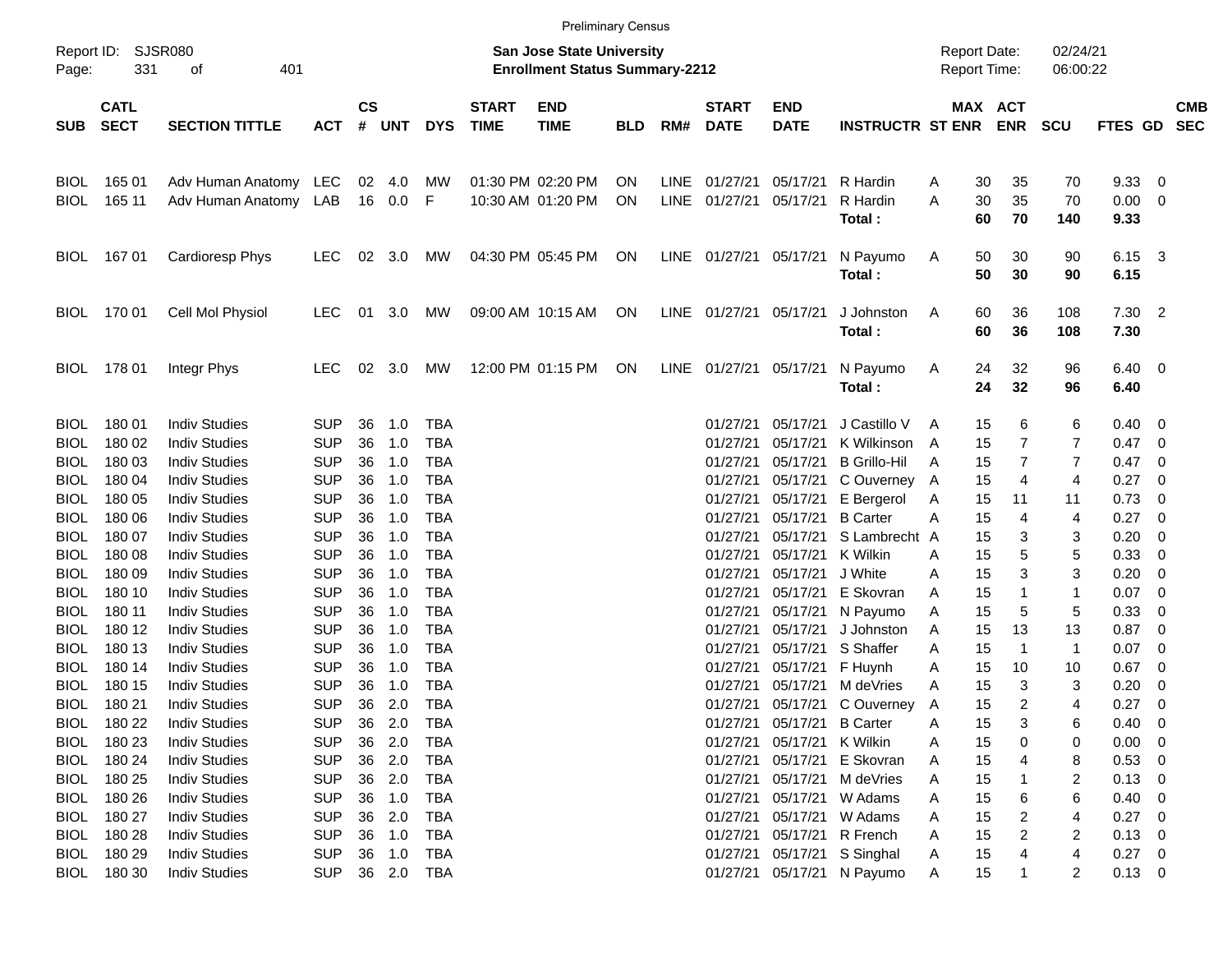| Report ID:<br>Page: | 332                        | SJSR080<br>οf          | 401        |                    |            |            |                             |                           | San Jose State University<br><b>Enrollment Status Summary-2212</b> |     |                             |                           |                         | <b>Report Date:</b><br>Report Time: |                       |              | 02/24/21<br>06:00:22 |             |            |            |
|---------------------|----------------------------|------------------------|------------|--------------------|------------|------------|-----------------------------|---------------------------|--------------------------------------------------------------------|-----|-----------------------------|---------------------------|-------------------------|-------------------------------------|-----------------------|--------------|----------------------|-------------|------------|------------|
| <b>SUB</b>          | <b>CATL</b><br><b>SECT</b> | <b>SECTION TITTLE</b>  | <b>ACT</b> | $\mathsf{cs}$<br># | <b>UNT</b> | <b>DYS</b> | <b>START</b><br><b>TIME</b> | <b>END</b><br><b>TIME</b> | <b>BLD</b>                                                         | RM# | <b>START</b><br><b>DATE</b> | <b>END</b><br><b>DATE</b> | <b>INSTRUCTR ST ENR</b> |                                     | MAX ACT<br><b>ENR</b> |              | <b>SCU</b>           | FTES GD     | <b>SEC</b> | <b>CMB</b> |
| <b>BIOL</b>         | 180 31                     | <b>Indiv Studies</b>   | <b>SUP</b> | 36                 | 1.0        | <b>TBA</b> |                             |                           |                                                                    |     | 01/27/21                    | 05/17/21                  | M VanHoven A            |                                     | 15                    | 4            | 4                    | 0.27        | - 0        |            |
| <b>BIOL</b>         | 180 32                     | <b>Indiv Studies</b>   | <b>SUP</b> | 36                 | 2.0        | <b>TBA</b> |                             |                           |                                                                    |     | 01/27/21                    | 05/17/21                  | J Johnston              | A                                   | 15                    | $\mathbf{1}$ | $\overline{2}$       | 0.13        | 0          |            |
| <b>BIOL</b>         | 180 33                     | <b>Indiv Studies</b>   | <b>SUP</b> | 36                 | 2.0        | <b>TBA</b> |                             |                           |                                                                    |     | 01/27/21                    | 05/17/21                  | M VanHoven A            |                                     | 15                    | 1            | $\overline{2}$       | 0.13        | 0          |            |
| <b>BIOL</b>         | 180 34                     | <b>Indiv Studies</b>   | <b>SUP</b> | 36                 | 2.0        | <b>TBA</b> |                             |                           |                                                                    |     | 01/27/21                    | 05/17/21                  | <b>B</b> Grillo-Hil     | A                                   | 15                    | 1            | $\overline{2}$       | 0.13        | 0          |            |
| <b>BIOL</b>         | 180 35                     | <b>Indiv Studies</b>   | <b>SUP</b> | 36                 | 2.0        | <b>TBA</b> |                             |                           |                                                                    |     | 01/27/21                    | 05/17/21                  | R French                | A                                   | 15                    | 1            | $\overline{2}$       | 0.13        | 0          |            |
| <b>BIOL</b>         | 180 36                     | <b>Indiv Studies</b>   | <b>SUP</b> | 36                 | 1.0        | <b>TBA</b> |                             |                           |                                                                    |     | 01/27/21                    | 05/17/21                  |                         | Α                                   | 15                    | 0            | 0                    | 0.00        | 0          |            |
| <b>BIOL</b>         | 180 41                     | <b>Indiv Studies</b>   | <b>SUP</b> | 36                 | 3.0        | <b>TBA</b> |                             |                           |                                                                    |     | 01/27/21                    | 05/17/21                  | M VanHoven A            |                                     | 15                    | 0            | 0                    | 0.00        | 0          |            |
| <b>BIOL</b>         | 180 42                     | <b>Indiv Studies</b>   | <b>SUP</b> | 36                 | 3.0        | <b>TBA</b> |                             |                           |                                                                    |     | 01/27/21                    | 05/17/21                  |                         | A                                   | 15                    | 0            | 0                    | 0.00        | 0          |            |
| <b>BIOL</b>         | 180 43                     | <b>Indiv Studies</b>   | <b>SUP</b> | 36                 | 3.0        | <b>TBA</b> |                             |                           |                                                                    |     | 01/27/21                    | 05/17/21                  |                         | Α                                   | 15                    | 0            | 0                    | 0.00        | 0          |            |
| <b>BIOL</b>         | 180 44                     | <b>Indiv Studies</b>   | <b>SUP</b> | 36                 | 3.0        | <b>TBA</b> |                             |                           |                                                                    |     | 01/27/21                    | 05/17/21                  |                         | Α                                   | 15                    | 0            | 0                    | 0.00        | 0          |            |
| <b>BIOL</b>         | 180 45                     | <b>Indiv Studies</b>   | <b>SUP</b> | 36                 | 3.0        | <b>TBA</b> |                             |                           |                                                                    |     | 01/27/21                    | 05/17/21                  |                         | Α                                   | 15                    | 0            | 0                    | 0.00        | 0          |            |
| <b>BIOL</b>         | 180 46                     | <b>Indiv Studies</b>   | <b>SUP</b> | 36                 | 3.0        | <b>TBA</b> |                             |                           |                                                                    |     | 01/27/21                    | 05/17/21                  |                         | Α                                   | 15                    | 0            | 0                    | 0.00        | 0          |            |
| <b>BIOL</b>         | 180 51                     | <b>Indiv Studies</b>   | <b>SUP</b> | 36                 | 4.0        | <b>TBA</b> |                             |                           |                                                                    |     | 01/27/21                    | 05/17/21                  | M VanHoven A            |                                     | 15                    | 1            | 4                    | 0.27        | 0          |            |
| <b>BIOL</b>         | 180 52                     | <b>Indiv Studies</b>   | <b>SUP</b> | 36                 | 4.0        | <b>TBA</b> |                             |                           |                                                                    |     | 01/27/21                    | 05/17/21                  |                         | A                                   | 15                    | 0            | 0                    | 0.00        | 0          |            |
| <b>BIOL</b>         | 180 53                     | <b>Indiv Studies</b>   | <b>SUP</b> | 36                 | 4.0        | <b>TBA</b> |                             |                           |                                                                    |     | 01/27/21                    | 05/17/21                  |                         | A                                   | 15                    | 0            | 0                    | 0.00        | 0          |            |
| <b>BIOL</b>         | 180 54                     | <b>Indiv Studies</b>   | <b>SUP</b> | 36                 | 4.0        | <b>TBA</b> |                             |                           |                                                                    |     | 01/27/21                    | 05/17/21                  |                         | Α                                   | 15                    | 0            | 0                    | 0.00        | 0          |            |
| <b>BIOL</b>         | 180 55                     | <b>Indiv Studies</b>   | <b>SUP</b> | 36                 | 4.0        | <b>TBA</b> |                             |                           |                                                                    |     | 01/27/21 05/17/21           |                           |                         | Α                                   | 15                    | 0            | 0                    | 0.00        | 0          |            |
|                     |                            |                        |            |                    |            |            |                             |                           |                                                                    |     |                             |                           | Total:                  |                                     | 117<br>630            |              | 137                  | 9.13        |            |            |
| <b>BIOL</b>         | 181 02                     | Intro Health Care      | <b>SUP</b> | 36                 | 2.0        | TBA        |                             |                           |                                                                    |     | 01/27/21 05/17/21           |                           |                         | Α                                   | 15                    | 0            | 0                    | $0.00 \t 0$ |            |            |
|                     |                            |                        |            |                    |            |            |                             |                           |                                                                    |     |                             |                           | Total:                  |                                     | 15                    | 0            | 0                    | 0.00        |            |            |
| <b>BIOL</b>         | 182 01                     | <b>Tutor Asst Biol</b> | <b>SUP</b> | 36                 | 1.0        | TBA        |                             |                           |                                                                    |     | 01/27/21                    | 05/17/21                  | S Cargill               | A                                   | 15                    | 2            | 2                    | 0.13        | 0          |            |
| <b>BIOL</b>         | 182 02                     | <b>Tutor Asst Biol</b> | <b>SUP</b> | 36                 | 1.0        | <b>TBA</b> |                             |                           |                                                                    |     | 01/27/21                    | 05/17/21                  |                         | A                                   | 15                    | 0            | 0                    | 0.00        | 0          |            |
| <b>BIOL</b>         | 182 03                     | <b>Tutor Asst Biol</b> | <b>SUP</b> | 36                 | 1.0        | <b>TBA</b> |                             |                           |                                                                    |     | 01/27/21                    | 05/17/21                  |                         | A                                   | 15                    | 0            | 0                    | 0.00        | 0          |            |
| <b>BIOL</b>         | 182 04                     | <b>Tutor Asst Biol</b> | <b>SUP</b> | 36                 | 1.0        | <b>TBA</b> |                             |                           |                                                                    |     | 01/27/21                    | 05/17/21                  |                         | A                                   | 15                    | 0            | 0                    | 0.00        | 0          |            |
| <b>BIOL</b>         | 182 05                     | <b>Tutor Asst Biol</b> | <b>SUP</b> | 36                 | 1.0        | <b>TBA</b> |                             |                           |                                                                    |     | 01/27/21                    | 05/17/21                  |                         | A                                   | 15                    | 0            | 0                    | 0.00        | 0          |            |
| <b>BIOL</b>         | 182 06                     | <b>Tutor Asst Biol</b> | <b>SUP</b> | 36                 | 1.0        | <b>TBA</b> |                             |                           |                                                                    |     | 01/27/21                    | 05/17/21                  |                         | A                                   | 15                    | 0            | 0                    | 0.00        | 0          |            |
| <b>BIOL</b>         | 18207                      | <b>Tutor Asst Biol</b> | <b>SUP</b> | 36                 | 1.0        | <b>TBA</b> |                             |                           |                                                                    |     | 01/27/21                    | 05/17/21                  |                         | A                                   | 15                    | 0            | 0                    | 0.00        | 0          |            |
| <b>BIOL</b>         | 182 08                     | <b>Tutor Asst Biol</b> | <b>SUP</b> | 36                 | 1.0        | <b>TBA</b> |                             |                           |                                                                    |     | 01/27/21                    | 05/17/21                  |                         | Α                                   | 15                    | 0            | 0                    | 0.00        | 0          |            |
| <b>BIOL</b>         | 18209                      | <b>Tutor Asst Biol</b> | <b>SUP</b> | 36                 | 1.0        | <b>TBA</b> |                             |                           |                                                                    |     | 01/27/21 05/17/21           |                           |                         | Α                                   | 15                    | 0            | 0                    | 0.00        | 0          |            |
|                     | BIOL 182 10                | <b>Tutor Asst Biol</b> | <b>SUP</b> | 36                 | 1.0        | TBA        |                             |                           |                                                                    |     | 01/27/21 05/17/21           |                           |                         | A                                   | 15                    | 0            | 0                    | $0.00 \t 0$ |            |            |
| BIOL                | 182 21                     | <b>Tutor Asst Biol</b> | <b>SUP</b> |                    | 36 2.0     | <b>TBA</b> |                             |                           |                                                                    |     |                             | 01/27/21 05/17/21         | T Abramson              | A                                   | 15                    | 0            |                      | 0.00        | 0          |            |
| BIOL                | 182 22                     | <b>Tutor Asst Biol</b> | <b>SUP</b> |                    | 36 2.0     | <b>TBA</b> |                             |                           |                                                                    |     |                             | 01/27/21 05/17/21         |                         | A                                   | 15                    | 0            | 0                    | 0.00        | 0          |            |
| BIOL                | 182 23                     | <b>Tutor Asst Biol</b> | <b>SUP</b> |                    | 36 2.0     | TBA        |                             |                           |                                                                    |     |                             | 01/27/21 05/17/21         |                         | A                                   | 15                    | 0            | 0                    | 0.00        | 0          |            |
| <b>BIOL</b>         | 182 24                     | <b>Tutor Asst Biol</b> | <b>SUP</b> |                    | 36 2.0     | TBA        |                             |                           |                                                                    |     |                             | 01/27/21 05/17/21         |                         | Α                                   | 15                    | 0            | 0                    | 0.00        | 0          |            |
| BIOL                | 182 25                     | <b>Tutor Asst Biol</b> | <b>SUP</b> |                    | 36 2.0     | TBA        |                             |                           |                                                                    |     |                             | 01/27/21 05/17/21         |                         | Α                                   | 15                    | 0            | 0                    | 0.00        | 0          |            |
| BIOL                | 182 26                     | <b>Tutor Asst Biol</b> | <b>SUP</b> |                    | 36 2.0     | TBA        |                             |                           |                                                                    |     |                             | 01/27/21 05/17/21         |                         | Α                                   | 15                    | 0            | 0                    | 0.00        | 0          |            |
|                     | BIOL 182 27                | <b>Tutor Asst Biol</b> |            |                    | SUP 36 2.0 | <b>TBA</b> |                             |                           |                                                                    |     |                             | 01/27/21 05/17/21         |                         | Α                                   | 15                    | 0            | 0                    | $0.00 \t 0$ |            |            |

Preliminary Census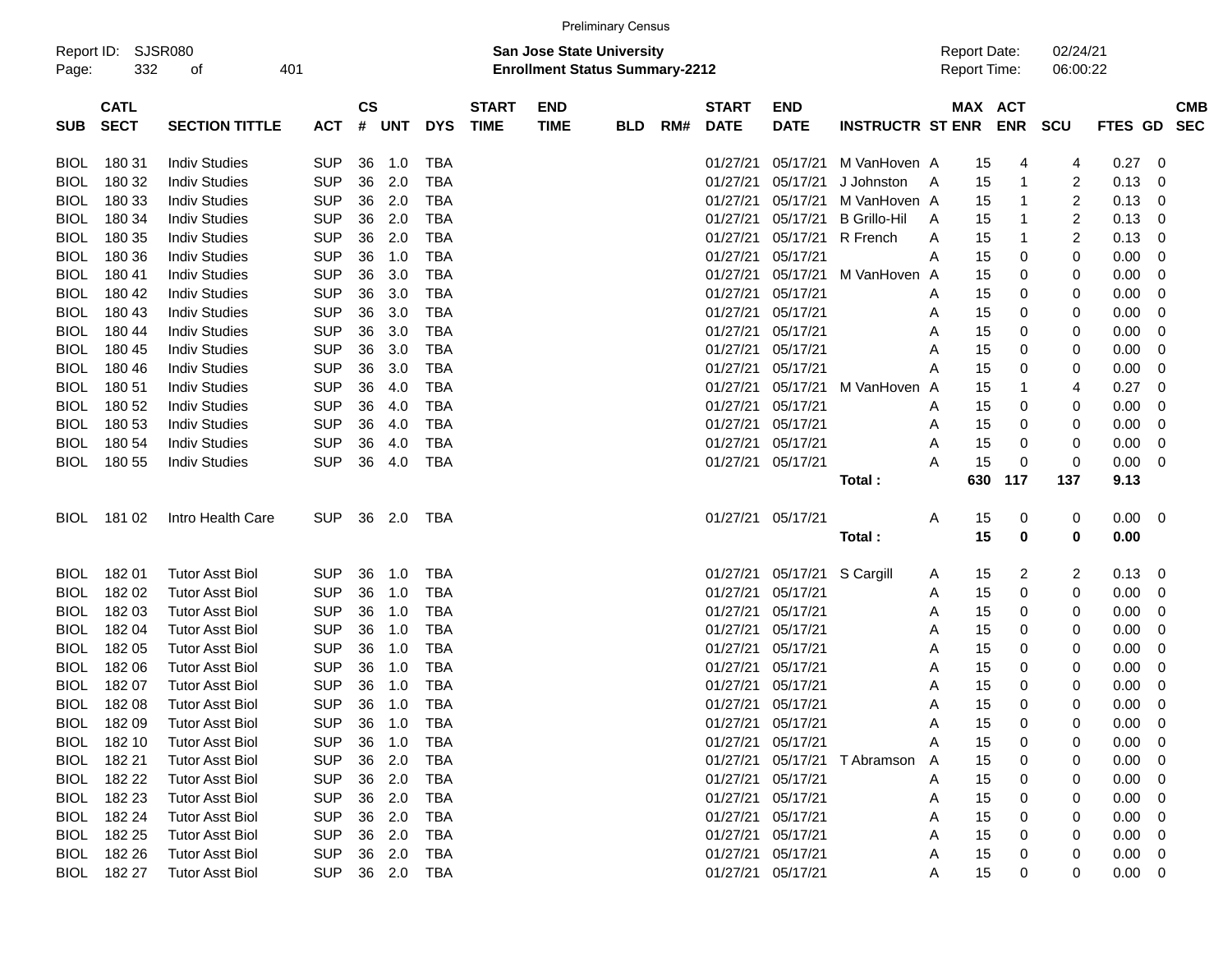|                     |                            |                             |            |                    |                |            |                             | <b>Preliminary Census</b>                                                 |            |     |                             |                           |                                    |   |                                            |              |                         |                |                         |                          |
|---------------------|----------------------------|-----------------------------|------------|--------------------|----------------|------------|-----------------------------|---------------------------------------------------------------------------|------------|-----|-----------------------------|---------------------------|------------------------------------|---|--------------------------------------------|--------------|-------------------------|----------------|-------------------------|--------------------------|
| Report ID:<br>Page: | 333                        | <b>SJSR080</b><br>401<br>of |            |                    |                |            |                             | <b>San Jose State University</b><br><b>Enrollment Status Summary-2212</b> |            |     |                             |                           |                                    |   | <b>Report Date:</b><br><b>Report Time:</b> |              | 02/24/21<br>06:00:22    |                |                         |                          |
| <b>SUB</b>          | <b>CATL</b><br><b>SECT</b> | <b>SECTION TITTLE</b>       | <b>ACT</b> | $\mathsf{cs}$<br># | <b>UNT</b>     | <b>DYS</b> | <b>START</b><br><b>TIME</b> | <b>END</b><br><b>TIME</b>                                                 | <b>BLD</b> | RM# | <b>START</b><br><b>DATE</b> | <b>END</b><br><b>DATE</b> | <b>INSTRUCTR ST ENR</b>            |   | MAX ACT                                    | <b>ENR</b>   | <b>SCU</b>              | <b>FTES GD</b> |                         | <b>CMB</b><br><b>SEC</b> |
| <b>BIOL</b>         | 182 28                     | <b>Tutor Asst Biol</b>      | <b>SUP</b> | 36                 | 2.0            | <b>TBA</b> |                             |                                                                           |            |     | 01/27/21                    | 05/17/21                  |                                    | A | 15                                         | 0            | 0                       | 0.00           | - 0                     |                          |
| <b>BIOL</b>         | 182 29                     | <b>Tutor Asst Biol</b>      | <b>SUP</b> | 36                 | 2.0            | <b>TBA</b> |                             |                                                                           |            |     | 01/27/21                    | 05/17/21                  |                                    | A | 15                                         | 0            | 0                       | 0.00           | 0                       |                          |
| BIOL                | 182 30                     | Tutor Asst Biol             | <b>SUP</b> | 36                 | 2.0            | <b>TBA</b> |                             |                                                                           |            |     | 01/27/21                    | 05/17/21                  |                                    | A | 15                                         | 0            | 0                       | 0.00           | - 0                     |                          |
|                     |                            |                             |            |                    |                |            |                             |                                                                           |            |     |                             |                           | Total:                             |   | 300                                        | $\mathbf{2}$ | $\overline{2}$          | 0.13           |                         |                          |
| <b>BIOL</b>         | 184 01                     | Directed Reading            | <b>SUP</b> | 36                 | 1.0            | <b>TBA</b> |                             |                                                                           |            |     | 01/27/21                    | 05/17/21                  |                                    | A | 15                                         | 0            | 0                       | 0.00           | $\overline{\mathbf{0}}$ |                          |
| <b>BIOL</b>         | 184 02                     | Directed Reading            | <b>SUP</b> | 36                 | 1.0            | <b>TBA</b> |                             |                                                                           |            |     | 01/27/21                    | 05/17/21                  |                                    | A | 15                                         | 0            | 0                       | 0.00           | 0                       |                          |
| <b>BIOL</b>         | 184 03                     | Directed Reading            | <b>SUP</b> | 36                 | 2.0            | <b>TBA</b> |                             |                                                                           |            |     | 01/27/21                    | 05/17/21                  |                                    | A | 15                                         | 0            | 0                       | 0.00           | 0                       |                          |
| <b>BIOL</b>         | 184 04                     | Directed Reading            | <b>SUP</b> | 36                 | 3.0            | <b>TBA</b> |                             |                                                                           |            |     | 01/27/21                    | 05/17/21                  |                                    | A | 15                                         | 0            | 0                       | 0.00           | 0                       |                          |
| BIOL                | 184 05                     | Directed Reading            | <b>SUP</b> | 36                 | 4.0            | <b>TBA</b> |                             |                                                                           |            |     | 01/27/21                    | 05/17/21                  |                                    | A | 15                                         | 0            | 0                       | 0.00           | $\overline{\mathbf{0}}$ |                          |
|                     |                            |                             |            |                    |                |            |                             |                                                                           |            |     |                             |                           | Total :                            |   | 75                                         | 0            | 0                       | 0.00           |                         |                          |
| <b>BIOL</b>         | 186 01                     | <b>Senior Thesis</b>        | <b>SUP</b> | 25                 | 2.0            | <b>TBA</b> |                             |                                                                           |            |     | 01/27/21                    | 05/17/21                  | K Wilkinson                        | A | 15                                         | 1            | 2                       | 0.13           | $\overline{\mathbf{0}}$ |                          |
| BIOL                | 186 02                     | <b>Senior Thesis</b>        | <b>SUP</b> | 25                 | 2.0            | <b>TBA</b> |                             |                                                                           |            |     | 01/27/21                    | 05/17/21                  | F Huynh                            | A | 15                                         | 0            | 0                       | 0.00           | 0                       |                          |
| BIOL                | 186 03                     | <b>Senior Thesis</b>        | <b>SUP</b> | 25                 | 2.0            | <b>TBA</b> |                             |                                                                           |            |     | 01/27/21                    | 05/17/21                  | W Adams                            | A | 15                                         | -1           | $\overline{\mathbf{c}}$ | 0.13           | 0                       |                          |
| BIOL                | 186 04                     | <b>Senior Thesis</b>        | <b>SUP</b> | 25                 | 2.0            | <b>TBA</b> |                             |                                                                           |            |     | 01/27/21                    | 05/17/21                  |                                    | A | 15                                         | 0            | 0                       | 0.00           | 0                       |                          |
| BIOL                | 186 05                     | <b>Senior Thesis</b>        | <b>SUP</b> | 25                 | 2.0            | <b>TBA</b> |                             |                                                                           |            |     | 01/27/21                    | 05/17/21                  |                                    | A | 15                                         | 0            | 0                       | 0.00           | 0                       |                          |
| BIOL                | 186 11                     | <b>Senior Thesis</b>        | <b>SUP</b> | 25                 | 3.0            | <b>TBA</b> |                             |                                                                           |            |     | 01/27/21                    | 05/17/21                  |                                    | A | 15                                         | 0            | 0                       | 0.00           | 0                       |                          |
| BIOL                | 186 12                     | <b>Senior Thesis</b>        | <b>SUP</b> | 25                 | 3.0            | <b>TBA</b> |                             |                                                                           |            |     | 01/27/21                    | 05/17/21                  |                                    | A | 15                                         | 0            | 0                       | 0.00           | 0                       |                          |
| BIOL                | 186 13                     | <b>Senior Thesis</b>        | <b>SUP</b> | 25                 | 3.0            | <b>TBA</b> |                             |                                                                           |            |     | 01/27/21                    | 05/17/21                  |                                    | A | 15                                         | 0            | 0                       | 0.00           | 0                       |                          |
| BIOL                | 186 14                     | <b>Senior Thesis</b>        | <b>SUP</b> | 25                 | 3.0            | <b>TBA</b> |                             |                                                                           |            |     | 01/27/21                    | 05/17/21                  |                                    | A | 15                                         | 0            | 0                       | 0.00           | 0                       |                          |
| BIOL                | 186 15                     | <b>Senior Thesis</b>        | <b>SUP</b> | 25                 | 3.0            | <b>TBA</b> |                             |                                                                           |            |     | 01/27/21                    | 05/17/21                  |                                    | A | 15                                         | 0            | 0                       | 0.00           | 0                       |                          |
| BIOL                | 186 21                     | <b>Senior Thesis</b>        | <b>SUP</b> | 25                 | 4.0            | <b>TBA</b> |                             |                                                                           |            |     | 01/27/21                    | 05/17/21                  |                                    | A | 15                                         | 0            | 0                       | 0.00           | 0                       |                          |
| BIOL                | 186 22                     | <b>Senior Thesis</b>        | <b>SUP</b> | 25                 | 4.0            | <b>TBA</b> |                             |                                                                           |            |     | 01/27/21                    | 05/17/21                  |                                    | A | 15                                         | 0            | 0                       | 0.00           | 0                       |                          |
| <b>BIOL</b>         | 186 23                     | <b>Senior Thesis</b>        | <b>SUP</b> | 25                 | 4.0            | <b>TBA</b> |                             |                                                                           |            |     | 01/27/21                    | 05/17/21                  |                                    | A | 15                                         | 0            | 0                       | 0.00           | 0                       |                          |
| <b>BIOL</b>         | 186 24                     | <b>Senior Thesis</b>        | <b>SUP</b> | 25                 | 4.0            | <b>TBA</b> |                             |                                                                           |            |     | 01/27/21                    | 05/17/21                  |                                    | A | 15                                         | 0            | 0                       | 0.00           | 0                       |                          |
| BIOL                | 186 25                     | <b>Senior Thesis</b>        | <b>SUP</b> | 25                 | 4.0            | <b>TBA</b> |                             |                                                                           |            |     | 01/27/21                    | 05/17/21                  |                                    | A | 15                                         | 0            | 0                       | 0.00           | - 0                     |                          |
|                     |                            |                             |            |                    |                |            |                             |                                                                           |            |     |                             |                           | Total:                             |   | 225                                        | 2            | 4                       | 0.27           |                         |                          |
| <b>BIOL</b>         | 190 01                     | <b>Fld Studies Biol</b>     | <b>SUP</b> |                    | 36 1.0         | TBA        |                             |                                                                           |            |     | 01/27/21 05/17/21           |                           |                                    | A | 15                                         | 0            | 0                       | $0.00 \t 0$    |                         |                          |
|                     | BIOL 190 02                | Fld Studies Biol            | SUP 36 2.0 |                    |                | TBA        |                             |                                                                           |            |     |                             | 01/27/21 05/17/21         |                                    | A | 15                                         | 0            | 0                       | $0.00 \t 0$    |                         |                          |
|                     | BIOL 190 03                | Fld Studies Biol            | <b>SUP</b> |                    | 36 3.0         | TBA        |                             |                                                                           |            |     |                             | 01/27/21 05/17/21         |                                    | Α | 15                                         | 0            | 0                       | $0.00 \t 0$    |                         |                          |
|                     | BIOL 190 04                | Fld Studies Biol            | <b>SUP</b> |                    | 36 4.0         | TBA        |                             |                                                                           |            |     |                             | 01/27/21 05/17/21         |                                    | A | 15                                         | 0            | 0                       | $0.00 \t 0$    |                         |                          |
|                     |                            |                             |            |                    |                |            |                             |                                                                           |            |     |                             |                           | Total:                             |   | 60                                         | 0            | 0                       | 0.00           |                         |                          |
|                     | BIOL 198 01                | Und Research                |            |                    | SEM 05 1.0 TBA |            |                             |                                                                           | ON.        |     |                             |                           | LINE 01/27/21 05/17/21 COuverney A |   | 15                                         | 7            | 4                       | $0.47 \quad 0$ |                         |                          |
|                     | BIOL 198 02                | Und Research                |            |                    | SEM 05 1.0 M   |            |                             | 01:30 PM 02:00 PM                                                         | ON         |     |                             |                           | LINE 01/27/21 05/17/21 S Trewhitt  | A | 10                                         | 4            | 2                       | $0.27$ 0       |                         |                          |
|                     |                            |                             |            |                    |                |            |                             |                                                                           |            |     |                             |                           | Total:                             |   | 25                                         | 11           | 6                       | 0.73           |                         |                          |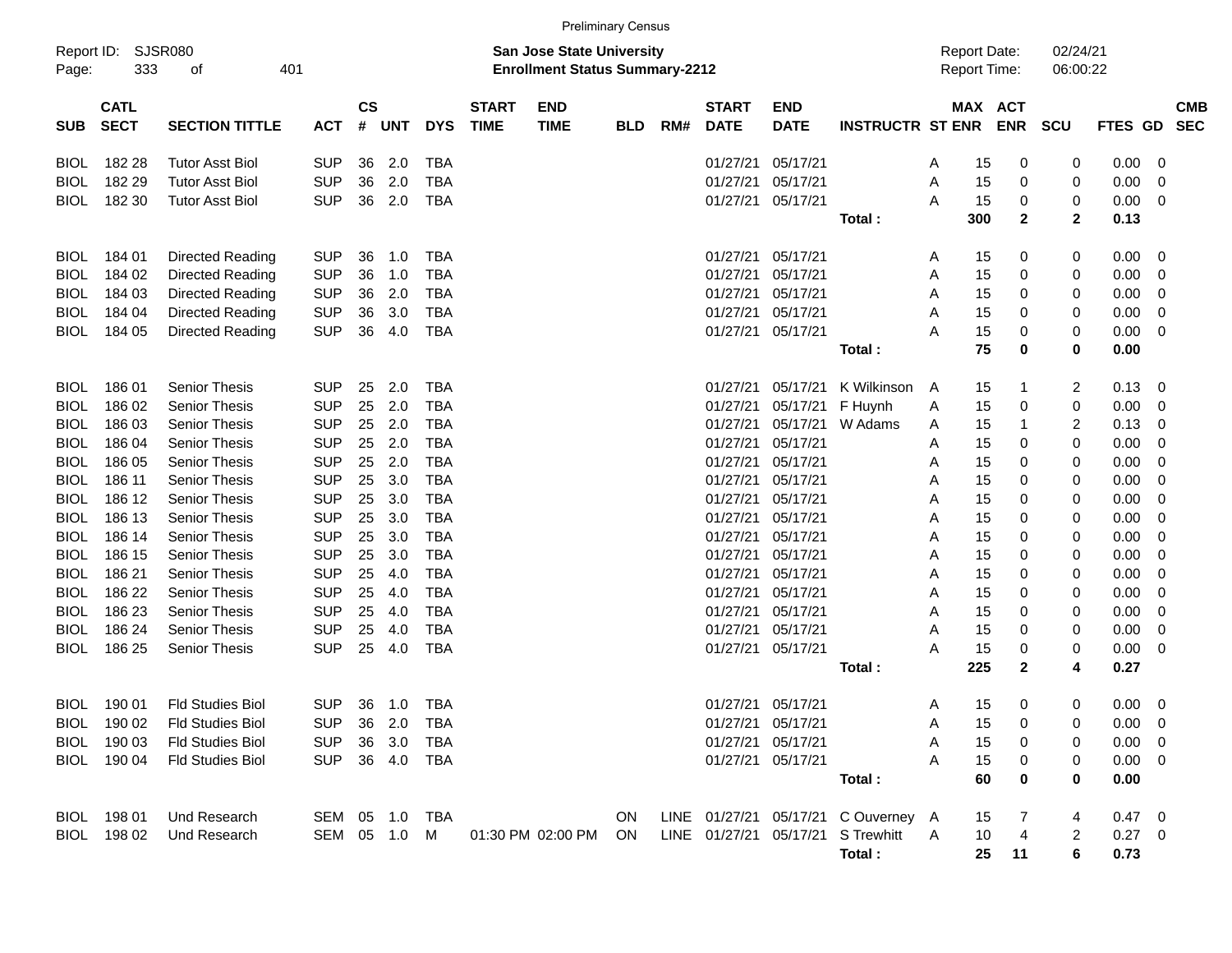|                      |                                           |                                                                                     |                                 |               |                  |                                 |                             |                                                                           | <b>Preliminary Census</b> |             |                             |                                                                    |                                                         |                                     |                         |                      |                                        |            |
|----------------------|-------------------------------------------|-------------------------------------------------------------------------------------|---------------------------------|---------------|------------------|---------------------------------|-----------------------------|---------------------------------------------------------------------------|---------------------------|-------------|-----------------------------|--------------------------------------------------------------------|---------------------------------------------------------|-------------------------------------|-------------------------|----------------------|----------------------------------------|------------|
| Page:                | Report ID: SJSR080<br>334                 | 401<br>of                                                                           |                                 |               |                  |                                 |                             | <b>San Jose State University</b><br><b>Enrollment Status Summary-2212</b> |                           |             |                             |                                                                    |                                                         | <b>Report Date:</b><br>Report Time: |                         | 02/24/21<br>06:00:22 |                                        |            |
| <b>SUB</b>           | <b>CATL</b><br><b>SECT</b>                | <b>SECTION TITTLE</b>                                                               | <b>ACT</b>                      | $\mathsf{cs}$ | # UNT            | <b>DYS</b>                      | <b>START</b><br><b>TIME</b> | <b>END</b><br><b>TIME</b>                                                 | <b>BLD</b>                | RM#         | <b>START</b><br><b>DATE</b> | <b>END</b><br><b>DATE</b>                                          | <b>INSTRUCTR ST ENR</b>                                 | <b>MAX ACT</b>                      | <b>ENR</b>              | <b>SCU</b>           | FTES GD SEC                            | <b>CMB</b> |
|                      | BIOL 201 01                               | Grd Sem Biol Sci                                                                    | SEM 05                          |               | 1.0              | W                               |                             | 01:30 PM 02:20 PM                                                         | ON                        | LINE        | 01/27/21                    | 05/17/21                                                           | C Ouverney A<br>Total:                                  | 60<br>60                            | 21<br>21                | 21<br>21             | 1.73 20<br>1.73                        |            |
| BIOL.<br><b>BIOL</b> | 202 01<br>202 02                          | <b>Grad Studies Biol</b><br><b>Grad Studies Biol</b>                                | <b>SEM</b><br><b>SEM</b>        | 05            | 3.0<br>3.0       | <b>TBA</b>                      |                             |                                                                           | <b>ON</b>                 | LINE        |                             |                                                                    | 01/27/21 05/17/21 M Dawson                              | 0<br>х<br>Α<br>18                   | 0<br>13                 | 0<br>26              | $0.00 \t 0$<br>3.25 13                 |            |
| BIOL<br>BIOL         | 202 11<br>202 12                          | <b>Grad Studies Biol</b><br><b>Grad Studies Biol</b>                                | LAB<br>LAB                      | 16            | 0.0<br>0.0       | W                               |                             | 02:30 PM 05:20 PM                                                         | ON                        | <b>LINE</b> | 01/27/21 05/17/21           |                                                                    | M Dawson                                                | X<br>$\Omega$<br>A<br>18            | $\Omega$<br>13          | 0<br>13              | $0.00 \t 0$<br>$0.00$ 13               |            |
| BIOL.                | 205 01                                    | Adv Molec Tech                                                                      | <b>SEM</b>                      |               | 4.0              |                                 |                             |                                                                           |                           |             |                             |                                                                    | Total:                                                  | 36<br>X<br>0                        | 26<br>0                 | 39<br>0              | 3.25<br>$0.00 \t 0$                    |            |
| BIOL                 | 205 11                                    | Adv Molec Tech                                                                      | LAB                             |               | 0.0              |                                 |                             |                                                                           |                           |             |                             |                                                                    | Total:                                                  | X<br>0<br>$\bf{0}$                  | 0<br>$\bf{0}$           | 0<br>0               | $0.00 \t 0$<br>0.00                    |            |
|                      | BIOL 215 01                               | Sem Adv Genetics                                                                    | SEM 02 3.0                      |               |                  | TR                              |                             | 03:00 PM 04:15 PM                                                         | ON                        |             | LINE 01/27/21 05/17/21      |                                                                    | <b>B</b> Grillo-Hil<br>Total:                           | A<br>20<br>20                       | 26<br>26                | 78<br>78             | 6.50 26<br>6.50                        |            |
|                      | BIOL 218 01                               | Evolution                                                                           | <b>LEC</b>                      |               | 02 3.0           | W                               |                             | 05:30 PM 08:15 PM                                                         | ON                        |             | LINE 01/27/21 05/17/21      |                                                                    | J Castillo V<br>Total:                                  | A<br>24<br>24                       | 12<br>12                | 36<br>36             | 3.00 12<br>3.00                        |            |
|                      | BIOL 220 01                               | Science Comm                                                                        | SEM 05                          |               | 3.0              | МW                              |                             | 10:30 AM 11:45 AM                                                         | ON                        |             | LINE 01/27/21 05/17/21      |                                                                    | S Lambrecht A<br>Total:                                 | 24<br>24                            | 17<br>17                | 51<br>51             | 4.25 17<br>4.25                        |            |
| BIOL                 | 230 01                                    | Comp Anim Physiol                                                                   | SEM 05 3.0 T                    |               |                  |                                 |                             | 01:30 PM 04:20 PM                                                         | ON                        |             |                             | LINE 01/27/21 05/17/21                                             | F Huynh<br>Total:                                       | 24<br>Α<br>24                       | 5<br>5                  | 15<br>15             | $1.25$ 5<br>1.25                       |            |
| BIOL                 |                                           | 255E 01 Adv Top Ecol&Evol                                                           | SEM 05 3.0                      |               |                  | M                               |                             | 01:00 PM 03:45 PM                                                         | ON                        |             | LINE 01/27/21 05/17/21      |                                                                    | M Vardaro<br>Total:                                     | 15<br>A<br>15                       | $12 \overline{ }$<br>12 | 12<br>12             | 2.95 11<br>2.95                        |            |
| <b>BIOL</b><br>BIOL  |                                           | 255M 04 Adv Top Mol & Micr<br>255M 05 Adv Top Mol & Micr                            | SEM<br>SEM                      | 05            | 1.0<br>05 1.0    | M<br>M                          |                             | 09:00 AM 09:55 AM<br>10:00 AM 10:55 AM                                    | ON<br>ΟN                  | <b>LINE</b> | 01/27/21                    |                                                                    | 05/17/21 N Manley<br>LINE 01/27/21 05/17/21 TAbramson A | 10<br>Α<br>10                       | 4<br>4                  | 4<br>4               | 0.334<br>0.334                         |            |
|                      |                                           | BIOL 255M 06 Adv Top Mol & Micr SEM 05 1.0 M                                        |                                 |               |                  |                                 |                             | 11:00 AM 11:55 AM ON                                                      |                           |             |                             |                                                                    | LINE 01/27/21 05/17/21 TAbramson A<br>Total:            | 10<br>30                            | 4<br>12                 | 4<br>12              | $0.33$ 4<br>1.00                       |            |
|                      | BIOL 256 01                               | Adv Exper Design                                                                    | SEM 05 3.0 F                    |               |                  |                                 |                             | 01:30 PM 03:50 PM                                                         | ON                        |             |                             | LINE 01/27/21 05/17/21                                             | G Cruz<br>Total:                                        | 24<br>Α<br>24                       | 12<br>12                | 36<br>36             | 3.00 12<br>3.00                        |            |
|                      | BIOL 280 01<br>BIOL 280 02<br>BIOL 280 03 | <b>Individual Studies</b><br><b>Individual Studies</b><br><b>Individual Studies</b> | <b>SUP</b><br><b>SUP</b><br>SUP |               | 25 1.0<br>25 1.0 | <b>TBA</b><br>TBA<br>25 1.0 TBA |                             |                                                                           |                           |             |                             | 01/27/21 05/17/21 S Rech<br>01/27/21 05/17/21<br>01/27/21 05/17/21 |                                                         | 15<br>A<br>15<br>Α<br>15<br>Α       | 0<br>0                  | 1<br>0<br>0          | $0.08$ 1<br>$0.00 \t 0$<br>$0.00 \t 0$ |            |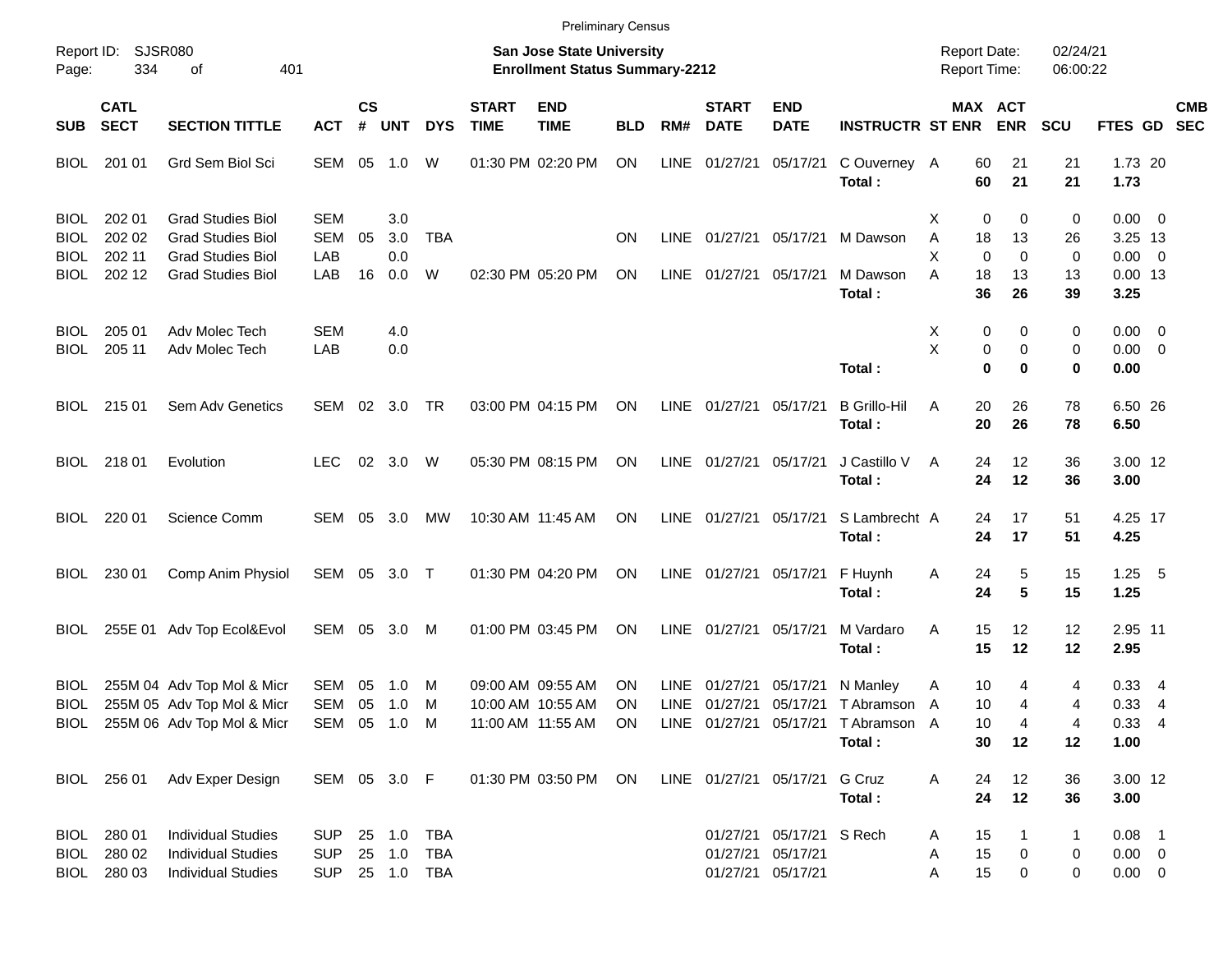|                     |                            |                                |            |                               |     |            |                             |                                                                           | <b>Preliminary Census</b> |     |                             |                           |                         |                                     |                       |             |                      |             |                         |            |
|---------------------|----------------------------|--------------------------------|------------|-------------------------------|-----|------------|-----------------------------|---------------------------------------------------------------------------|---------------------------|-----|-----------------------------|---------------------------|-------------------------|-------------------------------------|-----------------------|-------------|----------------------|-------------|-------------------------|------------|
| Report ID:<br>Page: | 335                        | <b>SJSR080</b><br>401<br>οf    |            |                               |     |            |                             | <b>San Jose State University</b><br><b>Enrollment Status Summary-2212</b> |                           |     |                             |                           |                         | <b>Report Date:</b><br>Report Time: |                       |             | 02/24/21<br>06:00:22 |             |                         |            |
| <b>SUB</b>          | <b>CATL</b><br><b>SECT</b> | <b>SECTION TITTLE</b>          | <b>ACT</b> | $\mathsf{CS}\phantom{0}$<br># | UNT | <b>DYS</b> | <b>START</b><br><b>TIME</b> | <b>END</b><br><b>TIME</b>                                                 | <b>BLD</b>                | RM# | <b>START</b><br><b>DATE</b> | <b>END</b><br><b>DATE</b> | <b>INSTRUCTR ST ENR</b> |                                     | MAX ACT<br><b>ENR</b> |             | <b>SCU</b>           | FTES GD SEC |                         | <b>CMB</b> |
| <b>BIOL</b>         | 280 04                     | <b>Individual Studies</b>      | <b>SUP</b> | 25                            | 1.0 | TBA        |                             |                                                                           |                           |     | 01/27/21                    | 05/17/21                  |                         | A                                   | 15                    | 0           | 0                    | 0.00        | 0                       |            |
| <b>BIOL</b>         | 280 05                     | <b>Individual Studies</b>      | <b>SUP</b> | 25                            | 1.0 | <b>TBA</b> |                             |                                                                           |                           |     | 01/27/21                    | 05/17/21                  |                         | Α                                   | 15                    | 0           | 0                    | 0.00        | 0                       |            |
| <b>BIOL</b>         | 280 11                     | <b>Individual Studies</b>      | <b>SUP</b> | 25                            | 2.0 | <b>TBA</b> |                             |                                                                           |                           |     | 01/27/21                    | 05/17/21                  | T Abramson              | A                                   | 15                    | 1           | $\overline{c}$       | 0.17        | -1                      |            |
| <b>BIOL</b>         | 280 12                     | <b>Individual Studies</b>      | <b>SUP</b> | 25                            | 2.0 | <b>TBA</b> |                             |                                                                           |                           |     | 01/27/21                    | 05/17/21                  | S Cargill               | A                                   | 15                    | 1           | 2                    | 0.17        | - 1                     |            |
| <b>BIOL</b>         | 280 13                     | <b>Individual Studies</b>      | <b>SUP</b> | 25                            | 2.0 | <b>TBA</b> |                             |                                                                           |                           |     | 01/27/21                    | 05/17/21                  |                         | A                                   | 15                    | 0           | 0                    | 0.00        | 0                       |            |
| <b>BIOL</b>         | 280 14                     | <b>Individual Studies</b>      | <b>SUP</b> | 25                            | 2.0 | <b>TBA</b> |                             |                                                                           |                           |     | 01/27/21                    | 05/17/21                  |                         | A                                   | 15                    | 0           | 0                    | 0.00        | 0                       |            |
| <b>BIOL</b>         | 280 15                     | <b>Individual Studies</b>      | <b>SUP</b> | 25                            | 2.0 | <b>TBA</b> |                             |                                                                           |                           |     | 01/27/21                    | 05/17/21                  |                         | A                                   | 15                    | 0           | 0                    | 0.00        | 0                       |            |
| <b>BIOL</b>         | 280 21                     | <b>Individual Studies</b>      | <b>SUP</b> | 25                            | 3.0 | <b>TBA</b> |                             |                                                                           |                           |     | 01/27/21                    | 05/17/21                  |                         | A                                   | 15                    | 0           | 0                    | 0.00        | 0                       |            |
| <b>BIOL</b>         | 280 22                     | <b>Individual Studies</b>      | <b>SUP</b> | 25                            | 3.0 | <b>TBA</b> |                             |                                                                           |                           |     | 01/27/21                    | 05/17/21                  |                         | A                                   | 15                    | 0           | 0                    | 0.00        | 0                       |            |
| <b>BIOL</b>         | 280 23                     | <b>Individual Studies</b>      | <b>SUP</b> | 25                            | 3.0 | <b>TBA</b> |                             |                                                                           |                           |     | 01/27/21                    | 05/17/21                  |                         | A                                   | 15                    | 0           | 0                    | 0.00        | 0                       |            |
| <b>BIOL</b>         | 280 24                     | <b>Individual Studies</b>      | <b>SUP</b> | 25                            | 3.0 | <b>TBA</b> |                             |                                                                           |                           |     | 01/27/21                    | 05/17/21                  |                         | Α                                   | 15                    | 0           | 0                    | 0.00        | 0                       |            |
| <b>BIOL</b>         | 280 25                     | <b>Individual Studies</b>      | <b>SUP</b> | 25                            | 3.0 | <b>TBA</b> |                             |                                                                           |                           |     |                             | 01/27/21 05/17/21         |                         | Α                                   | 15                    | 0           | 0                    | 0.00        | 0                       |            |
|                     |                            |                                |            |                               |     |            |                             |                                                                           |                           |     |                             |                           | Total:                  |                                     | 225                   | 3           | $5\phantom{.0}$      | 0.42        |                         |            |
| <b>BIOL</b>         | 284 01                     | <b>MA Directed Reading</b>     | SUP        | 25                            | 1.0 | TBA        |                             |                                                                           |                           |     | 01/27/21                    | 05/17/21                  |                         | A                                   | 15                    | 0           | 0                    | 0.00        | 0                       |            |
| <b>BIOL</b>         | 284 02                     | <b>MA Directed Reading</b>     | SUP        | 25                            | 1.0 | <b>TBA</b> |                             |                                                                           |                           |     | 01/27/21                    | 05/17/21                  |                         | A                                   | 15                    | 0           | 0                    | 0.00        | 0                       |            |
| <b>BIOL</b>         | 284 03                     | <b>MA Directed Reading</b>     | <b>SUP</b> | 25                            | 1.0 | <b>TBA</b> |                             |                                                                           |                           |     | 01/27/21                    | 05/17/21                  |                         | A                                   | 15                    | 0           | 0                    | 0.00        | 0                       |            |
| <b>BIOL</b>         | 284 04                     | <b>MA Directed Reading</b>     | <b>SUP</b> | 25                            | 1.0 | <b>TBA</b> |                             |                                                                           |                           |     | 01/27/21                    | 05/17/21                  |                         | A                                   | 15                    | 0           | 0                    | 0.00        | 0                       |            |
| <b>BIOL</b>         | 284 05                     | <b>MA Directed Reading</b>     | <b>SUP</b> | 25                            | 1.0 | <b>TBA</b> |                             |                                                                           |                           |     | 01/27/21                    | 05/17/21                  |                         | Α                                   | 15                    | 0           | 0                    | 0.00        | 0                       |            |
| <b>BIOL</b>         | 284 11                     | <b>MA Directed Reading</b>     | <b>SUP</b> | 25                            | 2.0 | <b>TBA</b> |                             |                                                                           |                           |     | 01/27/21                    | 05/17/21                  | T Abramson              | A                                   | 15                    | 0           | 0                    | 0.00        | 0                       |            |
| <b>BIOL</b>         | 284 12                     | <b>MA Directed Reading</b>     | <b>SUP</b> | 25                            | 2.0 | <b>TBA</b> |                             |                                                                           |                           |     | 01/27/21                    | 05/17/21                  |                         | A                                   | 15                    | 0           | 0                    | 0.00        | 0                       |            |
| <b>BIOL</b>         | 284 13                     | <b>MA Directed Reading</b>     | SUP        | 25                            | 2.0 | <b>TBA</b> |                             |                                                                           |                           |     | 01/27/21                    | 05/17/21                  |                         | A                                   | 15                    | 0           | 0                    | 0.00        | 0                       |            |
| <b>BIOL</b>         | 284 14                     | <b>MA Directed Reading</b>     | <b>SUP</b> | 25                            | 2.0 | <b>TBA</b> |                             |                                                                           |                           |     | 01/27/21                    | 05/17/21                  |                         | A                                   | 15                    | 0           | 0                    | 0.00        | 0                       |            |
| <b>BIOL</b>         | 284 15                     | <b>MA Directed Reading</b>     | <b>SUP</b> | 25                            | 2.0 | <b>TBA</b> |                             |                                                                           |                           |     | 01/27/21                    | 05/17/21                  |                         | A                                   | 15                    | 0           | 0                    | 0.00        | 0                       |            |
| <b>BIOL</b>         | 284 21                     | <b>MA Directed Reading</b>     | <b>SUP</b> | 25                            | 3.0 | <b>TBA</b> |                             |                                                                           |                           |     | 01/27/21                    | 05/17/21                  |                         | A                                   | 15                    | 0           | 0                    | 0.00        | 0                       |            |
| <b>BIOL</b>         | 284 22                     | <b>MA Directed Reading</b>     | <b>SUP</b> | 25                            | 3.0 | <b>TBA</b> |                             |                                                                           |                           |     | 01/27/21                    | 05/17/21                  |                         | Α                                   | 15                    | 0           | 0                    | 0.00        | 0                       |            |
| <b>BIOL</b>         | 284 23                     | <b>MA Directed Reading</b>     | SUP        | 25                            | 3.0 | <b>TBA</b> |                             |                                                                           |                           |     | 01/27/21                    | 05/17/21                  |                         | Α                                   | 15                    | 0           | 0                    | 0.00        | 0                       |            |
|                     |                            |                                |            |                               |     |            |                             |                                                                           |                           |     |                             |                           | Total:                  | 195                                 |                       | 0           | $\bf{0}$             | 0.00        |                         |            |
| <b>BIOL</b>         | 285 01                     | Colloquium Bio Sci             | <b>ACT</b> |                               | 1.0 |            |                             |                                                                           |                           |     |                             |                           |                         | X                                   | 0                     | 0           | 0                    | 0.00        | $\overline{0}$          |            |
|                     |                            | BIOL 285 02 Colloquium Bio Sci | ACT        |                               | 1.0 |            |                             |                                                                           |                           |     |                             |                           |                         | $\mathsf X$                         | $\overline{0}$        | $\mathbf 0$ | 0                    | $0.00 \t 0$ |                         |            |
| <b>BIOL</b>         | 285 03                     | Colloquium Bio Sci             | ACT        |                               | 1.0 |            |                             |                                                                           |                           |     |                             |                           |                         | X                                   | 0                     | 0           | 0                    | 0.00        | $\overline{0}$          |            |
| BIOL                | 285 04                     | Colloquium Bio Sci             | <b>ACT</b> |                               | 1.0 |            |                             |                                                                           |                           |     |                             |                           |                         | X                                   | 0                     | 0           | 0                    | 0.00        | $\overline{\mathbf{0}}$ |            |
| BIOL                | 285 05                     | Colloquium Bio Sci             | <b>ACT</b> |                               | 1.0 |            |                             |                                                                           |                           |     |                             |                           |                         | X                                   | 0                     | 0           | 0                    | $0.00 \t 0$ |                         |            |
|                     |                            |                                |            |                               |     |            |                             |                                                                           |                           |     |                             |                           | Total:                  |                                     | $\bf{0}$              | 0           | 0                    | 0.00        |                         |            |
|                     |                            | BIOL 291B 80 Intro Mol Diag II | LEC        |                               |     | 02 3.0 TBA |                             |                                                                           | ON                        |     | LINE 01/27/21 05/17/21      |                           | M Williams              | A                                   | 25                    | 0           | 0                    | $0.00 \t 0$ |                         |            |
|                     |                            |                                |            |                               |     |            |                             |                                                                           |                           |     |                             |                           | Total:                  |                                     | 25                    | 0           | $\mathbf 0$          | 0.00        |                         |            |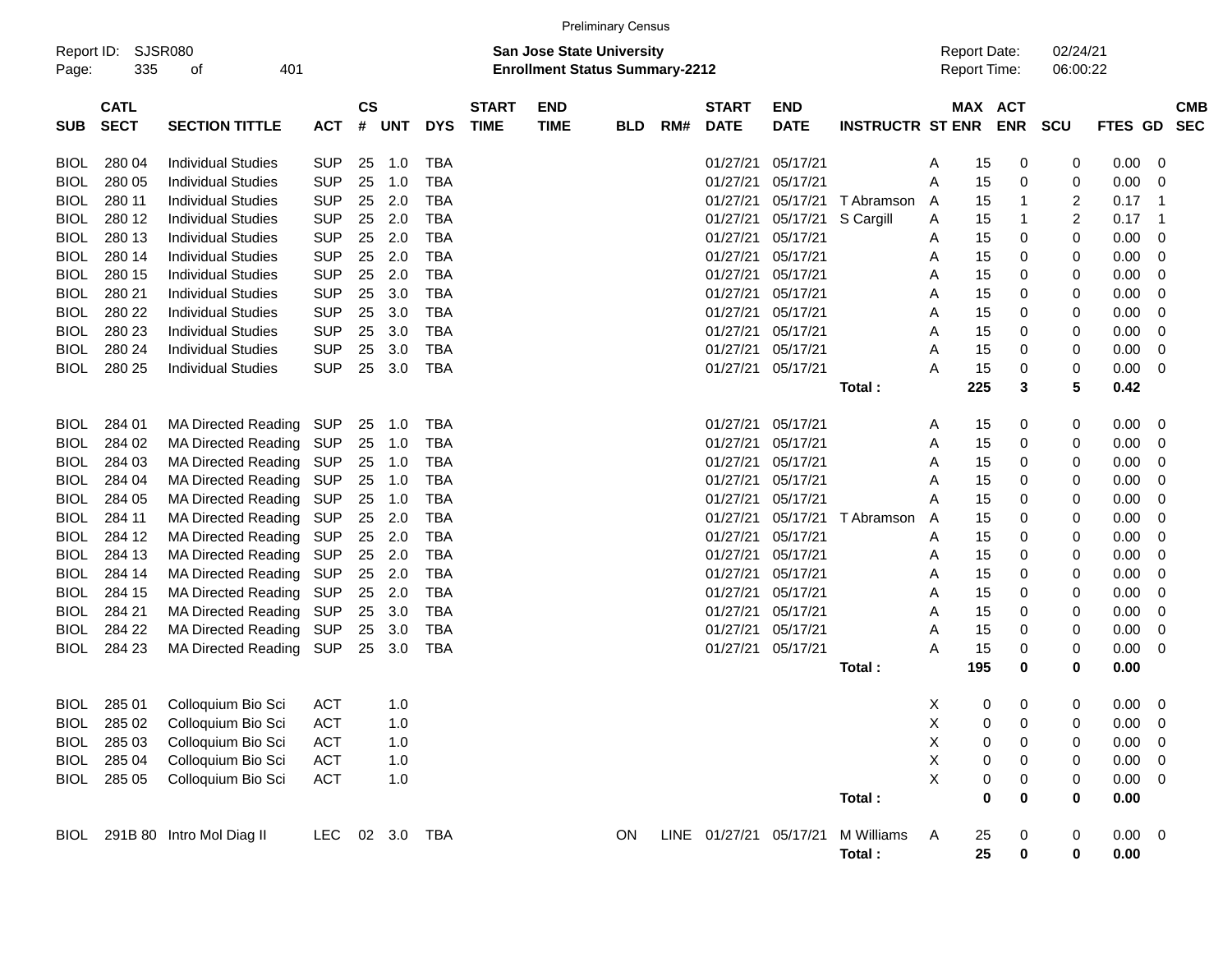|                     |                            |                       |            |                    |            |            |                             |                                                                           | <b>Preliminary Census</b> |     |                             |                           |                         |                                     |                              |                      |                |                          |
|---------------------|----------------------------|-----------------------|------------|--------------------|------------|------------|-----------------------------|---------------------------------------------------------------------------|---------------------------|-----|-----------------------------|---------------------------|-------------------------|-------------------------------------|------------------------------|----------------------|----------------|--------------------------|
| Report ID:<br>Page: | 336                        | SJSR080<br>οf         | 401        |                    |            |            |                             | <b>San Jose State University</b><br><b>Enrollment Status Summary-2212</b> |                           |     |                             |                           |                         | <b>Report Date:</b><br>Report Time: |                              | 02/24/21<br>06:00:22 |                |                          |
| <b>SUB</b>          | <b>CATL</b><br><b>SECT</b> | <b>SECTION TITTLE</b> | <b>ACT</b> | $\mathsf{cs}$<br># | <b>UNT</b> | <b>DYS</b> | <b>START</b><br><b>TIME</b> | <b>END</b><br><b>TIME</b>                                                 | <b>BLD</b>                | RM# | <b>START</b><br><b>DATE</b> | <b>END</b><br><b>DATE</b> | <b>INSTRUCTR ST ENR</b> |                                     | <b>MAX ACT</b><br><b>ENR</b> | <b>SCU</b>           | <b>FTES GD</b> | <b>CMB</b><br><b>SEC</b> |
| <b>BIOL</b>         | 297 01                     | <b>Grad Research</b>  | <b>SUP</b> | 25                 | 1.0        | <b>TBA</b> |                             |                                                                           |                           |     | 01/27/21                    | 05/17/21                  | <b>B</b> Carter         | A<br>15                             | 3                            | 3                    | 0.25           | 3                        |
| <b>BIOL</b>         | 297 02                     | <b>Grad Research</b>  | <b>SUP</b> | 25                 | 1.0        | <b>TBA</b> |                             |                                                                           |                           |     | 01/27/21                    | 05/17/21                  | J White                 | 15<br>A                             | 2                            | 2                    | 0.17           | $\overline{2}$           |
| <b>BIOL</b>         | 297 03                     | <b>Grad Research</b>  | <b>SUP</b> | 25                 | 1.0        | <b>TBA</b> |                             |                                                                           |                           |     | 01/27/21                    | 05/17/21                  | E Skovran               | 15<br>A                             | 2                            | 2                    | 0.17           | $\overline{2}$           |
| <b>BIOL</b>         | 297 04                     | <b>Grad Research</b>  | <b>SUP</b> | 25                 | 1.0        | <b>TBA</b> |                             |                                                                           |                           |     | 01/27/21                    | 05/17/21                  | K Wilkinson             | 15<br>A                             | 1                            | 1                    | 0.08           | -1                       |
| <b>BIOL</b>         | 297 05                     | <b>Grad Research</b>  | <b>SUP</b> | 25                 | 1.0        | <b>TBA</b> |                             |                                                                           |                           |     | 01/27/21                    | 05/17/21                  | C Ouverney              | 15<br>A                             | 0                            | 0                    | 0.00           | 0                        |
| <b>BIOL</b>         | 297 06                     | <b>Grad Research</b>  | <b>SUP</b> | 25                 | 2.0        | <b>TBA</b> |                             |                                                                           |                           |     | 01/27/21                    | 05/17/21                  | M deVries               | 15<br>Α                             | 2                            | 4                    | 0.33           | $\overline{2}$           |
| <b>BIOL</b>         | 297 07                     | <b>Grad Research</b>  | <b>SUP</b> | 25                 | 2.0        | <b>TBA</b> |                             |                                                                           |                           |     | 01/27/21                    | 05/17/21                  | W Adams                 | 15<br>A                             | 2                            | 4                    | 0.33           | $\overline{2}$           |
| <b>BIOL</b>         | 297 11                     | <b>Grad Research</b>  | <b>SUP</b> | 25                 | 2.0        | <b>TBA</b> |                             |                                                                           |                           |     | 01/27/21                    | 05/17/21                  | S Cargill               | 15<br>A                             | 0                            | 0                    | 0.00           | 0                        |
| <b>BIOL</b>         | 297 12                     | <b>Grad Research</b>  | <b>SUP</b> | 25                 | 2.0        | <b>TBA</b> |                             |                                                                           |                           |     | 01/27/21                    | 05/17/21                  | J Castillo V            | 15<br>A                             | 2                            | 4                    | 0.33           | 2                        |
| <b>BIOL</b>         | 297 13                     | <b>Grad Research</b>  | <b>SUP</b> | 25                 | 2.0        | <b>TBA</b> |                             |                                                                           |                           |     | 01/27/21                    | 05/17/21                  | J Johnston              | 15<br>A                             | 1                            | 2                    | 0.17           | -1                       |
| <b>BIOL</b>         | 297 14                     | <b>Grad Research</b>  | <b>SUP</b> | 25                 | 2.0        | <b>TBA</b> |                             |                                                                           |                           |     | 01/27/21                    | 05/17/21                  | S Shaffer               | 15<br>A                             | 4                            | 8                    | 0.67           | 4                        |
| <b>BIOL</b>         | 297 15                     | <b>Grad Research</b>  | <b>SUP</b> | 25                 | 2.0        | <b>TBA</b> |                             |                                                                           |                           |     | 01/27/21                    | 05/17/21                  | <b>B</b> Carter         | 15<br>A                             | 0                            | 0                    | 0.00           | 0                        |
| <b>BIOL</b>         | 297 16                     | <b>Grad Research</b>  | <b>SUP</b> | 25                 | 2.0        | <b>TBA</b> |                             |                                                                           |                           |     | 01/27/21                    | 05/17/21                  | J White                 | 15<br>Α                             | 0                            | 0                    | 0.00           | 0                        |
| <b>BIOL</b>         | 297 17                     | <b>Grad Research</b>  | <b>SUP</b> | 25                 | 2.0        | <b>TBA</b> |                             |                                                                           |                           |     | 01/27/21                    | 05/17/21                  | T Abramson              | 15<br>A                             |                              | 2                    | 0.17           | - 1                      |
| <b>BIOL</b>         | 297 18                     | <b>Grad Research</b>  | <b>SUP</b> | 25                 | 2.0        | <b>TBA</b> |                             |                                                                           |                           |     | 01/27/21                    | 05/17/21                  | E Skovran               | 15<br>A                             |                              | 2                    | 0.17           | - 1                      |
| <b>BIOL</b>         | 297 19                     | <b>Grad Research</b>  | <b>SUP</b> | 25                 | 2.0        | <b>TBA</b> |                             |                                                                           |                           |     | 01/27/21                    | 05/17/21                  | K Wilkinson             | 15<br>A                             |                              | 2                    | 0.17           | - 1                      |
| <b>BIOL</b>         | 297 20                     | <b>Grad Research</b>  | <b>SUP</b> | 25                 | 2.0        | <b>TBA</b> |                             |                                                                           |                           |     | 01/27/21                    | 05/17/21                  | <b>B</b> Grillo-Hil     | 15<br>A                             | 4                            | 8                    | 0.67           | -4                       |
| <b>BIOL</b>         | 297 31                     | <b>Grad Research</b>  | <b>SUP</b> | 25                 | 2.0        | <b>TBA</b> |                             |                                                                           |                           |     | 01/27/21                    | 05/17/21                  | C Ouverney              | 15<br>A                             | -1                           | 2                    | 0.17           | - 1                      |
| <b>BIOL</b>         | 297 32                     | <b>Grad Research</b>  | <b>SUP</b> | 25                 | 2.0        | <b>TBA</b> |                             |                                                                           |                           |     | 01/27/21                    | 05/17/21                  | F Huynh                 | 15<br>A                             |                              | 2                    | 0.17           | - 1                      |
| <b>BIOL</b>         | 297 33                     | <b>Grad Research</b>  | <b>SUP</b> | 25                 | 3.0        | <b>TBA</b> |                             |                                                                           |                           |     | 01/27/21                    | 05/17/21                  | J Johnston              | 15<br>A                             |                              | 3                    | 0.25           | -1                       |
| <b>BIOL</b>         | 297 34                     | <b>Grad Research</b>  | <b>SUP</b> | 25                 | 3.0        | <b>TBA</b> |                             |                                                                           |                           |     | 01/27/21                    | 05/17/21                  | E Skovran               | 15<br>A                             | 1                            | 3                    | 0.25           | -1                       |
| <b>BIOL</b>         | 297 35                     | <b>Grad Research</b>  | <b>SUP</b> | 25                 | 2.0        | <b>TBA</b> |                             |                                                                           |                           |     | 01/27/21                    | 05/17/21                  | S Rech                  | 15<br>A                             | 2                            | 4                    | 0.33           | $\overline{2}$           |
| <b>BIOL</b>         | 297 36                     | <b>Grad Research</b>  | <b>SUP</b> | 25                 | 2.0        | <b>TBA</b> |                             |                                                                           |                           |     | 01/27/21                    | 05/17/21                  | R French                | 15<br>Α                             | 0                            | 0                    | 0.00           | 0                        |
| <b>BIOL</b>         | 297 37                     | <b>Grad Research</b>  | <b>SUP</b> | 25                 | 3.0        | <b>TBA</b> |                             |                                                                           |                           |     | 01/27/21                    | 05/17/21                  | M VanHoven              | 15<br>A                             | 1                            | 3                    | 0.25           | -1                       |
| <b>BIOL</b>         | 297 38                     | <b>Grad Research</b>  | <b>SUP</b> | 25                 | 3.0        | <b>TBA</b> |                             |                                                                           |                           |     | 01/27/21                    | 05/17/21                  |                         | 15<br>A                             | 0                            | 0                    | 0.00           | 0                        |
| <b>BIOL</b>         | 297 39                     | <b>Grad Research</b>  | <b>SUP</b> | 25                 | 3.0        | <b>TBA</b> |                             |                                                                           |                           |     | 01/27/21                    | 05/17/21                  |                         | 15<br>Α                             | 0                            | 0                    | 0.00           | 0                        |
| <b>BIOL</b>         | 297 40                     | <b>Grad Research</b>  | <b>SUP</b> | 25                 | 3.0        | <b>TBA</b> |                             |                                                                           |                           |     | 01/27/21                    | 05/17/21                  |                         | 15<br>Α                             | 0                            | 0                    | 0.00           | 0                        |
| <b>BIOL</b>         | 297 41                     | <b>Grad Research</b>  | <b>SUP</b> | 25                 | 4.0        | <b>TBA</b> |                             |                                                                           |                           |     | 01/27/21                    | 05/17/21                  | J Johnston              | 15<br>A                             | -1                           | 4                    | 0.33           | -1                       |
| <b>BIOL</b>         | 297 42                     | <b>Grad Research</b>  | <b>SUP</b> | 25                 | 4.0        | <b>TBA</b> |                             |                                                                           |                           |     | 01/27/21                    | 05/17/21                  | S Shaffer               | 15<br>A                             | 0                            | 0                    | 0.00           | 0                        |
| BIOL                | 297 43                     | <b>Grad Research</b>  | <b>SUP</b> | 25                 | 4.0        | <b>TBA</b> |                             |                                                                           |                           |     | 01/27/21                    | 05/17/21                  | <b>B</b> Carter         | 15<br>A                             | 2                            | 8                    | 0.67           | $\overline{2}$           |
|                     | BIOL 297 44                | <b>Grad Research</b>  | <b>SUP</b> | 25                 | 4.0        | <b>TBA</b> |                             |                                                                           |                           |     |                             | 01/27/21 05/17/21         | T Abramson A            | 15                                  | 5                            | 20                   | 1.67           | 5                        |
| BIOL                | 297 45                     | <b>Grad Research</b>  | <b>SUP</b> |                    | 25 2.0     | TBA        |                             |                                                                           |                           |     | 01/27/21                    | 05/17/21                  | M VanHoven A            | 15                                  | 0                            | 0                    | 0.00           | - 0                      |
| BIOL                | 297 46                     | <b>Grad Research</b>  | <b>SUP</b> |                    | 25 1.0     | TBA        |                             |                                                                           |                           |     |                             | 01/27/21 05/17/21         | M VanHoven A            | 15                                  | 2                            | 2                    | $0.17$ 2       |                          |
| BIOL                | 297 47                     | <b>Grad Research</b>  | <b>SUP</b> | 25                 | 4.0        | TBA        |                             |                                                                           |                           |     |                             | 01/27/21 05/17/21         |                         | 15<br>A                             | 0                            | 0                    | 0.00           | 0                        |
| BIOL                | 297 48                     | <b>Grad Research</b>  | <b>SUP</b> | 25                 | 4.0        | TBA        |                             |                                                                           |                           |     |                             | 01/27/21 05/17/21         |                         | 15<br>A                             | 0                            | 0                    | 0.00           | -0                       |
| BIOL                | 297 49                     | <b>Grad Research</b>  | <b>SUP</b> |                    | 25 4.0     | TBA        |                             |                                                                           |                           |     |                             | 01/27/21 05/17/21         |                         | 15<br>Α                             |                              | 0                    | 0.00           | - 0                      |
| BIOL                | 297 50                     | <b>Grad Research</b>  | <b>SUP</b> |                    | 25 4.0     | TBA        |                             |                                                                           |                           |     |                             | 01/27/21 05/17/21         |                         | 15<br>Α                             | 0                            | 0                    | $0.00 \t 0$    |                          |

**Total : 555 43 95 7.92**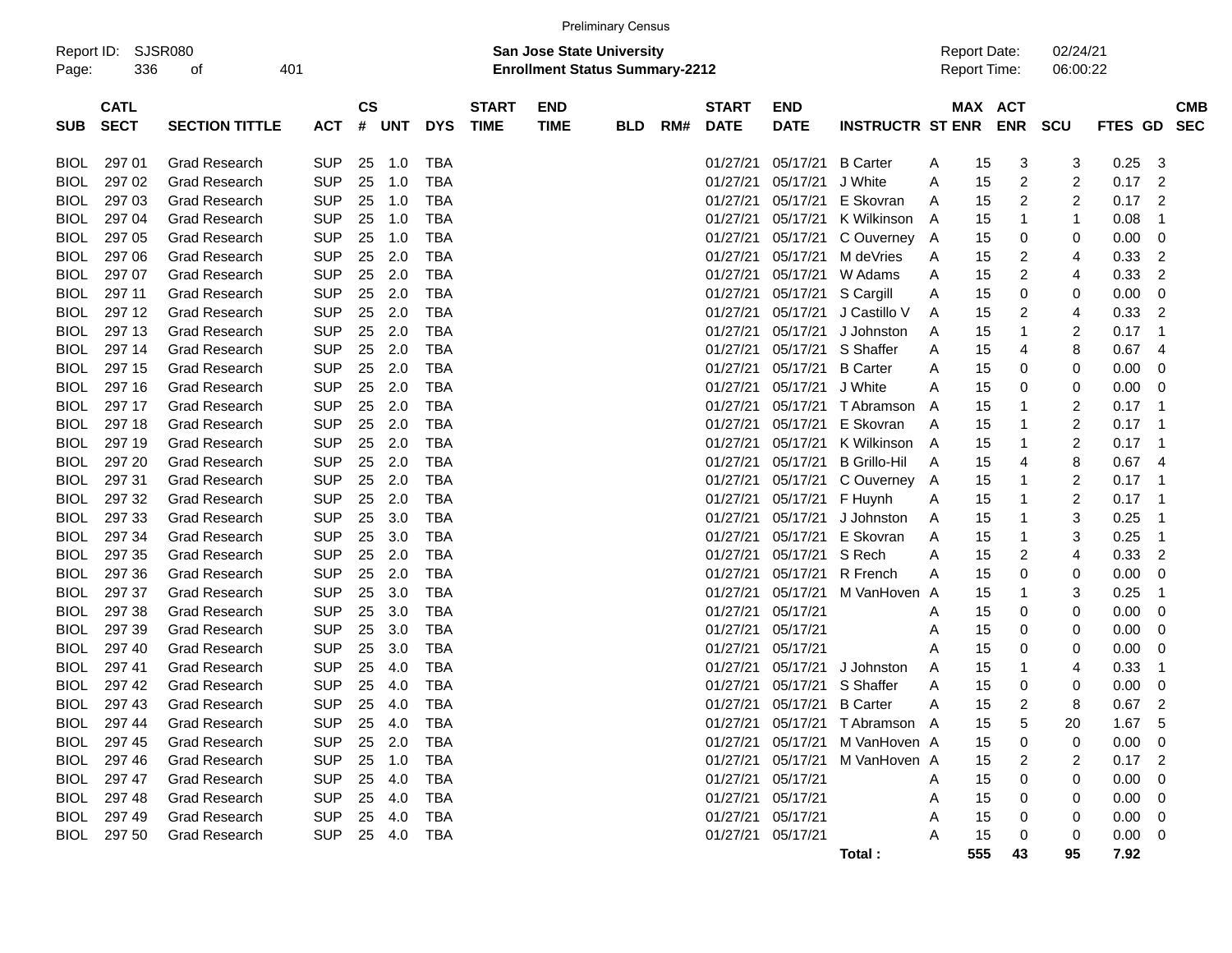|             |             |                            |            |               |            |            |                                  |                                       | <b>Preliminary Census</b> |     |              |                   |                         |                     |          |                     |                |                |                          |            |
|-------------|-------------|----------------------------|------------|---------------|------------|------------|----------------------------------|---------------------------------------|---------------------------|-----|--------------|-------------------|-------------------------|---------------------|----------|---------------------|----------------|----------------|--------------------------|------------|
| Report ID:  |             | <b>SJSR080</b>             |            |               |            |            | <b>San Jose State University</b> |                                       |                           |     |              |                   |                         | <b>Report Date:</b> | 02/24/21 |                     |                |                |                          |            |
| Page:       | 337         | 401<br>оf                  |            |               |            |            |                                  | <b>Enrollment Status Summary-2212</b> |                           |     |              |                   |                         |                     |          | <b>Report Time:</b> | 06:00:22       |                |                          |            |
|             |             |                            |            |               |            |            |                                  |                                       |                           |     |              |                   |                         |                     |          |                     |                |                |                          |            |
|             | <b>CATL</b> |                            |            | $\mathsf{cs}$ |            |            | <b>START</b>                     | <b>END</b>                            |                           |     | <b>START</b> | <b>END</b>        |                         |                     |          | <b>MAX ACT</b>      |                |                |                          | <b>CMB</b> |
| <b>SUB</b>  | <b>SECT</b> | <b>SECTION TITTLE</b>      | <b>ACT</b> | #             | <b>UNT</b> | <b>DYS</b> | <b>TIME</b>                      | <b>TIME</b>                           | <b>BLD</b>                | RM# | <b>DATE</b>  | <b>DATE</b>       | <b>INSTRUCTR ST ENR</b> |                     |          | <b>ENR</b>          | <b>SCU</b>     | <b>FTES GD</b> |                          | <b>SEC</b> |
| <b>BIOL</b> | 298 01      | MS Proj Culm Exper         | <b>SUP</b> | 25            | 1.0        | <b>TBA</b> |                                  |                                       |                           |     | 01/27/21     | 05/17/21          | K Wilkinson             |                     | 15       | 1                   | $\mathbf 1$    | 0.08           | -1                       |            |
| <b>BIOL</b> | 298 02      | MS Proj Culm Exper         | <b>SUP</b> | 25            | 1.0        | <b>TBA</b> |                                  |                                       |                           |     | 01/27/21     | 05/17/21          | <b>B</b> Grillo-Hil     | A<br>A              | 15       | 0                   | 0              | 0.00           | 0                        |            |
| <b>BIOL</b> | 298 03      | MS Proj Culm Exper         | <b>SUP</b> | 25            | 1.0        | <b>TBA</b> |                                  |                                       |                           |     | 01/27/21     | 05/17/21          | S Shaffer               | A                   | 15       | 0                   | 0              | 0.00           | 0                        |            |
| <b>BIOL</b> | 298 04      | MS Proj Culm Exper         | <b>SUP</b> | 25            | 1.0        | <b>TBA</b> |                                  |                                       |                           |     | 01/27/21     | 05/17/21          | C Ouverney              | A                   | 15       | 0                   | 0              | 0.00           | 0                        |            |
| <b>BIOL</b> | 298 05      | MS Proj Culm Exper         | <b>SUP</b> | 25            | 1.0        | <b>TBA</b> |                                  |                                       |                           |     | 01/27/21     | 05/17/21          | <b>B</b> Carter         | Α                   | 15       | 2                   | $\overline{c}$ | 0.17           | $\overline{2}$           |            |
| <b>BIOL</b> | 298 06      | MS Proj Culm Exper         | <b>SUP</b> | 25            | 1.0        | <b>TBA</b> |                                  |                                       |                           |     | 01/27/21     | 05/17/21          | S Lambrecht A           |                     | 15       | 1                   | $\mathbf{1}$   | 0.08           | 1                        |            |
| <b>BIOL</b> | 298 07      | MS Proj Culm Exper         | <b>SUP</b> | 25            | 1.0        | <b>TBA</b> |                                  |                                       |                           |     | 01/27/21     | 05/17/21          | E Skovran               | A                   | 15       | 1                   | $\mathbf 1$    | 0.08           | $\mathbf 1$              |            |
| <b>BIOL</b> | 298 08      | MS Proj Culm Exper         | <b>SUP</b> | 25            | 1.0        | <b>TBA</b> |                                  |                                       |                           |     | 01/27/21     | 05/17/21          | T Abramson A            |                     | 15       | 3                   | 3              | 0.25           | 3                        |            |
| <b>BIOL</b> | 298 09      | MS Proj Culm Exper         | <b>SUP</b> | 25            | 1.0        | <b>TBA</b> |                                  |                                       |                           |     | 01/27/21     | 05/17/21          | M VanHoven A            |                     | 15       | 2                   | $\overline{c}$ | 0.17           | $\overline{2}$           |            |
| <b>BIOL</b> | 298 10      |                            |            |               | 1.0        | <b>TBA</b> |                                  |                                       |                           |     | 01/27/21     | 05/17/21          | J Johnston              |                     | 15       | 1                   | $\mathbf{1}$   | 0.08           | $\mathbf 1$              |            |
|             |             | MS Proj Culm Exper         | <b>SUP</b> | 25            |            |            |                                  |                                       |                           |     |              |                   |                         | A                   |          | 0                   |                |                |                          |            |
| <b>BIOL</b> | 298 11      | MS Proj Culm Exper         | <b>SUP</b> | 25            | 1.0        | <b>TBA</b> |                                  |                                       |                           |     | 01/27/21     | 05/17/21          |                         | Α                   | 15       |                     | $\mathbf 0$    | 0.00           | $\overline{\mathbf{0}}$  |            |
|             |             |                            |            |               |            |            |                                  |                                       |                           |     |              |                   | Total:                  |                     | 165      | 11                  | 11             | 0.92           |                          |            |
| <b>BIOL</b> |             | 298M 01 MA Culminating Exp | SUP        |               | 25 1.0     | TBA        |                                  |                                       |                           |     | 01/27/21     | 05/17/21          | T Abramson A            |                     | 15       | 1                   | $\mathbf 1$    | 0.08           | $\overline{\phantom{1}}$ |            |
|             |             |                            |            |               |            |            |                                  |                                       |                           |     |              |                   | Total:                  |                     | 15       | $\mathbf 1$         | $\mathbf{1}$   | 0.08           |                          |            |
|             |             |                            |            |               |            |            |                                  |                                       |                           |     |              |                   |                         |                     |          |                     |                |                |                          |            |
| <b>BIOL</b> | 299 01      | <b>MA Thesis</b>           | SUP        | 25            | 1.0        | <b>TBA</b> |                                  |                                       |                           |     | 01/27/21     | 05/17/21          |                         | Α                   | 15       | 0                   | 0              | 0.00           | $\overline{\phantom{0}}$ |            |
| <b>BIOL</b> | 299 02      | <b>MA Thesis</b>           | <b>SUP</b> | 25            | 1.0        | <b>TBA</b> |                                  |                                       |                           |     | 01/27/21     | 05/17/21          |                         | Α                   | 15       | 0                   | 0              | 0.00           | 0                        |            |
| <b>BIOL</b> | 299 03      | <b>MA Thesis</b>           | <b>SUP</b> | 25            | 1.0        | <b>TBA</b> |                                  |                                       |                           |     | 01/27/21     | 05/17/21          |                         | Α                   | 15       | 0                   | 0              | 0.00           | 0                        |            |
| <b>BIOL</b> | 299 04      | <b>MA Thesis</b>           | <b>SUP</b> | 25            | 1.0        | <b>TBA</b> |                                  |                                       |                           |     | 01/27/21     | 05/17/21          |                         | Α                   | 15       | 0                   | 0              | 0.00           | 0                        |            |
| <b>BIOL</b> | 299 05      | <b>MA Thesis</b>           | <b>SUP</b> | 25            | 1.0        | <b>TBA</b> |                                  |                                       |                           |     | 01/27/21     | 05/17/21          |                         | Α                   | 15       | 0                   | 0              | 0.00           | 0                        |            |
| <b>BIOL</b> | 299 06      | <b>MA Thesis</b>           | <b>SUP</b> | 25            | 1.0        | <b>TBA</b> |                                  |                                       |                           |     | 01/27/21     | 05/17/21          |                         | Α                   | 15       | 0                   | 0              | 0.00           | 0                        |            |
| <b>BIOL</b> | 299 07      | <b>MA Thesis</b>           | <b>SUP</b> | 25            | 1.0        | <b>TBA</b> |                                  |                                       |                           |     | 01/27/21     | 05/17/21          |                         | Α                   | 15       | 0                   | 0              | 0.00           | 0                        |            |
| <b>BIOL</b> | 299 08      | <b>MA Thesis</b>           | <b>SUP</b> | 25            | 1.0        | <b>TBA</b> |                                  |                                       |                           |     | 01/27/21     | 05/17/21          |                         | Α                   | 15       | 0                   | 0              | 0.00           | 0                        |            |
| <b>BIOL</b> | 299 09      | <b>MA Thesis</b>           | <b>SUP</b> |               | 1.0        | <b>TBA</b> |                                  |                                       |                           |     | 01/27/21     | 05/17/21          |                         |                     | 15       | 0                   |                | 0.00           | 0                        |            |
|             |             |                            |            | 25            |            |            |                                  |                                       |                           |     |              | 05/17/21          |                         | Α                   |          |                     | 0              |                |                          |            |
| <b>BIOL</b> | 299 10      | <b>MA Thesis</b>           | <b>SUP</b> | 25            | 1.0        | <b>TBA</b> |                                  |                                       |                           |     | 01/27/21     |                   |                         | Α                   | 15       | 0                   | 0              | 0.00           | 0                        |            |
| <b>BIOL</b> | 299 21      | <b>MA Thesis</b>           | <b>SUP</b> | 25            | 2.0        | <b>TBA</b> |                                  |                                       |                           |     | 01/27/21     | 05/17/21          |                         | Α                   | 15       | 0                   | 0              | 0.00           | 0                        |            |
| <b>BIOL</b> | 299 31      | <b>MA Thesis</b>           | <b>SUP</b> | 25            | 3.0        | <b>TBA</b> |                                  |                                       |                           |     | 01/27/21     | 05/17/21          |                         | A                   | 15       | 0                   | 0              | 0.00           | 0                        |            |
| <b>BIOL</b> | 299 41      | <b>MA Thesis</b>           | <b>SUP</b> | 25            | 4.0        | <b>TBA</b> |                                  |                                       |                           |     | 01/27/21     | 05/17/21          |                         | Α                   | 15       | 0                   | 0              | 0.00           | 0                        |            |
|             |             |                            |            |               |            |            |                                  |                                       |                           |     |              |                   | Total:                  |                     | 195      | 0                   | 0              | 0.00           |                          |            |
| <b>BOT</b>  | 180 01      | <b>Individual Studies</b>  | <b>SUP</b> | 36            | 1.0        | TBA        |                                  |                                       |                           |     |              | 01/27/21 05/17/21 |                         |                     | 10       |                     | 0              | 0.00           | - 0                      |            |
|             |             |                            |            |               |            |            |                                  |                                       |                           |     |              |                   |                         | Α                   |          | 0                   |                |                |                          |            |
| <b>BOT</b>  | 180 02      | <b>Individual Studies</b>  | <b>SUP</b> | 36            | 1.0        | TBA        |                                  |                                       |                           |     |              | 01/27/21 05/17/21 |                         | Α                   | 10       | 0                   | 0              | $0.00 \t 0$    |                          |            |
| <b>BOT</b>  | 180 03      | <b>Individual Studies</b>  | <b>SUP</b> |               | 36 2.0     | TBA        |                                  |                                       |                           |     |              | 01/27/21 05/17/21 |                         | А                   | 10       | 0                   | 0              | $0.00 \t 0$    |                          |            |
|             |             |                            |            |               |            |            |                                  |                                       |                           |     |              |                   | Total:                  |                     | 30       | 0                   | 0              | 0.00           |                          |            |
| <b>BOT</b>  | 186 01      | Senior Thesis              | <b>SUP</b> |               | 25 2.0     | TBA        |                                  |                                       |                           |     |              | 01/27/21 05/17/21 |                         | A                   | 10       | 0                   | 0              | $0.00 \t 0$    |                          |            |
| <b>BOT</b>  | 186 02      | Senior Thesis              | <b>SUP</b> |               | 25 3.0     | TBA        |                                  |                                       |                           |     |              | 01/27/21 05/17/21 |                         | A                   | 10       | 0                   | 0              | $0.00 \t 0$    |                          |            |
|             |             |                            |            |               |            |            |                                  |                                       |                           |     |              |                   | Total:                  |                     | 20       | 0                   | 0              | 0.00           |                          |            |
|             |             |                            |            |               |            |            |                                  |                                       |                           |     |              |                   |                         |                     |          |                     |                |                |                          |            |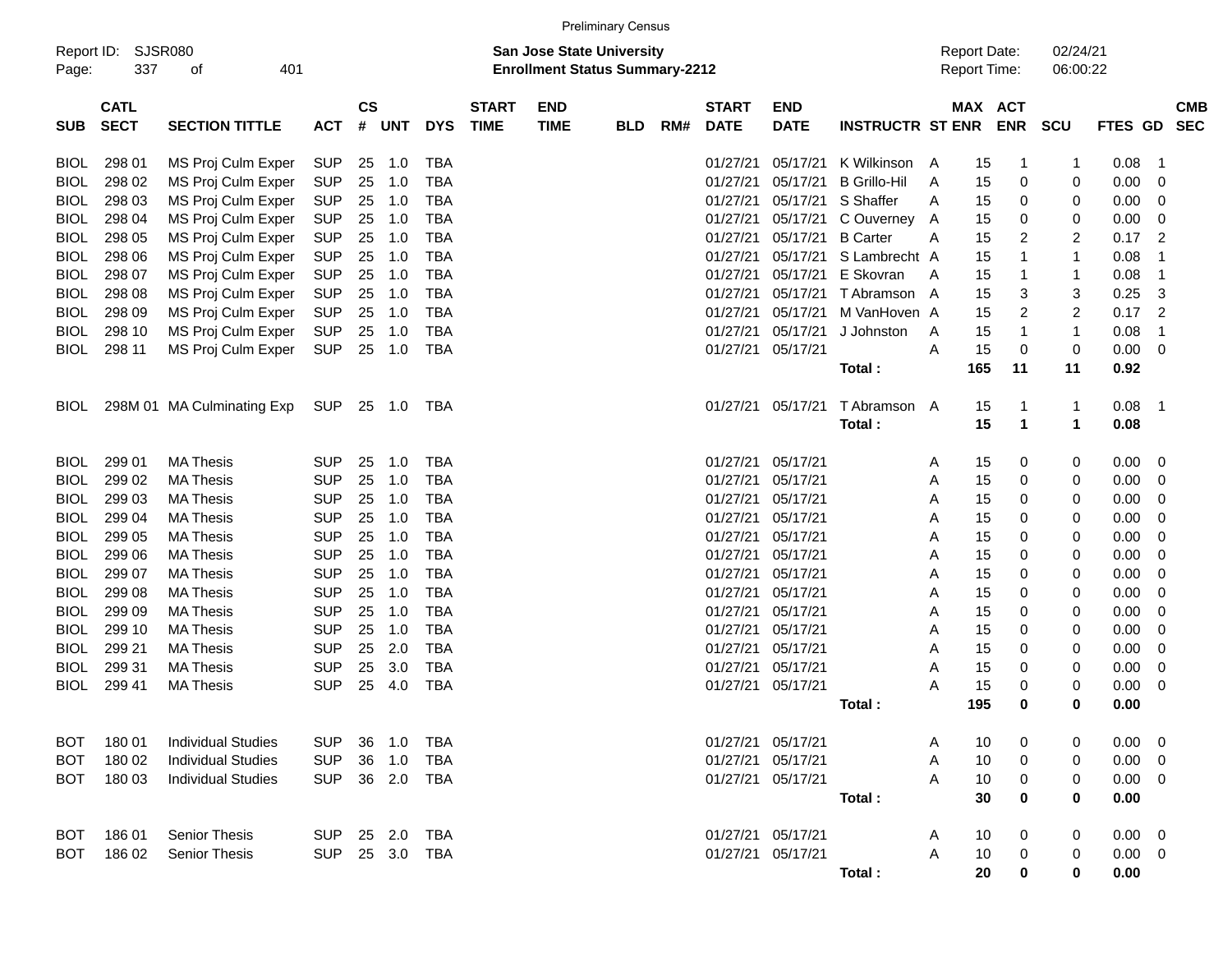|                     |                            |                             |                |                    |            |              |                             | <b>Preliminary Census</b>                                                 |            |             |                             |                           |                         |                                     |                 |                |                      |             |                         |            |
|---------------------|----------------------------|-----------------------------|----------------|--------------------|------------|--------------|-----------------------------|---------------------------------------------------------------------------|------------|-------------|-----------------------------|---------------------------|-------------------------|-------------------------------------|-----------------|----------------|----------------------|-------------|-------------------------|------------|
| Report ID:<br>Page: | 338                        | SJSR080<br>401<br>оf        |                |                    |            |              |                             | <b>San Jose State University</b><br><b>Enrollment Status Summary-2212</b> |            |             |                             |                           |                         | <b>Report Date:</b><br>Report Time: |                 |                | 02/24/21<br>06:00:22 |             |                         |            |
| <b>SUB</b>          | <b>CATL</b><br><b>SECT</b> | <b>SECTION TITTLE</b>       | <b>ACT</b>     | $\mathsf{cs}$<br># | <b>UNT</b> | <b>DYS</b>   | <b>START</b><br><b>TIME</b> | <b>END</b><br><b>TIME</b>                                                 | <b>BLD</b> | RM#         | <b>START</b><br><b>DATE</b> | <b>END</b><br><b>DATE</b> | <b>INSTRUCTR ST ENR</b> |                                     | MAX ACT         | <b>ENR</b>     | <b>SCU</b>           | FTES GD SEC |                         | <b>CMB</b> |
| <b>BOT</b>          | 298 01                     | Research                    | <b>SUP</b>     | 25                 | 1.0        | <b>TBA</b>   |                             |                                                                           |            |             | 01/27/21                    | 05/17/21                  |                         | A                                   | 10              | 0              | 0                    | 0.00        | $\overline{\mathbf{0}}$ |            |
| <b>BOT</b>          | 298 02                     | Research                    | <b>SUP</b>     | 25                 | 2.0        | <b>TBA</b>   |                             |                                                                           |            |             | 01/27/21                    | 05/17/21                  |                         | A                                   | 10              | 0              | 0                    | 0.00        | $\overline{0}$          |            |
| BOT                 | 298 03                     | Research                    | <b>SUP</b>     | 25                 | 3.0        | <b>TBA</b>   |                             |                                                                           |            |             | 01/27/21                    | 05/17/21                  |                         | Α                                   | 10              | 0              | 0                    | 0.00        | $\overline{0}$          |            |
| BOT                 | 298 04                     | Research                    | <b>SUP</b>     | 25                 | 4.0        | <b>TBA</b>   |                             |                                                                           |            |             | 01/27/21                    | 05/17/21                  |                         | А                                   | 10              | 0              | 0                    | 0.00        | $\overline{0}$          |            |
|                     |                            |                             |                |                    |            |              |                             |                                                                           |            |             |                             |                           | Total:                  |                                     | 40              | $\bf{0}$       | 0                    | 0.00        |                         |            |
| BOT                 | 299 01                     | <b>Masters Thesis</b>       | <b>SUP</b>     | 25                 | 1.0        | <b>TBA</b>   |                             |                                                                           |            |             | 01/27/21                    | 05/17/21                  |                         | A                                   | 10              | 0              | 0                    | 0.00        | $\overline{\mathbf{0}}$ |            |
| <b>BOT</b>          | 299 02                     | <b>Masters Thesis</b>       | <b>SUP</b>     | 25                 | 1.0        | <b>TBA</b>   |                             |                                                                           |            |             | 01/27/21                    | 05/17/21                  |                         | A                                   | 10              | 0              | 0                    | 0.00        | $\overline{0}$          |            |
| BOT                 | 299 03                     | <b>Masters Thesis</b>       | <b>SUP</b>     | 25                 | 2.0        | <b>TBA</b>   |                             |                                                                           |            |             | 01/27/21                    | 05/17/21                  |                         | Α                                   | 10              | 0              | 0                    | 0.00        | $\overline{0}$          |            |
| BOT                 | 299 04                     | <b>Masters Thesis</b>       | <b>SUP</b>     | 25                 | 3.0        | <b>TBA</b>   |                             |                                                                           |            |             | 01/27/21                    | 05/17/21                  |                         | А                                   | 10              | 0              | 0                    | 0.00        | $\overline{0}$          |            |
|                     |                            |                             |                |                    |            |              |                             |                                                                           |            |             |                             |                           | Total:                  |                                     | 40              | $\bf{0}$       | 0                    | 0.00        |                         |            |
| ENT                 | 101 01                     | <b>Insect Diversity</b>     | <b>LEC</b>     | 04                 | 4.0        | $\mathsf{T}$ |                             | 05:00 PM 05:50 PM                                                         | <b>ON</b>  |             | LINE 01/27/21               | 05/17/21                  | C Takahashi A           |                                     | 24              | 10             | 10                   | 2.67        | - 0                     |            |
| ENT                 | 101 11                     | <b>Insect Diversity</b>     | <b>SEM</b>     | 01                 | 0.0        | $\mathsf{T}$ |                             | 06:00 PM 07:50 PM                                                         | <b>ON</b>  | <b>LINE</b> | 01/27/21                    | 05/17/21                  | C Takahashi A           |                                     | 24              | 10             | 20                   | 0.00        | $\overline{0}$          |            |
| ENT                 | 101 12                     | <b>Insect Diversity</b>     | LAB            | 16                 | 0.0        | R            |                             | 05:00 PM 07:50 PM                                                         | ON         |             | LINE 01/27/21               | 05/17/21                  | C Takahashi A           |                                     | 24              | 10             | 10                   | 0.00        | $\overline{0}$          |            |
|                     |                            |                             |                |                    |            |              |                             |                                                                           |            |             |                             |                           | Total:                  |                                     | 72              | 30             | 40                   | 2.67        |                         |            |
| ENT                 | 106 01                     | Forensic Entomology         | LEC            | 01                 | 3.0        | M            |                             | 09:00 AM 10:45 AM                                                         | <b>ON</b>  |             | LINE 01/27/21               | 05/17/21                  | J Warren                | A                                   | 24              | 5              | 10                   | 1.00        | $0\,C$                  |            |
| FS                  | 106 01                     | <b>Forensic Entomology</b>  | LEC            | 01                 | 3.0        | M            |                             | 09:00 AM 10:45 AM                                                         | <b>ON</b>  |             | LINE 01/27/21               | 05/17/21                  | J Warren                | A                                   | 0               | $\overline{2}$ | 4                    | 0.40        | $0\,C$                  |            |
| ENT                 | 106 11                     | Forensic Entomology         | LAB            | 16                 | 0.0        | W            |                             | 09:00 AM 11:20 AM                                                         | <b>ON</b>  | LINE        | 01/27/21                    | 05/17/21                  | J Warren                | Α                                   | 24              | $\sqrt{5}$     | 5                    | 0.00        | 0 <sup>C</sup>          |            |
| FS                  | 106 11                     | Forensic Entomology LAB     |                | 16                 | 0.0        | W            |                             | 09:00 AM 11:20 AM                                                         | ON         |             | LINE 01/27/21               | 05/17/21                  | J Warren                | A                                   | $\mathbf 0$     | $\overline{c}$ | $\overline{c}$       | 0.00        | 0 <sup>C</sup>          |            |
|                     |                            |                             |                |                    |            |              |                             |                                                                           |            |             |                             |                           | Total:                  |                                     | 48              | 14             | 21                   | 1.40        |                         |            |
| ENT                 | 180 01                     | <b>Individual Studies</b>   | <b>SUP</b>     | 36                 | 1.0        | <b>TBA</b>   |                             |                                                                           |            |             | 01/27/21                    | 05/17/21                  |                         | A                                   | 5               | 0              | 0                    | 0.00        | $\overline{\mathbf{0}}$ |            |
| ENT                 | 180 02                     | <b>Individual Studies</b>   | <b>SUP</b>     | 36                 | 2.0        | <b>TBA</b>   |                             |                                                                           |            |             | 01/27/21                    | 05/17/21                  |                         | A                                   | 5               | 0              | 0                    | 0.00        | $\overline{0}$          |            |
| ENT                 | 180 03                     | <b>Individual Studies</b>   | <b>SUP</b>     | 36                 | 3.0        | <b>TBA</b>   |                             |                                                                           |            |             | 01/27/21                    | 05/17/21                  |                         | A                                   | 5               | 0              | 0                    | 0.00        | $\overline{0}$          |            |
|                     |                            |                             |                |                    |            |              |                             |                                                                           |            |             |                             |                           | Total:                  |                                     | 15              | $\bf{0}$       | 0                    | 0.00        |                         |            |
| ENT.                | 186 01                     | <b>Senior Thesis</b>        | <b>SUP</b>     |                    | 25 2.0     | TBA          |                             |                                                                           |            |             | 01/27/21 05/17/21           |                           |                         | A                                   | 5               | 0              | 0                    | 0.00        | $\overline{0}$          |            |
|                     |                            | ENT 186 02 Senior Thesis    | SUP 25 3.0 TBA |                    |            |              |                             |                                                                           |            |             |                             | 01/27/21 05/17/21         |                         | $\overline{A}$                      | 5 <sub>5</sub>  | $\mathbf 0$    | 0                    | $0.00 \t 0$ |                         |            |
|                     |                            |                             |                |                    |            |              |                             |                                                                           |            |             |                             |                           | Total :                 |                                     | 10              | 0              | 0                    | 0.00        |                         |            |
|                     |                            | ENT 281 01 Adv Ent Lab Work | SUP 25 3.0 TBA |                    |            |              |                             |                                                                           |            |             |                             | 01/27/21 05/17/21         |                         | A                                   | 5               | 0              | 0                    | $0.00 \t 0$ |                         |            |
|                     |                            |                             |                |                    |            |              |                             |                                                                           |            |             |                             |                           | Total:                  |                                     | $5\phantom{.0}$ | $\mathbf 0$    | 0                    | 0.00        |                         |            |
|                     |                            | ENT 282 01 Ent Internship   | SUP 25 3.0 TBA |                    |            |              |                             |                                                                           |            |             |                             | 01/27/21 05/17/21         |                         | A                                   | 5               | $\overline{0}$ | 0                    | $0.00 \t 0$ |                         |            |
|                     |                            |                             |                |                    |            |              |                             |                                                                           |            |             |                             |                           | Total:                  |                                     | 5 <sub>5</sub>  | $\mathbf 0$    | 0                    | 0.00        |                         |            |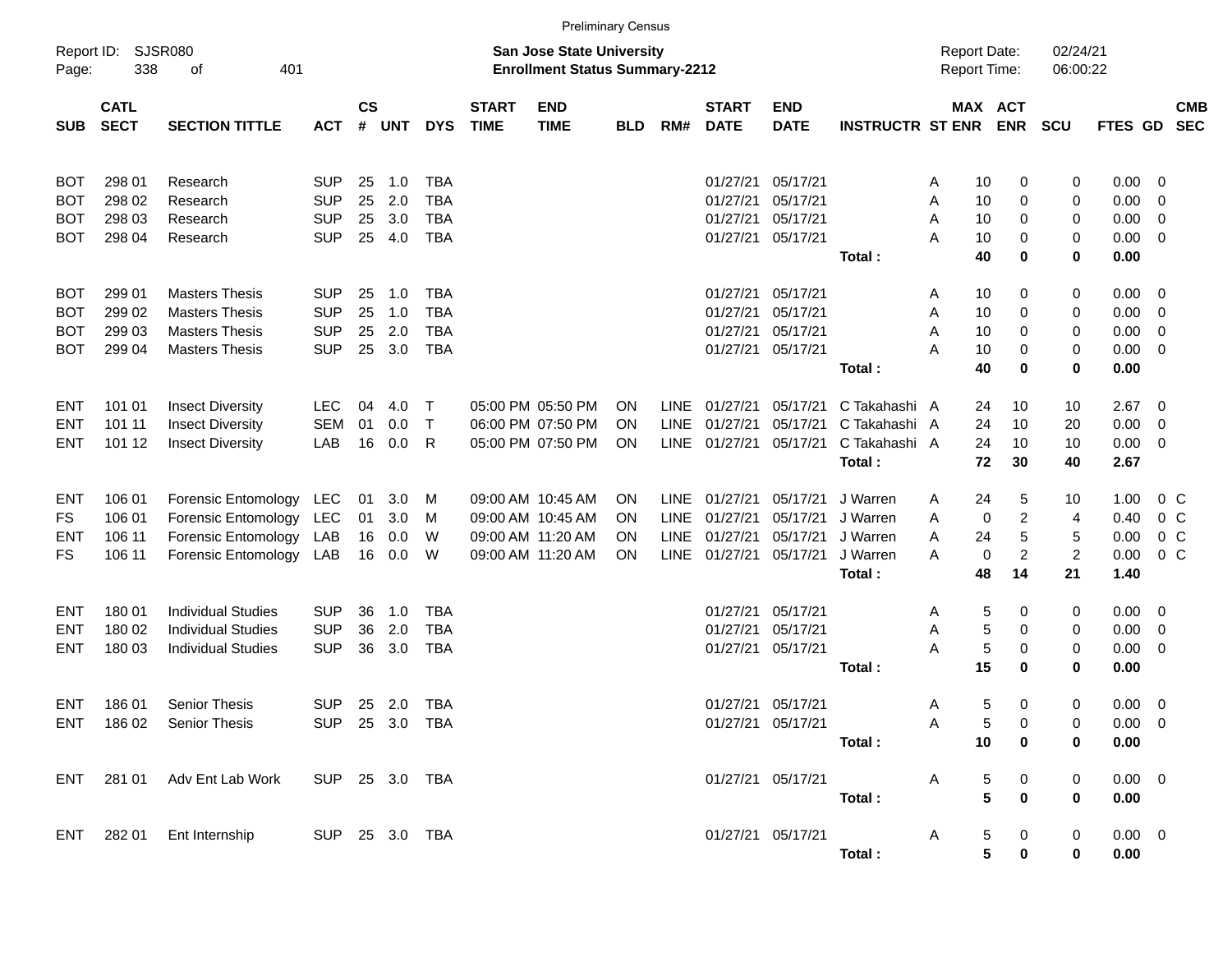| <b>SJSR080</b><br>02/24/21<br>Report ID:<br>San Jose State University<br><b>Report Date:</b><br>339<br>401<br><b>Enrollment Status Summary-2212</b><br>Report Time:<br>06:00:22<br>Page:<br>οf<br><b>CS</b><br><b>START</b><br>MAX ACT<br><b>CATL</b><br><b>START</b><br><b>END</b><br><b>END</b><br><b>CMB</b><br><b>SECT</b><br>$\#$<br><b>DYS</b><br><b>TIME</b><br><b>INSTRUCTR ST ENR</b><br><b>ENR</b><br><b>SECTION TITTLE</b><br><b>UNT</b><br><b>TIME</b><br>RM#<br><b>DATE</b><br><b>DATE</b><br><b>SCU</b><br>FTES GD<br><b>SEC</b><br><b>SUB</b><br><b>ACT</b><br><b>BLD</b><br><b>SUP</b><br>01/27/21<br>05/17/21<br>5<br>0<br>0.00<br><b>ENT</b><br>28301<br><b>Directed Readings</b><br>25<br>2.0<br>TBA<br>Α<br>0<br>$\overline{\phantom{0}}$<br>5<br>$\pmb{0}$<br>Total:<br>0<br>0.00<br>298 01<br><b>SUP</b><br>25<br>1.0<br><b>TBA</b><br>01/27/21<br>05/17/21<br>5<br>0<br>0<br>0.00<br><b>ENT</b><br>Research<br>$\overline{\mathbf{0}}$<br>A<br><b>SUP</b><br>25<br>2.0<br><b>TBA</b><br>5<br><b>ENT</b><br>298 02<br>01/27/21<br>05/17/21<br>0.00<br>$\overline{0}$<br>Research<br>A<br>0<br>0<br>2.0<br>298 03<br><b>SUP</b><br>25<br><b>TBA</b><br>01/27/21<br>05/17/21<br>5<br>0.00<br>$\overline{0}$<br><b>ENT</b><br>Research<br>A<br>0<br>0<br><b>SUP</b><br>3.0<br>5<br><b>ENT</b><br>298 04<br>25<br><b>TBA</b><br>01/27/21<br>05/17/21<br>A<br>0<br>0<br>0.00<br>0<br>Research<br>20<br>0<br>0<br>0.00<br>Total:<br>299 01<br><b>SUP</b><br>25<br><b>TBA</b><br>01/27/21<br>05/17/21<br>5<br>0<br>0.00<br><b>ENT</b><br><b>Masters Thesis</b><br>1.0<br>0<br>$\overline{\mathbf{0}}$<br>A<br><b>SUP</b><br>25<br>2.0<br>05/17/21<br>5<br>299 02<br><b>TBA</b><br>01/27/21<br>0<br>0<br>0.00<br>$\overline{0}$<br><b>ENT</b><br><b>Masters Thesis</b><br>A<br><b>SUP</b><br>3.0<br>5<br><b>ENT</b><br>299 03<br>25<br><b>TBA</b><br>01/27/21<br>05/17/21<br>Α<br>0<br>0.00<br>$\overline{\mathbf{0}}$<br><b>Masters Thesis</b><br>0<br>15<br>$\bf{0}$<br>0<br>0.00<br>Total:<br><b>MICR</b><br>20 01<br>Gen Bact<br><b>LEC</b><br>01<br>5.0<br>04:30 PM 06:10 PM<br>LINE<br>01/27/21<br>P Hawkins<br>120<br>31.67<br>MW<br><b>ON</b><br>05/17/21<br>95<br>380<br>- 0<br>A<br><b>MICR</b><br>20 11<br>Gen Bact<br>LAB<br>16<br>0.0<br><b>LINE</b><br>01/27/21<br>05/17/21<br>A<br>24<br>24<br>0.00<br>м<br>09:00 AM 11:50 AM<br><b>ON</b><br>L Martins<br>24<br>- 0<br><b>MICR</b><br>16<br>20 12<br>LAB<br>0.0<br>01:00 PM 03:50 PM<br><b>LINE</b><br>01/27/21<br>24<br>24<br>0.00<br>Gen Bact<br>м<br>ON<br>05/17/21<br>Y Bjornson<br>24<br>- 0<br>A<br><b>MICR</b><br>20 13<br>16<br>LAB<br>0.0<br>$\top$<br>04:00 PM 06:50 PM<br><b>LINE</b><br>01/27/21<br>05/17/21<br>24<br>22<br>22<br>0.00<br>0<br>Gen Bact<br>ON<br>Y Bjornson<br>Α<br><b>MICR</b><br>X<br>20 14<br>LAB<br>0.0<br>$\mathbf 0$<br>$\mathbf 0$<br>0<br>0.00<br>0<br>Gen Bact<br><b>MICR</b><br>20 15<br>LAB<br>16<br>0.0<br>W<br>ON<br>LINE<br>01/27/21<br>S Rasouli<br>A<br>24<br>25<br>25<br>0.00<br>$\overline{0}$<br>Gen Bact<br>10:30 AM 01:20 PM<br>05/17/21<br><b>MICR</b><br>20 16<br>X<br>$\mathbf 0$<br>$\mathbf 0$<br>0.00<br>LAB<br>0.0<br>0<br>$\overline{\mathbf{0}}$<br>Gen Bact<br>190<br>475<br>31.67<br>216<br>Total:<br><b>MICR</b><br>101 01<br><b>TR</b><br>03:00 PM 04:15 PM<br>01/27/21<br>71<br>23.67<br>Gen Microbiology<br><b>LEC</b><br>01<br>5.0<br><b>ON</b><br><b>LINE</b><br>05/17/21<br>W Adams<br>72<br>213<br>- 0<br>A<br>12<br>0.00<br><b>MICR</b><br>LAB<br>16<br>0.0<br>01/27/21<br>E Skovran<br>12<br>24<br>101 11<br>Gen Microbiology<br>МW<br>09:30 AM 12:20 PM<br>649<br>05/17/21<br>A<br>- 0<br>DH<br><b>MICR</b><br>101 12<br>LAB<br>16<br>01:30 PM 04:20 PM<br>01/27/21<br>05/17/21<br>12<br>12<br>0.00<br>Gen Microbiology<br>0.0<br>МW<br>S Singhal<br>24<br>- 0<br>DH<br>649<br>A<br><b>MICR</b><br>101 13<br>LAB<br>16<br>05:30 PM 08:20 PM<br>01/27/21<br>05/17/21<br>11<br>0.00<br>Gen Microbiology<br>0.0<br>МW<br>DH<br>A Kayes Pass A<br>12<br>22<br>- 0<br>649<br><b>MICR</b><br>101 14<br>LAB<br>16<br><b>TR</b><br>01/27/21<br>05/17/21<br>12<br>12<br>0.00<br>Gen Microbiology<br>0.0<br>07:30 AM 10:20 AM<br>M Penney<br>24<br>- 0<br>DH<br>649<br>A<br>12<br><b>MICR</b><br>101 15<br>LAB<br>16<br><b>TR</b><br>01/27/21<br>05/17/21<br>D Mo<br>12<br>24<br>0.00<br>$\mathbf 0$<br>Gen Microbiology<br>0.0<br>11:30 AM 02:20 PM<br>DH<br>649<br>Α<br><b>TR</b><br>12<br><b>MICR</b><br>LAB<br>16<br>05:30 PM 08:20 PM<br><b>DH</b><br>01/27/21<br>E Nguyen<br>12<br>24<br>0.00<br>$\overline{0}$<br>101 16<br>Gen Microbiology<br>0.0<br>649<br>05/17/21<br>A<br>144 142<br>355<br>23.67<br>Total:<br>MICR 122 01<br>04:30 PM 05:20 PM<br><b>LEC</b><br>01<br>2.0<br>MW<br>ON<br>LINE 01/27/21<br>05/17/21<br>C Ouverney A<br>8<br>1.07<br>$0\,$ C<br><b>Bact Diversity</b><br>20<br>16<br>BIOL 122 01<br><b>LEC</b><br>$01 \quad 2.0$<br>04:30 PM 05:20 PM<br>LINE 01/27/21<br>05/17/21<br>C Ouverney A<br>$0.13 \quad 0 \quad C$<br><b>Bact Diversity</b><br>MW<br><b>ON</b><br>0<br>$\mathbf{1}$<br>$\overline{2}$<br>Total:<br>20<br>9<br>18<br>1.20<br>MICR 123 01<br>X<br>Food Microbiology<br><b>LEC</b><br>2.0<br>0<br>$0.00 \t 0$<br>0<br>0<br>X<br>Food Microbiology<br><b>LEC</b><br>MICR 123 02<br>2.0<br>0<br>0<br>$0.00 \t 0$<br>0<br>MICR 123 03<br>LINE 01/27/21 05/17/21 S Singhal<br>09:30 AM 11:15 AM<br>$2.17$ 1 |  |                   |            |    |     |             |  | <b>Preliminary Census</b> |    |  |  |  |  |   |    |    |    |  |  |
|------------------------------------------------------------------------------------------------------------------------------------------------------------------------------------------------------------------------------------------------------------------------------------------------------------------------------------------------------------------------------------------------------------------------------------------------------------------------------------------------------------------------------------------------------------------------------------------------------------------------------------------------------------------------------------------------------------------------------------------------------------------------------------------------------------------------------------------------------------------------------------------------------------------------------------------------------------------------------------------------------------------------------------------------------------------------------------------------------------------------------------------------------------------------------------------------------------------------------------------------------------------------------------------------------------------------------------------------------------------------------------------------------------------------------------------------------------------------------------------------------------------------------------------------------------------------------------------------------------------------------------------------------------------------------------------------------------------------------------------------------------------------------------------------------------------------------------------------------------------------------------------------------------------------------------------------------------------------------------------------------------------------------------------------------------------------------------------------------------------------------------------------------------------------------------------------------------------------------------------------------------------------------------------------------------------------------------------------------------------------------------------------------------------------------------------------------------------------------------------------------------------------------------------------------------------------------------------------------------------------------------------------------------------------------------------------------------------------------------------------------------------------------------------------------------------------------------------------------------------------------------------------------------------------------------------------------------------------------------------------------------------------------------------------------------------------------------------------------------------------------------------------------------------------------------------------------------------------------------------------------------------------------------------------------------------------------------------------------------------------------------------------------------------------------------------------------------------------------------------------------------------------------------------------------------------------------------------------------------------------------------------------------------------------------------------------------------------------------------------------------------------------------------------------------------------------------------------------------------------------------------------------------------------------------------------------------------------------------------------------------------------------------------------------------------------------------------------------------------------------------------------------------------------------------------------------------------------------------------------------------------------------------------------------------------------------------------------------------------------------------------------------------------------------------------------------------------------------------------------------------------------------------------------------------------------------------------------------------------------------------------------------------------------------------------------------------------------------------------------------------------------------------------------------------------------------------------------------------------------------------------------------------------------------------------------------------------------------------------------------------------------------------------------------------------------------------------------------------------------------------------------------------------------------------------------------------------------------------------------------------------------------------------------------------------------------------------------------------------------------------------------------------|--|-------------------|------------|----|-----|-------------|--|---------------------------|----|--|--|--|--|---|----|----|----|--|--|
|                                                                                                                                                                                                                                                                                                                                                                                                                                                                                                                                                                                                                                                                                                                                                                                                                                                                                                                                                                                                                                                                                                                                                                                                                                                                                                                                                                                                                                                                                                                                                                                                                                                                                                                                                                                                                                                                                                                                                                                                                                                                                                                                                                                                                                                                                                                                                                                                                                                                                                                                                                                                                                                                                                                                                                                                                                                                                                                                                                                                                                                                                                                                                                                                                                                                                                                                                                                                                                                                                                                                                                                                                                                                                                                                                                                                                                                                                                                                                                                                                                                                                                                                                                                                                                                                                                                                                                                                                                                                                                                                                                                                                                                                                                                                                                                                                                                                                                                                                                                                                                                                                                                                                                                                                                                                                                                                                                                                      |  |                   |            |    |     |             |  |                           |    |  |  |  |  |   |    |    |    |  |  |
|                                                                                                                                                                                                                                                                                                                                                                                                                                                                                                                                                                                                                                                                                                                                                                                                                                                                                                                                                                                                                                                                                                                                                                                                                                                                                                                                                                                                                                                                                                                                                                                                                                                                                                                                                                                                                                                                                                                                                                                                                                                                                                                                                                                                                                                                                                                                                                                                                                                                                                                                                                                                                                                                                                                                                                                                                                                                                                                                                                                                                                                                                                                                                                                                                                                                                                                                                                                                                                                                                                                                                                                                                                                                                                                                                                                                                                                                                                                                                                                                                                                                                                                                                                                                                                                                                                                                                                                                                                                                                                                                                                                                                                                                                                                                                                                                                                                                                                                                                                                                                                                                                                                                                                                                                                                                                                                                                                                                      |  |                   |            |    |     |             |  |                           |    |  |  |  |  |   |    |    |    |  |  |
|                                                                                                                                                                                                                                                                                                                                                                                                                                                                                                                                                                                                                                                                                                                                                                                                                                                                                                                                                                                                                                                                                                                                                                                                                                                                                                                                                                                                                                                                                                                                                                                                                                                                                                                                                                                                                                                                                                                                                                                                                                                                                                                                                                                                                                                                                                                                                                                                                                                                                                                                                                                                                                                                                                                                                                                                                                                                                                                                                                                                                                                                                                                                                                                                                                                                                                                                                                                                                                                                                                                                                                                                                                                                                                                                                                                                                                                                                                                                                                                                                                                                                                                                                                                                                                                                                                                                                                                                                                                                                                                                                                                                                                                                                                                                                                                                                                                                                                                                                                                                                                                                                                                                                                                                                                                                                                                                                                                                      |  |                   |            |    |     |             |  |                           |    |  |  |  |  |   |    |    |    |  |  |
|                                                                                                                                                                                                                                                                                                                                                                                                                                                                                                                                                                                                                                                                                                                                                                                                                                                                                                                                                                                                                                                                                                                                                                                                                                                                                                                                                                                                                                                                                                                                                                                                                                                                                                                                                                                                                                                                                                                                                                                                                                                                                                                                                                                                                                                                                                                                                                                                                                                                                                                                                                                                                                                                                                                                                                                                                                                                                                                                                                                                                                                                                                                                                                                                                                                                                                                                                                                                                                                                                                                                                                                                                                                                                                                                                                                                                                                                                                                                                                                                                                                                                                                                                                                                                                                                                                                                                                                                                                                                                                                                                                                                                                                                                                                                                                                                                                                                                                                                                                                                                                                                                                                                                                                                                                                                                                                                                                                                      |  |                   |            |    |     |             |  |                           |    |  |  |  |  |   |    |    |    |  |  |
|                                                                                                                                                                                                                                                                                                                                                                                                                                                                                                                                                                                                                                                                                                                                                                                                                                                                                                                                                                                                                                                                                                                                                                                                                                                                                                                                                                                                                                                                                                                                                                                                                                                                                                                                                                                                                                                                                                                                                                                                                                                                                                                                                                                                                                                                                                                                                                                                                                                                                                                                                                                                                                                                                                                                                                                                                                                                                                                                                                                                                                                                                                                                                                                                                                                                                                                                                                                                                                                                                                                                                                                                                                                                                                                                                                                                                                                                                                                                                                                                                                                                                                                                                                                                                                                                                                                                                                                                                                                                                                                                                                                                                                                                                                                                                                                                                                                                                                                                                                                                                                                                                                                                                                                                                                                                                                                                                                                                      |  |                   |            |    |     |             |  |                           |    |  |  |  |  |   |    |    |    |  |  |
|                                                                                                                                                                                                                                                                                                                                                                                                                                                                                                                                                                                                                                                                                                                                                                                                                                                                                                                                                                                                                                                                                                                                                                                                                                                                                                                                                                                                                                                                                                                                                                                                                                                                                                                                                                                                                                                                                                                                                                                                                                                                                                                                                                                                                                                                                                                                                                                                                                                                                                                                                                                                                                                                                                                                                                                                                                                                                                                                                                                                                                                                                                                                                                                                                                                                                                                                                                                                                                                                                                                                                                                                                                                                                                                                                                                                                                                                                                                                                                                                                                                                                                                                                                                                                                                                                                                                                                                                                                                                                                                                                                                                                                                                                                                                                                                                                                                                                                                                                                                                                                                                                                                                                                                                                                                                                                                                                                                                      |  |                   |            |    |     |             |  |                           |    |  |  |  |  |   |    |    |    |  |  |
|                                                                                                                                                                                                                                                                                                                                                                                                                                                                                                                                                                                                                                                                                                                                                                                                                                                                                                                                                                                                                                                                                                                                                                                                                                                                                                                                                                                                                                                                                                                                                                                                                                                                                                                                                                                                                                                                                                                                                                                                                                                                                                                                                                                                                                                                                                                                                                                                                                                                                                                                                                                                                                                                                                                                                                                                                                                                                                                                                                                                                                                                                                                                                                                                                                                                                                                                                                                                                                                                                                                                                                                                                                                                                                                                                                                                                                                                                                                                                                                                                                                                                                                                                                                                                                                                                                                                                                                                                                                                                                                                                                                                                                                                                                                                                                                                                                                                                                                                                                                                                                                                                                                                                                                                                                                                                                                                                                                                      |  |                   |            |    |     |             |  |                           |    |  |  |  |  |   |    |    |    |  |  |
|                                                                                                                                                                                                                                                                                                                                                                                                                                                                                                                                                                                                                                                                                                                                                                                                                                                                                                                                                                                                                                                                                                                                                                                                                                                                                                                                                                                                                                                                                                                                                                                                                                                                                                                                                                                                                                                                                                                                                                                                                                                                                                                                                                                                                                                                                                                                                                                                                                                                                                                                                                                                                                                                                                                                                                                                                                                                                                                                                                                                                                                                                                                                                                                                                                                                                                                                                                                                                                                                                                                                                                                                                                                                                                                                                                                                                                                                                                                                                                                                                                                                                                                                                                                                                                                                                                                                                                                                                                                                                                                                                                                                                                                                                                                                                                                                                                                                                                                                                                                                                                                                                                                                                                                                                                                                                                                                                                                                      |  |                   |            |    |     |             |  |                           |    |  |  |  |  |   |    |    |    |  |  |
|                                                                                                                                                                                                                                                                                                                                                                                                                                                                                                                                                                                                                                                                                                                                                                                                                                                                                                                                                                                                                                                                                                                                                                                                                                                                                                                                                                                                                                                                                                                                                                                                                                                                                                                                                                                                                                                                                                                                                                                                                                                                                                                                                                                                                                                                                                                                                                                                                                                                                                                                                                                                                                                                                                                                                                                                                                                                                                                                                                                                                                                                                                                                                                                                                                                                                                                                                                                                                                                                                                                                                                                                                                                                                                                                                                                                                                                                                                                                                                                                                                                                                                                                                                                                                                                                                                                                                                                                                                                                                                                                                                                                                                                                                                                                                                                                                                                                                                                                                                                                                                                                                                                                                                                                                                                                                                                                                                                                      |  |                   |            |    |     |             |  |                           |    |  |  |  |  |   |    |    |    |  |  |
|                                                                                                                                                                                                                                                                                                                                                                                                                                                                                                                                                                                                                                                                                                                                                                                                                                                                                                                                                                                                                                                                                                                                                                                                                                                                                                                                                                                                                                                                                                                                                                                                                                                                                                                                                                                                                                                                                                                                                                                                                                                                                                                                                                                                                                                                                                                                                                                                                                                                                                                                                                                                                                                                                                                                                                                                                                                                                                                                                                                                                                                                                                                                                                                                                                                                                                                                                                                                                                                                                                                                                                                                                                                                                                                                                                                                                                                                                                                                                                                                                                                                                                                                                                                                                                                                                                                                                                                                                                                                                                                                                                                                                                                                                                                                                                                                                                                                                                                                                                                                                                                                                                                                                                                                                                                                                                                                                                                                      |  |                   |            |    |     |             |  |                           |    |  |  |  |  |   |    |    |    |  |  |
|                                                                                                                                                                                                                                                                                                                                                                                                                                                                                                                                                                                                                                                                                                                                                                                                                                                                                                                                                                                                                                                                                                                                                                                                                                                                                                                                                                                                                                                                                                                                                                                                                                                                                                                                                                                                                                                                                                                                                                                                                                                                                                                                                                                                                                                                                                                                                                                                                                                                                                                                                                                                                                                                                                                                                                                                                                                                                                                                                                                                                                                                                                                                                                                                                                                                                                                                                                                                                                                                                                                                                                                                                                                                                                                                                                                                                                                                                                                                                                                                                                                                                                                                                                                                                                                                                                                                                                                                                                                                                                                                                                                                                                                                                                                                                                                                                                                                                                                                                                                                                                                                                                                                                                                                                                                                                                                                                                                                      |  |                   |            |    |     |             |  |                           |    |  |  |  |  |   |    |    |    |  |  |
|                                                                                                                                                                                                                                                                                                                                                                                                                                                                                                                                                                                                                                                                                                                                                                                                                                                                                                                                                                                                                                                                                                                                                                                                                                                                                                                                                                                                                                                                                                                                                                                                                                                                                                                                                                                                                                                                                                                                                                                                                                                                                                                                                                                                                                                                                                                                                                                                                                                                                                                                                                                                                                                                                                                                                                                                                                                                                                                                                                                                                                                                                                                                                                                                                                                                                                                                                                                                                                                                                                                                                                                                                                                                                                                                                                                                                                                                                                                                                                                                                                                                                                                                                                                                                                                                                                                                                                                                                                                                                                                                                                                                                                                                                                                                                                                                                                                                                                                                                                                                                                                                                                                                                                                                                                                                                                                                                                                                      |  |                   |            |    |     |             |  |                           |    |  |  |  |  |   |    |    |    |  |  |
|                                                                                                                                                                                                                                                                                                                                                                                                                                                                                                                                                                                                                                                                                                                                                                                                                                                                                                                                                                                                                                                                                                                                                                                                                                                                                                                                                                                                                                                                                                                                                                                                                                                                                                                                                                                                                                                                                                                                                                                                                                                                                                                                                                                                                                                                                                                                                                                                                                                                                                                                                                                                                                                                                                                                                                                                                                                                                                                                                                                                                                                                                                                                                                                                                                                                                                                                                                                                                                                                                                                                                                                                                                                                                                                                                                                                                                                                                                                                                                                                                                                                                                                                                                                                                                                                                                                                                                                                                                                                                                                                                                                                                                                                                                                                                                                                                                                                                                                                                                                                                                                                                                                                                                                                                                                                                                                                                                                                      |  |                   |            |    |     |             |  |                           |    |  |  |  |  |   |    |    |    |  |  |
|                                                                                                                                                                                                                                                                                                                                                                                                                                                                                                                                                                                                                                                                                                                                                                                                                                                                                                                                                                                                                                                                                                                                                                                                                                                                                                                                                                                                                                                                                                                                                                                                                                                                                                                                                                                                                                                                                                                                                                                                                                                                                                                                                                                                                                                                                                                                                                                                                                                                                                                                                                                                                                                                                                                                                                                                                                                                                                                                                                                                                                                                                                                                                                                                                                                                                                                                                                                                                                                                                                                                                                                                                                                                                                                                                                                                                                                                                                                                                                                                                                                                                                                                                                                                                                                                                                                                                                                                                                                                                                                                                                                                                                                                                                                                                                                                                                                                                                                                                                                                                                                                                                                                                                                                                                                                                                                                                                                                      |  |                   |            |    |     |             |  |                           |    |  |  |  |  |   |    |    |    |  |  |
|                                                                                                                                                                                                                                                                                                                                                                                                                                                                                                                                                                                                                                                                                                                                                                                                                                                                                                                                                                                                                                                                                                                                                                                                                                                                                                                                                                                                                                                                                                                                                                                                                                                                                                                                                                                                                                                                                                                                                                                                                                                                                                                                                                                                                                                                                                                                                                                                                                                                                                                                                                                                                                                                                                                                                                                                                                                                                                                                                                                                                                                                                                                                                                                                                                                                                                                                                                                                                                                                                                                                                                                                                                                                                                                                                                                                                                                                                                                                                                                                                                                                                                                                                                                                                                                                                                                                                                                                                                                                                                                                                                                                                                                                                                                                                                                                                                                                                                                                                                                                                                                                                                                                                                                                                                                                                                                                                                                                      |  |                   |            |    |     |             |  |                           |    |  |  |  |  |   |    |    |    |  |  |
|                                                                                                                                                                                                                                                                                                                                                                                                                                                                                                                                                                                                                                                                                                                                                                                                                                                                                                                                                                                                                                                                                                                                                                                                                                                                                                                                                                                                                                                                                                                                                                                                                                                                                                                                                                                                                                                                                                                                                                                                                                                                                                                                                                                                                                                                                                                                                                                                                                                                                                                                                                                                                                                                                                                                                                                                                                                                                                                                                                                                                                                                                                                                                                                                                                                                                                                                                                                                                                                                                                                                                                                                                                                                                                                                                                                                                                                                                                                                                                                                                                                                                                                                                                                                                                                                                                                                                                                                                                                                                                                                                                                                                                                                                                                                                                                                                                                                                                                                                                                                                                                                                                                                                                                                                                                                                                                                                                                                      |  |                   |            |    |     |             |  |                           |    |  |  |  |  |   |    |    |    |  |  |
|                                                                                                                                                                                                                                                                                                                                                                                                                                                                                                                                                                                                                                                                                                                                                                                                                                                                                                                                                                                                                                                                                                                                                                                                                                                                                                                                                                                                                                                                                                                                                                                                                                                                                                                                                                                                                                                                                                                                                                                                                                                                                                                                                                                                                                                                                                                                                                                                                                                                                                                                                                                                                                                                                                                                                                                                                                                                                                                                                                                                                                                                                                                                                                                                                                                                                                                                                                                                                                                                                                                                                                                                                                                                                                                                                                                                                                                                                                                                                                                                                                                                                                                                                                                                                                                                                                                                                                                                                                                                                                                                                                                                                                                                                                                                                                                                                                                                                                                                                                                                                                                                                                                                                                                                                                                                                                                                                                                                      |  |                   |            |    |     |             |  |                           |    |  |  |  |  |   |    |    |    |  |  |
|                                                                                                                                                                                                                                                                                                                                                                                                                                                                                                                                                                                                                                                                                                                                                                                                                                                                                                                                                                                                                                                                                                                                                                                                                                                                                                                                                                                                                                                                                                                                                                                                                                                                                                                                                                                                                                                                                                                                                                                                                                                                                                                                                                                                                                                                                                                                                                                                                                                                                                                                                                                                                                                                                                                                                                                                                                                                                                                                                                                                                                                                                                                                                                                                                                                                                                                                                                                                                                                                                                                                                                                                                                                                                                                                                                                                                                                                                                                                                                                                                                                                                                                                                                                                                                                                                                                                                                                                                                                                                                                                                                                                                                                                                                                                                                                                                                                                                                                                                                                                                                                                                                                                                                                                                                                                                                                                                                                                      |  |                   |            |    |     |             |  |                           |    |  |  |  |  |   |    |    |    |  |  |
|                                                                                                                                                                                                                                                                                                                                                                                                                                                                                                                                                                                                                                                                                                                                                                                                                                                                                                                                                                                                                                                                                                                                                                                                                                                                                                                                                                                                                                                                                                                                                                                                                                                                                                                                                                                                                                                                                                                                                                                                                                                                                                                                                                                                                                                                                                                                                                                                                                                                                                                                                                                                                                                                                                                                                                                                                                                                                                                                                                                                                                                                                                                                                                                                                                                                                                                                                                                                                                                                                                                                                                                                                                                                                                                                                                                                                                                                                                                                                                                                                                                                                                                                                                                                                                                                                                                                                                                                                                                                                                                                                                                                                                                                                                                                                                                                                                                                                                                                                                                                                                                                                                                                                                                                                                                                                                                                                                                                      |  |                   |            |    |     |             |  |                           |    |  |  |  |  |   |    |    |    |  |  |
|                                                                                                                                                                                                                                                                                                                                                                                                                                                                                                                                                                                                                                                                                                                                                                                                                                                                                                                                                                                                                                                                                                                                                                                                                                                                                                                                                                                                                                                                                                                                                                                                                                                                                                                                                                                                                                                                                                                                                                                                                                                                                                                                                                                                                                                                                                                                                                                                                                                                                                                                                                                                                                                                                                                                                                                                                                                                                                                                                                                                                                                                                                                                                                                                                                                                                                                                                                                                                                                                                                                                                                                                                                                                                                                                                                                                                                                                                                                                                                                                                                                                                                                                                                                                                                                                                                                                                                                                                                                                                                                                                                                                                                                                                                                                                                                                                                                                                                                                                                                                                                                                                                                                                                                                                                                                                                                                                                                                      |  |                   |            |    |     |             |  |                           |    |  |  |  |  |   |    |    |    |  |  |
|                                                                                                                                                                                                                                                                                                                                                                                                                                                                                                                                                                                                                                                                                                                                                                                                                                                                                                                                                                                                                                                                                                                                                                                                                                                                                                                                                                                                                                                                                                                                                                                                                                                                                                                                                                                                                                                                                                                                                                                                                                                                                                                                                                                                                                                                                                                                                                                                                                                                                                                                                                                                                                                                                                                                                                                                                                                                                                                                                                                                                                                                                                                                                                                                                                                                                                                                                                                                                                                                                                                                                                                                                                                                                                                                                                                                                                                                                                                                                                                                                                                                                                                                                                                                                                                                                                                                                                                                                                                                                                                                                                                                                                                                                                                                                                                                                                                                                                                                                                                                                                                                                                                                                                                                                                                                                                                                                                                                      |  |                   |            |    |     |             |  |                           |    |  |  |  |  |   |    |    |    |  |  |
|                                                                                                                                                                                                                                                                                                                                                                                                                                                                                                                                                                                                                                                                                                                                                                                                                                                                                                                                                                                                                                                                                                                                                                                                                                                                                                                                                                                                                                                                                                                                                                                                                                                                                                                                                                                                                                                                                                                                                                                                                                                                                                                                                                                                                                                                                                                                                                                                                                                                                                                                                                                                                                                                                                                                                                                                                                                                                                                                                                                                                                                                                                                                                                                                                                                                                                                                                                                                                                                                                                                                                                                                                                                                                                                                                                                                                                                                                                                                                                                                                                                                                                                                                                                                                                                                                                                                                                                                                                                                                                                                                                                                                                                                                                                                                                                                                                                                                                                                                                                                                                                                                                                                                                                                                                                                                                                                                                                                      |  |                   |            |    |     |             |  |                           |    |  |  |  |  |   |    |    |    |  |  |
|                                                                                                                                                                                                                                                                                                                                                                                                                                                                                                                                                                                                                                                                                                                                                                                                                                                                                                                                                                                                                                                                                                                                                                                                                                                                                                                                                                                                                                                                                                                                                                                                                                                                                                                                                                                                                                                                                                                                                                                                                                                                                                                                                                                                                                                                                                                                                                                                                                                                                                                                                                                                                                                                                                                                                                                                                                                                                                                                                                                                                                                                                                                                                                                                                                                                                                                                                                                                                                                                                                                                                                                                                                                                                                                                                                                                                                                                                                                                                                                                                                                                                                                                                                                                                                                                                                                                                                                                                                                                                                                                                                                                                                                                                                                                                                                                                                                                                                                                                                                                                                                                                                                                                                                                                                                                                                                                                                                                      |  |                   |            |    |     |             |  |                           |    |  |  |  |  |   |    |    |    |  |  |
|                                                                                                                                                                                                                                                                                                                                                                                                                                                                                                                                                                                                                                                                                                                                                                                                                                                                                                                                                                                                                                                                                                                                                                                                                                                                                                                                                                                                                                                                                                                                                                                                                                                                                                                                                                                                                                                                                                                                                                                                                                                                                                                                                                                                                                                                                                                                                                                                                                                                                                                                                                                                                                                                                                                                                                                                                                                                                                                                                                                                                                                                                                                                                                                                                                                                                                                                                                                                                                                                                                                                                                                                                                                                                                                                                                                                                                                                                                                                                                                                                                                                                                                                                                                                                                                                                                                                                                                                                                                                                                                                                                                                                                                                                                                                                                                                                                                                                                                                                                                                                                                                                                                                                                                                                                                                                                                                                                                                      |  |                   |            |    |     |             |  |                           |    |  |  |  |  |   |    |    |    |  |  |
|                                                                                                                                                                                                                                                                                                                                                                                                                                                                                                                                                                                                                                                                                                                                                                                                                                                                                                                                                                                                                                                                                                                                                                                                                                                                                                                                                                                                                                                                                                                                                                                                                                                                                                                                                                                                                                                                                                                                                                                                                                                                                                                                                                                                                                                                                                                                                                                                                                                                                                                                                                                                                                                                                                                                                                                                                                                                                                                                                                                                                                                                                                                                                                                                                                                                                                                                                                                                                                                                                                                                                                                                                                                                                                                                                                                                                                                                                                                                                                                                                                                                                                                                                                                                                                                                                                                                                                                                                                                                                                                                                                                                                                                                                                                                                                                                                                                                                                                                                                                                                                                                                                                                                                                                                                                                                                                                                                                                      |  |                   |            |    |     |             |  |                           |    |  |  |  |  |   |    |    |    |  |  |
|                                                                                                                                                                                                                                                                                                                                                                                                                                                                                                                                                                                                                                                                                                                                                                                                                                                                                                                                                                                                                                                                                                                                                                                                                                                                                                                                                                                                                                                                                                                                                                                                                                                                                                                                                                                                                                                                                                                                                                                                                                                                                                                                                                                                                                                                                                                                                                                                                                                                                                                                                                                                                                                                                                                                                                                                                                                                                                                                                                                                                                                                                                                                                                                                                                                                                                                                                                                                                                                                                                                                                                                                                                                                                                                                                                                                                                                                                                                                                                                                                                                                                                                                                                                                                                                                                                                                                                                                                                                                                                                                                                                                                                                                                                                                                                                                                                                                                                                                                                                                                                                                                                                                                                                                                                                                                                                                                                                                      |  |                   |            |    |     |             |  |                           |    |  |  |  |  |   |    |    |    |  |  |
|                                                                                                                                                                                                                                                                                                                                                                                                                                                                                                                                                                                                                                                                                                                                                                                                                                                                                                                                                                                                                                                                                                                                                                                                                                                                                                                                                                                                                                                                                                                                                                                                                                                                                                                                                                                                                                                                                                                                                                                                                                                                                                                                                                                                                                                                                                                                                                                                                                                                                                                                                                                                                                                                                                                                                                                                                                                                                                                                                                                                                                                                                                                                                                                                                                                                                                                                                                                                                                                                                                                                                                                                                                                                                                                                                                                                                                                                                                                                                                                                                                                                                                                                                                                                                                                                                                                                                                                                                                                                                                                                                                                                                                                                                                                                                                                                                                                                                                                                                                                                                                                                                                                                                                                                                                                                                                                                                                                                      |  |                   |            |    |     |             |  |                           |    |  |  |  |  |   |    |    |    |  |  |
|                                                                                                                                                                                                                                                                                                                                                                                                                                                                                                                                                                                                                                                                                                                                                                                                                                                                                                                                                                                                                                                                                                                                                                                                                                                                                                                                                                                                                                                                                                                                                                                                                                                                                                                                                                                                                                                                                                                                                                                                                                                                                                                                                                                                                                                                                                                                                                                                                                                                                                                                                                                                                                                                                                                                                                                                                                                                                                                                                                                                                                                                                                                                                                                                                                                                                                                                                                                                                                                                                                                                                                                                                                                                                                                                                                                                                                                                                                                                                                                                                                                                                                                                                                                                                                                                                                                                                                                                                                                                                                                                                                                                                                                                                                                                                                                                                                                                                                                                                                                                                                                                                                                                                                                                                                                                                                                                                                                                      |  |                   |            |    |     |             |  |                           |    |  |  |  |  |   |    |    |    |  |  |
|                                                                                                                                                                                                                                                                                                                                                                                                                                                                                                                                                                                                                                                                                                                                                                                                                                                                                                                                                                                                                                                                                                                                                                                                                                                                                                                                                                                                                                                                                                                                                                                                                                                                                                                                                                                                                                                                                                                                                                                                                                                                                                                                                                                                                                                                                                                                                                                                                                                                                                                                                                                                                                                                                                                                                                                                                                                                                                                                                                                                                                                                                                                                                                                                                                                                                                                                                                                                                                                                                                                                                                                                                                                                                                                                                                                                                                                                                                                                                                                                                                                                                                                                                                                                                                                                                                                                                                                                                                                                                                                                                                                                                                                                                                                                                                                                                                                                                                                                                                                                                                                                                                                                                                                                                                                                                                                                                                                                      |  |                   |            |    |     |             |  |                           |    |  |  |  |  |   |    |    |    |  |  |
|                                                                                                                                                                                                                                                                                                                                                                                                                                                                                                                                                                                                                                                                                                                                                                                                                                                                                                                                                                                                                                                                                                                                                                                                                                                                                                                                                                                                                                                                                                                                                                                                                                                                                                                                                                                                                                                                                                                                                                                                                                                                                                                                                                                                                                                                                                                                                                                                                                                                                                                                                                                                                                                                                                                                                                                                                                                                                                                                                                                                                                                                                                                                                                                                                                                                                                                                                                                                                                                                                                                                                                                                                                                                                                                                                                                                                                                                                                                                                                                                                                                                                                                                                                                                                                                                                                                                                                                                                                                                                                                                                                                                                                                                                                                                                                                                                                                                                                                                                                                                                                                                                                                                                                                                                                                                                                                                                                                                      |  |                   |            |    |     |             |  |                           |    |  |  |  |  |   |    |    |    |  |  |
|                                                                                                                                                                                                                                                                                                                                                                                                                                                                                                                                                                                                                                                                                                                                                                                                                                                                                                                                                                                                                                                                                                                                                                                                                                                                                                                                                                                                                                                                                                                                                                                                                                                                                                                                                                                                                                                                                                                                                                                                                                                                                                                                                                                                                                                                                                                                                                                                                                                                                                                                                                                                                                                                                                                                                                                                                                                                                                                                                                                                                                                                                                                                                                                                                                                                                                                                                                                                                                                                                                                                                                                                                                                                                                                                                                                                                                                                                                                                                                                                                                                                                                                                                                                                                                                                                                                                                                                                                                                                                                                                                                                                                                                                                                                                                                                                                                                                                                                                                                                                                                                                                                                                                                                                                                                                                                                                                                                                      |  |                   |            |    |     |             |  |                           |    |  |  |  |  |   |    |    |    |  |  |
|                                                                                                                                                                                                                                                                                                                                                                                                                                                                                                                                                                                                                                                                                                                                                                                                                                                                                                                                                                                                                                                                                                                                                                                                                                                                                                                                                                                                                                                                                                                                                                                                                                                                                                                                                                                                                                                                                                                                                                                                                                                                                                                                                                                                                                                                                                                                                                                                                                                                                                                                                                                                                                                                                                                                                                                                                                                                                                                                                                                                                                                                                                                                                                                                                                                                                                                                                                                                                                                                                                                                                                                                                                                                                                                                                                                                                                                                                                                                                                                                                                                                                                                                                                                                                                                                                                                                                                                                                                                                                                                                                                                                                                                                                                                                                                                                                                                                                                                                                                                                                                                                                                                                                                                                                                                                                                                                                                                                      |  |                   |            |    |     |             |  |                           |    |  |  |  |  |   |    |    |    |  |  |
|                                                                                                                                                                                                                                                                                                                                                                                                                                                                                                                                                                                                                                                                                                                                                                                                                                                                                                                                                                                                                                                                                                                                                                                                                                                                                                                                                                                                                                                                                                                                                                                                                                                                                                                                                                                                                                                                                                                                                                                                                                                                                                                                                                                                                                                                                                                                                                                                                                                                                                                                                                                                                                                                                                                                                                                                                                                                                                                                                                                                                                                                                                                                                                                                                                                                                                                                                                                                                                                                                                                                                                                                                                                                                                                                                                                                                                                                                                                                                                                                                                                                                                                                                                                                                                                                                                                                                                                                                                                                                                                                                                                                                                                                                                                                                                                                                                                                                                                                                                                                                                                                                                                                                                                                                                                                                                                                                                                                      |  |                   |            |    |     |             |  |                           |    |  |  |  |  |   |    |    |    |  |  |
|                                                                                                                                                                                                                                                                                                                                                                                                                                                                                                                                                                                                                                                                                                                                                                                                                                                                                                                                                                                                                                                                                                                                                                                                                                                                                                                                                                                                                                                                                                                                                                                                                                                                                                                                                                                                                                                                                                                                                                                                                                                                                                                                                                                                                                                                                                                                                                                                                                                                                                                                                                                                                                                                                                                                                                                                                                                                                                                                                                                                                                                                                                                                                                                                                                                                                                                                                                                                                                                                                                                                                                                                                                                                                                                                                                                                                                                                                                                                                                                                                                                                                                                                                                                                                                                                                                                                                                                                                                                                                                                                                                                                                                                                                                                                                                                                                                                                                                                                                                                                                                                                                                                                                                                                                                                                                                                                                                                                      |  |                   |            |    |     |             |  |                           |    |  |  |  |  |   |    |    |    |  |  |
|                                                                                                                                                                                                                                                                                                                                                                                                                                                                                                                                                                                                                                                                                                                                                                                                                                                                                                                                                                                                                                                                                                                                                                                                                                                                                                                                                                                                                                                                                                                                                                                                                                                                                                                                                                                                                                                                                                                                                                                                                                                                                                                                                                                                                                                                                                                                                                                                                                                                                                                                                                                                                                                                                                                                                                                                                                                                                                                                                                                                                                                                                                                                                                                                                                                                                                                                                                                                                                                                                                                                                                                                                                                                                                                                                                                                                                                                                                                                                                                                                                                                                                                                                                                                                                                                                                                                                                                                                                                                                                                                                                                                                                                                                                                                                                                                                                                                                                                                                                                                                                                                                                                                                                                                                                                                                                                                                                                                      |  | Food Microbiology | <b>LEC</b> | 01 | 2.0 | $\mathsf F$ |  |                           | ON |  |  |  |  | Α | 50 | 16 | 32 |  |  |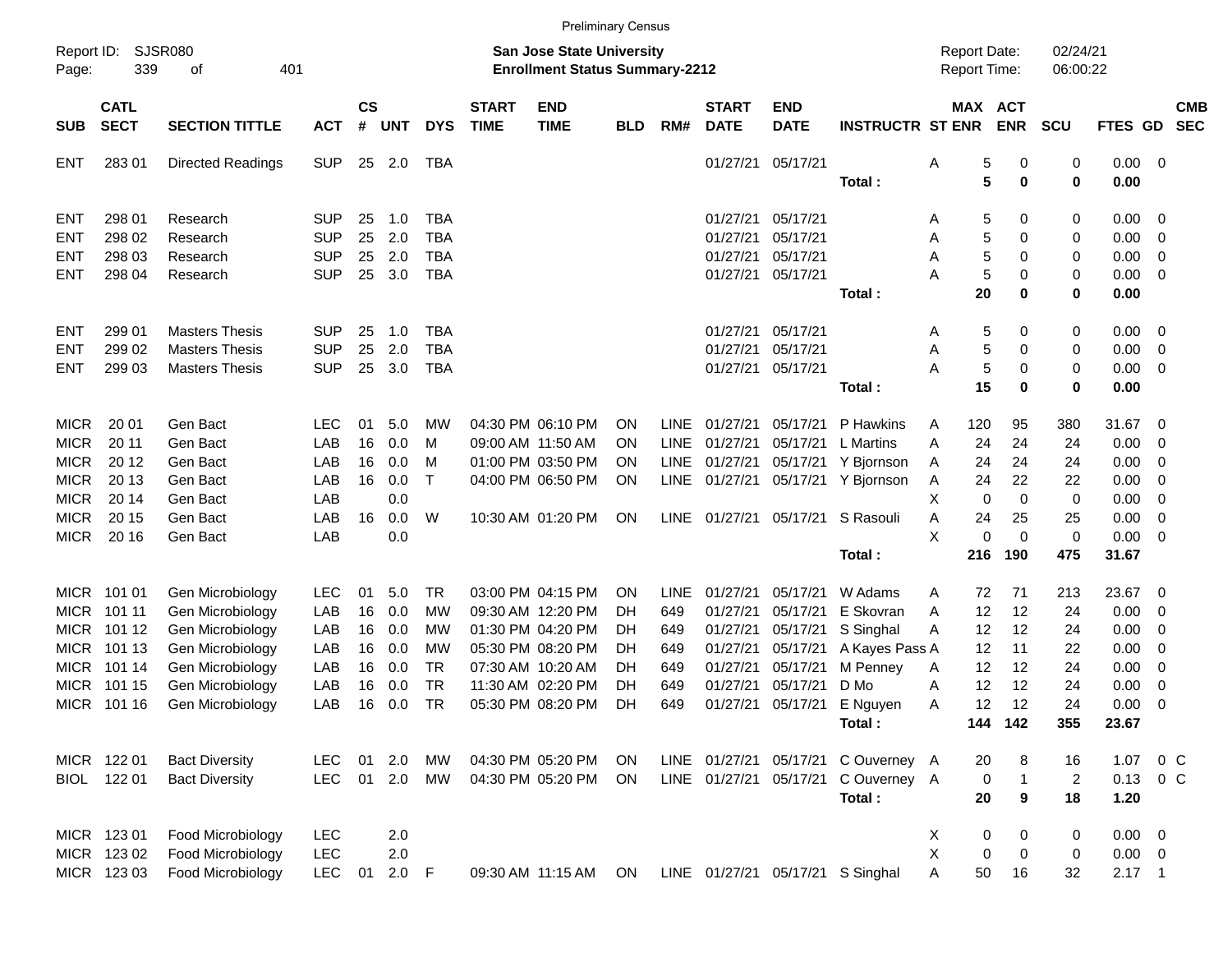|       |                                                          |                                                                                              |                                                      |                      |                                   |                                               |                             |                                                                    | <b>Preliminary Census</b> |      |                                              |                                                                         |                                |                                            |                                             |                      |                                                          |            |
|-------|----------------------------------------------------------|----------------------------------------------------------------------------------------------|------------------------------------------------------|----------------------|-----------------------------------|-----------------------------------------------|-----------------------------|--------------------------------------------------------------------|---------------------------|------|----------------------------------------------|-------------------------------------------------------------------------|--------------------------------|--------------------------------------------|---------------------------------------------|----------------------|----------------------------------------------------------|------------|
| Page: | Report ID: SJSR080<br>340                                | 401<br>of                                                                                    |                                                      |                      |                                   |                                               |                             | San Jose State University<br><b>Enrollment Status Summary-2212</b> |                           |      |                                              |                                                                         |                                | <b>Report Date:</b><br><b>Report Time:</b> |                                             | 02/24/21<br>06:00:22 |                                                          |            |
| SUB   | <b>CATL</b><br><b>SECT</b>                               | <b>SECTION TITTLE</b>                                                                        | <b>ACT</b>                                           | $\mathsf{cs}$<br>#   | <b>UNT</b>                        | <b>DYS</b>                                    | <b>START</b><br><b>TIME</b> | <b>END</b><br><b>TIME</b>                                          | <b>BLD</b>                | RM#  | <b>START</b><br><b>DATE</b>                  | <b>END</b><br><b>DATE</b>                                               | <b>INSTRUCTR ST ENR</b>        |                                            | MAX ACT<br><b>ENR</b>                       | <b>SCU</b>           | FTES GD SEC                                              | <b>CMB</b> |
|       |                                                          |                                                                                              |                                                      |                      |                                   |                                               |                             |                                                                    |                           |      |                                              |                                                                         | Total:                         | 50                                         | 16                                          | 32                   | 2.17                                                     |            |
|       | MICR 127 01                                              | Micro Physiology                                                                             | <b>LEC</b>                                           | 01                   | 3.0                               | MW                                            |                             | 03:00 PM 04:15 PM                                                  | ON                        |      | LINE 01/27/21                                | 05/17/21                                                                | S Rech<br>Total:               | Α<br>40<br>40                              | 40<br>40                                    | 120<br>120           | $8.00 \t 0$<br>8.00                                      |            |
|       | MICR 140 01                                              | Hematology                                                                                   | <b>LEC</b>                                           |                      | 02 3.0 TR                         |                                               |                             | 07:30 AM 08:45 AM                                                  | ON                        |      | LINE 01/27/21                                | 05/17/21                                                                | W Murray<br>Total:             | Α<br>50<br>50                              | 47<br>47                                    | 141<br>141           | 9.55 3<br>9.55                                           |            |
|       | MICR 140L01                                              | Hematology Laborator LAB<br>MICR 140L 02 Hematology Laborator LAB                            |                                                      |                      | 16 2.0<br>16 2.0                  | TR<br>МW                                      |                             | 10:30 AM 01:20 PM<br>10:30 AM 01:20 PM                             | <b>ON</b><br>ON           |      | LINE 01/27/21<br>LINE 01/27/21               | 05/17/21<br>05/17/21                                                    | W Murray<br>W Murray<br>Total: | 18<br>A<br>A<br>18<br>36                   | 18<br>12<br>30                              | 36<br>24<br>60       | $2.40 \quad 0$<br>$1.60 \t 0$<br>4.00                    |            |
|       | MICR 142 01                                              | Path Microbiol II                                                                            | <b>LEC</b>                                           |                      | 02 3.0                            | МW                                            |                             | 07:30 AM 08:45 AM                                                  | ON                        |      | LINE 01/27/21                                | 05/17/21                                                                | W Murray<br>Total:             | Α<br>50<br>50                              | $\overline{7}$<br>$\overline{7}$            | 21<br>21             | $1.40 \ 0$<br>1.40                                       |            |
|       | MICR 170 01                                              | General Virology                                                                             | <b>LEC</b>                                           | 01                   | 3.0                               | <b>TR</b>                                     |                             | 04:30 PM 05:45 PM                                                  | ON                        | LINE | 01/27/21                                     | 05/17/21                                                                | W Adams<br>Total:              | 50<br>Α<br>50                              | 50<br>50                                    | 150<br>150           | 10.20 4<br>10.20                                         |            |
|       | MICR 180 01<br>MICR 180 02<br>MICR 180 03<br>MICR 180 04 | <b>Indiv Studies</b><br><b>Indiv Studies</b><br><b>Indiv Studies</b><br><b>Indiv Studies</b> | <b>SUP</b><br><b>SUP</b><br><b>SUP</b><br><b>SUP</b> | 36<br>36<br>36<br>36 | 1.0<br>1.0<br>2.0<br>2.0          | TBA<br><b>TBA</b><br><b>TBA</b><br><b>TBA</b> |                             |                                                                    |                           |      | 01/27/21<br>01/27/21<br>01/27/21<br>01/27/21 | 05/17/21<br>05/17/21<br>05/17/21<br>05/17/21                            |                                | Α<br>Α<br>A<br>Α                           | 5<br>0<br>5<br>0<br>5<br>$\Omega$<br>5<br>0 | 0<br>0<br>0<br>0     | $0.00 \t 0$<br>$0.00 \t 0$<br>$0.00 \t 0$<br>$0.00 \t 0$ |            |
|       |                                                          |                                                                                              |                                                      |                      |                                   |                                               |                             |                                                                    |                           |      |                                              |                                                                         | Total:                         | 20                                         | 0                                           | 0                    | 0.00                                                     |            |
|       | MICR 184 01<br>MICR 184 03                               | Directed Reading<br>Directed Reading                                                         | <b>SUP</b><br><b>SUP</b>                             | 36<br>36             | 1.0<br>2.0                        | TBA<br><b>TBA</b>                             |                             |                                                                    |                           |      | 01/27/21<br>01/27/21                         | 05/17/21<br>05/17/21                                                    | Total:                         | 0<br>A<br>A<br>10<br>10                    | 0<br>0<br>0                                 | 0<br>0<br>0          | $0.00 \t 0$<br>$0.00 \ 0$<br>0.00                        |            |
| MICR  | 298 01<br>MICR 298 02<br>MICR 298 03<br>MICR 298 04      | Research<br>Research<br>Research<br>Research                                                 | <b>SUP</b><br><b>SUP</b><br><b>SUP</b><br><b>SUP</b> | 25                   | 1.0<br>25 1.0<br>25 2.0<br>25 3.0 | <b>TBA</b><br><b>TBA</b><br>TBA<br>TBA        |                             |                                                                    |                           |      | 01/27/21                                     | 05/17/21<br>01/27/21 05/17/21<br>01/27/21 05/17/21<br>01/27/21 05/17/21 |                                | Α<br>A<br>Α<br>А                           | 5<br>0<br>5<br>0<br>5<br>0<br>5<br>0        | 0<br>0<br>0<br>0     | $0.00 \t 0$<br>$0.00 \t 0$<br>$0.00 \t 0$<br>$0.00 \t 0$ |            |
|       | MICR 298 05                                              | Research                                                                                     | <b>SUP</b>                                           |                      |                                   | 25 4.0 TBA                                    |                             |                                                                    |                           |      |                                              | 01/27/21 05/17/21                                                       | Total:                         | Α<br>25                                    | 5<br>0<br>0                                 | 0<br>0               | $0.00 \t 0$<br>0.00                                      |            |
|       | MICR 299 01<br>MICR 299 02<br>MICR 299 03<br>MICR 299 04 | M A Thesis/Project<br>M A Thesis/Project<br>M A Thesis/Project<br>M A Thesis/Project         | <b>SUP</b><br><b>SUP</b><br><b>SUP</b><br><b>SUP</b> |                      | 25 1.0<br>25 1.0<br>25 2.0        | TBA<br>TBA<br>TBA<br>25 3.0 TBA               |                             |                                                                    |                           |      | 01/27/21<br>01/27/21                         | 01/27/21 05/17/21<br>05/17/21<br>05/17/21<br>01/27/21 05/17/21          |                                | A<br>Α<br>Α<br>Α                           | 5<br>0<br>5<br>0<br>5<br>0<br>5<br>0        | 0<br>0<br>0<br>0     | $0.00 \t 0$<br>$0.00 \t 0$<br>$0.00 \t 0$<br>$0.00 \t 0$ |            |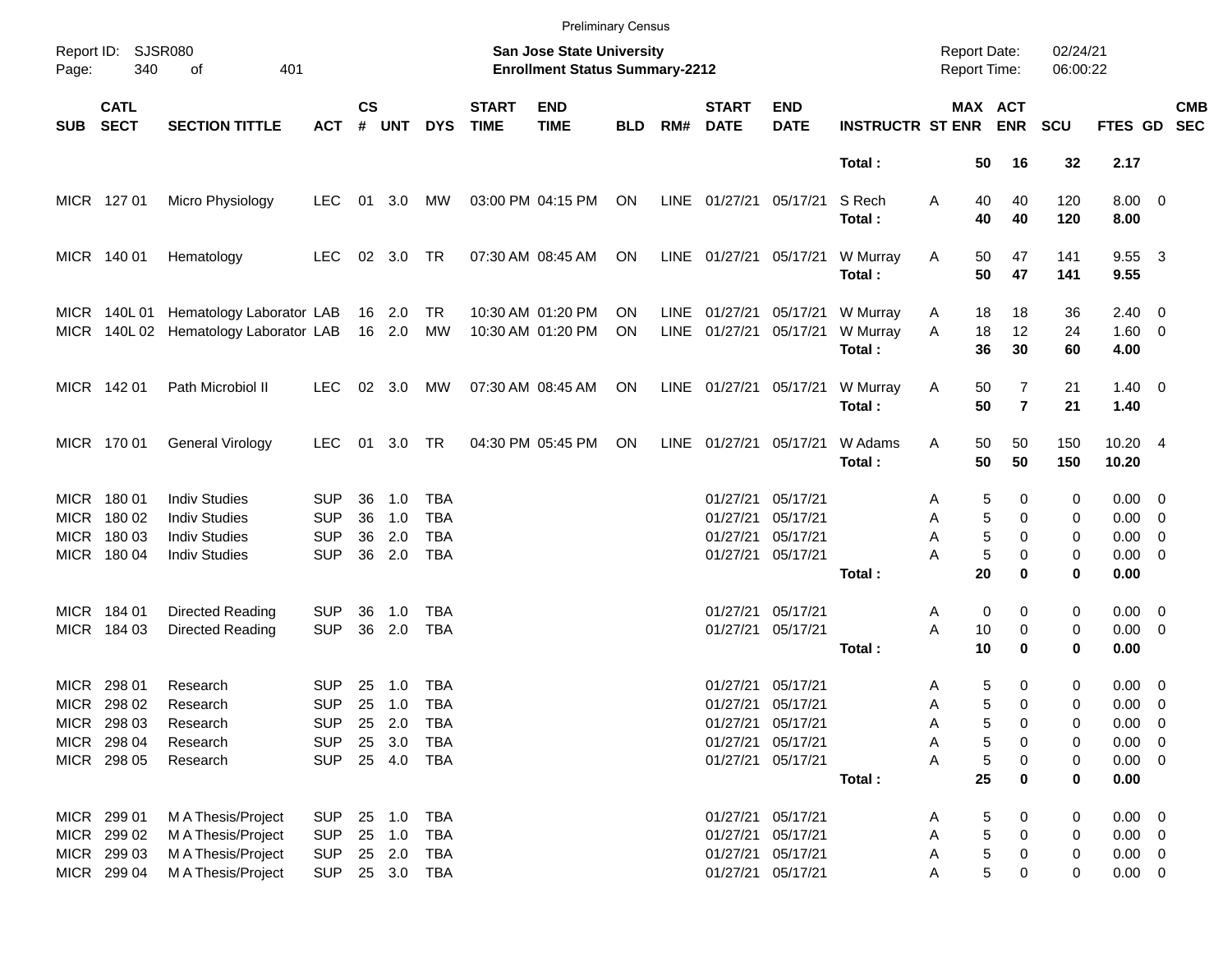|              |                                                                                                                                                                                                                                                                                             |                                                |                          |          |            |                          |  |  | <b>Preliminary Census</b> |  |                      |                      |        |                                     |                                 |                      |                             |                                           |                          |
|--------------|---------------------------------------------------------------------------------------------------------------------------------------------------------------------------------------------------------------------------------------------------------------------------------------------|------------------------------------------------|--------------------------|----------|------------|--------------------------|--|--|---------------------------|--|----------------------|----------------------|--------|-------------------------------------|---------------------------------|----------------------|-----------------------------|-------------------------------------------|--------------------------|
| Page:        | Report ID:<br>SJSR080<br>San Jose State University<br>341<br>401<br><b>Enrollment Status Summary-2212</b><br>of                                                                                                                                                                             |                                                |                          |          |            |                          |  |  |                           |  |                      |                      |        |                                     |                                 | 02/24/21<br>06:00:22 |                             |                                           |                          |
| <b>SUB</b>   | $\mathsf{cs}$<br><b>CATL</b><br><b>START</b><br><b>START</b><br><b>END</b><br><b>END</b><br><b>SECT</b><br>#<br><b>TIME</b><br><b>SECTION TITTLE</b><br><b>UNT</b><br><b>DYS</b><br><b>TIME</b><br>RM#<br><b>DATE</b><br><b>DATE</b><br><b>INSTRUCTR ST ENR</b><br><b>ACT</b><br><b>BLD</b> |                                                |                          |          |            |                          |  |  |                           |  |                      |                      |        |                                     | MAX ACT<br><b>ENR</b>           | <b>SCU</b>           | FTES GD                     |                                           | <b>CMB</b><br><b>SEC</b> |
| MICR         | <b>SUP</b><br>25<br><b>TBA</b><br>01/27/21<br>299 05<br>M A Thesis/Project<br>4.0<br>05/17/21<br>Total:<br>ZOOL 180 01<br><b>Individual Studies</b><br>01/27/21<br>05/17/21                                                                                                                 |                                                |                          |          |            |                          |  |  |                           |  |                      |                      |        |                                     | 5<br>0<br>25<br>$\mathbf 0$     | 0<br>$\mathbf 0$     | $0.00 \t 0$<br>0.00         |                                           |                          |
|              | ZOOL 180 02                                                                                                                                                                                                                                                                                 | <b>Individual Studies</b>                      | <b>SUP</b><br><b>SUP</b> | 36<br>36 | 1.0<br>2.0 | <b>TBA</b><br><b>TBA</b> |  |  |                           |  | 01/27/21             | 05/17/21             | Total: | A<br>5<br>A<br>10                   | 5<br>0<br>$\Omega$<br>0         | 0<br>0<br>$\bf{0}$   | $0.00 \t 0$<br>0.00<br>0.00 | $\overline{0}$                            |                          |
| ZOOL<br>ZOOL | 18601<br>18602                                                                                                                                                                                                                                                                              | <b>Senior Thesis</b><br><b>Senior Thesis</b>   | <b>SUP</b><br><b>SUP</b> | 25<br>25 | 2.0<br>3.0 | <b>TBA</b><br><b>TBA</b> |  |  |                           |  | 01/27/21<br>01/27/21 | 05/17/21<br>05/17/21 | Total: | 5<br>A<br>$\overline{5}$<br>A<br>10 | 0<br>$\pmb{0}$<br>$\bf{0}$      | 0<br>0<br>0          | $0.00 \t 0$<br>0.00<br>0.00 | - 0                                       |                          |
|              | ZOOL 298 01<br>ZOOL 298 02                                                                                                                                                                                                                                                                  | Research<br>Research                           | <b>SUP</b><br><b>SUP</b> | 25<br>25 | 1.0<br>2.0 | <b>TBA</b><br><b>TBA</b> |  |  |                           |  | 01/27/21<br>01/27/21 | 05/17/21<br>05/17/21 | Total: | A<br>A<br>5<br>10                   | 5<br>0<br>$\pmb{0}$<br>$\bf{0}$ | 0<br>0<br>0          | 0.00<br>0.00<br>0.00        | $\overline{\mathbf{0}}$<br>$\overline{0}$ |                          |
| ZOOL<br>ZOOL | 299 01<br>299 02                                                                                                                                                                                                                                                                            | <b>Masters Thesis</b><br><b>Masters Thesis</b> | <b>SUP</b><br><b>SUP</b> | 25<br>25 | 1.0<br>2.0 | <b>TBA</b><br><b>TBA</b> |  |  |                           |  | 01/27/21<br>01/27/21 | 05/17/21<br>05/17/21 | Total: | 5<br>A<br>$\sqrt{5}$<br>A<br>10     | 0<br>0<br>0                     | 0<br>0<br>0          | 0.00<br>0.00<br>0.00        | $\overline{\phantom{0}}$<br>- 0           |                          |

**Department : Biological Sciences** 

| Department Total:         | 10095 5991 12279 |      |                | 830.75 |
|---------------------------|------------------|------|----------------|--------|
| <b>Lower Division :</b>   |                  |      | 4310 3755 7175 | 478.40 |
| <b>Upper Division:</b>    |                  |      | 3953 2035 4692 | 316.08 |
| <b>Graduate Division:</b> | 1832             | -201 | 412            | 36.27  |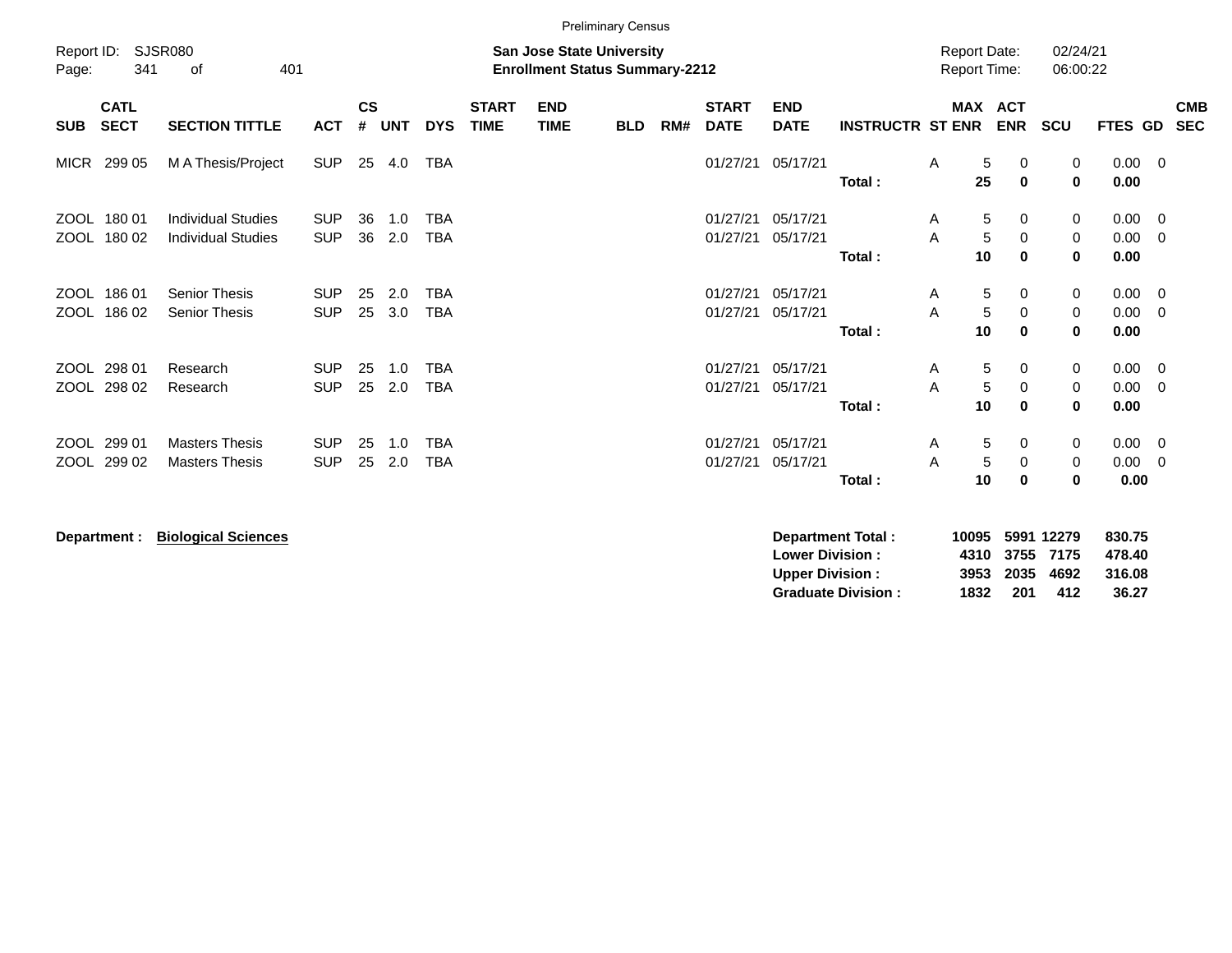|              |             |                            |            |           |            |              |                   | <b>Preliminary Census</b>             |            |             |                        |                        |                                       |   |                     |            |            |             |                          |            |
|--------------|-------------|----------------------------|------------|-----------|------------|--------------|-------------------|---------------------------------------|------------|-------------|------------------------|------------------------|---------------------------------------|---|---------------------|------------|------------|-------------|--------------------------|------------|
| Report ID:   |             | <b>SJSR080</b>             |            |           |            |              |                   | <b>San Jose State University</b>      |            |             |                        |                        |                                       |   | <b>Report Date:</b> |            | 02/24/21   |             |                          |            |
| Page:        | 342         | οf                         | 401        |           |            |              |                   | <b>Enrollment Status Summary-2212</b> |            |             |                        |                        |                                       |   | Report Time:        |            | 06:00:22   |             |                          |            |
|              | <b>CATL</b> |                            |            | <b>CS</b> |            |              | <b>START</b>      | <b>END</b>                            |            |             | <b>START</b>           | <b>END</b>             |                                       |   | MAX ACT             |            |            |             |                          | <b>CMB</b> |
| <b>SUB</b>   | <b>SECT</b> | <b>SECTION TITTLE</b>      | <b>ACT</b> | #         | <b>UNT</b> | <b>DYS</b>   | <b>TIME</b>       | <b>TIME</b>                           | <b>BLD</b> | RM#         | <b>DATE</b>            | <b>DATE</b>            | <b>INSTRUCTR ST ENR</b>               |   |                     | <b>ENR</b> | <b>SCU</b> | FTES<br>GD. |                          | <b>SEC</b> |
| College      |             | <b>Science, College of</b> |            |           |            |              |                   |                                       |            |             |                        |                        |                                       |   |                     |            |            |             |                          |            |
| Department : |             | <b>Chemistry</b>           |            |           |            |              |                   |                                       |            |             |                        |                        |                                       |   |                     |            |            |             |                          |            |
| <b>CHEM</b>  | 1A 01       | <b>General Chem</b>        | <b>LEC</b> | 01        | 5.0        | MWF          | 09:30 AM 10:20 AM |                                       | ΟN         | <b>LINE</b> | 01/27/21               | 05/17/21               | M Esfandiari A                        |   | 200                 | 202        | 606        | 67.33       | 0                        |            |
| <b>CHEM</b>  | 1A 02       | <b>General Chem</b>        | <b>LEC</b> | 01        | 5.0        | MWF          | 10:30 AM 11:20 AM |                                       | ΟN         | <b>LINE</b> | 01/27/21               | 05/17/21               | M Esfandiari A                        |   | 225                 | 249        | 747        | 83.17       | 2                        |            |
| <b>CHEM</b>  | 1A 03       | <b>General Chem</b>        | <b>LEC</b> | 01        | 5.0        | <b>MWF</b>   | 08:30 AM 09:20 AM |                                       | ΟN         | <b>LINE</b> | 01/27/21               | 05/17/21               | S Stepp                               | Α | 50                  | 49         | 147        | 16.33       | 0                        |            |
| <b>CHEM</b>  | 1A 04       | <b>General Chem</b>        | <b>SEM</b> | 04        | 0.0        | F            | 07:30 AM 08:20 AM |                                       | ΟN         | <b>LINE</b> | 01/27/21               | 05/17/21               | N Salehi                              | Α | 100                 | 83         | 83         | 0.00        | 0                        |            |
| <b>CHEM</b>  | 1A 05       | <b>General Chem</b>        | SEM        | 04        | 0.0        | F            | 08:30 AM 09:20 AM |                                       | ΟN         | LINE.       | 01/27/21               | 05/17/21               | N Salehi                              | Α | 100                 | 79         | 79         | 0.00        | 0                        |            |
| <b>CHEM</b>  | 1A 06       | <b>General Chem</b>        | SEM        | 04        | 0.0        | F            | 09:30 AM 10:20 AM |                                       | ΟN         | <b>LINE</b> | 01/27/21               | 05/17/21               | K Padmanabha                          |   | 110                 | 105        | 105        | 0.00        | $\overline{2}$           |            |
| <b>CHEM</b>  | 1A 07       | <b>General Chem</b>        | <b>SEM</b> | 04        | 0.0        | F            | 10:30 AM 11:20 AM |                                       | ΟN         | <b>LINE</b> | 01/27/21               | 05/17/21               | <b>B</b> Serrano                      | A | 110                 | 108        | 108        | 0.00        | 0                        |            |
| <b>CHEM</b>  | 1A 08       | <b>General Chem</b>        | SEM        | 04        | 0.0        | F            | 11:30 AM 12:20 PM |                                       | ΟN         | LINE.       | 01/27/21               | 05/17/21               | I Slobodov                            | A | 115                 | 125        | 125        | 0.00        | 0                        |            |
| <b>CHEM</b>  | 1A 10       | <b>General Chem</b>        | LAB        | 16        | 0.0        | Т            | 07:30 AM 10:20 AM |                                       | ΟN         | <b>LINE</b> | 01/27/21               | 05/17/21               | C Jumawan                             | A | 26                  | 28         | 28         | 0.00        | 0                        |            |
| <b>CHEM</b>  | 1A 11       | <b>General Chem</b>        | LAB        | 16        | 0.0        | Т            | 07:30 AM 10:20 AM |                                       | ΟN         | <b>LINE</b> | 01/27/21               | 05/17/21               | M Do                                  | Α | 26                  | 28         | 28         | 0.00        | 0                        |            |
| <b>CHEM</b>  | 1A 12       | <b>General Chem</b>        | LAB        | 16        | 0.0        | Т            |                   | 10:30 AM 01:20 PM                     | ΟN         | <b>LINE</b> | 01/27/21               | 05/17/21               | X Wang                                | Α | 26                  | 28         | 28         | 0.00        | 0                        |            |
| <b>CHEM</b>  | 1A 13       | <b>General Chem</b>        | LAB        | 16        | 0.0        | Т            |                   | 10:30 AM 01:20 PM                     | ΟN         | <b>LINE</b> | 01/27/21               | 05/17/21               | A Malekar                             | Α | 26                  | 28         | 28         | 0.00        | 0                        |            |
| <b>CHEM</b>  | 1A 14       | <b>General Chem</b>        | LAB        | 16        | 0.0        | Т            | 02:30 PM 05:20 PM |                                       | ΟN         | <b>LINE</b> | 01/27/21               | 05/17/21               | X Wang                                | Α | 26                  | 27         | 27         | 0.00        | 0                        |            |
| <b>CHEM</b>  | 1A 15       | <b>General Chem</b>        | LAB        | 16        | 0.0        | Т            | 02:30 PM 05:20 PM |                                       | ΟN         | <b>LINE</b> | 01/27/21               | 05/17/21               | M Do                                  | Α | 26                  | 28         | 28         | 0.00        | 0                        |            |
| <b>CHEM</b>  | 1A 16       | <b>General Chem</b>        | LAB        | 16        | 0.0        | W            | 07:30 AM 10:20 AM |                                       | ΟN         | <b>LINE</b> | 01/27/21               | 05/17/21               | S Singh                               | Α | 26                  | 25         | 25         | 0.00        | -1                       |            |
| <b>CHEM</b>  | 1A 17       | <b>General Chem</b>        | LAB        | 16        | 0.0        | W            | 07:30 AM 10:20 AM |                                       | ΟN         | <b>LINE</b> | 01/27/21               | 05/17/21               | M Do                                  | Α | 26                  | 23         | 23         | 0.00        | -1                       |            |
| <b>CHEM</b>  | 1A 18       | <b>General Chem</b>        | LAB        | 16        | 0.0        | W            | 11:30 AM 02:20 PM |                                       | ΟN         | <b>LINE</b> | 01/27/21               | 05/17/21               | D Brook                               | Α | 26                  | 28         | 28         | 0.00        | 0                        |            |
| <b>CHEM</b>  | 1A 19       | <b>General Chem</b>        | LAB        | 16        | 0.0        | W            | 11:30 AM 02:20 PM |                                       | ΟN         | <b>LINE</b> | 01/27/21               | 05/17/21               | R Snelling                            | Α | 26                  | 27         | 27         | 0.00        | 0                        |            |
| <b>CHEM</b>  | 1A 20       | <b>General Chem</b>        | LAB        | 16        | 0.0        | W            | 02:30 PM 05:20 PM |                                       | ΟN         | LINE.       | 01/27/21               | 05/17/21               | V Maraschin A                         |   | 26                  | 28         | 28         | 0.00        | 0                        |            |
| <b>CHEM</b>  | 1A 21       | <b>General Chem</b>        | LAB        | 16        | 0.0        | W            | 02:30 PM 05:20 PM |                                       | ΟN         | <b>LINE</b> | 01/27/21               | 05/17/21               | I Slobodov                            | Α | 26                  | 25         | 25         | 0.00        | 0                        |            |
| <b>CHEM</b>  | 1A 22       | <b>General Chem</b>        | LAB        | 16        | 0.0        | R            | 07:30 AM 10:20 AM |                                       | ΟN         | <b>LINE</b> | 01/27/21               | 05/17/21               | M Do                                  | Α | 26                  | 27         | 27         | 0.00        | 0                        |            |
| <b>CHEM</b>  | 1A 23       | <b>General Chem</b>        | LAB        | 16        | 0.0        | R            | 07:30 AM 10:20 AM |                                       | ΟN         | <b>LINE</b> | 01/27/21               | 05/17/21               | C Jumawan                             | Α | 26                  | 27         | 27         | 0.00        | 0                        |            |
| <b>CHEM</b>  | 1A 24       | <b>General Chem</b>        | LAB        | 16        | 0.0        | R            |                   | 10:30 AM 01:20 PM                     | ΟN         | <b>LINE</b> | 01/27/21               | 05/17/21               | A Malekar                             | A | 26                  | 28         | 28         | 0.00        | 0                        |            |
| <b>CHEM</b>  | 1A 25       | <b>General Chem</b>        | LAB        | 16        | 0.0        | R            |                   | 10:30 AM 01:20 PM                     | ΟN         | <b>LINE</b> | 01/27/21               | 05/17/21               | S Al-Maleh                            | A | 26                  | 27         | 27         | 0.00        | 0                        |            |
| <b>CHEM</b>  | 1A 26       | <b>General Chem</b>        | LAB        | 16        | 0.0        | R            | 02:30 PM 05:20 PM |                                       | ΟN         | <b>LINE</b> | 01/27/21               | 05/17/21               | I Slobodov                            | Α | 26                  | 28         | 28         | 0.00        | 0                        |            |
| <b>CHEM</b>  | 1A 27       | <b>General Chem</b>        | LAB        | 16        | 0.0        | R            | 02:30 PM 05:20 PM |                                       | ON         | <b>LINE</b> | 01/27/21               | 05/17/21               | S Al-Maleh                            | Α | 26                  | 28         | 28         | 0.00        | 0                        |            |
| <b>CHEM</b>  | 1A 28       | <b>General Chem</b>        | LAB        |           | 0.0        |              |                   |                                       |            |             |                        |                        |                                       | х | 0                   | 0          | 0          | 0.00        | 0                        |            |
| <b>CHEM</b>  | 1A 29       | <b>General Chem</b>        | LAB        |           | 0.0        |              |                   |                                       |            |             |                        |                        |                                       | х | 0                   | 0          | 0          | 0.00        | 0                        |            |
| CHEM 1A30    |             | <b>General Chem</b>        | LAB        |           |            | 16  0.0  TBA |                   |                                       | ON.        |             |                        |                        | LINE 01/27/21 05/17/21 K Singmaster A |   | 10                  | -12        | 12         | 0.00        | $\overline{\phantom{0}}$ |            |
| CHEM 1A31    |             | <b>General Chem</b>        | LAB        |           | 0.0        |              |                   |                                       |            |             |                        |                        |                                       | X | 0                   | 0          | 0          | $0.00 \t 0$ |                          |            |
|              |             |                            |            |           |            |              |                   |                                       |            |             |                        |                        | Total:                                |   |                     | 1488 1500  | 2500       | 166.83      |                          |            |
| CHEM 1B 01   |             | Gen Chem                   | LEC        |           | 01 5.0     | MW           |                   | 10:30 AM 11:45 AM                     | <b>ON</b>  |             | LINE 01/27/21 05/17/21 |                        | A Van WyngarA                         |   |                     | 140 157    | 471        | 52.33 0     |                          |            |
| CHEM         | 1B 02       | Gen Chem                   | <b>LEC</b> |           | 01 5.0     | MW           |                   | 12:00 PM 01:15 PM                     | <b>ON</b>  |             | LINE 01/27/21 05/17/21 |                        | A Van Wyngar A                        |   |                     | 135 151    | 453        | 50.33 0     |                          |            |
| CHEM         | 1B 03       | Gen Chem                   | <b>ACT</b> |           | 16 0.0     | F            |                   | 12:30 PM 01:20 PM                     | <b>ON</b>  |             | LINE 01/27/21 05/17/21 |                        | K Padmanabha                          |   | 135                 | 158        | 79         | $0.00 \t 0$ |                          |            |
| CHEM         | 1B 04       | Gen Chem                   | ACT        |           | 07 0.0 F   |              |                   | 12:30 PM 01:20 PM                     | ON.        |             | LINE 01/27/21 05/17/21 |                        | <b>B</b> Serrano                      | A | 140                 | 150        | 75         | $0.00 \t 0$ |                          |            |
| CHEM 1B 20   |             | Gen Chem                   | LAB        |           | 16  0.0  T |              |                   | 07:30 AM 11:45 AM                     | ON         |             |                        | LINE 01/27/21 05/17/21 | K Wirth                               | A | 24                  | 27         | 41         | $0.00 \t 0$ |                          |            |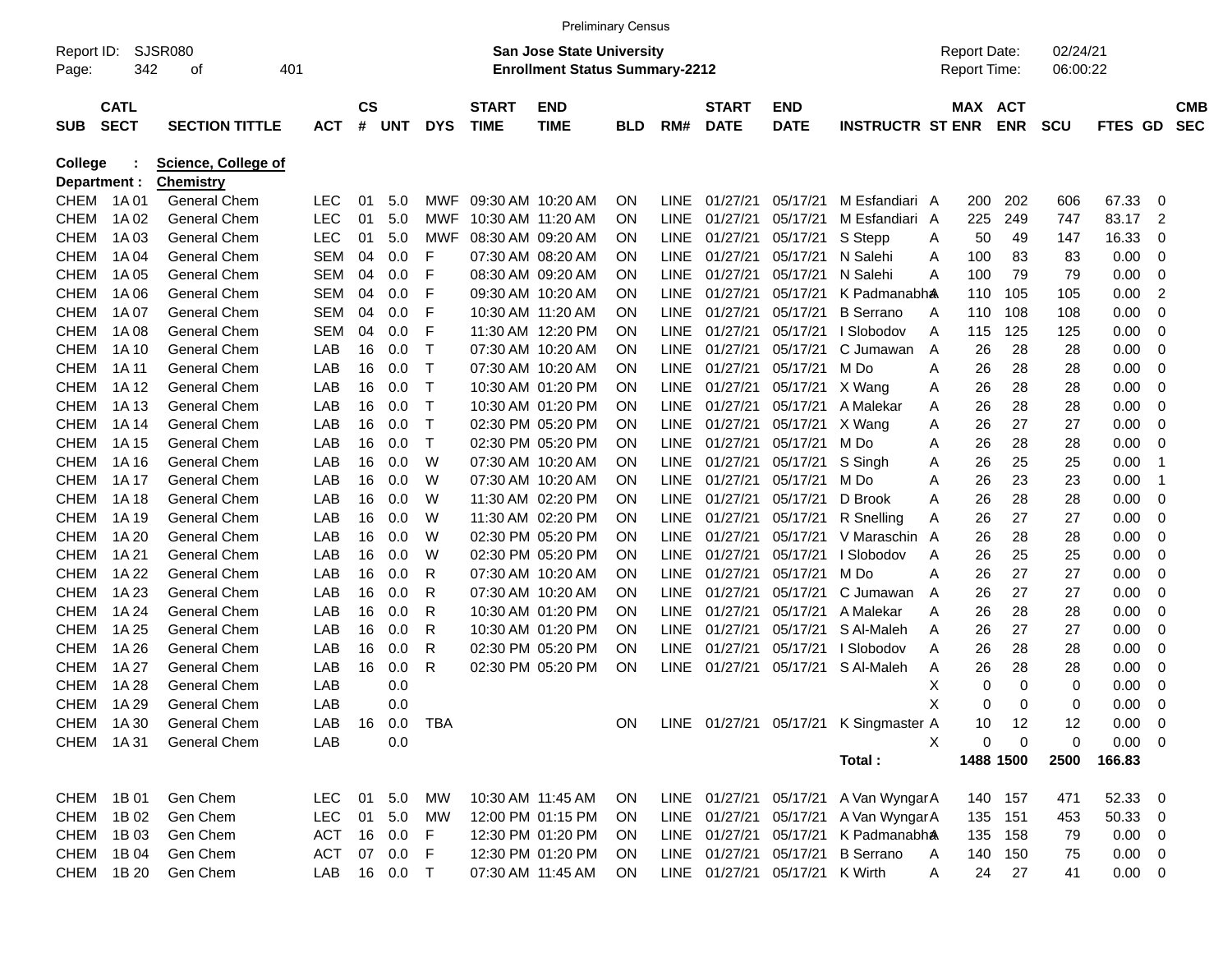|                                                                                                                                        |                            |                       |            |                    |            |             |                             | <b>Preliminary Census</b> |            |             |                             |                                |                                   |   |          |                                     |                      |                |                          |                          |
|----------------------------------------------------------------------------------------------------------------------------------------|----------------------------|-----------------------|------------|--------------------|------------|-------------|-----------------------------|---------------------------|------------|-------------|-----------------------------|--------------------------------|-----------------------------------|---|----------|-------------------------------------|----------------------|----------------|--------------------------|--------------------------|
| <b>SJSR080</b><br><b>San Jose State University</b><br>Report ID:<br>343<br>401<br><b>Enrollment Status Summary-2212</b><br>Page:<br>οf |                            |                       |            |                    |            |             |                             |                           |            |             |                             |                                |                                   |   |          | <b>Report Date:</b><br>Report Time: | 02/24/21<br>06:00:22 |                |                          |                          |
| <b>SUB</b>                                                                                                                             | <b>CATL</b><br><b>SECT</b> | <b>SECTION TITTLE</b> | <b>ACT</b> | $\mathsf{cs}$<br># | <b>UNT</b> | <b>DYS</b>  | <b>START</b><br><b>TIME</b> | <b>END</b><br><b>TIME</b> | <b>BLD</b> | RM#         | <b>START</b><br><b>DATE</b> | <b>END</b><br><b>DATE</b>      | <b>INSTRUCTR ST ENR</b>           |   |          | MAX ACT<br><b>ENR</b>               | <b>SCU</b>           | FTES GD        |                          | <b>CMB</b><br><b>SEC</b> |
| <b>CHEM</b>                                                                                                                            | 1B 21                      | Gen Chem              | LAB        | 16                 | 0.0        | Т           |                             | 01:00 PM 05:15 PM         | <b>ON</b>  | <b>LINE</b> | 01/27/21                    | 05/17/21                       | I Slobodov                        | A | 24       | 27                                  | 41                   | 0.00           | 0                        |                          |
| <b>CHEM</b>                                                                                                                            | 1B 22                      | Gen Chem              | LAB        | 16                 | 0.0        | W           |                             | 07:30 AM 11:45 AM         | ΟN         | <b>LINE</b> | 01/27/21                    | 05/17/21                       | N Salehi                          | A | 24       | 27                                  | 41                   | 0.00           | $\mathbf 0$              |                          |
| <b>CHEM</b>                                                                                                                            | 1B 23                      | Gen Chem              | LAB        | 16                 | 0.0        | W           |                             | 12:30 PM 04:45 PM         | ΟN         | <b>LINE</b> | 01/27/21                    | 05/17/21                       | <b>B</b> Serrano                  | A | 24       | 26                                  | 39                   | 0.00           | $\mathbf 0$              |                          |
| <b>CHEM</b>                                                                                                                            | 1B 24                      | Gen Chem              | LAB        | 16                 | 0.0        | R           |                             | 07:30 AM 11:45 AM         | ΟN         | <b>LINE</b> | 01/27/21                    | 05/17/21                       | N Salehi                          | A | 24       | 25                                  | 38                   | 0.00           | $\mathbf 0$              |                          |
| <b>CHEM</b>                                                                                                                            | 1B 25                      | Gen Chem              | LAB        | 16                 | 0.0        | R           |                             | 01:00 PM 05:15 PM         | ΟN         | <b>LINE</b> | 01/27/21                    | 05/17/21                       | K Wirth                           | Α | 22       | 27                                  | 41                   | 0.00           | $\mathbf 0$              |                          |
| <b>CHEM</b>                                                                                                                            | 1B 30                      | Gen Chem              | LAB        | 16                 | 0.0        | M           |                             | 07:30 AM 11:45 AM         | DН         | 509         | 01/27/21                    | 05/17/21                       | K Padmanabha                      |   | 20       | 16                                  | 24                   | 0.00           | $\mathbf 0$              |                          |
| <b>CHEM</b>                                                                                                                            | 1B 31                      | Gen Chem              | LAB        | 16                 | 0.0        | M           |                             | 12:30 PM 04:45 PM         | DH         | 509         | 01/27/21                    | 05/17/21                       | I Slobodov                        | A | 20       | 21                                  | 32                   | 0.00           | $\mathbf 0$              |                          |
| <b>CHEM</b>                                                                                                                            | 1B 32                      | Gen Chem              | LAB        | 16                 | 0.0        | Т           |                             | 07:30 AM 11:45 AM         | DН         | 509         | 01/27/21                    | 05/17/21                       | <b>B</b> Serrano                  | A | 20       | 22                                  | 33                   | 0.00           | $\mathbf 0$              |                          |
| <b>CHEM</b>                                                                                                                            | 1B 33                      | Gen Chem              | LAB        | 16                 | 0.0        | Τ           |                             | 01:00 PM 05:15 PM         | DH         | 509         | 01/27/21                    | 05/17/21                       | K Padmanabha                      |   | 20       | 22                                  | 33                   | 0.00           | $\mathbf 0$              |                          |
| <b>CHEM</b>                                                                                                                            | 1B 34                      | Gen Chem              | LAB        |                    | 0.0        |             |                             |                           |            |             |                             |                                |                                   | X | 0        | $\mathbf 0$                         | 0                    | 0.00           | $\mathbf 0$              |                          |
| <b>CHEM</b>                                                                                                                            | 1B 35                      | Gen Chem              | LAB        | 16                 | 0.0        | W           |                             | 12:30 PM 04:45 PM         | DH         | 509         | 01/27/21                    | 05/17/21                       | N Salehi                          | A | 20       | 17                                  | 26                   | 0.00           | $\mathbf 0$              |                          |
| <b>CHEM</b>                                                                                                                            | 1B 36                      | Gen Chem              | LAB        | 16                 | 0.0        | R           |                             | 07:30 AM 11:45 AM         | DН         | 509         | 01/27/21                    | 05/17/21                       | <b>B</b> Serrano                  | A | 20       | 21                                  | 32                   | 0.00           | $\mathbf 0$              |                          |
| <b>CHEM</b>                                                                                                                            | 1B 37                      | Gen Chem              | LAB        | 16                 | 0.0        | R           |                             | 01:00 PM 05:15 PM         | DH         | 509         | 01/27/21                    | 05/17/21                       | K Padmanabha                      |   | 20       | 21                                  | 32                   | 0.00           | $\mathbf 0$              |                          |
| <b>CHEM</b>                                                                                                                            | 1B 40                      | Gen Chem              | LAB        | 16                 | 0.0        | <b>TBA</b>  |                             |                           | ON         | <b>LINE</b> | 01/27/21                    | 05/17/21                       | K Singmaster A                    |   | 15       | 9                                   | 14                   | 0.00           | $\mathbf 0$              |                          |
|                                                                                                                                        |                            |                       |            |                    |            |             |                             |                           |            |             |                             |                                | Total:                            |   | 847      | 924                                 | 1540                 | 102.67         |                          |                          |
| CHEM                                                                                                                                   | 801                        | Organic Chem          | <b>LEC</b> | 02                 | 3.0        | TR.         |                             | 09:00 AM 10:15 AM         | <b>ON</b>  |             | LINE 01/27/21               | 05/17/21                       | L Kapitzky<br>Total:              | A | 75<br>75 | 65<br>65                            | 195<br>195           | 13.00<br>13.00 | $\mathbf 0$              |                          |
| CHEM                                                                                                                                   | 901                        | Organic Chem Lab      | LAB        | 16                 | 1.0        | F           |                             | 09:30 AM 12:20 PM         | <b>ON</b>  |             | LINE 01/27/21               | 05/17/21                       | X Wang                            | A | 17       | 18                                  | 18                   | 1.20           | $\mathbf 0$              |                          |
| <b>CHEM</b>                                                                                                                            | 902                        | Organic Chem Lab      | LAB        | 16                 | 1.0        | F           |                             | 01:00 PM 03:50 PM         | <b>ON</b>  | LINE        | 01/27/21                    | 05/17/21                       | X Wang                            | Α | 17       | 18                                  | 18                   | 1.20           | $\mathbf 0$              |                          |
| <b>CHEM</b>                                                                                                                            | 903                        | Organic Chem Lab      | LAB        | 16                 | 1.0        | R           |                             | 02:30 PM 05:20 PM         | ON         |             | LINE 01/27/21               | 05/17/21                       | X Wang                            | A | 17       | 17                                  | 17                   | 1.13           | 0                        |                          |
|                                                                                                                                        |                            |                       |            |                    |            |             |                             |                           |            |             |                             |                                | Total:                            |   | 51       | 53                                  | 53                   | 3.53           |                          |                          |
| CHEM 30A 01                                                                                                                            |                            | Intro Chem            | <b>LEC</b> | 01                 | 3.0        | МW          |                             | 04:30 PM 05:20 PM         | ΟN         | <b>LINE</b> | 01/27/21                    | 05/17/21                       | A Tran                            | Α | 400      | 309                                 | 618                  | 61.80          | 0                        |                          |
| CHEM                                                                                                                                   | 30A 02                     | Intro Chem            | LAB        | 16                 | 0.0        | Т           |                             | 07:30 AM 10:20 AM         | <b>ON</b>  | <b>LINE</b> | 01/27/21                    | 05/17/21                       | D Parker                          | Α | 28       | 28                                  | 28                   | 0.00           | $\mathbf 0$              |                          |
| CHEM                                                                                                                                   | 30A03                      | Intro Chem            | LAB        | 16                 | 0.0        | Т           |                             | 10:30 AM 01:20 PM         | ON         |             | LINE 01/27/21               | 05/17/21                       | P Huynh                           | Α | 28       | 26                                  | 26                   | 0.00           | $\mathbf 0$              |                          |
| CHEM                                                                                                                                   | 30A 04                     | Intro Chem            | LAB        | 16                 | 0.0        | $\mathsf T$ |                             | 01:30 PM 04:20 PM         | ON         | <b>LINE</b> | 01/27/21                    | 05/17/21                       | P Huynh                           | Α | 28       | 28                                  | 28                   | 0.00           | 0                        |                          |
| <b>CHEM</b>                                                                                                                            | 30A 05                     | Intro Chem            | LAB        | 16                 | 0.0        | W           |                             | 07:30 AM 10:20 AM         | ΟN         | <b>LINE</b> | 01/27/21                    | 05/17/21                       | D Yoon                            | A | 28       | 26                                  | 26                   | 0.00           | 0                        |                          |
|                                                                                                                                        | CHEM 30A 06                | Intro Chem            | LAB        | 16                 | 0.0        | W           |                             | 10:30 AM 01:20 PM         | ON         |             | LINE 01/27/21               | 05/17/21                       | S Singh                           | A | 28       | 27                                  | 27                   | 0.00           | 0                        |                          |
|                                                                                                                                        | CHEM 30A07                 | Intro Chem            | LAB        |                    | 16 0.0     | W           |                             | 01:30 PM 04:20 PM         | <b>ON</b>  |             |                             | LINE 01/27/21 05/17/21 S Singh |                                   | A | 28       | 28                                  | 28                   | 0.00           | $\overline{\mathbf{0}}$  |                          |
|                                                                                                                                        | CHEM 30A 08                | Intro Chem            | LAB        |                    | 16 0.0     | R           |                             | 07:30 AM 10:20 AM         | ON.        |             |                             |                                | LINE 01/27/21 05/17/21 L Sandoval | A | 28       | 13                                  | 13                   | 0.00           | $\overline{\mathbf{0}}$  |                          |
|                                                                                                                                        | CHEM 30A 09                | Intro Chem            | LAB        |                    | 16 0.0     | R           |                             | 10:30 AM 01:20 PM         | ON.        |             | LINE 01/27/21 05/17/21      |                                | S Hu                              | A | 28       | 27                                  | 27                   | 0.00           | $\overline{\phantom{0}}$ |                          |
|                                                                                                                                        | CHEM 30A 10                | Intro Chem            | LAB        |                    | 16 0.0     | R           |                             | 01:30 PM 04:20 PM         | ON.        |             | LINE 01/27/21 05/17/21      |                                | S Hu                              | A | 28       | 26                                  | 26                   | 0.00           | - 0                      |                          |
|                                                                                                                                        | CHEM 30A 11                | Intro Chem            | LAB        |                    | 16 0.0     | M           |                             | 10:30 AM 01:20 PM         | ON.        |             | LINE 01/27/21 05/17/21      |                                | D Yoon                            | A | 28       | 23                                  | 23                   | 0.00           | - 0                      |                          |
|                                                                                                                                        | CHEM 30A 12                | Intro Chem            | LAB        |                    | 16 0.0     | M           |                             | 01:30 PM 04:20 PM         | ON.        |             | LINE 01/27/21 05/17/21      |                                | D Parker                          | A | 28       | 25                                  | 25                   | 0.00           | $\overline{\mathbf{0}}$  |                          |
|                                                                                                                                        | CHEM 30A 13                | Intro Chem            | LAB        |                    | 16 0.0     | F           |                             | 07:30 AM 10:20 AM         | ON.        |             |                             | LINE 01/27/21 05/17/21 S Singh |                                   | A | 28       | 10                                  | 10                   | 0.00           | $\overline{\mathbf{0}}$  |                          |
|                                                                                                                                        | CHEM 30A 14                | Intro Chem            | LAB        |                    | 16  0.0  F |             |                             | 10:30 AM 01:20 PM ON      |            |             |                             |                                | LINE 01/27/21 05/17/21 L Sandoval | A | 28       | 22                                  | 22                   | 0.00           | $\overline{\mathbf{0}}$  |                          |
|                                                                                                                                        |                            |                       |            |                    |            |             |                             |                           |            |             |                             |                                | Total:                            |   |          | 764 618                             | 927                  | 61.80          |                          |                          |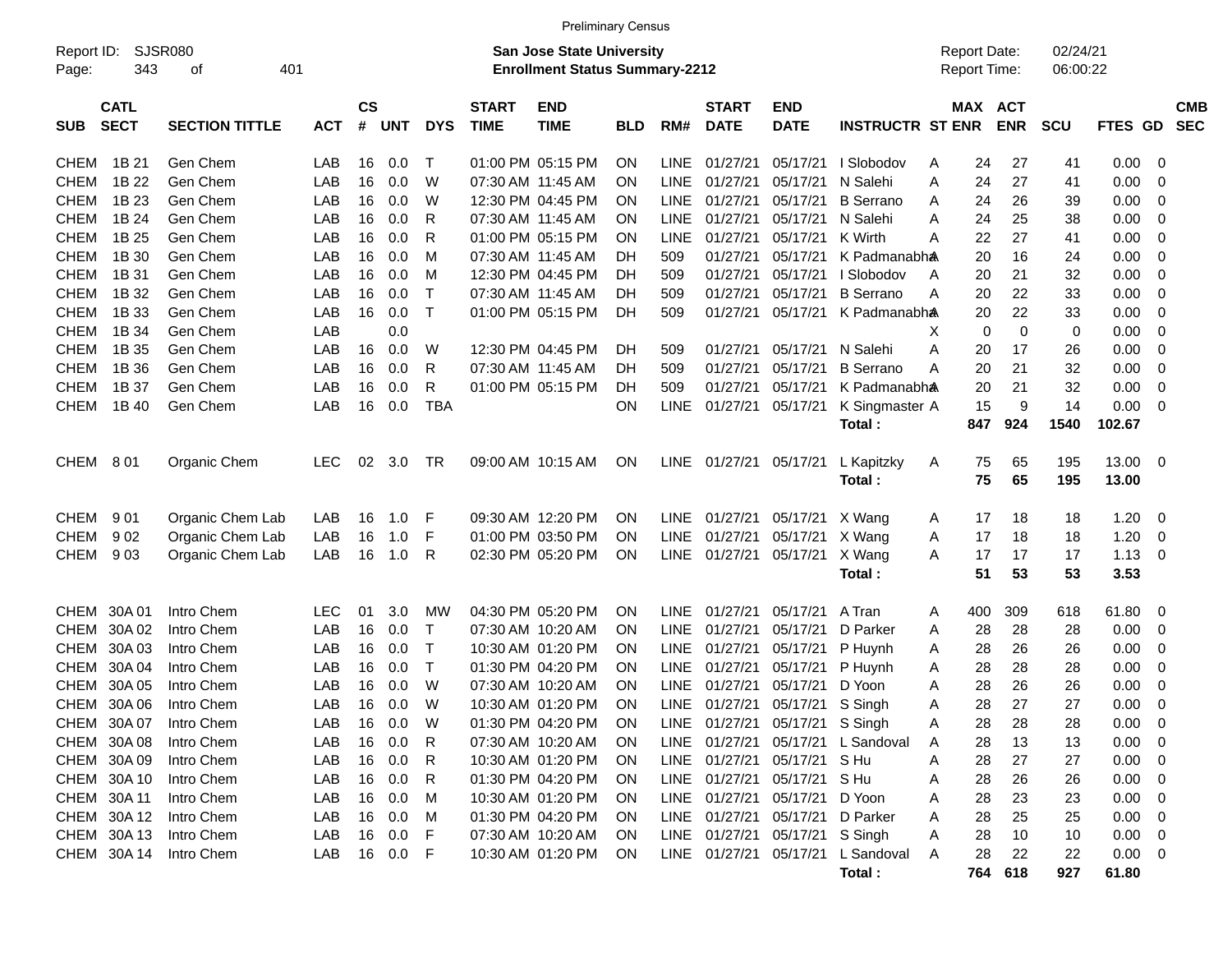|                     |                            |                                               |              |                    |            |              |                             | <b>Preliminary Census</b>                                                 |            |             |                             |                              |                                  |              |                                     |            |                      |                       |                         |            |
|---------------------|----------------------------|-----------------------------------------------|--------------|--------------------|------------|--------------|-----------------------------|---------------------------------------------------------------------------|------------|-------------|-----------------------------|------------------------------|----------------------------------|--------------|-------------------------------------|------------|----------------------|-----------------------|-------------------------|------------|
| Report ID:<br>Page: | <b>SJSR080</b><br>344      | 401<br>οf                                     |              |                    |            |              |                             | <b>San Jose State University</b><br><b>Enrollment Status Summary-2212</b> |            |             |                             |                              |                                  |              | <b>Report Date:</b><br>Report Time: |            | 02/24/21<br>06:00:22 |                       |                         |            |
| SUB                 | <b>CATL</b><br><b>SECT</b> | <b>SECTION TITTLE</b>                         | <b>ACT</b>   | $\mathsf{cs}$<br># | <b>UNT</b> | <b>DYS</b>   | <b>START</b><br><b>TIME</b> | <b>END</b><br><b>TIME</b>                                                 | <b>BLD</b> | RM#         | <b>START</b><br><b>DATE</b> | <b>END</b><br><b>DATE</b>    | <b>INSTRUCTR ST ENR</b>          |              | MAX ACT                             | <b>ENR</b> | <b>SCU</b>           | FTES GD SEC           |                         | <b>CMB</b> |
|                     | CHEM 30B 01                | Intro Chem                                    | LEC          | 01                 | 3.0        | MW           |                             | 08:00 AM 08:50 AM                                                         | ΟN         | <b>LINE</b> | 01/27/21                    | 05/17/21                     | A Tran                           | A            | 100                                 | 54         | 108                  | 10.80                 | 0                       |            |
|                     | CHEM 30B 02                | Intro Chem                                    | LAB          | 16                 | 0.0        | W            |                             | 09:30 AM 12:20 PM                                                         | ON         | LINE        | 01/27/21                    | 05/17/21                     | A Herrera                        | A            | 25                                  | 20         | 20                   | 0.00                  | 0                       |            |
|                     | CHEM 30B 03                | Intro Chem                                    | LAB          | 16                 | 0.0        | R            |                             | 10:30 AM 01:20 PM                                                         | ON         | <b>LINE</b> | 01/27/21                    | 05/17/21                     | A Herrera                        | A            | 25                                  | 12         | 12                   | 0.00                  | $\mathbf 0$             |            |
|                     | CHEM 30B 04                | Intro Chem                                    | LAB          | 16                 | 0.0        | R            |                             | 08:30 AM 11:20 AM                                                         | ΟN         | <b>LINE</b> | 01/27/21                    | 05/17/21                     | D Parker                         | A            | 25                                  | 12         | 12                   | 0.00                  | $\overline{0}$          |            |
|                     | CHEM 30B 05                | Intro Chem                                    | LAB          | 16                 | 0.0        | $\mathsf{T}$ |                             | 10:30 AM 01:20 PM                                                         | ΟN         | LINE        | 01/27/21                    | 05/17/21                     | D Parker<br>Total:               | A            | 25<br>200                           | 10<br>108  | 10<br>162            | 0.00<br>10.80         | $\overline{0}$          |            |
| CHEM 55 01          |                            | <b>Quant Analy</b>                            | <b>LEC</b>   | 01                 | 2.0        | МW           |                             | 09:30 AM 10:20 AM                                                         | <b>ON</b>  | LINE        | 01/27/21                    | 05/17/21                     | R Freeman<br>Total:              | A            | 120<br>120                          | 56<br>56   | 112<br>112           | $7.47\quad 0$<br>7.47 |                         |            |
|                     | CHEM 55L01                 | Quantitative Analysi                          | LAB          | 16                 | 2.0        | MW           |                             | 10:30 AM 01:20 PM                                                         | DH         | 413         | 01/27/21                    | 05/17/21                     | E Campo Saha                     |              | 17                                  | 19         | 38                   | 2.53                  | - 0                     |            |
|                     | CHEM 55L02                 | Quantitative Analysi                          | LAB          | 16                 | 2.0        | TR.          |                             | 10:30 AM 01:20 PM                                                         | DH         | 413         | 01/27/21                    | 05/17/21                     | R Freeman                        | A            | 17                                  | 14         | 28                   | 1.87                  | - 0                     |            |
|                     | CHEM 55L03                 | Quantitative Analysi                          | LAB          | 16                 | 2.0        | <b>MW</b>    |                             | 02:30 PM 05:20 PM                                                         | DH         | 413         | 01/27/21                    | 05/17/21                     | R Freeman                        | A            | 17                                  | 18         | 36                   | 2.40                  | - 0                     |            |
|                     |                            |                                               |              |                    |            |              |                             |                                                                           |            |             |                             |                              | Total:                           |              | 51                                  | 51         | 102                  | 6.80                  |                         |            |
|                     |                            | CHEM 100W 01 Writing Wkshp Chem SEM 05 3.0 TR |              |                    |            |              |                             | 08:30 AM 09:45 AM                                                         | ON         | LINE        | 01/27/21                    | 05/17/21                     | <b>G</b> Muller<br>Total:        | Α            | 20<br>20                            | 24<br>24   | 72<br>72             | $4.80\ 0$<br>4.80     |                         |            |
|                     | CHEM 112A 01               | <b>Organic Chem</b>                           | <b>LEC</b>   | 02                 | 3.0        | <b>TR</b>    |                             | 09:00 AM 10:15 AM                                                         | ON         | LINE        | 01/27/21                    | 05/17/21                     | P Dirlam<br>Total:               | A            | 150<br>150                          | 144<br>144 | 432<br>432           | 28.90 2<br>28.90      |                         |            |
|                     |                            | CHEM 112B 01 Organic Chem                     | <b>LEC</b>   | 02                 | 3.0        | TR.          |                             | 09:00 AM 10:15 AM                                                         | ON         | LINE        | 01/27/21                    | 05/17/21                     | R Okuda<br>Total:                | A            | 125<br>125                          | 133<br>133 | 399<br>399           | 26.60 0<br>26.60      |                         |            |
|                     | CHEM 113A 01               | Organic Chem Lab                              | LAB          | 16                 | 2.0        | MW           |                             | 10:30 AM 01:20 PM                                                         | ON         | <b>LINE</b> | 01/27/21                    | 05/17/21                     | L Kapitzky                       | A            | 15                                  | 16         | 32                   | 2.13                  | - 0                     |            |
|                     | CHEM 113A 02               | Organic Chem Lab                              | LAB          | 16                 | 2.0        | MW           |                             | 02:30 PM 05:20 PM                                                         | ON         | <b>LINE</b> | 01/27/21                    | 05/17/21                     | R Snelling                       | Α            | 15                                  | 18         | 36                   | 2.40                  | 0                       |            |
|                     | CHEM 113A 03               | Organic Chem Lab                              | LAB          | 16                 | 2.0        | TR           |                             | 10:30 AM 01:20 PM                                                         | ON         | <b>LINE</b> | 01/27/21                    | 05/17/21                     | J Kim                            | A            | 15                                  | 18         | 36                   | 2.40                  | 0                       |            |
|                     | CHEM 113A 04               | Organic Chem Lab                              | LAB          | 16                 | 2.0        | <b>TR</b>    |                             | 02:30 PM 05:20 PM                                                         | ΟN         | <b>LINE</b> | 01/27/21                    | 05/17/21                     | R Snelling                       | A            | 15                                  | 16         | 32                   | 2.13                  | 0                       |            |
|                     |                            | CHEM 113A 05 Organic Chem Lab                 | LAB          | 16                 | 2.0        | F            |                             | 09:00 AM 02:40 PM                                                         | ON         |             | LINE 01/27/21               | 05/17/21                     | L Kapitzky                       | Α            | 15                                  | 19         | 38                   | 2.53                  | 0                       |            |
|                     | CHEM 113A 06               | Organic Chem Lab                              | LAB          | 16                 | 2.0        | MW           |                             | 10:30 AM 01:20 PM                                                         | <b>ON</b>  |             |                             | LINE 01/27/21 05/17/21 J Kim |                                  | Α            | 15                                  | 18         | 36                   | 2.40                  | $\overline{\mathbf{0}}$ |            |
|                     | CHEM 113A 07               | Organic Chem Lab                              | LAB          |                    | 16 2.0     | TR           |                             | 10:30 AM 01:20 PM                                                         | ΟN         | LINE        |                             | 01/27/21 05/17/21            | M Gheorghiu A                    |              | 15                                  | 17         | 34                   | $2.27$ 0              |                         |            |
|                     |                            | CHEM 113A 08 Organic Chem Lab                 | LAB          |                    | 16 2.0     | TR           |                             | 02:30 PM 05:20 PM                                                         | ON         |             |                             | LINE 01/27/21 05/17/21 J Kim |                                  | A            | 15                                  | 16         | 32                   | 2.13                  | $\overline{\mathbf{0}}$ |            |
|                     |                            | CHEM 113A 10 Organic Chem Lab                 | LAB          |                    | 16 2.0     | МW           |                             | 02:30 PM 05:20 PM                                                         | SCI        | 139         |                             | 01/27/21 05/17/21 S Stepp    |                                  | Α            | $\mathbf{1}$                        | 13         | 26                   | $1.73 \t 0$           |                         |            |
|                     | CHEM 113A 11               | Organic Chem Lab                              | LAB          |                    | 2.0        |              |                             |                                                                           |            |             |                             |                              |                                  | X            | 0                                   | 0          | 0                    | 0.00                  | $\overline{\mathbf{0}}$ |            |
|                     |                            | CHEM 113A 12 Organic Chem Lab                 | LAB          |                    | 16 2.0 F   |              |                             | 09:30 AM 03:55 PM                                                         | SCI        | 139         |                             | 01/27/21 05/17/21 S Stepp    | Total:                           | Α            | 1<br>122                            | 14<br>165  | 28<br>330            | $1.87 \t 0$<br>22.00  |                         |            |
|                     |                            | CHEM 113B 01 Organic Chem Lab                 | SEM 05 3.0 W |                    |            |              |                             | 01:30 PM 02:20 PM                                                         | ON         |             |                             |                              | LINE 01/27/21 05/17/21 C Simocko | $\mathsf{A}$ | 1                                   | 14         | 14                   | 2.80 0                |                         |            |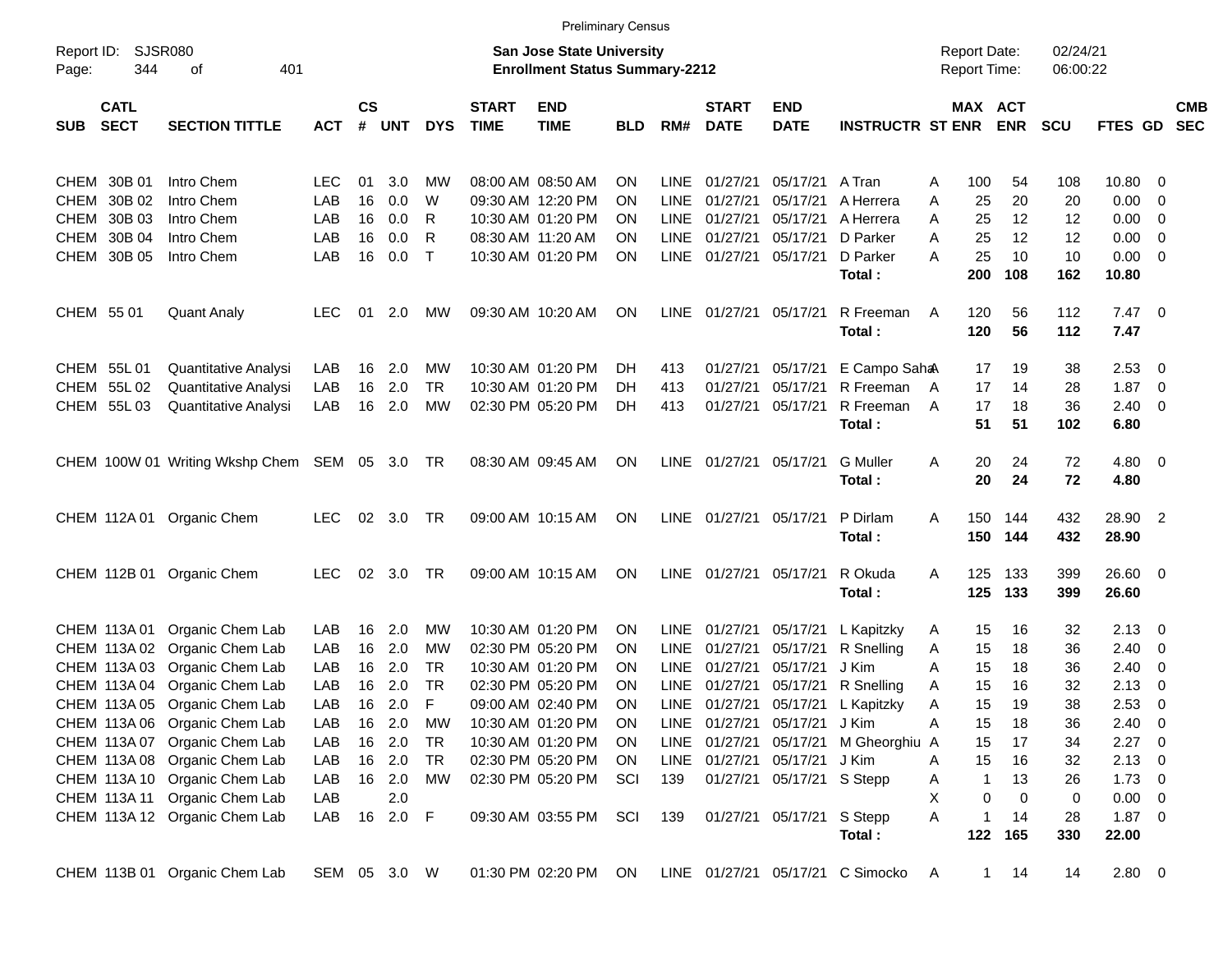|             |                            |                               |            |                    |            |            |                             | <b>Preliminary Census</b>                                          |            |             |                             |                           |                         |                                            |                       |                      |                |                          |                          |
|-------------|----------------------------|-------------------------------|------------|--------------------|------------|------------|-----------------------------|--------------------------------------------------------------------|------------|-------------|-----------------------------|---------------------------|-------------------------|--------------------------------------------|-----------------------|----------------------|----------------|--------------------------|--------------------------|
| Page:       | Report ID: SJSR080<br>345  | 401<br>οf                     |            |                    |            |            |                             | San Jose State University<br><b>Enrollment Status Summary-2212</b> |            |             |                             |                           |                         | <b>Report Date:</b><br><b>Report Time:</b> |                       | 02/24/21<br>06:00:22 |                |                          |                          |
| SUB         | <b>CATL</b><br><b>SECT</b> | <b>SECTION TITTLE</b>         | <b>ACT</b> | $\mathsf{cs}$<br># | <b>UNT</b> | <b>DYS</b> | <b>START</b><br><b>TIME</b> | <b>END</b><br><b>TIME</b>                                          | <b>BLD</b> | RM#         | <b>START</b><br><b>DATE</b> | <b>END</b><br><b>DATE</b> | <b>INSTRUCTR ST ENR</b> |                                            | MAX ACT<br><b>ENR</b> | <b>SCU</b>           | FTES GD        |                          | <b>CMB</b><br><b>SEC</b> |
|             |                            | CHEM 113B 02 Organic Chem Lab | LAB        | 16                 | 0.0        | МW         |                             | 10:30 AM 01:20 PM                                                  | SCI        | 139         | 01/27/21                    | 05/17/21                  | C Simocko               | A<br>1                                     | 14                    | 28                   | $0.00 \ 0$     |                          |                          |
|             |                            | CHEM 113B 05 Organic Chem Lab | <b>SEM</b> | 05                 | 3.0        | R          |                             | 01:30 PM 02:20 PM                                                  | ΟN         | <b>LINE</b> | 01/27/21                    | 05/17/21                  | D Brook                 | A<br>13                                    | 14                    | 14                   | 2.80           | $\overline{\phantom{0}}$ |                          |
|             |                            | CHEM 113B 06 Organic Chem Lab | LAB        | 16                 | 0.0        | <b>TR</b>  |                             | 10:30 AM 01:20 PM                                                  | SCI        | 139         | 01/27/21                    | 05/17/21                  | D Brook                 | 13<br>А                                    | 14                    | 28                   | $0.00 \t 0$    |                          |                          |
|             |                            |                               |            |                    |            |            |                             |                                                                    |            |             |                             |                           | Total:                  | 28                                         | 56                    | 84                   | 5.60           |                          |                          |
|             |                            | CHEM 120S 80 Chem Safety      | <b>LEC</b> |                    | 02 1.0     | TBA        |                             |                                                                    | OΝ         | LINE        | 01/27/21                    | 05/17/21                  | <b>R</b> Terrill        | A<br>150                                   | 99                    | 99                   | $6.60$ 0       |                          |                          |
|             |                            |                               |            |                    |            |            |                             |                                                                    |            |             |                             |                           | Total:                  | 150                                        | 99                    | 99                   | 6.60           |                          |                          |
|             |                            | CHEM 130A 01 Biochem          | LEC.       | 04                 | 4.0        | TR         |                             | 10:00 AM 11:40 AM                                                  | ON         | LINE        | 01/27/21                    | 05/17/21                  | E Migicovsky A          | 85                                         | 60                    | 240                  | 16.07 1        |                          |                          |
|             |                            |                               |            |                    |            |            |                             |                                                                    |            |             |                             |                           | Total:                  | 85                                         | 60                    | 240                  | 16.07          |                          |                          |
|             |                            | CHEM 130B 01 Biochem          | SEM        | 04                 | 4.0        | MW         |                             | 08:30 AM 10:10 AM                                                  | ON         | LINE        | 01/27/21                    | 05/17/21                  | L Miller Con A          | 55                                         | 48                    | 192                  | 12.93 2        |                          |                          |
|             |                            |                               |            |                    |            |            |                             |                                                                    |            |             |                             |                           | Total:                  | 55                                         | 48                    | 192                  | 12.93          |                          |                          |
|             | CHEM 131A 01               | Biochem Lab                   | LAB        | 16                 | 2.0        | <b>TR</b>  |                             | 03:00 PM 05:50 PM                                                  | DН         | 611         | 01/27/21                    | 05/17/21                  | S Cuellar-Or A          | $\mathbf{1}$                               | 11                    | 22                   | $1.47 \quad 0$ |                          |                          |
|             |                            | CHEM 131A 02 Biochem Lab      | LAB        | 16                 | 2.0        | <b>TR</b>  |                             | 09:00 AM 11:50 AM                                                  | DН         | 609         | 01/27/21                    | 05/17/21                  | K Mejia Esco A          | 13                                         | 14                    | 28                   | $1.87 \t 0$    |                          |                          |
|             |                            |                               |            |                    |            |            |                             |                                                                    |            |             |                             |                           | Total:                  | 14                                         | 25                    | 50                   | 3.33           |                          |                          |
|             |                            | CHEM 131B 01 Biochem Lab      | <b>SEM</b> | 05                 | 3.0        | F          |                             | 01:30 PM 02:20 PM                                                  | ΟN         | <b>LINE</b> | 01/27/21                    | 05/17/21                  | N Wang                  | 1<br>A                                     | 15                    | 15                   | $3.00 \ 0$     |                          |                          |
|             |                            | CHEM 131B 02 Biochem Lab      | LAB        | 16                 | 0.0        | WF         |                             | 02:30 PM 05:20 PM                                                  | DН         | 611         | 01/27/21                    | 05/17/21                  | N Wang                  | A                                          | 15<br>1               | 30                   | $0.00 \t 0$    |                          |                          |
|             |                            | CHEM 131B 03 Biochem Lab      | <b>SEM</b> | 05                 | 3.0        |            |                             |                                                                    |            |             | 01/27/21                    | 05/17/21                  |                         | Х                                          | 0<br>0                | 0                    | $0.00 \t 0$    |                          |                          |
|             |                            | CHEM 131B 04 Biochem Lab      | LAB        | 16                 | 0.0        |            |                             |                                                                    |            |             | 01/27/21                    | 05/17/21                  |                         | Х                                          | $\Omega$<br>$\Omega$  | 0                    | 0.00           | $\overline{\phantom{0}}$ |                          |
|             |                            | CHEM 131B 05 Biochem Lab      | SEM        | 05                 | 3.0        | F          |                             | 01:30 PM 02:20 PM                                                  | ΟN         | <b>LINE</b> | 01/27/21                    | 05/17/21                  | A Rascon                | Α<br>1                                     | 18                    | 18                   | $3.60 \quad 0$ |                          |                          |
|             |                            | CHEM 131B 06 Biochem Lab      | LAB        | 16                 | 0.0        | WF         |                             | 02:30 PM 05:20 PM                                                  | ΟN         | LINE        | 01/27/21                    | 05/17/21                  | A Rascon                | А<br>$\mathbf{1}$                          | 18                    | 36                   | $0.00 \t 0$    |                          |                          |
|             |                            |                               |            |                    |            |            |                             |                                                                    |            |             |                             |                           | Total:                  |                                            | 66<br>4               | 99                   | 6.60           |                          |                          |
|             | CHEM 132L 01               | Intro Biochem Lab             | LAB        | 16                 | 1.0 F      |            |                             | 09:00 AM 11:50 AM                                                  | <b>ON</b>  | LINE        | 01/27/21                    | 05/17/21                  | A Tran                  | Α<br>24                                    | 34                    | 34                   | $2.42$ 9       |                          |                          |
|             |                            |                               |            |                    |            |            |                             |                                                                    |            |             |                             |                           | Total:                  | 24                                         | 34                    | 34                   | 2.42           |                          |                          |
| CHEM 135 01 |                            | Gen Biochemistry              | <b>LEC</b> |                    | 02 4.0     | MW         |                             | 04:30 PM 06:10 PM                                                  | ON         |             |                             | LINE 01/27/21 05/17/21    | D Eggers                | A                                          | 130 118               | 472                  | $31.47$ 0      |                          |                          |
|             |                            |                               |            |                    |            |            |                             |                                                                    |            |             |                             |                           | Total:                  |                                            | 130 118               | 472                  | 31.47          |                          |                          |
| CHEM 146 01 |                            | Adv Technique Chem SEM 05     |            |                    | 3.0 F      |            |                             | 08:30 AM 09:20 AM                                                  | ON         | LINE        | 01/27/21                    | 05/17/21                  | M Radlauer A            |                                            | 9<br>13               | 13                   | 2.60 0         |                          |                          |
|             | CHEM 146 02                | Adv Technique Chem LAB        |            |                    | 16  0.0  F |            |                             | 10:00 AM 03:40 PM                                                  | DH         | 010         | 01/27/21                    | 05/17/21                  | M Radlauer A            |                                            | 9<br>13               | 26                   | $0.00 \t 0$    |                          |                          |
|             |                            |                               |            |                    |            |            |                             |                                                                    |            |             |                             |                           | Total:                  | 18                                         | 26                    | 39                   | 2.60           |                          |                          |
| CHEM 155 01 |                            | Instru Analysis               | SEM        | 04                 | 4.0        | TR         |                             | 07:30 AM 08:45 AM                                                  | ON         | LINE        | 01/27/21                    | 05/17/21                  | <b>R</b> Terrill        | 30<br>A                                    | 31                    | 93                   | 8.27 0         |                          |                          |
|             | CHEM 155 02                | Instru Analysis               | LAB        | 16                 | 0.0        | $\top$     |                             | 09:00 AM 11:50 AM                                                  | DH         | 010         | 01/27/21                    | 05/17/21                  | R Terrill               | 9<br>Α                                     | 9                     | 9                    | $0.00 \t 0$    |                          |                          |
|             | CHEM 155 03                | Instru Analysis               | LAB        |                    | 16  0.0  R |            |                             | 09:00 AM 11:50 AM                                                  | DH         | 010         | 01/27/21                    | 05/17/21 R Terrill        |                         | Α                                          | 9<br>9                | 9                    | $0.00 \t 0$    |                          |                          |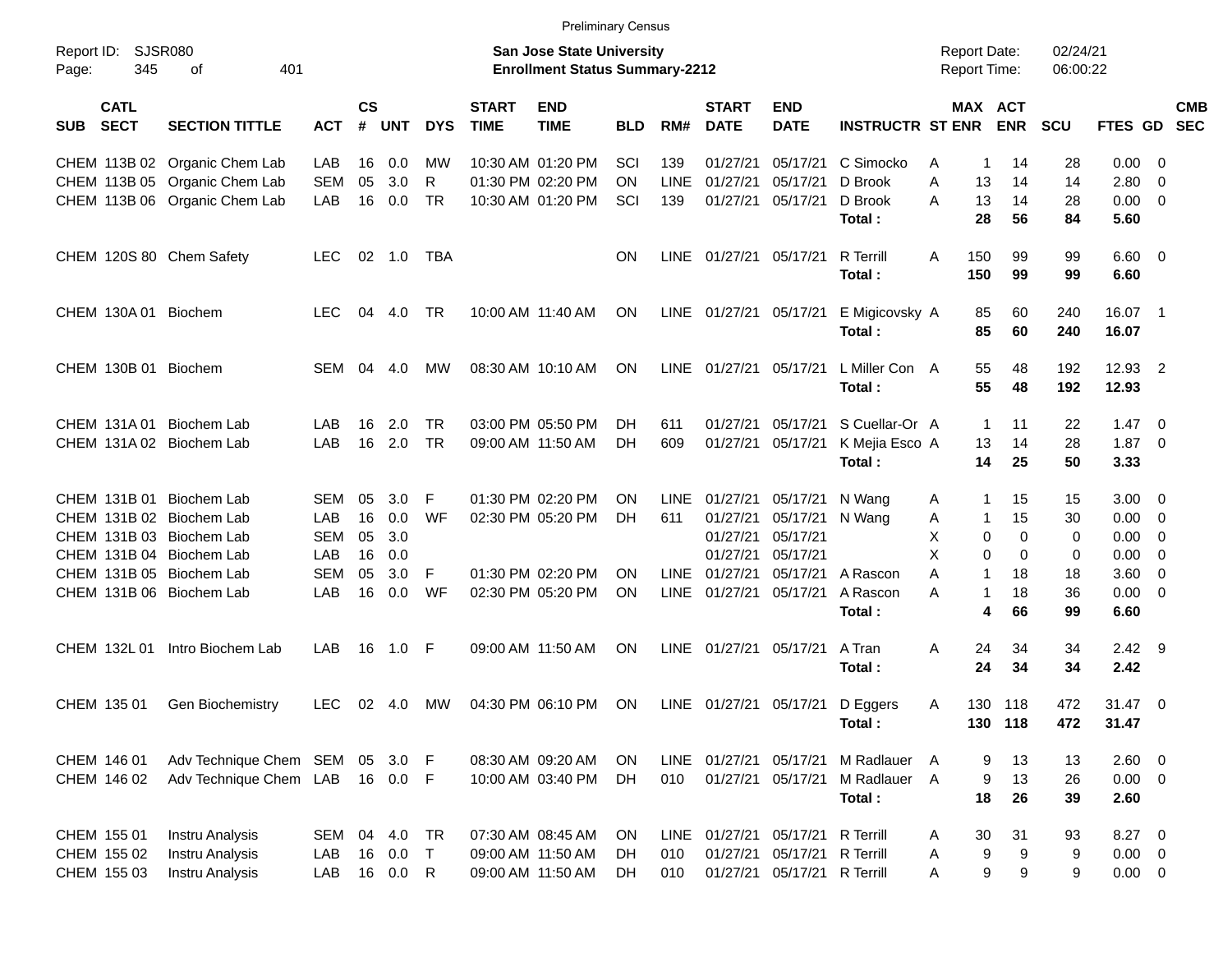|                                          |                                     |            |                |            |            |                             | <b>Preliminary Census</b>                                                 |            |      |                             |                           |                         |                     |             |                       |                      |                        |                          |            |
|------------------------------------------|-------------------------------------|------------|----------------|------------|------------|-----------------------------|---------------------------------------------------------------------------|------------|------|-----------------------------|---------------------------|-------------------------|---------------------|-------------|-----------------------|----------------------|------------------------|--------------------------|------------|
| Report ID:<br>346<br>Page:               | <b>SJSR080</b><br>401<br>οf         |            |                |            |            |                             | <b>San Jose State University</b><br><b>Enrollment Status Summary-2212</b> |            |      |                             |                           |                         | <b>Report Date:</b> |             | Report Time:          | 02/24/21<br>06:00:22 |                        |                          |            |
| <b>CATL</b><br><b>SECT</b><br><b>SUB</b> | <b>SECTION TITTLE</b>               | <b>ACT</b> | <b>CS</b><br># | <b>UNT</b> | <b>DYS</b> | <b>START</b><br><b>TIME</b> | <b>END</b><br><b>TIME</b>                                                 | <b>BLD</b> | RM#  | <b>START</b><br><b>DATE</b> | <b>END</b><br><b>DATE</b> | <b>INSTRUCTR ST ENR</b> |                     |             | MAX ACT<br><b>ENR</b> | <b>SCU</b>           | FTES GD SEC            |                          | <b>CMB</b> |
| CHEM 155 04                              | Instru Analysis                     | LAB        |                | 16  0.0    | W          |                             | 07:30 AM 10:20 AM                                                         | DH         | 010  | 01/27/21                    | 05/17/21                  | R Terrill<br>Total:     | Α                   | 9<br>57     | 13<br>62              | 13<br>124            | $0.00 \t 0$<br>8.27    |                          |            |
| CHEM 160 01                              | Phys Chem                           | SEM 04 4.0 |                |            | TR         |                             | 12:00 PM 01:15 PM                                                         | ON         |      | LINE 01/27/21 05/17/21      |                           | G Grazioli<br>Total:    | A                   | 63<br>63    | 38<br>38              | 152<br>152           | $10.13 \ 0$<br>10.13   |                          |            |
| CHEM 161B 01 Phys Chem                   |                                     | SEM 04     |                | 3.0        | TR         |                             | 12:00 PM 01:15 PM                                                         | ON         |      | LINE 01/27/21 05/17/21      |                           | A Wolcott<br>Total:     | Α                   | 48<br>48    | 14<br>14              | 42<br>42             | 2.80 0<br>2.80         |                          |            |
| CHEM 162L 01<br>CHEM 162L 02             | Phys Chem Lab<br>Phys Chem Lab      | LAB<br>LAB | 16             | 2.0<br>2.0 | TR         |                             | 02:30 PM 05:20 PM                                                         | DH         | 010  | 01/27/21 05/17/21           |                           | N Esker<br>Total:       | X<br>A              | 0<br>6<br>6 | 0<br>8<br>8           | 0<br>16<br>16        | 0.00 0<br>1.07<br>1.07 | $\overline{\phantom{0}}$ |            |
|                                          | CHEM 170A 01 Macromolecular Chm LEC |            |                | 02 1.0 W   |            |                             | 04:30 PM 06:10 PM                                                         | ON         | LINE | 01/27/21 05/17/21           |                           | M Radlauer<br>Total:    | A                   | 35<br>35    | 18<br>18              | 18<br>18             | $1.25 \quad 3$<br>1.25 |                          |            |
| CHEM 180 01                              | <b>Indiv Studies</b>                | <b>SUP</b> | 36             | 1.0        | <b>TBA</b> |                             |                                                                           |            |      | 01/27/21                    | 05/17/21                  | A Rascon                | A                   | 12          | 6                     | 6                    | $0.40 \ 0$             |                          |            |
| CHEM 180 02                              | <b>Indiv Studies</b>                | <b>SUP</b> | 36             | 1.0        | <b>TBA</b> |                             |                                                                           |            |      | 01/27/21                    | 05/17/21                  | D Eggers                | Α                   | 10          | 6                     | 6                    | 0.40                   | $\overline{\mathbf{0}}$  |            |
| CHEM 180 03                              | <b>Indiv Studies</b>                | <b>SUP</b> | 36             | 1.0        | <b>TBA</b> |                             |                                                                           |            |      | 01/27/21                    | 05/17/21                  | L Miller Con            | A                   | 15          | 8                     | 8                    | 0.53                   | 0                        |            |
| CHEM 180 04                              | <b>Indiv Studies</b>                | <b>SUP</b> | 36             | 1.0        | <b>TBA</b> |                             |                                                                           |            |      | 01/27/21                    | 05/17/21                  | <b>B</b> Lustig         | A                   | 15          | 2                     | $\overline{c}$       | 0.13                   | - 0                      |            |
| CHEM 180 05                              | <b>Indiv Studies</b>                | <b>SUP</b> | 36             | 1.0        | <b>TBA</b> |                             |                                                                           |            |      | 01/27/21                    | 05/17/21                  | N Wang                  | A                   | 15          | 5                     | $\mathbf 5$          | 0.33                   | 0                        |            |
| CHEM 180 06                              | <b>Indiv Studies</b>                | <b>SUP</b> | 36             | 1.0        | <b>TBA</b> |                             |                                                                           |            |      | 01/27/21                    | 05/17/21                  | <b>G</b> Muller         | A                   | 15          | 7                     | $\overline{7}$       | 0.47                   | - 0                      |            |
| CHEM 180 07                              | <b>Indiv Studies</b>                | <b>SUP</b> | 36             | 1.0        | <b>TBA</b> |                             |                                                                           |            |      | 01/27/21                    | 05/17/21                  | R Okuda                 | Α                   | 12          | 5                     | $\mathbf 5$          | 0.33                   | 0                        |            |
| CHEM 180 08                              | <b>Indiv Studies</b>                | <b>SUP</b> | 36             | 1.0        | <b>TBA</b> |                             |                                                                           |            |      | 01/27/21                    | 05/17/21                  | D Brook                 | A                   | 10          | 2                     | $\overline{2}$       | 0.13                   | - 0                      |            |
| CHEM 180 09                              | <b>Indiv Studies</b>                | <b>SUP</b> | 36             | 1.0        | <b>TBA</b> |                             |                                                                           |            |      | 01/27/21                    | 05/17/21                  | R Kelly                 | Α                   | 10          | 3                     | 3                    | 0.20                   | 0                        |            |
| CHEM 180 10                              | <b>Indiv Studies</b>                | <b>SUP</b> | 36             | 1.0        | <b>TBA</b> |                             |                                                                           |            |      | 01/27/21                    | 05/17/21                  | L Cheruzel              | A                   | 10          | 4                     | $\overline{4}$       | 0.27                   | 0                        |            |
| CHEM 180 11                              | <b>Indiv Studies</b>                | <b>SUP</b> | 36             | 1.0        | <b>TBA</b> |                             |                                                                           |            |      | 01/27/21                    | 05/17/21                  | L Cheruzel              | Α                   | 10          | 4                     | 4                    | 0.27                   | 0                        |            |
| CHEM 180 12                              | <b>Indiv Studies</b>                | <b>SUP</b> | 36             | 1.0        | <b>TBA</b> |                             |                                                                           |            |      | 01/27/21                    | 05/17/21                  | A Wolcott               | A                   | 15          | 11                    | 11                   | 0.73                   | - 0                      |            |
| CHEM 180 13                              | <b>Indiv Studies</b>                | <b>SUP</b> | 36             | 1.0        | <b>TBA</b> |                             |                                                                           |            |      | 01/27/21                    | 05/17/21                  | C Simocko               | A                   | 10          | 4                     | 4                    | 0.27                   | - 0                      |            |
| CHEM 180 14                              | <b>Indiv Studies</b>                | <b>SUP</b> | 36             | 2.0        | <b>TBA</b> |                             |                                                                           |            |      | 01/27/21                    | 05/17/21                  | <b>G</b> Muller         | A                   | 10          | 1                     | $\overline{c}$       | 0.13                   | - 0                      |            |
| CHEM 180 15                              | <b>Indiv Studies</b>                | <b>SUP</b> | 36             | 1.0        | TBA        |                             |                                                                           |            |      |                             | 01/27/21 05/17/21         | N Esker                 | A                   | 10          | 5                     | 5                    | 0.33                   | - 0                      |            |
| CHEM 180 16                              | <b>Indiv Studies</b>                | <b>SUP</b> | 36             | 1.0        | TBA        |                             |                                                                           |            |      | 01/27/21                    | 05/17/21                  | M Radlauer              | A                   | 12          | 10                    | 10                   | 0.67                   | - 0                      |            |
| CHEM 180 17                              | <b>Indiv Studies</b>                | <b>SUP</b> | 36             | 1.0        | TBA        |                             |                                                                           |            |      | 01/27/21                    | 05/17/21                  | P Dirlam                | A                   | 10          | 2                     | 2                    | 0.13                   | - 0                      |            |
| CHEM 180 18                              | <b>Indiv Studies</b>                | <b>SUP</b> | 36             | 1.0        | TBA        |                             |                                                                           |            |      | 01/27/21                    | 05/17/21                  | A Van Wyngar A          |                     | 17          | 6                     | 6                    | 0.40                   | - 0                      |            |
| CHEM 180 19                              | <b>Indiv Studies</b>                | <b>SUP</b> | 36             | 2.0        | TBA        |                             |                                                                           |            |      | 01/27/21                    | 05/17/21                  |                         | A                   | 1           | 0                     | 0                    | 0.00                   | - 0                      |            |
| CHEM 180 20                              | <b>Indiv Studies</b>                | <b>SUP</b> | 36             | 1.0        | TBA        |                             |                                                                           |            |      | 01/27/21                    | 05/17/21                  | G Grazioli              | A                   | 15          |                       | 7                    | 0.47                   | - 0                      |            |
| CHEM 180 21                              | <b>Indiv Studies</b>                | <b>SUP</b> |                | 36 2.0     | TBA        |                             |                                                                           |            |      | 01/27/21                    | 05/17/21                  | D Brook                 | Α                   | 4           |                       | 2                    | 0.13                   | - 0                      |            |
| CHEM 180 22                              | <b>Indiv Studies</b>                | <b>SUP</b> | 36             | 3.0        | TBA        |                             |                                                                           |            |      | 01/27/21                    | 05/17/21                  | D Brook                 | A                   | 5           |                       | 6                    | $0.40 \quad 0$         |                          |            |
| CHEM 180 23                              | <b>Indiv Studies</b>                | <b>SUP</b> |                |            | 36 1.0 TBA |                             |                                                                           |            |      | 01/27/21                    | 05/17/21                  | R Terrill               | A                   | 4           | 2                     | $\overline{2}$       | $0.13 \ 0$             |                          |            |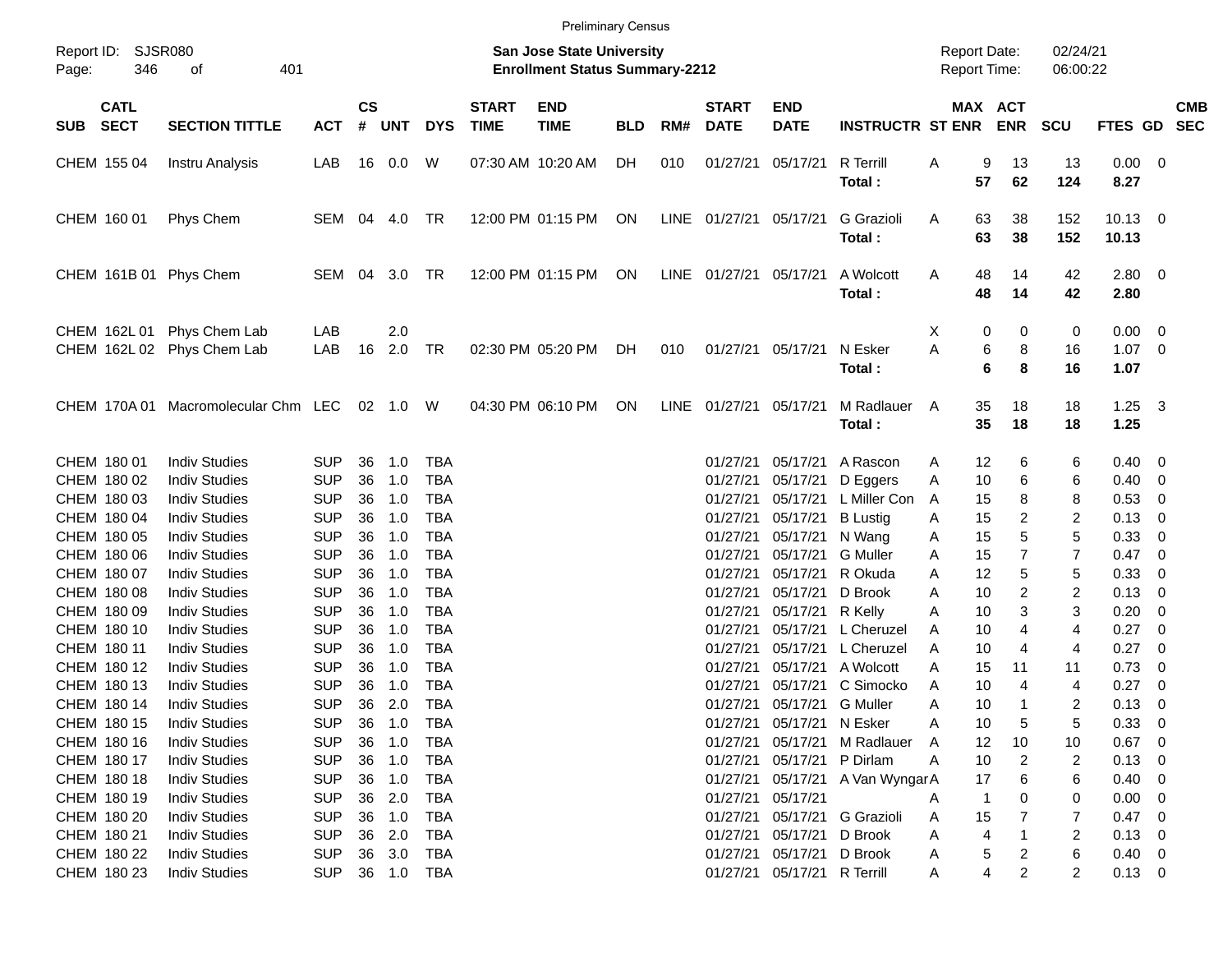|                             |                            |                          |                |                    |            |            |                             |                                                                    | <b>Preliminary Census</b> |             |                             |                             |                                |                                     |                |                      |                              |                        |                          |                          |
|-----------------------------|----------------------------|--------------------------|----------------|--------------------|------------|------------|-----------------------------|--------------------------------------------------------------------|---------------------------|-------------|-----------------------------|-----------------------------|--------------------------------|-------------------------------------|----------------|----------------------|------------------------------|------------------------|--------------------------|--------------------------|
| Report ID: SJSR080<br>Page: | 347                        | 401<br>οf                |                |                    |            |            |                             | San Jose State University<br><b>Enrollment Status Summary-2212</b> |                           |             |                             |                             |                                | <b>Report Date:</b><br>Report Time: |                |                      | 02/24/21<br>06:00:22         |                        |                          |                          |
| <b>SUB</b>                  | <b>CATL</b><br><b>SECT</b> | <b>SECTION TITTLE</b>    | <b>ACT</b>     | $\mathsf{cs}$<br># | <b>UNT</b> | <b>DYS</b> | <b>START</b><br><b>TIME</b> | <b>END</b><br><b>TIME</b>                                          | <b>BLD</b>                | RM#         | <b>START</b><br><b>DATE</b> | <b>END</b><br><b>DATE</b>   | <b>INSTRUCTR ST ENR</b>        | MAX ACT                             |                | <b>ENR</b>           | <b>SCU</b>                   | FTES GD                |                          | <b>CMB</b><br><b>SEC</b> |
|                             |                            |                          |                |                    |            |            |                             |                                                                    |                           |             |                             |                             | Total:                         |                                     |                | 247 103              | 109                          | 7.27                   |                          |                          |
| CHEM 184 01                 |                            | Directed Reading         | <b>SUP</b>     |                    | 36 1.0     | TBA        |                             |                                                                    | ON                        | <b>LINE</b> | 01/27/21 05/17/21           |                             | A Rascon<br>Total:             | Α                                   | 25<br>25       | 12<br>12             | 12<br>12                     | $0.80 \ 0$<br>0.80     |                          |                          |
| CHEM 190 01                 |                            | Intro to Research        | ACT 07 1.0 F   |                    |            |            | 01:30 PM 04:15 PM           |                                                                    |                           |             | 03/01/21                    | 05/07/21                    | L Cheruzel<br>Total:           | Α                                   | 25<br>25       | 6<br>6               | 6<br>6                       | $0.40 \quad 0$<br>0.40 |                          |                          |
| CHEM 191 01                 |                            | <b>Undergrad Seminar</b> | SEM 05 0.5     |                    |            | $\top$     |                             | 04:30 PM 05:45 PM                                                  | ON                        | LINE        | 01/27/21                    | 05/17/21                    | <b>G</b> Muller<br>Total:      | Α                                   | 15<br>15       | 5<br>$5\phantom{.0}$ | 3<br>3                       | $0.17 \ 0$<br>0.17     |                          |                          |
| CHEM 212 01                 |                            | <b>Natural Products</b>  | SEM            | 05                 | 3.0        | МW         |                             | 06:00 PM 07:15 PM                                                  | ON                        |             | LINE 01/27/21               | 05/17/21                    | R Okuda<br>Total:              | Α                                   | 15<br>15       | 6<br>6               | 18<br>18                     | $1.45$ 5<br>1.45       |                          |                          |
| CHEM 236 01                 |                            | <b>Biophys Methods</b>   | SEM            | 05                 | 3.0        | TR         |                             | 06:00 PM 07:15 PM                                                  | ON                        |             | LINE 01/27/21               | 05/17/21                    | D Eggers<br>Total:             | Α                                   | 20<br>20       | 11<br>11             | 33<br>33                     | 2.506<br>2.50          |                          |                          |
| CHEM 285 01                 |                            | Seminar                  | SEM            |                    | 05 0.5     | $\top$     |                             | 04:30 PM 05:45 PM                                                  | ON                        | LINE        | 01/27/21                    | 05/17/21                    | N Wang<br>Total:               | A                                   | 45<br>45       | 13<br>13             | 7<br>$\overline{\mathbf{r}}$ | $0.54$ 13<br>0.54      |                          |                          |
| CHEM 298 01                 |                            | Research                 | <b>SUP</b>     | 25                 | 1.0        | TBA        |                             |                                                                    |                           |             | 01/27/21                    | 05/17/21                    | D Brook                        | Α                                   | 5              | 0                    | 0                            | $0.00 \t 0$            |                          |                          |
| CHEM 298 02                 |                            | Research                 | <b>SUP</b>     | 25                 | 1.0        | <b>TBA</b> |                             |                                                                    |                           |             | 01/27/21                    |                             | 05/17/21 A Rascon              | Α                                   | 5              | 1                    | 1                            | 0.08                   | $\overline{1}$           |                          |
| CHEM 298 03                 |                            | Research                 | <b>SUP</b>     | 25                 | 1.0        | <b>TBA</b> |                             |                                                                    |                           |             | 01/27/21                    | 05/17/21                    | L Miller Con                   | A                                   | 5              | 1                    | 1                            | 0.08                   | -1                       |                          |
| CHEM 298 04                 |                            | Research                 | <b>SUP</b>     | 25                 | 1.0        | <b>TBA</b> |                             |                                                                    |                           |             | 01/27/21                    | 05/17/21                    | <b>B</b> Lustig                | Α                                   | 5              | 2                    | 2                            | $0.17$ 2               |                          |                          |
| CHEM 298 05                 |                            | Research                 | <b>SUP</b>     | 25                 | 1.0        | <b>TBA</b> |                             |                                                                    |                           |             | 01/27/21                    | 05/17/21 N Wang             |                                | Α                                   | 5              | 2                    | 2                            | $0.17$ 2               |                          |                          |
| CHEM 298 06                 |                            | Research                 | <b>SUP</b>     | 25                 | 1.0        | <b>TBA</b> |                             |                                                                    |                           |             | 01/27/21                    | 05/17/21                    | A Van WyngarA                  |                                     | 5              | 1                    | 1                            | 0.08                   | $\overline{1}$           |                          |
| CHEM 298 07                 |                            | Research                 | <b>SUP</b>     | 25                 | 1.0        | <b>TBA</b> |                             |                                                                    |                           |             | 01/27/21                    | 05/17/21 R Terrill          |                                | A                                   | 5              | 1                    | 1                            | 0.08                   | -1                       |                          |
| CHEM 298 08                 |                            | Research                 | <b>SUP</b>     | 25                 | 1.0        | <b>TBA</b> |                             |                                                                    |                           |             | 01/27/21                    | 05/17/21 G Muller           |                                | A                                   | 5              | 0                    | 0                            | $0.00 \t 0$            |                          |                          |
| CHEM 298 09                 |                            | Research                 | <b>SUP</b>     | 25                 | 1.0        | <b>TBA</b> |                             |                                                                    |                           |             | 01/27/21                    |                             | 05/17/21 M Radlauer            | A                                   | 5              | 1                    | 1                            | 0.08                   | $\overline{1}$           |                          |
| CHEM 298 10                 |                            | Research                 | <b>SUP</b>     | 25                 | 1.0        | <b>TBA</b> |                             |                                                                    |                           |             | 01/27/21                    |                             | 05/17/21 G Grazioli            | Α                                   | 5              | 2                    | 2                            | 0.17                   | $\overline{\phantom{0}}$ |                          |
| CHEM 298 11                 |                            | Research                 | <b>SUP</b>     |                    | 25 3.0     | TBA        |                             |                                                                    |                           |             |                             | 01/27/21 05/17/21 A Rascon  |                                | Α                                   | 2              |                      | 3                            | $0.25$ 1               |                          |                          |
| CHEM 298 12                 |                            | Research                 | <b>SUP</b>     |                    | 25 2.0     | TBA        |                             |                                                                    |                           |             |                             | 01/27/21 05/17/21 R Terrill |                                | Α                                   | 1              | 3                    | 6                            | $0.50$ 3               |                          |                          |
| CHEM 298 13                 |                            | Research                 | <b>SUP</b>     |                    | 25 2.0     | TBA        |                             |                                                                    |                           |             |                             |                             | 01/27/21 05/17/21 L Cheruzel   | Α                                   | 5              |                      | 2                            | $0.17$ 1               |                          |                          |
| CHEM 298 14                 |                            | Research                 | <b>SUP</b>     |                    | 25 1.0     | TBA        |                             |                                                                    |                           |             |                             |                             | 01/27/21 05/17/21 C Simocko    | Α                                   | 5              |                      | 1                            | $0.08$ 1               |                          |                          |
| CHEM 298 15                 |                            | Research                 | <b>SUP</b>     |                    |            |            |                             |                                                                    |                           |             |                             | 01/27/21 05/17/21 D Brook   | Total:                         | Α                                   | 5<br>68        | 18                   | 2<br>25                      | $0.17$ 1<br>2.08       |                          |                          |
| CHEM 299 01                 |                            | <b>Masters Thesis</b>    | SUP 25 2.0 TBA |                    |            |            |                             |                                                                    |                           |             |                             |                             | 01/27/21 05/17/21 A Rascon     | Α                                   | 10             |                      | $\overline{c}$               | $0.17$ 1               |                          |                          |
| CHEM 299 02                 |                            | <b>Masters Thesis</b>    | SUP 25 2.0 TBA |                    |            |            |                             |                                                                    |                           |             |                             |                             | 01/27/21 05/17/21 M Radlauer A |                                     | $\overline{2}$ | $\mathbf{1}$         | $\overline{2}$               | $0.17$ 1               |                          |                          |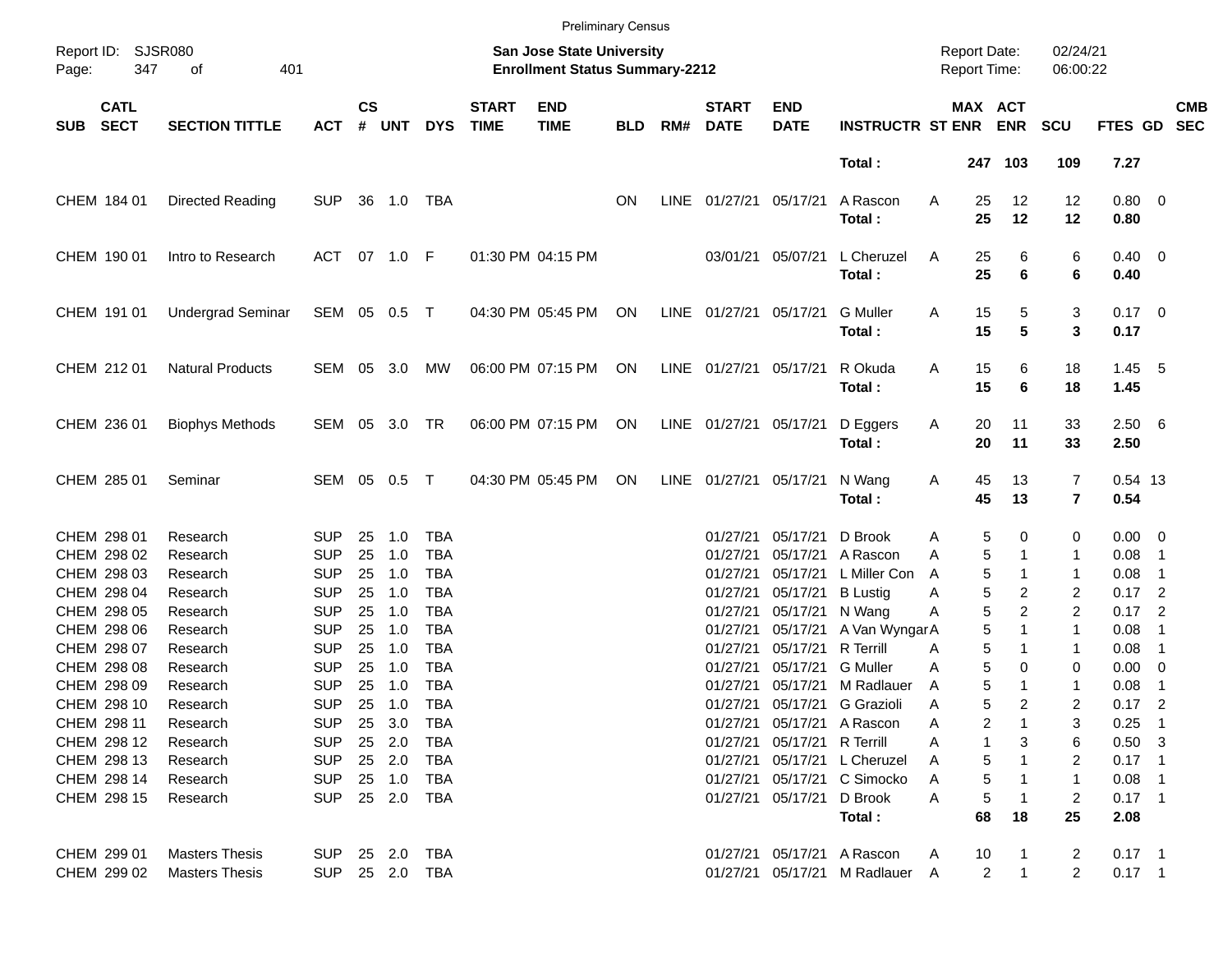|                                                                         |                                                                                                                           |                                                                    |                            |                                 |                                        |                             |                                                                           | <b>Preliminary Census</b> |     |                                                          |                                                          |                                                         |                       |                                                             |                            |                                                                    |                                                  |     |                          |
|-------------------------------------------------------------------------|---------------------------------------------------------------------------------------------------------------------------|--------------------------------------------------------------------|----------------------------|---------------------------------|----------------------------------------|-----------------------------|---------------------------------------------------------------------------|---------------------------|-----|----------------------------------------------------------|----------------------------------------------------------|---------------------------------------------------------|-----------------------|-------------------------------------------------------------|----------------------------|--------------------------------------------------------------------|--------------------------------------------------|-----|--------------------------|
| Report ID:<br>348<br>Page:                                              | SJSR080<br>401<br>0f                                                                                                      |                                                                    |                            |                                 |                                        |                             | <b>San Jose State University</b><br><b>Enrollment Status Summary-2212</b> |                           |     |                                                          |                                                          |                                                         |                       | <b>Report Date:</b><br>Report Time:                         |                            | 02/24/21<br>06:00:22                                               |                                                  |     |                          |
| <b>CATL</b><br><b>SECT</b><br><b>SUB</b>                                | <b>SECTION TITTLE</b>                                                                                                     | <b>ACT</b>                                                         | <b>CS</b><br>#             | <b>UNT</b>                      | <b>DYS</b>                             | <b>START</b><br><b>TIME</b> | <b>END</b><br><b>TIME</b>                                                 | <b>BLD</b>                | RM# | <b>START</b><br><b>DATE</b>                              | <b>END</b><br><b>DATE</b>                                | <b>INSTRUCTR ST ENR</b>                                 |                       | <b>MAX</b>                                                  | <b>ACT</b><br><b>ENR</b>   | <b>SCU</b>                                                         | <b>FTES GD</b>                                   |     | <b>CMB</b><br><b>SEC</b> |
| CHEM 299 03<br>CHEM 299 04<br>CHEM 299 05<br>CHEM 299 06<br>CHEM 299 07 | <b>Masters Thesis</b><br><b>Masters Thesis</b><br><b>Masters Thesis</b><br><b>Masters Thesis</b><br><b>Masters Thesis</b> | <b>SUP</b><br><b>SUP</b><br><b>SUP</b><br><b>SUP</b><br><b>SUP</b> | 25<br>25<br>25<br>25<br>25 | 2.0<br>2.0<br>2.0<br>1.0<br>1.0 | TBA<br>TBA<br>TBA<br><b>TBA</b><br>TBA |                             |                                                                           |                           |     | 01/27/21<br>01/27/21<br>01/27/21<br>01/27/21<br>01/27/21 | 05/17/21<br>05/17/21<br>05/17/21<br>05/17/21<br>05/17/21 | N Wang<br>R Terrill<br>L Cheruzel<br>D Brook<br>Total : | A<br>A<br>A<br>A<br>A | 5<br>$\overline{2}$<br>$\mathbf{2}^{\circ}$<br>5<br>5<br>31 | 0<br>6                     | $\mathbf{2}^{\circ}$<br>$\mathbf{2}^{\circ}$<br>$\mathbf{0}$<br>10 | 0.17<br>0.17<br>$0.00\,$<br>0.08<br>0.08<br>0.83 | - 0 |                          |
| Department :                                                            | <b>Chemistry</b>                                                                                                          |                                                                    |                            |                                 |                                        |                             |                                                                           |                           |     |                                                          | <b>Lower Division :</b><br><b>Upper Division:</b>        | <b>Department Total:</b><br><b>Graduate Division:</b>   |                       | 5221<br>3596<br>1446<br>179                                 | 4693<br>3375<br>1264<br>54 | 8707<br>5591<br>3024<br>93                                         | 582.37<br>372.90<br>202.07<br>7.41               |     |                          |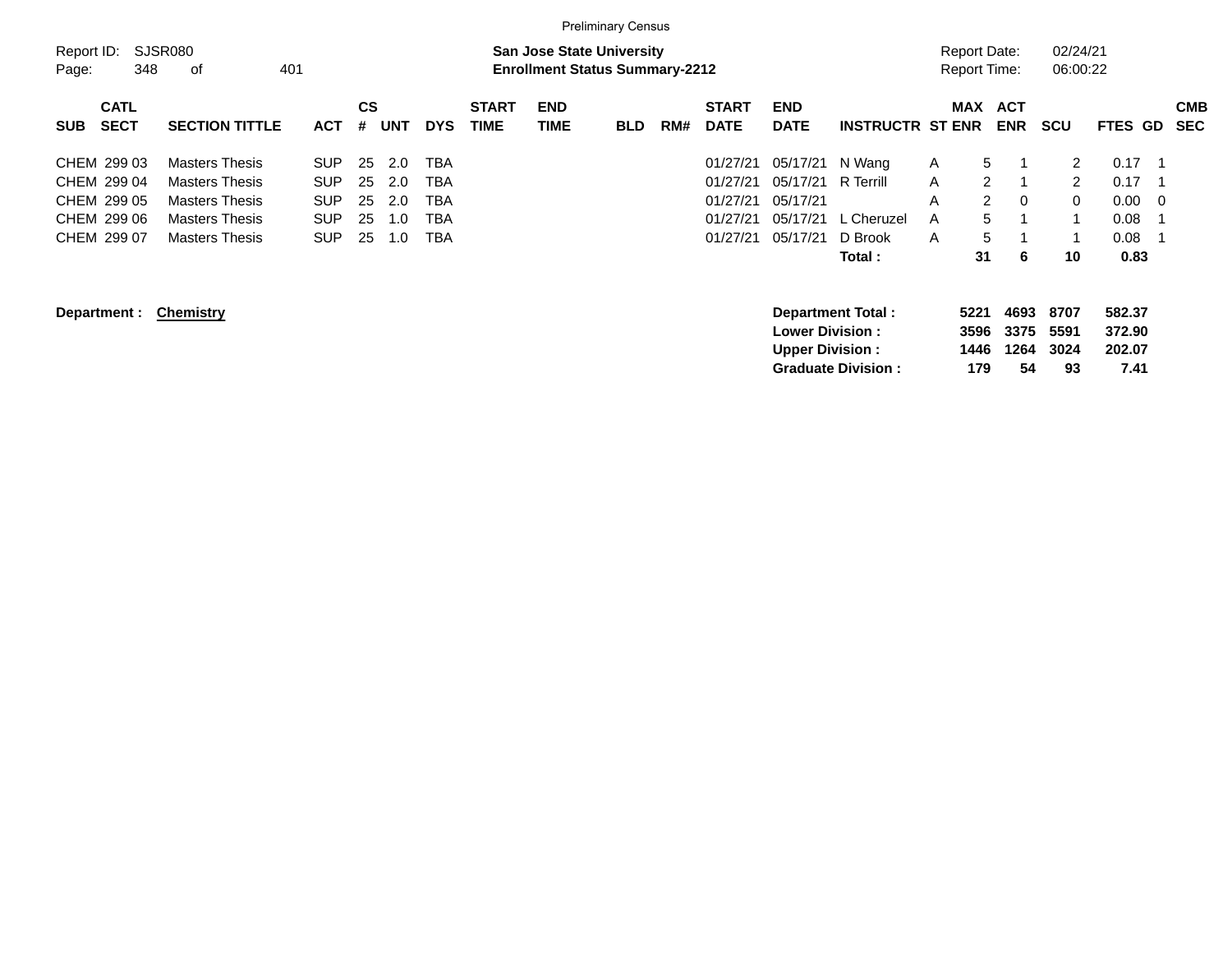|                     |                            |                                   |            |                |            |            |                             | <b>Preliminary Census</b>                                                 |            |             |                             |                           |                         |   |                                     |             |                      |               |                |                          |
|---------------------|----------------------------|-----------------------------------|------------|----------------|------------|------------|-----------------------------|---------------------------------------------------------------------------|------------|-------------|-----------------------------|---------------------------|-------------------------|---|-------------------------------------|-------------|----------------------|---------------|----------------|--------------------------|
| Report ID:<br>Page: | <b>SJSR080</b><br>349      | 401<br>οf                         |            |                |            |            |                             | <b>San Jose State University</b><br><b>Enrollment Status Summary-2212</b> |            |             |                             |                           |                         |   | <b>Report Date:</b><br>Report Time: |             | 02/24/21<br>06:00:22 |               |                |                          |
| <b>SUB</b>          | <b>CATL</b><br><b>SECT</b> | <b>SECTION TITTLE</b>             | <b>ACT</b> | <b>CS</b><br># | <b>UNT</b> | <b>DYS</b> | <b>START</b><br><b>TIME</b> | <b>END</b><br><b>TIME</b>                                                 | <b>BLD</b> | RM#         | <b>START</b><br><b>DATE</b> | <b>END</b><br><b>DATE</b> | <b>INSTRUCTR ST ENR</b> |   | <b>MAX ACT</b>                      | <b>ENR</b>  | <b>SCU</b>           | FTES GD       |                | <b>CMB</b><br><b>SEC</b> |
| <b>College</b>      |                            | <b>Science, College of</b>        |            |                |            |            |                             |                                                                           |            |             |                             |                           |                         |   |                                     |             |                      |               |                |                          |
|                     | Department :               | <b>Computer Science</b>           |            |                |            |            |                             |                                                                           |            |             |                             |                           |                         |   |                                     |             |                      |               |                |                          |
| CS.                 | 22A 01                     | Python for Nonmirs I              | <b>LEC</b> | 04             | 3.0        | MW         |                             | 01:30 PM 02:45 PM                                                         | <b>ON</b>  | <b>LINE</b> | 01/27/21                    | 05/17/21                  | P SundaramurA           |   | 35                                  | 34          | 102                  | 7.10          | - 6            |                          |
| <b>CS</b>           | 22A 02                     | Python for Nonmirs I              | <b>LEC</b> | 04             | 3.0        | <b>TR</b>  |                             | 03:00 PM 04:15 PM                                                         | ON         | <b>LINE</b> | 01/27/21                    | 05/17/21                  | N Ferguson A<br>Total:  |   | 35<br>70                            | 30<br>64    | 90<br>192            | 6.10<br>13.20 | $\overline{2}$ |                          |
| <b>CS</b>           | 22B 01                     | Python for Nonmirs I              | LEC        | 04             | 3.0        | TR         |                             | 09:00 AM 10:15 AM                                                         | <b>ON</b>  | LINE        | 01/27/21                    | 05/17/21                  | M Lee                   | A | 35                                  | 22          | 66                   | 4.55          | - 3            |                          |
|                     |                            |                                   |            |                |            |            |                             |                                                                           |            |             |                             |                           | Total:                  |   | 35                                  | 22          | 66                   | 4.55          |                |                          |
| CS                  | 46A01                      | Intro to Progrmng                 | <b>LEC</b> | 01             | 4.0        | <b>TR</b>  |                             | 01:30 PM 02:45 PM                                                         | <b>ON</b>  | <b>LINE</b> | 01/27/21                    | 05/17/21                  | Q Yang                  | A | 120                                 | 114         | 342                  | 30.53         | $\overline{2}$ |                          |
| CS                  | 46A 11                     | Intro to Progrmng                 | LAB        | 16             | 0.0        | F          |                             | 08:00 AM 10:45 AM                                                         | <b>ON</b>  | <b>LINE</b> | 01/27/21                    | 05/17/21                  | Q Yang                  | A | 35                                  | 31          | 31                   | 0.00          | $\overline{1}$ |                          |
| CS                  | 46A 12                     | Intro to Progrmng                 | LAB        | 16             | 0.0        | F          |                             | 11:00 AM 01:45 PM                                                         | <b>ON</b>  | LINE        | 01/27/21                    | 05/17/21                  | Q Yang                  | A | 35                                  | 28          | 28                   | 0.00          | - 0            |                          |
| CS                  | 46A 13                     | Intro to Progrmng                 | LAB        | 16             | 0.0        | F          |                             | 02:00 PM 04:45 PM                                                         | <b>ON</b>  | LINE        | 01/27/21                    | 05/17/21                  | Q Yang                  | Α | 35                                  | 27          | 27                   | 0.00          | $\overline{0}$ |                          |
| CS                  | 46A 14                     | Intro to Progrmng                 | LAB        |                | 0.0        |            |                             |                                                                           |            |             |                             |                           |                         | X | $\mathbf 0$                         | 0           | 0                    | 0.00          | $\overline{0}$ |                          |
| CS                  | 46A 15                     | Intro to Progrmng                 | LAB        | 16             | 0.0        | F          |                             | 11:00 AM 01:45 PM                                                         | ON         | LINE        | 01/27/21                    | 05/17/21                  | Q Yang                  | Α | 35                                  | 28          | 28                   | 0.00          | $\overline{1}$ |                          |
| <b>CS</b>           | 46A 16                     | Intro to Progrmng                 | LAB        |                | 0.0        |            |                             |                                                                           |            |             |                             |                           |                         | X | 0                                   | $\mathbf 0$ | $\mathbf 0$          | 0.00          | $\overline{0}$ |                          |
|                     |                            |                                   |            |                |            |            |                             |                                                                           |            |             |                             |                           | Total:                  |   | 260                                 | 228         | 456                  | 30.53         |                |                          |
| CS                  | 46B 01                     | Intro to Data Strc                | <b>LEC</b> | 01             | 4.0        | МW         |                             | 07:30 PM 08:45 PM                                                         | <b>ON</b>  | <b>LINE</b> | 01/27/21                    | 05/17/21                  | D Abucejo               | A | 180                                 | 156         | 468                  | 41.87         | - 4            |                          |
| CS                  | 46B 11                     | Intro to Data Strc                | LAB        | 16             | 0.0        | F          |                             | 08:00 AM 10:45 AM                                                         | <b>ON</b>  | LINE        | 01/27/21                    | 05/17/21                  | D Abucejo               | Α | 30                                  | 29          | 29                   | 0.00          | - 0            |                          |
| CS                  | 46B 12                     | Intro to Data Strc                | LAB        | 16             | 0.0        | F          |                             | 11:00 AM 01:45 PM                                                         | <b>ON</b>  | LINE        | 01/27/21                    | 05/17/21                  | D Abucejo               | Α | 30                                  | 27          | 27                   | 0.00          | - 0            |                          |
| CS                  | 46B 13                     | Intro to Data Strc                | LAB        | 16             | 0.0        | F          |                             | 02:00 PM 04:45 PM                                                         | <b>ON</b>  | <b>LINE</b> | 01/27/21                    | 05/17/21                  | D Abucejo               | A | 30                                  | 28          | 28                   | 0.00          | - 0            |                          |
| CS                  | 46B 14                     | Intro to Data Strc                | LAB        | 16             | 0.0        | F          |                             | 08:00 AM 10:45 AM                                                         | <b>ON</b>  | LINE        | 01/27/21                    | 05/17/21                  | D Abucejo               | A | 30                                  | 23          | 23                   | 0.00          | $\overline{2}$ |                          |
| CS                  | 46B 15                     | Intro to Data Strc                | LAB        | 16             | 0.0        | F          |                             | 11:00 AM 01:45 PM                                                         | <b>ON</b>  | <b>LINE</b> | 01/27/21                    | 05/17/21                  | D Abucejo               | A | 30                                  | 29          | 29                   | 0.00          | $\mathbf 0$    |                          |
| <b>CS</b>           | 46B 16                     | Intro to Data Strc                | LAB        | 16             | 0.0        | F          |                             | 02:00 PM 04:45 PM                                                         | ON         | LINE        | 01/27/21                    | 05/17/21                  | D Abucejo               | A | 30                                  | 20          | 20                   | 0.00          | $\overline{2}$ |                          |
|                     |                            |                                   |            |                |            |            |                             |                                                                           |            |             |                             |                           | Total:                  |   | 360                                 | 312         | 624                  | 41.87         |                |                          |
| CS                  | 47 01                      | Intro to Comp Sytm                | <b>SEM</b> | 04             | 3.0        | MW         |                             | 01:30 PM 02:45 PM                                                         | <b>ON</b>  | <b>LINE</b> | 01/27/21                    | 05/17/21                  | <b>B</b> Reed           | A | 35                                  | 46          | 138                  | 9.20          | - 0            |                          |
| CS                  | 47 02                      | Intro to Comp Sytm                | <b>SEM</b> | 04             | 3.0        | <b>TR</b>  |                             | 06:00 PM 07:15 PM                                                         | ON         | <b>LINE</b> | 01/27/21                    | 05/17/21                  | K Patra                 | A | 75                                  | 26          | 78                   | 5.20          | -0             |                          |
|                     |                            |                                   |            |                |            |            |                             |                                                                           |            |             |                             |                           | Total:                  |   | 110                                 | 72          | 216                  | 14.40         |                |                          |
| <b>CS</b>           |                            | 49C 01 Programming in C           | SEM 04 3.0 |                |            | <b>TR</b>  |                             | 01:30 PM 02:45 PM                                                         | <b>ON</b>  |             | LINE 01/27/21 05/17/21      |                           | R Rani                  | A | 35                                  | 36          | 108                  | $7.20 \ 0$    |                |                          |
|                     |                            |                                   |            |                |            |            |                             |                                                                           |            |             |                             |                           | Total:                  |   | 35                                  | 36          | 108                  | 7.20          |                |                          |
| CS                  | 49J 01                     | Programming in Java LEC 04 3.0 TR |            |                |            |            |                             | 06:00 PM 07:15 PM                                                         | ON         |             | LINE 01/27/21 05/17/21      |                           | R Moazzeni A            |   | 35                                  | 32          | 96                   | $6.45$ 1      |                |                          |
|                     |                            |                                   |            |                |            |            |                             |                                                                           |            |             |                             |                           | Total:                  |   | 35                                  | 32          | 96                   | 6.45          |                |                          |
| CS                  |                            | 100W 01 Writing Workshop          | SEM        | 04             | 3.0        | MW         |                             | 09:00 AM 10:15 AM                                                         | ON         |             | LINE 01/27/21               | 05/17/21                  | D Caires                | A | 25                                  | 28          | 84                   | 5.60 0        |                |                          |
| <b>CS</b>           |                            | 100W 02 Writing Workshop          | SEM 04 3.0 |                |            | MW         |                             | 10:30 AM 11:45 AM                                                         | <b>ON</b>  |             | LINE 01/27/21 05/17/21      |                           | D Caires                | A | 25                                  | 27          | 81                   | $5.40\ 0$     |                |                          |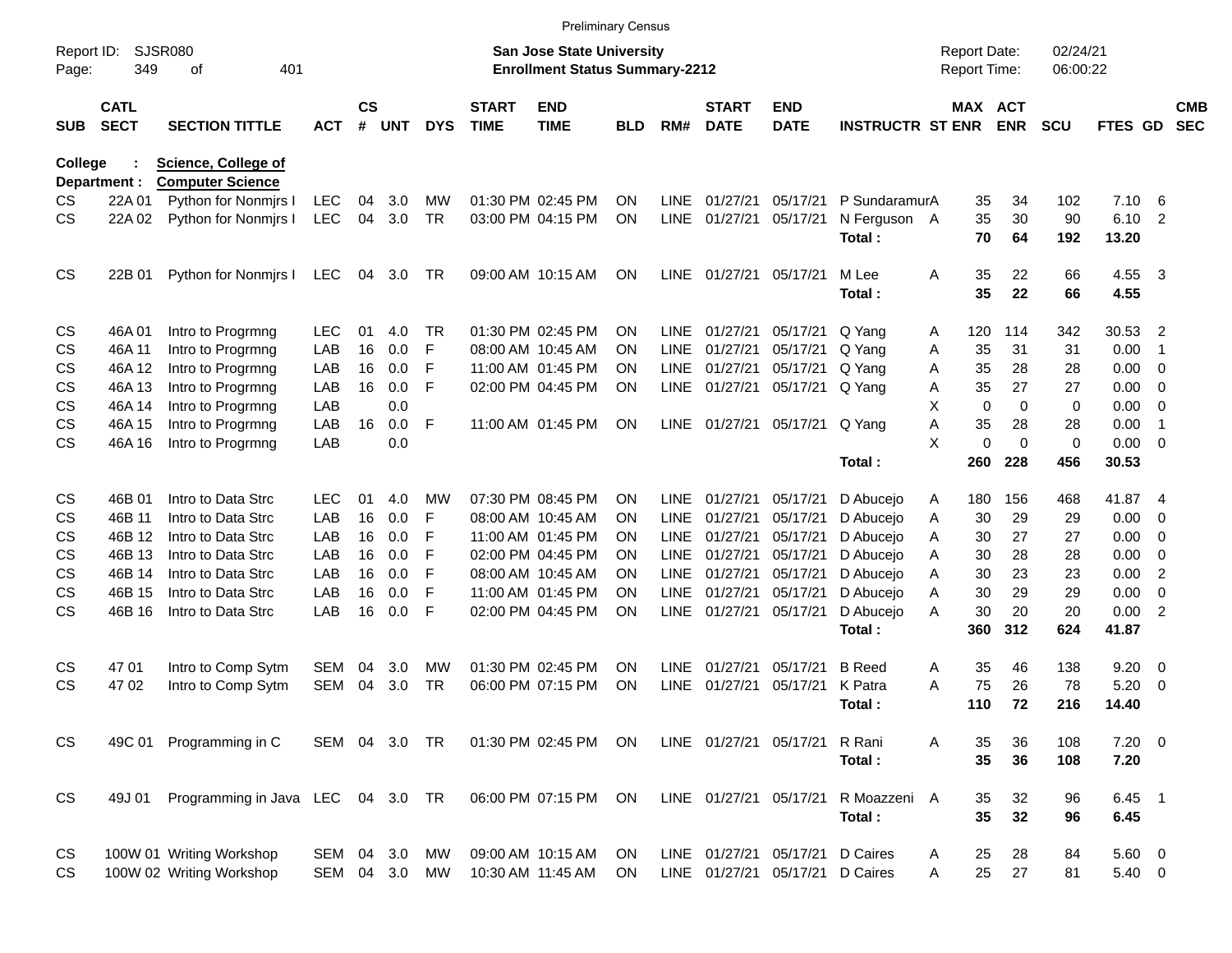|                     |                            |                               |            |                    |            |            |                             |                                                                           | <b>Preliminary Census</b> |             |                             |                           |                         |   |                                     |                |                      |           |                |                          |
|---------------------|----------------------------|-------------------------------|------------|--------------------|------------|------------|-----------------------------|---------------------------------------------------------------------------|---------------------------|-------------|-----------------------------|---------------------------|-------------------------|---|-------------------------------------|----------------|----------------------|-----------|----------------|--------------------------|
| Report ID:<br>Page: | 350                        | <b>SJSR080</b><br>οf<br>401   |            |                    |            |            |                             | <b>San Jose State University</b><br><b>Enrollment Status Summary-2212</b> |                           |             |                             |                           |                         |   | <b>Report Date:</b><br>Report Time: |                | 02/24/21<br>06:00:22 |           |                |                          |
| <b>SUB</b>          | <b>CATL</b><br><b>SECT</b> | <b>SECTION TITTLE</b>         | <b>ACT</b> | $\mathsf{cs}$<br># | <b>UNT</b> | <b>DYS</b> | <b>START</b><br><b>TIME</b> | <b>END</b><br><b>TIME</b>                                                 | BLD                       | RM#         | <b>START</b><br><b>DATE</b> | <b>END</b><br><b>DATE</b> | <b>INSTRUCTR ST ENR</b> |   | MAX ACT                             | <b>ENR</b>     | <b>SCU</b>           | FTES GD   |                | <b>CMB</b><br><b>SEC</b> |
| CS                  |                            | 100W 03 Writing Workshop      | <b>SEM</b> | 04                 | 3.0        | <b>MW</b>  |                             | 12:00 PM 01:15 PM                                                         | <b>ON</b>                 | LINE        | 01/27/21                    | 05/17/21                  | C Boyd                  | Α | 25                                  | 25             | 75                   | 5.00      | $\overline{0}$ |                          |
| CS                  |                            | 100W 04 Writing Workshop      | <b>SEM</b> | 04                 | 3.0        | <b>TR</b>  |                             | 09:00 AM 10:15 AM                                                         | <b>ON</b>                 | <b>LINE</b> | 01/27/21                    | 05/17/21                  | D Caires                | A | 25                                  | 27             | 81                   | 5.40      | $\mathbf 0$    |                          |
| СS                  |                            | 100W 05 Writing Workshop      | SEM        | 04                 | 3.0        | <b>TR</b>  |                             | 10:30 AM 11:45 AM                                                         | ON                        | <b>LINE</b> | 01/27/21                    | 05/17/21                  | D Caires                | A | 25                                  | 28             | 84                   | 5.60      | $\overline{0}$ |                          |
|                     |                            |                               |            |                    |            |            |                             |                                                                           |                           |             |                             |                           | Total:                  |   | 125                                 | 135            | 405                  | 27.00     |                |                          |
| СS                  | 116B 01                    | Comp Graphics Algo            | SEM 04     |                    | 3.0        | TR         |                             | 01:30 PM 02:45 PM                                                         | ON                        | LINE        | 01/27/21                    | 05/17/21                  | K Smith                 | A | 35                                  | 28             | 84                   | 5.70      | 2 C            |                          |
| SE                  | 116B 01                    | Comp Graphics Algo            | SEM 04     |                    | 3.0        | <b>TR</b>  |                             | 01:30 PM 02:45 PM                                                         | ON                        | <b>LINE</b> | 01/27/21                    | 05/17/21                  | K Smith                 | A | $\mathbf 0$                         | $\mathbf 0$    | $\mathbf 0$          | 0.00      | 0 <sup>o</sup> |                          |
|                     |                            |                               |            |                    |            |            |                             |                                                                           |                           |             |                             |                           | Total:                  |   | 35                                  | 28             | 84                   | 5.70      |                |                          |
| CS                  | 122 01                     | Adv Python Prog               | <b>SEM</b> | 04                 | 3.0        | <b>TR</b>  |                             | 12:00 PM 01:15 PM                                                         | <b>ON</b>                 |             | LINE 01/27/21               | 05/17/21                  | C Tsao                  | A | 70                                  | 60             | 180                  | 12.15     | -3             |                          |
|                     |                            |                               |            |                    |            |            |                             |                                                                           |                           |             |                             |                           | Total:                  |   | 70                                  | 60             | 180                  | 12.15     |                |                          |
| CS                  | 123A 01                    | <b>Bioinformatics I</b>       | SEM        | 04                 | 3.0        | <b>TR</b>  |                             | 03:00 PM 04:15 PM                                                         | ON                        | <b>LINE</b> | 01/27/21                    | 05/17/21                  | L Wesley                | A | 35                                  | 14             | 42                   | 2.85      | 1 C            |                          |
| BIOL                | 123A 01                    | <b>Bioinformatics I</b>       | <b>SEM</b> | 04                 | 3.0        | <b>TR</b>  |                             | 03:00 PM 04:15 PM                                                         | <b>ON</b>                 | <b>LINE</b> | 01/27/21                    | 05/17/21                  | L Wesley                | A | $\mathbf 0$                         | 17             | 51                   | 3.45      | 1 C            |                          |
| SE                  | 123A 01                    | <b>Bioinformatics I</b>       | <b>SEM</b> | 04                 | 3.0        | <b>TR</b>  |                             | 03:00 PM 04:15 PM                                                         | <b>ON</b>                 | <b>LINE</b> | 01/27/21                    | 05/17/21                  | L Wesley                | A | $\mathbf 0$                         | $\mathbf 0$    | 0                    | 0.00      | 0 <sup>o</sup> |                          |
| CS                  | 123A 02                    | <b>Bioinformatics I</b>       | <b>SEM</b> | 04                 | 3.0        | <b>TR</b>  |                             | 04:30 PM 05:45 PM                                                         | <b>ON</b>                 | <b>LINE</b> | 01/27/21                    | 05/17/21                  | L Wesley                | A | 35                                  | 10             | 30                   | 2.10      | 2 C            |                          |
| BIOL                | 123A 02                    | <b>Bioinformatics I</b>       | <b>SEM</b> | 04                 | 3.0        | <b>TR</b>  |                             | 04:30 PM 05:45 PM                                                         | <b>ON</b>                 | <b>LINE</b> | 01/27/21                    | 05/17/21                  | L Wesley                | A | 0                                   | 22             | 66                   | 4.55      | 3 <sup>C</sup> |                          |
| <b>SE</b>           |                            | 123A 02 Bioinformatics I      | SEM        | 04                 | 3.0        | <b>TR</b>  |                             | 04:30 PM 05:45 PM                                                         | ON                        | <b>LINE</b> | 01/27/21                    | 05/17/21                  | L Wesley                | A | $\mathbf 0$                         | $\mathbf 0$    | $\mathbf 0$          | 0.00      | $0\,C$         |                          |
|                     |                            |                               |            |                    |            |            |                             |                                                                           |                           |             |                             |                           | Total:                  |   | 70                                  | 63             | 189                  | 12.95     |                |                          |
| CS                  | 123B 01                    | <b>Bioinformatics II</b>      | <b>SEM</b> | 04                 | 3.0        | <b>MW</b>  |                             | 09:00 AM 10:15 AM                                                         | ON                        | <b>LINE</b> | 01/27/21                    | 05/17/21                  | P Heller                | Α | 35                                  | 20             | 60                   | 4.55 11 C |                |                          |
| BIOL                | 123B 01                    | <b>Bioinformatics II</b>      | <b>SEM</b> | 04                 | 3.0        | <b>MW</b>  |                             | 09:00 AM 10:15 AM                                                         | ΟN                        | <b>LINE</b> | 01/27/21                    | 05/17/21                  | P Heller                | A | $\mathbf 0$                         | 8              | 24                   | 1.70      | 2 C            |                          |
| SE                  | 123B 01                    | <b>Bioinformatics II</b>      | SEM        | 04                 | 3.0        | <b>MW</b>  |                             | 09:00 AM 10:15 AM                                                         | ΟN                        | <b>LINE</b> | 01/27/21                    | 05/17/21                  | P Heller                | A | $\mathbf 0$                         | $\mathbf 0$    | $\mathbf 0$          | 0.00      | $0\,C$         |                          |
| СS                  |                            | 123B 02 Bioinformatics II     | SEM        | 04                 | 3.0        | <b>MW</b>  |                             | 10:30 AM 11:45 AM                                                         | ON                        | <b>LINE</b> | 01/27/21                    | 05/17/21                  | P Heller                | A | 35                                  | 18             | 54                   | 3.75      | 3 <sup>C</sup> |                          |
| BIOL                |                            | 123B 02 Bioinformatics II     | <b>SEM</b> | 04                 | 3.0        | <b>MW</b>  |                             | 10:30 AM 11:45 AM                                                         | ΟN                        | <b>LINE</b> | 01/27/21                    | 05/17/21                  | P Heller                | A | $\mathbf 0$                         | 16             | 48                   | 3.25      | 1 C            |                          |
| <b>SE</b>           |                            | 123B 02 Bioinformatics II     | <b>SEM</b> | 04                 | 3.0        | <b>MW</b>  |                             | 10:30 AM 11:45 AM                                                         | ON                        | <b>LINE</b> | 01/27/21                    | 05/17/21                  | P Heller                | A | $\mathbf 0$                         | $\mathbf 0$    | $\mathbf 0$          | 0.00      | 0 <sup>o</sup> |                          |
|                     |                            |                               |            |                    |            |            |                             |                                                                           |                           |             |                             |                           | Total:                  |   | 70                                  | 62             | 186                  | 13.25     |                |                          |
| CS                  | 134 01                     | Computer Game Dsgn SEM        |            | 04                 | 3.0        | <b>TR</b>  |                             | 10:30 AM 11:45 AM                                                         | ΟN                        | LINE        | 01/27/21                    | 05/17/21                  | K Smith                 | Α | 60                                  | 50             | 150                  | 10.05     | $1\,C$         |                          |
| SE                  | 134 01                     | Computer Game Dsgn SEM 04 3.0 |            |                    |            | TR         |                             | 10:30 AM 11:45 AM                                                         | ON                        | LINE        | 01/27/21                    | 05/17/21                  | K Smith                 | A | $\mathbf 0$                         | $\overline{2}$ | 6                    | 0.40      | $0\,C$         |                          |
|                     |                            |                               |            |                    |            |            |                             |                                                                           |                           |             |                             |                           | Total:                  |   | 60                                  | 52             | 156                  | 10.45     |                |                          |

CS 144 01 Adv C++ Progrmng LEC 04 3.0 MW 03:00 PM 04:15 PM ON LINE 01/27/21 05/17/21 S Teoh A 35 26 78 5.25 1 **Total : 35 26 78 5.25** CS 146 01 Data Struct & Alg LEC 04 3.0 MW 07:30 AM 08:45 AM ON LINE 01/27/21 05/17/21 D Taylor A 35 27 81 5.45 1 CS 146 02 Data Struct & Alg LEC 04 3.0 TBA ON LINE 01/27/21 05/17/21 N Attar A 75 67 201 13.40 0 CS 146 03 Data Struct & Alg LEC 04 3.0 MW 09:00 AM 10:15 AM ON LINE 01/27/21 05/17/21 D Taylor A 35 32 96 6.50 2 CS 146 04 Data Struct & Alg LEC 04 3.0 MW 12:00 PM 01:15 PM ON LINE 01/27/21 05/17/21 N Saxena A 35 34 102 6.80 0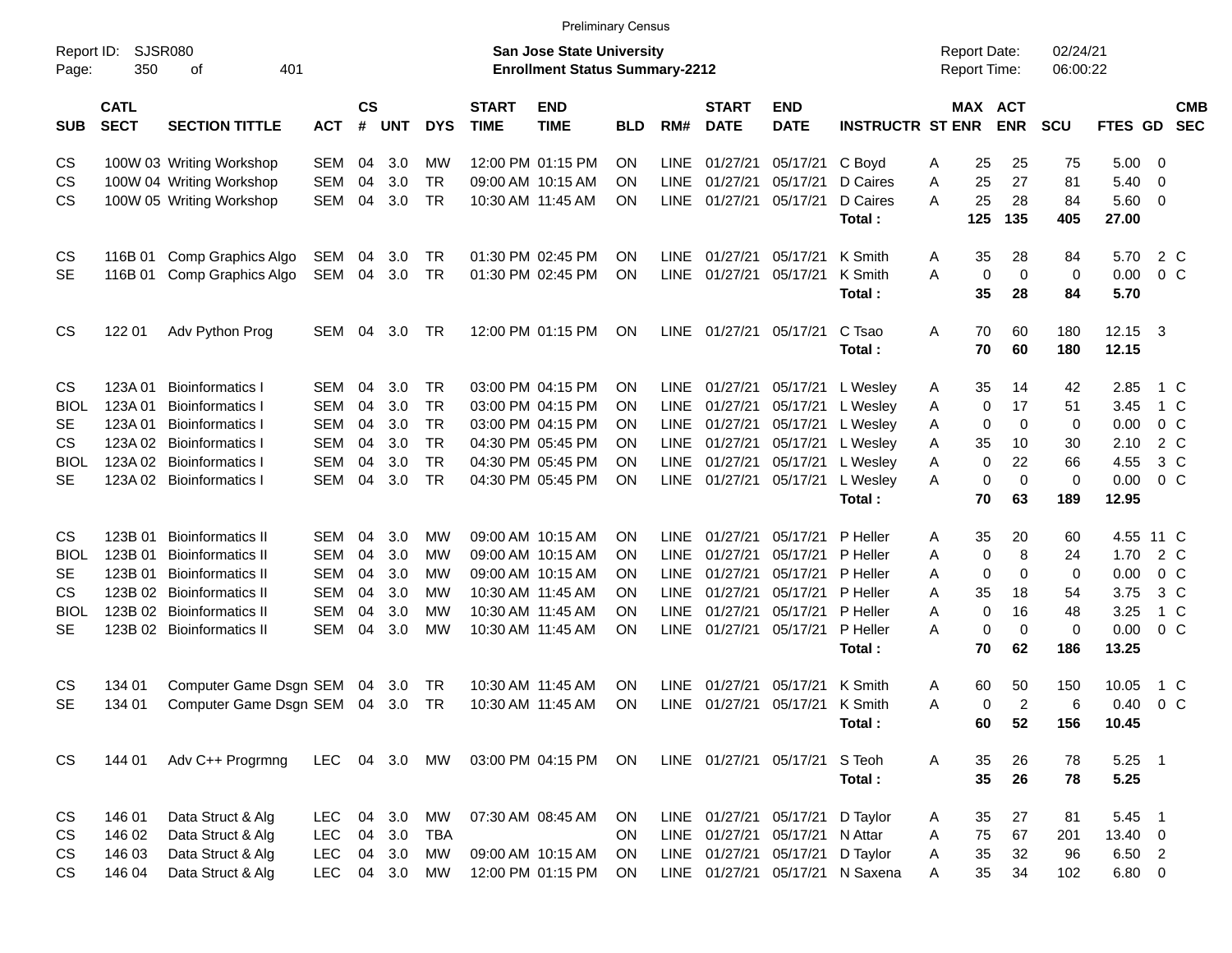| Report ID:<br>Page: | 351                        | SJSR080<br>401<br>οf     |            |                |            |            |                             | , rummary uunuu<br><b>San Jose State University</b><br><b>Enrollment Status Summary-2212</b> |            |             |                             |                           |                         | <b>Report Date:</b><br><b>Report Time:</b> |            | 02/24/21<br>06:00:22 |             |                          |                          |
|---------------------|----------------------------|--------------------------|------------|----------------|------------|------------|-----------------------------|----------------------------------------------------------------------------------------------|------------|-------------|-----------------------------|---------------------------|-------------------------|--------------------------------------------|------------|----------------------|-------------|--------------------------|--------------------------|
| <b>SUB</b>          | <b>CATL</b><br><b>SECT</b> | <b>SECTION TITTLE</b>    | <b>ACT</b> | <b>CS</b><br># | <b>UNT</b> | <b>DYS</b> | <b>START</b><br><b>TIME</b> | <b>END</b><br><b>TIME</b>                                                                    | <b>BLD</b> | RM#         | <b>START</b><br><b>DATE</b> | <b>END</b><br><b>DATE</b> | <b>INSTRUCTR ST ENR</b> | MAX ACT                                    | <b>ENR</b> | <b>SCU</b>           | FTES GD     |                          | <b>CMB</b><br><b>SEC</b> |
| CS                  | 146 05                     | Data Struct & Alg        | LEC        |                | 3.0        |            |                             |                                                                                              |            |             |                             |                           |                         | х<br>0                                     | 0          | 0                    | $0.00 \t 0$ |                          |                          |
| CS                  | 146 06                     | Data Struct & Alg        | LEC        | 04             | 3.0        | TR         |                             | 10:30 AM 11:45 AM                                                                            | <b>ON</b>  | <b>LINE</b> | 01/27/21                    | 05/17/21 A Potika         |                         | Α<br>35                                    | 37         | 111                  | 7.40        | - 0                      |                          |
| CS                  | 146 07                     | Data Struct & Alg        | LEC        | 04             | 3.0        | <b>TR</b>  |                             | 03:00 PM 04:15 PM                                                                            | <b>ON</b>  | <b>LINE</b> | 01/27/21                    | 05/17/21                  | C Wu                    | Α<br>35                                    | 33         | 99                   | 6.60        | $\overline{\mathbf{0}}$  |                          |
| CS                  | 146 08                     | Data Struct & Alg        | LEC        |                | 3.0        |            |                             |                                                                                              |            |             |                             |                           |                         | X<br>0                                     | 0          | 0                    | 0.00        | - 0                      |                          |
|                     |                            |                          |            |                |            |            |                             |                                                                                              |            |             |                             |                           | Total:                  | 250                                        | 230        | 690                  | 46.15       |                          |                          |
| CS                  | 14701                      | Comp Architecture        | SEM        | 04             | 3.0        | МW         |                             | 07:30 AM 08:45 AM                                                                            | ON         | LINE.       | 01/27/21                    | 05/17/21                  | F Mortezaie             | 35<br>A                                    | 34         | 102                  | 6.80        | $\overline{\phantom{0}}$ |                          |
| CS                  | 147 02                     | Comp Architecture        | <b>SEM</b> | 04             | 3.0        | MW         |                             | 04:30 PM 05:45 PM                                                                            | OΝ         | <b>LINE</b> | 01/27/21                    | 05/17/21                  | S Teoh                  | 70<br>A                                    | 72         | 216                  | 14.40       | 0                        |                          |
| CS                  | 147 03                     | Comp Architecture        | <b>SEM</b> | 04             | 3.0        | <b>TR</b>  |                             | 07:30 PM 08:45 PM                                                                            | OΝ         | <b>LINE</b> | 01/27/21                    | 05/17/21 K Patra          |                         | 75<br>A                                    | 56         | 168                  | 11.20       | - 0                      |                          |
|                     |                            |                          |            |                |            |            |                             |                                                                                              |            |             |                             |                           | Total:                  | 180                                        | 162        | 486                  | 32.40       |                          |                          |
| CS                  | 149 01                     | <b>Operating Systems</b> | SEM        | 04             | 3.0        | МW         |                             | 09:00 AM 10:15 AM                                                                            | ON         | LINE        | 01/27/21                    | 05/17/21                  | F Mortezaie A           | 75                                         | 73         | 219                  | 14.60 0     |                          |                          |
| CS                  | 149 02                     | <b>Operating Systems</b> | <b>SEM</b> | 04             | 3.0        | <b>TR</b>  |                             | 10:30 AM 11:45 AM                                                                            | OΝ         | <b>LINE</b> | 01/27/21                    | 05/17/21                  | W Andreopoul A          | 35                                         | 40         | 120                  | 8.00        | $\overline{\mathbf{0}}$  |                          |
| CS                  | 149 03                     | <b>Operating Systems</b> | SEM        | 04             | 3.0        | <b>TR</b>  |                             | 12:00 PM 01:15 PM                                                                            | OΝ         | <b>LINE</b> | 01/27/21                    | 05/17/21                  | W Andreopoul A          | 35                                         | 41         | 123                  | 8.20        | 0                        |                          |
| CS                  | 149 04                     | <b>Operating Systems</b> | SEM        | 04             | 3.0        | <b>TR</b>  |                             | 01:30 PM 02:45 PM                                                                            | OΝ         | LINE        | 01/27/21                    | 05/17/21 KLi              |                         | 55<br>Α                                    | 56         | 168                  | 11.25       | -1                       |                          |
| CS                  | 149 05                     | <b>Operating Systems</b> | <b>SEM</b> | 04             | 3.0        | <b>TR</b>  |                             | 06:00 PM 07:15 PM                                                                            | OΝ         | LINE        | 01/27/21                    | 05/17/21                  | J Ghofraniha A          | 35                                         | 35         | 105                  | 7.05        | $\overline{1}$           |                          |
|                     |                            |                          |            |                |            |            |                             |                                                                                              |            |             |                             |                           | Total:                  | 235                                        | 245        | 735                  | 49.10       |                          |                          |
| CS                  | 151 01                     | Object Orntd Dsgn        | SEM        | 04             | 3.0        | MW         |                             | 03:00 PM 04:15 PM                                                                            | <b>ON</b>  | <b>LINE</b> | 01/27/21                    | 05/17/21                  | J Pearce                | 35<br>Α                                    | 36         | 108                  | 7.20        | $\overline{\mathbf{0}}$  |                          |
| CS                  | 151 02                     | Object Orntd Dsgn        | <b>SEM</b> |                | 3.0        |            |                             |                                                                                              |            |             |                             |                           |                         | X<br>0                                     | 0          | 0                    | 0.00        | $\overline{\mathbf{0}}$  |                          |
| CS                  | 151 03                     | Object Orntd Dsgn        | <b>SEM</b> | 04             | 3.0        | TR         |                             | 09:00 AM 10:15 AM                                                                            | ON         | LINE        | 01/27/21                    | 05/17/21                  | S Kim                   | A<br>35                                    | 34         | 102                  | 6.85        | -1                       |                          |
| CS                  | 151 04                     | Object Orntd Dsgn        | SEM        | 04             | 3.0        | <b>TR</b>  |                             | 12:00 PM 01:15 PM                                                                            | <b>ON</b>  | LINE        | 01/27/21                    | 05/17/21                  | M Surmenok A            | 70                                         | 79         | 237                  | 15.90       | $\overline{c}$           |                          |
| CS                  | 151 05                     | Object Orntd Dsgn        | SEM        | 04             | 3.0        | <b>TR</b>  |                             | 03:00 PM 04:15 PM                                                                            | OΝ         | LINE        | 01/27/21                    | 05/17/21                  | A YazdankhahA           | 35                                         | 36         | 108                  | 7.20        | $\overline{0}$           |                          |
| CS                  | 151 06                     | Object Orntd Dsgn        | SEM        | 04             | 3.0        | <b>TR</b>  |                             | 04:30 PM 05:45 PM                                                                            | OΝ         | LINE        | 01/27/21                    | 05/17/21                  | A YazdankhahA           | 35                                         | 35         | 105                  | 7.00        | 0                        |                          |
| CS                  | 151 07                     | Object Orntd Dsgn        | <b>SEM</b> | 04             | 3.0        | MW         |                             | 06:00 PM 07:15 PM                                                                            | OΝ         | LINE        | 01/27/21                    |                           | 05/17/21 Y Newton       | 90<br>A                                    | 91         | 273                  | 18.30       | 2                        |                          |
|                     |                            |                          |            |                |            |            |                             |                                                                                              |            |             |                             |                           | Total:                  | 300                                        | 311        | 933                  | 62.45       |                          |                          |
| CS                  | 152 01                     | Progrmng Paradigms       | LEC        | 04             | 3.0        | МW         |                             | 10:30 AM 11:45 AM                                                                            | <b>ON</b>  | <b>LINE</b> | 01/27/21                    | 05/17/21                  | R Khayrallah A          | 35                                         | 35         | 105                  | 7.05        | 1 C                      |                          |
| <b>SE</b>           | 152 01                     | Progrmng Paradigms       | LEC        | 04             | 3.0        | МW         | 10:30 AM 11:45 AM           |                                                                                              | OΝ         | <b>LINE</b> | 01/27/21                    | 05/17/21                  | R Khayrallah A          | 0                                          | 0          | 0                    | 0.00        | 0 <sup>o</sup>           |                          |
| CS                  | 152 02                     | Progrmng Paradigms       | LEC        | 04             | 3.0        | MW         |                             | 01:30 PM 02:45 PM                                                                            | OΝ         | <b>LINE</b> | 01/27/21                    | 05/17/21                  | R Khayrallah A          | 35                                         | 35         | 105                  | 7.00        | 0 <sup>o</sup>           |                          |
| <b>SE</b>           | 152 02                     | Progrmng Paradigms LEC   |            | 04             | 3.0        | MW         |                             | 01:30 PM 02:45 PM                                                                            | ON         | LINE        | 01/27/21                    |                           | 05/17/21 R Khayrallah A | 0                                          | 0          | 0                    | 0.00        | $0\,C$                   |                          |
| CS                  | 152 03                     | Progrmng Paradigms LEC   |            | 04             | 3.0        | TR         |                             | 03:00 PM 04:15 PM                                                                            | ON         |             | LINE 01/27/21               | 05/17/21 J Pearce         |                         | 35<br>Α                                    | 34         | 102                  | 6.85        | 1 C                      |                          |
| SE                  | 152 03                     | Progrmng Paradigms LEC   |            | 04             | 3.0        | <b>TR</b>  |                             | 03:00 PM 04:15 PM                                                                            | ON         |             | LINE 01/27/21               |                           | 05/17/21 J Pearce       | 0<br>Α                                     | 0          | 0                    | 0.00        | 0 C                      |                          |
| CS                  | 152 04                     | Progrmng Paradigms LEC   |            |                | 04 3.0     | TR         |                             | 04:30 PM 05:45 PM                                                                            | ON         |             | LINE 01/27/21               |                           | 05/17/21 J Pearce       | 35<br>Α                                    | 36         | 108                  | 7.20        | 0 C                      |                          |
| SE                  | 152 04                     | Progrmng Paradigms LEC   |            | 04             | 3.0        | TR         |                             | 04:30 PM 05:45 PM                                                                            | ON         |             | LINE 01/27/21               |                           | 05/17/21 J Pearce       | 0<br>A                                     | $\Omega$   | 0                    | 0.00        | 0 <sup>o</sup>           |                          |
| CS                  | 152 05                     | Progrmng Paradigms LEC   |            | 04             | 3.0        | MW         |                             | 04:30 PM 05:45 PM                                                                            | ON         |             | LINE 01/27/21               |                           | 05/17/21 J Pearce       | 35<br>A                                    | 29         | 87                   | 5.80        | 0 C                      |                          |
| SE                  | 152 05                     | Progrmng Paradigms LEC   |            |                | 04 3.0     | МW         |                             | 04:30 PM 05:45 PM                                                                            | ON         |             | LINE 01/27/21               |                           | 05/17/21 J Pearce       | 0<br>A                                     | 0          | 0                    | 0.00        | $0\,C$                   |                          |
|                     |                            |                          |            |                |            |            |                             |                                                                                              |            |             |                             |                           | Total:                  |                                            | 175 169    | 507                  | 33.90       |                          |                          |

Preliminary Census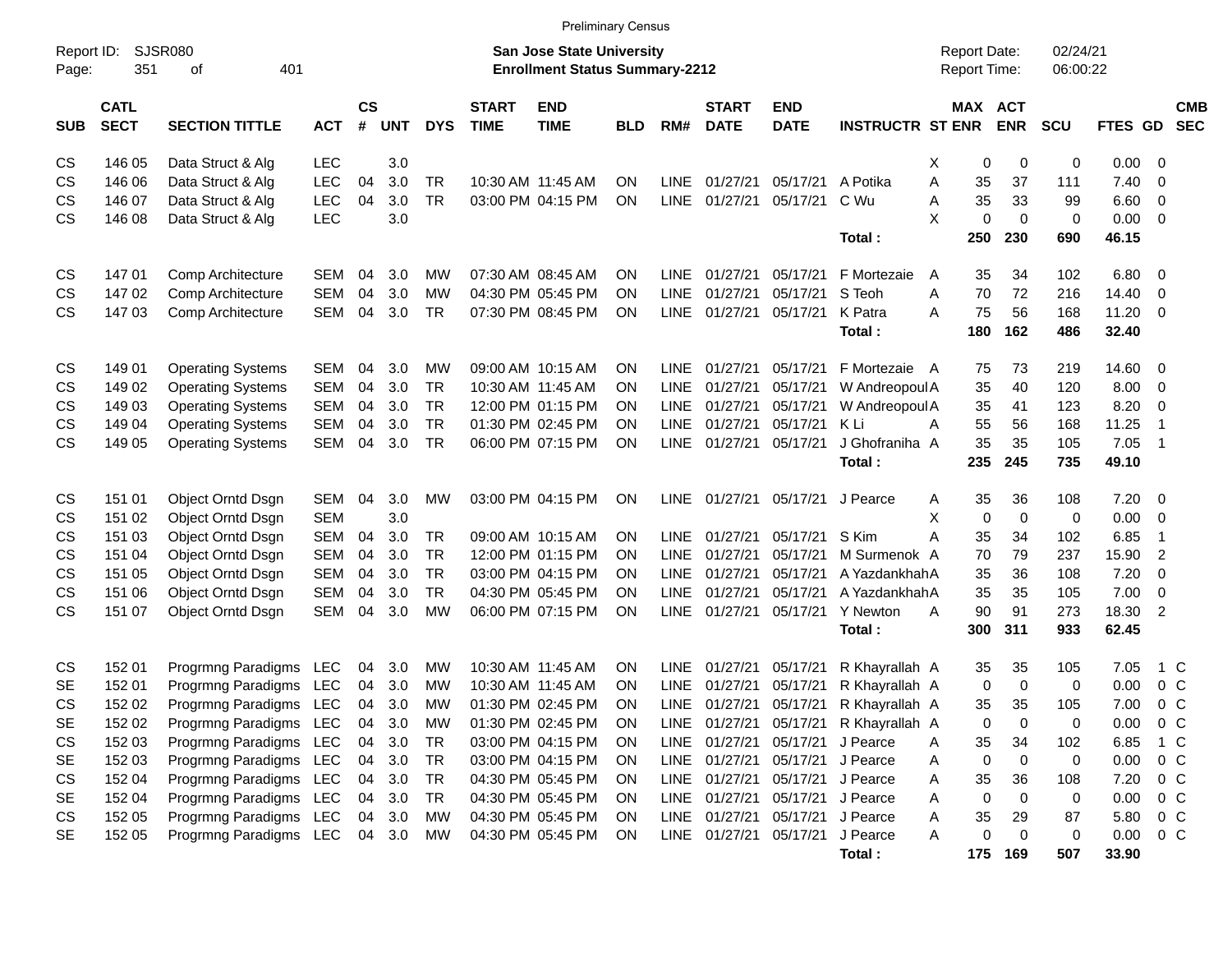|                     |                            |                           |            |                    |            |               |                             | <b>Preliminary Census</b>                                          |            |             |                             |                              |                         |                                            |             |                       |                      |                  |                |                          |
|---------------------|----------------------------|---------------------------|------------|--------------------|------------|---------------|-----------------------------|--------------------------------------------------------------------|------------|-------------|-----------------------------|------------------------------|-------------------------|--------------------------------------------|-------------|-----------------------|----------------------|------------------|----------------|--------------------------|
| Report ID:<br>Page: | 352                        | SJSR080<br>401<br>οf      |            |                    |            |               |                             | San Jose State University<br><b>Enrollment Status Summary-2212</b> |            |             |                             |                              |                         | <b>Report Date:</b><br><b>Report Time:</b> |             |                       | 02/24/21<br>06:00:22 |                  |                |                          |
| <b>SUB</b>          | <b>CATL</b><br><b>SECT</b> | <b>SECTION TITTLE</b>     | <b>ACT</b> | $\mathsf{cs}$<br># | <b>UNT</b> | <b>DYS</b>    | <b>START</b><br><b>TIME</b> | <b>END</b><br><b>TIME</b>                                          | <b>BLD</b> | RM#         | <b>START</b><br><b>DATE</b> | <b>END</b><br><b>DATE</b>    | <b>INSTRUCTR ST ENR</b> |                                            |             | MAX ACT<br><b>ENR</b> | SCU                  | <b>FTES GD</b>   |                | <b>CMB</b><br><b>SEC</b> |
| CS                  | 154 01                     | Formal Lang & ComputSEM   |            |                    | 04 3.0     | MW            |                             | 10:30 AM 11:45 AM                                                  | ON         | <b>LINE</b> | 01/27/21                    | 05/17/21                     | D Taylor                | A                                          | 35          | 33                    | 99                   | 6.60             | $0\,$ C        |                          |
| <b>SE</b>           | 154 01                     | Formal Lang & ComputSEM   |            | 04                 | 3.0        | MW            |                             | 10:30 AM 11:45 AM                                                  | ΟN         | <b>LINE</b> | 01/27/21                    | 05/17/21                     | D Taylor                | Α                                          | 0           | $\mathbf 0$           | $\mathbf 0$          | 0.00             |                | 0 <sup>C</sup>           |
| <b>CS</b>           | 154 02                     | Formal Lang & ComputSEM   |            | 04                 | 3.0        | MW            |                             | 12:00 PM 01:15 PM                                                  | ΟN         | <b>LINE</b> | 01/27/21                    | 05/17/21                     | D Taylor                | Α                                          | 35          | 29                    | 87                   | 5.80             |                | 0 <sup>o</sup>           |
| <b>SE</b>           | 154 02                     | Formal Lang & ComputSEM   |            | 04                 | 3.0        | MW            |                             | 12:00 PM 01:15 PM                                                  | ΟN         | <b>LINE</b> | 01/27/21                    | 05/17/21                     | D Taylor                | Α                                          | 0           | $\mathbf 0$           | 0                    | 0.00             |                | 0 <sup>o</sup>           |
| CS                  | 154 03                     | Formal Lang & ComputSEM   |            | 04                 | 3.0        | TR            |                             | 12:00 PM 01:15 PM                                                  | ΟN         | <b>LINE</b> | 01/27/21                    | 05/17/21                     | Y Chen                  | Α                                          | 35          | 43                    | 129                  | 8.60             |                | 0 <sup>o</sup>           |
| SE                  | 154 03                     | Formal Lang & ComputSEM   |            | 04                 | 3.0        | <b>TR</b>     |                             | 12:00 PM 01:15 PM                                                  | ΟN         | <b>LINE</b> | 01/27/21                    | 05/17/21                     | Y Chen                  | Α                                          | $\mathbf 0$ | $\mathbf 0$           | 0                    | 0.00             |                | 0 <sup>o</sup>           |
| CS                  | 154 04                     | Formal Lang & ComputSEM   |            | 04                 | 3.0        | <b>TR</b>     |                             | 01:30 PM 02:45 PM                                                  | ΟN         | <b>LINE</b> | 01/27/21                    | 05/17/21                     | C Tsao                  | Α                                          | 35          | 33                    | 99                   | 6.60             |                | 0 <sup>o</sup>           |
| <b>SE</b>           | 154 04                     | Formal Lang & ComputSEM   |            | 04                 | 3.0        | <b>TR</b>     |                             | 01:30 PM 02:45 PM                                                  | ON         | <b>LINE</b> | 01/27/21                    | 05/17/21                     | C Tsao                  | A                                          | 0           | $\mathbf 0$           | 0                    | 0.00             | 0 <sup>o</sup> |                          |
|                     |                            |                           |            |                    |            |               |                             |                                                                    |            |             |                             |                              | Total:                  |                                            | 140         | 138                   | 414                  | 27.60            |                |                          |
| CS                  | 155 01                     | Int Des Anal Algo         | <b>SEM</b> | 04                 | 3.0        | MW            |                             | 03:00 PM 04:15 PM                                                  | ΟN         | LINE        | 01/27/21                    | 05/17/21                     | C Tsao                  | A                                          | 35          | 25                    | 75                   | 5.20             |                | 4 C                      |
| <b>SE</b>           | 155 01                     | Int Des Anal Algo         | <b>SEM</b> | 04                 | 3.0        | <b>MW</b>     |                             | 03:00 PM 04:15 PM                                                  | ON         | <b>LINE</b> | 01/27/21                    | 05/17/21                     | C Tsao                  | A                                          | 0           | $\mathbf 0$           | $\mathbf 0$          | 0.00             | 0 <sup>o</sup> |                          |
|                     |                            |                           |            |                    |            |               |                             |                                                                    |            |             |                             |                              | Total:                  |                                            | 35          | 25                    | 75                   | 5.20             |                |                          |
| CS                  | 156 01                     | Intro to Art Intel        | <b>LEC</b> | 04                 | 3.0        | TR            |                             | 10:30 AM 11:45 AM                                                  | ON         | <b>LINE</b> | 01/27/21                    | 05/17/21                     | R Khayrallah A          |                                            | 35          | 34                    | 102                  | 6.90             | 2 C            |                          |
| <b>SE</b>           | 156 01                     | Intro to Art Intel        | <b>LEC</b> | 04                 | 3.0        | <b>TR</b>     |                             | 10:30 AM 11:45 AM                                                  | ΟN         | <b>LINE</b> | 01/27/21                    | 05/17/21                     | R Khayrallah A          |                                            | 0           | $\mathbf 0$           | 0                    | 0.00             | 0 <sup>o</sup> |                          |
| CS                  | 156 02                     | Intro to Art Intel        | <b>LEC</b> | 04                 | 3.0        | <b>TR</b>     |                             | 06:00 PM 07:15 PM                                                  | ΟN         | <b>LINE</b> | 01/27/21                    | 05/17/21                     | S Paul                  | A                                          | 35          | 35                    | 105                  | 7.30             | 6 C            |                          |
| <b>SE</b>           | 156 02                     | Intro to Art Intel        | <b>LEC</b> | 04                 | 3.0        | <b>TR</b>     |                             | 06:00 PM 07:15 PM                                                  | ΟN         | <b>LINE</b> | 01/27/21                    | 05/17/21                     | S Paul                  | Α                                          | 0           | $\mathbf 0$           | 0                    | 0.00             | 0 <sup>o</sup> |                          |
| CS                  | 156 03                     | Intro to Art Intel        | <b>LEC</b> | 04                 | 3.0        | <b>MW</b>     |                             | 07:30 PM 08:45 PM                                                  | ΟN         | <b>LINE</b> | 01/27/21                    | 05/17/21                     | Y Newton                | Α                                          | 70          | 80                    | 240                  | 16.15            |                | $3\,C$                   |
| <b>SE</b>           | 156 03                     | Intro to Art Intel        | <b>LEC</b> | 04                 | 3.0        | MW            |                             | 07:30 PM 08:45 PM                                                  | ON         | LINE        | 01/27/21                    | 05/17/21                     | Y Newton                | A                                          | 0           | $\overline{1}$        | 3                    | 0.20             | 0 <sup>o</sup> |                          |
|                     |                            |                           |            |                    |            |               |                             |                                                                    |            |             |                             |                              | Total:                  |                                            | 140         | 150                   | 450                  | 30.55            |                |                          |
| CS                  | 157A 01                    | Int to Dtb Mgt Sys        | <b>SEM</b> | 04                 | 3.0        | MW            |                             | 12:00 PM 01:15 PM                                                  | ΟN         | LINE        | 01/27/21                    | 05/17/21                     | H Gill                  | Α                                          | 75          | 94                    | 282                  | 18.85            | $\overline{1}$ |                          |
| <b>CS</b>           | 157A 02                    | Int to Dtb Mgt Sys        | <b>SEM</b> | 04                 | 3.0        | MW            |                             | 04:30 PM 05:45 PM                                                  | ΟN         | <b>LINE</b> | 01/27/21                    | 05/17/21                     | F Butt                  | Α                                          | 70          | 70                    | 210                  | 14.15            | 3              |                          |
| <b>CS</b>           | 157A 03                    | Int to Dtb Mgt Sys        | <b>SEM</b> | 04                 | 3.0        | MW            |                             | 04:30 PM 05:45 PM                                                  |            |             | 01/27/21                    | 05/17/21                     | M Moh                   | A                                          | 35          | $\overline{1}$        | 3                    | 0.25             | -1             |                          |
|                     |                            |                           |            |                    |            |               |                             |                                                                    |            |             |                             |                              | Total:                  |                                            | 180         | 165                   | 495                  | 33.25            |                |                          |
| CS                  | 157B 01                    | Data BS Man Sys II        | SEM        | 05                 | 3.0        | MW            |                             | 06:00 PM 07:15 PM                                                  | ON         | LINE        | 01/27/21                    | 05/17/21                     | F Butt                  | A                                          | 70          | 43                    | 129                  | 8.65             |                | 1 C                      |
| <b>SE</b>           | 157B 01                    | Data BS Man Sys II        | <b>SEM</b> | 05                 | 3.0        | MW            |                             | 06:00 PM 07:15 PM                                                  | ON         | LINE        | 01/27/21                    | 05/17/21                     | F Butt                  | A                                          | 0           | $\mathbf 0$           | 0                    | 0.00             |                | 0 <sup>o</sup>           |
|                     |                            |                           |            |                    |            |               |                             |                                                                    |            |             |                             |                              | Total:                  |                                            | 70          | 43                    | 129                  | 8.65             |                |                          |
| CS                  | 157C 01 NoSQL              |                           | <b>LEC</b> |                    | 02 3.0     | МW            |                             | 09:00 AM 10:15 AM                                                  | <b>ON</b>  |             |                             | LINE 01/27/21 05/17/21 S Kim |                         | A                                          | 35          | 34                    | 102                  | 6.85             | - 1            |                          |
| CS                  | 157C 02 NoSQL              |                           | LEC        |                    | 02 3.0     | <b>MW</b>     |                             | 10:30 AM 11:45 AM                                                  | ON.        |             | LINE 01/27/21               | 05/17/21                     | S Kim                   | A                                          | 35          | 35                    | 105                  | $7.25$ 5         |                |                          |
| <b>CS</b>           | 157C 03 NoSQL              |                           | <b>LEC</b> |                    | 02 3.0 TR  |               |                             | 04:30 PM 05:45 PM                                                  | <b>ON</b>  |             | LINE 01/27/21 05/17/21      |                              | C Wu                    | A                                          | 35          | 35                    | 105                  | $7.00 \t 0$      |                |                          |
|                     |                            |                           |            |                    |            |               |                             |                                                                    |            |             |                             |                              | Total:                  |                                            | 105         | 104                   | 312                  | 21.10            |                |                          |
| CS                  |                            | 158A 01 Computer Networks |            |                    |            | LEC 02 3.0 MW |                             | 06:00 PM 07:15 PM ON                                               |            |             |                             | LINE 01/27/21 05/17/21       | P Nguyen<br>Total:      | Α                                          | 70<br>70    | 69<br>69              | 207<br>207           | 14.00 4<br>14.00 |                |                          |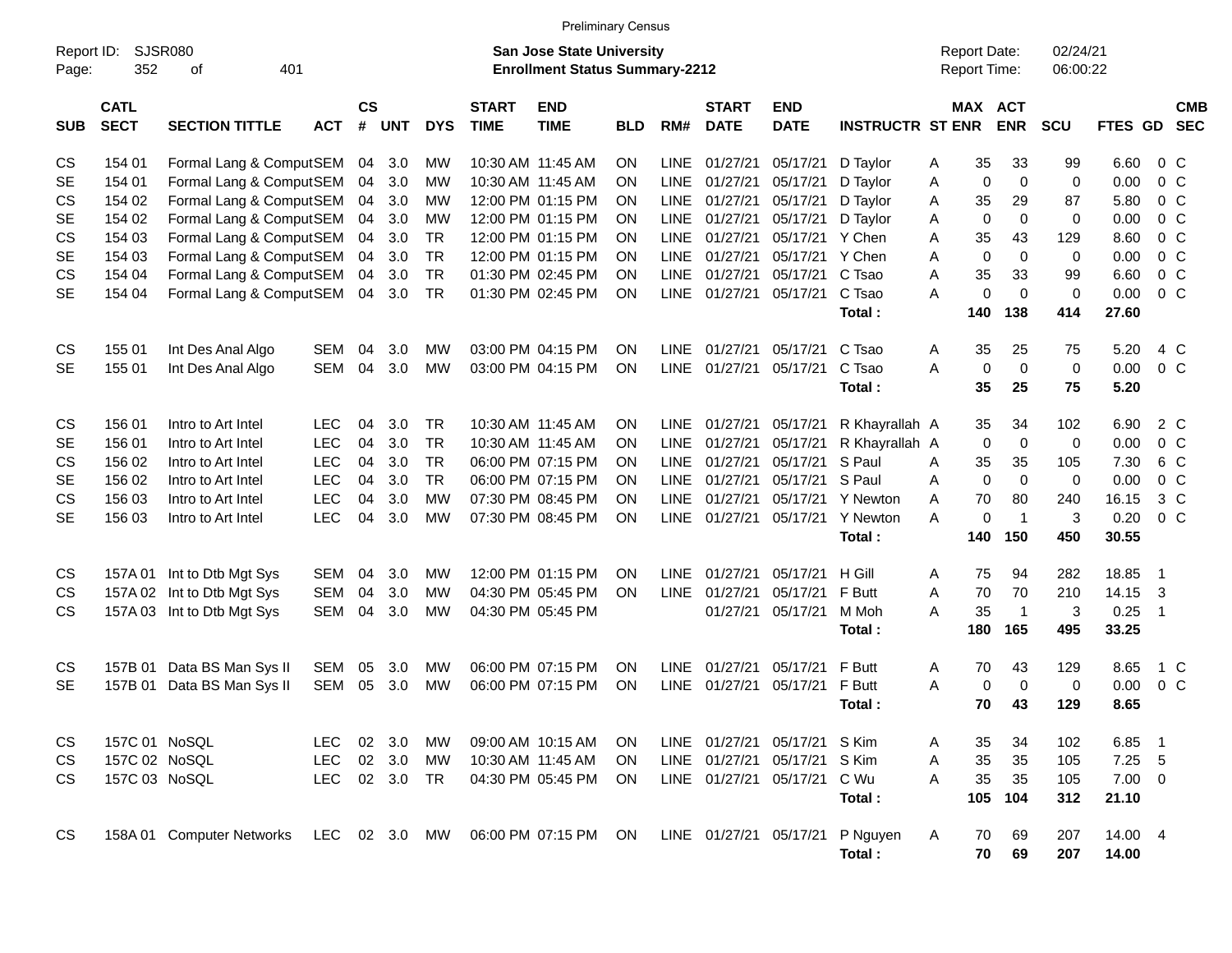|                     |                            |                             |            |                    |            |            |                             | <b>Preliminary Census</b>                                                 |            |             |                             |                           |                          |                                            |                       |                      |                      |                          |                          |
|---------------------|----------------------------|-----------------------------|------------|--------------------|------------|------------|-----------------------------|---------------------------------------------------------------------------|------------|-------------|-----------------------------|---------------------------|--------------------------|--------------------------------------------|-----------------------|----------------------|----------------------|--------------------------|--------------------------|
| Report ID:<br>Page: | 353                        | SJSR080<br>401<br>οf        |            |                    |            |            |                             | <b>San Jose State University</b><br><b>Enrollment Status Summary-2212</b> |            |             |                             |                           |                          | <b>Report Date:</b><br><b>Report Time:</b> |                       | 02/24/21<br>06:00:22 |                      |                          |                          |
| <b>SUB</b>          | <b>CATL</b><br><b>SECT</b> | <b>SECTION TITTLE</b>       | <b>ACT</b> | $\mathsf{cs}$<br># | <b>UNT</b> | <b>DYS</b> | <b>START</b><br><b>TIME</b> | <b>END</b><br><b>TIME</b>                                                 | <b>BLD</b> | RM#         | <b>START</b><br><b>DATE</b> | <b>END</b><br><b>DATE</b> | <b>INSTRUCTR ST ENR</b>  |                                            | MAX ACT<br><b>ENR</b> | <b>SCU</b>           | FTES GD              |                          | <b>CMB</b><br><b>SEC</b> |
| CS                  | 158B 01                    | Network Management SEM      |            | 04                 | 3.0        | TR         |                             | 04:30 PM 05:45 PM                                                         | ON         | <b>LINE</b> | 01/27/21                    | 05/17/21                  | <b>B</b> Reed            | 35<br>Α                                    | 29                    | 87                   | 5.80                 | $0\,$ C                  |                          |
| <b>SE</b>           | 158B 01                    | Network Management SEM      |            | 04                 | 3.0        | <b>TR</b>  |                             | 04:30 PM 05:45 PM                                                         | <b>ON</b>  | LINE        | 01/27/21                    | 05/17/21                  | <b>B</b> Reed<br>Total:  | $\mathbf 0$<br>A<br>35                     | $\overline{c}$<br>31  | 6<br>93              | 0.40<br>6.20         | 0 <sup>o</sup>           |                          |
| CS                  | 159 01                     | <b>Parallel Proc</b>        | SEM        | 04                 | 3.0        | МW         |                             | 06:00 PM 07:15 PM                                                         | <b>ON</b>  | <b>LINE</b> | 01/27/21                    | 05/17/21                  | R Chun<br>Total:         | 35<br>Α<br>35                              | 17<br>17              | 51<br>51             | $3.50$ 2<br>3.50     |                          |                          |
| CS                  | 160 01                     | Software Engr               | SEM        | 04                 | 3.0        | <b>TR</b>  |                             | 09:00 AM 10:15 AM                                                         | ON         | <b>LINE</b> | 01/27/21                    | 05/17/21                  | A Potika                 | 35<br>Α                                    | 39                    | 117                  | 7.80 0               |                          |                          |
| <b>CS</b>           | 160 02                     | Software Engr               | <b>SEM</b> | 04                 | 3.0        | МW         |                             | 04:30 PM 05:45 PM                                                         | ON         | <b>LINE</b> | 01/27/21                    | 05/17/21                  | T Karra                  | 35<br>A                                    | 40                    | 120                  | 8.00                 | $\overline{\mathbf{0}}$  |                          |
| <b>CS</b>           | 160 03                     | Software Engr               | SEM        | 04                 | 3.0        | МW         |                             | 06:00 PM 07:15 PM                                                         | ON         | <b>LINE</b> | 01/27/21                    | 05/17/21                  | T Karra                  | 35<br>Α                                    | 38                    | 114                  | 7.60                 | $\overline{\phantom{0}}$ |                          |
| <b>CS</b>           | 160 04                     | Software Engr               | SEM        | 04                 | 3.0        | <b>TR</b>  |                             | 07:30 PM 08:45 PM                                                         | <b>ON</b>  | <b>LINE</b> | 01/27/21                    | 05/17/21                  | J Ghofraniha A<br>Total: | 35<br>140                                  | 40<br>157             | 120<br>471           | $8.00 \t 0$<br>31.40 |                          |                          |
| <b>CS</b>           | 161 01                     | Software Project            | SEM        | 04                 | 3.0        | TR         |                             | 06:00 PM 07:15 PM                                                         | <b>ON</b>  | <b>LINE</b> | 01/27/21                    | 05/17/21                  | H Nair<br>Total:         | 50<br>A<br>50                              | 40<br>40              | 120<br>120           | 8.05<br>8.05         | $\overline{\phantom{0}}$ |                          |
| CS.                 | 166 01                     | <b>Information Security</b> | <b>LEC</b> | 04                 | 3.0        | МW         |                             | 03:00 PM 04:15 PM                                                         | <b>ON</b>  | <b>LINE</b> | 01/27/21                    | 05/17/21                  | F Di Troia               | 35<br>A                                    | 40                    | 120                  | 8.10 2               |                          |                          |
| <b>CS</b>           | 166 02                     | <b>Information Security</b> | <b>LEC</b> | 04                 | 3.0        | <b>TR</b>  |                             | 07:30 PM 08:45 PM                                                         | <b>ON</b>  | <b>LINE</b> | 01/27/21                    | 05/17/21                  | S Paul                   | A<br>70                                    | 63                    | 189                  | 12.60                | - 0                      |                          |
| <b>CS</b>           | 166 03                     | <b>Information Security</b> | <b>LEC</b> | 04                 | 3.0        | <b>MW</b>  |                             | 04:30 PM 05:45 PM                                                         | <b>ON</b>  |             | LINE 01/27/21               | 05/17/21                  | C Tarng                  | 35<br>A                                    | 19                    | 57                   | 3.80 0               |                          |                          |
|                     |                            |                             |            |                    |            |            |                             |                                                                           |            |             |                             |                           | Total:                   | 140                                        | 122                   | 366                  | 24.50                |                          |                          |
| CS                  | 174 01                     | Server Web Prog             | SEM        | 05                 | 3.0        | МW         |                             | 03:00 PM 04:15 PM                                                         | <b>ON</b>  | <b>LINE</b> | 01/27/21                    | 05/17/21                  | C Pollett                | 35<br>Α                                    | 37                    | 111                  | 7.45                 | 1 C                      |                          |
| <b>SE</b>           | 174 01                     | Server Web Prog             | <b>SEM</b> | 05                 | 3.0        | МW         |                             | 03:00 PM 04:15 PM                                                         | <b>ON</b>  | <b>LINE</b> | 01/27/21                    | 05/17/21                  | C Pollett                | $\mathbf 0$<br>A                           | $\overline{1}$        | 3                    | 0.20                 | 0 <sup>o</sup>           |                          |
| <b>CS</b>           | 174 02                     | Server Web Prog             | <b>SEM</b> | 05                 | 3.0        | МW         |                             | 06:00 PM 07:15 PM                                                         | <b>ON</b>  | <b>LINE</b> | 01/27/21                    | 05/17/21                  | F Di Troia               | 35<br>A                                    | 37                    | 111                  | 7.75                 | 7 C                      |                          |
| <b>SE</b>           | 174 02                     | Server Web Prog             | SEM        | 05                 | 3.0        | MW         |                             | 06:00 PM 07:15 PM                                                         | <b>ON</b>  | <b>LINE</b> | 01/27/21                    | 05/17/21                  | F Di Troia               | $\mathbf 0$<br>A                           | $\mathbf 0$           | 0                    | 0.00                 | $0\,$ C                  |                          |
|                     |                            |                             |            |                    |            |            |                             |                                                                           |            |             |                             |                           | Total:                   | 70                                         | 75                    | 225                  | 15.40                |                          |                          |
| <b>CS</b>           | 175 01                     | Mob Device Devel            | <b>LEC</b> | 04                 | 3.0        | TR         |                             | 07:30 PM 08:45 PM                                                         | <b>ON</b>  | <b>LINE</b> | 01/27/21                    | 05/17/21                  | R Moazzeni               | 70<br>A                                    | 67                    | 201                  | 13.40                | $\overline{\phantom{0}}$ |                          |
| <b>CS</b>           | 175 02                     | Mob Device Devel            | <b>LEC</b> | 04                 | 3.0        | <b>TR</b>  |                             | 01:30 PM 02:45 PM                                                         | ON         | <b>LINE</b> | 01/27/21                    | 05/17/21                  | Y Chen                   | 70<br>Α                                    | 59                    | 177                  | 12.05                | - 5                      |                          |
|                     |                            |                             |            |                    |            |            |                             |                                                                           |            |             |                             |                           | Total :                  | 140                                        | 126                   | 378                  | 25.45                |                          |                          |
| CS                  | 180 01                     | <b>Individual Studies</b>   | <b>SUP</b> | 36                 | 1.0        | TBA        |                             |                                                                           | ON.        |             | LINE 01/27/21               | 05/17/21                  |                          | 5<br>Α                                     | 0                     | 0                    | $0.00 \quad 0$       |                          |                          |
| CS                  | 180 02                     | <b>Individual Studies</b>   | <b>SUP</b> | 36                 | 2.0        | <b>TBA</b> |                             |                                                                           | ON         |             | LINE 01/27/21               | 05/17/21                  |                          | 5<br>Α                                     | 0                     | 0                    | $0.00 \t 0$          |                          |                          |
| CS                  | 180 03                     | <b>Individual Studies</b>   | <b>SUP</b> | 36                 | 3.0        | <b>TBA</b> |                             |                                                                           | ON         |             | LINE 01/27/21               | 05/17/21                  |                          | 5<br>Α                                     | 0                     | 0                    | $0.00 \t 0$          |                          |                          |
| CS                  | 180 04                     | <b>Individual Studies</b>   | <b>SUP</b> | 36                 | 3.0        | <b>TBA</b> |                             |                                                                           | ON         |             | LINE 01/27/21               | 05/17/21                  |                          | 5<br>Α                                     | 0                     | 0                    | $0.00 \t 0$          |                          |                          |
| <b>CS</b>           | 180 05                     | <b>Individual Studies</b>   | <b>SUP</b> | 36                 | 3.0        | TBA        |                             |                                                                           | ON         |             | LINE 01/27/21               | 05/17/21                  |                          | A<br>5                                     | 0                     | 0                    | $0.00 \t 0$          |                          |                          |
|                     |                            |                             |            |                    |            |            |                             |                                                                           |            |             |                             |                           | Total:                   | 25                                         | 0                     | 0                    | 0.00                 |                          |                          |
| CS                  |                            | 180H 01 Ind Studies/Honors  | SEM 04 3.0 |                    |            | TBA        |                             |                                                                           | ON.        |             |                             | LINE 01/27/21 05/17/21    | <b>B</b> Reed            | 5<br>A                                     | 2                     | 6                    | $0.40 \ 0$           |                          |                          |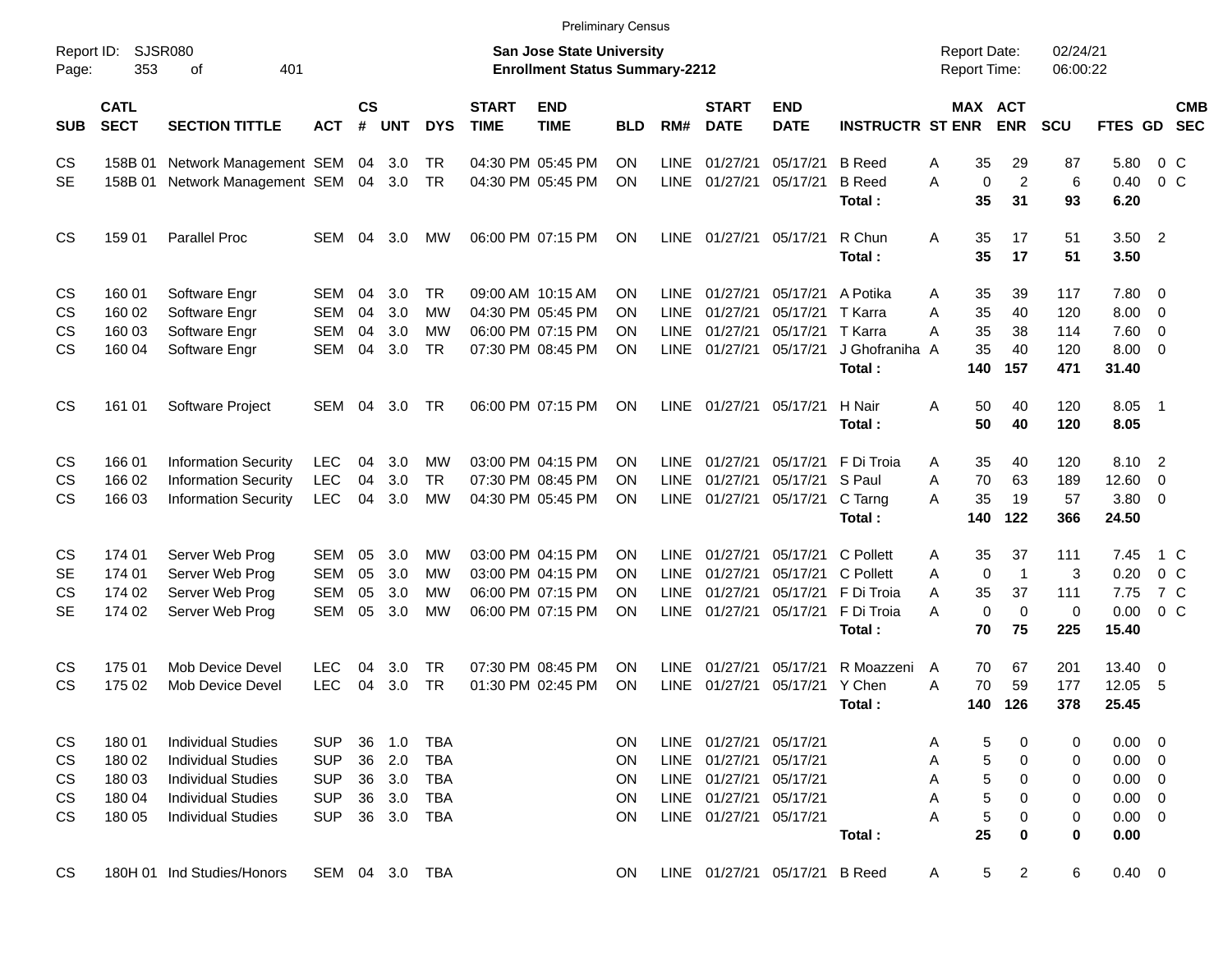| 354                        | 401<br>οf                                |                                                                                                                                                                                                                                            |                                                                                                        |                |                                                                                                                                                    |                                        |                           |                                                                                                                                                 |                                                                                                                                                    |                                                        |                                                                                                                                           |                                                                                                  |                                                                                                            |                                                       |                                                                                                                                                                                                                                                                                                 |                                            |                                                                                                                              |
|----------------------------|------------------------------------------|--------------------------------------------------------------------------------------------------------------------------------------------------------------------------------------------------------------------------------------------|--------------------------------------------------------------------------------------------------------|----------------|----------------------------------------------------------------------------------------------------------------------------------------------------|----------------------------------------|---------------------------|-------------------------------------------------------------------------------------------------------------------------------------------------|----------------------------------------------------------------------------------------------------------------------------------------------------|--------------------------------------------------------|-------------------------------------------------------------------------------------------------------------------------------------------|--------------------------------------------------------------------------------------------------|------------------------------------------------------------------------------------------------------------|-------------------------------------------------------|-------------------------------------------------------------------------------------------------------------------------------------------------------------------------------------------------------------------------------------------------------------------------------------------------|--------------------------------------------|------------------------------------------------------------------------------------------------------------------------------|
| <b>CATL</b><br><b>SECT</b> | <b>SECTION TITTLE</b>                    | <b>ACT</b>                                                                                                                                                                                                                                 | $\mathsf{cs}$<br>#                                                                                     |                | <b>DYS</b>                                                                                                                                         | <b>START</b><br><b>TIME</b>            | <b>END</b><br><b>TIME</b> | <b>BLD</b>                                                                                                                                      | RM#                                                                                                                                                | <b>START</b><br><b>DATE</b>                            | <b>END</b><br><b>DATE</b>                                                                                                                 |                                                                                                  |                                                                                                            | <b>ENR</b>                                            | <b>SCU</b>                                                                                                                                                                                                                                                                                      | FTES GD                                    | <b>CMB</b><br><b>SEC</b>                                                                                                     |
|                            |                                          | <b>SEM</b>                                                                                                                                                                                                                                 | 04                                                                                                     | 3.0            | <b>TBA</b>                                                                                                                                         |                                        |                           | ON                                                                                                                                              | <b>LINE</b>                                                                                                                                        | 01/27/21                                               | 05/17/21                                                                                                                                  |                                                                                                  | A                                                                                                          | 0                                                     | 0                                                                                                                                                                                                                                                                                               | $0.00 \t 0$                                |                                                                                                                              |
|                            |                                          | <b>SEM</b>                                                                                                                                                                                                                                 | 04                                                                                                     | 3.0            | <b>TBA</b>                                                                                                                                         |                                        |                           | ON                                                                                                                                              | <b>LINE</b>                                                                                                                                        | 01/27/21                                               | 05/17/21                                                                                                                                  |                                                                                                  | Α                                                                                                          | 0                                                     | 0                                                                                                                                                                                                                                                                                               | 0.00                                       | $\overline{\phantom{0}}$                                                                                                     |
|                            |                                          | <b>SEM</b>                                                                                                                                                                                                                                 | 04                                                                                                     | 3.0            | <b>TBA</b>                                                                                                                                         |                                        |                           | OΝ                                                                                                                                              |                                                                                                                                                    |                                                        | 05/17/21                                                                                                                                  |                                                                                                  | A                                                                                                          | 0                                                     | 0                                                                                                                                                                                                                                                                                               | 0.00                                       | $\overline{0}$                                                                                                               |
|                            |                                          |                                                                                                                                                                                                                                            |                                                                                                        |                |                                                                                                                                                    |                                        |                           |                                                                                                                                                 |                                                                                                                                                    |                                                        |                                                                                                                                           | Total:                                                                                           |                                                                                                            | $\mathbf{2}$                                          | 6                                                                                                                                                                                                                                                                                               | 0.40                                       |                                                                                                                              |
|                            |                                          |                                                                                                                                                                                                                                            |                                                                                                        |                | МW                                                                                                                                                 |                                        |                           | ON                                                                                                                                              | LINE                                                                                                                                               | 01/27/21                                               | 05/17/21                                                                                                                                  | F Di Troia                                                                                       | Α                                                                                                          | 25                                                    | 75                                                                                                                                                                                                                                                                                              | 5.20                                       | $\overline{4}$                                                                                                               |
|                            |                                          |                                                                                                                                                                                                                                            |                                                                                                        |                | <b>TR</b>                                                                                                                                          |                                        |                           | ON                                                                                                                                              | LINE                                                                                                                                               | 01/27/21                                               | 05/17/21                                                                                                                                  | M Lee                                                                                            | A                                                                                                          | 25                                                    | 75                                                                                                                                                                                                                                                                                              | 5.40                                       | - 8                                                                                                                          |
|                            |                                          |                                                                                                                                                                                                                                            |                                                                                                        |                |                                                                                                                                                    |                                        |                           |                                                                                                                                                 |                                                                                                                                                    |                                                        |                                                                                                                                           | Total:                                                                                           |                                                                                                            | 50                                                    | 150                                                                                                                                                                                                                                                                                             | 10.60                                      |                                                                                                                              |
| 190 01                     | Internship Project                       | <b>LEC</b>                                                                                                                                                                                                                                 | 04                                                                                                     | 1.0            | -S                                                                                                                                                 |                                        |                           | ON                                                                                                                                              | LINE                                                                                                                                               |                                                        | 05/17/21                                                                                                                                  | H Tseng<br>Total:                                                                                | Α                                                                                                          | 14<br>14                                              | 14<br>14                                                                                                                                                                                                                                                                                        | 1.05<br>1.05                               | $\overline{7}$                                                                                                               |
|                            |                                          |                                                                                                                                                                                                                                            |                                                                                                        |                |                                                                                                                                                    |                                        |                           |                                                                                                                                                 |                                                                                                                                                    |                                                        |                                                                                                                                           |                                                                                                  |                                                                                                            |                                                       |                                                                                                                                                                                                                                                                                                 |                                            |                                                                                                                              |
|                            |                                          |                                                                                                                                                                                                                                            |                                                                                                        |                |                                                                                                                                                    |                                        |                           |                                                                                                                                                 |                                                                                                                                                    |                                                        |                                                                                                                                           | Total:                                                                                           |                                                                                                            | 4                                                     | 12                                                                                                                                                                                                                                                                                              | 0.80                                       |                                                                                                                              |
|                            |                                          |                                                                                                                                                                                                                                            |                                                                                                        |                |                                                                                                                                                    |                                        |                           |                                                                                                                                                 |                                                                                                                                                    |                                                        |                                                                                                                                           |                                                                                                  |                                                                                                            |                                                       |                                                                                                                                                                                                                                                                                                 |                                            |                                                                                                                              |
|                            |                                          |                                                                                                                                                                                                                                            |                                                                                                        |                |                                                                                                                                                    |                                        |                           |                                                                                                                                                 |                                                                                                                                                    |                                                        |                                                                                                                                           |                                                                                                  |                                                                                                            |                                                       |                                                                                                                                                                                                                                                                                                 |                                            |                                                                                                                              |
|                            |                                          |                                                                                                                                                                                                                                            |                                                                                                        |                |                                                                                                                                                    |                                        |                           |                                                                                                                                                 |                                                                                                                                                    |                                                        |                                                                                                                                           |                                                                                                  |                                                                                                            |                                                       |                                                                                                                                                                                                                                                                                                 |                                            |                                                                                                                              |
|                            |                                          |                                                                                                                                                                                                                                            |                                                                                                        |                |                                                                                                                                                    |                                        |                           |                                                                                                                                                 |                                                                                                                                                    |                                                        |                                                                                                                                           | Total:                                                                                           |                                                                                                            | 24                                                    | 72                                                                                                                                                                                                                                                                                              | 6.00                                       |                                                                                                                              |
|                            |                                          |                                                                                                                                                                                                                                            |                                                                                                        |                |                                                                                                                                                    |                                        |                           |                                                                                                                                                 |                                                                                                                                                    |                                                        |                                                                                                                                           |                                                                                                  |                                                                                                            |                                                       |                                                                                                                                                                                                                                                                                                 |                                            |                                                                                                                              |
|                            |                                          |                                                                                                                                                                                                                                            |                                                                                                        |                |                                                                                                                                                    |                                        |                           |                                                                                                                                                 |                                                                                                                                                    |                                                        |                                                                                                                                           |                                                                                                  |                                                                                                            |                                                       |                                                                                                                                                                                                                                                                                                 |                                            |                                                                                                                              |
|                            |                                          |                                                                                                                                                                                                                                            |                                                                                                        |                |                                                                                                                                                    |                                        |                           |                                                                                                                                                 |                                                                                                                                                    |                                                        |                                                                                                                                           |                                                                                                  |                                                                                                            |                                                       |                                                                                                                                                                                                                                                                                                 |                                            |                                                                                                                              |
| 235 01                     | User Interface Dsgn                      |                                                                                                                                                                                                                                            |                                                                                                        |                | TBA                                                                                                                                                |                                        |                           | <b>ON</b>                                                                                                                                       |                                                                                                                                                    |                                                        | 05/17/21                                                                                                                                  | N Attar                                                                                          | Α                                                                                                          | 11                                                    | 33                                                                                                                                                                                                                                                                                              | 2.75 11                                    |                                                                                                                              |
|                            |                                          |                                                                                                                                                                                                                                            |                                                                                                        |                |                                                                                                                                                    |                                        |                           |                                                                                                                                                 |                                                                                                                                                    |                                                        |                                                                                                                                           |                                                                                                  |                                                                                                            |                                                       |                                                                                                                                                                                                                                                                                                 |                                            |                                                                                                                              |
| 252 01                     |                                          |                                                                                                                                                                                                                                            |                                                                                                        |                | МW                                                                                                                                                 |                                        |                           | ON                                                                                                                                              |                                                                                                                                                    |                                                        | 05/17/21                                                                                                                                  | T Austin                                                                                         | Α                                                                                                          | 23                                                    | 69                                                                                                                                                                                                                                                                                              | 5.75 23                                    |                                                                                                                              |
|                            |                                          |                                                                                                                                                                                                                                            |                                                                                                        |                |                                                                                                                                                    |                                        |                           |                                                                                                                                                 |                                                                                                                                                    |                                                        |                                                                                                                                           | Total:                                                                                           |                                                                                                            | 23                                                    | 69                                                                                                                                                                                                                                                                                              | 5.75                                       |                                                                                                                              |
| 256 01                     | Top in Art Intell                        | SEM                                                                                                                                                                                                                                        | 05                                                                                                     | 3.0            | TR                                                                                                                                                 |                                        |                           | ON                                                                                                                                              | LINE                                                                                                                                               | 01/27/21                                               | 05/17/21                                                                                                                                  | H Tseng                                                                                          | A                                                                                                          | 16                                                    | 48                                                                                                                                                                                                                                                                                              | 4.00 16                                    |                                                                                                                              |
|                            |                                          |                                                                                                                                                                                                                                            |                                                                                                        |                |                                                                                                                                                    |                                        |                           |                                                                                                                                                 |                                                                                                                                                    |                                                        |                                                                                                                                           | Total:                                                                                           |                                                                                                            | 16                                                    | 48                                                                                                                                                                                                                                                                                              | 4.00                                       |                                                                                                                              |
| 258 01                     |                                          |                                                                                                                                                                                                                                            |                                                                                                        |                |                                                                                                                                                    |                                        |                           |                                                                                                                                                 |                                                                                                                                                    |                                                        |                                                                                                                                           |                                                                                                  | A                                                                                                          |                                                       | 66                                                                                                                                                                                                                                                                                              |                                            |                                                                                                                              |
|                            |                                          |                                                                                                                                                                                                                                            |                                                                                                        |                |                                                                                                                                                    |                                        |                           |                                                                                                                                                 |                                                                                                                                                    |                                                        |                                                                                                                                           | Total:                                                                                           |                                                                                                            | 22                                                    | 66                                                                                                                                                                                                                                                                                              | 5.50                                       |                                                                                                                              |
|                            |                                          |                                                                                                                                                                                                                                            |                                                                                                        |                |                                                                                                                                                    |                                        |                           |                                                                                                                                                 |                                                                                                                                                    |                                                        |                                                                                                                                           |                                                                                                  |                                                                                                            |                                                       |                                                                                                                                                                                                                                                                                                 |                                            |                                                                                                                              |
|                            |                                          |                                                                                                                                                                                                                                            |                                                                                                        |                |                                                                                                                                                    |                                        |                           |                                                                                                                                                 |                                                                                                                                                    |                                                        |                                                                                                                                           | Total:                                                                                           |                                                                                                            | 17                                                    | 51                                                                                                                                                                                                                                                                                              | 4.25                                       |                                                                                                                              |
| 271 01                     | Top Machine Learn                        |                                                                                                                                                                                                                                            |                                                                                                        |                |                                                                                                                                                    |                                        |                           |                                                                                                                                                 |                                                                                                                                                    |                                                        |                                                                                                                                           |                                                                                                  | A                                                                                                          | 21                                                    | 63                                                                                                                                                                                                                                                                                              | 5.25 21                                    |                                                                                                                              |
|                            | Report ID:<br>190101<br>218 01<br>267 01 | SJSR080<br>180H 02 Ind Studies/Honors<br>180H 03 Ind Studies/Honors<br>180H 04 Ind Studies/Honors<br>Internship Project<br>200W 01 Grad Tech Writing<br>200W 02 Grad Tech Writing<br>200W 03 Grad Tech Writing<br><b>Topics Cloud Comp</b> | 185C 01 Adv Prac Comp Topics SEM<br><b>LEC</b><br><b>LEC</b><br><b>LEC</b><br><b>LEC</b><br><b>LEC</b> | 04<br>04<br>04 | <b>UNT</b><br>04 3.0<br>185C 02 Adv Prac Comp Topics SEM 04 3.0<br>3.0<br>3.0<br>3.0<br>3.0<br>3.0<br>SEM 04 3.0<br>Adv Prog Languages PSEM 05 3.0 | S<br><b>TBA</b><br>МW<br>LEC 04 3.0 TR |                           | 01:30 PM 02:45 PM<br>12:00 PM 01:15 PM<br>01:30 PM 02:45 PM<br>01:30 PM 04:30 PM<br>04:30 PM 05:45 PM<br>10:30 AM 11:45 AM<br>07:30 PM 08:45 PM | ON<br>ON<br>Comp Comm System SEM 05 3.0 MW 09:00 AM 10:15 AM ON<br>Topics in Database S SEM 05 3.0 MW 01:30 PM 02:45 PM ON<br>09:00 AM 10:15 AM ON | <b>Preliminary Census</b><br>San Jose State University | <b>Enrollment Status Summary-2212</b><br>LINE 01/27/21<br>01/27/21<br>01/27/21<br>LINE<br>LINE 01/27/21<br>LINE 01/27/21<br>LINE 01/27/21 | 05/17/21<br>01/27/21<br>05/17/21<br>05/17/21<br>LINE 01/27/21 05/17/21<br>LINE 01/27/21 05/17/21 | H Tseng<br>D Hunter<br>K Li<br>Total:<br>Total:<br>N Saxena<br>C Pollett<br>LINE 01/27/21 05/17/21 M Stamp | <b>INSTRUCTR ST ENR</b><br>Α<br>X<br>Α<br>X<br>Α<br>A | <b>Report Date:</b><br><b>Report Time:</b><br>MAX ACT<br>5<br>5<br>5<br>20<br>35<br>35<br>70<br>30<br>30<br>4<br>30<br>30<br>0<br>0<br>22<br>24<br>$\mathbf 0$<br>$\mathbf 0$<br>22<br>20<br>18<br>20<br>18<br>20<br>20<br>11<br>20<br>20<br>20<br>20<br>20<br>22<br>20<br>20<br>17<br>20<br>20 | 12<br>0<br>72<br>0<br>54<br>54<br>33<br>51 | 02/24/21<br>06:00:22<br>$0.80 \ 0$<br>$0.00 \t 0$<br>6.00 24<br>$0.00 \t 0$<br>4.50 18<br>4.50<br>2.75<br>5.50 22<br>4.25 17 |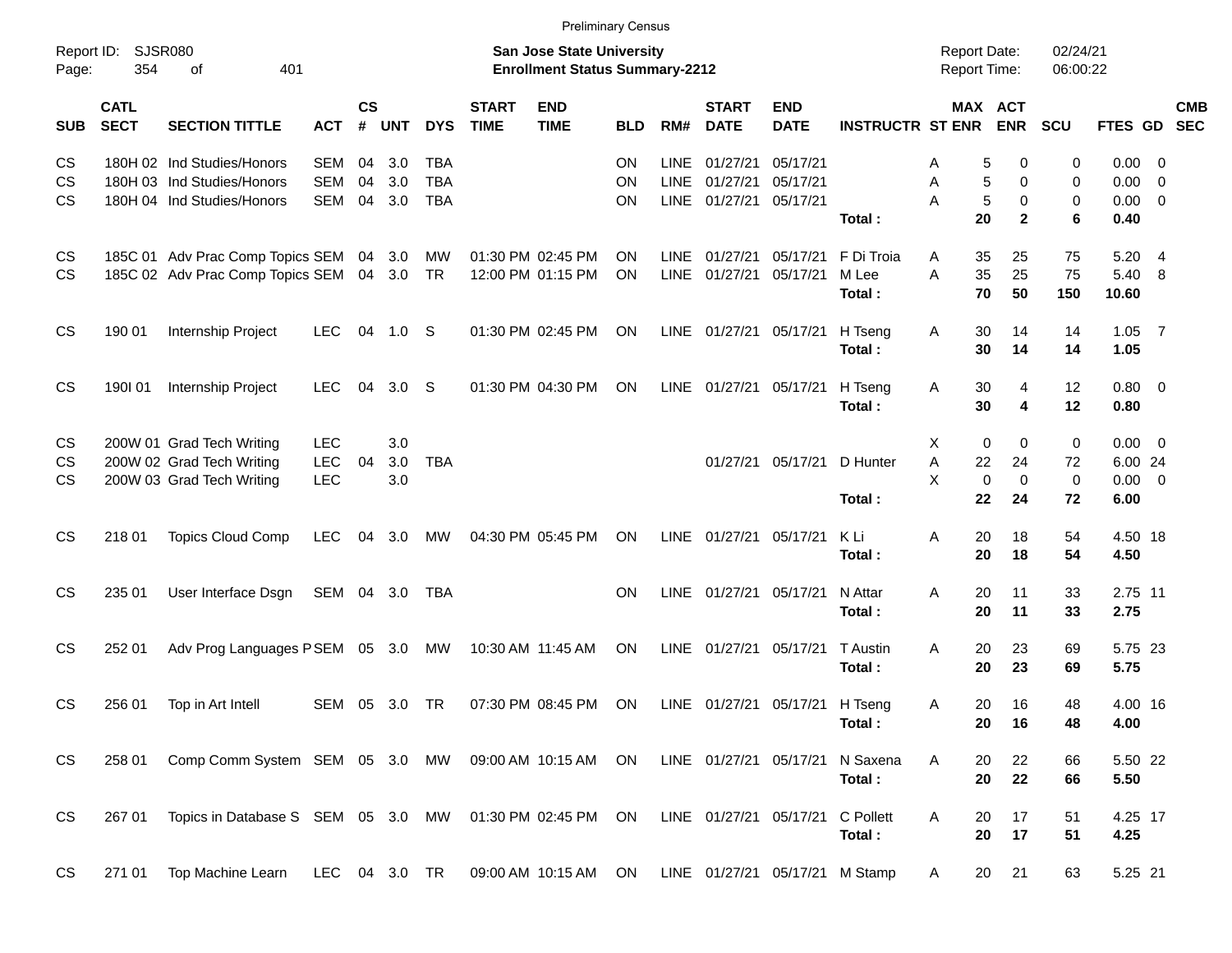| <b>SJSR080</b><br>02/24/21<br>Report ID:<br>San Jose State University<br><b>Report Date:</b><br>401<br><b>Enrollment Status Summary-2212</b><br>Report Time:<br>06:00:22<br>355<br>Page:<br>οf<br>$\mathsf{cs}$<br><b>CATL</b><br><b>START</b><br><b>END</b><br><b>START</b><br><b>END</b><br>MAX ACT<br><b>CMB</b><br><b>SECT</b><br>#<br><b>DYS</b><br><b>SECTION TITTLE</b><br><b>UNT</b><br><b>TIME</b><br><b>TIME</b><br><b>BLD</b><br>RM#<br><b>DATE</b><br><b>DATE</b><br><b>INSTRUCTR ST ENR</b><br><b>ENR</b><br><b>SCU</b><br><b>FTES GD</b><br><b>SEC</b><br><b>SUB</b><br><b>ACT</b><br>Total:<br>21<br>63<br>5.25<br>20<br>04:30 PM 05:45 PM<br>LINE<br>2.50 10<br>274 01<br>Topics in Web Intell<br>SEM<br>04<br>3.0<br>МW<br>ON<br>01/27/21<br>T Moh<br>Α<br>20<br>10<br>30<br>05/17/21<br>20<br>10<br>30<br>2.50<br>Total:<br><b>Grad Indiv Studies</b><br><b>SUP</b><br>36<br>3.0<br><b>TBA</b><br>01/27/21<br>05/17/21<br>0.25<br>CS<br>280 01<br>ΟN<br><b>LINE</b><br>M Lee<br>5<br>3<br>Α<br>1<br>- 1<br>5<br>280 02<br><b>Grad Indiv Studies</b><br><b>SUP</b><br>36<br>1.0<br><b>TBA</b><br><b>LINE</b><br>01/27/21<br>05/17/21<br>0<br>0.00<br>CS<br>ΟN<br>Α<br>0<br>$\overline{\mathbf{0}}$<br>5<br><b>SUP</b><br>36<br>3.0<br><b>TBA</b><br><b>LINE</b><br>01/27/21<br>05/17/21<br>$\Omega$<br>0.00<br><b>CS</b><br>280 03<br><b>Grad Indiv Studies</b><br>ΟN<br>Α<br>0<br>0<br>5<br><b>CS</b><br>280 04<br><b>SUP</b><br>36<br>3.0<br><b>TBA</b><br>LINE<br>0<br>0<br>0.00<br><b>Grad Indiv Studies</b><br>ON<br>01/27/21<br>05/17/21<br>А<br>$\overline{\mathbf{0}}$<br>20<br>3<br>0.25<br>Total:<br>1<br>04:30 PM 05:45 PM<br>LINE<br>17<br>4.20 16<br>286 01<br>Adv Topics - CS<br><b>SEM</b><br>05<br>3.0<br>TR<br>ON<br>01/27/21<br>05/17/21<br>W Andreopoul A<br>20<br>51<br>17<br>20<br>51<br>4.20<br>Total:<br>297 01<br>3.0<br>05/17/21<br>N Attar<br>5<br>2<br>6<br>0.50<br>$\overline{\phantom{0}}$<br>CS<br>Pre Wrtng Prj or The<br><b>SUP</b><br>25<br>TBA<br>01/27/21<br>Α<br>3.0<br>5<br>297 02<br><b>SUP</b><br>25<br><b>TBA</b><br>05/17/21<br>C Pollett<br>4<br>1.00<br>CS<br>Pre Wrtng Prj or The<br>01/27/21<br>Α<br>12<br>-4<br>3.0<br>5<br>Pre Wrtng Prj or The<br><b>SUP</b><br>25<br><b>TBA</b><br>01/27/21<br>05/17/21<br>5<br>15<br>1.25<br>5<br>CS<br>297 03<br>ΟN<br><b>LINE</b><br>M Lee<br>Α<br>5<br>3.0<br>2<br>297 04<br><b>SUP</b><br>25<br><b>TBA</b><br><b>LINE</b><br>01/27/21<br>05/17/21<br>6<br>0.50<br>$\overline{2}$<br><b>CS</b><br>Pre Wrtng Prj or The<br>ΟN<br>T Moh<br>Α<br>3.0<br>5<br>CS<br>Pre Wrtng Prj or The<br><b>SUP</b><br>25<br><b>TBA</b><br><b>LINE</b><br>01/27/21<br>05/17/21<br>3<br>0.75<br>3<br>297 05<br>ΟN<br>P Heller<br>Α<br>9<br>3.0<br>5<br>CS<br><b>SUP</b><br>25<br><b>TBA</b><br><b>LINE</b><br>01/27/21<br>05/17/21<br>0<br>0.00<br>297 06<br>Pre Wrtng Prj or The<br>ΟN<br>Α<br>0<br>0<br>5<br>3.0<br>CS<br><b>SUP</b><br>25<br><b>TBA</b><br><b>LINE</b><br>01/27/21<br>05/17/21<br>A Potika<br>3<br>0.25<br>297 07<br>Pre Wrtng Prj or The<br>ΟN<br>Α<br>-1<br>5<br>3.0<br><b>CS</b><br><b>SUP</b><br>25<br><b>TBA</b><br><b>LINE</b><br>01/27/21<br>05/17/21<br><b>B</b> Reed<br>A<br>2<br>6<br>0.50<br>$\overline{2}$<br>297 08<br>Pre Wrtng Prj or The<br>ΟN<br>3.0<br>5<br>CS<br>Pre Wrtng Prj or The<br><b>SUP</b><br>25<br><b>TBA</b><br><b>LINE</b><br>01/27/21<br>05/17/21<br>3<br>0.25<br>297 09<br>ΟN<br>M Moh<br>Α<br>1<br>-1<br>5<br>3.0<br>297 10<br><b>SUP</b><br>25<br><b>TBA</b><br><b>LINE</b><br>01/27/21<br>05/17/21<br>C Wu<br>3<br>0.25<br>CS<br>Pre Wrtng Prj or The<br>ΟN<br>Α<br>-1<br>5<br>297 11<br>Pre Wrtng Prj or The<br><b>SUP</b><br>25<br>3.0<br><b>TBA</b><br><b>LINE</b><br>01/27/21<br>05/17/21<br>R Chun<br>3<br>9<br>0.75<br>3<br><b>CS</b><br>ΟN<br>Α<br>5<br>3<br><b>CS</b><br>297 12<br><b>SUP</b><br>25<br>3.0<br><b>TBA</b><br><b>LINE</b><br>01/27/21<br>F Di Troia<br>$\mathbf{1}$<br>0.25<br>Pre Wrtng Prj or The<br>ΟN<br>05/17/21<br>A<br>-1<br>60<br>75<br>25<br>6.25<br>Total:<br>R Chun<br>CS<br>298 01<br>Master's Wrtng Prj<br><b>SUP</b><br>25<br>3.0<br><b>TBA</b><br>ΟN<br><b>LINE</b><br>01/27/21<br>05/17/21<br>5<br>7<br>21<br>1.75<br>$\overline{7}$<br>A<br>5<br>CS<br><b>SUP</b><br>25<br>3.0<br>01/27/21<br><b>B</b> Reed<br>2<br>6<br>0.50<br>$\overline{2}$<br>298 02<br>Master's Wrtng Prj<br>TBA<br>ΟN<br><b>LINE</b><br>05/17/21<br>Α<br>CS<br>298 03<br>Master's Wrtng Prj<br><b>SUP</b><br>25<br>3.0<br><b>TBA</b><br>ON<br>LINE 01/27/21 05/17/21<br>A Potika<br>5<br>6<br>1.50<br>- 6<br>A<br>18<br>5<br>298 04<br>Master's Wrtng Prj<br><b>SUP</b><br>25<br>3.0<br><b>TBA</b><br>LINE 01/27/21<br>05/17/21<br>2<br>0.50<br>$\overline{\phantom{0}}$<br>CS<br>ON<br>L Wesley<br>6<br>Α<br>3.0<br>5<br>$\overline{a}$<br>$\overline{\phantom{a}}$<br>298 05<br>Master's Wrtng Pri<br><b>SUP</b><br>25<br><b>TBA</b><br>LINE 01/27/21<br>05/17/21<br>M Lee<br>0.50<br>CS<br>ON<br>6<br>A<br>5<br>3.0<br>$\overline{\mathbf{c}}$<br>$\overline{2}$<br>298 06<br>Master's Wrtng Prj<br><b>SUP</b><br>25<br>LINE 01/27/21<br>05/17/21<br>N Attar<br>0.50<br>CS<br>TBA<br>ON<br>Α<br>6<br>5<br>3.0<br>$\overline{\mathbf{c}}$<br>$\overline{\phantom{0}}$<br>298 07<br>Master's Wrtng Prj<br><b>SUP</b><br>25<br><b>TBA</b><br>LINE 01/27/21<br>05/17/21<br><b>T</b> Austin<br>6<br>0.50<br>CS<br>ON<br>Α<br>5<br>3.0<br>CS<br>298 08<br>Master's Wrtng Prj<br><b>SUP</b><br>25<br><b>TBA</b><br>LINE 01/27/21<br>05/17/21<br>P Heller<br>3<br>9<br>0.75<br>3<br>ON<br>Α<br>5<br>2<br>298 09<br>Master's Wrtng Prj<br><b>SUP</b><br>25 3.0<br>LINE 01/27/21<br>05/17/21<br>M Moh<br>6<br>$0.50$ 2<br>CS<br>TBA<br>ON<br>Α<br>25 3.0<br>5<br>298 10<br>Master's Wrtng Pri<br><b>SUP</b><br>LINE 01/27/21 05/17/21<br>F Di Troia<br>5<br>15<br>$1.25$ 5<br>CS<br>TBA<br>ON<br>Α<br>5<br>CS<br>298 11<br>Master's Wrtng Prj<br><b>SUP</b><br>25 3.0 TBA<br>ON<br>LINE 01/27/21 05/17/21<br>M Stamp<br>9<br>27<br>$2.25$ 9<br>A |           |  |  |  |  | <b>Preliminary Census</b> |  |  |  |  |  |
|----------------------------------------------------------------------------------------------------------------------------------------------------------------------------------------------------------------------------------------------------------------------------------------------------------------------------------------------------------------------------------------------------------------------------------------------------------------------------------------------------------------------------------------------------------------------------------------------------------------------------------------------------------------------------------------------------------------------------------------------------------------------------------------------------------------------------------------------------------------------------------------------------------------------------------------------------------------------------------------------------------------------------------------------------------------------------------------------------------------------------------------------------------------------------------------------------------------------------------------------------------------------------------------------------------------------------------------------------------------------------------------------------------------------------------------------------------------------------------------------------------------------------------------------------------------------------------------------------------------------------------------------------------------------------------------------------------------------------------------------------------------------------------------------------------------------------------------------------------------------------------------------------------------------------------------------------------------------------------------------------------------------------------------------------------------------------------------------------------------------------------------------------------------------------------------------------------------------------------------------------------------------------------------------------------------------------------------------------------------------------------------------------------------------------------------------------------------------------------------------------------------------------------------------------------------------------------------------------------------------------------------------------------------------------------------------------------------------------------------------------------------------------------------------------------------------------------------------------------------------------------------------------------------------------------------------------------------------------------------------------------------------------------------------------------------------------------------------------------------------------------------------------------------------------------------------------------------------------------------------------------------------------------------------------------------------------------------------------------------------------------------------------------------------------------------------------------------------------------------------------------------------------------------------------------------------------------------------------------------------------------------------------------------------------------------------------------------------------------------------------------------------------------------------------------------------------------------------------------------------------------------------------------------------------------------------------------------------------------------------------------------------------------------------------------------------------------------------------------------------------------------------------------------------------------------------------------------------------------------------------------------------------------------------------------------------------------------------------------------------------------------------------------------------------------------------------------------------------------------------------------------------------------------------------------------------------------------------------------------------------------------------------------------------------------------------------------------------------------------------------------------------------------------------------------------------------------------------------------------------------------------------------------------------------------------------------------------------------------------------------------------------------------------------------------------------------------------------------------------------------------------------------------------------------------------------------------------------------------------------------------------------------------------------------------------------------------------------------------------------------------------------------------------------------------------------------------------------------------------------------------------------------------------------------------------------------------------------------------------------------------------------------------------------------------------------------------------------------------------------------------------------------------------------------------------------------------------------------------------------------------------------------------------------------------------------------------------------------------------------------|-----------|--|--|--|--|---------------------------|--|--|--|--|--|
|                                                                                                                                                                                                                                                                                                                                                                                                                                                                                                                                                                                                                                                                                                                                                                                                                                                                                                                                                                                                                                                                                                                                                                                                                                                                                                                                                                                                                                                                                                                                                                                                                                                                                                                                                                                                                                                                                                                                                                                                                                                                                                                                                                                                                                                                                                                                                                                                                                                                                                                                                                                                                                                                                                                                                                                                                                                                                                                                                                                                                                                                                                                                                                                                                                                                                                                                                                                                                                                                                                                                                                                                                                                                                                                                                                                                                                                                                                                                                                                                                                                                                                                                                                                                                                                                                                                                                                                                                                                                                                                                                                                                                                                                                                                                                                                                                                                                                                                                                                                                                                                                                                                                                                                                                                                                                                                                                                                                                                                                                                                                                                                                                                                                                                                                                                                                                                                                                                                                                                                                    |           |  |  |  |  |                           |  |  |  |  |  |
|                                                                                                                                                                                                                                                                                                                                                                                                                                                                                                                                                                                                                                                                                                                                                                                                                                                                                                                                                                                                                                                                                                                                                                                                                                                                                                                                                                                                                                                                                                                                                                                                                                                                                                                                                                                                                                                                                                                                                                                                                                                                                                                                                                                                                                                                                                                                                                                                                                                                                                                                                                                                                                                                                                                                                                                                                                                                                                                                                                                                                                                                                                                                                                                                                                                                                                                                                                                                                                                                                                                                                                                                                                                                                                                                                                                                                                                                                                                                                                                                                                                                                                                                                                                                                                                                                                                                                                                                                                                                                                                                                                                                                                                                                                                                                                                                                                                                                                                                                                                                                                                                                                                                                                                                                                                                                                                                                                                                                                                                                                                                                                                                                                                                                                                                                                                                                                                                                                                                                                                                    |           |  |  |  |  |                           |  |  |  |  |  |
|                                                                                                                                                                                                                                                                                                                                                                                                                                                                                                                                                                                                                                                                                                                                                                                                                                                                                                                                                                                                                                                                                                                                                                                                                                                                                                                                                                                                                                                                                                                                                                                                                                                                                                                                                                                                                                                                                                                                                                                                                                                                                                                                                                                                                                                                                                                                                                                                                                                                                                                                                                                                                                                                                                                                                                                                                                                                                                                                                                                                                                                                                                                                                                                                                                                                                                                                                                                                                                                                                                                                                                                                                                                                                                                                                                                                                                                                                                                                                                                                                                                                                                                                                                                                                                                                                                                                                                                                                                                                                                                                                                                                                                                                                                                                                                                                                                                                                                                                                                                                                                                                                                                                                                                                                                                                                                                                                                                                                                                                                                                                                                                                                                                                                                                                                                                                                                                                                                                                                                                                    |           |  |  |  |  |                           |  |  |  |  |  |
|                                                                                                                                                                                                                                                                                                                                                                                                                                                                                                                                                                                                                                                                                                                                                                                                                                                                                                                                                                                                                                                                                                                                                                                                                                                                                                                                                                                                                                                                                                                                                                                                                                                                                                                                                                                                                                                                                                                                                                                                                                                                                                                                                                                                                                                                                                                                                                                                                                                                                                                                                                                                                                                                                                                                                                                                                                                                                                                                                                                                                                                                                                                                                                                                                                                                                                                                                                                                                                                                                                                                                                                                                                                                                                                                                                                                                                                                                                                                                                                                                                                                                                                                                                                                                                                                                                                                                                                                                                                                                                                                                                                                                                                                                                                                                                                                                                                                                                                                                                                                                                                                                                                                                                                                                                                                                                                                                                                                                                                                                                                                                                                                                                                                                                                                                                                                                                                                                                                                                                                                    | <b>CS</b> |  |  |  |  |                           |  |  |  |  |  |
|                                                                                                                                                                                                                                                                                                                                                                                                                                                                                                                                                                                                                                                                                                                                                                                                                                                                                                                                                                                                                                                                                                                                                                                                                                                                                                                                                                                                                                                                                                                                                                                                                                                                                                                                                                                                                                                                                                                                                                                                                                                                                                                                                                                                                                                                                                                                                                                                                                                                                                                                                                                                                                                                                                                                                                                                                                                                                                                                                                                                                                                                                                                                                                                                                                                                                                                                                                                                                                                                                                                                                                                                                                                                                                                                                                                                                                                                                                                                                                                                                                                                                                                                                                                                                                                                                                                                                                                                                                                                                                                                                                                                                                                                                                                                                                                                                                                                                                                                                                                                                                                                                                                                                                                                                                                                                                                                                                                                                                                                                                                                                                                                                                                                                                                                                                                                                                                                                                                                                                                                    |           |  |  |  |  |                           |  |  |  |  |  |
|                                                                                                                                                                                                                                                                                                                                                                                                                                                                                                                                                                                                                                                                                                                                                                                                                                                                                                                                                                                                                                                                                                                                                                                                                                                                                                                                                                                                                                                                                                                                                                                                                                                                                                                                                                                                                                                                                                                                                                                                                                                                                                                                                                                                                                                                                                                                                                                                                                                                                                                                                                                                                                                                                                                                                                                                                                                                                                                                                                                                                                                                                                                                                                                                                                                                                                                                                                                                                                                                                                                                                                                                                                                                                                                                                                                                                                                                                                                                                                                                                                                                                                                                                                                                                                                                                                                                                                                                                                                                                                                                                                                                                                                                                                                                                                                                                                                                                                                                                                                                                                                                                                                                                                                                                                                                                                                                                                                                                                                                                                                                                                                                                                                                                                                                                                                                                                                                                                                                                                                                    |           |  |  |  |  |                           |  |  |  |  |  |
|                                                                                                                                                                                                                                                                                                                                                                                                                                                                                                                                                                                                                                                                                                                                                                                                                                                                                                                                                                                                                                                                                                                                                                                                                                                                                                                                                                                                                                                                                                                                                                                                                                                                                                                                                                                                                                                                                                                                                                                                                                                                                                                                                                                                                                                                                                                                                                                                                                                                                                                                                                                                                                                                                                                                                                                                                                                                                                                                                                                                                                                                                                                                                                                                                                                                                                                                                                                                                                                                                                                                                                                                                                                                                                                                                                                                                                                                                                                                                                                                                                                                                                                                                                                                                                                                                                                                                                                                                                                                                                                                                                                                                                                                                                                                                                                                                                                                                                                                                                                                                                                                                                                                                                                                                                                                                                                                                                                                                                                                                                                                                                                                                                                                                                                                                                                                                                                                                                                                                                                                    |           |  |  |  |  |                           |  |  |  |  |  |
|                                                                                                                                                                                                                                                                                                                                                                                                                                                                                                                                                                                                                                                                                                                                                                                                                                                                                                                                                                                                                                                                                                                                                                                                                                                                                                                                                                                                                                                                                                                                                                                                                                                                                                                                                                                                                                                                                                                                                                                                                                                                                                                                                                                                                                                                                                                                                                                                                                                                                                                                                                                                                                                                                                                                                                                                                                                                                                                                                                                                                                                                                                                                                                                                                                                                                                                                                                                                                                                                                                                                                                                                                                                                                                                                                                                                                                                                                                                                                                                                                                                                                                                                                                                                                                                                                                                                                                                                                                                                                                                                                                                                                                                                                                                                                                                                                                                                                                                                                                                                                                                                                                                                                                                                                                                                                                                                                                                                                                                                                                                                                                                                                                                                                                                                                                                                                                                                                                                                                                                                    |           |  |  |  |  |                           |  |  |  |  |  |
|                                                                                                                                                                                                                                                                                                                                                                                                                                                                                                                                                                                                                                                                                                                                                                                                                                                                                                                                                                                                                                                                                                                                                                                                                                                                                                                                                                                                                                                                                                                                                                                                                                                                                                                                                                                                                                                                                                                                                                                                                                                                                                                                                                                                                                                                                                                                                                                                                                                                                                                                                                                                                                                                                                                                                                                                                                                                                                                                                                                                                                                                                                                                                                                                                                                                                                                                                                                                                                                                                                                                                                                                                                                                                                                                                                                                                                                                                                                                                                                                                                                                                                                                                                                                                                                                                                                                                                                                                                                                                                                                                                                                                                                                                                                                                                                                                                                                                                                                                                                                                                                                                                                                                                                                                                                                                                                                                                                                                                                                                                                                                                                                                                                                                                                                                                                                                                                                                                                                                                                                    |           |  |  |  |  |                           |  |  |  |  |  |
|                                                                                                                                                                                                                                                                                                                                                                                                                                                                                                                                                                                                                                                                                                                                                                                                                                                                                                                                                                                                                                                                                                                                                                                                                                                                                                                                                                                                                                                                                                                                                                                                                                                                                                                                                                                                                                                                                                                                                                                                                                                                                                                                                                                                                                                                                                                                                                                                                                                                                                                                                                                                                                                                                                                                                                                                                                                                                                                                                                                                                                                                                                                                                                                                                                                                                                                                                                                                                                                                                                                                                                                                                                                                                                                                                                                                                                                                                                                                                                                                                                                                                                                                                                                                                                                                                                                                                                                                                                                                                                                                                                                                                                                                                                                                                                                                                                                                                                                                                                                                                                                                                                                                                                                                                                                                                                                                                                                                                                                                                                                                                                                                                                                                                                                                                                                                                                                                                                                                                                                                    | CS        |  |  |  |  |                           |  |  |  |  |  |
|                                                                                                                                                                                                                                                                                                                                                                                                                                                                                                                                                                                                                                                                                                                                                                                                                                                                                                                                                                                                                                                                                                                                                                                                                                                                                                                                                                                                                                                                                                                                                                                                                                                                                                                                                                                                                                                                                                                                                                                                                                                                                                                                                                                                                                                                                                                                                                                                                                                                                                                                                                                                                                                                                                                                                                                                                                                                                                                                                                                                                                                                                                                                                                                                                                                                                                                                                                                                                                                                                                                                                                                                                                                                                                                                                                                                                                                                                                                                                                                                                                                                                                                                                                                                                                                                                                                                                                                                                                                                                                                                                                                                                                                                                                                                                                                                                                                                                                                                                                                                                                                                                                                                                                                                                                                                                                                                                                                                                                                                                                                                                                                                                                                                                                                                                                                                                                                                                                                                                                                                    |           |  |  |  |  |                           |  |  |  |  |  |
|                                                                                                                                                                                                                                                                                                                                                                                                                                                                                                                                                                                                                                                                                                                                                                                                                                                                                                                                                                                                                                                                                                                                                                                                                                                                                                                                                                                                                                                                                                                                                                                                                                                                                                                                                                                                                                                                                                                                                                                                                                                                                                                                                                                                                                                                                                                                                                                                                                                                                                                                                                                                                                                                                                                                                                                                                                                                                                                                                                                                                                                                                                                                                                                                                                                                                                                                                                                                                                                                                                                                                                                                                                                                                                                                                                                                                                                                                                                                                                                                                                                                                                                                                                                                                                                                                                                                                                                                                                                                                                                                                                                                                                                                                                                                                                                                                                                                                                                                                                                                                                                                                                                                                                                                                                                                                                                                                                                                                                                                                                                                                                                                                                                                                                                                                                                                                                                                                                                                                                                                    |           |  |  |  |  |                           |  |  |  |  |  |
|                                                                                                                                                                                                                                                                                                                                                                                                                                                                                                                                                                                                                                                                                                                                                                                                                                                                                                                                                                                                                                                                                                                                                                                                                                                                                                                                                                                                                                                                                                                                                                                                                                                                                                                                                                                                                                                                                                                                                                                                                                                                                                                                                                                                                                                                                                                                                                                                                                                                                                                                                                                                                                                                                                                                                                                                                                                                                                                                                                                                                                                                                                                                                                                                                                                                                                                                                                                                                                                                                                                                                                                                                                                                                                                                                                                                                                                                                                                                                                                                                                                                                                                                                                                                                                                                                                                                                                                                                                                                                                                                                                                                                                                                                                                                                                                                                                                                                                                                                                                                                                                                                                                                                                                                                                                                                                                                                                                                                                                                                                                                                                                                                                                                                                                                                                                                                                                                                                                                                                                                    |           |  |  |  |  |                           |  |  |  |  |  |
|                                                                                                                                                                                                                                                                                                                                                                                                                                                                                                                                                                                                                                                                                                                                                                                                                                                                                                                                                                                                                                                                                                                                                                                                                                                                                                                                                                                                                                                                                                                                                                                                                                                                                                                                                                                                                                                                                                                                                                                                                                                                                                                                                                                                                                                                                                                                                                                                                                                                                                                                                                                                                                                                                                                                                                                                                                                                                                                                                                                                                                                                                                                                                                                                                                                                                                                                                                                                                                                                                                                                                                                                                                                                                                                                                                                                                                                                                                                                                                                                                                                                                                                                                                                                                                                                                                                                                                                                                                                                                                                                                                                                                                                                                                                                                                                                                                                                                                                                                                                                                                                                                                                                                                                                                                                                                                                                                                                                                                                                                                                                                                                                                                                                                                                                                                                                                                                                                                                                                                                                    |           |  |  |  |  |                           |  |  |  |  |  |
|                                                                                                                                                                                                                                                                                                                                                                                                                                                                                                                                                                                                                                                                                                                                                                                                                                                                                                                                                                                                                                                                                                                                                                                                                                                                                                                                                                                                                                                                                                                                                                                                                                                                                                                                                                                                                                                                                                                                                                                                                                                                                                                                                                                                                                                                                                                                                                                                                                                                                                                                                                                                                                                                                                                                                                                                                                                                                                                                                                                                                                                                                                                                                                                                                                                                                                                                                                                                                                                                                                                                                                                                                                                                                                                                                                                                                                                                                                                                                                                                                                                                                                                                                                                                                                                                                                                                                                                                                                                                                                                                                                                                                                                                                                                                                                                                                                                                                                                                                                                                                                                                                                                                                                                                                                                                                                                                                                                                                                                                                                                                                                                                                                                                                                                                                                                                                                                                                                                                                                                                    |           |  |  |  |  |                           |  |  |  |  |  |
|                                                                                                                                                                                                                                                                                                                                                                                                                                                                                                                                                                                                                                                                                                                                                                                                                                                                                                                                                                                                                                                                                                                                                                                                                                                                                                                                                                                                                                                                                                                                                                                                                                                                                                                                                                                                                                                                                                                                                                                                                                                                                                                                                                                                                                                                                                                                                                                                                                                                                                                                                                                                                                                                                                                                                                                                                                                                                                                                                                                                                                                                                                                                                                                                                                                                                                                                                                                                                                                                                                                                                                                                                                                                                                                                                                                                                                                                                                                                                                                                                                                                                                                                                                                                                                                                                                                                                                                                                                                                                                                                                                                                                                                                                                                                                                                                                                                                                                                                                                                                                                                                                                                                                                                                                                                                                                                                                                                                                                                                                                                                                                                                                                                                                                                                                                                                                                                                                                                                                                                                    |           |  |  |  |  |                           |  |  |  |  |  |
|                                                                                                                                                                                                                                                                                                                                                                                                                                                                                                                                                                                                                                                                                                                                                                                                                                                                                                                                                                                                                                                                                                                                                                                                                                                                                                                                                                                                                                                                                                                                                                                                                                                                                                                                                                                                                                                                                                                                                                                                                                                                                                                                                                                                                                                                                                                                                                                                                                                                                                                                                                                                                                                                                                                                                                                                                                                                                                                                                                                                                                                                                                                                                                                                                                                                                                                                                                                                                                                                                                                                                                                                                                                                                                                                                                                                                                                                                                                                                                                                                                                                                                                                                                                                                                                                                                                                                                                                                                                                                                                                                                                                                                                                                                                                                                                                                                                                                                                                                                                                                                                                                                                                                                                                                                                                                                                                                                                                                                                                                                                                                                                                                                                                                                                                                                                                                                                                                                                                                                                                    |           |  |  |  |  |                           |  |  |  |  |  |
|                                                                                                                                                                                                                                                                                                                                                                                                                                                                                                                                                                                                                                                                                                                                                                                                                                                                                                                                                                                                                                                                                                                                                                                                                                                                                                                                                                                                                                                                                                                                                                                                                                                                                                                                                                                                                                                                                                                                                                                                                                                                                                                                                                                                                                                                                                                                                                                                                                                                                                                                                                                                                                                                                                                                                                                                                                                                                                                                                                                                                                                                                                                                                                                                                                                                                                                                                                                                                                                                                                                                                                                                                                                                                                                                                                                                                                                                                                                                                                                                                                                                                                                                                                                                                                                                                                                                                                                                                                                                                                                                                                                                                                                                                                                                                                                                                                                                                                                                                                                                                                                                                                                                                                                                                                                                                                                                                                                                                                                                                                                                                                                                                                                                                                                                                                                                                                                                                                                                                                                                    |           |  |  |  |  |                           |  |  |  |  |  |
|                                                                                                                                                                                                                                                                                                                                                                                                                                                                                                                                                                                                                                                                                                                                                                                                                                                                                                                                                                                                                                                                                                                                                                                                                                                                                                                                                                                                                                                                                                                                                                                                                                                                                                                                                                                                                                                                                                                                                                                                                                                                                                                                                                                                                                                                                                                                                                                                                                                                                                                                                                                                                                                                                                                                                                                                                                                                                                                                                                                                                                                                                                                                                                                                                                                                                                                                                                                                                                                                                                                                                                                                                                                                                                                                                                                                                                                                                                                                                                                                                                                                                                                                                                                                                                                                                                                                                                                                                                                                                                                                                                                                                                                                                                                                                                                                                                                                                                                                                                                                                                                                                                                                                                                                                                                                                                                                                                                                                                                                                                                                                                                                                                                                                                                                                                                                                                                                                                                                                                                                    |           |  |  |  |  |                           |  |  |  |  |  |
|                                                                                                                                                                                                                                                                                                                                                                                                                                                                                                                                                                                                                                                                                                                                                                                                                                                                                                                                                                                                                                                                                                                                                                                                                                                                                                                                                                                                                                                                                                                                                                                                                                                                                                                                                                                                                                                                                                                                                                                                                                                                                                                                                                                                                                                                                                                                                                                                                                                                                                                                                                                                                                                                                                                                                                                                                                                                                                                                                                                                                                                                                                                                                                                                                                                                                                                                                                                                                                                                                                                                                                                                                                                                                                                                                                                                                                                                                                                                                                                                                                                                                                                                                                                                                                                                                                                                                                                                                                                                                                                                                                                                                                                                                                                                                                                                                                                                                                                                                                                                                                                                                                                                                                                                                                                                                                                                                                                                                                                                                                                                                                                                                                                                                                                                                                                                                                                                                                                                                                                                    |           |  |  |  |  |                           |  |  |  |  |  |
|                                                                                                                                                                                                                                                                                                                                                                                                                                                                                                                                                                                                                                                                                                                                                                                                                                                                                                                                                                                                                                                                                                                                                                                                                                                                                                                                                                                                                                                                                                                                                                                                                                                                                                                                                                                                                                                                                                                                                                                                                                                                                                                                                                                                                                                                                                                                                                                                                                                                                                                                                                                                                                                                                                                                                                                                                                                                                                                                                                                                                                                                                                                                                                                                                                                                                                                                                                                                                                                                                                                                                                                                                                                                                                                                                                                                                                                                                                                                                                                                                                                                                                                                                                                                                                                                                                                                                                                                                                                                                                                                                                                                                                                                                                                                                                                                                                                                                                                                                                                                                                                                                                                                                                                                                                                                                                                                                                                                                                                                                                                                                                                                                                                                                                                                                                                                                                                                                                                                                                                                    |           |  |  |  |  |                           |  |  |  |  |  |
|                                                                                                                                                                                                                                                                                                                                                                                                                                                                                                                                                                                                                                                                                                                                                                                                                                                                                                                                                                                                                                                                                                                                                                                                                                                                                                                                                                                                                                                                                                                                                                                                                                                                                                                                                                                                                                                                                                                                                                                                                                                                                                                                                                                                                                                                                                                                                                                                                                                                                                                                                                                                                                                                                                                                                                                                                                                                                                                                                                                                                                                                                                                                                                                                                                                                                                                                                                                                                                                                                                                                                                                                                                                                                                                                                                                                                                                                                                                                                                                                                                                                                                                                                                                                                                                                                                                                                                                                                                                                                                                                                                                                                                                                                                                                                                                                                                                                                                                                                                                                                                                                                                                                                                                                                                                                                                                                                                                                                                                                                                                                                                                                                                                                                                                                                                                                                                                                                                                                                                                                    |           |  |  |  |  |                           |  |  |  |  |  |
|                                                                                                                                                                                                                                                                                                                                                                                                                                                                                                                                                                                                                                                                                                                                                                                                                                                                                                                                                                                                                                                                                                                                                                                                                                                                                                                                                                                                                                                                                                                                                                                                                                                                                                                                                                                                                                                                                                                                                                                                                                                                                                                                                                                                                                                                                                                                                                                                                                                                                                                                                                                                                                                                                                                                                                                                                                                                                                                                                                                                                                                                                                                                                                                                                                                                                                                                                                                                                                                                                                                                                                                                                                                                                                                                                                                                                                                                                                                                                                                                                                                                                                                                                                                                                                                                                                                                                                                                                                                                                                                                                                                                                                                                                                                                                                                                                                                                                                                                                                                                                                                                                                                                                                                                                                                                                                                                                                                                                                                                                                                                                                                                                                                                                                                                                                                                                                                                                                                                                                                                    |           |  |  |  |  |                           |  |  |  |  |  |
|                                                                                                                                                                                                                                                                                                                                                                                                                                                                                                                                                                                                                                                                                                                                                                                                                                                                                                                                                                                                                                                                                                                                                                                                                                                                                                                                                                                                                                                                                                                                                                                                                                                                                                                                                                                                                                                                                                                                                                                                                                                                                                                                                                                                                                                                                                                                                                                                                                                                                                                                                                                                                                                                                                                                                                                                                                                                                                                                                                                                                                                                                                                                                                                                                                                                                                                                                                                                                                                                                                                                                                                                                                                                                                                                                                                                                                                                                                                                                                                                                                                                                                                                                                                                                                                                                                                                                                                                                                                                                                                                                                                                                                                                                                                                                                                                                                                                                                                                                                                                                                                                                                                                                                                                                                                                                                                                                                                                                                                                                                                                                                                                                                                                                                                                                                                                                                                                                                                                                                                                    |           |  |  |  |  |                           |  |  |  |  |  |
|                                                                                                                                                                                                                                                                                                                                                                                                                                                                                                                                                                                                                                                                                                                                                                                                                                                                                                                                                                                                                                                                                                                                                                                                                                                                                                                                                                                                                                                                                                                                                                                                                                                                                                                                                                                                                                                                                                                                                                                                                                                                                                                                                                                                                                                                                                                                                                                                                                                                                                                                                                                                                                                                                                                                                                                                                                                                                                                                                                                                                                                                                                                                                                                                                                                                                                                                                                                                                                                                                                                                                                                                                                                                                                                                                                                                                                                                                                                                                                                                                                                                                                                                                                                                                                                                                                                                                                                                                                                                                                                                                                                                                                                                                                                                                                                                                                                                                                                                                                                                                                                                                                                                                                                                                                                                                                                                                                                                                                                                                                                                                                                                                                                                                                                                                                                                                                                                                                                                                                                                    |           |  |  |  |  |                           |  |  |  |  |  |
|                                                                                                                                                                                                                                                                                                                                                                                                                                                                                                                                                                                                                                                                                                                                                                                                                                                                                                                                                                                                                                                                                                                                                                                                                                                                                                                                                                                                                                                                                                                                                                                                                                                                                                                                                                                                                                                                                                                                                                                                                                                                                                                                                                                                                                                                                                                                                                                                                                                                                                                                                                                                                                                                                                                                                                                                                                                                                                                                                                                                                                                                                                                                                                                                                                                                                                                                                                                                                                                                                                                                                                                                                                                                                                                                                                                                                                                                                                                                                                                                                                                                                                                                                                                                                                                                                                                                                                                                                                                                                                                                                                                                                                                                                                                                                                                                                                                                                                                                                                                                                                                                                                                                                                                                                                                                                                                                                                                                                                                                                                                                                                                                                                                                                                                                                                                                                                                                                                                                                                                                    |           |  |  |  |  |                           |  |  |  |  |  |
|                                                                                                                                                                                                                                                                                                                                                                                                                                                                                                                                                                                                                                                                                                                                                                                                                                                                                                                                                                                                                                                                                                                                                                                                                                                                                                                                                                                                                                                                                                                                                                                                                                                                                                                                                                                                                                                                                                                                                                                                                                                                                                                                                                                                                                                                                                                                                                                                                                                                                                                                                                                                                                                                                                                                                                                                                                                                                                                                                                                                                                                                                                                                                                                                                                                                                                                                                                                                                                                                                                                                                                                                                                                                                                                                                                                                                                                                                                                                                                                                                                                                                                                                                                                                                                                                                                                                                                                                                                                                                                                                                                                                                                                                                                                                                                                                                                                                                                                                                                                                                                                                                                                                                                                                                                                                                                                                                                                                                                                                                                                                                                                                                                                                                                                                                                                                                                                                                                                                                                                                    |           |  |  |  |  |                           |  |  |  |  |  |
|                                                                                                                                                                                                                                                                                                                                                                                                                                                                                                                                                                                                                                                                                                                                                                                                                                                                                                                                                                                                                                                                                                                                                                                                                                                                                                                                                                                                                                                                                                                                                                                                                                                                                                                                                                                                                                                                                                                                                                                                                                                                                                                                                                                                                                                                                                                                                                                                                                                                                                                                                                                                                                                                                                                                                                                                                                                                                                                                                                                                                                                                                                                                                                                                                                                                                                                                                                                                                                                                                                                                                                                                                                                                                                                                                                                                                                                                                                                                                                                                                                                                                                                                                                                                                                                                                                                                                                                                                                                                                                                                                                                                                                                                                                                                                                                                                                                                                                                                                                                                                                                                                                                                                                                                                                                                                                                                                                                                                                                                                                                                                                                                                                                                                                                                                                                                                                                                                                                                                                                                    |           |  |  |  |  |                           |  |  |  |  |  |
|                                                                                                                                                                                                                                                                                                                                                                                                                                                                                                                                                                                                                                                                                                                                                                                                                                                                                                                                                                                                                                                                                                                                                                                                                                                                                                                                                                                                                                                                                                                                                                                                                                                                                                                                                                                                                                                                                                                                                                                                                                                                                                                                                                                                                                                                                                                                                                                                                                                                                                                                                                                                                                                                                                                                                                                                                                                                                                                                                                                                                                                                                                                                                                                                                                                                                                                                                                                                                                                                                                                                                                                                                                                                                                                                                                                                                                                                                                                                                                                                                                                                                                                                                                                                                                                                                                                                                                                                                                                                                                                                                                                                                                                                                                                                                                                                                                                                                                                                                                                                                                                                                                                                                                                                                                                                                                                                                                                                                                                                                                                                                                                                                                                                                                                                                                                                                                                                                                                                                                                                    |           |  |  |  |  |                           |  |  |  |  |  |
|                                                                                                                                                                                                                                                                                                                                                                                                                                                                                                                                                                                                                                                                                                                                                                                                                                                                                                                                                                                                                                                                                                                                                                                                                                                                                                                                                                                                                                                                                                                                                                                                                                                                                                                                                                                                                                                                                                                                                                                                                                                                                                                                                                                                                                                                                                                                                                                                                                                                                                                                                                                                                                                                                                                                                                                                                                                                                                                                                                                                                                                                                                                                                                                                                                                                                                                                                                                                                                                                                                                                                                                                                                                                                                                                                                                                                                                                                                                                                                                                                                                                                                                                                                                                                                                                                                                                                                                                                                                                                                                                                                                                                                                                                                                                                                                                                                                                                                                                                                                                                                                                                                                                                                                                                                                                                                                                                                                                                                                                                                                                                                                                                                                                                                                                                                                                                                                                                                                                                                                                    |           |  |  |  |  |                           |  |  |  |  |  |
|                                                                                                                                                                                                                                                                                                                                                                                                                                                                                                                                                                                                                                                                                                                                                                                                                                                                                                                                                                                                                                                                                                                                                                                                                                                                                                                                                                                                                                                                                                                                                                                                                                                                                                                                                                                                                                                                                                                                                                                                                                                                                                                                                                                                                                                                                                                                                                                                                                                                                                                                                                                                                                                                                                                                                                                                                                                                                                                                                                                                                                                                                                                                                                                                                                                                                                                                                                                                                                                                                                                                                                                                                                                                                                                                                                                                                                                                                                                                                                                                                                                                                                                                                                                                                                                                                                                                                                                                                                                                                                                                                                                                                                                                                                                                                                                                                                                                                                                                                                                                                                                                                                                                                                                                                                                                                                                                                                                                                                                                                                                                                                                                                                                                                                                                                                                                                                                                                                                                                                                                    |           |  |  |  |  |                           |  |  |  |  |  |
|                                                                                                                                                                                                                                                                                                                                                                                                                                                                                                                                                                                                                                                                                                                                                                                                                                                                                                                                                                                                                                                                                                                                                                                                                                                                                                                                                                                                                                                                                                                                                                                                                                                                                                                                                                                                                                                                                                                                                                                                                                                                                                                                                                                                                                                                                                                                                                                                                                                                                                                                                                                                                                                                                                                                                                                                                                                                                                                                                                                                                                                                                                                                                                                                                                                                                                                                                                                                                                                                                                                                                                                                                                                                                                                                                                                                                                                                                                                                                                                                                                                                                                                                                                                                                                                                                                                                                                                                                                                                                                                                                                                                                                                                                                                                                                                                                                                                                                                                                                                                                                                                                                                                                                                                                                                                                                                                                                                                                                                                                                                                                                                                                                                                                                                                                                                                                                                                                                                                                                                                    |           |  |  |  |  |                           |  |  |  |  |  |
|                                                                                                                                                                                                                                                                                                                                                                                                                                                                                                                                                                                                                                                                                                                                                                                                                                                                                                                                                                                                                                                                                                                                                                                                                                                                                                                                                                                                                                                                                                                                                                                                                                                                                                                                                                                                                                                                                                                                                                                                                                                                                                                                                                                                                                                                                                                                                                                                                                                                                                                                                                                                                                                                                                                                                                                                                                                                                                                                                                                                                                                                                                                                                                                                                                                                                                                                                                                                                                                                                                                                                                                                                                                                                                                                                                                                                                                                                                                                                                                                                                                                                                                                                                                                                                                                                                                                                                                                                                                                                                                                                                                                                                                                                                                                                                                                                                                                                                                                                                                                                                                                                                                                                                                                                                                                                                                                                                                                                                                                                                                                                                                                                                                                                                                                                                                                                                                                                                                                                                                                    |           |  |  |  |  |                           |  |  |  |  |  |
|                                                                                                                                                                                                                                                                                                                                                                                                                                                                                                                                                                                                                                                                                                                                                                                                                                                                                                                                                                                                                                                                                                                                                                                                                                                                                                                                                                                                                                                                                                                                                                                                                                                                                                                                                                                                                                                                                                                                                                                                                                                                                                                                                                                                                                                                                                                                                                                                                                                                                                                                                                                                                                                                                                                                                                                                                                                                                                                                                                                                                                                                                                                                                                                                                                                                                                                                                                                                                                                                                                                                                                                                                                                                                                                                                                                                                                                                                                                                                                                                                                                                                                                                                                                                                                                                                                                                                                                                                                                                                                                                                                                                                                                                                                                                                                                                                                                                                                                                                                                                                                                                                                                                                                                                                                                                                                                                                                                                                                                                                                                                                                                                                                                                                                                                                                                                                                                                                                                                                                                                    |           |  |  |  |  |                           |  |  |  |  |  |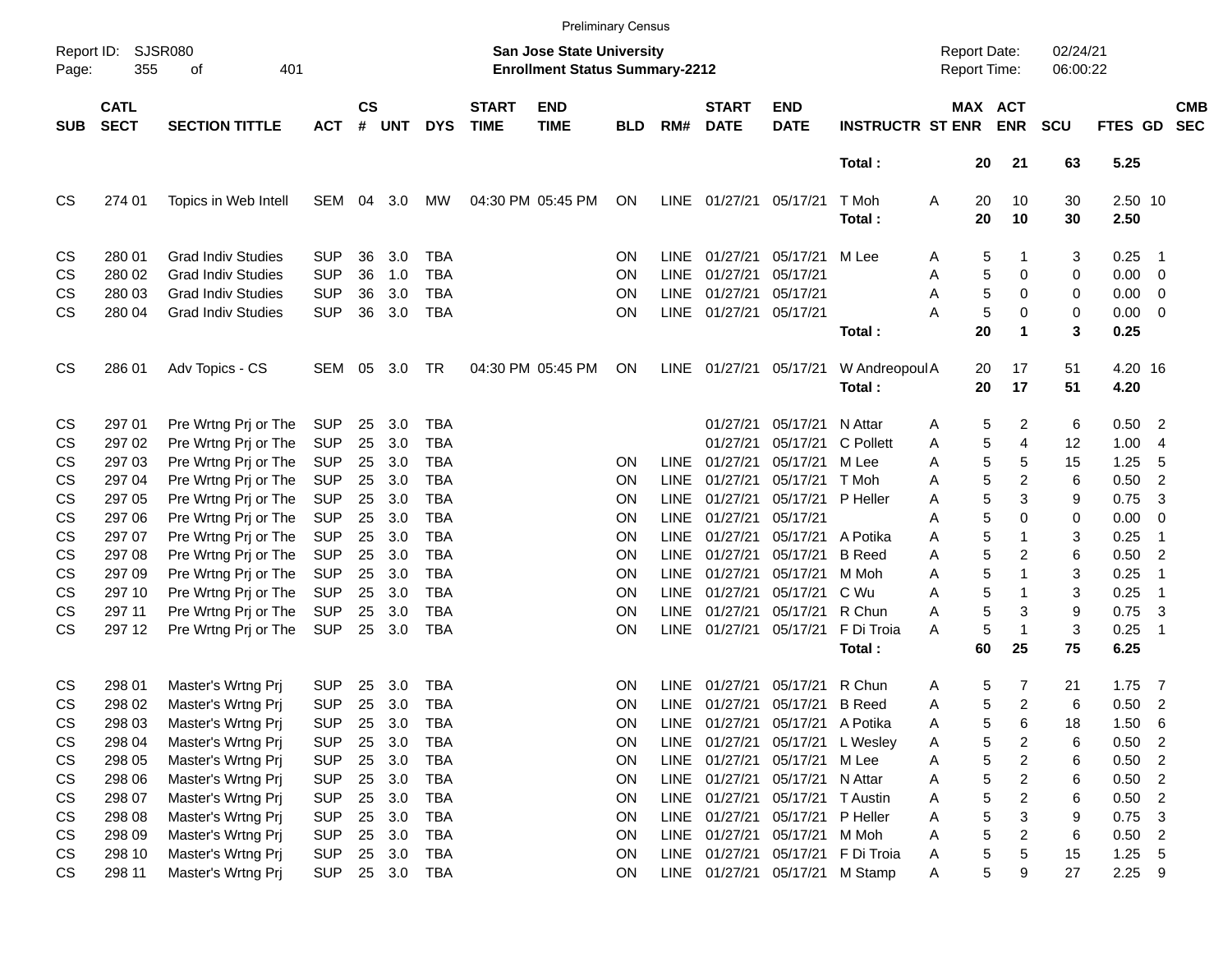|                                  |                                                          |                                                                                                                                  |                                                                                  |                                  |                                        |                                               |                             |                                                                           | <b>Preliminary Census</b>                                                  |                                                                   |                                                                      |                                                                      |                                               |                                            |                                                             |                                                                 |                                                       |                                       |                          |
|----------------------------------|----------------------------------------------------------|----------------------------------------------------------------------------------------------------------------------------------|----------------------------------------------------------------------------------|----------------------------------|----------------------------------------|-----------------------------------------------|-----------------------------|---------------------------------------------------------------------------|----------------------------------------------------------------------------|-------------------------------------------------------------------|----------------------------------------------------------------------|----------------------------------------------------------------------|-----------------------------------------------|--------------------------------------------|-------------------------------------------------------------|-----------------------------------------------------------------|-------------------------------------------------------|---------------------------------------|--------------------------|
| Report ID:<br>Page:              | 356                                                      | SJSR080<br>of<br>401                                                                                                             |                                                                                  |                                  |                                        |                                               |                             | <b>San Jose State University</b><br><b>Enrollment Status Summary-2212</b> |                                                                            |                                                                   |                                                                      |                                                                      |                                               | <b>Report Date:</b><br><b>Report Time:</b> |                                                             | 02/24/21<br>06:00:22                                            |                                                       |                                       |                          |
| <b>SUB</b>                       | <b>CATL</b><br><b>SECT</b>                               | <b>SECTION TITTLE</b>                                                                                                            | <b>ACT</b>                                                                       | <b>CS</b><br>#                   | UNT                                    | <b>DYS</b>                                    | <b>START</b><br><b>TIME</b> | <b>END</b><br>TIME                                                        | <b>BLD</b>                                                                 | RM#                                                               | <b>START</b><br><b>DATE</b>                                          | <b>END</b><br><b>DATE</b>                                            | <b>INSTRUCTR ST ENR</b>                       | <b>MAX</b>                                 | <b>ACT</b><br><b>ENR</b>                                    | <b>SCU</b>                                                      | <b>FTES GD</b>                                        |                                       | <b>CMB</b><br><b>SEC</b> |
| CS<br>CS<br>CS<br>CS<br>CS<br>CS | 298 12<br>298 13<br>298 14<br>298 15<br>298 16<br>298 17 | Master's Wrtng Pri<br>Master's Wrtng Pri<br>Master's Wrtng Prj<br>Master's Wrtng Prj<br>Master's Wrtng Prj<br>Master's Wrtng Pri | <b>SUP</b><br><b>SUP</b><br><b>SUP</b><br><b>SUP</b><br><b>SUP</b><br><b>SUP</b> | 25<br>25<br>25<br>25<br>25<br>25 | 3.0<br>3.0<br>3.0<br>3.0<br>3.0<br>3.0 | <b>TBA</b><br>TBA<br>TBA<br>ТВА<br>ТВА<br>TBA |                             |                                                                           | <b>ON</b><br><b>ON</b><br><b>ON</b><br><b>ON</b><br><b>ON</b><br><b>ON</b> | LINE<br>LINE<br>LINE<br><b>LINE</b><br><b>LINE</b><br><b>LINE</b> | 01/27/21<br>01/27/21<br>01/27/21<br>01/27/21<br>01/27/21<br>01/27/21 | 05/17/21<br>05/17/21<br>05/17/21<br>05/17/21<br>05/17/21<br>05/17/21 | S Kim<br>T Moh<br>C Wu<br>C Pollett<br>Total: | A<br>A<br>A<br>A<br>A<br>A<br>85           | 5<br>5<br>2<br>5<br>5<br>4<br>5<br>$\Omega$<br>5<br>0<br>50 | 3<br>6<br>3<br>$12 \overline{ }$<br>$\Omega$<br>$\Omega$<br>150 | 0.25<br>0.50<br>0.25<br>1.00<br>0.00<br>0.00<br>12.50 | -2<br>$\overline{4}$<br>0<br>$\Omega$ |                          |
| CS                               | 299 01                                                   | <b>Master's Thesis</b>                                                                                                           | <b>SUP</b>                                                                       | 25                               | 3.0                                    | TBA                                           |                             |                                                                           | <b>ON</b>                                                                  | LINE                                                              | 01/27/21                                                             | 05/17/21                                                             | Total :                                       | A                                          | $\overline{2}$<br>0<br>$\bf{0}$<br>$\mathbf{2}$             | $\mathbf 0$<br>$\bf{0}$                                         | 0.00<br>0.00                                          | $\overline{0}$                        |                          |

| Department: Computer Science | Department Total:         | 4404 |      | 3896 11120 | 760.35 |
|------------------------------|---------------------------|------|------|------------|--------|
|                              | <b>Lower Division:</b>    | 905  | 766  | 1758       | 118.20 |
|                              | <b>Upper Division:</b>    | 3152 | 2899 | 8669       | 584.45 |
|                              | <b>Graduate Division:</b> | 347  | 231  | 693        | 57.70  |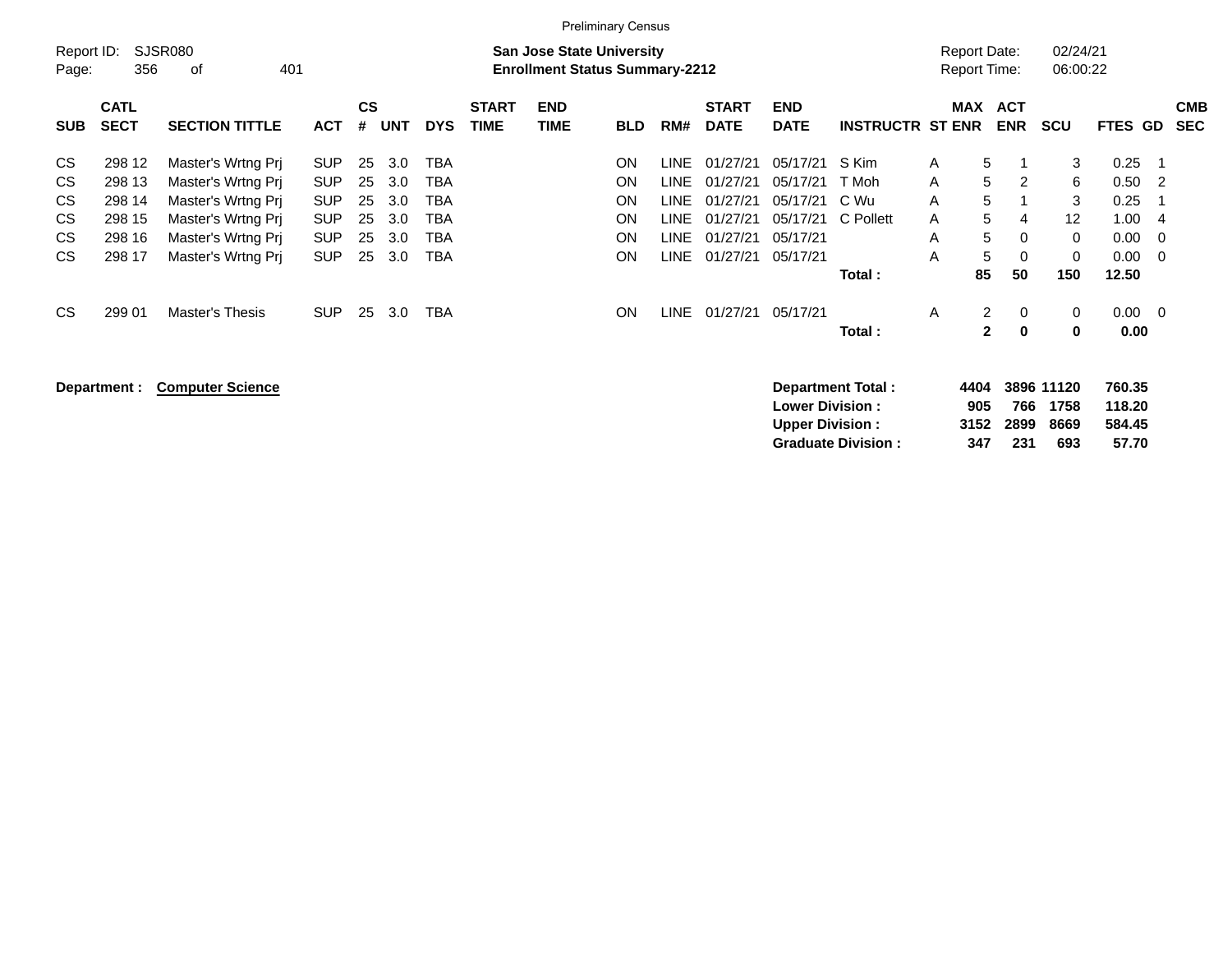|                     |                            |                            |            |                    |            |            |                             | <b>Preliminary Census</b>                                                 |            |             |                             |                           |                                  |                                     |     |                       |                      |                |                          |                          |
|---------------------|----------------------------|----------------------------|------------|--------------------|------------|------------|-----------------------------|---------------------------------------------------------------------------|------------|-------------|-----------------------------|---------------------------|----------------------------------|-------------------------------------|-----|-----------------------|----------------------|----------------|--------------------------|--------------------------|
| Report ID:<br>Page: | 357                        | SJSR080<br>401<br>οf       |            |                    |            |            |                             | <b>San Jose State University</b><br><b>Enrollment Status Summary-2212</b> |            |             |                             |                           |                                  | <b>Report Date:</b><br>Report Time: |     |                       | 02/24/21<br>06:00:22 |                |                          |                          |
| <b>SUB</b>          | <b>CATL</b><br><b>SECT</b> | <b>SECTION TITTLE</b>      | <b>ACT</b> | $\mathsf{cs}$<br># | <b>UNT</b> | <b>DYS</b> | <b>START</b><br><b>TIME</b> | <b>END</b><br><b>TIME</b>                                                 | <b>BLD</b> | RM#         | <b>START</b><br><b>DATE</b> | <b>END</b><br><b>DATE</b> | <b>INSTRUCTR ST ENR</b>          |                                     |     | MAX ACT<br><b>ENR</b> | <b>SCU</b>           | <b>FTES GD</b> |                          | <b>CMB</b><br><b>SEC</b> |
| College             |                            | <b>Science, College of</b> |            |                    |            |            |                             |                                                                           |            |             |                             |                           |                                  |                                     |     |                       |                      |                |                          |                          |
|                     | Department :               | Geology                    |            |                    |            |            |                             |                                                                           |            |             |                             |                           |                                  |                                     |     |                       |                      |                |                          |                          |
| <b>GEOL</b>         | 1 01                       | General Geology            | <b>LEC</b> | 02                 | 4.0        | МW         |                             | 09:00 AM 10:15 AM                                                         | <b>ON</b>  | <b>LINE</b> | 01/27/21                    | 05/17/21                  | A Van Dyne                       | A                                   | 55  | 55                    | 165                  | 14.67          | 0                        |                          |
| <b>GEOL</b>         | 1 0 2                      | <b>General Geology</b>     | <b>LEC</b> | 02                 | 4.0        | МW         |                             | 01:30 PM 02:45 PM                                                         | <b>ON</b>  | <b>LINE</b> | 01/27/21                    | 05/17/21                  | A Van Dyne                       | A                                   | 55  | 55                    | 165                  | 14.67          | 0                        |                          |
| <b>GEOL</b>         | 1 0 3                      | <b>General Geology</b>     | <b>LEC</b> | 02                 | 4.0        | МW         |                             | 03:00 PM 04:15 PM                                                         | <b>ON</b>  | <b>LINE</b> | 01/27/21                    | 05/17/21                  | M Leigh                          | A                                   | 60  | 47                    | 141                  | 12.53          | 0                        |                          |
| <b>GEOL</b>         | 1 0 4                      | <b>General Geology</b>     | LAB        | 16                 | 0.0        | т          |                             | 08:30 AM 11:15 AM                                                         | <b>ON</b>  | <b>LINE</b> | 01/27/21                    | 05/17/21                  | H McClure                        | Α                                   | 25  | 24                    | 24                   | 0.00           | 0                        |                          |
| <b>GEOL</b>         | 1 0 5                      | <b>General Geology</b>     | LAB        | 16                 | 0.0        |            |                             | 11:30 AM 02:15 PM                                                         | <b>ON</b>  | <b>LINE</b> | 01/27/21                    | 05/17/21                  | A Meyer                          | Α                                   | 25  | 25                    | 25                   | 0.00           | 0                        |                          |
| <b>GEOL</b>         | 1 0 6                      | <b>General Geology</b>     | LAB        | 16                 | 0.0        | Т          |                             | 02:30 PM 05:15 PM                                                         | <b>ON</b>  | <b>LINE</b> | 01/27/21                    | 05/17/21                  | A Meyer                          | Α                                   | 25  | 24                    | 24                   | 0.00           | 0                        |                          |
| <b>GEOL</b>         | 1 0 7                      | <b>General Geology</b>     | LAB        | 16                 | 0.0        | т          |                             | 05:30 PM 08:15 PM                                                         | <b>ON</b>  | <b>LINE</b> | 01/27/21                    | 05/17/21                  | l Lord                           | А                                   | 25  | 23                    | 23                   | 0.00           | 0                        |                          |
| <b>GEOL</b>         | 1 0 8                      | <b>General Geology</b>     | LAB        | 16                 | 0.0        | R          |                             | 08:30 AM 11:15 AM                                                         | <b>ON</b>  | <b>LINE</b> | 01/27/21                    | 05/17/21                  | R Meyer                          | Α                                   | 18  | 18                    | 18                   | 0.00           | 0                        |                          |
| <b>GEOL</b>         | 1 0 9                      | <b>General Geology</b>     | LAB        | 16                 | 0.0        | R          |                             | 11:30 AM 02:15 PM                                                         | <b>ON</b>  | <b>LINE</b> | 01/27/21                    | 05/17/21                  | R Meyer                          | Α                                   | 16  | 14                    | 14                   | 0.00           | 0                        |                          |
| <b>GEOL</b>         | 1 1 0                      | <b>General Geology</b>     | LAB        | 16                 | 0.0        | R          |                             | 05:30 PM 08:15 PM                                                         | <b>ON</b>  | <b>LINE</b> | 01/27/21                    | 05/17/21                  | R Missel                         | A                                   | 16  | 6                     | 6                    | 0.00           | 0                        |                          |
| <b>GEOL</b>         | 1 1 1                      | <b>General Geology</b>     | LAB        | 16                 | 0.0        | F          |                             | 09:30 AM 12:15 PM                                                         | <b>ON</b>  | <b>LINE</b> | 01/27/21                    | 05/17/21                  | H McClure                        | A                                   | 16  | 16                    | 16                   | 0.00           | 0                        |                          |
| <b>GEOL</b>         | 1 1 2                      | General Geology            | LAB        | 16                 | 0.0        | R          |                             | 02:30 PM 05:15 PM                                                         | ON         | <b>LINE</b> | 01/27/21                    | 05/17/21                  | l Lord                           | А                                   | 16  | $\overline{7}$        | $\overline{7}$       | 0.00           | $\overline{\mathbf{0}}$  |                          |
|                     |                            |                            |            |                    |            |            |                             |                                                                           |            |             |                             |                           | Total:                           |                                     | 352 | 314                   | 628                  | 41.87          |                          |                          |
| <b>GEOL</b>         | 2 0 1                      | Geology for Engineer LEC   |            | 01                 | 3.0        | MW         |                             | 09:00 AM 10:15 AM                                                         | <b>ON</b>  | <b>LINE</b> | 01/27/21                    | 05/17/21                  | L Teruya                         | A                                   | 45  | 34                    | 102                  | 6.80           | $\overline{\mathbf{0}}$  |                          |
| <b>GEOL</b>         | 2 0 2                      | Geology for Engineer       | LEC        | 01                 | 3.0        | <b>MW</b>  |                             | 10:30 AM 11:45 AM                                                         | ON         | <b>LINE</b> | 01/27/21                    | 05/17/21                  | L Teruya                         | A                                   | 45  | 42                    | 126                  | 8.40           | $\overline{\mathbf{0}}$  |                          |
|                     |                            |                            |            |                    |            |            |                             |                                                                           |            |             |                             |                           | Total:                           |                                     | 90  | 76                    | 228                  | 15.20          |                          |                          |
| <b>GEOL</b>         | 301                        | <b>Planet Earth</b>        | LEC        | 02                 | 3.0        | TBA        |                             |                                                                           | <b>ON</b>  | LINE        | 01/27/21                    | 05/17/21                  | J Santos                         | Α                                   | 48  | 48                    | 144                  | 9.60           | $\overline{\phantom{0}}$ |                          |
| <b>GEOL</b>         | 302                        | <b>Planet Earth</b>        | <b>LEC</b> | 02                 | 3.0        | <b>TBA</b> |                             |                                                                           | ON         | <b>LINE</b> | 01/27/21                    | 05/17/21                  | J Santos                         | A                                   | 37  | 35                    | 105                  | 7.00           | - 0                      |                          |
|                     |                            |                            |            |                    |            |            |                             |                                                                           |            |             |                             |                           | Total:                           |                                     | 85  | 83                    | 249                  | 16.60          |                          |                          |
|                     |                            |                            |            |                    |            |            |                             |                                                                           |            |             |                             |                           |                                  |                                     |     |                       |                      |                |                          |                          |
| <b>GEOL</b>         | 4L 01                      | Earth Systems Lab          | LAB        | 16                 | 1.0        | м          |                             | 09:00 AM 11:45 AM                                                         | <b>ON</b>  | LINE        | 01/27/21                    | 05/17/21                  | J Williamson A                   |                                     | 25  | 29                    | 29                   | 1.93           | $\overline{\mathbf{0}}$  |                          |
| <b>GEOL</b>         | 4L02                       | Earth Systems Lab          | LAB        | 16                 | 1.0        | M          |                             | 01:30 PM 04:15 PM                                                         | <b>ON</b>  | <b>LINE</b> | 01/27/21                    | 05/17/21                  | M Springs                        | A                                   | 25  | 27                    | 27                   | 1.80           | $\overline{\mathbf{0}}$  |                          |
| <b>GEOL</b>         | 4L03                       | Earth Systems Lab          | LAB        | 16                 | 1.0        | M          |                             | 05:30 PM 08:15 PM                                                         | <b>ON</b>  | <b>LINE</b> | 01/27/21                    | 05/17/21                  | M Dudrenova A                    |                                     | 25  | 25                    | 25                   | 1.67           | 0                        |                          |
| <b>GEOL</b>         | 4L04                       | Earth Systems Lab          | LAB        | 16                 | 1.0        | W          |                             | 09:00 AM 11:45 AM                                                         | <b>ON</b>  | <b>LINE</b> | 01/27/21                    | 05/17/21                  | M Dudrenova A                    |                                     | 25  | 25                    | 25                   | 1.67           | 0                        |                          |
| <b>GEOL</b>         | 4L05                       | Earth Systems Lab          | LAB        | 16                 | 1.0        | W          |                             | 01:30 PM 04:15 PM                                                         | <b>ON</b>  | <b>LINE</b> | 01/27/21                    | 05/17/21                  | J Williamson A                   |                                     | 25  | 27                    | 27                   | 1.80           | 0                        |                          |
| <b>GEOL</b>         | 4L06                       | Earth Systems Lab          | LAB        | 16                 | 1.0        | W          |                             | 05:30 PM 08:15 PM                                                         | ON         | <b>LINE</b> | 01/27/21                    | 05/17/21                  | M Springs<br>Total:              | A                                   | 25  | 26<br>150 159         | 26<br>159            | 1.73<br>10.60  | 0                        |                          |
|                     |                            |                            |            |                    |            |            |                             |                                                                           |            |             |                             |                           |                                  |                                     |     |                       |                      |                |                          |                          |
| GEOL 601            |                            | Geol of California         | LEC 02 3.0 |                    |            | MW         |                             | 03:00 PM 04:15 PM                                                         | ON         |             |                             | LINE 01/27/21 05/17/21    | L Teruya                         | A                                   | 35  | 33                    | 99                   | $6.60$ 0       |                          |                          |
|                     |                            |                            |            |                    |            |            |                             |                                                                           |            |             |                             |                           | Total:                           |                                     | 35  | 33                    | 99                   | 6.60           |                          |                          |
| GEOL 701            |                            | Earth Time and Life        | LEC.       |                    | 02 4.0     | TR         |                             | 09:00 AM 10:15 AM                                                         | <b>ON</b>  |             | LINE 01/27/21               |                           | 05/17/21 J Petsche               | A                                   | 63  | 56                    | 168                  | 14.93 0        |                          |                          |
|                     | GEOL 702                   | Earth Time and Life        | LEC.       |                    | 02 4.0     | TR         |                             | 01:30 PM 02:45 PM                                                         | <b>ON</b>  |             | LINE 01/27/21               |                           | 05/17/21 J Petsche               | A                                   | 63  | 58                    | 174                  | 15.47 0        |                          |                          |
|                     | GEOL 703                   | Earth Time and Life        | LAB        |                    | 16 0.0     | M          |                             | 08:30 AM 11:15 AM                                                         | <b>ON</b>  |             | LINE 01/27/21               |                           | 05/17/21 S Preston               | A                                   | 23  | 22                    | 22                   | $0.00 \t 0$    |                          |                          |
|                     | GEOL 704                   | Earth Time and Life        | LAB        |                    | 16 0.0     | M          |                             | 11:30 AM 02:15 PM                                                         | ON         |             |                             |                           | LINE 01/27/21 05/17/21 S Preston | A                                   | 23  | 22                    | 22                   | $0.00 \t 0$    |                          |                          |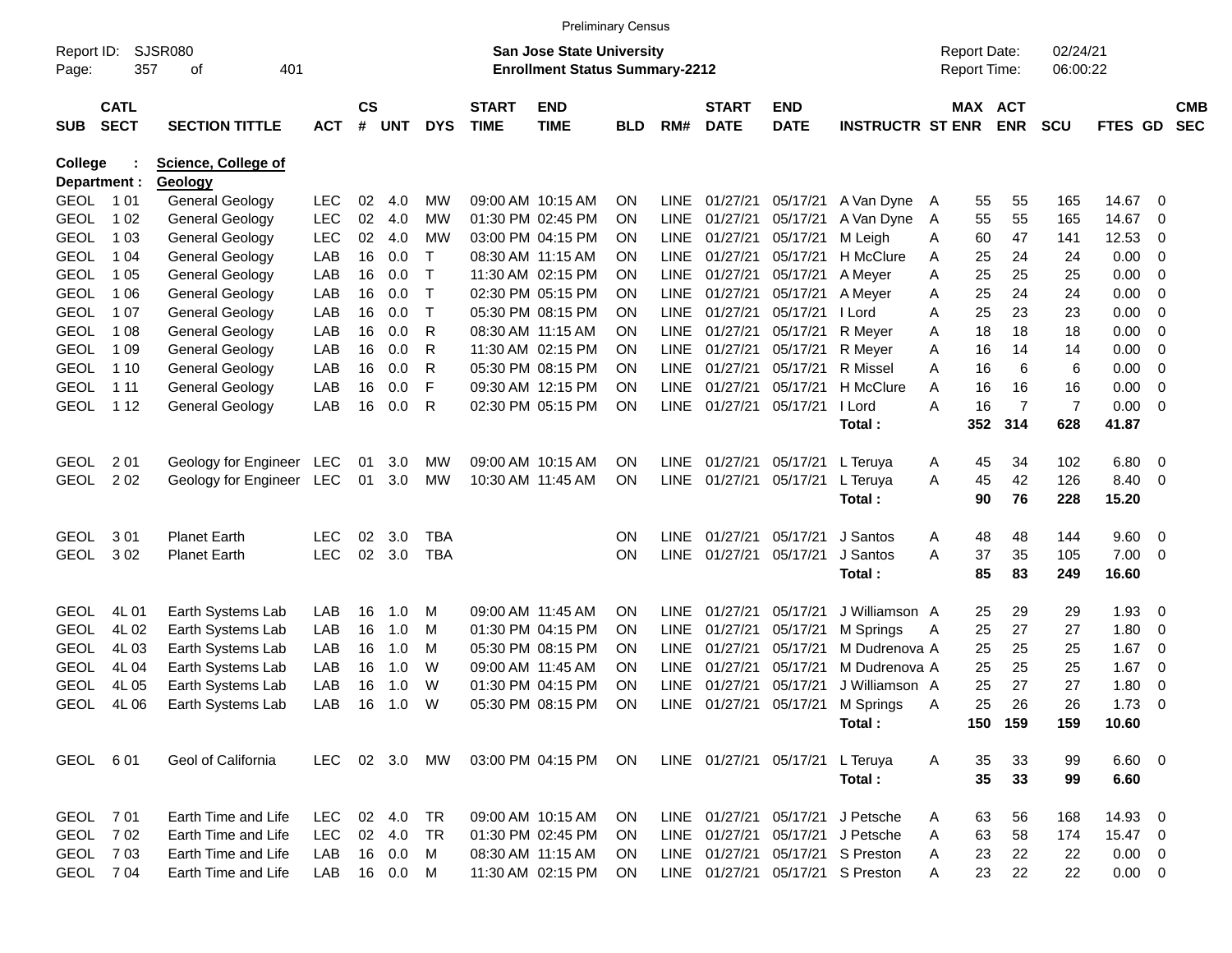| <b>SJSR080</b><br>02/24/21<br>Report ID:<br><b>San Jose State University</b><br><b>Report Date:</b><br>358<br>401<br><b>Enrollment Status Summary-2212</b><br>Report Time:<br>06:00:22<br>Page:<br>οf<br>$\mathsf{cs}$<br>MAX ACT<br><b>CATL</b><br><b>START</b><br><b>END</b><br><b>START</b><br><b>END</b><br><b>CMB</b><br><b>SECT</b><br><b>ENR</b><br><b>SECTION TITTLE</b><br>#<br><b>UNT</b><br><b>DYS</b><br><b>TIME</b><br>RM#<br><b>DATE</b><br><b>DATE</b><br><b>INSTRUCTR ST ENR</b><br><b>SCU</b><br><b>FTES GD</b><br><b>SEC</b><br><b>SUB</b><br><b>ACT</b><br><b>TIME</b><br><b>BLD</b><br>705<br><b>LINE</b><br>01/27/21<br>23<br>0.00<br><b>GEOL</b><br>Earth Time and Life<br>LAB<br>16<br>0.0<br>02:30 PM 05:15 PM<br><b>ON</b><br>05/17/21<br>K Layton<br>23<br>23<br>0<br>м<br>Α<br>706<br><b>GEOL</b><br>Earth Time and Life<br>05:30 PM 08:15 PM<br><b>LINE</b><br>01/27/21<br>F Ede<br>A<br>23<br>23<br>23<br>0.00<br>LAB<br>16<br>0.0<br>м<br>ON.<br>05/17/21<br>0<br><b>GEOL</b><br>707<br>Earth Time and Life<br>W<br><b>LINE</b><br>01/27/21<br>05/17/21<br>F Ede<br>23<br>0.00<br>LAB<br>16<br>0.0<br>08:30 AM 11:15 AM<br>ON.<br>Α<br>14<br>14<br>0<br><b>GEOL</b><br>708<br>0.0<br>W<br><b>LINE</b><br>01/27/21<br>23<br>10<br>0.00<br>Earth Time and Life<br>LAB<br>16<br>02:30 PM 05:15 PM<br>ON.<br>05/17/21<br>G Diaz Santa A<br>10<br>0<br>264<br>228<br>456<br>30.40<br>Total:<br>801<br>3.0<br>12:00 PM 01:15 PM<br><b>LINE</b><br>01/27/21<br><b>B</b> Buerer<br>19.00<br><b>GEOL</b><br>Age of Dinosaurs<br><b>LEC</b><br>01<br>МW<br><b>ON</b><br>05/17/21<br>96<br>95<br>285<br>$\mathbf 0$<br>Α<br><b>GEOL</b><br>8 0 2<br><b>LEC</b><br>3.0<br>03:00 PM 04:15 PM<br><b>LINE</b><br>01/27/21<br>05/17/21<br><b>B</b> Buerer<br>63<br>62<br>12.40<br>Age of Dinosaurs<br>01<br>МW<br>ON.<br>Α<br>186<br>0<br>803<br><b>LEC</b><br><b>TR</b><br><b>LINE</b><br>01/27/21<br>63<br>63<br>12.60<br><b>GEOL</b><br>Age of Dinosaurs<br>01<br>3.0<br>03:00 PM 04:15 PM<br>ON.<br>05/17/21<br><b>B</b> Buerer<br>A<br>189<br>0<br>222<br>220<br>660<br>44.00<br>Total: |
|------------------------------------------------------------------------------------------------------------------------------------------------------------------------------------------------------------------------------------------------------------------------------------------------------------------------------------------------------------------------------------------------------------------------------------------------------------------------------------------------------------------------------------------------------------------------------------------------------------------------------------------------------------------------------------------------------------------------------------------------------------------------------------------------------------------------------------------------------------------------------------------------------------------------------------------------------------------------------------------------------------------------------------------------------------------------------------------------------------------------------------------------------------------------------------------------------------------------------------------------------------------------------------------------------------------------------------------------------------------------------------------------------------------------------------------------------------------------------------------------------------------------------------------------------------------------------------------------------------------------------------------------------------------------------------------------------------------------------------------------------------------------------------------------------------------------------------------------------------------------------------------------------------------------------------------------------------------------------------------------------------------------------------------------------------------------------------------------------------|
|                                                                                                                                                                                                                                                                                                                                                                                                                                                                                                                                                                                                                                                                                                                                                                                                                                                                                                                                                                                                                                                                                                                                                                                                                                                                                                                                                                                                                                                                                                                                                                                                                                                                                                                                                                                                                                                                                                                                                                                                                                                                                                            |
|                                                                                                                                                                                                                                                                                                                                                                                                                                                                                                                                                                                                                                                                                                                                                                                                                                                                                                                                                                                                                                                                                                                                                                                                                                                                                                                                                                                                                                                                                                                                                                                                                                                                                                                                                                                                                                                                                                                                                                                                                                                                                                            |
|                                                                                                                                                                                                                                                                                                                                                                                                                                                                                                                                                                                                                                                                                                                                                                                                                                                                                                                                                                                                                                                                                                                                                                                                                                                                                                                                                                                                                                                                                                                                                                                                                                                                                                                                                                                                                                                                                                                                                                                                                                                                                                            |
|                                                                                                                                                                                                                                                                                                                                                                                                                                                                                                                                                                                                                                                                                                                                                                                                                                                                                                                                                                                                                                                                                                                                                                                                                                                                                                                                                                                                                                                                                                                                                                                                                                                                                                                                                                                                                                                                                                                                                                                                                                                                                                            |
|                                                                                                                                                                                                                                                                                                                                                                                                                                                                                                                                                                                                                                                                                                                                                                                                                                                                                                                                                                                                                                                                                                                                                                                                                                                                                                                                                                                                                                                                                                                                                                                                                                                                                                                                                                                                                                                                                                                                                                                                                                                                                                            |
|                                                                                                                                                                                                                                                                                                                                                                                                                                                                                                                                                                                                                                                                                                                                                                                                                                                                                                                                                                                                                                                                                                                                                                                                                                                                                                                                                                                                                                                                                                                                                                                                                                                                                                                                                                                                                                                                                                                                                                                                                                                                                                            |
|                                                                                                                                                                                                                                                                                                                                                                                                                                                                                                                                                                                                                                                                                                                                                                                                                                                                                                                                                                                                                                                                                                                                                                                                                                                                                                                                                                                                                                                                                                                                                                                                                                                                                                                                                                                                                                                                                                                                                                                                                                                                                                            |
|                                                                                                                                                                                                                                                                                                                                                                                                                                                                                                                                                                                                                                                                                                                                                                                                                                                                                                                                                                                                                                                                                                                                                                                                                                                                                                                                                                                                                                                                                                                                                                                                                                                                                                                                                                                                                                                                                                                                                                                                                                                                                                            |
|                                                                                                                                                                                                                                                                                                                                                                                                                                                                                                                                                                                                                                                                                                                                                                                                                                                                                                                                                                                                                                                                                                                                                                                                                                                                                                                                                                                                                                                                                                                                                                                                                                                                                                                                                                                                                                                                                                                                                                                                                                                                                                            |
|                                                                                                                                                                                                                                                                                                                                                                                                                                                                                                                                                                                                                                                                                                                                                                                                                                                                                                                                                                                                                                                                                                                                                                                                                                                                                                                                                                                                                                                                                                                                                                                                                                                                                                                                                                                                                                                                                                                                                                                                                                                                                                            |
|                                                                                                                                                                                                                                                                                                                                                                                                                                                                                                                                                                                                                                                                                                                                                                                                                                                                                                                                                                                                                                                                                                                                                                                                                                                                                                                                                                                                                                                                                                                                                                                                                                                                                                                                                                                                                                                                                                                                                                                                                                                                                                            |
|                                                                                                                                                                                                                                                                                                                                                                                                                                                                                                                                                                                                                                                                                                                                                                                                                                                                                                                                                                                                                                                                                                                                                                                                                                                                                                                                                                                                                                                                                                                                                                                                                                                                                                                                                                                                                                                                                                                                                                                                                                                                                                            |
| 901<br><b>Earth Disasters</b><br><b>LINE</b><br>01/27/21<br>62<br>16.53<br><b>GEOL</b><br><b>LEC</b><br>01<br>4.0<br>МW<br>10:30 AM 11:45 AM<br>ON.<br>05/17/21<br>G Turner<br>63<br>186<br>0<br>Α                                                                                                                                                                                                                                                                                                                                                                                                                                                                                                                                                                                                                                                                                                                                                                                                                                                                                                                                                                                                                                                                                                                                                                                                                                                                                                                                                                                                                                                                                                                                                                                                                                                                                                                                                                                                                                                                                                         |
| <b>GEOL</b><br>902<br><b>Earth Disasters</b><br><b>LEC</b><br>4.0<br>03:00 PM 04:15 PM<br><b>LINE</b><br>01/27/21<br>52<br>13.87<br>01<br>MW<br>ON.<br>05/17/21<br><b>G</b> Turner<br>55<br>156<br>0<br>A                                                                                                                                                                                                                                                                                                                                                                                                                                                                                                                                                                                                                                                                                                                                                                                                                                                                                                                                                                                                                                                                                                                                                                                                                                                                                                                                                                                                                                                                                                                                                                                                                                                                                                                                                                                                                                                                                                  |
| <b>GEOL</b><br>903<br>$\mathsf{T}$<br><b>LINE</b><br>01/27/21<br>0.00<br><b>Earth Disasters</b><br>LAB<br>16<br>0.0<br>09:00 AM 11:45 AM<br>ON.<br>05/17/21<br>V Arnold<br>24<br>24<br>24<br>0<br>A                                                                                                                                                                                                                                                                                                                                                                                                                                                                                                                                                                                                                                                                                                                                                                                                                                                                                                                                                                                                                                                                                                                                                                                                                                                                                                                                                                                                                                                                                                                                                                                                                                                                                                                                                                                                                                                                                                        |
| <b>GEOL</b><br>904<br>0.0<br>$\top$<br>01:30 PM 04:15 PM<br><b>LINE</b><br>01/27/21<br>0.00<br><b>Earth Disasters</b><br>LAB<br>16<br>ON.<br>05/17/21<br>D Kapule<br>24<br>24<br>24<br>0<br>Α                                                                                                                                                                                                                                                                                                                                                                                                                                                                                                                                                                                                                                                                                                                                                                                                                                                                                                                                                                                                                                                                                                                                                                                                                                                                                                                                                                                                                                                                                                                                                                                                                                                                                                                                                                                                                                                                                                              |
| <b>GEOL</b><br>905<br>0.0<br>R<br><b>LINE</b><br>01/27/21<br>24<br>23<br>0.00<br><b>Earth Disasters</b><br>LAB<br>16<br>09:00 AM 11:45 AM<br>ON.<br>05/17/21<br>V Arnold<br>Α<br>23<br>0                                                                                                                                                                                                                                                                                                                                                                                                                                                                                                                                                                                                                                                                                                                                                                                                                                                                                                                                                                                                                                                                                                                                                                                                                                                                                                                                                                                                                                                                                                                                                                                                                                                                                                                                                                                                                                                                                                                   |
| $\top$<br><b>GEOL</b><br>906<br>05:30 PM 08:15 PM<br><b>LINE</b><br>01/27/21<br>24<br>23<br>23<br>0.00<br><b>Earth Disasters</b><br>LAB<br>16<br>0.0<br>ON.<br>05/17/21<br>R Missel<br>Α<br>0                                                                                                                                                                                                                                                                                                                                                                                                                                                                                                                                                                                                                                                                                                                                                                                                                                                                                                                                                                                                                                                                                                                                                                                                                                                                                                                                                                                                                                                                                                                                                                                                                                                                                                                                                                                                                                                                                                              |
| <b>GEOL</b><br>907<br>0.0<br>R<br><b>LINE</b><br>01/27/21<br>24<br>20<br>20<br>0.00<br><b>Earth Disasters</b><br>LAB<br>16<br>01:30 PM 04:15 PM<br>ON.<br>05/17/21<br>D Kapule<br>Α<br>0                                                                                                                                                                                                                                                                                                                                                                                                                                                                                                                                                                                                                                                                                                                                                                                                                                                                                                                                                                                                                                                                                                                                                                                                                                                                                                                                                                                                                                                                                                                                                                                                                                                                                                                                                                                                                                                                                                                   |
| 238<br>228<br>456<br>30.40<br>Total:                                                                                                                                                                                                                                                                                                                                                                                                                                                                                                                                                                                                                                                                                                                                                                                                                                                                                                                                                                                                                                                                                                                                                                                                                                                                                                                                                                                                                                                                                                                                                                                                                                                                                                                                                                                                                                                                                                                                                                                                                                                                       |
| GEOL 28 01<br><b>LINE</b><br>01/27/21<br>13<br>$0.87$ 0<br><b>Geol Outdoors</b><br>LAB<br>16<br>1.0<br>TBA<br>ON.<br>05/17/21<br>A Van Dyne<br>18<br>13<br>A                                                                                                                                                                                                                                                                                                                                                                                                                                                                                                                                                                                                                                                                                                                                                                                                                                                                                                                                                                                                                                                                                                                                                                                                                                                                                                                                                                                                                                                                                                                                                                                                                                                                                                                                                                                                                                                                                                                                               |
| 18<br>13<br>0.87<br>Total:<br>13                                                                                                                                                                                                                                                                                                                                                                                                                                                                                                                                                                                                                                                                                                                                                                                                                                                                                                                                                                                                                                                                                                                                                                                                                                                                                                                                                                                                                                                                                                                                                                                                                                                                                                                                                                                                                                                                                                                                                                                                                                                                           |
|                                                                                                                                                                                                                                                                                                                                                                                                                                                                                                                                                                                                                                                                                                                                                                                                                                                                                                                                                                                                                                                                                                                                                                                                                                                                                                                                                                                                                                                                                                                                                                                                                                                                                                                                                                                                                                                                                                                                                                                                                                                                                                            |
| 06:00 PM 08:45 PM<br><b>LINE</b><br>01/27/21<br><b>G Schwartz</b><br>37<br>$7.40 \quad 0$<br>GEOL 103 01<br><b>Earth Systems</b><br><b>LEC</b><br>01<br>3.0<br>M<br>ON.<br>05/17/21<br>37<br>111<br>A                                                                                                                                                                                                                                                                                                                                                                                                                                                                                                                                                                                                                                                                                                                                                                                                                                                                                                                                                                                                                                                                                                                                                                                                                                                                                                                                                                                                                                                                                                                                                                                                                                                                                                                                                                                                                                                                                                      |
| 37<br>37<br>111<br>7.40<br>Total:                                                                                                                                                                                                                                                                                                                                                                                                                                                                                                                                                                                                                                                                                                                                                                                                                                                                                                                                                                                                                                                                                                                                                                                                                                                                                                                                                                                                                                                                                                                                                                                                                                                                                                                                                                                                                                                                                                                                                                                                                                                                          |
| 3.0<br>01/27/21<br><b>B</b> Buerer<br>36<br>7.20<br>GEOL 107 01<br><b>Prehistoric Life</b><br><b>LEC</b><br>01<br>TR<br>09:00 AM 10:15 AM<br><b>ON</b><br><b>LINE</b><br>05/17/21<br>37<br>108<br>0<br>Α                                                                                                                                                                                                                                                                                                                                                                                                                                                                                                                                                                                                                                                                                                                                                                                                                                                                                                                                                                                                                                                                                                                                                                                                                                                                                                                                                                                                                                                                                                                                                                                                                                                                                                                                                                                                                                                                                                   |
| <b>LEC</b><br>3.0<br><b>TR</b><br><b>LINE</b><br>01/27/21<br>J Petsche<br>38<br>7.60<br>GEOL 107 02<br>Prehistoric Life<br>01<br>10:30 AM 11:45 AM<br>ON.<br>05/17/21<br>37<br>114<br>0<br>A                                                                                                                                                                                                                                                                                                                                                                                                                                                                                                                                                                                                                                                                                                                                                                                                                                                                                                                                                                                                                                                                                                                                                                                                                                                                                                                                                                                                                                                                                                                                                                                                                                                                                                                                                                                                                                                                                                               |
| $\mathsf{T}$<br><b>LINE</b><br>01/27/21<br>37<br>GEOL 107 03<br>Prehistoric Life<br>LEC<br>3.0<br>04:30 PM 07:15 PM<br>ON.<br>05/17/21<br>J Petsche<br>37<br>111<br>7.40<br>0<br>01<br>Α                                                                                                                                                                                                                                                                                                                                                                                                                                                                                                                                                                                                                                                                                                                                                                                                                                                                                                                                                                                                                                                                                                                                                                                                                                                                                                                                                                                                                                                                                                                                                                                                                                                                                                                                                                                                                                                                                                                   |
| <b>TR</b><br><b>LINE</b><br>37<br>37<br>GEOL 107 04<br><b>LEC</b><br>01<br>3.0<br>12:00 PM 01:15 PM<br>ON.<br>01/27/21<br>05/17/21<br>R Beltracchi<br>111<br>7.40<br>0<br><b>Prehistoric Life</b><br>A                                                                                                                                                                                                                                                                                                                                                                                                                                                                                                                                                                                                                                                                                                                                                                                                                                                                                                                                                                                                                                                                                                                                                                                                                                                                                                                                                                                                                                                                                                                                                                                                                                                                                                                                                                                                                                                                                                     |
| Total:<br>148 148<br>444<br>29.60                                                                                                                                                                                                                                                                                                                                                                                                                                                                                                                                                                                                                                                                                                                                                                                                                                                                                                                                                                                                                                                                                                                                                                                                                                                                                                                                                                                                                                                                                                                                                                                                                                                                                                                                                                                                                                                                                                                                                                                                                                                                          |
| GEOL 111 01<br>Geol and Envir<br>3.0<br><b>TBA</b><br>05/17/21 A Van Dyne<br>6.80<br><b>LEC</b><br>01<br>ON<br>LINE 01/27/21<br>40<br>34<br>102<br>0 <sup>o</sup>                                                                                                                                                                                                                                                                                                                                                                                                                                                                                                                                                                                                                                                                                                                                                                                                                                                                                                                                                                                                                                                                                                                                                                                                                                                                                                                                                                                                                                                                                                                                                                                                                                                                                                                                                                                                                                                                                                                                          |
| A<br>3.0<br>ENVS 111 01<br>Geol and Envir<br><b>LEC</b><br><b>TBA</b><br>LINE 01/27/21<br>05/17/21<br>5<br>1.00<br>0 <sup>o</sup><br>01<br>ON<br>A Van Dyne<br>0<br>15<br>A                                                                                                                                                                                                                                                                                                                                                                                                                                                                                                                                                                                                                                                                                                                                                                                                                                                                                                                                                                                                                                                                                                                                                                                                                                                                                                                                                                                                                                                                                                                                                                                                                                                                                                                                                                                                                                                                                                                                |
| GEOL 111 02<br>Geol and Envir<br><b>LEC</b><br>3.0<br><b>TBA</b><br>LINE 01/27/21<br>05/17/21<br>N Bogie<br>4.80<br>01<br>ON<br>40<br>24<br>72<br>0 <sup>o</sup><br>A                                                                                                                                                                                                                                                                                                                                                                                                                                                                                                                                                                                                                                                                                                                                                                                                                                                                                                                                                                                                                                                                                                                                                                                                                                                                                                                                                                                                                                                                                                                                                                                                                                                                                                                                                                                                                                                                                                                                      |
| ENVS 111 02<br>Geol and Envir<br><b>LEC</b><br>3.0<br><b>TBA</b><br>LINE 01/27/21<br>05/17/21<br>N Bogie<br>0<br>11<br>2.20<br>01<br>ON<br>33<br>0 <sup>o</sup><br>A                                                                                                                                                                                                                                                                                                                                                                                                                                                                                                                                                                                                                                                                                                                                                                                                                                                                                                                                                                                                                                                                                                                                                                                                                                                                                                                                                                                                                                                                                                                                                                                                                                                                                                                                                                                                                                                                                                                                       |
| GEOL 111 03<br>Geol and Envir<br><b>LEC</b><br>3.0<br><b>TBA</b><br>LINE 01/27/21<br>05/17/21<br>N Bogie<br>40<br>30<br>6.00<br>0 <sup>o</sup><br>01<br>ON<br>Α<br>90                                                                                                                                                                                                                                                                                                                                                                                                                                                                                                                                                                                                                                                                                                                                                                                                                                                                                                                                                                                                                                                                                                                                                                                                                                                                                                                                                                                                                                                                                                                                                                                                                                                                                                                                                                                                                                                                                                                                      |
| ENVS 111 03<br>Geol and Envir<br>LEC<br>3.0<br><b>TBA</b><br>LINE 01/27/21<br>05/17/21<br>N Bogie<br>$\mathbf 0$<br>9<br>1.80<br>0 <sup>o</sup><br>01<br>ON<br>27<br>A                                                                                                                                                                                                                                                                                                                                                                                                                                                                                                                                                                                                                                                                                                                                                                                                                                                                                                                                                                                                                                                                                                                                                                                                                                                                                                                                                                                                                                                                                                                                                                                                                                                                                                                                                                                                                                                                                                                                     |
| GEOL 111 04<br>Geol and Envir<br><b>LEC</b><br>3.0<br><b>TBA</b><br>ON<br>LINE 01/27/21 05/17/21<br>A Van Dyne<br>40<br>24<br>72<br>4.80<br>$0\,C$<br>01<br>Α                                                                                                                                                                                                                                                                                                                                                                                                                                                                                                                                                                                                                                                                                                                                                                                                                                                                                                                                                                                                                                                                                                                                                                                                                                                                                                                                                                                                                                                                                                                                                                                                                                                                                                                                                                                                                                                                                                                                              |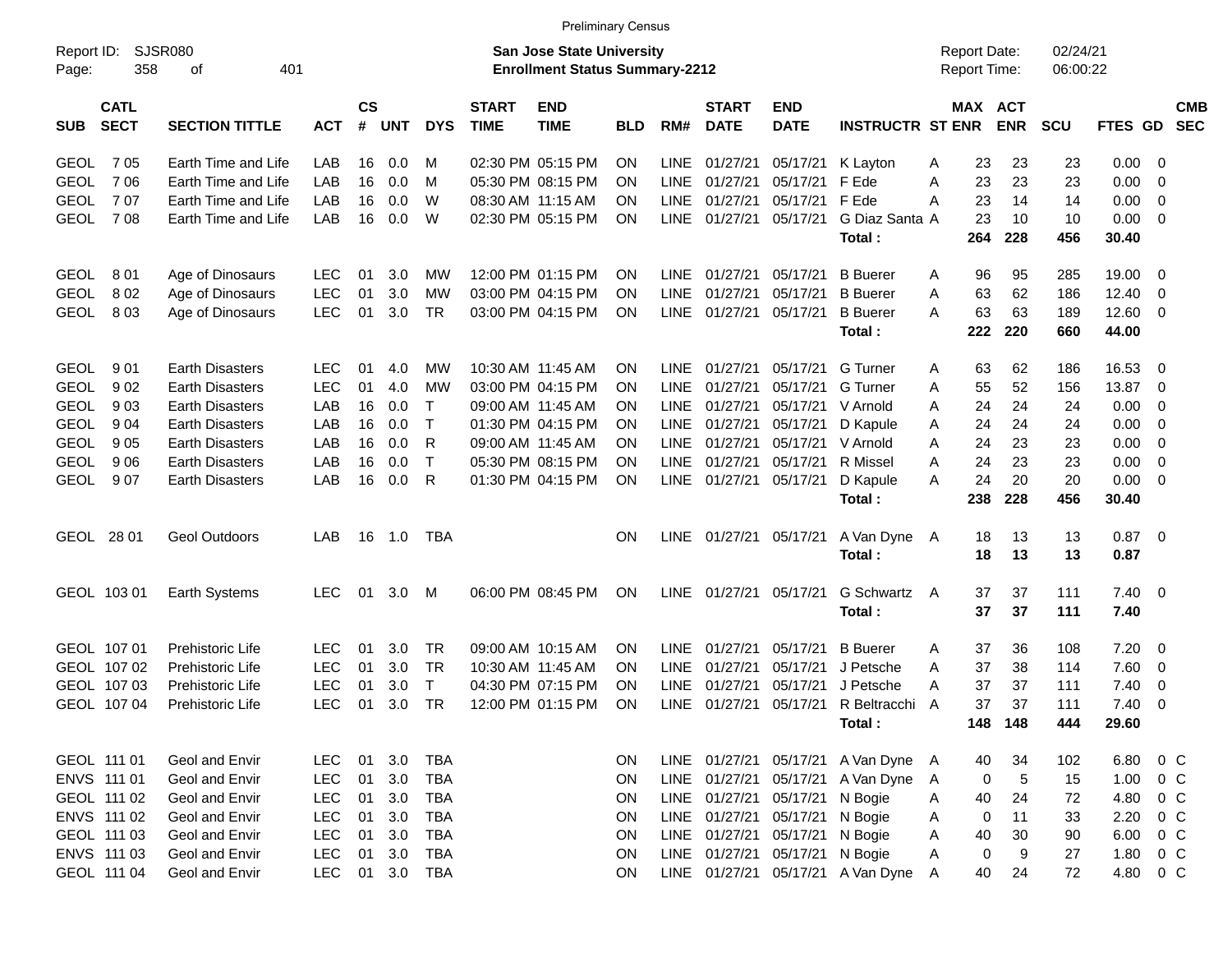|                     |                                                          |                                                                                              |                                                      |                |                             |                                                      |                             | <b>Preliminary Census</b>                                                 |                        |                            |                                                    |                                              |                                  |                  |                  |                                     |                      |                                                          |                                                     |                          |
|---------------------|----------------------------------------------------------|----------------------------------------------------------------------------------------------|------------------------------------------------------|----------------|-----------------------------|------------------------------------------------------|-----------------------------|---------------------------------------------------------------------------|------------------------|----------------------------|----------------------------------------------------|----------------------------------------------|----------------------------------|------------------|------------------|-------------------------------------|----------------------|----------------------------------------------------------|-----------------------------------------------------|--------------------------|
| Report ID:<br>Page: | 359                                                      | <b>SJSR080</b><br>401<br>оf                                                                  |                                                      |                |                             |                                                      |                             | <b>San Jose State University</b><br><b>Enrollment Status Summary-2212</b> |                        |                            |                                                    |                                              |                                  |                  |                  | <b>Report Date:</b><br>Report Time: | 02/24/21<br>06:00:22 |                                                          |                                                     |                          |
| <b>SUB</b>          | <b>CATL</b><br><b>SECT</b>                               | <b>SECTION TITTLE</b>                                                                        | <b>ACT</b>                                           | <b>CS</b><br># | <b>UNT</b>                  | <b>DYS</b>                                           | <b>START</b><br><b>TIME</b> | <b>END</b><br><b>TIME</b>                                                 | <b>BLD</b>             | RM#                        | <b>START</b><br><b>DATE</b>                        | <b>END</b><br><b>DATE</b>                    | <b>INSTRUCTR ST ENR</b>          |                  |                  | MAX ACT<br><b>ENR</b>               | <b>SCU</b>           | FTES GD                                                  |                                                     | <b>CMB</b><br><b>SEC</b> |
|                     | ENVS 111 04                                              | Geol and Envir                                                                               | <b>LEC</b>                                           | 01             | 3.0                         | TBA                                                  |                             |                                                                           | <b>ON</b>              | LINE                       | 01/27/21                                           | 05/17/21                                     | A Van Dyne A<br>Total:           |                  | 0<br>160         | 16<br>153                           | 48<br>459            | 3.20<br>30.60                                            | $0\,C$                                              |                          |
|                     | GEOL 112 01<br>GEOL 112 02                               | Earthquakes Volcan<br>Earthquakes Volcan                                                     | <b>LEC</b><br><b>LEC</b>                             | 01<br>01       | 3.0<br>3.0                  | <b>TR</b><br><b>TR</b>                               |                             | 09:00 AM 10:15 AM<br>10:30 AM 11:45 AM                                    | <b>ON</b><br><b>ON</b> | <b>LINE</b><br><b>LINE</b> | 01/27/21<br>01/27/21                               | 05/17/21<br>05/17/21                         | J Santos<br>J Santos<br>Total:   | A<br>A           | 37<br>37<br>74   | 33<br>38<br>71                      | 99<br>114<br>213     | 6.60<br>7.60<br>14.20                                    | $\overline{\mathbf{0}}$<br>$\overline{0}$           |                          |
|                     | GEOL 122 01<br>GEOL 122 02                               | Petrology<br>Petrology                                                                       | LEC<br>LAB                                           | 02<br>16       | 4.0<br>0.0                  | <b>TR</b><br>$\mathsf{T}$                            |                             | 01:30 PM 02:45 PM<br>03:00 PM 05:45 PM                                    | <b>ON</b><br><b>ON</b> | LINE<br><b>LINE</b>        | 01/27/21<br>01/27/21                               | 05/17/21<br>05/17/21                         | E Metzger<br>E Metzger<br>Total: | A<br>A           | 15<br>15<br>30   | 12<br>12<br>24                      | 36<br>12<br>48       | 3.40<br>0.00<br>3.40                                     | - 3<br>-3                                           |                          |
|                     | GEOL 125 01<br>GEOL 125 02                               | <b>Struct Geol</b><br><b>Struct Geol</b>                                                     | <b>LEC</b><br>LAB                                    | 01<br>16       | 4.0<br>0.0                  | <b>TR</b><br>R                                       |                             | 09:00 AM 10:15 AM<br>10:30 AM 01:15 PM                                    | <b>ON</b><br>ON        | <b>LINE</b><br><b>LINE</b> | 01/27/21<br>01/27/21                               | 05/17/21<br>05/17/21                         | R Miller<br>R Miller<br>Total:   | A<br>A           | 15<br>15<br>30   | 12<br>12<br>24                      | 36<br>12<br>48       | 3.33<br>0.00<br>3.33                                     | $\overline{2}$<br>$\overline{2}$                    |                          |
|                     | GEOL 127 01                                              | <b>Tectonics</b>                                                                             | <b>LEC</b>                                           |                | 3.0                         |                                                      |                             |                                                                           |                        |                            |                                                    |                                              | Total:                           | X                | 0<br>$\mathbf 0$ | 0<br>0                              | 0<br>0               | 0.00<br>0.00                                             | $\overline{\mathbf{0}}$                             |                          |
|                     |                                                          | GEOL 129A 01 Intro Field Geol                                                                | LAB                                                  | 16             | 2.0                         | <b>TBA</b>                                           |                             |                                                                           | <b>ON</b>              | LINE                       | 01/27/21                                           | 05/17/21                                     | <b>K</b> Blisniuk<br>Total:      | A                | 18<br>18         | 5<br>5                              | 10<br>10             | 0.67<br>0.67                                             | $\overline{\mathbf{0}}$                             |                          |
|                     | GEOL 140 01<br>GEOL 140 02                               | Prin of Engr Geol<br>Prin of Engr Geol                                                       | <b>LEC</b><br>LAB                                    | 02<br>16       | 4.0<br>0.0                  | <b>TR</b><br>$\mathsf{T}$                            |                             | 09:00 AM 10:15 AM<br>10:30 AM 01:15 PM                                    | <b>ON</b><br>ON        | <b>LINE</b><br><b>LINE</b> | 01/27/21<br>01/27/21                               | 05/17/21<br>05/17/21                         | E Gabet<br>E Gabet<br>Total:     | A<br>A           | 15<br>15<br>30   | 6<br>6<br>12                        | 18<br>6<br>24        | 1.73<br>0.00<br>1.73                                     | $\overline{2}$<br>$\overline{2}$                    |                          |
|                     | GEOL 145 01<br>GEOL 145 02                               | Earth System Sci<br>Earth System Sci                                                         | <b>LEC</b><br>LAB                                    | 02<br>16       | 4.0<br>0.0                  | MW<br>MW                                             |                             | 01:30 PM 02:45 PM<br>03:00 PM 04:15 PM                                    | <b>ON</b><br><b>ON</b> | LINE<br><b>LINE</b>        | 01/27/21<br>01/27/21                               | 05/17/21<br>05/17/21                         | E Metzger<br>E Metzger<br>Total: | A<br>A           | 15<br>15<br>30   | 13<br>13<br>26                      | 39<br>13<br>52       | 3.87<br>0.00<br>3.87                                     | - 6<br>6                                            |                          |
|                     | GEOL 180 10<br>GEOL 180 11<br>GEOL 180 12                | <b>Indiv Studies</b><br><b>Indiv Studies</b><br><b>Indiv Studies</b>                         | <b>SUP</b><br><b>SUP</b><br><b>SUP</b>               | 36<br>36       | 36 1.0<br>1.0<br>1.0        | <b>TBA</b><br>TBA<br><b>TBA</b>                      |                             |                                                                           |                        |                            | 01/27/21 05/17/21<br>01/27/21 05/17/21<br>01/27/21 | 05/17/21                                     |                                  | Α<br>Α<br>Α      | 3<br>3<br>3      | 0<br>0<br>0                         | 0<br>0<br>0          | 0.00<br>$0.00 \t 0$<br>0.00                              | $\overline{\mathbf{0}}$<br>$\overline{\phantom{0}}$ |                          |
|                     | GEOL 180 13<br>GEOL 180 14<br>GEOL 180 15<br>GEOL 180 16 | <b>Indiv Studies</b><br><b>Indiv Studies</b><br><b>Indiv Studies</b><br><b>Indiv Studies</b> | <b>SUP</b><br><b>SUP</b><br><b>SUP</b><br><b>SUP</b> | 36<br>36<br>36 | 36 1.0<br>1.0<br>1.0<br>1.0 | <b>TBA</b><br><b>TBA</b><br><b>TBA</b><br><b>TBA</b> |                             |                                                                           |                        |                            | 01/27/21<br>01/27/21<br>01/27/21<br>01/27/21       | 05/17/21<br>05/17/21<br>05/17/21<br>05/17/21 | K Blisniuk<br>R Portner          | Α<br>Α<br>A<br>Α | 3<br>3<br>3<br>3 | 0<br>0<br>0                         | 0<br>0<br>0<br>-1    | $0.00 \t 0$<br>$0.00 \t 0$<br>$0.00 \t 0$<br>$0.07 \t 0$ |                                                     |                          |
|                     | GEOL 180 17<br>GEOL 180 18<br>GEOL 180 20                | <b>Indiv Studies</b><br><b>Indiv Studies</b><br><b>Indiv Studies</b>                         | <b>SUP</b><br><b>SUP</b><br><b>SUP</b>               | 36<br>36       | 1.0<br>1.0<br>36 2.0        | <b>TBA</b><br><b>TBA</b><br><b>TBA</b>               |                             |                                                                           |                        |                            | 01/27/21<br>01/27/21<br>01/27/21                   | 05/17/21<br>05/17/21<br>05/17/21             | C Pietsch                        | Α<br>A<br>A      | 3<br>5<br>3      | 0<br>0                              | -1<br>0<br>0         | $0.07 \t 0$<br>$0.00 \t 0$<br>$0.00 \t 0$                |                                                     |                          |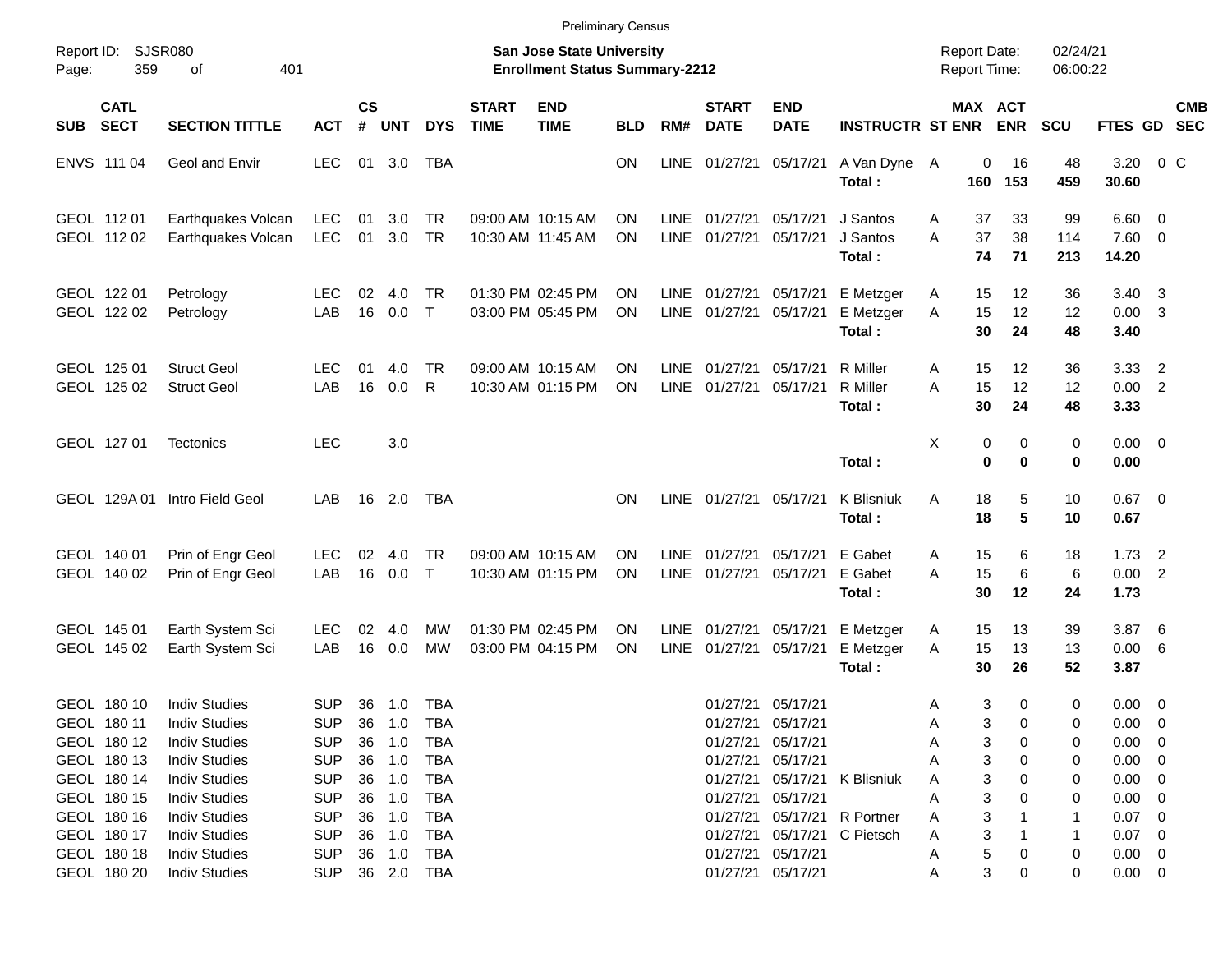|                     |                            |                       |            |                |            |            |                             |                                                                    | <b>Preliminary Census</b> |     |                             |                           |                         |                                            |                       |                      |                |   |                          |
|---------------------|----------------------------|-----------------------|------------|----------------|------------|------------|-----------------------------|--------------------------------------------------------------------|---------------------------|-----|-----------------------------|---------------------------|-------------------------|--------------------------------------------|-----------------------|----------------------|----------------|---|--------------------------|
| Report ID:<br>Page: | 360                        | SJSR080<br>οf         | 401        |                |            |            |                             | San Jose State University<br><b>Enrollment Status Summary-2212</b> |                           |     |                             |                           |                         | <b>Report Date:</b><br><b>Report Time:</b> |                       | 02/24/21<br>06:00:22 |                |   |                          |
| <b>SUB</b>          | <b>CATL</b><br><b>SECT</b> | <b>SECTION TITTLE</b> | <b>ACT</b> | <b>CS</b><br># | <b>UNT</b> | <b>DYS</b> | <b>START</b><br><b>TIME</b> | <b>END</b><br><b>TIME</b>                                          | <b>BLD</b>                | RM# | <b>START</b><br><b>DATE</b> | <b>END</b><br><b>DATE</b> | <b>INSTRUCTR ST ENR</b> |                                            | MAX ACT<br><b>ENR</b> | <b>SCU</b>           | <b>FTES GD</b> |   | <b>CMB</b><br><b>SEC</b> |
|                     | GEOL 180 21                | <b>Indiv Studies</b>  | <b>SUP</b> | 36             | 2.0        | <b>TBA</b> |                             |                                                                    |                           |     | 01/27/21                    | 05/17/21                  |                         | 3<br>A                                     | 0                     | 0                    | 0.00           | 0 |                          |
|                     | GEOL 180 22                | <b>Indiv Studies</b>  | <b>SUP</b> | 36             | 2.0        | <b>TBA</b> |                             |                                                                    |                           |     | 01/27/21                    | 05/17/21                  |                         | 3<br>Α                                     | 0                     | 0                    | 0.00           | 0 |                          |
|                     | GEOL 180 23                | <b>Indiv Studies</b>  | <b>SUP</b> | 36             | 2.0        | <b>TBA</b> |                             |                                                                    |                           |     | 01/27/21                    | 05/17/21                  |                         | 3<br>Α                                     | 0                     | 0                    | 0.00           | 0 |                          |
|                     | GEOL 180 24                | <b>Indiv Studies</b>  | <b>SUP</b> | 36             | 2.0        | <b>TBA</b> |                             |                                                                    |                           |     | 01/27/21                    | 05/17/21                  |                         | 3<br>Α                                     | 0                     | 0                    | 0.00           | 0 |                          |
|                     | GEOL 180 25                | <b>Indiv Studies</b>  | <b>SUP</b> | 36             | 2.0        | <b>TBA</b> |                             |                                                                    |                           |     | 01/27/21                    | 05/17/21                  |                         | 3<br>Α                                     | 0                     | 0                    | 0.00           | 0 |                          |
|                     | GEOL 180 26                | <b>Indiv Studies</b>  | <b>SUP</b> | 36             | 2.0        | <b>TBA</b> |                             |                                                                    |                           |     | 01/27/21                    | 05/17/21                  |                         | 3<br>Α                                     | 0                     | 0                    | 0.00           | 0 |                          |
|                     | GEOL 180 27                | <b>Indiv Studies</b>  | <b>SUP</b> | 36             | 2.0        | <b>TBA</b> |                             |                                                                    |                           |     | 01/27/21                    | 05/17/21                  |                         | 3<br>Α                                     | 0                     | 0                    | 0.00           | 0 |                          |
|                     | GEOL 180 30                | <b>Indiv Studies</b>  | <b>SUP</b> | 36             | 3.0        | <b>TBA</b> |                             |                                                                    |                           |     | 01/27/21                    | 05/17/21                  |                         | 3<br>Α                                     | 0                     | 0                    | 0.00           | 0 |                          |
|                     | GEOL 180 31                | <b>Indiv Studies</b>  | <b>SUP</b> | 36             | 3.0        | <b>TBA</b> |                             |                                                                    |                           |     | 01/27/21                    | 05/17/21                  |                         | 3<br>Α                                     | 0                     | 0                    | 0.00           | 0 |                          |
|                     | GEOL 180 32                | <b>Indiv Studies</b>  | <b>SUP</b> | 36             | 3.0        | <b>TBA</b> |                             |                                                                    |                           |     | 01/27/21                    | 05/17/21                  |                         | 3<br>Α                                     | 0                     | 0                    | 0.00           | 0 |                          |
|                     | GEOL 180 33                | <b>Indiv Studies</b>  | <b>SUP</b> | 36             | 3.0        | <b>TBA</b> |                             |                                                                    |                           |     | 01/27/21                    | 05/17/21                  |                         | 3<br>Α                                     | 0                     | 0                    | 0.00           | 0 |                          |
|                     | GEOL 180 34                | <b>Indiv Studies</b>  | <b>SUP</b> | 36             | 3.0        | <b>TBA</b> |                             |                                                                    |                           |     | 01/27/21                    | 05/17/21                  |                         | 3<br>Α                                     | 0                     | 0                    | 0.00           | 0 |                          |
|                     | GEOL 180 35                | <b>Indiv Studies</b>  | <b>SUP</b> | 36             | 3.0        | <b>TBA</b> |                             |                                                                    |                           |     | 01/27/21                    | 05/17/21                  |                         | 3<br>Α                                     | 0                     | 0                    | 0.00           | 0 |                          |
|                     | GEOL 180 36                | <b>Indiv Studies</b>  | <b>SUP</b> | 36             | 3.0        | <b>TBA</b> |                             |                                                                    |                           |     | 01/27/21                    | 05/17/21                  |                         | 3<br>А                                     | 0                     | 0                    | 0.00           | 0 |                          |
|                     | GEOL 180 37                | <b>Indiv Studies</b>  | <b>SUP</b> | 36             | 3.0        | TBA        |                             |                                                                    |                           |     | 01/27/21 05/17/21           |                           |                         | 3<br>А                                     | 0                     | 0                    | 0.00           | 0 |                          |
|                     |                            |                       |            |                |            |            |                             |                                                                    |                           |     |                             |                           | Total:                  | 77                                         | $\mathbf{2}$          | $\mathbf{2}$         | 0.13           |   |                          |
|                     | GEOL 184 10                | Directed Reading      | <b>SUP</b> | 36             | 1.0        | <b>TBA</b> |                             |                                                                    |                           |     | 01/27/21                    | 05/17/21                  |                         | 3<br>A                                     | 0                     | 0                    | 0.00           | 0 |                          |
|                     | GEOL 184 11                | Directed Reading      | <b>SUP</b> | 36             | 1.0        | <b>TBA</b> |                             |                                                                    |                           |     | 01/27/21                    | 05/17/21                  | R Miller                | 3<br>A                                     | 2                     | 2                    | 0.17           | 2 |                          |
|                     | GEOL 184 12                | Directed Reading      | <b>SUP</b> | 36             | 1.0        | <b>TBA</b> |                             |                                                                    |                           |     | 01/27/21                    | 05/17/21                  |                         | 3<br>Α                                     | 0                     | 0                    | 0.00           | 0 |                          |
|                     | GEOL 184 13                | Directed Reading      | <b>SUP</b> | 36             | 1.0        | <b>TBA</b> |                             |                                                                    |                           |     | 01/27/21                    | 05/17/21                  |                         | 3<br>Α                                     | 0                     | 0                    | 0.00           | 0 |                          |
|                     | GEOL 184 15                | Directed Reading      | <b>SUP</b> | 36             | 1.0        | <b>TBA</b> |                             |                                                                    |                           |     | 01/27/21                    | 05/17/21                  |                         | 3<br>Α                                     | 0                     | 0                    | 0.00           | 0 |                          |
|                     | GEOL 184 16                | Directed Reading      | <b>SUP</b> | 36             | 1.0        | <b>TBA</b> |                             |                                                                    |                           |     | 01/27/21 05/17/21           |                           |                         | 3<br>Α                                     | 0                     | 0                    | 0.00           | 0 |                          |
|                     | GEOL 184 17                | Directed Reading      | <b>SUP</b> | 36             | 1.0        | <b>TBA</b> |                             |                                                                    |                           |     | 01/27/21                    | 05/17/21                  |                         | 3<br>Α                                     | 0                     | 0                    | 0.00           | 0 |                          |
|                     | GEOL 184 18                | Directed Reading      | <b>SUP</b> | 36             | 1.0        | <b>TBA</b> |                             |                                                                    |                           |     | 01/27/21                    | 05/17/21                  |                         | 3<br>Α                                     | 0                     | 0                    | 0.00           | 0 |                          |
|                     | GEOL 184 19                | Directed Reading      | <b>SUP</b> | 36             | 1.0        | <b>TBA</b> |                             |                                                                    |                           |     | 01/27/21                    | 05/17/21                  |                         | 5<br>Α                                     | 0                     | 0                    | 0.00           | 0 |                          |
|                     | GEOL 184 20                | Directed Reading      | <b>SUP</b> | 36             | 2.0        | <b>TBA</b> |                             |                                                                    |                           |     | 01/27/21                    | 05/17/21                  |                         | 3<br>Α                                     | 0                     | 0                    | 0.00           | 0 |                          |
|                     | GEOL 184 21                | Directed Reading      | <b>SUP</b> | 36             | 2.0        | <b>TBA</b> |                             |                                                                    |                           |     | 01/27/21 05/17/21           |                           |                         | 3<br>Α                                     | 0                     | 0                    | 0.00           | 0 |                          |
|                     | GEOL 184 22                | Directed Reading      | <b>SUP</b> | 36             | 2.0        | <b>TBA</b> |                             |                                                                    |                           |     | 01/27/21                    | 05/17/21                  |                         | 3<br>Α                                     | 0                     | 0                    | 0.00           | 0 |                          |
|                     | GEOL 184 23                | Directed Reading      | <b>SUP</b> | 36             | 2.0        | <b>TBA</b> |                             |                                                                    |                           |     | 01/27/21 05/17/21           |                           |                         | 3<br>Α                                     | $\Omega$              | 0                    | 0.00           | 0 |                          |
|                     | GEOL 184 25                | Directed Reading      | <b>SUP</b> |                | 36 2.0     | TBA        |                             |                                                                    |                           |     | 01/27/21 05/17/21           |                           |                         | 3<br>A                                     | 0                     | 0                    | 0.00           | 0 |                          |
|                     | GEOL 184 26                | Directed Reading      | <b>SUP</b> |                | 36 2.0     | TBA        |                             |                                                                    |                           |     | 01/27/21 05/17/21           |                           |                         | 3<br>А                                     | 0                     | 0                    | 0.00           | 0 |                          |
|                     | GEOL 184 27                | Directed Reading      | <b>SUP</b> |                | 36 2.0     | <b>TBA</b> |                             |                                                                    |                           |     | 01/27/21 05/17/21           |                           |                         | 3<br>А                                     | 0                     | 0                    | 0.00           | 0 |                          |
|                     | GEOL 184 28                | Directed Reading      | <b>SUP</b> |                | 36 2.0     | <b>TBA</b> |                             |                                                                    |                           |     | 01/27/21 05/17/21           |                           |                         | 3<br>А                                     | 0                     | 0                    | 0.00           | 0 |                          |
|                     | GEOL 184 29                | Directed Reading      | <b>SUP</b> |                | 36 2.0     | TBA        |                             |                                                                    |                           |     | 01/27/21 05/17/21           |                           |                         | 5<br>А                                     | 0                     | 0                    | 0.00           | 0 |                          |
|                     | GEOL 184 30                | Directed Reading      | <b>SUP</b> |                | 36 3.0     | TBA        |                             |                                                                    |                           |     | 01/27/21 05/17/21           |                           |                         | 3<br>А                                     | 0                     | 0                    | 0.00           | 0 |                          |
|                     | GEOL 184 31                | Directed Reading      | <b>SUP</b> |                | 36 3.0     | TBA        |                             |                                                                    |                           |     | 01/27/21 05/17/21           |                           |                         | 3<br>А                                     | 0                     | 0                    | 0.00           | 0 |                          |
|                     | GEOL 184 32                | Directed Reading      | <b>SUP</b> |                | 36 3.0     | TBA        |                             |                                                                    |                           |     | 01/27/21 05/17/21           |                           |                         | 3<br>A                                     | 0                     | 0                    | 0.00           | 0 |                          |
|                     | GEOL 184 33                | Directed Reading      | <b>SUP</b> |                | 36 3.0     | TBA        |                             |                                                                    |                           |     | 01/27/21 05/17/21           |                           |                         | 3<br>Α                                     | 0                     | 0                    | 0.00           | 0 |                          |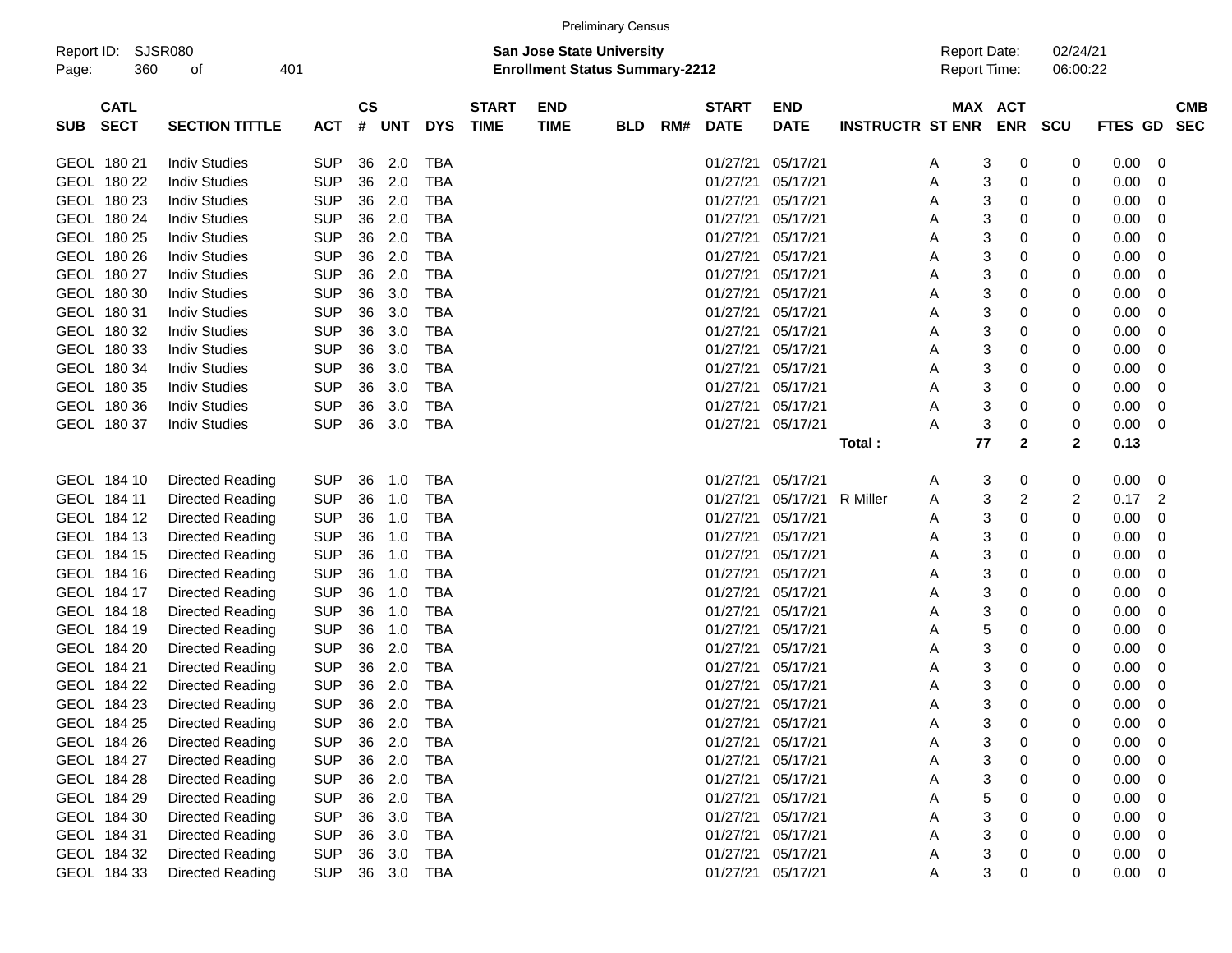|                     |                            |                         |            |                    |        |            |                             |                                                                    | <b>Preliminary Census</b> |             |                             |                           |                         |                                            |            |                      |             |                          |
|---------------------|----------------------------|-------------------------|------------|--------------------|--------|------------|-----------------------------|--------------------------------------------------------------------|---------------------------|-------------|-----------------------------|---------------------------|-------------------------|--------------------------------------------|------------|----------------------|-------------|--------------------------|
| Report ID:<br>Page: | 361                        | SJSR080<br>401<br>οf    |            |                    |        |            |                             | San Jose State University<br><b>Enrollment Status Summary-2212</b> |                           |             |                             |                           |                         | <b>Report Date:</b><br><b>Report Time:</b> |            | 02/24/21<br>06:00:22 |             |                          |
| <b>SUB</b>          | <b>CATL</b><br><b>SECT</b> | <b>SECTION TITTLE</b>   | <b>ACT</b> | $\mathsf{cs}$<br># | UNT    | <b>DYS</b> | <b>START</b><br><b>TIME</b> | <b>END</b><br><b>TIME</b>                                          | <b>BLD</b>                | RM#         | <b>START</b><br><b>DATE</b> | <b>END</b><br><b>DATE</b> | <b>INSTRUCTR ST ENR</b> | MAX ACT                                    | <b>ENR</b> | <b>SCU</b>           | FTES GD     | <b>CMB</b><br><b>SEC</b> |
|                     | GEOL 184 35                | Directed Reading        | <b>SUP</b> | 36                 | 3.0    | TBA        |                             |                                                                    |                           |             | 01/27/21                    | 05/17/21                  |                         | 3<br>A                                     | 0          | 0                    | 0.00        | 0                        |
|                     | GEOL 184 36                | Directed Reading        | <b>SUP</b> | 36                 | 3.0    | TBA        |                             |                                                                    |                           |             | 01/27/21                    | 05/17/21                  |                         | 3<br>Α                                     | 0          | 0                    | 0.00        | 0                        |
|                     | GEOL 184 37                | Directed Reading        | <b>SUP</b> | 36                 | 3.0    | TBA        |                             |                                                                    |                           |             | 01/27/21                    | 05/17/21                  |                         | 3<br>Α                                     | 0          | 0                    | 0.00        | 0                        |
|                     | GEOL 184 38                | Directed Reading        | <b>SUP</b> | 36                 | 3.0    | TBA        |                             |                                                                    |                           |             | 01/27/21                    | 05/17/21                  |                         | $\mathsf 3$<br>Α                           | 0          | 0                    | 0.00        | 0                        |
|                     |                            |                         |            |                    |        |            |                             |                                                                    |                           |             |                             |                           | Total:                  | 82                                         | 2          | $\mathbf{2}$         | 0.17        |                          |
|                     | GEOL 242 01                | Adv Paleontology        | <b>LEC</b> | 01                 | 4.0    | МW         |                             | 08:30 AM 09:45 AM                                                  | ON                        | LINE        | 01/27/21                    | 05/17/21                  | C Pietsch               | 15<br>A                                    | 5          | 15                   | 1.60        | 4 C                      |
| BIOL                | 242 01                     | Adv Paleontology        | <b>LEC</b> | 01                 | 4.0    | МW         |                             | 08:30 AM 09:45 AM                                                  | ΟN                        | LINE        | 01/27/21                    | 05/17/21                  | C Pietsch               | 0<br>Α                                     | 0          | 0                    | 0.00        | 0 <sup>o</sup>           |
|                     | GEOL 242 02                | Adv Paleontology        | LAB        | 16                 | 0.0    | МW         |                             | 10:00 AM 11:25 AM                                                  | ΟN                        | <b>LINE</b> | 01/27/21                    | 05/17/21                  | C Pietsch               | 15<br>Α                                    | 5          | 5                    | 0.00        | 4 C                      |
|                     | BIOL 242 02                | Adv Paleontology        | LAB        | 16                 | 0.0    | MW         |                             | 10:00 AM 11:25 AM                                                  | 0N                        | LINE        | 01/27/21                    | 05/17/21                  | C Pietsch               | 0<br>A                                     | 0          | 0                    | 0.00        | 0 <sup>o</sup>           |
|                     |                            |                         |            |                    |        |            |                             |                                                                    |                           |             |                             |                           | Total:                  | 30                                         | 10         | 20                   | 1.60        |                          |
|                     | GEOL 255 01                | <b>Advanced Geology</b> | SEM        | 05                 | 4.0    | TR         |                             | 01:30 PM 02:45 PM                                                  | ON                        | <b>LINE</b> | 01/27/21                    | 05/17/21                  | R Miller                | 15<br>A                                    | 6          | 18                   | 2.00        | 6                        |
|                     | GEOL 255 02                | <b>Advanced Geology</b> | LAB        | 16                 | 0.0    | $\top$     |                             | 03:00 PM 05:45 PM                                                  | ON                        | <b>LINE</b> | 01/27/21                    | 05/17/21                  | <b>R</b> Miller         | 15<br>Α                                    | 6          | 6                    | 0.00        | 6                        |
|                     |                            |                         |            |                    |        |            |                             |                                                                    |                           |             |                             |                           | Total:                  | 30                                         | 12         | 24                   | 2.00        |                          |
|                     | GEOL 298 10                | Research                | SUP        | 25                 | 1.0    | TBA        |                             |                                                                    |                           |             | 01/27/21                    | 05/17/21                  | J Miller                | 3<br>A                                     | 1          |                      | 0.08        | $\mathbf 1$              |
|                     | GEOL 298 11                | Research                | <b>SUP</b> | 25                 | 1.0    | <b>TBA</b> |                             |                                                                    |                           |             | 01/27/21                    | 05/17/21                  |                         | 3<br>A                                     | 0          | 0                    | 0.00        | 0                        |
|                     | GEOL 298 12                | Research                | <b>SUP</b> | 25                 | 1.0    | <b>TBA</b> |                             |                                                                    |                           |             | 01/27/21                    | 05/17/21                  |                         | 3<br>A                                     | 0          | 0                    | 0.00        | 0                        |
|                     | GEOL 298 13                | Research                | <b>SUP</b> | 25                 | 1.0    | <b>TBA</b> |                             |                                                                    |                           |             | 01/27/21                    | 05/17/21                  |                         | 3<br>A                                     | 0          | 0                    | 0.00        | 0                        |
|                     | GEOL 298 15                | Research                | <b>SUP</b> | 25                 | 1.0    | <b>TBA</b> |                             |                                                                    |                           |             | 01/27/21                    | 05/17/21                  | E Gabet                 | 3<br>Α                                     | 1          | -1                   | 0.08        | 1                        |
|                     | GEOL 298 16                | Research                | <b>SUP</b> | 25                 | 1.0    | <b>TBA</b> |                             |                                                                    |                           |             | 01/27/21                    | 05/17/21                  |                         | 3<br>Α                                     | 0          | 0                    | 0.00        | 0                        |
|                     | GEOL 298 17                | Research                | <b>SUP</b> | 25                 | 1.0    | <b>TBA</b> |                             |                                                                    |                           |             | 01/27/21                    | 05/17/21                  |                         | 3<br>A                                     | 0          | 0                    | 0.00        | 0                        |
|                     | GEOL 298 18                | Research                | <b>SUP</b> | 25                 | 1.0    | <b>TBA</b> |                             |                                                                    |                           |             | 01/27/21                    | 05/17/21                  | K Blisniuk              | 3<br>A                                     | 2          | 2                    | 0.17        | 2                        |
|                     | GEOL 298 19                | Research                | <b>SUP</b> | 25                 | 1.0    | <b>TBA</b> |                             |                                                                    |                           |             | 01/27/21                    | 05/17/21                  |                         | 5<br>Α                                     | 0          | 0                    | 0.00        | 0                        |
|                     | GEOL 298 20                | Research                | <b>SUP</b> | 25                 | 2.0    | <b>TBA</b> |                             |                                                                    |                           |             | 01/27/21                    | 05/17/21                  |                         | 3<br>Α                                     | 0          | 0                    | 0.00        | 0                        |
|                     | GEOL 298 21                | Research                | <b>SUP</b> | 25                 | 2.0    | <b>TBA</b> |                             |                                                                    |                           |             | 01/27/21                    | 05/17/21                  |                         | 3<br>Α                                     | 0          | 0                    | 0.00        | 0                        |
|                     | GEOL 298 22                | Research                | <b>SUP</b> | 25                 | 2.0    | <b>TBA</b> |                             |                                                                    |                           |             | 01/27/21                    | 05/17/21                  |                         | 3<br>A                                     | 0          | 0                    | 0.00        | 0                        |
|                     | GEOL 298 23                | Research                | <b>SUP</b> | 25                 | 2.0    | TBA        |                             |                                                                    |                           |             | 01/27/21                    | 05/17/21                  |                         | $\mathsf 3$<br>A                           | 0          | 0                    | 0.00        | 0                        |
|                     | GEOL 298 24                | Research                | <b>SUP</b> | 25                 | 2.0    | <b>TBA</b> |                             |                                                                    | ON                        | <b>LINE</b> | 01/27/21                    | 05/17/21                  | K Blisniuk              | 5<br>A                                     | 1          | 2                    | 0.17        | -1                       |
|                     | GEOL 298 25                | Research                | <b>SUP</b> |                    | 25 2.0 | TBA        |                             |                                                                    |                           |             |                             | 01/27/21 05/17/21         |                         | 3<br>A                                     | 0          |                      | $0.00 \t 0$ |                          |
|                     | GEOL 298 26                | Research                | <b>SUP</b> |                    | 25 2.0 | TBA        |                             |                                                                    |                           |             |                             | 01/27/21 05/17/21         |                         | 3<br>Α                                     | 0          |                      | 0.00        | - 0                      |
|                     | GEOL 298 27                | Research                | <b>SUP</b> |                    | 25 2.0 | TBA        |                             |                                                                    |                           |             |                             | 01/27/21 05/17/21         |                         | 3<br>Α                                     | 0          | 0                    | 0.00        | - 0                      |
|                     | GEOL 298 28                | Research                | <b>SUP</b> |                    | 25 2.0 | TBA        |                             |                                                                    |                           |             |                             | 01/27/21 05/17/21         |                         | 3<br>Α                                     | 0          | 0                    | 0.00        | 0                        |
|                     | GEOL 298 30                | Research                | <b>SUP</b> |                    | 25 3.0 | TBA        |                             |                                                                    |                           |             |                             | 01/27/21 05/17/21         |                         | 3<br>Α                                     | 0          | 0                    | 0.00        | 0                        |
|                     | GEOL 298 31                | Research                | <b>SUP</b> |                    | 25 3.0 | TBA        |                             |                                                                    |                           |             |                             | 01/27/21 05/17/21         |                         | 3<br>Α                                     | 0          | 0                    | 0.00        | 0                        |
|                     | GEOL 298 32                | Research                | <b>SUP</b> |                    | 25 3.0 | TBA        |                             |                                                                    |                           |             |                             | 01/27/21 05/17/21         |                         | 3<br>A                                     | 0          | 0                    | 0.00        | 0                        |
|                     | GEOL 298 33                | Research                | <b>SUP</b> |                    | 25 3.0 | TBA        |                             |                                                                    |                           |             |                             | 01/27/21 05/17/21         |                         | 3                                          | 0          | 0                    | 0.00        | - 0                      |
|                     | GEOL 298 35                | Research                | <b>SUP</b> |                    |        | 25 3.0 TBA |                             |                                                                    |                           |             |                             | 01/27/21 05/17/21         |                         | Α                                          | 3<br>0     | 0                    | $0.00 \t 0$ |                          |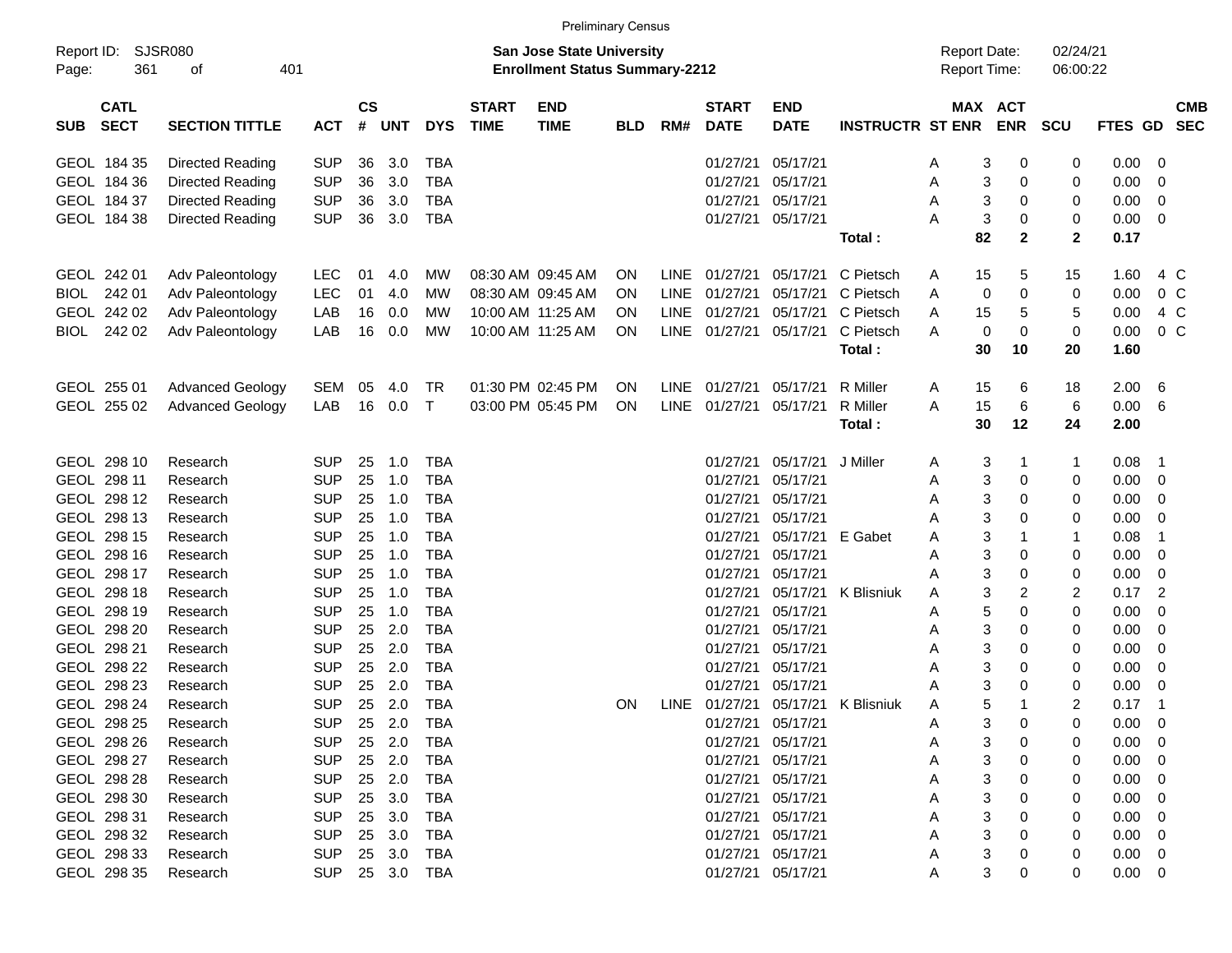|            |                                                                                                                     |                       |            |                    |            |            |                             | <b>Preliminary Census</b> |            |     |                             |                           |                         |                                            |                       |                      |             |             |
|------------|---------------------------------------------------------------------------------------------------------------------|-----------------------|------------|--------------------|------------|------------|-----------------------------|---------------------------|------------|-----|-----------------------------|---------------------------|-------------------------|--------------------------------------------|-----------------------|----------------------|-------------|-------------|
| Page:      | Report ID: SJSR080<br><b>San Jose State University</b><br>362<br>401<br><b>Enrollment Status Summary-2212</b><br>οf |                       |            |                    |            |            |                             |                           |            |     |                             |                           |                         | <b>Report Date:</b><br><b>Report Time:</b> |                       | 02/24/21<br>06:00:22 |             |             |
| <b>SUB</b> | <b>CATL</b><br><b>SECT</b>                                                                                          | <b>SECTION TITTLE</b> | АСТ        | $\mathsf{cs}$<br># | <b>UNT</b> | <b>DYS</b> | <b>START</b><br><b>TIME</b> | <b>END</b><br><b>TIME</b> | <b>BLD</b> | RM# | <b>START</b><br><b>DATE</b> | <b>END</b><br><b>DATE</b> | <b>INSTRUCTR ST ENR</b> |                                            | MAX ACT<br><b>ENR</b> | <b>SCU</b>           | FTES GD SEC | <b>CMB</b>  |
|            | GEOL 298 36                                                                                                         | Research              | <b>SUP</b> | 25                 | 3.0        | <b>TBA</b> |                             |                           |            |     | 01/27/21                    | 05/17/21                  |                         | Α                                          | 3<br>0                | 0                    | 0.00        | 0           |
|            | GEOL 298 37                                                                                                         | Research              | <b>SUP</b> | 25                 | 3.0        | <b>TBA</b> |                             |                           |            |     | 01/27/21                    | 05/17/21                  |                         | Α                                          | 3<br>0                | 0                    | 0.00        | 0           |
|            | GEOL 298 38                                                                                                         | Research              | <b>SUP</b> | 25                 | 3.0        | <b>TBA</b> |                             |                           |            |     | 01/27/21                    | 05/17/21                  |                         | Α                                          | 3<br>0                | 0                    | 0.00        | 0           |
|            | GEOL 298 39                                                                                                         | Research              | <b>SUP</b> | 25                 | 3.0        | <b>TBA</b> |                             |                           |            |     | 01/27/21                    | 05/17/21                  |                         | Α                                          | 5<br>0                | 0                    | 0.00        | 0           |
|            |                                                                                                                     |                       |            |                    |            |            |                             |                           |            |     |                             |                           | Total:                  |                                            | 87<br>5               | 6                    | 0.50        |             |
|            | GEOL 299 10                                                                                                         | <b>Masters Thesis</b> | <b>SUP</b> | 25                 | 1.0        | <b>TBA</b> |                             |                           |            |     | 01/27/21                    | 05/17/21                  |                         | Α                                          | 3<br>0                | 0                    | 0.00        | 0           |
|            | GEOL 299 11                                                                                                         | <b>Masters Thesis</b> | <b>SUP</b> | 25                 | 1.0        | <b>TBA</b> |                             |                           |            |     | 01/27/21                    | 05/17/21                  | <b>R</b> Miller         | Α                                          | 3<br>$\overline{2}$   | 2                    | 0.17        | 2           |
|            | GEOL 299 12                                                                                                         | <b>Masters Thesis</b> | <b>SUP</b> | 25                 | 1.0        | <b>TBA</b> |                             |                           |            |     | 01/27/21                    | 05/17/21                  |                         | Α                                          | 3<br>0                | 0                    | 0.00        | 0           |
|            | GEOL 299 13                                                                                                         | <b>Masters Thesis</b> | <b>SUP</b> | 25                 | 1.0        | <b>TBA</b> |                             |                           |            |     | 01/27/21                    | 05/17/21                  |                         | Α                                          | 3<br>0                | 0                    | 0.00        | 0           |
|            | GEOL 299 14                                                                                                         | <b>Masters Thesis</b> | <b>SUP</b> | 25                 | 1.0        | <b>TBA</b> |                             |                           |            |     | 01/27/21                    | 05/17/21                  | K Blisniuk              | Α                                          | 5<br>$\overline{c}$   | $\overline{c}$       | 0.17        | 2           |
|            | GEOL 299 15                                                                                                         | <b>Masters Thesis</b> | <b>SUP</b> | 25                 | 1.0        | <b>TBA</b> |                             |                           |            |     | 01/27/21                    | 05/17/21                  | E Gabet                 | A                                          | 3<br>$\overline{c}$   | $\overline{c}$       | 0.17        | 2           |
|            | GEOL 299 16                                                                                                         | <b>Masters Thesis</b> | <b>SUP</b> | 25                 | 1.0        | <b>TBA</b> |                             |                           |            |     | 01/27/21                    | 05/17/21                  | <b>R</b> Portner        | Α                                          | 3<br>$\overline{2}$   | 2                    | 0.17        | 2           |
|            | GEOL 299 17                                                                                                         | <b>Masters Thesis</b> | <b>SUP</b> | 25                 | 1.0        | <b>TBA</b> |                             |                           |            |     | 01/27/21                    | 05/17/21                  | C Pietsch               | Α                                          | 3<br>3                | 3                    | 0.25        | 3           |
|            | GEOL 299 18                                                                                                         | <b>Masters Thesis</b> | <b>SUP</b> | 25                 | 1.0        | <b>TBA</b> |                             |                           |            |     | 01/27/21                    | 05/17/21                  | N Bogie                 | A                                          | 3<br>$\overline{2}$   | $\overline{c}$       | 0.17        | 2           |
|            | GEOL 299 20                                                                                                         | <b>Masters Thesis</b> | <b>SUP</b> | 25                 | 2.0        | <b>TBA</b> |                             |                           |            |     | 01/27/21                    | 05/17/21                  |                         | Α                                          | 3<br>$\mathbf 0$      | 0                    | 0.00        | 0           |
|            | GEOL 299 21                                                                                                         | <b>Masters Thesis</b> | <b>SUP</b> | 25                 | 2.0        | <b>TBA</b> |                             |                           |            |     | 01/27/21                    | 05/17/21                  |                         | Α                                          | 3<br>0                | 0                    | 0.00        | $\mathbf 0$ |
|            | GEOL 299 22                                                                                                         | <b>Masters Thesis</b> | <b>SUP</b> | 25                 | 2.0        | <b>TBA</b> |                             |                           |            |     | 01/27/21                    | 05/17/21                  |                         | Α                                          | 6<br>0                | 0                    | 0.00        | 0           |
|            | GEOL 299 23                                                                                                         | <b>Masters Thesis</b> | <b>SUP</b> | 25                 | 2.0        | <b>TBA</b> |                             |                           |            |     | 01/27/21                    | 05/17/21                  |                         | Α                                          | 3<br>0                | 0                    | 0.00        | $\mathbf 0$ |
|            | GEOL 299 24                                                                                                         | <b>Masters Thesis</b> | <b>SUP</b> | 25                 | 2.0        | <b>TBA</b> |                             |                           |            |     | 01/27/21                    | 05/17/21                  | K Blisniuk              | Α                                          | 5<br>1                | 2                    | 0.17        | -1          |
|            | GEOL 299 25                                                                                                         | <b>Masters Thesis</b> | <b>SUP</b> | 25                 | 2.0        | <b>TBA</b> |                             |                           |            |     | 01/27/21                    | 05/17/21                  |                         | A                                          | 3<br>0                | 0                    | 0.00        | 0           |
|            | GEOL 299 26                                                                                                         | <b>Masters Thesis</b> | <b>SUP</b> | 25                 | 2.0        | <b>TBA</b> |                             |                           |            |     | 01/27/21                    | 05/17/21                  |                         | Α                                          | 3<br>0                | $\mathbf 0$          | 0.00        | 0           |
|            | GEOL 299 27                                                                                                         | <b>Masters Thesis</b> | <b>SUP</b> | 25                 | 2.0        | <b>TBA</b> |                             |                           |            |     | 01/27/21                    | 05/17/21                  |                         | Α                                          | 3<br>0                | 0                    | 0.00        | 0           |
|            | GEOL 299 28                                                                                                         | <b>Masters Thesis</b> | <b>SUP</b> | 25                 | 2.0        | <b>TBA</b> |                             |                           |            |     | 01/27/21                    | 05/17/21                  |                         | Α                                          | 3<br>0                | 0                    | 0.00        | 0           |
|            | GEOL 299 30                                                                                                         | <b>Masters Thesis</b> | <b>SUP</b> | 25                 | 3.0        | <b>TBA</b> |                             |                           |            |     | 01/27/21                    | 05/17/21                  |                         | Α                                          | 3<br>0                | 0                    | 0.00        | 0           |
|            | GEOL 299 31                                                                                                         | <b>Masters Thesis</b> | <b>SUP</b> | 25                 | 3.0        | <b>TBA</b> |                             |                           |            |     | 01/27/21                    | 05/17/21                  |                         | Α                                          | 3<br>0                | 0                    | 0.00        | 0           |
|            | GEOL 299 32                                                                                                         | <b>Masters Thesis</b> | <b>SUP</b> | 25                 | 3.0        | <b>TBA</b> |                             |                           |            |     | 01/27/21                    | 05/17/21                  |                         | A                                          | 3<br>0                | 0                    | 0.00        | 0           |
|            | GEOL 299 33                                                                                                         | <b>Masters Thesis</b> | <b>SUP</b> | 25                 | 3.0        | <b>TBA</b> |                             |                           |            |     | 01/27/21                    | 05/17/21                  |                         | Α                                          | 3<br>0                | 0                    | 0.00        | 0           |
|            | GEOL 299 35                                                                                                         | <b>Masters Thesis</b> | <b>SUP</b> | 25                 | 3.0        | <b>TBA</b> |                             |                           |            |     | 01/27/21                    | 05/17/21                  |                         | Α                                          | 3<br>0                | 0                    | 0.00        | 0           |
|            | GEOL 299 36                                                                                                         | <b>Masters Thesis</b> | <b>SUP</b> | 25                 | 3.0        | <b>TBA</b> |                             |                           |            |     | 01/27/21                    | 05/17/21                  |                         | Α                                          | 3<br>0                | 0                    | 0.00        | 0           |
|            | GEOL 299 37                                                                                                         | <b>Masters Thesis</b> | <b>SUP</b> | 25                 | 3.0        | <b>TBA</b> |                             |                           |            |     | 01/27/21                    | 05/17/21                  |                         | Α                                          | 3<br>0                | 0                    | 0.00        | 0           |
|            | GEOL 299 38                                                                                                         | <b>Masters Thesis</b> | <b>SUP</b> | 25                 | 3.0        | <b>TBA</b> |                             |                           |            |     | 01/27/21                    | 05/17/21                  |                         | А                                          | 3<br>$\Omega$         | 0                    | 0.00        | 0           |
|            |                                                                                                                     |                       |            |                    |            |            |                             |                           |            |     |                             |                           | Total :                 |                                            | 85<br>14              | 15                   | 1.25        |             |

**Department : Geology Department Total : 2402 1899 4426 296.98 Lower Division : 1454 1354 2948 196.53 Upper Division : 716 504 1413 95.10<br>
Graduate Division : 232 41 65 5.35 Graduate Division : 232 41 65 5.35**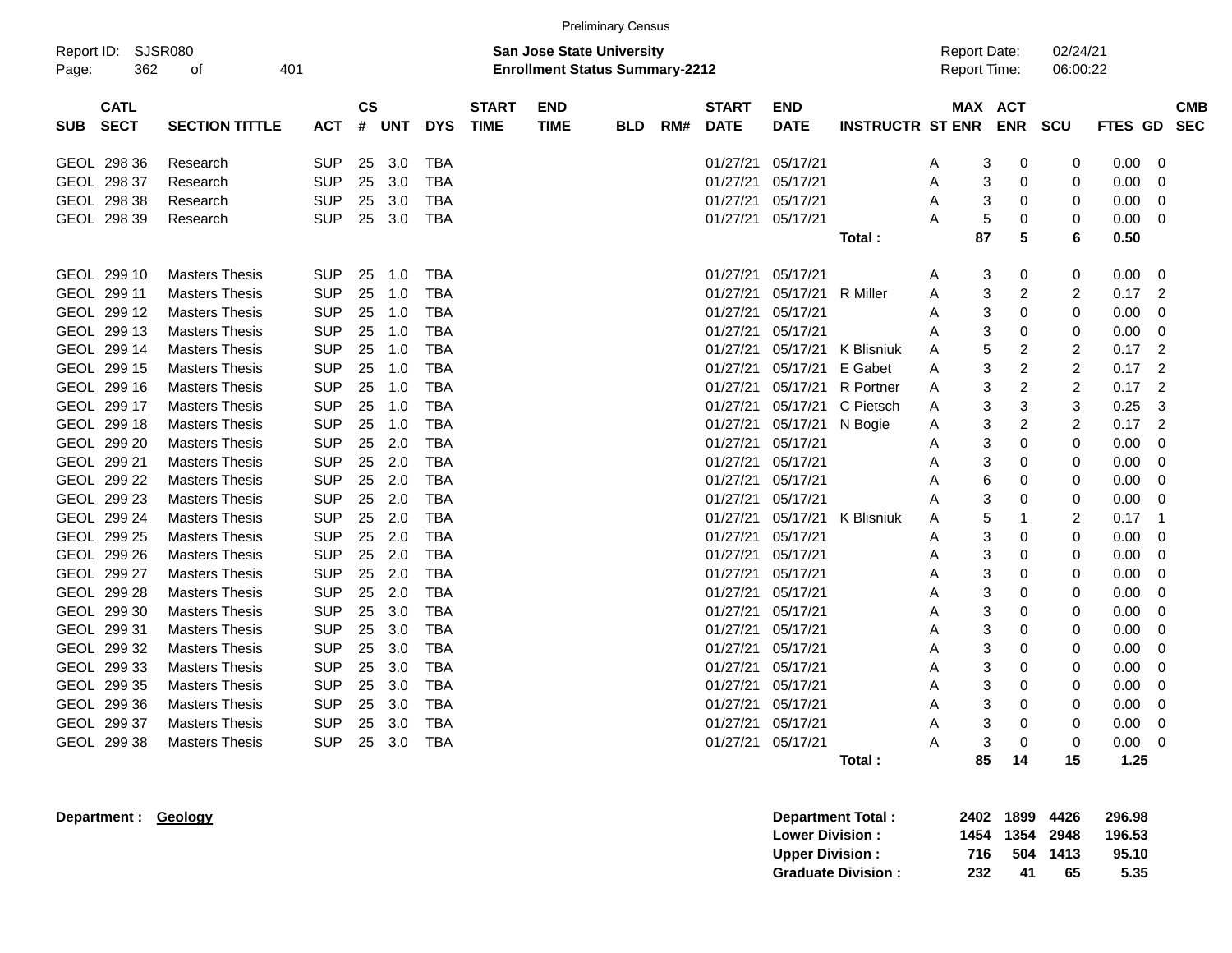|                     |                            |                                     |            |                    |            |            |                             |                                                                    | <b>Preliminary Census</b> |             |                             |                              |                                       |                                     |            |                      |               |                          |                          |
|---------------------|----------------------------|-------------------------------------|------------|--------------------|------------|------------|-----------------------------|--------------------------------------------------------------------|---------------------------|-------------|-----------------------------|------------------------------|---------------------------------------|-------------------------------------|------------|----------------------|---------------|--------------------------|--------------------------|
| Report ID:<br>Page: | 363                        | <b>SJSR080</b><br>401<br>οf         |            |                    |            |            |                             | San Jose State University<br><b>Enrollment Status Summary-2212</b> |                           |             |                             |                              |                                       | <b>Report Date:</b><br>Report Time: |            | 02/24/21<br>06:00:22 |               |                          |                          |
| <b>SUB</b>          | <b>CATL</b><br><b>SECT</b> | <b>SECTION TITTLE</b>               | ACT        | $\mathsf{cs}$<br># | <b>UNT</b> | <b>DYS</b> | <b>START</b><br><b>TIME</b> | <b>END</b><br><b>TIME</b>                                          | <b>BLD</b>                | RM#         | <b>START</b><br><b>DATE</b> | <b>END</b><br><b>DATE</b>    | <b>INSTRUCTR ST ENR</b>               | MAX ACT                             | <b>ENR</b> | <b>SCU</b>           | FTES GD       |                          | <b>CMB</b><br><b>SEC</b> |
| <b>College</b>      |                            | <b>Science, College of</b>          |            |                    |            |            |                             |                                                                    |                           |             |                             |                              |                                       |                                     |            |                      |               |                          |                          |
| Department :        |                            | <b>Mathematics &amp; Statistics</b> |            |                    |            |            |                             |                                                                    |                           |             |                             |                              |                                       |                                     |            |                      |               |                          |                          |
| MATH                | 1 0 1                      | Math Reasoning                      | <b>LEC</b> | 01                 | 3.0        | МW         |                             | 10:30 AM 11:45 AM                                                  | ΟN                        | <b>LINE</b> | 01/27/21                    | 05/17/21                     | E Green                               | 30<br>Α                             | 26         | 78                   | 5.20          | - 0                      |                          |
| MATH                | 1 0 2                      | Math Reasoning                      | <b>LEC</b> | 01                 | 3.0        | <b>TR</b>  |                             | 01:30 PM 02:45 PM                                                  | ON                        | <b>LINE</b> | 01/27/21                    | 05/17/21                     | A Chan<br>Total:                      | 30<br>A<br>60                       | 28<br>54   | 84<br>162            | 5.60<br>10.80 | $\overline{\phantom{0}}$ |                          |
| MATH                | 10D 02                     | Probability/Data Sci                | <b>LEC</b> | 01                 | 3.0        | MW         |                             | 01:30 PM 02:45 PM                                                  | ON                        | LINE        | 01/27/21                    | 05/17/21                     | A Gottlieb                            | A<br>40                             | 37         | 111                  | $7.40 \ 0$    |                          |                          |
|                     |                            |                                     |            |                    |            |            |                             |                                                                    |                           |             |                             |                              | Total:                                | 40                                  | 37         | 111                  | 7.40          |                          |                          |
| MATH                | 10P 02                     | Math in Politics                    | <b>LEC</b> | 02                 | 3.0        | TR.        |                             | 09:00 AM 10:15 AM                                                  | <b>ON</b>                 | LINE        | 01/27/21                    | 05/17/21                     | M Campisi                             | 40<br>A                             | 39         | 117                  | 7.80 0        |                          |                          |
|                     |                            |                                     |            |                    |            |            |                             |                                                                    |                           |             |                             |                              | Total:                                | 40                                  | 39         | 117                  | 7.80          |                          |                          |
| MATH 1201           |                            | <b>Number Systems</b>               | <b>LEC</b> | 02                 | 3.0        | МW         |                             | 12:00 PM 01:15 PM                                                  | ΟN                        | <b>LINE</b> | 01/27/21                    | 05/17/21                     | L Roper                               | 28<br>A                             | 28         | 84                   | 5.60 0        |                          |                          |
| MATH 12 02          |                            | <b>Number Systems</b>               | <b>LEC</b> | 02                 | 3.0        | <b>TR</b>  |                             | 03:00 PM 04:15 PM                                                  | ΟN                        | <b>LINE</b> | 01/27/21                    | 05/17/21                     | C Roddick                             | 28<br>A                             | 28         | 84                   | 5.60 0        |                          |                          |
|                     |                            |                                     |            |                    |            |            |                             |                                                                    |                           |             |                             |                              | Total:                                | 56                                  | 56         | 168                  | 11.20         |                          |                          |
| MATH                | 18A01                      | College Algebra                     | SEM        | 04                 | 3.0        | МW         |                             | 09:00 AM 10:15 AM                                                  | ON                        | <b>LINE</b> | 01/27/21                    | 05/17/21                     | W Tauzer                              | 32<br>Α                             | 31         | 93                   | 6.20          | - 0                      |                          |
| MATH                | 18A 02                     | College Algebra                     | SEM        | 04                 | 3.0        | МW         |                             | 10:30 AM 11:45 AM                                                  | ON                        | <b>LINE</b> | 01/27/21                    | 05/17/21                     | W Tauzer                              | А<br>32                             | 32         | 96                   | 6.40          | - 0                      |                          |
| MATH                | 18A03                      | College Algebra                     | SEM        | 04                 | 3.0        | МW         |                             | 12:00 PM 01:15 PM                                                  | ON                        | LINE        | 01/27/21                    | 05/17/21                     | A Frank-Bald A                        | 32                                  | 30         | 90                   | 6.00          | 0                        |                          |
| <b>MATH</b>         | 18A 04                     | College Algebra                     | SEM        | 04                 | 3.0        | МW         |                             | 01:30 PM 02:45 PM                                                  | ON                        | LINE        | 01/27/21                    | 05/17/21                     | A Frank-Bald A                        | 32                                  | 34         | 102                  | 6.80          | 0                        |                          |
| <b>MATH</b>         | 18A 05                     | College Algebra                     | SEM        | 04                 | 3.0        | МW         |                             | 03:00 PM 04:15 PM                                                  | ON                        | LINE        | 01/27/21                    | 05/17/21                     | M Rivera                              | 32<br>А                             | 30         | 90                   | 6.00          | $\overline{0}$           |                          |
| <b>MATH</b>         | 18A 06                     | College Algebra                     | SEM        | 04                 | 3.0        | МW         |                             | 04:30 PM 05:45 PM                                                  | ON                        | LINE        | 01/27/21                    | 05/17/21                     | M Rivera                              | 32<br>A                             | 26         | 78                   | 5.20          | 0                        |                          |
| <b>MATH</b>         | 18A 07                     | College Algebra                     | <b>SEM</b> | 04                 | 3.0        | TR.        |                             | 09:00 AM 10:15 AM                                                  | ON                        | LINE        | 01/27/21                    | 05/17/21                     | R Cho                                 | 32<br>A                             | 32         | 96                   | 6.40          | $\overline{0}$           |                          |
| <b>MATH</b>         | 18A08                      | College Algebra                     | SEM        | 04                 | 3.0        | <b>TR</b>  |                             | 10:30 AM 11:45 AM                                                  | ON                        | LINE        | 01/27/21                    | 05/17/21                     | F Vincent                             | 32<br>A                             | 31         | 93                   | 6.20          | 0                        |                          |
| <b>MATH</b>         | 18A09                      | College Algebra                     | <b>SEM</b> | 04                 | 3.0        | <b>TR</b>  |                             | 12:00 PM 01:15 PM                                                  | ON                        | LINE        | 01/27/21                    | 05/17/21                     | F Vincent                             | 32<br>А                             | 32         | 96                   | 6.40          | 0                        |                          |
| <b>MATH</b>         | 18A 10                     | College Algebra                     | <b>SEM</b> | 04                 | 3.0        | <b>TR</b>  |                             | 01:30 PM 02:45 PM                                                  | ON                        | LINE        | 01/27/21                    | 05/17/21                     | Z Yasukawa                            | 32<br>A                             | 34         | 102                  | 6.80          | 0                        |                          |
| <b>MATH</b>         | 18A 11                     | College Algebra                     | <b>SEM</b> | 04                 | 3.0        | <b>TR</b>  |                             | 03:00 PM 04:15 PM                                                  | ON                        | <b>LINE</b> | 01/27/21                    | 05/17/21                     | S Hsiao                               | 32<br>Α                             | 25         | 75                   | 5.00          | 0                        |                          |
| MATH                | 18A 12                     | College Algebra                     | <b>SEM</b> | 04                 | 3.0        | <b>TR</b>  |                             | 04:30 PM 05:45 PM                                                  | ΟN                        | <b>LINE</b> | 01/27/21                    | 05/17/21                     | Z Yasukawa<br>Total:                  | 25<br>A<br>377                      | 18<br>355  | 54<br>1065           | 3.60<br>71.00 | $\overline{\phantom{0}}$ |                          |
|                     |                            |                                     |            |                    |            |            |                             |                                                                    |                           |             |                             |                              |                                       |                                     |            |                      |               |                          |                          |
|                     |                            | MATH 18AW 01 Coll Algebra Wkshp     | LAB        |                    | 15 1.0     | MW         |                             | 12:00 PM 01:15 PM                                                  | ON                        |             |                             | LINE 01/27/21 05/17/21       | T Hsu                                 | 28<br>Α                             | 15         | 15                   | $1.00 \t 0$   |                          |                          |
|                     |                            | MATH 18AW 02 Coll Algebra Wkshp     | LAB        |                    | 15 1.0     | MW         |                             | 01:30 PM 02:45 PM                                                  | ON.                       |             |                             | LINE 01/27/21 05/17/21 T Hsu |                                       | Α<br>28                             | 11         | 11                   | $0.73 \ 0$    |                          |                          |
|                     |                            |                                     |            |                    |            |            |                             |                                                                    |                           |             |                             |                              | Total:                                | 56                                  | 26         | 26                   | 1.73          |                          |                          |
| MATH 1901           |                            | Precalculus                         | <b>DIS</b> |                    | 04 5.0     |            | MTWR 09:00 AM 09:50 AM      |                                                                    | <b>ON</b>                 |             |                             |                              | LINE 01/27/21 05/17/21 F Vargas-Cha A | 42                                  | 48         | 192                  | $16.00 \t 0$  |                          |                          |
| MATH 1902           |                            | Precalculus                         | <b>DIS</b> | 04                 | 5.0        |            | MTWR 10:30 AM 11:20 AM      |                                                                    | <b>ON</b>                 |             |                             |                              | LINE 01/27/21 05/17/21 F Vargas-Cha A | 42                                  | 49         | 196                  | 16.33 0       |                          |                          |
| MATH 1904           |                            | Precalculus                         | <b>DIS</b> | 04                 | 5.0        |            | MTWR01:30 PM 02:20 PM       |                                                                    | <b>ON</b>                 |             |                             |                              | LINE 01/27/21 05/17/21 F Vincent      | 42<br>A                             | 49         | 196                  | 16.33 0       |                          |                          |
| MATH 1905           |                            | Precalculus                         | <b>DIS</b> | 04                 | 5.0        |            | MWF 09:00 AM 10:10 AM       |                                                                    | <b>ON</b>                 |             |                             | LINE 01/27/21 05/17/21       | C Carlisle                            | 42<br>A                             | 51         | 204                  | 17.00 0       |                          |                          |
| MATH 19 06          |                            | Precalculus                         | <b>DIS</b> |                    | 04 5.0     |            | MWF 10:30 AM 11:40 AM       |                                                                    | ON                        |             |                             |                              | LINE 01/27/21 05/17/21 C Carlisle     | 42<br>Α                             | 51         | 204                  | 17.00 0       |                          |                          |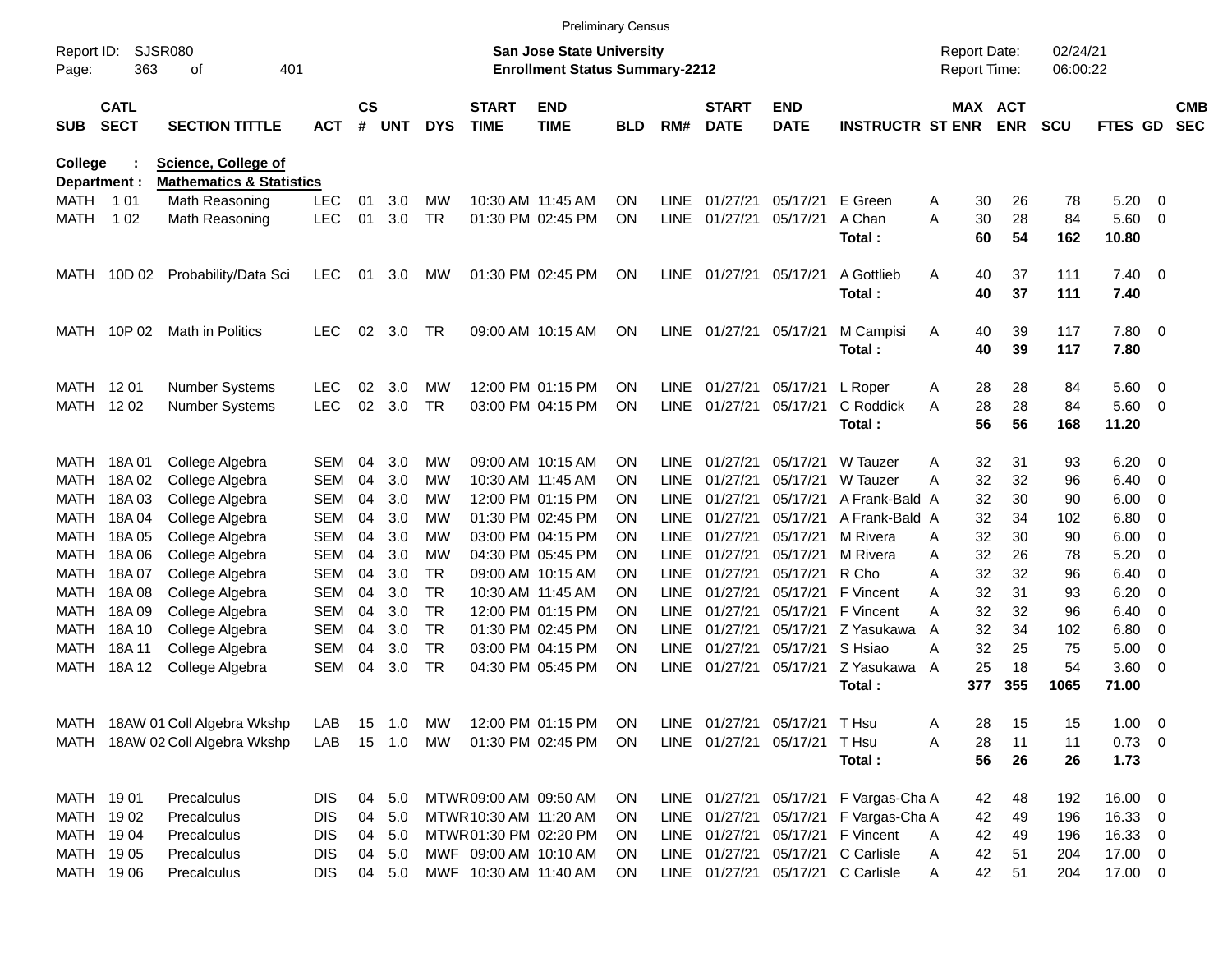|            |             |                                                                                      |               |           |            |            |                        | <b>Preliminary Census</b> |            |             |                        |                        |                         |              |                     |            |             |     |            |
|------------|-------------|--------------------------------------------------------------------------------------|---------------|-----------|------------|------------|------------------------|---------------------------|------------|-------------|------------------------|------------------------|-------------------------|--------------|---------------------|------------|-------------|-----|------------|
| Report ID: |             | <b>SJSR080</b><br>San Jose State University<br><b>Enrollment Status Summary-2212</b> |               |           |            |            |                        |                           |            |             |                        |                        |                         |              | <b>Report Date:</b> | 02/24/21   |             |     |            |
| Page:      | 364         | 401<br>οf                                                                            |               |           |            |            |                        |                           |            |             |                        |                        |                         | Report Time: |                     | 06:00:22   |             |     |            |
|            |             |                                                                                      |               |           |            |            |                        |                           |            |             |                        |                        |                         |              |                     |            |             |     |            |
|            | <b>CATL</b> |                                                                                      |               | <b>CS</b> |            |            | <b>START</b>           | <b>END</b>                |            |             | <b>START</b>           | <b>END</b>             |                         |              | MAX ACT             |            |             |     | <b>CMB</b> |
| <b>SUB</b> | <b>SECT</b> | <b>SECTION TITTLE</b>                                                                | <b>ACT</b>    | #         | <b>UNT</b> | <b>DYS</b> | <b>TIME</b>            | <b>TIME</b>               | <b>BLD</b> | RM#         | <b>DATE</b>            | <b>DATE</b>            | <b>INSTRUCTR ST ENR</b> |              | <b>ENR</b>          | <b>SCU</b> | FTES GD     |     | <b>SEC</b> |
|            |             |                                                                                      |               |           |            |            |                        |                           |            |             |                        |                        |                         |              |                     |            |             |     |            |
| MATH 1907  |             | Precalculus                                                                          | <b>DIS</b>    | 04        | 5.0        |            | MTWR04:30 PM 05:20 PM  |                           | <b>ON</b>  | <b>LINE</b> | 01/27/21               | 05/17/21               | A Nguyen                | Α            | 28<br>27            | 108        | 9.00        | 0   |            |
| MATH       | 1908        | Precalculus                                                                          | <b>DIS</b>    | 04        | 5.0        |            | MTWR 01:30 PM 02:20 PM |                           | <b>ON</b>  | <b>LINE</b> | 01/27/21               | 05/17/21               | A Tran                  | Α            | 28<br>28            | 112        | 9.33        | 0   |            |
| MATH       | 19 11       | Precalculus                                                                          | LAB           | 15        | 0.0        | MW         |                        | 10:30 AM 11:45 AM         | ON         | <b>LINE</b> | 01/27/21               | 05/17/21               | M Campisi               | A            | 25<br>27            | 27         | 0.00        | 0   |            |
| MATH       | 19 12       | Precalculus                                                                          | LAB           | 15        | 0.0        | МW         |                        | 12:00 PM 01:15 PM         | <b>ON</b>  | <b>LINE</b> | 01/27/21               | 05/17/21               | M Campisi               | A            | 25<br>21            | 21         | 0.00        | 0   |            |
| MATH       | 19 21       | Precalculus                                                                          | LAB           | 15        | 0.0        | TR         |                        | 12:00 PM 01:15 PM         | <b>ON</b>  | <b>LINE</b> | 01/27/21               | 05/17/21               | J ChumbipumaA           |              | 25<br>25            | 25         | 0.00        | 0   |            |
| MATH 19 22 |             | Precalculus                                                                          | LAB           | 15        | 0.0        | <b>TR</b>  |                        | 01:30 PM 02:45 PM         | <b>ON</b>  | <b>LINE</b> | 01/27/21               | 05/17/21               | J ChumbipumaA           |              | 25<br>24            | 24         | 0.00        | 0   |            |
| MATH       | 19 41       | Precalculus                                                                          | LAB           | 15        | 0.0        | <b>TR</b>  |                        | 03:00 PM 04:15 PM         | <b>ON</b>  | <b>LINE</b> | 01/27/21               | 05/17/21               | J ChumbipumaA           |              | 25<br>25            | 25         | 0.00        | 0   |            |
| MATH       | 1942        | Precalculus                                                                          | LAB           | 15        | 0.0        | <b>TR</b>  |                        | 04:30 PM 05:45 PM         | ΟN         | <b>LINE</b> | 01/27/21               | 05/17/21               | S Hsiao                 | A            | 25<br>24            | 24         | 0.00        | 0   |            |
| MATH       | 1951        | Precalculus                                                                          | LAB           | 15        | 0.0        | МW         |                        | 10:30 AM 11:45 AM         | ON         | <b>LINE</b> | 01/27/21               | 05/17/21               | S Hsiao                 | Α            | 25<br>27            | 27         | 0.00        | 0   |            |
| MATH       | 1952        | Precalculus                                                                          | LAB           | 15        | 0.0        | МW         |                        | 12:00 PM 01:15 PM         | <b>ON</b>  | <b>LINE</b> | 01/27/21               | 05/17/21               | S Hsiao                 | Α            | 25<br>24            | 24         | 0.00        | 0   |            |
| MATH       | 1961        | Precalculus                                                                          | LAB           | 15        | 0.0        | МW         |                        | 12:00 PM 01:15 PM         | <b>ON</b>  | <b>LINE</b> | 01/27/21               | 05/17/21               | M Campisi               | Α            | 25<br>25            | 25         | 0.00        | 0   |            |
| MATH       | 1962        | Precalculus                                                                          | LAB           | 15        | 0.0        | МW         |                        | 01:30 PM 02:45 PM         | <b>ON</b>  | <b>LINE</b> | 01/27/21               | 05/17/21               | M Campisi               | A            | 25<br>26            | 26         | 0.00        | 0   |            |
| MATH 1971  |             | Precalculus                                                                          | LAB           | 15        | 0.0        | МW         |                        | 03:00 PM 04:15 PM         | ON         | <b>LINE</b> | 01/27/21               | 05/17/21               | M Campisi               | A            | 28<br>27            | 27         | 0.00        | 0   |            |
| MATH 1981  |             | Precalculus                                                                          | LAB           | 15        | 0.0        | TR         |                        | 12:00 PM 01:15 PM         | ON         |             | LINE 01/27/21          | 05/17/21               | M Campisi               | Α            | 28<br>28            | 28         | 0.00        | 0   |            |
|            |             |                                                                                      |               |           |            |            |                        |                           |            |             |                        |                        | Total:                  | 572          | 606                 | 1515       | 101.00      |     |            |
|            |             |                                                                                      |               |           |            |            |                        |                           |            |             |                        |                        |                         |              |                     |            |             |     |            |
| MATH       | 30 01       | Calculus I                                                                           | LEC           | 02        | 3.0        | MW         |                        | 09:00 AM 10:15 AM         | <b>ON</b>  | LINE.       | 01/27/21               | 05/17/21               | M Bodas                 | A            | 18<br>18            | 54         | 3.60        | 0   |            |
| MATH       | 30 02       | Calculus I                                                                           | <b>LEC</b>    | 02        | 3.0        | МW         |                        | 10:30 AM 11:45 AM         | <b>ON</b>  | LINE        | 01/27/21               | 05/17/21               | M Bodas                 | Α            | 18<br>19            | 57         | 3.80        | 0   |            |
| MATH       | 30 03       | Calculus I                                                                           | <b>LEC</b>    | 02        | 3.0        | МW         |                        | 01:30 PM 02:45 PM         | <b>ON</b>  | <b>LINE</b> | 01/27/21               | 05/17/21               | V Nguyen                | Α            | 18<br>18            | 54         | 3.60        | 0   |            |
| MATH       | 30 04       | Calculus I                                                                           | <b>LEC</b>    | 02        | 3.0        | МW         |                        | 03:00 PM 04:15 PM         | ON         | LINE        | 01/27/21               | 05/17/21               | R Low                   | Α            | 18<br>18            | 54         | 3.60        | 0   |            |
| MATH       | 30 05       | Calculus I                                                                           | <b>LEC</b>    | 02        | 3.0        | TR         |                        | 10:30 AM 11:45 AM         | ON         | <b>LINE</b> | 01/27/21               | 05/17/21               | P Tanniru               | Α            | 18<br>18            | 54         | 3.60        | 0   |            |
| MATH       | 30 06       | Calculus I                                                                           | <b>LEC</b>    | 02        | 3.0        | <b>TR</b>  |                        | 12:00 PM 01:15 PM         | <b>ON</b>  | <b>LINE</b> | 01/27/21               | 05/17/21               | P Tanniru               | A            | 18<br>18            | 54         | 3.60        | 0   |            |
| MATH       | 30 07       | Calculus I                                                                           | <b>LEC</b>    | 02        | 3.0        | <b>TR</b>  |                        | 03:00 PM 04:15 PM         | ΟN         | <b>LINE</b> | 01/27/21               | 05/17/21               | M Vartanian             | A            | 18<br>19            | 57         | 3.85        | -1  |            |
| MATH       | 30 08       | Calculus I                                                                           | <b>LEC</b>    | 02        | 3.0        | <b>TR</b>  |                        | 04:30 PM 05:45 PM         | ON         | <b>LINE</b> | 01/27/21               | 05/17/21               | R Low                   | A            | 18<br>18            | 54         | 3.60        | 0   |            |
| MATH       | 30 09       | Calculus I                                                                           | LEC           | 02        | 3.0        | МW         |                        | 12:00 PM 01:15 PM         | 0N         | <b>LINE</b> | 01/27/21               | 05/17/21               | V Nguyen                | Α            | 18<br>18            | 54         | 3.60        | 0   |            |
| MATH       | 30 10       | Calculus                                                                             | <b>LEC</b>    | 02        | 3.0        | MW         |                        | 04:30 PM 05:45 PM         | ON         |             | LINE 01/27/21          | 05/17/21               | E Estrada               | A            | 18<br>20            | 60         | 4.05        | -1  |            |
|            |             |                                                                                      |               |           |            |            |                        |                           |            |             |                        |                        | Total:                  | 180          | 184                 | 552        | 36.90       |     |            |
|            |             |                                                                                      |               |           |            |            |                        |                           |            |             |                        |                        |                         |              |                     |            |             |     |            |
| MATH       |             | 30W 01 Calculus I Workshop                                                           | LAB           | 15        | 2.0        |            | MTWR 09:00 AM 10:15 AM |                           | <b>ON</b>  | LINE        | 01/27/21               | 05/17/21               | M Vu                    | A            | 28<br>28            | 56         | 3.73        | 0   |            |
| MATH       |             | 30W 02 Calculus I Workshop                                                           | LAB           |           | 15 2.0     |            | MTWR 10:30 AM 11:45 AM |                           | <b>ON</b>  |             | LINE 01/27/21          | 05/17/21               | M Cayco-Gaji A          |              | 28<br>29            | 58         | 3.87        | 0   |            |
|            |             | MATH 30W 03 Calculus I Workshop                                                      | LAB           |           | 15 2.0     |            | MTWR 12:00 PM 01:15 PM |                           | ON         |             | LINE 01/27/21 05/17/21 |                        | R Niu                   | Α            | 28<br>28            | 56         | $3.73$ 0    |     |            |
| MATH       |             | 30W 04 Calculus I Workshop                                                           | LAB           |           | 15 2.0     |            | MTWR01:30 PM 02:45 PM  |                           | <b>ON</b>  |             | LINE 01/27/21 05/17/21 |                        | R Niu                   | Α            | 28<br>29            | 58         | $3.87$ 0    |     |            |
| MATH       |             | 30W 05 Calculus I Workshop                                                           | LAB           |           | 15 2.0     |            |                        | MTWR 03:00 PM 04:15 PM    | <b>ON</b>  |             | LINE 01/27/21 05/17/21 |                        | M Cayco-Gaji A          |              | 28<br>28            | 56         | $3.73 \ 0$  |     |            |
| MATH       |             | 30W 06 Calculus I Workshop                                                           | LAB           |           | 15 2.0     |            |                        | MTWR 04:30 PM 05:45 PM    | <b>ON</b>  |             | LINE 01/27/21 05/17/21 |                        | M Cayco-Gaji A          |              | 28<br>13            | 26         | $1.73 \t 0$ |     |            |
| MATH       |             | 30W 07 Calculus I Workshop                                                           | LAB           |           | 2.0        |            |                        |                           |            |             |                        |                        |                         | X            | 0<br>$\mathbf 0$    | 0          | $0.00 \t 0$ |     |            |
| MATH       |             | 30W 08 Calculus I Workshop                                                           | LAB           |           | 15 2.0     |            |                        | MTWR06:00 PM 07:15 PM     | - ON       |             | LINE 01/27/21 05/17/21 |                        | M Cayco-Gaji A          |              | 28<br>25            | 50         | 3.33        | - 0 |            |
|            |             |                                                                                      |               |           |            |            |                        |                           |            |             |                        |                        | Total:                  | 196          | 180                 | 360        | 24.00       |     |            |
|            |             |                                                                                      |               |           |            |            |                        |                           |            |             |                        |                        |                         |              |                     |            |             |     |            |
|            |             | MATH 30X 01 Calculus I                                                               | LEC 02 3.0 MW |           |            |            |                        | 09:00 AM 10:15 AM ON      |            |             |                        | LINE 01/27/21 05/17/21 | M Bodas                 | A            | 18<br>18            | 54         | $3.60 \ 0$  |     |            |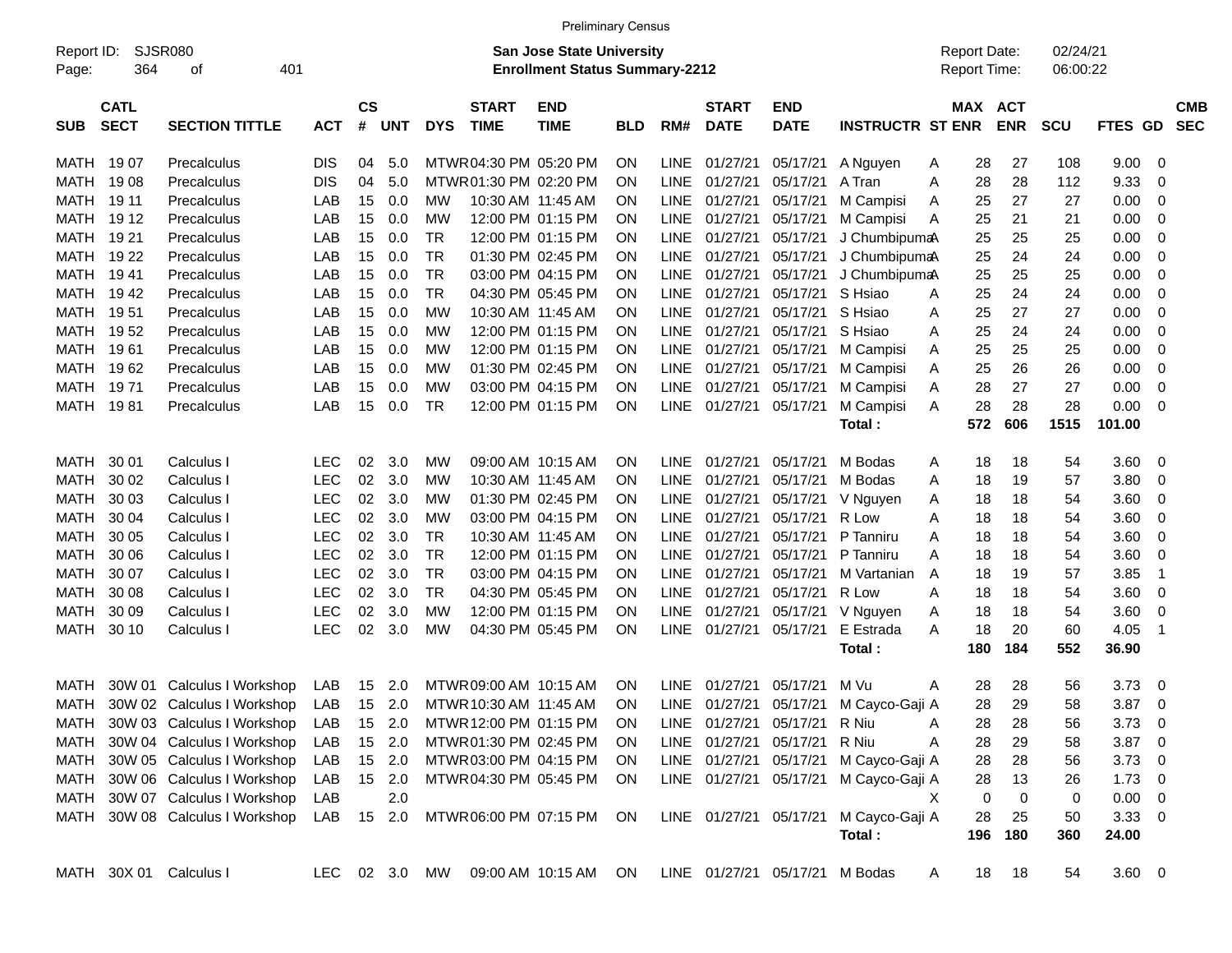| Report ID:<br>Page: | <b>SJSR080</b><br><b>San Jose State University</b><br>365<br>401<br><b>Enrollment Status Summary-2212</b><br>οf |                             |            |                   |            |            |                             |                           |            |             |                             |                           |                                  |     | <b>Report Date:</b><br>Report Time: | 02/24/21<br>06:00:22 |             |                |                          |
|---------------------|-----------------------------------------------------------------------------------------------------------------|-----------------------------|------------|-------------------|------------|------------|-----------------------------|---------------------------|------------|-------------|-----------------------------|---------------------------|----------------------------------|-----|-------------------------------------|----------------------|-------------|----------------|--------------------------|
| <b>SUB</b>          | <b>CATL</b><br><b>SECT</b>                                                                                      | <b>SECTION TITTLE</b>       | <b>ACT</b> | <b>CS</b><br>$\#$ | <b>UNT</b> | <b>DYS</b> | <b>START</b><br><b>TIME</b> | <b>END</b><br><b>TIME</b> | <b>BLD</b> | RM#         | <b>START</b><br><b>DATE</b> | <b>END</b><br><b>DATE</b> | <b>INSTRUCTR ST ENR</b>          |     | MAX ACT<br><b>ENR</b>               | <b>SCU</b>           | FTES GD     |                | <b>CMB</b><br><b>SEC</b> |
| MATH                | 30X 02                                                                                                          | Calculus I                  | <b>LEC</b> | 02                | 3.0        | MW         |                             | 10:30 AM 11:45 AM         | <b>ON</b>  | <b>LINE</b> | 01/27/21                    | 05/17/21                  | M Bodas                          | Α   | 18<br>18                            | 54                   | 3.60        | 0              |                          |
| MATH                | 30X 03                                                                                                          | Calculus I                  | <b>LEC</b> | 02                | 3.0        | МW         |                             | 01:30 PM 02:45 PM         | <b>ON</b>  | <b>LINE</b> | 01/27/21                    | 05/17/21                  | V Nguyen                         | Α   | 18<br>18                            | 54                   | 3.60        | 0              |                          |
| MATH                | 30X 04                                                                                                          | Calculus I                  | <b>LEC</b> | 02                | 3.0        | МW         |                             | 03:00 PM 04:15 PM         | <b>ON</b>  | <b>LINE</b> | 01/27/21                    | 05/17/21                  | R Low                            | A   | 16<br>18                            | 48                   | 3.20        | $\mathbf 0$    |                          |
| MATH                | 30X 05                                                                                                          | Calculus I                  | <b>LEC</b> | 02                | 3.0        | <b>TR</b>  |                             | 10:30 AM 11:45 AM         | <b>ON</b>  | <b>LINE</b> | 01/27/21                    | 05/17/21                  | P Tanniru                        | A   | 18<br>18                            | 54                   | 3.60        | $\mathbf 0$    |                          |
| MATH                | 30X 06                                                                                                          | Calculus I                  | <b>LEC</b> | 02                | 3.0        | <b>TR</b>  |                             | 12:00 PM 01:15 PM         | <b>ON</b>  | <b>LINE</b> | 01/27/21                    | 05/17/21                  | P Tanniru                        | A   | 17<br>18                            | 51                   | 3.40        | 0              |                          |
| MATH                | 30X 07                                                                                                          | Calculus I                  | <b>LEC</b> | 02                | 3.0        | <b>TR</b>  |                             | 03:00 PM 04:15 PM         | <b>ON</b>  | <b>LINE</b> | 01/27/21                    | 05/17/21                  | M Vartanian                      | A   | 18<br>21                            | 63                   | 4.20        | 0              |                          |
| MATH                | 30X 08                                                                                                          | Calculus I                  | <b>LEC</b> | 02                | 3.0        | <b>TR</b>  |                             | 04:30 PM 05:45 PM         | <b>ON</b>  | <b>LINE</b> | 01/27/21                    | 05/17/21                  | R Low                            | A   | 18<br>18                            | 54                   | 3.60        | $\mathbf 0$    |                          |
| MATH                | 30X 09                                                                                                          | Calculus I                  | <b>LEC</b> | 02                | 3.0        | МW         |                             | 12:00 PM 01:15 PM         | <b>ON</b>  | <b>LINE</b> | 01/27/21                    | 05/17/21                  | V Nguyen                         | Α   | 18<br>16                            | 48                   | 3.20        | $\mathbf 0$    |                          |
| MATH                | 30X 10                                                                                                          | Calculus I                  | <b>LEC</b> | 02                | 3.0        | МW         |                             | 04:30 PM 05:45 PM         | <b>ON</b>  |             | LINE 01/27/21               | 05/17/21                  | E Estrada                        | A   | 18<br>22                            | 66                   | 4.40        | $\mathbf 0$    |                          |
|                     |                                                                                                                 |                             |            |                   |            |            |                             |                           |            |             |                             |                           | Total:                           | 180 | 182                                 | 546                  | 36.40       |                |                          |
| MATH 31 01          |                                                                                                                 | Calculus II                 | <b>SEM</b> | 04                | 4.0        | <b>MWF</b> |                             | 09:00 AM 10:10 AM         | <b>ON</b>  |             | LINE 01/27/21               | 05/17/21                  | M Van Der Po A                   |     | 15<br>14                            | 56                   | 3.73        | 0              |                          |
| MATH                | 31 02                                                                                                           | Calculus II                 | <b>SEM</b> | 04                | 4.0        | MWF        | 10:30 AM 11:40 AM           |                           | <b>ON</b>  | <b>LINE</b> | 01/27/21                    | 05/17/21                  | V Nguyen                         | A   | 15<br>15                            | 60                   | 4.00        | 0              |                          |
| MATH                | 31 03                                                                                                           | Calculus II                 | <b>SEM</b> | 04                | 4.0        |            | MWF 12:00 PM 01:10 PM       |                           | <b>ON</b>  | <b>LINE</b> | 01/27/21                    | 05/17/21                  | M Van Der Po A                   |     | 15<br>13                            | 52                   | 3.47        | 0              |                          |
| MATH                | 31 04                                                                                                           | Calculus II                 | <b>SEM</b> | 04                | 4.0        |            | MTWR 01:30 PM 02:20 PM      |                           | ON         | <b>LINE</b> | 01/27/21                    | 05/17/21                  | P Tanniru                        | A   | 11<br>15                            | 44                   | 2.93        | 0              |                          |
| MATH                | 31 05                                                                                                           | Calculus II                 | <b>SEM</b> |                   | 4.0        |            |                             |                           |            |             |                             |                           |                                  | X   | $\mathbf 0$<br>0                    | 0                    | 0.00        | $\mathbf 0$    |                          |
| MATH                | 31 06                                                                                                           | Calculus II                 | <b>SEM</b> | 04                | 4.0        |            | MTWR04:30 PM 05:20 PM       |                           | <b>ON</b>  | <b>LINE</b> | 01/27/21                    | 05/17/21                  | P Tanniru                        | A   | 15<br>14                            | 56                   | 3.73        | $\mathbf 0$    |                          |
| MATH                | 31 07                                                                                                           | Calculus II                 | <b>SEM</b> | 04                | 4.0        |            | MTWR 08:00 AM 08:50 AM      |                           | ON         | <b>LINE</b> | 01/27/21                    | 05/17/21                  | C Bugarin                        | Α   | 15<br>17                            | 68                   | 4.53        | 0              |                          |
| MATH                | 31 08                                                                                                           | Calculus II                 | <b>SEM</b> |                   | 4.0        |            |                             |                           |            |             |                             |                           |                                  | X   | 0                                   | $\mathbf 0$<br>0     | 0.00        | 0              |                          |
| MATH                | 31 09                                                                                                           | Calculus II                 | <b>SEM</b> | 04                | 4.0        |            | MTWR 12:00 PM 12:50 PM      |                           | <b>ON</b>  | <b>LINE</b> | 01/27/21                    | 05/17/21                  | R Low                            | A   | 15                                  | 3<br>12              | 0.80        | $\mathbf 0$    |                          |
| MATH                | 31 10                                                                                                           | Calculus II                 | <b>SEM</b> | 04                | 4.0        | <b>MWF</b> | 01:30 PM 02:40 PM           |                           | <b>ON</b>  | LINE        | 01/27/21                    | 05/17/21                  | M Bodas                          | A   | 12<br>15                            | 48                   | 3.20        | $\mathbf 0$    |                          |
|                     |                                                                                                                 |                             |            |                   |            |            |                             |                           |            |             |                             |                           | Total:                           | 120 | 99                                  | 396                  | 26.40       |                |                          |
| MATH                |                                                                                                                 | 31W 02 Calculus II Workshop | LAB        | 15                | 1.0        | MW         |                             | 10:30 AM 11:45 AM         | <b>ON</b>  | LINE.       | 01/27/21                    | 05/17/21                  | M Rivera                         | Α   | 28<br>28                            | 28                   | 1.87        | $\mathbf 0$    |                          |
| <b>MATH</b>         |                                                                                                                 | 31W 03 Calculus II Workshop | LAB        | 15                | 1.0        | МW         |                             | 12:00 PM 01:15 PM         | <b>ON</b>  | <b>LINE</b> | 01/27/21                    | 05/17/21                  | J Segan                          | Α   | 28<br>28                            | 28                   | 1.87        | 0              |                          |
| MATH                |                                                                                                                 | 31W 04 Calculus II Workshop | LAB        | 15                | 1.0        | МW         |                             | 01:30 PM 02:45 PM         | <b>ON</b>  | <b>LINE</b> | 01/27/21                    | 05/17/21                  | K Pham                           | A   | 28<br>28                            | 28                   | 1.87        | 0              |                          |
| MATH                |                                                                                                                 | 31W 05 Calculus II Workshop | LAB        | 15                | 1.0        | МW         |                             | 03:00 PM 04:15 PM         | <b>ON</b>  | <b>LINE</b> | 01/27/21                    | 05/17/21                  | D Fryer                          | A   | 28<br>27                            | 27                   | 1.80        | $\mathbf 0$    |                          |
| MATH                |                                                                                                                 | 31W 06 Calculus II Workshop | LAB        | 15                | 1.0        | <b>TR</b>  |                             | 09:00 AM 10:15 AM         | ON         | <b>LINE</b> | 01/27/21                    | 05/17/21                  | D Fryer                          | Α   | 28<br>23                            | 23                   | 1.53        | 0              |                          |
| MATH                |                                                                                                                 | 31W 07 Calculus II Workshop | LAB        | 15                | 1.0        | <b>TR</b>  |                             | 03:00 PM 04:15 PM         | <b>ON</b>  | <b>LINE</b> | 01/27/21                    | 05/17/21                  | K Pham                           | A   | 28<br>19                            | 19                   | 1.27        | $\mathbf 0$    |                          |
|                     |                                                                                                                 |                             |            |                   |            |            |                             |                           |            |             |                             |                           | Total:                           | 168 | 153                                 | 153                  | 10.20       |                |                          |
|                     |                                                                                                                 |                             |            |                   |            |            |                             |                           |            |             |                             |                           |                                  |     |                                     |                      |             |                |                          |
|                     |                                                                                                                 | MATH 31X 01 Calculus II     | <b>LEC</b> | 02                | 4.0        |            |                             | MWF 09:00 AM 10:10 AM     | <b>ON</b>  |             | LINE 01/27/21               | 05/17/21                  | M Van Der Po A                   |     | 20<br>21                            | 84                   | 5.60        | 0              |                          |
|                     |                                                                                                                 | MATH 31X 02 Calculus II     | <b>LEC</b> |                   | 02 4.0     |            | MWF 10:30 AM 11:40 AM       |                           | <b>ON</b>  |             | LINE 01/27/21               | 05/17/21                  | V Nguyen                         | A   | 20<br>20                            | 80                   | 5.33        | $\overline{0}$ |                          |
|                     |                                                                                                                 | MATH 31X 03 Calculus II     | <b>LEC</b> |                   | 02 4.0     |            |                             | MWF 12:00 PM 01:10 PM     | - ON       |             | LINE 01/27/21 05/17/21      |                           | M Van Der Po A                   |     | 20<br>20                            | 80                   | 5.33        | 0              |                          |
|                     |                                                                                                                 | MATH 31X 04 Calculus II     | <b>LEC</b> |                   | 02 4.0     |            |                             | MTWR01:30 PM 02:20 PM     | <b>ON</b>  |             | LINE 01/27/21 05/17/21      |                           | P Tanniru                        | A   | 20<br>22                            | 88                   | 5.87        | $\overline{0}$ |                          |
|                     |                                                                                                                 | MATH 31X 05 Calculus II     | <b>LEC</b> |                   | 4.0        |            |                             |                           |            |             |                             |                           |                                  | X   | $\mathbf 0$<br>0                    | 0                    | 0.00        | $\overline{0}$ |                          |
|                     |                                                                                                                 | MATH 31X 06 Calculus II     | <b>LEC</b> | 02                | 4.0        |            |                             | MTWR 04:30 PM 05:20 PM    | ON         |             | LINE 01/27/21 05/17/21      |                           | P Tanniru                        | A   | 20<br>19                            | 76                   | 5.07        | $\overline{0}$ |                          |
|                     |                                                                                                                 | MATH 31X 07 Calculus II     | <b>LEC</b> | 02                | 4.0        |            |                             | MTWR 08:00 AM 08:50 AM    | -ON        |             |                             |                           | LINE 01/27/21 05/17/21 C Bugarin | A   | 20<br>27                            | 108                  | 7.20        | $\overline{0}$ |                          |
|                     |                                                                                                                 | MATH 31X 08 Calculus II     | <b>LEC</b> |                   | 4.0        |            |                             |                           |            |             |                             |                           |                                  | X   | 0<br>$\mathbf 0$                    | 0                    | $0.00 \t 0$ |                |                          |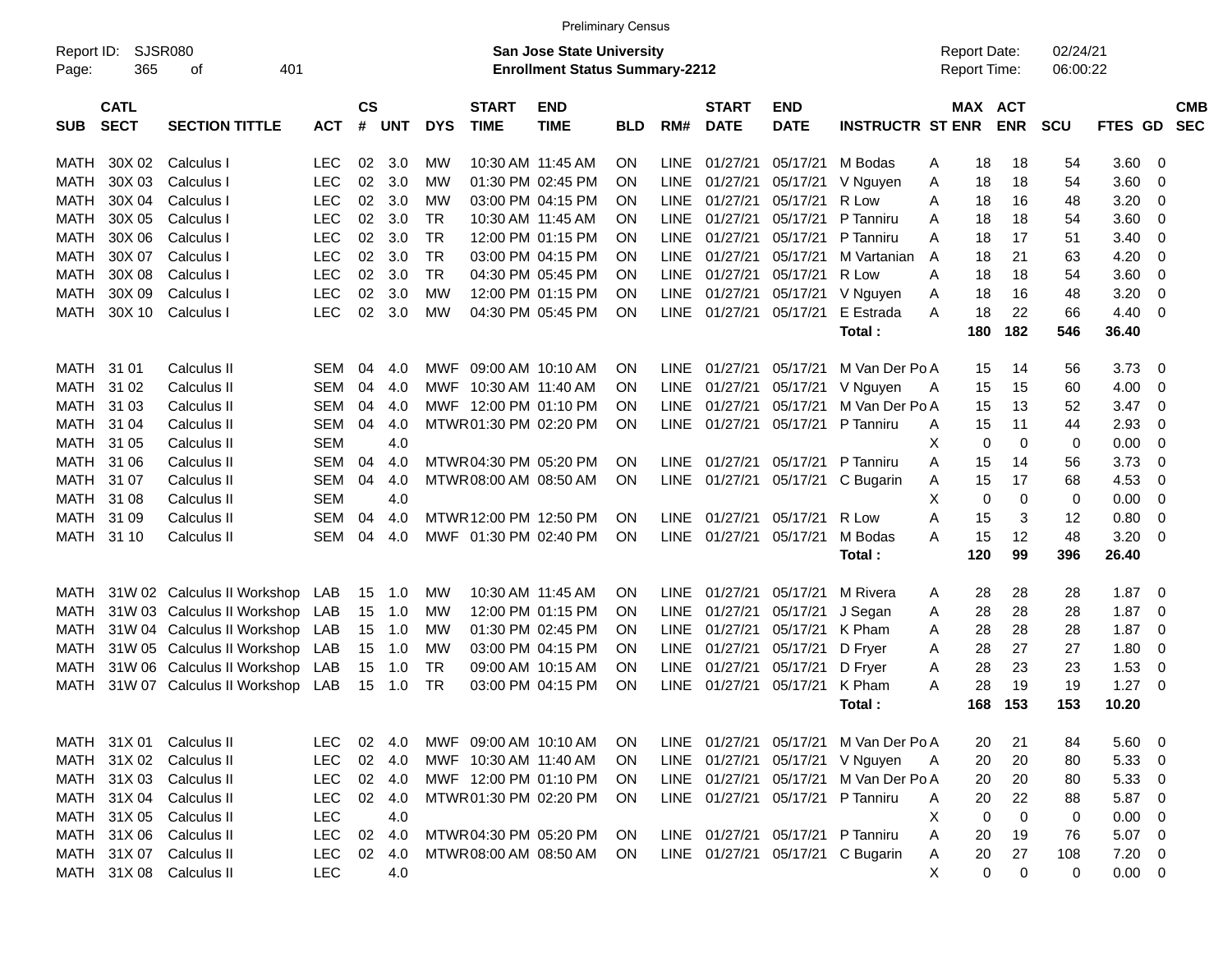|                     |                            |                                                        |               |                    |            |            |                             | <b>Preliminary Census</b>                                                 |            |             |                             |                                |                         |                                            |            |                      |             |                          |                          |
|---------------------|----------------------------|--------------------------------------------------------|---------------|--------------------|------------|------------|-----------------------------|---------------------------------------------------------------------------|------------|-------------|-----------------------------|--------------------------------|-------------------------|--------------------------------------------|------------|----------------------|-------------|--------------------------|--------------------------|
| Report ID:<br>Page: | 366                        | <b>SJSR080</b><br>401<br>οf                            |               |                    |            |            |                             | <b>San Jose State University</b><br><b>Enrollment Status Summary-2212</b> |            |             |                             |                                |                         | <b>Report Date:</b><br><b>Report Time:</b> |            | 02/24/21<br>06:00:22 |             |                          |                          |
| <b>SUB</b>          | <b>CATL</b><br><b>SECT</b> | <b>SECTION TITTLE</b>                                  | <b>ACT</b>    | $\mathsf{cs}$<br># | <b>UNT</b> | <b>DYS</b> | <b>START</b><br><b>TIME</b> | <b>END</b><br><b>TIME</b>                                                 | <b>BLD</b> | RM#         | <b>START</b><br><b>DATE</b> | <b>END</b><br><b>DATE</b>      | <b>INSTRUCTR ST ENR</b> | MAX ACT                                    | <b>ENR</b> | <b>SCU</b>           | FTES GD     |                          | <b>CMB</b><br><b>SEC</b> |
| MATH                | 31X 09                     | Calculus II                                            | <b>LEC</b>    | 02                 | 4.0        |            | MTWR 12:00 PM 12:50 PM      |                                                                           | <b>ON</b>  | LINE        | 01/27/21                    | 05/17/21                       | R Low                   | 20<br>Α                                    | 15         | 60                   | 4.00        | - 0                      |                          |
| MATH                | 31X 10                     | Calculus II                                            | <b>LEC</b>    | 02                 | 4.0        |            | MWF 01:30 PM 02:40 PM       |                                                                           | <b>ON</b>  | <b>LINE</b> | 01/27/21                    | 05/17/21                       | M Bodas                 | A<br>20                                    | 21         | 84                   | $5.60$ 0    |                          |                          |
|                     |                            |                                                        |               |                    |            |            |                             |                                                                           |            |             |                             |                                | Total:                  | 160                                        | 165        | 660                  | 44.00       |                          |                          |
| MATH                | 32 01                      | Calculus III                                           | LEC           | 02                 | 3.0        | МW         |                             | 09:00 AM 10:15 AM                                                         | <b>ON</b>  | <b>LINE</b> | 01/27/21                    | 05/17/21                       | W MaciejewskA           | 20                                         | 19         | 57                   | 3.80        | $\overline{\phantom{0}}$ |                          |
| MATH                | 32 02                      | Calculus III                                           | <b>LEC</b>    | 02                 | 3.0        | МW         |                             | 10:30 AM 11:45 AM                                                         | ΟN         | <b>LINE</b> | 01/27/21                    | 05/17/21                       | W MaciejewskA           | 20                                         | 25         | 75                   | 5.00        | $\overline{\phantom{0}}$ |                          |
| <b>MATH</b>         | 32 03                      | Calculus III                                           | <b>LEC</b>    | 02                 | 3.0        | МW         |                             | 12:00 PM 01:15 PM                                                         | ΟN         | LINE.       | 01/27/21                    | 05/17/21                       | S Obaid                 | 20<br>A                                    | 24         | 72                   | 4.80        | 0                        |                          |
| <b>MATH</b>         | 32 04                      | Calculus III                                           | <b>LEC</b>    | 02                 | 3.0        | МW         |                             | 01:30 PM 02:45 PM                                                         | ΟN         | LINE.       | 01/27/21                    | 05/17/21                       | O Kovaleva              | 20<br>Α                                    | 21         | 63                   | 4.20        | - 0                      |                          |
| <b>MATH</b>         | 32 05                      | Calculus III                                           | <b>LEC</b>    | 02                 | 3.0        | <b>TR</b>  |                             | 10:30 AM 11:45 AM                                                         | ΟN         | LINE.       | 01/27/21                    | 05/17/21                       | H Katsuura              | 20<br>Α                                    | 14         | 42                   | 2.80        | - 0                      |                          |
| <b>MATH</b>         | 32 06                      | Calculus III                                           | <b>LEC</b>    | 02                 | 3.0        | <b>TR</b>  |                             | 03:00 PM 04:15 PM                                                         | ΟN         | LINE.       | 01/27/21                    | 05/17/21                       | H Katsuura              | 20<br>A                                    | 9          | 27                   | 1.80        | - 0                      |                          |
| <b>MATH</b>         | 32 07                      | Calculus III                                           | <b>LEC</b>    | 02                 | 3.0        | <b>TR</b>  |                             | 04:30 PM 05:45 PM                                                         | ΟN         | LINE.       | 01/27/21                    | 05/17/21                       | H Katsuura              | 20<br>A                                    | 8          | 24                   | 1.60        | $\overline{0}$           |                          |
| <b>MATH</b>         | 32 08                      | Calculus III                                           | <b>LEC</b>    | 02                 | 3.0        | <b>TR</b>  |                             | 03:00 PM 04:15 PM                                                         | ΟN         | <b>LINE</b> | 01/27/21                    | 05/17/21                       | M Vu                    | A<br>20                                    | 19         | 57                   | 3.80 0      |                          |                          |
|                     |                            |                                                        |               |                    |            |            |                             |                                                                           |            |             |                             |                                | Total:                  | 160                                        | 139        | 417                  | 27.80       |                          |                          |
|                     |                            |                                                        | LAB           | 15                 | 1.0        | МW         |                             | 12:00 PM 01:15 PM                                                         | ON         | <b>LINE</b> | 01/27/21                    | 05/17/21                       | K Pham                  | 28                                         | 30         | 30                   | 2.02        | $\blacksquare$ 1         |                          |
| MATH<br>MATH        |                            | 32W 01 Calculus III Wkshp<br>32W 02 Calculus III Wkshp | LAB           | 15                 | 1.0        | МW         |                             | 03:00 PM 04:15 PM                                                         | ΟN         | <b>LINE</b> | 01/27/21                    | 05/17/21                       | K Pham                  | Α<br>Α<br>28                               | 29         | 29                   | 1.93        | $\overline{\mathbf{0}}$  |                          |
| MATH                |                            | 32W 03 Calculus III Wkshp                              | LAB           | 15                 | 1.0        | <b>TR</b>  |                             | 12:00 PM 01:15 PM                                                         | ΟN         | <b>LINE</b> | 01/27/21                    | 05/17/21                       | M Campisi               | 28<br>A                                    | 28         | 28                   | 1.87        | $\overline{\mathbf{0}}$  |                          |
| MATH                |                            | 32W 04 Calculus III Wkshp                              | LAB           | 15                 | 1.0        | <b>TR</b>  |                             | 01:30 PM 02:45 PM                                                         | ΟN         | LINE.       | 01/27/21                    | 05/17/21                       | K Pham                  | 28<br>A                                    | 28         | 28                   | 1.87        | - 0                      |                          |
| MATH                |                            | 32W 05 Calculus III Wkshp                              | LAB           | 15                 | 1.0        | <b>TR</b>  |                             | 04:30 PM 05:45 PM                                                         | ΟN         | LINE        | 01/27/21                    | 05/17/21                       | M Campisi               | 28<br>A                                    | 16         | 16                   | $1.07 \t 0$ |                          |                          |
|                     |                            |                                                        |               |                    |            |            |                             |                                                                           |            |             |                             |                                | Total:                  | 140                                        | 131        | 131                  | 8.75        |                          |                          |
|                     |                            |                                                        |               |                    |            |            |                             |                                                                           |            |             |                             |                                |                         |                                            |            |                      |             |                          |                          |
| MATH                | 32X 01                     | Calculus III                                           | LEC           | 02                 | 3.0        | МW         |                             | 09:00 AM 10:15 AM                                                         | <b>ON</b>  | <b>LINE</b> | 01/27/21                    | 05/17/21                       | W MaciejewskA           | 15                                         | 19         | 57                   | 3.80 0      |                          |                          |
| MATH                | 32X 02                     | Calculus III                                           | <b>LEC</b>    | 02                 | 3.0        | МW         |                             | 10:30 AM 11:45 AM                                                         | ΟN         | <b>LINE</b> | 01/27/21                    | 05/17/21                       | W MaciejewskA           | 15                                         | 16         | 48                   | 3.20        | 0                        |                          |
| MATH                | 32X 03                     | Calculus III                                           | <b>LEC</b>    | 02                 | 3.0        | МW         |                             | 12:00 PM 01:15 PM                                                         | ΟN         | LINE.       | 01/27/21                    | 05/17/21                       | S Obaid                 | 15<br>A                                    | 21         | 63                   | 4.20        | 0                        |                          |
| MATH                | 32X 04                     | Calculus III                                           | <b>LEC</b>    | 02                 | 3.0        | МW         |                             | 01:30 PM 02:45 PM                                                         | ΟN         | LINE.       | 01/27/21                    | 05/17/21                       | O Kovaleva              | 15<br>A                                    | 15         | 45                   | 3.00        | - 0                      |                          |
| <b>MATH</b>         | 32X 05                     | Calculus III                                           | <b>LEC</b>    | 02                 | 3.0        | <b>TR</b>  |                             | 10:30 AM 11:45 AM                                                         | ΟN         | LINE.       | 01/27/21                    | 05/17/21                       | H Katsuura              | 15<br>A                                    | 15         | 45                   | 3.00        | $\overline{\mathbf{0}}$  |                          |
| MATH                | 32X 06                     | Calculus III                                           | <b>LEC</b>    | 02                 | 3.0        | <b>TR</b>  |                             | 03:00 PM 04:15 PM                                                         | ΟN         | LINE.       | 01/27/21                    | 05/17/21                       | H Katsuura              | 15<br>A                                    | 13         | 39                   | 2.65        | $\overline{1}$           |                          |
| MATH                | 32X 07                     | Calculus III                                           | <b>LEC</b>    | 02                 | 3.0        | <b>TR</b>  |                             | 04:30 PM 05:45 PM                                                         | ΟN         | <b>LINE</b> | 01/27/21                    | 05/17/21                       | H Katsuura              | 15<br>A                                    | 15         | 45                   | 3.00        | 0                        |                          |
| <b>MATH</b>         | 32X 08                     | <b>Calculus III</b>                                    | <b>LEC</b>    | 02                 | 3.0        | <b>TR</b>  |                             | 03:00 PM 04:15 PM                                                         | ΟN         | LINE        | 01/27/21                    | 05/17/21                       | M Vu                    | 15<br>A                                    | 19         | 57                   | 3.80        | - 0                      |                          |
|                     |                            |                                                        |               |                    |            |            |                             |                                                                           |            |             |                             |                                | Total :                 | 120                                        | 133        | 399                  | 26.65       |                          |                          |
|                     |                            | MATH 33A 01 Ord Diff Eq                                |               |                    |            |            |                             | LEC 02 3.0 MW 12:00 PM 01:15 PM ON                                        |            |             |                             | LINE 01/27/21 05/17/21 S Simic |                         | A                                          | 200 176    | 528                  | 35.30 2     |                          |                          |
|                     |                            |                                                        |               |                    |            |            |                             |                                                                           |            |             |                             |                                | Total:                  |                                            | 200 176    | 528                  | 35.30       |                          |                          |
|                     |                            |                                                        |               |                    |            |            |                             |                                                                           |            |             |                             |                                |                         |                                            |            |                      |             |                          |                          |
|                     |                            | MATH 33LA 01 Diff Eq and Linear A SEM 04 3.0 TR        |               |                    |            |            |                             | 10:30 AM 11:45 AM ON                                                      |            |             |                             | LINE 01/27/21 05/17/21         | D Brinkman A            |                                            | 200 147    | 441                  | 29.45 1     |                          |                          |
|                     |                            |                                                        |               |                    |            |            |                             |                                                                           |            |             |                             |                                | Total:                  |                                            | 200 147    | 441                  | 29.45       |                          |                          |
|                     |                            |                                                        |               |                    |            |            |                             |                                                                           |            |             |                             |                                |                         |                                            |            |                      |             |                          |                          |
| MATH 39 01          |                            | Linear Algebra I                                       | <b>LEC</b>    |                    | 02 3.0     | МW         |                             | 10:30 AM 11:45 AM                                                         | ON.        |             |                             | LINE 01/27/21 05/17/21 P Koev  |                         | 35<br>A                                    | 36         | 108                  | $7.20 \t 0$ |                          |                          |
|                     | MATH 39 02                 | Linear Algebra I                                       | LEC 02 3.0 MW |                    |            |            |                             | 12:00 PM 01:15 PM                                                         | ON         |             |                             | LINE 01/27/21 05/17/21 P Koev  |                         | 35<br>Α                                    | 35         | 105                  | $7.00 \t 0$ |                          |                          |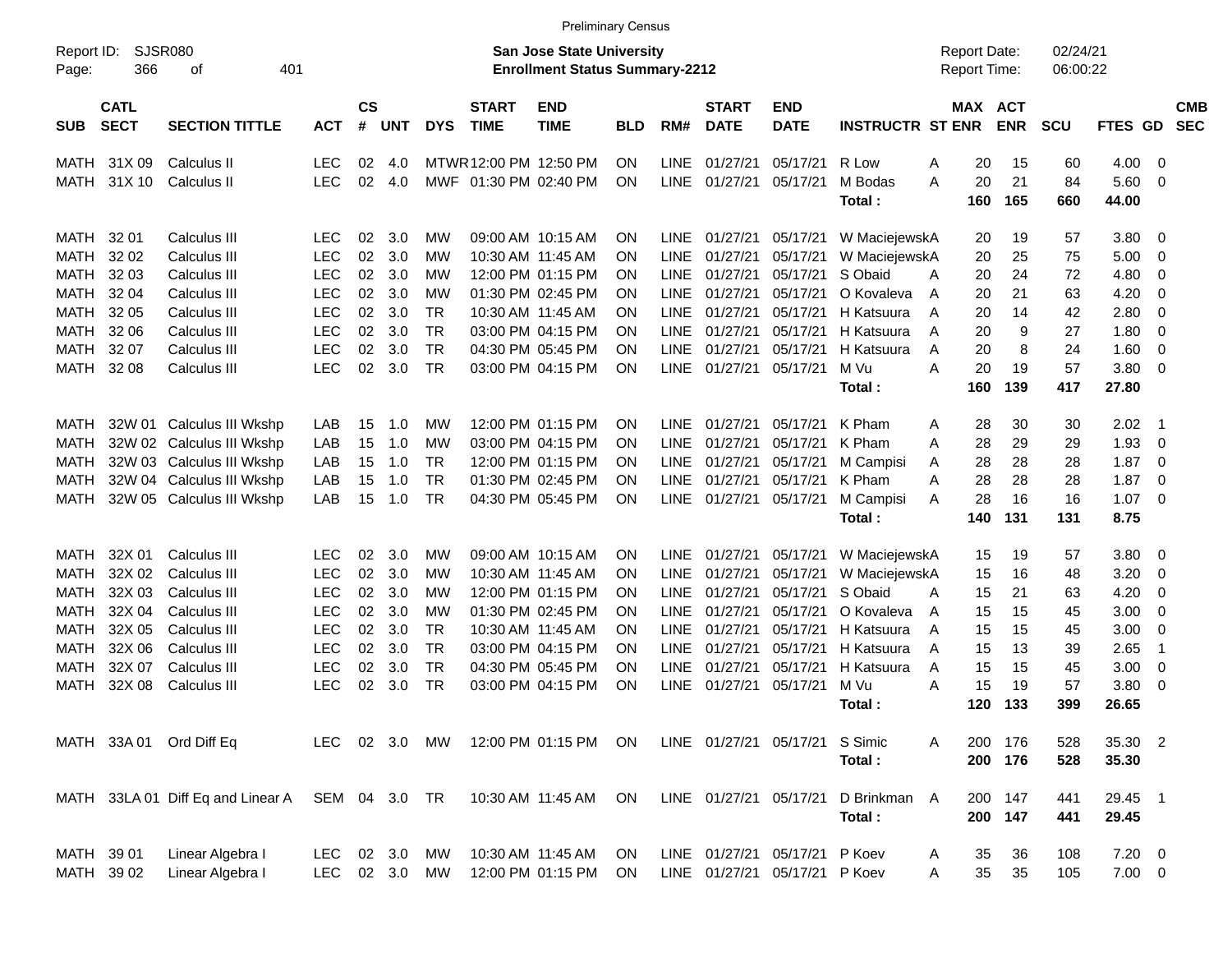|                                                                                                                                 |                            |                             |            |                    |            |            |                             | <b>Preliminary Census</b> |            |             |                             |                                     |                         |   |                      |                              |            |             |                                       |
|---------------------------------------------------------------------------------------------------------------------------------|----------------------------|-----------------------------|------------|--------------------|------------|------------|-----------------------------|---------------------------|------------|-------------|-----------------------------|-------------------------------------|-------------------------|---|----------------------|------------------------------|------------|-------------|---------------------------------------|
| <b>SJSR080</b><br>San Jose State University<br>Report ID:<br>367<br>401<br><b>Enrollment Status Summary-2212</b><br>Page:<br>οf |                            |                             |            |                    |            |            |                             |                           |            |             |                             | <b>Report Date:</b><br>Report Time: |                         |   | 02/24/21<br>06:00:22 |                              |            |             |                                       |
| <b>SUB</b>                                                                                                                      | <b>CATL</b><br><b>SECT</b> | <b>SECTION TITTLE</b>       | <b>ACT</b> | $\mathsf{cs}$<br># | <b>UNT</b> | <b>DYS</b> | <b>START</b><br><b>TIME</b> | <b>END</b><br><b>TIME</b> | <b>BLD</b> | RM#         | <b>START</b><br><b>DATE</b> | <b>END</b><br><b>DATE</b>           | <b>INSTRUCTR ST ENR</b> |   |                      | <b>MAX ACT</b><br><b>ENR</b> | <b>SCU</b> | <b>FTES</b> | <b>CMB</b><br><b>SEC</b><br><b>GD</b> |
| MATH                                                                                                                            | 39 03                      | Linear Algebra I            | <b>LEC</b> | 02                 | 3.0        | МW         |                             | 04:30 PM 05:45 PM         | <b>ON</b>  | <b>LINE</b> | 01/27/21                    | 05/17/21                            | <b>F</b> Rivera         | A | 35                   | 33                           | 99         | 6.75        | 3                                     |
| MATH                                                                                                                            | 39 04                      | Linear Algebra I            | <b>LEC</b> | 02                 | 3.0        | <b>TR</b>  |                             | 01:30 PM 02:45 PM         | ΟN         | <b>LINE</b> | 01/27/21                    | 05/17/21                            | F Rivera                | A | 35                   | 29                           | 87         | 5.85        | $\overline{\mathbf{1}}$               |
| MATH                                                                                                                            | 39 05                      | Linear Algebra I            | <b>LEC</b> | 02                 | 3.0        | <b>TR</b>  |                             | 03:00 PM 04:15 PM         | ON         | <b>LINE</b> | 01/27/21                    | 05/17/21                            | F Rivera                | A | 35                   | 17                           | 51         | 3.40        | 0                                     |
| MATH                                                                                                                            | 39 06                      | Linear Algebra I            | <b>LEC</b> | 02                 | 3.0        | <b>TR</b>  |                             | 04:30 PM 05:45 PM         | ΟN         | <b>LINE</b> | 01/27/21                    | 05/17/21                            | F Rivera                | Α | 35                   | 24                           | 72         | 4.85        | -1                                    |
|                                                                                                                                 |                            |                             |            |                    |            |            |                             |                           |            |             |                             |                                     | Total:                  |   | 210                  | 174                          | 522        | 35.05       |                                       |
| <b>MATH</b>                                                                                                                     | 42 01                      | Discrete Math               | <b>SEM</b> | 04                 | 3.0        | МW         |                             | 09:00 AM 10:15 AM         | <b>ON</b>  | <b>LINE</b> | 01/27/21                    | 05/17/21                            | M Saleem                | Α | 25                   | 26                           | 78         | 5.20        | $0\,C$                                |
| <b>CS</b>                                                                                                                       | 42 01                      | Discrete Math               | <b>SEM</b> | 04                 | 3.0        | МW         |                             | 09:00 AM 10:15 AM         | ΟN         | <b>LINE</b> | 01/27/21                    | 05/17/21                            | M Saleem                | A | 0                    | $\overline{1}$               | 3          | 0.20        | 0 <sup>C</sup>                        |
| <b>MATH</b>                                                                                                                     | 42 02                      | Discrete Math               | <b>SEM</b> | 04                 | 3.0        | МW         |                             | 10:30 AM 11:45 AM         | ON         | <b>LINE</b> | 01/27/21                    | 05/17/21                            | J Geneson               | A | 25                   | 24                           | 72         | 4.80        | 0 <sup>C</sup>                        |
| <b>CS</b>                                                                                                                       | 42 02                      | Discrete Math               | <b>SEM</b> | 04                 | 3.0        | МW         |                             | 10:30 AM 11:45 AM         | ΟN         | <b>LINE</b> | 01/27/21                    | 05/17/21                            | J Geneson               | A | 0                    | $\overline{1}$               | 3          | 0.20        | 0 <sup>C</sup>                        |
| <b>MATH</b>                                                                                                                     | 42 03                      | Discrete Math               | <b>SEM</b> | 04                 | 3.0        | <b>TR</b>  |                             | 09:00 AM 10:15 AM         | ΟN         | <b>LINE</b> | 01/27/21                    | 05/17/21                            | W So                    | A | 25                   | 23                           | 69         | 4.60        | 0 <sup>C</sup>                        |
| <b>CS</b>                                                                                                                       | 42 03                      | Discrete Math               | <b>SEM</b> | 04                 | 3.0        | <b>TR</b>  |                             | 09:00 AM 10:15 AM         | ΟN         | <b>LINE</b> | 01/27/21                    | 05/17/21                            | W So                    | A | 0                    | 0                            | 0          | 0.00        | 0 <sup>o</sup>                        |
| <b>MATH</b>                                                                                                                     | 42 04                      | Discrete Math               | <b>SEM</b> | 04                 | 3.0        | <b>TR</b>  |                             | 10:30 AM 11:45 AM         | ΟN         | <b>LINE</b> | 01/27/21                    | 05/17/21                            | M Saleem                | A | 25                   | 28                           | 84         | 5.60        | 0 <sup>o</sup>                        |
| <b>CS</b>                                                                                                                       | 42 04                      | Discrete Math               | <b>SEM</b> | 04                 | 3.0        | <b>TR</b>  |                             | 10:30 AM 11:45 AM         | ΟN         | <b>LINE</b> | 01/27/21                    | 05/17/21                            | M Saleem                | A | 0                    | $\overline{1}$               | 3          | 0.25        | 1 C                                   |
| <b>MATH</b>                                                                                                                     | 42 05                      | Discrete Math               | <b>SEM</b> | 04                 | 3.0        | <b>TR</b>  |                             | 01:30 PM 02:45 PM         | ΟN         | <b>LINE</b> | 01/27/21                    | 05/17/21                            | W So                    | A | 25                   | 22                           | 66         | 4.40        | 0 <sup>o</sup>                        |
| <b>CS</b>                                                                                                                       | 42 05                      | Discrete Math               | <b>SEM</b> | 04                 | 3.0        | <b>TR</b>  |                             | 01:30 PM 02:45 PM         | ΟN         | <b>LINE</b> | 01/27/21                    | 05/17/21                            | W So                    | Α | 0                    | $\overline{1}$               | 3          | 0.20        | $0\,C$                                |
| <b>MATH</b>                                                                                                                     | 42 06                      | Discrete Math               | <b>SEM</b> | 04                 | 3.0        | <b>TR</b>  |                             | 04:30 PM 05:45 PM         | ON         | <b>LINE</b> | 01/27/21                    | 05/17/21                            | Y Zhang                 | Α | 25                   | 21                           | 63         | 4.20        | 0 <sup>o</sup>                        |
| <b>CS</b>                                                                                                                       | 42 06                      | Discrete Math               | <b>SEM</b> | 04                 | 3.0        | <b>TR</b>  |                             | 04:30 PM 05:45 PM         | ON         | <b>LINE</b> | 01/27/21                    | 05/17/21                            | Y Zhang                 | Α | 0                    | $\overline{c}$               | 6          | 0.40        | $0\,C$                                |
| <b>MATH</b>                                                                                                                     | 42 07                      | Discrete Math               | <b>SEM</b> |                    | 3.0        |            |                             |                           |            |             |                             |                                     |                         | X | 0                    | 0                            | 0          | 0.00        | 0                                     |
| <b>CS</b>                                                                                                                       | 42 07                      | Discrete Math               | <b>SEM</b> |                    | 3.0        |            |                             |                           |            |             |                             |                                     |                         | X | 0                    | 0                            | 0          | 0.00        | 0                                     |
|                                                                                                                                 |                            |                             |            |                    |            |            |                             |                           |            |             |                             |                                     | Total:                  |   | 150                  | 150                          | 450        | 30.05       |                                       |
| MATH                                                                                                                            | 42W 01                     | Discrete Math Wksp          | LAB        | 15                 | 1.0        | MW         |                             | 10:30 AM 11:45 AM         | <b>ON</b>  | <b>LINE</b> | 01/27/21                    | 05/17/21                            | R Cho                   | A | 28                   | 27                           | 27         | 1.80        | 0                                     |
| MATH                                                                                                                            |                            | 42W 02 Discrete Math Wksp   | LAB        | 15                 | 1.0        | <b>TR</b>  |                             | 01:30 PM 02:45 PM         | ON         | <b>LINE</b> | 01/27/21                    | 05/17/21                            | A Bailey                | Α | 28                   | 22                           | 22         | 1.47        | 0                                     |
|                                                                                                                                 |                            |                             |            |                    |            |            |                             |                           |            |             |                             |                                     | Total:                  |   | 56                   | 49                           | 49         | 3.27        |                                       |
| <b>MATH</b>                                                                                                                     | 42X 01                     | <b>Discrete Mathematics</b> | LEC        | 02                 | 3.0        | МW         |                             | 09:00 AM 10:15 AM         | <b>ON</b>  | <b>LINE</b> | 01/27/21                    | 05/17/21                            | M Saleem                | A | 10                   | 11                           | 33         | 2.20        | 0 <sup>C</sup>                        |
| <b>CS</b>                                                                                                                       | 42X 01                     | Discrete Mathematics        | LEC        | 02                 | 3.0        | МW         |                             | 09:00 AM 10:15 AM         | <b>ON</b>  | <b>LINE</b> | 01/27/21                    | 05/17/21                            | M Saleem                | A | 0                    | 0                            | 0          | 0.00        | 0 <sup>C</sup>                        |
| <b>MATH</b>                                                                                                                     | 42X 02                     | Discrete Mathematics        | <b>LEC</b> | 02                 | 3.0        | МW         |                             | 10:30 AM 11:45 AM         | ON         | <b>LINE</b> | 01/27/21                    | 05/17/21                            | J Geneson               | A | 10                   | -1                           | 3          | 0.20        | 0 <sup>C</sup>                        |
| <b>CS</b>                                                                                                                       | 42X 02                     | Discrete Mathematics LEC    |            | 02                 | 3.0        | МW         |                             | 10:30 AM 11:45 AM         | <b>ON</b>  | <b>LINE</b> | 01/27/21                    | 05/17/21                            | J Geneson               | A | 0                    | 0                            | 0          | 0.00        | 0 <sup>o</sup>                        |
|                                                                                                                                 | MATH 42X 03                | Discrete Mathematics LEC    |            | 02                 | 3.0        | TR         |                             | 09:00 AM 10:15 AM         | <b>ON</b>  |             | LINE 01/27/21               | 05/17/21                            | W So                    | Α | 10                   | 10                           | 30         | 2.00        | $0\,C$                                |
| CS                                                                                                                              | 42X 03                     | Discrete Mathematics LEC    |            | 02                 | 3.0        | <b>TR</b>  |                             | 09:00 AM 10:15 AM         | <b>ON</b>  |             | LINE 01/27/21               | 05/17/21                            | W So                    | Α | 0                    | 0                            | 0          | 0.00        | 0 <sup>C</sup>                        |
| MATH                                                                                                                            | 42X 04                     | Discrete Mathematics LEC    |            |                    | 02 3.0     | <b>TR</b>  |                             | 10:30 AM 11:45 AM         | ON.        |             | LINE 01/27/21               | 05/17/21                            | M Saleem                | Α | 10                   | 11                           | 33         | 2.20        | 0 C                                   |
| CS                                                                                                                              | 42X 04                     | Discrete Mathematics LEC    |            |                    | 02 3.0     | <b>TR</b>  |                             | 10:30 AM 11:45 AM         | <b>ON</b>  |             | LINE 01/27/21               | 05/17/21                            | M Saleem                | Α | 0                    | 0                            | 0          | 0.00        | 0 C                                   |
| MATH                                                                                                                            | 42X 05                     | Discrete Mathematics LEC    |            |                    | 02 3.0     | <b>TR</b>  |                             | 01:30 PM 02:45 PM         | <b>ON</b>  |             | LINE 01/27/21               | 05/17/21                            | W So                    | Α | 10                   | 5                            | 15         | 1.00        | 0 C                                   |
| CS                                                                                                                              | 42X 05                     | Discrete Mathematics LEC    |            |                    | 02 3.0     | <b>TR</b>  |                             | 01:30 PM 02:45 PM         | <b>ON</b>  |             | LINE 01/27/21               | 05/17/21                            | W So                    | Α | 0                    | 0                            | 0          | 0.00        | 0 C                                   |
| MATH                                                                                                                            | 42X 06                     | Discrete Mathematics LEC    |            | 02                 | 3.0        | <b>TR</b>  |                             | 04:30 PM 05:45 PM         | ON.        |             |                             | LINE 01/27/21 05/17/21 Y Zhang      |                         | Α | 10                   | 10                           | 30         | 2.00        | 0 <sup>C</sup>                        |
| CS.                                                                                                                             | 42X 06                     | Discrete Mathematics LEC    |            | 02                 | 3.0        | TR         |                             | 04:30 PM 05:45 PM         | ON.        |             |                             | LINE 01/27/21 05/17/21 Y Zhang      |                         | A | 0                    | 0                            | 0          | 0.00        | 0 C                                   |
| MATH                                                                                                                            | 42X 07                     | Discrete Mathematics LEC    |            |                    | 3.0        |            |                             |                           |            |             |                             |                                     |                         | X | 0                    | 0                            | 0          | 0.00        | 0                                     |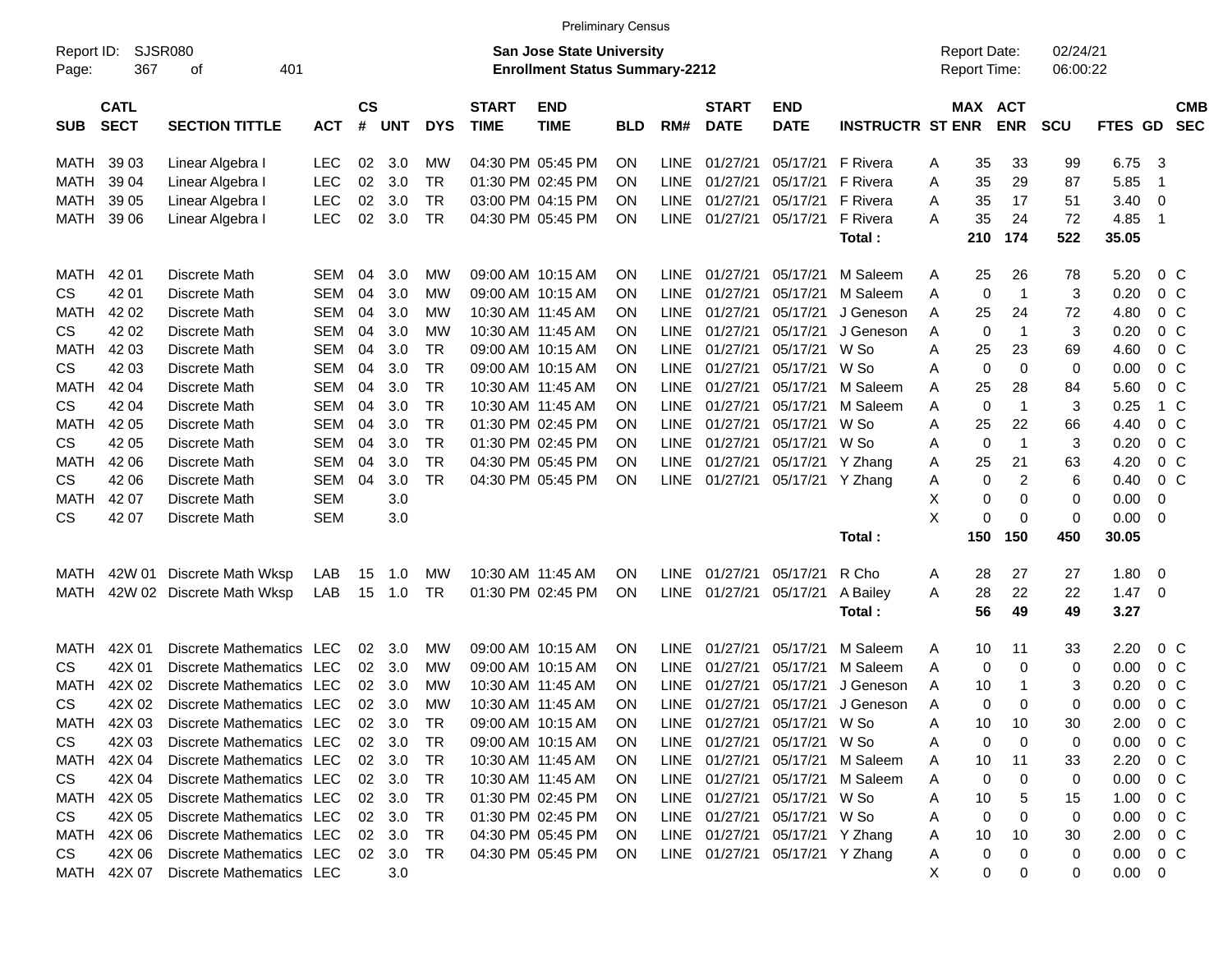|                             |                                           |                                                                              |                                        |                    |                   |                                     |                             | <b>Preliminary Census</b>                                                 |                                     |                                           |                                                 |                                             |                                    |             |                                     |                       |                      |                                                    |                                   |                          |
|-----------------------------|-------------------------------------------|------------------------------------------------------------------------------|----------------------------------------|--------------------|-------------------|-------------------------------------|-----------------------------|---------------------------------------------------------------------------|-------------------------------------|-------------------------------------------|-------------------------------------------------|---------------------------------------------|------------------------------------|-------------|-------------------------------------|-----------------------|----------------------|----------------------------------------------------|-----------------------------------|--------------------------|
| Report ID:<br>Page:         | SJSR080<br>368                            | 401<br>οf                                                                    |                                        |                    |                   |                                     |                             | <b>San Jose State University</b><br><b>Enrollment Status Summary-2212</b> |                                     |                                           |                                                 |                                             |                                    |             | <b>Report Date:</b><br>Report Time: |                       | 02/24/21<br>06:00:22 |                                                    |                                   |                          |
| <b>SUB</b>                  | <b>CATL</b><br><b>SECT</b>                | <b>SECTION TITTLE</b>                                                        | <b>ACT</b>                             | $\mathsf{cs}$<br># | <b>UNT</b>        | <b>DYS</b>                          | <b>START</b><br><b>TIME</b> | <b>END</b><br><b>TIME</b>                                                 | <b>BLD</b>                          | RM#                                       | <b>START</b><br><b>DATE</b>                     | <b>END</b><br><b>DATE</b>                   | <b>INSTRUCTR ST ENR</b>            |             |                                     | MAX ACT<br><b>ENR</b> | <b>SCU</b>           | FTES GD                                            |                                   | <b>CMB</b><br><b>SEC</b> |
| <b>CS</b>                   | 42X 07                                    | Discrete Mathematics LEC                                                     |                                        |                    | 3.0               |                                     |                             |                                                                           |                                     |                                           |                                                 |                                             | Total:                             | X           | 0<br>60                             | 0<br>48               | 0<br>144             | 0.00<br>9.60                                       | $\overline{\mathbf{0}}$           |                          |
| <b>MATH</b>                 | MATH 71 01<br>71 02                       | Calc Bus/Aviation<br>Calc Bus/Aviation                                       | <b>LEC</b><br><b>LEC</b>               | 01<br>01           | 3.0<br>3.0        | MW<br>MW                            |                             | 09:00 AM 10:15 AM<br>10:30 AM 11:45 AM                                    | ΟN<br>ON                            | <b>LINE</b><br><b>LINE</b>                | 01/27/21<br>01/27/21                            | 05/17/21<br>05/17/21                        | T Nguyen<br>L Roper                | A<br>Α      | 18<br>18                            | 18<br>18              | 54<br>54             | 3.60<br>3.60                                       | - 0<br>0                          |                          |
| <b>MATH</b><br>MATH<br>MATH | 71 03<br>71 04<br>71 05                   | Calc Bus/Aviation<br>Calc Bus/Aviation<br>Calc Bus/Aviation                  | <b>LEC</b><br><b>LEC</b><br><b>LEC</b> | 01<br>01<br>01     | 3.0<br>3.0<br>3.0 | MW<br><b>MW</b><br><b>MW</b>        |                             | 12:00 PM 01:15 PM<br>01:30 PM 02:45 PM<br>03:00 PM 04:15 PM               | OΝ<br>OΝ<br>ΟN                      | <b>LINE</b><br><b>LINE</b><br><b>LINE</b> | 01/27/21<br>01/27/21<br>01/27/21                | 05/17/21<br>05/17/21<br>05/17/21            | A Jiru<br>T Nguyen<br>A Jiru       | Α<br>A<br>Α | 18<br>18<br>18                      | 18<br>18<br>17        | 54<br>54<br>51       | 3.60<br>3.60<br>3.40                               | 0<br>0<br>0                       |                          |
| MATH<br>MATH<br>MATH        | 71 06<br>71 07<br>71 08                   | Calc Bus/Aviation<br>Calc Bus/Aviation<br>Calc Bus/Aviation                  | <b>LEC</b><br><b>LEC</b><br><b>LEC</b> | 01<br>01<br>01     | 3.0<br>3.0<br>3.0 | <b>MW</b><br><b>TR</b><br><b>TR</b> |                             | 04:30 PM 05:45 PM<br>09:00 AM 10:15 AM<br>10:30 AM 11:45 AM               | ΟN<br>ΟN<br>ΟN                      | <b>LINE</b><br><b>LINE</b><br><b>LINE</b> | 01/27/21<br>01/27/21<br>01/27/21                | 05/17/21<br>05/17/21<br>05/17/21            | A Jiru<br>A Bailey<br>T Osland     | Α<br>Α<br>Α | 18<br>18<br>18                      | 17<br>20<br>19        | 51<br>60<br>57       | 3.40<br>4.00<br>3.80                               | 0<br>0<br>0                       |                          |
| MATH<br>MATH                | 71 09<br>71 10                            | Calc Bus/Aviation<br>Calc Bus/Aviation                                       | <b>LEC</b><br><b>LEC</b>               | 01<br>01           | 3.0<br>3.0        | <b>TR</b><br><b>TR</b>              |                             | 12:00 PM 01:15 PM<br>01:30 PM 02:45 PM                                    | ΟN<br>ΟN                            | <b>LINE</b><br><b>LINE</b>                | 01/27/21<br>01/27/21                            | 05/17/21<br>05/17/21                        | T Osland<br>M Chavarria            | Α<br>A      | 18<br>18                            | 22<br>18              | 66<br>54             | 4.40<br>3.60                                       | 0<br>0                            |                          |
| MATH<br>MATH<br>MATH        | 71 11<br>71 12<br>71 13                   | Calc Bus/Aviation<br>Calc Bus/Aviation<br>Calc Bus/Aviation                  | <b>LEC</b><br><b>LEC</b><br><b>LEC</b> | 01<br>01<br>01     | 3.0<br>3.0<br>3.0 | <b>TR</b><br><b>TR</b><br><b>MW</b> |                             | 03:00 PM 04:15 PM<br>04:30 PM 05:45 PM<br>10:30 AM 11:45 AM               | ΟN<br>ΟN<br>ΟN                      | <b>LINE</b><br><b>LINE</b><br><b>LINE</b> | 01/27/21<br>01/27/21<br>01/27/21                | 05/17/21<br>05/17/21<br>05/17/21            | M Chavarria<br>L Roper<br>T Nguyen | A<br>Α<br>Α | 18<br>18<br>18                      | 20<br>19<br>17        | 60<br>57<br>51       | 4.00<br>3.80<br>3.40                               | 0<br>0<br>0                       |                          |
| MATH<br><b>MATH</b><br>MATH | 71 14<br>71 15<br>71 16                   | Calc Bus/Aviation<br>Calc Bus/Aviation<br>Calc Bus/Aviation                  | <b>LEC</b><br><b>LEC</b><br><b>LEC</b> | 01<br>01<br>01     | 3.0<br>3.0<br>3.0 | <b>TR</b><br><b>TR</b><br><b>MW</b> |                             | 09:00 AM 10:15 AM<br>10:30 AM 11:45 AM<br>09:00 AM 10:15 AM               | ΟN<br>ON<br>ON                      | <b>LINE</b><br><b>LINE</b><br><b>LINE</b> | 01/27/21<br>01/27/21<br>01/27/21                | 05/17/21<br>05/17/21<br>05/17/21            | T Nguyen<br>A Jiru<br>A Jiru       | Α<br>Α<br>Α | 18<br>18<br>20                      | 17<br>17<br>14        | 51<br>51<br>42       | 3.40<br>3.40<br>2.80                               | 0<br>0<br>0                       |                          |
|                             |                                           |                                                                              |                                        |                    |                   |                                     |                             |                                                                           |                                     |                                           |                                                 |                                             | Total:                             |             | 290                                 | 289                   | 867                  | 57.80                                              |                                   |                          |
| MATH<br>MATH<br>MATH        | 71W 01                                    | Calc Wkshp Bus/Avi<br>71W 02 Calc Wkshp Bus/Avi<br>71W 03 Calc Wkshp Bus/Avi | LAB<br>LAB<br>LAB                      | 15<br>15<br>15     | 1.0<br>1.0<br>1.0 | MW<br>MW<br>MW                      |                             | 10:30 AM 11:45 AM<br>12:00 PM 01:15 PM<br>03:00 PM 04:15 PM               | ΟN<br>ON<br>OΝ                      | <b>LINE</b><br><b>LINE</b><br><b>LINE</b> | 01/27/21<br>01/27/21<br>01/27/21                | 05/17/21<br>05/17/21<br>05/17/21            | H Tong<br>Z Yasukawa<br>H Tong     | A<br>A<br>Α | 28<br>28<br>28                      | 28<br>26<br>25        | 28<br>26<br>25       | 1.87<br>1.73<br>1.67                               | $\overline{\mathbf{0}}$<br>0<br>0 |                          |
| MATH<br>MATH                |                                           | 71W 04 Calc Wkshp Bus/Avi<br>71W 05 Calc Wkshp Bus/Avi                       | LAB<br>LAB                             | 15<br>15           | 1.0<br>1.0        | MW<br><b>TR</b>                     |                             | 04:30 PM 05:45 PM<br>09:00 AM 10:15 AM                                    | OΝ<br>OΝ                            | <b>LINE</b><br><b>LINE</b>                | 01/27/21<br>01/27/21                            | 05/17/21<br>05/17/21                        | M Yahdi<br>M Yahdi                 | Α<br>Α      | 28<br>28                            | 29<br>28              | 29<br>28             | 1.93<br>1.87                                       | $\mathbf 0$<br>0                  |                          |
| <b>MATH</b><br>MATH<br>MATH | 71W 07                                    | 71W 06 Calc Wkshp Bus/Avi<br>Calc Wkshp Bus/Avi<br>71W 08 Calc Wkshp Bus/Avi | LAB<br>LAB<br>LAB                      | 15<br>15<br>15     | 1.0<br>1.0<br>1.0 | <b>MW</b><br><b>TR</b><br><b>TR</b> |                             | 10:30 AM 11:45 AM<br>01:30 PM 02:45 PM<br>03:00 PM 04:15 PM               | OΝ<br>OΝ<br>ΟN                      | <b>LINE</b><br><b>LINE</b><br><b>LINE</b> | 01/27/21<br>01/27/21<br>01/27/21                | 05/17/21<br>05/17/21<br>05/17/21            | M Yahdi<br>M Yahdi<br>M Yahdi      | Α<br>Α<br>Α | 28<br>28<br>28                      | 17<br>27<br>28        | 17<br>27<br>28       | 1.13<br>1.80<br>1.87                               | 0<br>0<br>$\mathbf 0$             |                          |
| MATH                        |                                           | 71W 09 Calc Wkshp Bus/Avi                                                    | LAB                                    | 15                 | 1.0               | <b>TR</b>                           |                             | 10:30 AM 11:45 AM                                                         | ΟN                                  | <b>LINE</b>                               | 01/27/21                                        | 05/17/21                                    | M Yahdi<br>Total:                  | Α           | 28                                  | 24<br>252 232         | 24<br>232            | 1.60<br>15.47                                      | $\mathbf 0$                       |                          |
|                             | MATH 71X 01<br>MATH 71X 02<br>MATH 71X 03 | Calc Bus/Aviation<br>Calc Bus/Aviation<br>Calc Bus/Aviation                  | <b>LEC</b><br><b>LEC</b><br><b>LEC</b> | 01<br>01<br>01     | 3.0<br>3.0<br>3.0 | <b>MW</b><br>МW<br>МW               |                             | 09:00 AM 10:15 AM<br>10:30 AM 11:45 AM<br>12:00 PM 01:15 PM               | <b>ON</b><br><b>ON</b><br><b>ON</b> |                                           | LINE 01/27/21<br>LINE 01/27/21<br>LINE 01/27/21 | 05/17/21<br>05/17/21<br>05/17/21            | T Nguyen<br>L Roper<br>A Jiru      | A<br>A<br>Α | 18<br>18<br>18                      | 18<br>18<br>18        | 54<br>54<br>54       | $3.60 \quad 0$<br>$3.60 \quad 0$<br>$3.60 \quad 0$ |                                   |                          |
|                             | MATH 71X 04<br>MATH 71X 05                | Calc Bus/Aviation<br>Calc Bus/Aviation                                       | <b>LEC</b><br><b>LEC</b>               | 01<br>01           | 3.0<br>3.0        | MW<br>MW                            |                             | 01:30 PM 02:45 PM<br>03:00 PM 04:15 PM                                    | <b>ON</b><br><b>ON</b>              |                                           | LINE 01/27/21<br>LINE 01/27/21                  | 05/17/21<br>05/17/21                        | T Nguyen<br>A Jiru                 | Α<br>Α      | 18<br>18                            | 17<br>15              | 51<br>45             | $3.40 \quad 0$<br>$3.00 \ 0$                       |                                   |                          |
|                             | MATH 71X 06<br>MATH 71X 07                | Calc Bus/Aviation<br>Calc Bus/Aviation                                       | <b>LEC</b><br><b>LEC</b>               | 01                 | 3.0<br>01 3.0     | <b>MW</b><br>TR                     |                             | 04:30 PM 05:45 PM<br>09:00 AM 10:15 AM                                    | <b>ON</b><br>ON                     |                                           | LINE 01/27/21                                   | 05/17/21<br>LINE 01/27/21 05/17/21 A Bailey | A Jiru                             | Α<br>Α      | 18<br>18                            | 18<br>18              | 54<br>54             | $3.60 \ 0$<br>$3.60 \t 0$                          |                                   |                          |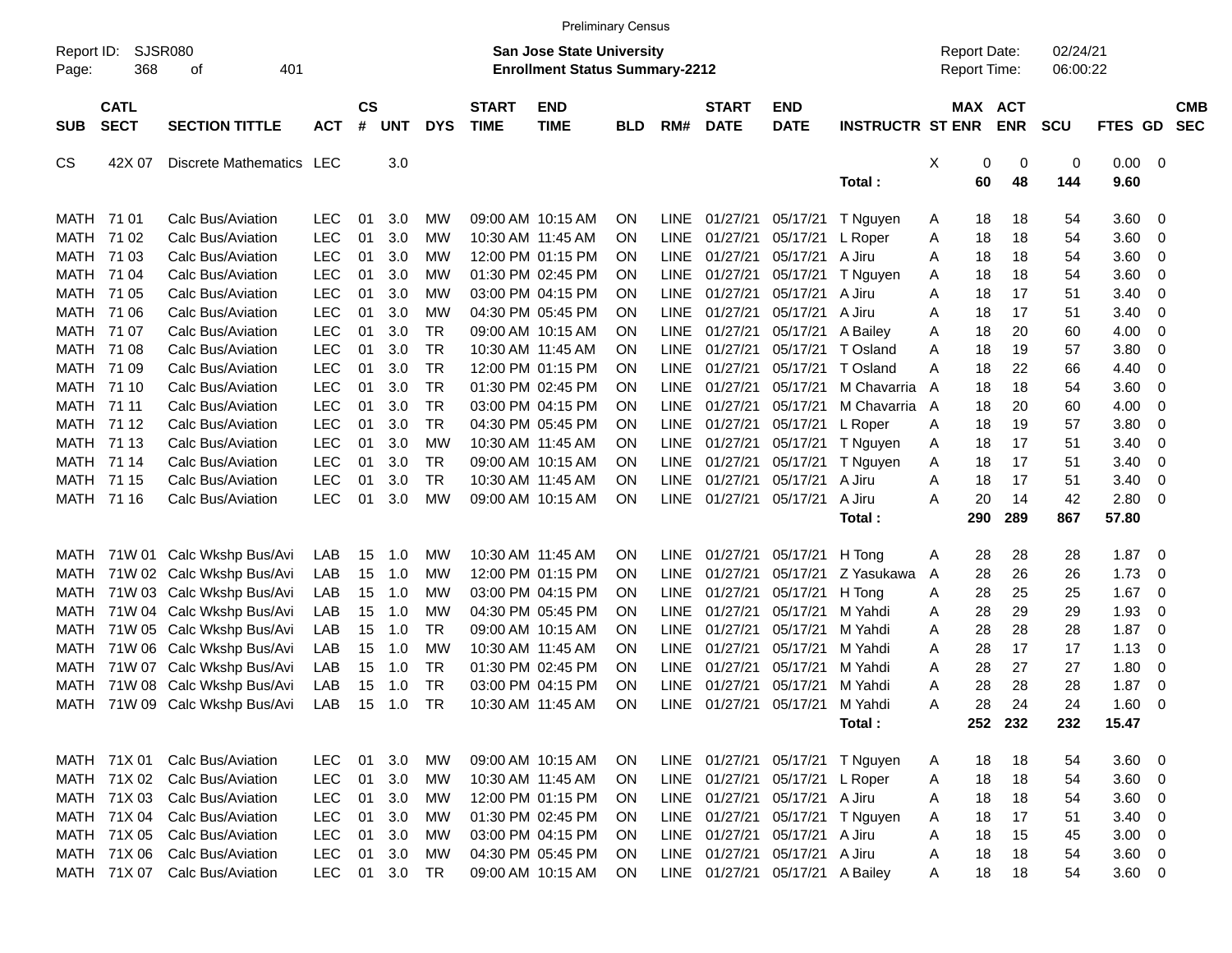|                     |                            |                                                                                                          |               |                |            |            |                             | <b>Preliminary Census</b> |            |             |                             |                              |                         |   |                                            |                       |                      |            |             |                          |
|---------------------|----------------------------|----------------------------------------------------------------------------------------------------------|---------------|----------------|------------|------------|-----------------------------|---------------------------|------------|-------------|-----------------------------|------------------------------|-------------------------|---|--------------------------------------------|-----------------------|----------------------|------------|-------------|--------------------------|
| Report ID:<br>Page: | 369                        | <b>SJSR080</b><br><b>San Jose State University</b><br>401<br><b>Enrollment Status Summary-2212</b><br>οf |               |                |            |            |                             |                           |            |             |                             |                              |                         |   | <b>Report Date:</b><br><b>Report Time:</b> |                       | 02/24/21<br>06:00:22 |            |             |                          |
| <b>SUB</b>          | <b>CATL</b><br><b>SECT</b> | <b>SECTION TITTLE</b>                                                                                    | <b>ACT</b>    | <b>CS</b><br># | <b>UNT</b> | <b>DYS</b> | <b>START</b><br><b>TIME</b> | <b>END</b><br><b>TIME</b> | <b>BLD</b> | RM#         | <b>START</b><br><b>DATE</b> | <b>END</b><br><b>DATE</b>    | <b>INSTRUCTR ST ENR</b> |   |                                            | MAX ACT<br><b>ENR</b> | SCU                  | FTES GD    |             | <b>CMB</b><br><b>SEC</b> |
| MATH                | 71X 08                     | Calc Bus/Aviation                                                                                        | <b>LEC</b>    | 01             | 3.0        | <b>TR</b>  |                             | 10:30 AM 11:45 AM         | <b>ON</b>  | <b>LINE</b> | 01/27/21                    | 05/17/21                     | T Osland                | A | 18                                         | 16                    | 48                   | 3.20       | - 0         |                          |
| MATH                | 71X 09                     | Calc Bus/Aviation                                                                                        | <b>LEC</b>    | 01             | 3.0        | <b>TR</b>  |                             | 12:00 PM 01:15 PM         | <b>ON</b>  | <b>LINE</b> | 01/27/21                    | 05/17/21                     | T Osland                | Α | 18                                         | 19                    | 57                   | 3.80       | 0           |                          |
| MATH                | 71X 10                     | Calc Bus/Aviation                                                                                        | <b>LEC</b>    | 01             | 3.0        | <b>TR</b>  |                             | 01:30 PM 02:45 PM         | <b>ON</b>  | <b>LINE</b> | 01/27/21                    | 05/17/21                     | M Chavarria             | A | 18                                         | 19                    | 57                   | 3.80       | 0           |                          |
| MATH                | 71X 11                     | Calc Bus/Aviation                                                                                        | <b>LEC</b>    | 01             | 3.0        | <b>TR</b>  |                             | 03:00 PM 04:15 PM         | <b>ON</b>  | <b>LINE</b> | 01/27/21                    | 05/17/21                     | M Chavarria A           |   | 18                                         | 18                    | 54                   | 3.60       | 0           |                          |
| MATH                | 71X 12                     | Calc Bus/Aviation                                                                                        | <b>LEC</b>    | 01             | 3.0        | <b>TR</b>  |                             | 04:30 PM 05:45 PM         | <b>ON</b>  | LINE        | 01/27/21                    | 05/17/21                     | L Roper                 | A | 18                                         | 18                    | 54                   | 3.60       | 0           |                          |
| MATH                | 71X 13                     | Calc Bus/Aviation                                                                                        | <b>LEC</b>    | 01             | 3.0        | МW         |                             | 10:30 AM 11:45 AM         | <b>ON</b>  | LINE        | 01/27/21                    | 05/17/21                     | T Nguyen                | A | 18                                         | 16                    | 48                   | 3.20       | $\mathbf 0$ |                          |
| MATH                | 71X 14                     | Calc Bus/Aviation                                                                                        | <b>LEC</b>    | 01             | 3.0        | <b>TR</b>  |                             | 09:00 AM 10:15 AM         | <b>ON</b>  | LINE        | 01/27/21                    | 05/17/21                     | T Nguyen                | A | 18                                         | 15                    | 45                   | 3.00       | $\mathbf 0$ |                          |
| MATH                | 71X 15                     | Calc Bus/Aviation                                                                                        | <b>LEC</b>    | 01             | 3.0        | <b>TR</b>  |                             | 10:30 AM 11:45 AM         | <b>ON</b>  | LINE        | 01/27/21                    | 05/17/21                     | A Jiru                  | A | 18                                         | 12                    | 36                   | 2.40       | $\mathbf 0$ |                          |
| MATH                | 71X 16                     | Calc Bus/Aviation                                                                                        | <b>LEC</b>    | 01             | 3.0        | МW         |                             | 09:00 AM 10:15 AM         | <b>ON</b>  |             | LINE 01/27/21               | 05/17/21                     | A Jiru                  | Α | 15                                         | 5                     | 15                   | 1.00       | - 0         |                          |
|                     |                            |                                                                                                          |               |                |            |            |                             |                           |            |             |                             |                              | Total:                  |   | 285                                        | 260                   | 780                  | 52.00      |             |                          |
|                     |                            |                                                                                                          |               |                |            |            |                             |                           |            |             |                             |                              |                         |   |                                            |                       |                      |            |             |                          |
| MATH 105 01         |                            | <b>Math Stats Concept</b>                                                                                | <b>LEC</b>    | 02             | 3.0        | МW         |                             | 10:30 AM 11:45 AM         | <b>ON</b>  | LINE        | 01/27/21                    | 05/17/21                     | J Spitzer               | A | 28                                         | 27                    | 81                   | 5.40       | - 0         |                          |
|                     | MATH 105 02                | <b>Math Stats Concept</b>                                                                                | <b>LEC</b>    | 02             | 3.0        | МW         |                             | 03:00 PM 04:15 PM         | <b>ON</b>  | <b>LINE</b> | 01/27/21                    | 05/17/21                     | L Roper                 | A | 28                                         | 26                    | 78                   | 5.20       | 0           |                          |
|                     | MATH 105 03                | <b>Math Stats Concept</b>                                                                                | <b>LEC</b>    | 02             | 3.0        | <b>TR</b>  |                             | 10:30 AM 11:45 AM         | <b>ON</b>  | LINE        | 01/27/21                    | 05/17/21                     | <b>B</b> Pence          | A | 28                                         | 23                    | 69                   | 4.60       | - 0         |                          |
|                     |                            |                                                                                                          |               |                |            |            |                             |                           |            |             |                             |                              | Total:                  |   | 84                                         | 76                    | 228                  | 15.20      |             |                          |
| MATH 106 01         |                            | <b>Intuitive Geometry</b>                                                                                | <b>LEC</b>    | 02             | 3.0        | МW         |                             | 09:00 AM 10:15 AM         | <b>ON</b>  | LINE        | 01/27/21                    | 05/17/21                     | J Spitzer               | A | 28                                         | 25                    | 75                   | 5.00       | - 0         |                          |
|                     | MATH 106 02                | <b>Intuitive Geometry</b>                                                                                | <b>LEC</b>    | 02             | 3.0        | МW         |                             | 01:30 PM 02:45 PM         | <b>ON</b>  | <b>LINE</b> | 01/27/21                    | 05/17/21                     | J Spitzer               | A | 28                                         | 27                    | 81                   | 5.40       | 0           |                          |
|                     | MATH 106 03                | <b>Intuitive Geometry</b>                                                                                | <b>LEC</b>    | 02             | 3.0        | <b>TR</b>  |                             | 09:00 AM 10:15 AM         | <b>ON</b>  |             | LINE 01/27/21               | 05/17/21                     | <b>B</b> Pence          | A | 28                                         | 12                    | 36                   | 2.40       | - 0         |                          |
|                     |                            |                                                                                                          |               |                |            |            |                             |                           |            |             |                             |                              | Total:                  |   | 84                                         | 64                    | 192                  | 12.80      |             |                          |
|                     |                            |                                                                                                          |               |                |            |            |                             |                           |            |             |                             |                              |                         |   |                                            |                       |                      |            |             |                          |
|                     | MATH 108 01                | Intro to Proofs                                                                                          | <b>LEC</b>    | 02             | 3.0        | MW         |                             | 10:30 AM 11:45 AM         | <b>ON</b>  | <b>LINE</b> | 01/27/21                    | 05/17/21                     | K Hambrook A            |   | 30                                         | 22                    | 66                   | 4.40       | - 0         |                          |
|                     |                            |                                                                                                          |               |                |            |            |                             |                           |            |             |                             |                              | Total:                  |   | 30                                         | 22                    | 66                   | 4.40       |             |                          |
|                     |                            |                                                                                                          |               |                |            |            |                             |                           |            |             |                             |                              |                         |   |                                            |                       |                      |            |             |                          |
|                     | MATH 112 01                | Vector Calculus                                                                                          | <b>LEC</b>    | 04             | 3.0        | MW         |                             | 03:00 PM 04:15 PM         | <b>ON</b>  | LINE        | 01/27/21                    | 05/17/21                     | S Obaid                 | A | 30                                         | 30                    | 90                   | 6.00       | - 0         |                          |
|                     |                            |                                                                                                          |               |                |            |            |                             |                           |            |             |                             |                              | Total:                  |   | 30                                         | 30                    | 90                   | 6.00       |             |                          |
|                     | MATH 126 01                | Theory of Num I                                                                                          | <b>SEM</b>    | 04             | 3.0        | TR         |                             | 09:00 AM 10:15 AM         | <b>ON</b>  | <b>LINE</b> | 01/27/21                    | 05/17/21                     | J Schettler             | A | 30                                         | 18                    | 54                   | 3.65       | - 1         |                          |
|                     |                            |                                                                                                          |               |                |            |            |                             |                           |            |             |                             |                              | Total:                  |   | 30                                         | 18                    | 54                   | 3.65       |             |                          |
|                     |                            |                                                                                                          |               |                |            |            |                             |                           |            |             |                             |                              |                         |   |                                            |                       |                      |            |             |                          |
|                     |                            | MATH 127 01 Applied Algebra                                                                              | LEC.          |                | 04 3.0     | <b>MW</b>  |                             | 09:00 AM 10:15 AM ON      |            |             |                             | LINE 01/27/21 05/17/21 T Hsu |                         | Α | 25                                         | 33                    | 99                   | 6.60 0     |             |                          |
|                     |                            |                                                                                                          |               |                |            |            |                             |                           |            |             |                             |                              | Total:                  |   | 25                                         | 33                    | 99                   | 6.60       |             |                          |
|                     |                            |                                                                                                          |               |                |            |            |                             |                           |            |             |                             |                              |                         |   |                                            |                       |                      |            |             |                          |
|                     |                            | MATH 128B 01 Abstract Alg II                                                                             | SEM 04 3.0 MW |                |            |            |                             | 10:30 AM 11:45 AM ON      |            |             | LINE 01/27/21 05/17/21      |                              | T Hsu                   | A | 30                                         | 16                    | 48                   | $3.20 \ 0$ |             |                          |
|                     |                            |                                                                                                          |               |                |            |            |                             |                           |            |             |                             |                              | Total:                  |   | 30                                         | 16                    | 48                   | 3.20       |             |                          |
|                     |                            |                                                                                                          |               |                |            |            |                             |                           |            |             |                             |                              |                         |   |                                            |                       |                      |            |             |                          |
|                     |                            | MATH 131A 01 Intro to Analysis                                                                           | SEM 04 3.0 TR |                |            |            |                             | 12:00 PM 01:15 PM ON      |            |             | LINE 01/27/21 05/17/21      |                              | H Katsuura              | A | 30                                         | 29                    | 87                   | 5.85 1     |             |                          |
|                     |                            |                                                                                                          |               |                |            |            |                             |                           |            |             |                             |                              | Total:                  |   | 30                                         | 29                    | 87                   | 5.85       |             |                          |
|                     |                            |                                                                                                          |               |                |            |            |                             |                           |            |             |                             |                              |                         |   |                                            |                       |                      |            |             |                          |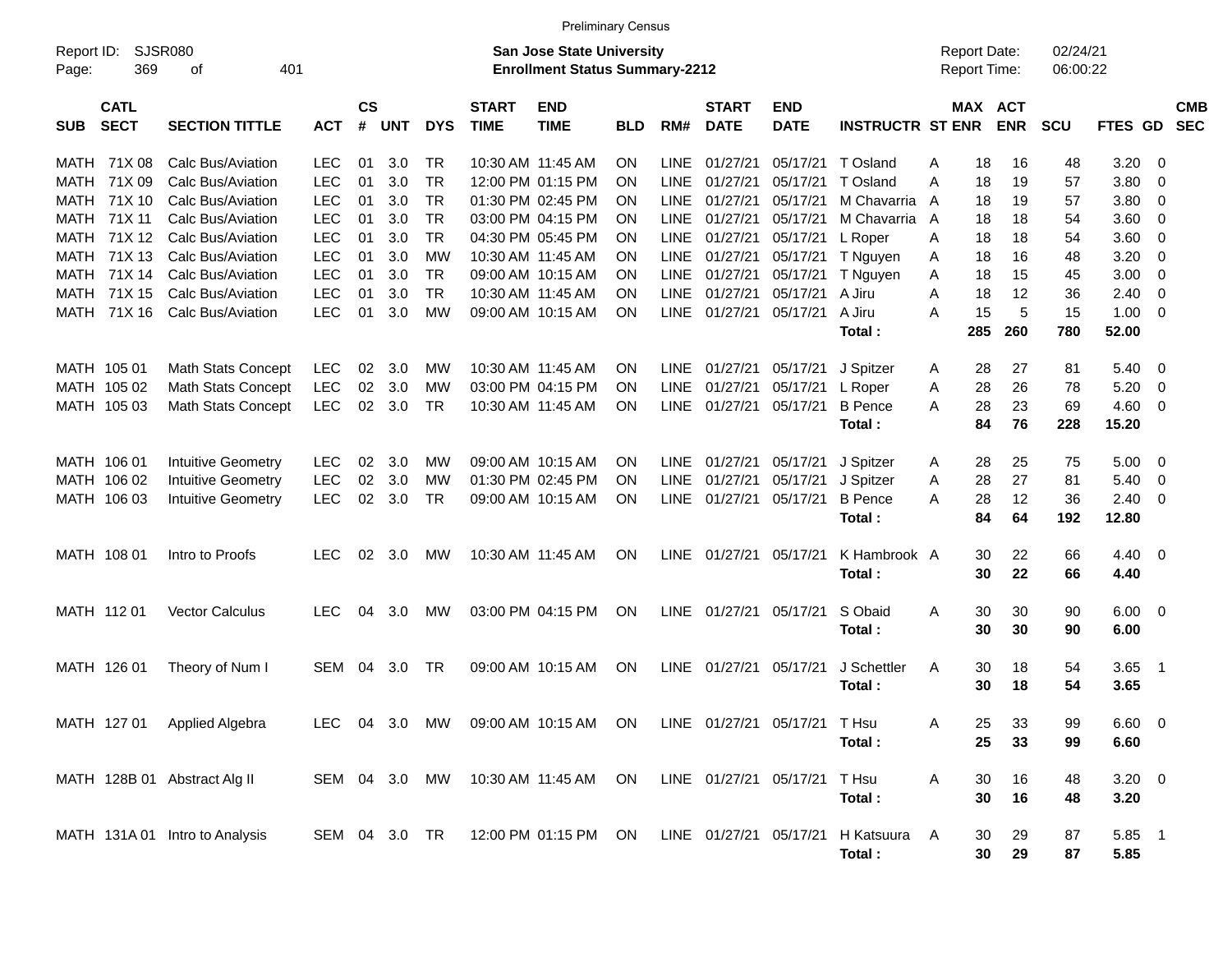|                     |                            |                                                                                                                                                                                                                                                                                                                                                       |                                                      |                                                          |                                                                    |                                                                               |                             | <b>Preliminary Census</b>                                                                                                                                                                                      |                                                          |                                                                                                                                      |                                                                                                          |                                                                                                                               |                                                                                                                                               |                                                |                                                                  |                                                                                          |                                                                                |                                                                                                      |                                                                                                                                          |                          |
|---------------------|----------------------------|-------------------------------------------------------------------------------------------------------------------------------------------------------------------------------------------------------------------------------------------------------------------------------------------------------------------------------------------------------|------------------------------------------------------|----------------------------------------------------------|--------------------------------------------------------------------|-------------------------------------------------------------------------------|-----------------------------|----------------------------------------------------------------------------------------------------------------------------------------------------------------------------------------------------------------|----------------------------------------------------------|--------------------------------------------------------------------------------------------------------------------------------------|----------------------------------------------------------------------------------------------------------|-------------------------------------------------------------------------------------------------------------------------------|-----------------------------------------------------------------------------------------------------------------------------------------------|------------------------------------------------|------------------------------------------------------------------|------------------------------------------------------------------------------------------|--------------------------------------------------------------------------------|------------------------------------------------------------------------------------------------------|------------------------------------------------------------------------------------------------------------------------------------------|--------------------------|
| Report ID:<br>Page: | 370                        | SJSR080<br>401<br>оf                                                                                                                                                                                                                                                                                                                                  |                                                      |                                                          |                                                                    |                                                                               |                             | <b>San Jose State University</b><br><b>Enrollment Status Summary-2212</b>                                                                                                                                      |                                                          |                                                                                                                                      |                                                                                                          |                                                                                                                               |                                                                                                                                               | <b>Report Date:</b><br><b>Report Time:</b>     |                                                                  |                                                                                          | 02/24/21<br>06:00:22                                                           |                                                                                                      |                                                                                                                                          |                          |
| <b>SUB</b>          | <b>CATL</b><br><b>SECT</b> | <b>SECTION TITTLE</b>                                                                                                                                                                                                                                                                                                                                 | <b>ACT</b>                                           | <b>CS</b><br>$\#$                                        | <b>UNT</b>                                                         | <b>DYS</b>                                                                    | <b>START</b><br><b>TIME</b> | <b>END</b><br><b>TIME</b>                                                                                                                                                                                      | <b>BLD</b>                                               | RM#                                                                                                                                  | <b>START</b><br><b>DATE</b>                                                                              | <b>END</b><br><b>DATE</b>                                                                                                     | <b>INSTRUCTR ST ENR</b>                                                                                                                       |                                                |                                                                  | MAX ACT<br><b>ENR</b>                                                                    | <b>SCU</b>                                                                     | FTES GD                                                                                              |                                                                                                                                          | <b>CMB</b><br><b>SEC</b> |
|                     |                            | MATH 133B 01 Partial Diff Eq                                                                                                                                                                                                                                                                                                                          | <b>LEC</b>                                           | 02                                                       | 3.0                                                                | TR                                                                            |                             | 04:30 PM 05:45 PM                                                                                                                                                                                              | <b>ON</b>                                                | <b>LINE</b>                                                                                                                          | 01/27/21                                                                                                 | 05/17/21                                                                                                                      | L Stanton<br>Total:                                                                                                                           | Α                                              | 25<br>25                                                         | 23<br>23                                                                                 | 69<br>69                                                                       | $4.65$ 1<br>4.65                                                                                     |                                                                                                                                          |                          |
|                     | MATH 134 01                | Diff Eqn Dynam Sys                                                                                                                                                                                                                                                                                                                                    | LEC                                                  |                                                          | 02 3.0 TR                                                          |                                                                               |                             | 01:30 PM 02:45 PM                                                                                                                                                                                              | ON                                                       |                                                                                                                                      | LINE 01/27/21 05/17/21                                                                                   |                                                                                                                               | D Brinkman A<br>Total:                                                                                                                        |                                                | 35<br>35                                                         | 27<br>27                                                                                 | 81<br>81                                                                       | $5.40 \ 0$<br>5.40                                                                                   |                                                                                                                                          |                          |
|                     | MATH 138 01                | Complex Variable                                                                                                                                                                                                                                                                                                                                      | SEM                                                  | 04                                                       | 3.0                                                                | МW                                                                            |                             | 12:00 PM 01:15 PM                                                                                                                                                                                              | <b>ON</b>                                                |                                                                                                                                      | LINE 01/27/21 05/17/21                                                                                   |                                                                                                                               | G Le<br>Total :                                                                                                                               | A                                              | 30<br>30                                                         | 26<br>26                                                                                 | 78<br>78                                                                       | 5.30 2<br>5.30                                                                                       |                                                                                                                                          |                          |
|                     | MATH 142 70                | Intro to Comb                                                                                                                                                                                                                                                                                                                                         | <b>SEM</b>                                           | 04                                                       | 3.0                                                                | <b>TR</b>                                                                     |                             | 12:00 PM 01:15 PM                                                                                                                                                                                              | <b>ON</b>                                                |                                                                                                                                      | LINE 01/27/21 05/17/21                                                                                   |                                                                                                                               | J Geneson<br>Total:                                                                                                                           | A                                              | 30<br>30                                                         | 40<br>40                                                                                 | 120<br>120                                                                     | $8.00 \t 0$<br>8.00                                                                                  |                                                                                                                                          |                          |
| CS.<br>CS.          | MATH 146 01                | MATH 143C 01 Num Analy Sci Comp LEC<br>143C 01 Num Analy Sci Comp<br>METR 143C 01 Num Analy Sci Comp LEC<br>MATH 143C 02 Num Analy Sci Comp LEC<br>143C 02 Num Analy Sci Comp LEC<br>METR 143C 02 Num Analy Sci Comp<br>Math Cryptography<br>MATH 161A 01 Appl Prob & Stats I<br>MATH 161A 02 Appl Prob & Stats I<br>MATH 161A 03 Appl Prob & Stats I | LEC<br>LEC<br><b>LEC</b><br>SEM<br>SEM<br><b>SEM</b> | 02<br>02<br>02<br>02<br>02<br>02<br>02<br>04<br>04<br>04 | 3.0<br>3.0<br>3.0<br>3.0<br>3.0<br>3.0<br>3.0<br>3.0<br>3.0<br>3.0 | МW<br>MW<br>MW<br><b>TR</b><br><b>TR</b><br><b>TR</b><br>TR<br>МW<br>MW<br>МW |                             | 12:00 PM 01:15 PM<br>12:00 PM 01:15 PM<br>12:00 PM 01:15 PM<br>09:00 AM 10:13 AM<br>09:00 AM 10:13 AM<br>09:00 AM 10:13 AM<br>10:30 AM 11:45 AM<br>09:00 AM 10:15 AM<br>03:00 PM 04:15 PM<br>04:30 PM 05:45 PM | ΟN<br>ΟN<br>ΟN<br>ΟN<br>ΟN<br>ΟN<br>ΟN<br>ΟN<br>ΟN<br>ΟN | <b>LINE</b><br><b>LINE</b><br><b>LINE</b><br><b>LINE</b><br><b>LINE</b><br>LINE<br>LINE<br><b>LINE</b><br><b>LINE</b><br><b>LINE</b> | 01/27/21<br>01/27/21<br>01/27/21<br>01/27/21<br>01/27/21<br>01/27/21<br>01/27/21<br>01/27/21<br>01/27/21 | 05/17/21<br>05/17/21<br>05/17/21<br>05/17/21<br>05/17/21<br>05/17/21<br>01/27/21 05/17/21<br>05/17/21<br>05/17/21<br>05/17/21 | M Saleem<br>M Saleem<br>M Saleem<br>M Saleem<br>M Saleem<br>M Saleem<br>Total:<br>Y Zhang<br>Total:<br>O Kovaleva<br>O Kovaleva<br>O Kovaleva | Α<br>Α<br>Α<br>Α<br>Α<br>A<br>Α<br>A<br>A<br>A | 25<br>0<br>0<br>25<br>0<br>0<br>50<br>25<br>25<br>35<br>35<br>35 | 23<br>3<br>0<br>25<br>$\overline{c}$<br>$\mathbf{1}$<br>54<br>20<br>20<br>35<br>35<br>35 | 69<br>9<br>$\mathbf 0$<br>75<br>6<br>3<br>162<br>60<br>60<br>105<br>105<br>105 | 4.60<br>0.65<br>0.00<br>5.00<br>0.40<br>0.20<br>10.85<br>4.05<br>4.05<br>$7.00 \t 0$<br>7.00<br>7.15 | 0 C<br>1 C<br>0 <sup>o</sup><br>$0\,$ C<br>0 <sup>o</sup><br>0 <sup>o</sup><br>$\overline{\phantom{1}}$<br>$\overline{\mathbf{0}}$<br>-3 |                          |
|                     |                            | MATH 161A 04 Appl Prob & Stats I<br>MATH 161A 05 Appl Prob & Stats I<br>MATH 161A 06 Appl Prob & Stats I                                                                                                                                                                                                                                              | SEM<br>SEM<br><b>SEM</b>                             | 04<br>04<br>04                                           | 3.0<br>3.0<br>3.0                                                  | <b>TR</b><br><b>TR</b><br><b>TR</b>                                           |                             | 09:00 AM 10:15 AM<br>10:30 AM 11:45 AM<br>03:00 PM 04:15 PM                                                                                                                                                    | ΟN<br>ΟN<br>ON                                           | <b>LINE</b><br><b>LINE</b><br><b>LINE</b>                                                                                            | 01/27/21<br>01/27/21<br>01/27/21                                                                         | 05/17/21<br>05/17/21<br>05/17/21                                                                                              | M Bremer<br>M Bremer<br><b>B</b> Lee<br>Total :                                                                                               | Α<br>Α<br>Α                                    | 35<br>35<br>35<br>210                                            | 18<br>23<br>37<br>183                                                                    | 54<br>69<br>111<br>549                                                         | 3.70<br>4.80<br>7.45<br>37.10                                                                        | 2<br>$\overline{4}$<br>$\overline{1}$                                                                                                    |                          |
|                     |                            | MATH 161B 01 Appl Prob & Stats II<br>MATH 161B 02 Appl Prob & Stats II                                                                                                                                                                                                                                                                                | SEM<br>SEM 05 3.0 MW                                 | 05                                                       | 3.0                                                                | МW                                                                            |                             | 10:30 AM 11:45 AM<br>03:00 PM 04:15 PM                                                                                                                                                                         | <b>ON</b><br>ON.                                         | <b>LINE</b>                                                                                                                          | 01/27/21<br>LINE 01/27/21                                                                                |                                                                                                                               | 05/17/21 A Gottlieb<br>05/17/21 A Gottlieb<br>Total:                                                                                          | A<br>A                                         | 35<br>35<br>70                                                   | 35<br>38<br>73                                                                           | 105<br>114<br>219                                                              | $7.00 \t 0$<br>$7.60$ 0<br>14.60                                                                     |                                                                                                                                          |                          |
|                     | MATH 163 01                | <b>Probability Theory</b>                                                                                                                                                                                                                                                                                                                             | <b>LEC</b>                                           |                                                          | 02 3.0 MW                                                          |                                                                               |                             | 12:00 PM 01:15 PM                                                                                                                                                                                              | ON                                                       |                                                                                                                                      |                                                                                                          | LINE 01/27/21 05/17/21                                                                                                        | S Crunk<br>Total:                                                                                                                             | Α                                              | 25<br>25                                                         | 37<br>37                                                                                 | 111<br>111                                                                     | 7.95 11<br>7.95                                                                                      |                                                                                                                                          |                          |
|                     |                            | MATH 163W 01 Prob Workshop                                                                                                                                                                                                                                                                                                                            | LAB                                                  |                                                          | 15  1.0  MW                                                        |                                                                               |                             | 03:00 PM 04:15 PM ON                                                                                                                                                                                           |                                                          |                                                                                                                                      |                                                                                                          | LINE 01/27/21 05/17/21 S Crunk                                                                                                |                                                                                                                                               | A                                              | 25                                                               | 9                                                                                        | $9\,$                                                                          | $0.65$ 3                                                                                             |                                                                                                                                          |                          |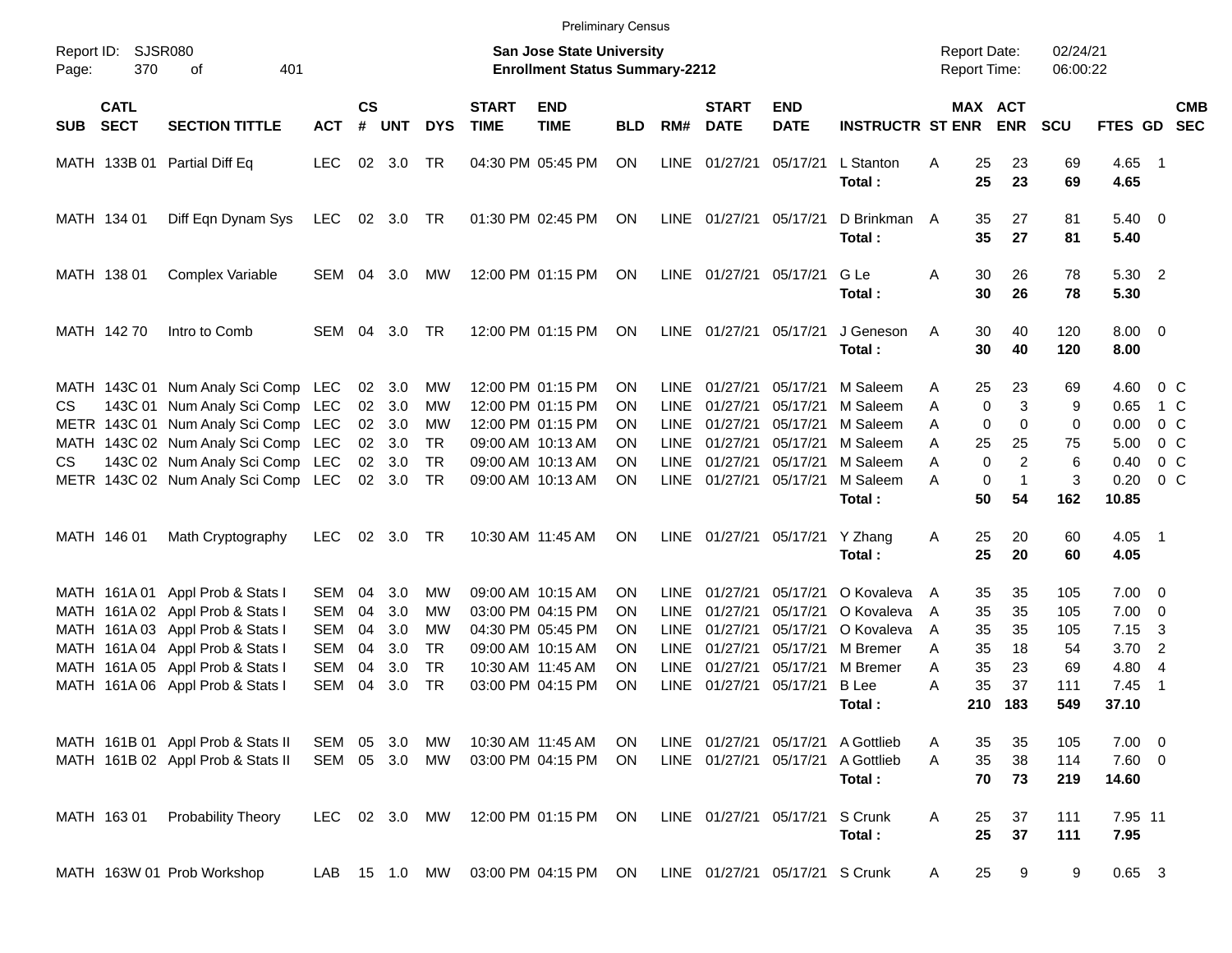|                     |                            |                                                                |                          |                |            |                        |                             | <b>Preliminary Census</b>                                                 |                        |                            |                             |                                |                                        |                                            |                                  |                      |                                   |                          |                          |
|---------------------|----------------------------|----------------------------------------------------------------|--------------------------|----------------|------------|------------------------|-----------------------------|---------------------------------------------------------------------------|------------------------|----------------------------|-----------------------------|--------------------------------|----------------------------------------|--------------------------------------------|----------------------------------|----------------------|-----------------------------------|--------------------------|--------------------------|
| Report ID:<br>Page: | <b>SJSR080</b><br>371      | 401<br>of                                                      |                          |                |            |                        |                             | <b>San Jose State University</b><br><b>Enrollment Status Summary-2212</b> |                        |                            |                             |                                |                                        | <b>Report Date:</b><br><b>Report Time:</b> |                                  | 02/24/21<br>06:00:22 |                                   |                          |                          |
| <b>SUB</b>          | <b>CATL</b><br><b>SECT</b> | <b>SECTION TITTLE</b>                                          | <b>ACT</b>               | <b>CS</b><br># | <b>UNT</b> | <b>DYS</b>             | <b>START</b><br><b>TIME</b> | <b>END</b><br><b>TIME</b>                                                 | <b>BLD</b>             | RM#                        | <b>START</b><br><b>DATE</b> | <b>END</b><br><b>DATE</b>      | <b>INSTRUCTR ST ENR</b>                | MAX ACT                                    | <b>ENR</b>                       | SCU                  | FTES GD                           |                          | <b>CMB</b><br><b>SEC</b> |
|                     |                            |                                                                |                          |                |            |                        |                             |                                                                           |                        |                            |                             |                                | Total:                                 | 25                                         | 9                                | 9                    | 0.65                              |                          |                          |
|                     | MATH 164 01<br>MATH 164 02 | Math Stat<br>Math Stat                                         | <b>SEM</b><br><b>SEM</b> | 04<br>04       | 3.0<br>3.0 | <b>TR</b><br><b>TR</b> |                             | 12:00 PM 01:15 PM<br>04:30 PM 05:45 PM                                    | <b>ON</b><br><b>ON</b> | <b>LINE</b><br><b>LINE</b> | 01/27/21<br>01/27/21        | 05/17/21<br>05/17/21           | <b>B</b> Lee<br><b>B</b> Lee<br>Total: | A<br>30<br>30<br>A<br>60                   | 32<br>33<br>65                   | 96<br>99<br>195      | 6.85<br>7.30 14<br>14.15          | - 9                      |                          |
|                     |                            | MATH 167PS 01 Python and SQL<br>MATH 167PS 02 Python and SQL   | <b>LEC</b><br><b>LEC</b> | 02<br>02       | 3.0<br>3.0 | <b>MW</b><br><b>MW</b> |                             | 09:00 AM 10:15 AM<br>01:30 PM 02:45 PM                                    | ΟN<br>ON               | <b>LINE</b><br><b>LINE</b> | 01/27/21<br>01/27/21        | 05/17/21<br>05/17/21           | M Bremer<br>M Bremer<br>Total:         | A<br>30<br>30<br>A<br>60                   | 17<br>22<br>39                   | 51<br>66<br>117      | 3.80<br>4.80<br>8.60              | - 8<br>-8                |                          |
|                     |                            | MATH 167R 01 R Programming                                     | <b>LEC</b>               | 02             | 3.0        | TR                     |                             | 01:30 PM 02:45 PM                                                         | <b>ON</b>              | <b>LINE</b>                | 01/27/21                    | 05/17/21                       | C Tortora<br>Total:                    | 30<br>A<br>30                              | 24<br>24                         | 72<br>72             | 5.05<br>5.05                      | - 5                      |                          |
|                     | MATH 178 01<br>MATH 178 02 | Math Modeling<br>Math Modeling                                 | <b>SEM</b><br><b>SEM</b> | 04<br>04       | 3.0<br>3.0 | МW<br><b>MW</b>        |                             | 09:00 AM 10:15 AM<br>01:30 PM 02:45 PM                                    | ΟN<br>ΟN               | <b>LINE</b><br><b>LINE</b> | 01/27/21<br>01/27/21        | 05/17/21<br>05/17/21           | G Le<br>G Le<br>Total:                 | 30<br>Α<br>A<br>30<br>60                   | 38<br>40<br>78                   | 114<br>120<br>234    | 7.65<br>$8.00 \t 0$<br>15.65      | $\overline{\phantom{1}}$ |                          |
|                     | MATH 179 70                | Intro Graph Theory                                             | SEM                      | 04             | 3.0        | TR                     |                             | 09:00 AM 10:15 AM                                                         | <b>ON</b>              | <b>LINE</b>                | 01/27/21 05/17/21           |                                | S JahanbekamA<br>Total:                | 30<br>30                                   | 32<br>32                         | 96<br>96             | $6.40 \quad 0$<br>6.40            |                          |                          |
|                     |                            | MATH 180H 01 Ind Studies/Honors                                | <b>SEM</b>               |                | 3.0        |                        |                             |                                                                           |                        |                            |                             |                                | Total:                                 | X<br>0<br>0                                | 0<br>0                           | 0<br>0               | $0.00 \quad 0$<br>0.00            |                          |                          |
|                     |                            | MATH 180R 01 UG Math Research<br>MATH 180R 02 UG Math Research | <b>SUP</b><br><b>SUP</b> | 36             | 4.0<br>3.0 | <b>TBA</b>             |                             |                                                                           | <b>ON</b>              | <b>LINE</b>                | 01/27/21 05/17/21           |                                | C Tortora<br>Total:                    | X<br>0<br>A<br>5<br>5                      | 0<br>$\mathbf{1}$<br>$\mathbf 1$ | 0<br>0<br>$\bf{0}$   | $0.00 \t 0$<br>$0.20 \ 0$<br>0.20 |                          |                          |
|                     | MATH 188101                | Internship                                                     | <b>SUP</b>               | 36             | 3.0        | TBA                    |                             |                                                                           | <b>ON</b>              | LINE                       | 01/27/21 05/17/21           |                                | C Tortora<br>Total:                    | 5<br>Α<br>5                                | 1<br>1                           | 0<br>$\bf{0}$        | $0.20 \ 0$<br>0.20                |                          |                          |
|                     |                            | MATH 203 01 Appl Math, Comp&Stat SEM 06 3.0 TBA                |                          |                |            |                        |                             |                                                                           | ON                     |                            |                             | LINE 01/27/21 05/17/21 D Fryer | Total:                                 | 10<br>Α<br>10                              | 13<br>13                         | 39<br>39             | 3.00 8<br>3.00                    |                          |                          |
|                     |                            | MATH 221B 01 Higher Algebra II                                 | SEM 05 3.0 TR            |                |            |                        |                             | 01:30 PM 02:45 PM ON                                                      |                        |                            | LINE 01/27/21 05/17/21      |                                | J Schettler<br>Total:                  | A<br>25<br>25                              | 8<br>8                           | 24<br>24             | 2.00 8<br>2.00                    |                          |                          |
|                     | MATH 226 01                | Theory of Num                                                  | SEM 05 3.0 TR            |                |            |                        |                             | 10:30 AM 11:45 AM ON                                                      |                        |                            | LINE 01/27/21 05/17/21      |                                | J Schettler<br>Total:                  | A<br>25<br>25                              | 4<br>4                           | 12<br>12             | 1.004<br>1.00                     |                          |                          |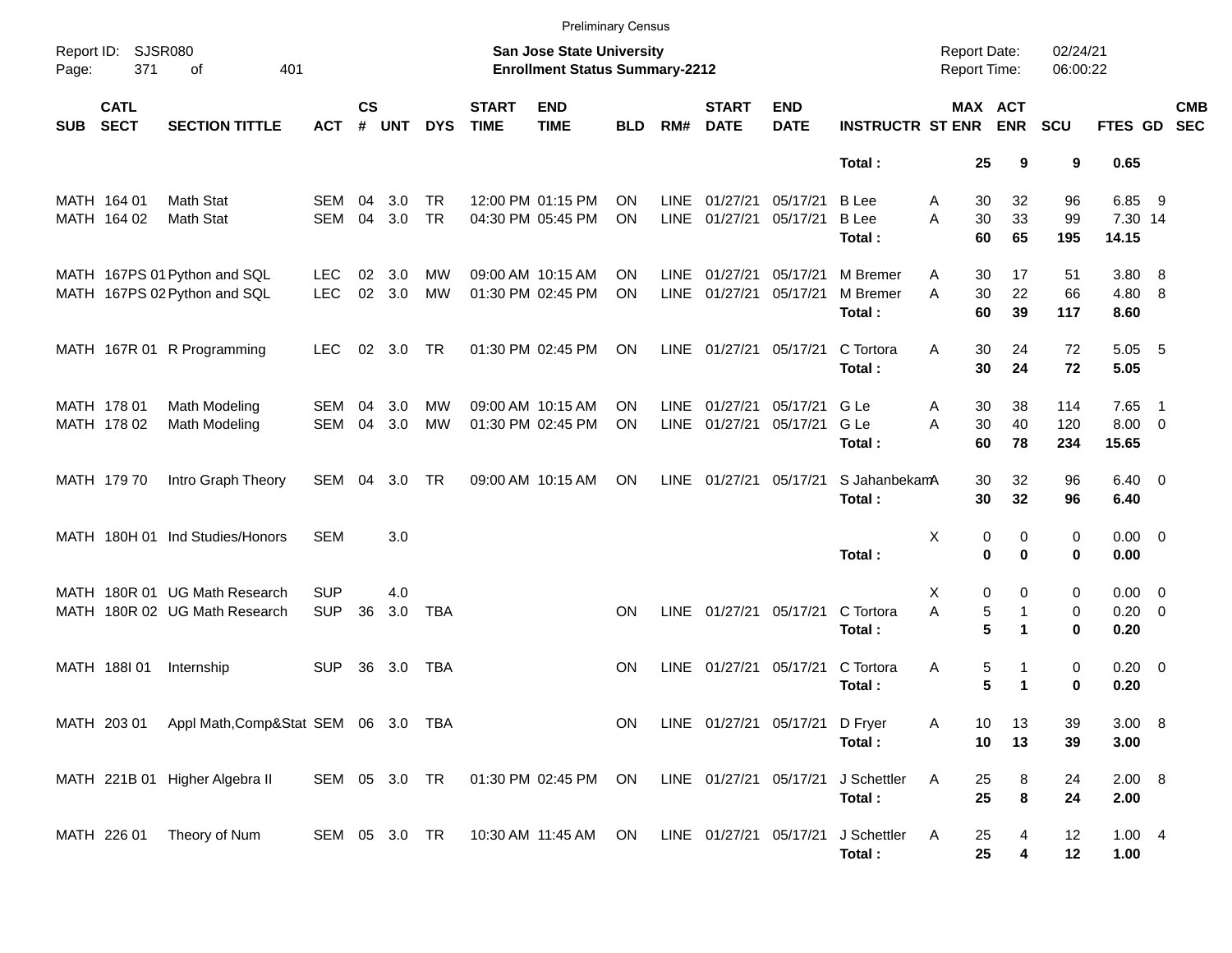|                                                |                                                                                                                                                  |                                                      |                    |                   |                                                      |                             |                                                                    | <b>Preliminary Census</b> |                     |                                                                 |                              |                         |                                            |                                            |                      |                                                    |            |
|------------------------------------------------|--------------------------------------------------------------------------------------------------------------------------------------------------|------------------------------------------------------|--------------------|-------------------|------------------------------------------------------|-----------------------------|--------------------------------------------------------------------|---------------------------|---------------------|-----------------------------------------------------------------|------------------------------|-------------------------|--------------------------------------------|--------------------------------------------|----------------------|----------------------------------------------------|------------|
| Report ID:<br>372<br>Page:                     | SJSR080<br>401<br>οf                                                                                                                             |                                                      |                    |                   |                                                      |                             | San Jose State University<br><b>Enrollment Status Summary-2212</b> |                           |                     |                                                                 |                              |                         | <b>Report Date:</b><br><b>Report Time:</b> |                                            | 02/24/21<br>06:00:22 |                                                    |            |
| <b>CATL</b><br><b>SECT</b><br><b>SUB</b>       | <b>SECTION TITTLE</b>                                                                                                                            | <b>ACT</b>                                           | $\mathsf{cs}$<br># | <b>UNT</b>        | <b>DYS</b>                                           | <b>START</b><br><b>TIME</b> | <b>END</b><br><b>TIME</b>                                          | <b>BLD</b>                | RM#                 | <b>START</b><br><b>DATE</b>                                     | <b>END</b><br><b>DATE</b>    | <b>INSTRUCTR ST ENR</b> |                                            | MAX ACT<br><b>ENR</b>                      | <b>SCU</b>           | FTES GD SEC                                        | <b>CMB</b> |
|                                                | MATH 231B 01 Functional Analysis                                                                                                                 | <b>LEC</b>                                           | 04                 | 3.0               | MW                                                   |                             | 09:00 AM 10:15 AM                                                  | ON                        | <b>LINE</b>         | 01/27/21                                                        | 05/17/21                     | K Hambrook A<br>Total:  | 25<br>25                                   | 8<br>8                                     | 24<br>24             | 2.00 8<br>2.00                                     |            |
| MATH 234 01                                    | Adv Dynamical Sys                                                                                                                                | SEM                                                  |                    | 04 3.0            | МW                                                   |                             | 01:30 PM 02:45 PM                                                  | ON                        |                     | LINE 01/27/21                                                   | 05/17/21                     | S Simic<br>Total:       | 25<br>Α<br>25                              | 4<br>4                                     | 12<br>12             | 1.004<br>1.00                                      |            |
|                                                | MATH 243M 01 Numerical Linear Alg                                                                                                                | LEC                                                  |                    | 04 3.0            | TBA                                                  |                             |                                                                    | <b>ON</b>                 | LINE                |                                                                 | 01/27/21 05/17/21            | P Koev<br>Total:        | 25<br>Α<br>25                              | 7<br>$\overline{7}$                        | 21<br>21             | $1.75$ 7<br>1.75                                   |            |
| MATH 250 01                                    | Data Visualization                                                                                                                               | <b>LEC</b>                                           |                    | $02 \quad 3.0$    | <b>TR</b>                                            |                             | 09:00 AM 10:15 AM                                                  | ON                        |                     | LINE 01/27/21                                                   | 05/17/21                     | G Chen<br>Total:        | Α<br>25<br>25                              | 14<br>14                                   | 42<br>42             | 3.45 13<br>3.45                                    |            |
|                                                | MATH 261B 01 Design Analy Expts                                                                                                                  | <b>LEC</b>                                           |                    | $02 \quad 3.0$    | МW                                                   |                             | 04:30 PM 05:45 PM                                                  | ON                        |                     | LINE 01/27/21                                                   | 05/17/21                     | S Crunk<br>Total:       | 25<br>A<br>25                              | 14<br>14                                   | 42<br>42             | 3.50 14<br>3.50                                    |            |
| MATH 263 01                                    | <b>Stochastic Process</b>                                                                                                                        | <b>LEC</b>                                           |                    | 02 3.0            | <b>TR</b>                                            |                             | 10:30 AM 11:45 AM                                                  | ON                        | LINE                | 01/27/21                                                        | 05/17/21                     | G Chen<br>Total:        | Α<br>25<br>25                              | 14<br>14                                   | 42<br>42             | 3.50 14<br>3.50                                    |            |
| MATH 264 01                                    | <b>Bayesian Analysis</b>                                                                                                                         | <b>LEC</b>                                           |                    | 3.0               |                                                      |                             |                                                                    |                           |                     |                                                                 |                              | Total:                  | X                                          | 0<br>0<br>$\bf{0}$<br>$\bf{0}$             | 0<br>0               | $0.00 \t 0$<br>0.00                                |            |
| MATH 269 01<br>MATH 269 02                     | <b>Stat Consulting</b><br><b>Stat Consulting</b>                                                                                                 | <b>LEC</b><br><b>LEC</b>                             | 04                 | 3.0<br>3.0        | <b>TR</b>                                            |                             | 12:00 PM 01:15 PM                                                  | ON                        |                     | LINE 01/27/21                                                   | 05/17/21                     | A Gottlieb<br>Total:    | Х<br>A<br>25<br>25                         | 0<br>0<br>8<br>8                           | 0<br>24<br>24        | $0.00 \t 0$<br>2.00 8<br>2.00                      |            |
| MATH 275A 01 Topology<br>MATH 275A 02 Topology |                                                                                                                                                  | <b>LEC</b><br><b>LEC</b>                             | 04                 | 3.0<br>3.0        | <b>TR</b>                                            |                             | 03:00 PM 04:15 PM                                                  | ON                        | LINE                | 01/27/21                                                        | 05/17/21                     | K Hambrook A<br>Total:  | X<br>25<br>25                              | 0<br>0<br>3<br>3                           | 0<br>9<br>9          | $0.00 \t 0$<br>$0.75$ 3<br>0.75                    |            |
|                                                | MATH 279B 01 Adv Graph Theory                                                                                                                    | SEM                                                  |                    | 3.0               |                                                      |                             |                                                                    |                           |                     |                                                                 |                              | Total:                  | х                                          | 0<br>0<br>0<br>0                           | 0<br>0               | $0.00 \t 0$<br>0.00                                |            |
|                                                | MATH 288I 01 Stats Internship                                                                                                                    | <b>SUP</b>                                           |                    | 3.0               |                                                      |                             |                                                                    |                           |                     |                                                                 |                              | Total:                  | Х                                          | 0<br>0<br>$\pmb{0}$<br>$\bf{0}$            | 0<br>0               | $0.00 \t 0$<br>0.00                                |            |
|                                                | MATH 297A 01 Prep for Proj/Thesis<br>MATH 297A 02 Prep for Proj/Thesis<br>MATH 297A 03 Prep for Proj/Thesis<br>MATH 297A 04 Prep for Proj/Thesis | <b>SUP</b><br><b>SUP</b><br><b>SUP</b><br><b>SUP</b> | 36<br>36<br>36     | 3.0<br>3.0<br>3.0 | <b>TBA</b><br><b>TBA</b><br><b>TBA</b><br>36 3.0 TBA |                             |                                                                    | ON<br>ON<br>ON<br>ON      | LINE<br><b>LINE</b> | 01/27/21<br>01/27/21<br>LINE 01/27/21<br>LINE 01/27/21 05/17/21 | 05/17/21 S Simic<br>05/17/21 | 05/17/21 D Brinkman     | A<br>A<br>A<br>Α                           | 3<br>3<br>$\mathbf{1}$<br>3<br>0<br>3<br>0 | 3<br>3<br>0<br>0     | $0.25$ 1<br>$0.25$ 1<br>$0.00 \t 0$<br>$0.00 \t 0$ |            |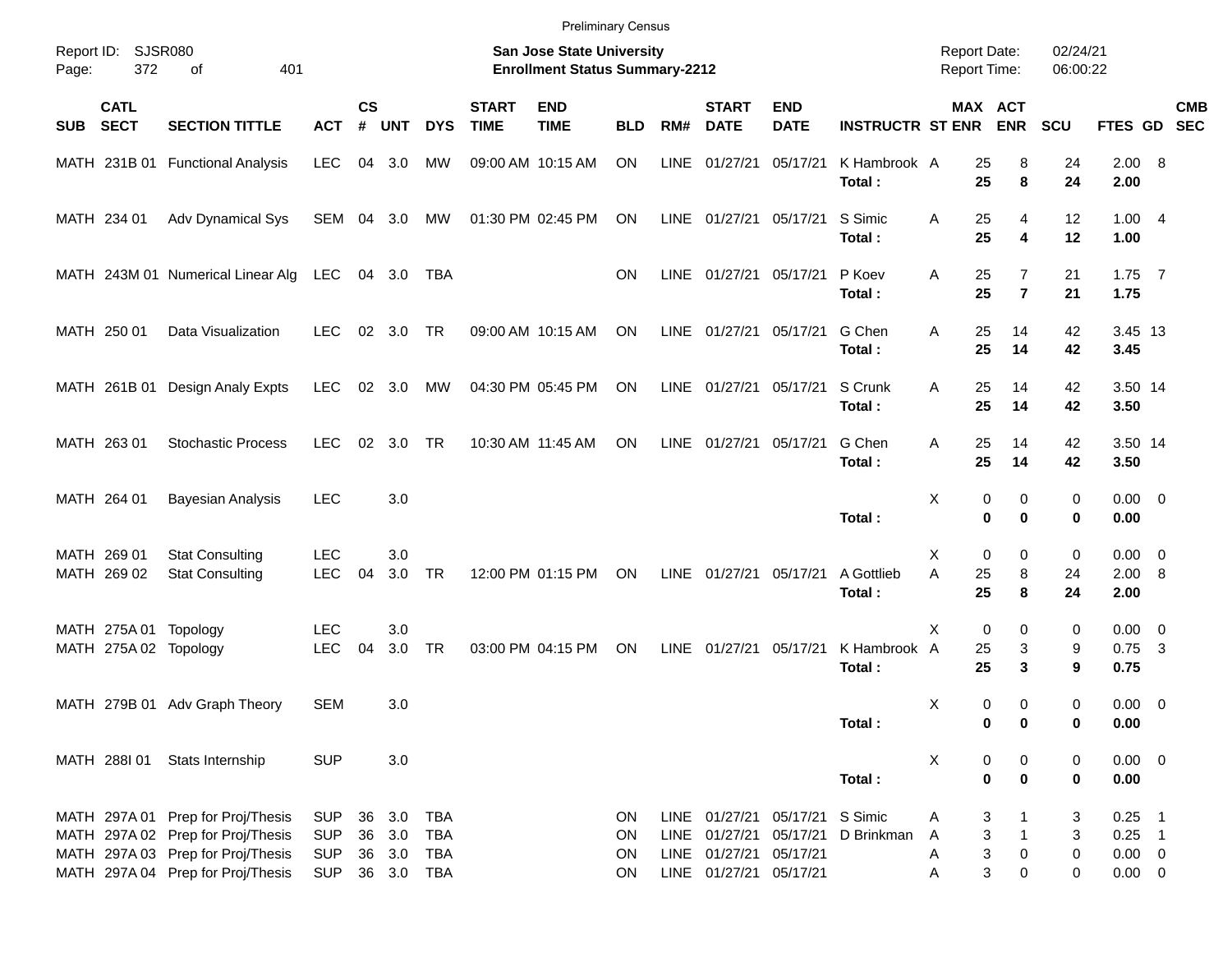|                     |                            |                                                                                                         |            |                    |            |            |                             |                                                                           | <b>Preliminary Census</b> |             |                             |                           |                         |                                     |                |                      |                        |                          |
|---------------------|----------------------------|---------------------------------------------------------------------------------------------------------|------------|--------------------|------------|------------|-----------------------------|---------------------------------------------------------------------------|---------------------------|-------------|-----------------------------|---------------------------|-------------------------|-------------------------------------|----------------|----------------------|------------------------|--------------------------|
| Report ID:<br>Page: | 373                        | SJSR080<br>401<br>оf                                                                                    |            |                    |            |            |                             | <b>San Jose State University</b><br><b>Enrollment Status Summary-2212</b> |                           |             |                             |                           |                         | <b>Report Date:</b><br>Report Time: |                | 02/24/21<br>06:00:22 |                        |                          |
| <b>SUB</b>          | <b>CATL</b><br><b>SECT</b> | <b>SECTION TITTLE</b>                                                                                   | <b>ACT</b> | $\mathsf{cs}$<br># | <b>UNT</b> | <b>DYS</b> | <b>START</b><br><b>TIME</b> | <b>END</b><br><b>TIME</b>                                                 | <b>BLD</b>                | RM#         | <b>START</b><br><b>DATE</b> | <b>END</b><br><b>DATE</b> | <b>INSTRUCTR ST ENR</b> | <b>MAX ACT</b>                      | <b>ENR</b>     | <b>SCU</b>           | <b>FTES GD</b>         | <b>CMB</b><br><b>SEC</b> |
|                     |                            |                                                                                                         |            |                    |            |            |                             |                                                                           |                           |             |                             |                           | Total:                  | 12                                  | $\mathbf{2}$   | 6                    | 0.50                   |                          |
|                     | MATH 298 01                | <b>Special Study</b>                                                                                    | <b>SUP</b> | 25                 | 3.0        | <b>TBA</b> |                             |                                                                           | ON                        | <b>LINE</b> | 01/27/21                    | 05/17/21                  | J Schettler             | 3<br>A                              |                | 3                    | 0.25                   | - 1                      |
|                     | MATH 298 02                | <b>Special Study</b>                                                                                    | <b>SUP</b> | 25                 | 3.0        | <b>TBA</b> |                             |                                                                           | ON                        | LINE        | 01/27/21                    | 05/17/21                  | W MaciejewskA           | 3                                   | $\mathbf{1}$   | 3                    | 0.25                   | - 1                      |
|                     | MATH 298 03                | <b>Special Study</b>                                                                                    | <b>SUP</b> | 25                 | 3.0        | <b>TBA</b> |                             |                                                                           | ON                        | <b>LINE</b> | 01/27/21                    | 05/17/21                  | D Fryer                 | 3<br>A                              | $\overline{c}$ | 6                    | 0.50                   | $\overline{2}$           |
|                     | MATH 298 04                | <b>Special Study</b>                                                                                    | <b>SUP</b> | 25                 | 3.0        | <b>TBA</b> |                             |                                                                           | ON                        | <b>LINE</b> | 01/27/21                    | 05/17/21                  | L Stanton               | 3<br>Α                              | $\overline{c}$ | 6                    | 0.50                   | $\overline{2}$           |
|                     | MATH 298 05                | <b>Special Study</b>                                                                                    | <b>SUP</b> | 25                 | 3.0        | <b>TBA</b> |                             |                                                                           | ON                        | <b>LINE</b> | 01/27/21                    | 05/17/21                  | S JahanbekamA           | 3                                   | $\overline{c}$ | 6                    | 0.50                   | $\overline{2}$           |
|                     | MATH 298 06                | <b>Special Study</b>                                                                                    | <b>SUP</b> | 25                 | 3.0        | <b>TBA</b> |                             |                                                                           | ON                        | <b>LINE</b> | 01/27/21                    | 05/17/21                  | C Tortora               | 3<br>Α                              | $\mathbf{1}$   | 3                    | 0.25                   | -1                       |
|                     | MATH 298 07                | <b>Special Study</b>                                                                                    | <b>SUP</b> | 25                 | 3.0        | <b>TBA</b> |                             |                                                                           | ON                        | LINE        | 01/27/21                    | 05/17/21                  | K Hambrook              | 3<br>A                              | 1              | 3                    | 0.25                   | $\overline{1}$           |
|                     | MATH 298 08                | <b>Special Study</b>                                                                                    | <b>SUP</b> | 25                 | 3.0        | <b>TBA</b> |                             |                                                                           | ON                        | <b>LINE</b> | 01/27/21                    | 05/17/21                  | T Hsu                   | 3<br>Α                              | $\mathbf{1}$   | 3                    | 0.25                   | $\overline{1}$           |
|                     | MATH 298 09                | <b>Special Study</b>                                                                                    | <b>SUP</b> |                    | 3.0        |            |                             |                                                                           |                           |             |                             |                           |                         | X<br>$\mathbf 0$                    | 0              | 0                    | 0.00                   | $\overline{\phantom{0}}$ |
|                     |                            |                                                                                                         |            |                    |            |            |                             |                                                                           |                           |             |                             |                           | Total:                  | 24                                  | 11             | 33                   | 2.75                   |                          |
|                     | MATH 299 01                | <b>Masters Thesis</b>                                                                                   | <b>SUP</b> |                    | 3.0        |            |                             |                                                                           |                           |             |                             |                           |                         | X<br>0                              | 0              | 0                    | $0.00 \t 0$            |                          |
|                     | MATH 299 02                | <b>Masters Thesis</b>                                                                                   | <b>SUP</b> |                    | 3.0        |            |                             |                                                                           |                           |             |                             |                           |                         | Χ<br>0                              | 0              | 0                    | 0.00                   | $\overline{\phantom{0}}$ |
|                     | MATH 299 03                | <b>Masters Thesis</b>                                                                                   | <b>SUP</b> |                    | 3.0        |            |                             |                                                                           |                           |             |                             |                           |                         | Χ<br>0                              | 0              | 0                    | 0.00                   | $\overline{\mathbf{0}}$  |
|                     | MATH 299 04                | <b>Masters Thesis</b>                                                                                   | <b>SUP</b> |                    | 3.0        |            |                             |                                                                           |                           |             |                             |                           |                         | X<br>0                              | 0              | 0                    | 0.00                   | $\overline{\phantom{0}}$ |
|                     |                            |                                                                                                         |            |                    |            |            |                             |                                                                           |                           |             |                             |                           | Total:                  | 0                                   | $\bf{0}$       | 0                    | 0.00                   |                          |
|                     |                            |                                                                                                         |            |                    |            |            |                             |                                                                           |                           |             |                             |                           |                         |                                     |                |                      |                        |                          |
|                     |                            | MATH 1001S 01 MATH 01 Support                                                                           | ACT        | 07                 | 1.0        | МW         |                             | 09:00 AM 09:50 AM                                                         | <b>ON</b>                 | <b>LINE</b> | 01/27/21                    | 05/17/21                  | A Chan                  | 28<br>A                             | 14             | 14                   | 0.93                   | $\overline{\mathbf{0}}$  |
|                     |                            | MATH 1001S 02 MATH 01 Support                                                                           | <b>ACT</b> | 07                 | 1.0        | <b>TR</b>  |                             | 12:00 PM 12:50 PM                                                         | ON                        |             | LINE 01/27/21               | 05/17/21                  | A Chan<br>Total:        | 28<br>A<br>56                       | 11<br>25       | 11<br>25             | $0.73 \quad 0$<br>1.67 |                          |
|                     |                            |                                                                                                         |            |                    |            |            |                             |                                                                           |                           |             |                             |                           |                         |                                     |                |                      |                        |                          |
|                     |                            | MATH 1010DS 01MATH 10D Support                                                                          | ACT        |                    | 1.0        |            |                             |                                                                           |                           |             |                             |                           |                         | X<br>0                              | 0              | 0                    | $0.00 \t 0$            |                          |
|                     |                            | MATH 1010DS 02MATH 10D Support                                                                          | ACT        | 07                 | 1.0        | МW         |                             | 03:00 PM 03:50 PM                                                         | ON                        | LINE        | 01/27/21                    | 05/17/21                  | W Tauzer                | A<br>28                             | 3              | 3                    | $0.20 \ 0$             |                          |
|                     |                            |                                                                                                         |            |                    |            |            |                             |                                                                           |                           |             |                             |                           | Total:                  | 28                                  | 3              | 3                    | 0.20                   |                          |
|                     |                            | MATH 1010PS 02MATH 10P Support                                                                          | ACT        |                    | 07 1.0     | TR         |                             | 10:30 AM 11:20 AM                                                         | ON                        | LINE        | 01/27/21                    | 05/17/21                  | M Campisi               | 28<br>A                             | 5              | 5                    | 0.33 0                 |                          |
|                     |                            |                                                                                                         |            |                    |            |            |                             |                                                                           |                           |             |                             |                           | Total:                  | 28                                  | 5              | 5                    | 0.33                   |                          |
|                     |                            |                                                                                                         |            |                    |            |            |                             |                                                                           |                           |             |                             |                           |                         |                                     |                |                      |                        |                          |
|                     |                            | MATH 1018AS 01MATH 18A Support ACT 07 1.0 MW 03:00 PM 03:50 PM ON LINE 01/27/21 05/17/21 A Frank-Bald A |            |                    |            |            |                             |                                                                           |                           |             |                             |                           |                         | 28                                  | 23             | 23                   | $1.53 \t 0$            |                          |
|                     |                            |                                                                                                         |            |                    |            |            |                             |                                                                           |                           |             |                             |                           | Total:                  | 28                                  | 23             | 23                   | 1.53                   |                          |
|                     |                            |                                                                                                         |            |                    |            |            |                             |                                                                           |                           |             |                             |                           |                         |                                     |                |                      |                        |                          |
|                     |                            | MATH 1019S 01 MATH 19 Support                                                                           |            |                    |            |            |                             | ACT 07 1.0 TR 03:00 PM 04:15 PM ON                                        |                           |             | LINE 01/27/21 05/17/21      |                           | A Frank-Bald A          | 28                                  | 16             | 16                   | $1.07 \t 0$            |                          |
|                     |                            |                                                                                                         |            |                    |            |            |                             |                                                                           |                           |             |                             |                           | Total:                  | 28                                  | 16             | 16                   | 1.07                   |                          |
|                     |                            |                                                                                                         |            |                    |            |            |                             |                                                                           |                           |             |                             |                           |                         |                                     |                |                      |                        |                          |
|                     |                            | MTED 184S 01 MthEd Phase II Sem SEM 05 1.0 R                                                            |            |                    |            |            |                             | 04:30 PM 06:30 PM ON                                                      |                           |             | LINE 01/27/21 05/17/21      |                           | D Goulette              | A<br>10                             | 5              | 5                    | $0.33 \ 0$             |                          |
|                     |                            |                                                                                                         |            |                    |            |            |                             |                                                                           |                           |             |                             |                           | Total:                  | 10                                  | ${\bf 5}$      | 5                    | 0.33                   |                          |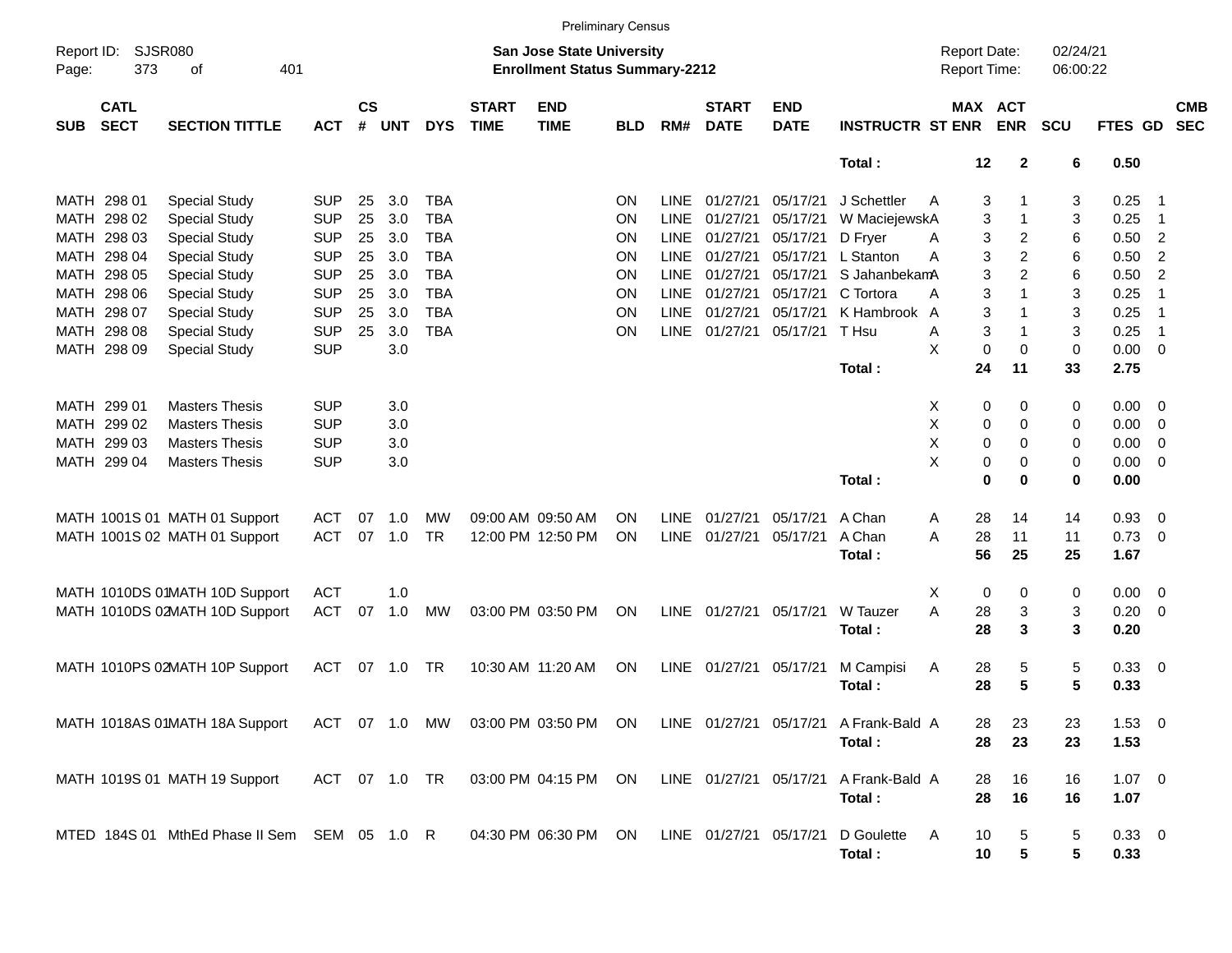| <b>SJSR080</b><br>Report ID:<br><b>San Jose State University</b><br>374<br>401<br><b>Enrollment Status Summary-2212</b><br>οf<br><b>CATL</b> |                                         |                                     |     |            |                             |                           |                                        |             |                             |                           |                      |                                                                                                           |                                                      |                                                                                                                          |                                                              |                      |                                                                                                                  |
|----------------------------------------------------------------------------------------------------------------------------------------------|-----------------------------------------|-------------------------------------|-----|------------|-----------------------------|---------------------------|----------------------------------------|-------------|-----------------------------|---------------------------|----------------------|-----------------------------------------------------------------------------------------------------------|------------------------------------------------------|--------------------------------------------------------------------------------------------------------------------------|--------------------------------------------------------------|----------------------|------------------------------------------------------------------------------------------------------------------|
| <b>SECTION TITTLE</b>                                                                                                                        | <b>ACT</b>                              | $\mathsf{cs}$<br>#                  |     | <b>DYS</b> | <b>START</b><br><b>TIME</b> | <b>END</b><br><b>TIME</b> | <b>BLD</b>                             | RM#         | <b>START</b><br><b>DATE</b> | <b>END</b><br><b>DATE</b> |                      |                                                                                                           | <b>ENR</b>                                           |                                                                                                                          |                                                              |                      | <b>CMB</b><br><b>SEC</b>                                                                                         |
| Phase I ST                                                                                                                                   | <b>SUP</b>                              | 24                                  | 4.0 | M          |                             |                           | ON                                     |             |                             | 05/17/21                  | D Goulette<br>Total: | A                                                                                                         | 7<br>$\overline{7}$                                  | 28<br>28                                                                                                                 | 1.87<br>1.87                                                 | - 0                  |                                                                                                                  |
| Stdt Tchg II                                                                                                                                 | <b>SUP</b>                              | 25                                  |     | <b>TBA</b> |                             |                           | <b>ON</b>                              | <b>LINE</b> | 01/27/21                    | 05/17/21                  | D Goulette<br>Total: | A                                                                                                         | 8<br>8                                               | 32<br>32                                                                                                                 | 2.13                                                         |                      |                                                                                                                  |
| Stdt Tchg II                                                                                                                                 | <b>SUP</b>                              | 25                                  | 4.0 | TBA        |                             |                           | <b>ON</b>                              | <b>LINE</b> | 01/27/21                    | 05/17/21                  | D Goulette<br>Total: | Α                                                                                                         | 8<br>8                                               | 32<br>32                                                                                                                 | 2.13                                                         |                      |                                                                                                                  |
| Sec School Math                                                                                                                              | SEM                                     | 05                                  | 3.0 | $\top$     |                             |                           | ON                                     | <b>LINE</b> | 01/27/21                    | 05/17/21                  | C Roddick<br>Total:  | A                                                                                                         | 11<br>11                                             | 33<br>33                                                                                                                 |                                                              |                      |                                                                                                                  |
|                                                                                                                                              |                                         |                                     |     |            |                             |                           |                                        |             |                             |                           |                      |                                                                                                           |                                                      | 3133                                                                                                                     |                                                              |                      |                                                                                                                  |
|                                                                                                                                              | MTED 184X 01<br>MTED 184Y 01<br>184Z 01 | <b>Mathematics &amp; Statistics</b> |     | UNT<br>4.0 |                             |                           | 04:30 PM 06:45 PM<br>04:30 PM 07:10 PM |             | <b>Preliminary Census</b>   | LINE 01/27/21             |                      | <b>Department Total:</b><br><b>Lower Division:</b><br><b>Upper Division:</b><br><b>Graduate Division:</b> | <b>MAX</b><br><b>INSTRUCTR ST ENR</b><br>4328<br>484 | <b>Report Date:</b><br><b>Report Time:</b><br><b>ACT</b><br>10<br>10<br>10<br>10<br>10<br>10<br>20<br>20<br>5970<br>1158 | <b>SCU</b><br>5305 14359<br>4064 10791<br>1048<br>435<br>193 | 02/24/21<br>06:00:22 | <b>FTES GD</b><br>$2.13 \quad 0$<br>$2.13 \quad 0$<br>$2.20 \t 0$<br>2.20<br>967.18<br>720.02<br>212.97<br>34.20 |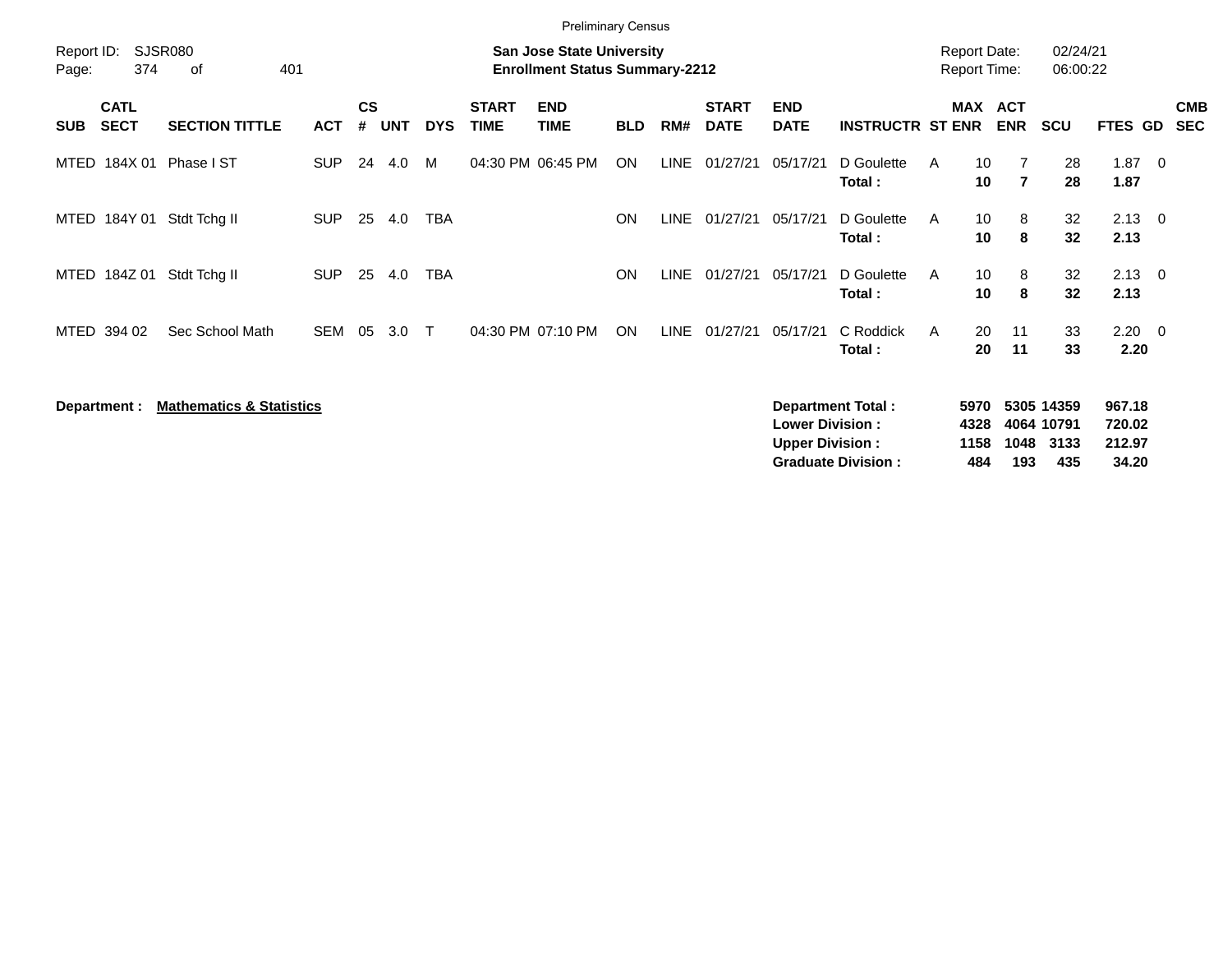|            |                            |                                                              |                |                    |            |              |                             |                                                                           | <b>Preliminary Census</b> |     |                             |                           |                              |                                     |          |                           |                           |                |                          |            |
|------------|----------------------------|--------------------------------------------------------------|----------------|--------------------|------------|--------------|-----------------------------|---------------------------------------------------------------------------|---------------------------|-----|-----------------------------|---------------------------|------------------------------|-------------------------------------|----------|---------------------------|---------------------------|----------------|--------------------------|------------|
| Page:      | Report ID: SJSR080<br>375  | 401<br>of                                                    |                |                    |            |              |                             | <b>San Jose State University</b><br><b>Enrollment Status Summary-2212</b> |                           |     |                             |                           |                              | <b>Report Date:</b><br>Report Time: |          |                           | 02/24/21<br>06:00:22      |                |                          |            |
| <b>SUB</b> | <b>CATL</b><br><b>SECT</b> | <b>SECTION TITTLE</b>                                        | <b>ACT</b>     | $\mathsf{cs}$<br># | <b>UNT</b> | <b>DYS</b>   | <b>START</b><br><b>TIME</b> | <b>END</b><br><b>TIME</b>                                                 | <b>BLD</b>                | RM# | <b>START</b><br><b>DATE</b> | <b>END</b><br><b>DATE</b> | <b>INSTRUCTR ST ENR</b>      |                                     |          | MAX ACT<br><b>ENR</b>     | <b>SCU</b>                | FTES GD SEC    |                          | <b>CMB</b> |
| College    | Department :               | <b>Science, College of</b><br><b>Moss Landing Marine Lab</b> |                |                    |            |              |                             |                                                                           |                           |     |                             |                           |                              |                                     |          |                           |                           |                |                          |            |
| МS         | 131 01                     | Marine Botany                                                | <b>SEM</b>     | 04                 | 4.0        | <b>TBA</b>   |                             |                                                                           |                           |     | 01/27/21                    | 05/17/21                  | M Graham                     | A                                   | 25       | 10                        | 20                        | 2.67           | - 0                      |            |
| MS         | 131 02                     | Marine Botany                                                | LAB            |                    | 16 0.0     | <b>TBA</b>   |                             |                                                                           |                           |     | 01/27/21                    | 05/17/21                  | M Graham<br>Total:           | A                                   | 25<br>50 | 10<br>20                  | 20<br>40                  | 0.00<br>2.67   | $\overline{\phantom{0}}$ |            |
| MS         | 14301                      | Chem Oceanography SEM                                        |                |                    | 04 4.0     | <b>TBA</b>   |                             |                                                                           |                           |     | 01/27/21                    | 05/17/21                  | M Grand                      | A                                   | 25       | 8                         | 16                        | 2.67           | - 8                      |            |
| MS         | 143 02                     | Chem Oceanography LAB                                        |                |                    | 16 0.0     | <b>TBA</b>   |                             |                                                                           |                           |     | 01/27/21                    | 05/17/21                  | M Grand<br>Total:            | A                                   | 15<br>40 | $\,8\,$<br>16             | 16<br>32                  | 0.00 8<br>2.67 |                          |            |
| MS         | 180 01                     | Independent Studies                                          | SUP            | 36                 | 1.0        | TBA          |                             |                                                                           |                           |     | 01/27/21                    | 05/17/21                  |                              | A                                   | 36       | 0                         | 0                         | $0.00 \t 0$    |                          |            |
| MS         | 180 02                     | Independent Studies                                          | SUP            |                    | 36 2.0     | <b>TBA</b>   |                             |                                                                           |                           |     | 01/27/21                    | 05/17/21                  |                              | A                                   | 20       | 0                         | $\mathbf 0$               | $0.00 \t 0$    |                          |            |
|            |                            |                                                              |                |                    |            |              |                             |                                                                           |                           |     |                             |                           | Total:                       |                                     | 56       | $\bf{0}$                  | $\bf{0}$                  | 0.00           |                          |            |
| ΜS         | 204 01                     | Samp/Exper Design                                            | LEC            | 02                 | -4.0       | <b>TBA</b>   |                             |                                                                           |                           |     | 01/27/21                    | 05/17/21                  | <b>B</b> McDonald A          |                                     | 15       | 12                        | 24                        | 4.00 12        |                          |            |
| MS         | 204 02                     | Samp/Exper Design                                            | LAB            |                    | 16 0.0     | <b>TBA</b>   |                             |                                                                           |                           |     | 01/27/21                    | 05/17/21                  | B McDonald A                 |                                     | 30       | 12                        | 24                        | $0.00$ 12      |                          |            |
|            |                            |                                                              |                |                    |            |              |                             |                                                                           |                           |     |                             |                           | Total:                       |                                     | 45       | 24                        | 48                        | 4.00           |                          |            |
| MS         | 208 01                     | <b>Scientific Methods</b>                                    | <b>SEM</b>     | 05                 | 4.0        | <b>TBA</b>   |                             |                                                                           |                           |     | 01/27/21                    | 05/17/21                  | M Graham                     | A                                   | 15       | $\mathbf{1}$              | 3                         | $0.33$ 1       |                          |            |
| MS         | 208 02                     | <b>Scientific Methods</b>                                    | LAB            |                    | 16 0.0     | <b>TBA</b>   |                             |                                                                           |                           |     | 01/27/21                    | 05/17/21                  | M Graham                     | A                                   | 24       | $\mathbf{1}$              | $\mathbf{1}$              | $0.00$ 1       |                          |            |
|            |                            |                                                              |                |                    |            |              |                             |                                                                           |                           |     |                             |                           | Total:                       |                                     | 39       | $\overline{\mathbf{2}}$   | $\overline{\mathbf{4}}$   | 0.33           |                          |            |
| MS         | 221 01                     | Adv Top Mar Invert                                           | <b>SEM</b>     | 05                 | 4.0        | TBA          |                             |                                                                           |                           |     | 01/27/21                    | 05/17/21                  | A Kahn                       | A                                   | 15       | 3                         | 9                         | $1.00 \quad 3$ |                          |            |
| MS         | 221 02                     | Adv Top Mar Invert                                           | LAB            |                    | 16 0.0     | <b>TBA</b>   |                             |                                                                           |                           |     | 01/27/21                    | 05/17/21                  | J Geller                     | A                                   | 24       | $\ensuremath{\mathsf{3}}$ | $\ensuremath{\mathsf{3}}$ | $0.00 \quad 3$ |                          |            |
|            |                            |                                                              |                |                    |            |              |                             |                                                                           |                           |     |                             |                           | Total:                       |                                     | 39       | 6                         | 12                        | 1.00           |                          |            |
| МS         | 231 01                     | <b>Biol Seaweeds</b>                                         | <b>SEM</b>     | 05                 | 4.0        | <b>TBA</b>   |                             |                                                                           |                           |     | 01/27/21                    | 05/17/21                  | M Graham                     | A                                   | 15       | 4                         | 8                         | $1.33 \quad 4$ |                          |            |
| MS         | 231 02                     | <b>Biol Seaweeds</b>                                         | LAB            |                    | 16 0.0     | <b>TBA</b>   |                             |                                                                           |                           |     | 01/27/21                    | 05/17/21                  | M Graham                     | A                                   | 24       | 4                         | 8                         | 0.004          |                          |            |
|            |                            |                                                              |                |                    |            |              |                             |                                                                           |                           |     |                             |                           | Total:                       |                                     | 39       | 8                         | 16                        | 1.33           |                          |            |
| MS         | 263 01                     | Data Analysis Marine SEM 05 4.0                              |                |                    |            | TBA          |                             |                                                                           |                           |     |                             |                           | 01/27/21 05/17/21 T Connolly | Α                                   | 20       | 6                         | 12                        | $2.00\quad 6$  |                          |            |
| ΜS         | 263 02                     | Data Analysis Marine LAB 16 0.0 TBA                          |                |                    |            |              |                             |                                                                           |                           |     |                             |                           | 01/27/21 05/17/21 T Connolly | Α                                   | 20       | 6                         | 12                        | $0.00\quad 6$  |                          |            |
|            |                            |                                                              |                |                    |            |              |                             |                                                                           |                           |     |                             |                           | Total:                       |                                     | 40       | 12                        | 24                        | 2.00           |                          |            |
| MS         | 272 01                     | Subtidal Ecol                                                | SEM 05 4.0     |                    |            | TBA          |                             |                                                                           |                           |     |                             |                           | 01/27/21 05/17/21 S Hamilton | A                                   | 15       | $\overline{a}$            | 4                         | $0.67$ 2       |                          |            |
| ΜS         | 272 02                     | Subtidal Ecol                                                | LAB            |                    |            | 16  0.0  TBA |                             |                                                                           |                           |     |                             | 01/27/21 05/17/21 A Kahn  |                              | A                                   | 24       | $\overline{a}$            | $\overline{\mathbf{4}}$   | $0.00$ 2       |                          |            |
|            |                            |                                                              |                |                    |            |              |                             |                                                                           |                           |     |                             |                           | Total:                       |                                     | 39       | 4                         | 8                         | 0.67           |                          |            |
| МS         | 274 01                     | Adv Top Ocean                                                | SEM 05 4.0 TBA |                    |            |              |                             |                                                                           |                           |     |                             |                           | 01/27/21 05/17/21 L Gardner  | A                                   | 15       | $\mathbf{1}$              | $\mathbf{1}$              | $0.33$ 1       |                          |            |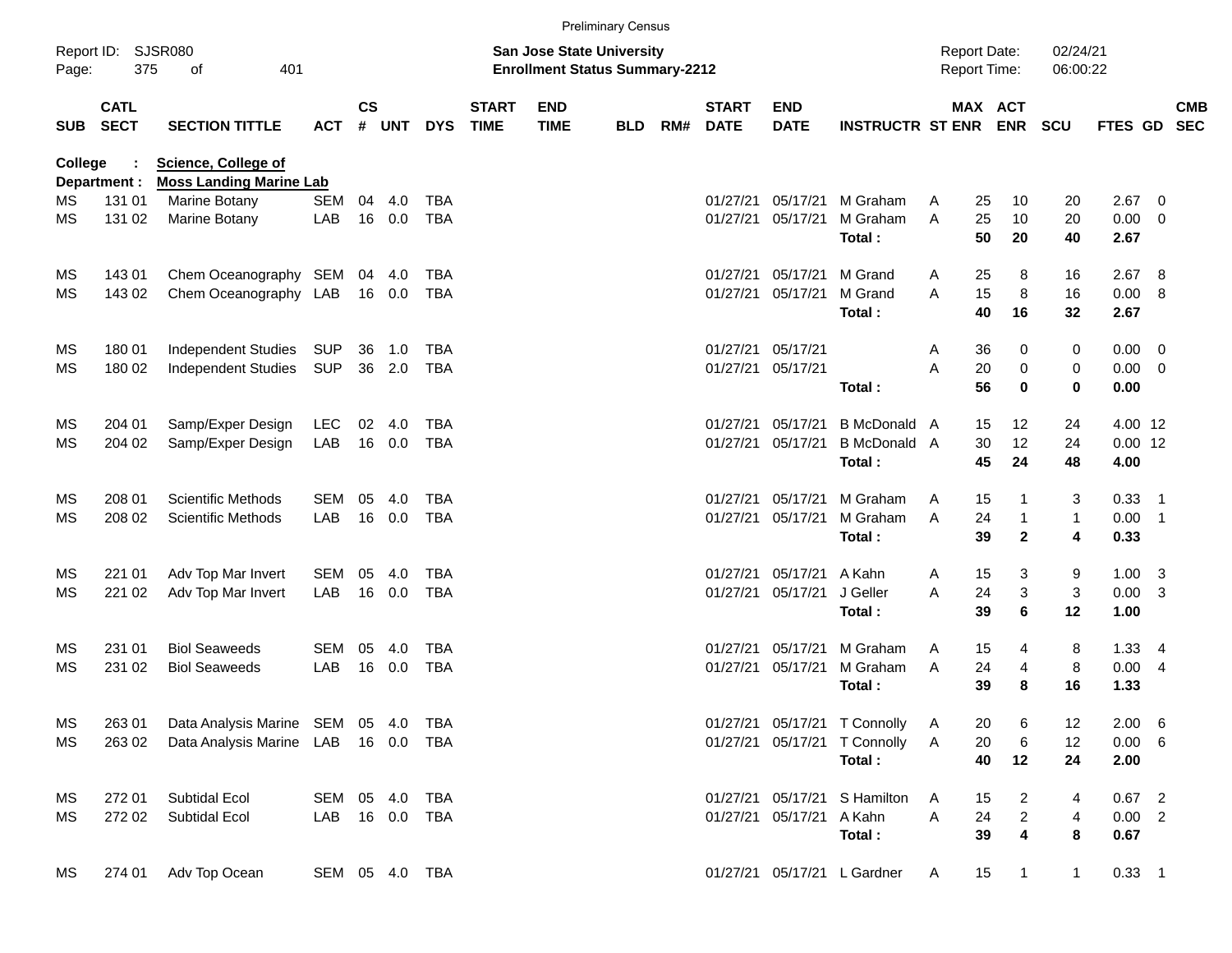|                     |                            |                       |            |                    |            |                |                             |                                                                    | <b>Preliminary Census</b> |     |                             |                            |                         |   |     |                                     |                      |             |                            |                          |
|---------------------|----------------------------|-----------------------|------------|--------------------|------------|----------------|-----------------------------|--------------------------------------------------------------------|---------------------------|-----|-----------------------------|----------------------------|-------------------------|---|-----|-------------------------------------|----------------------|-------------|----------------------------|--------------------------|
| Report ID:<br>Page: | 376                        | SJSR080<br>of         | 401        |                    |            |                |                             | San Jose State University<br><b>Enrollment Status Summary-2212</b> |                           |     |                             |                            |                         |   |     | <b>Report Date:</b><br>Report Time: | 02/24/21<br>06:00:22 |             |                            |                          |
| <b>SUB</b>          | <b>CATL</b><br><b>SECT</b> | <b>SECTION TITTLE</b> | <b>ACT</b> | $\mathsf{cs}$<br># | <b>UNT</b> | <b>DYS</b>     | <b>START</b><br><b>TIME</b> | <b>END</b><br><b>TIME</b>                                          | <b>BLD</b>                | RM# | <b>START</b><br><b>DATE</b> | <b>END</b><br><b>DATE</b>  | <b>INSTRUCTR ST ENR</b> |   |     | MAX ACT<br><b>ENR</b>               | <b>SCU</b>           | FTES GD     |                            | <b>CMB</b><br><b>SEC</b> |
| МS                  | 274 02                     | Adv Top Ocean         | LAB        | 16                 | 0.0        | <b>TBA</b>     |                             |                                                                    |                           |     | 01/27/21                    | 05/17/21                   | L Gardner               | A | 24  | -1                                  | -1                   | 0.00        | $\overline{\phantom{0}}$ 1 |                          |
| МS                  | 274 03                     | Adv Top Ocean         | <b>SEM</b> | 05                 | 2.0        | <b>TBA</b>     |                             |                                                                    |                           |     | 01/27/21                    | 05/17/21                   | I Aiello                | Α | 15  | $\overline{c}$                      | 1                    | 0.33        | $\overline{c}$             |                          |
| МS                  | 274 04                     | Adv Top Ocean         | LAB        | 16                 | 0.0        | <b>TBA</b>     |                             |                                                                    |                           |     | 01/27/21                    | 05/17/21                   | I Aiello                | A | 24  | 2                                   | $\mathbf{1}$         | 0.00        | $\overline{2}$             |                          |
| МS                  | 274 05                     | Adv Top Ocean         | <b>SEM</b> | 05                 | 3.0        | <b>TBA</b>     |                             |                                                                    |                           |     | 01/27/21                    | 05/17/21                   | M Grand                 | A | 15  | 3                                   | 2                    | 0.75        | 3                          |                          |
| МS                  | 274 06                     | Adv Top Ocean         | LAB        | 16                 | 0.0        | <b>TBA</b>     |                             |                                                                    |                           |     | 01/27/21                    | 05/17/21                   | M Grand                 | Α | 24  | 3                                   | $\overline{c}$       | 0.00        | 3                          |                          |
|                     |                            |                       |            |                    |            |                |                             |                                                                    |                           |     |                             |                            | Total:                  |   | 117 | 12                                  | 6                    | 1.42        |                            |                          |
| МS                  | 285 01                     | Grad Sem Mar Sci      | SEM        | 05                 | 2.0        | <b>TBA</b>     |                             |                                                                    |                           |     | 01/27/21                    | 05/17/21                   | I Aiello                | A | 20  | 3                                   | 6                    | 0.50 3      |                            |                          |
| MS                  | 285 02                     | Grad Sem Mar Sci      | SEM        | 05                 | 2.0        | <b>TBA</b>     |                             |                                                                    |                           |     | 01/27/21                    | 05/17/21                   | T Connolly              | A | 15  | 3                                   | 6                    | 0.50        | -3                         |                          |
|                     |                            |                       |            |                    |            |                |                             |                                                                    |                           |     |                             |                            | Total:                  |   | 35  | 6                                   | 12                   | 1.00        |                            |                          |
| МS                  | 298 01                     | <b>Resrch Mar Sci</b> | <b>SUP</b> | 25                 | 1.0        | <b>TBA</b>     |                             |                                                                    |                           |     | 01/27/21                    | 05/17/21                   |                         | Α | 25  | 0                                   | 0                    | 0.00 0      |                            |                          |
| МS                  | 298 02                     | Resrch Mar Sci        | <b>SUP</b> | 25                 | 2.0        | <b>TBA</b>     |                             |                                                                    |                           |     | 01/27/21                    | 05/17/21                   |                         | Α | 25  | 0                                   | 0                    | 0.00        | $\overline{\phantom{0}}$   |                          |
| МS                  | 298 03                     | Resrch Mar Sci        | <b>SUP</b> | 25                 | 3.0        | <b>TBA</b>     |                             |                                                                    |                           |     | 01/27/21                    | 05/17/21                   |                         | Α | 25  | 0                                   | 0                    | 0.00        | $\overline{\phantom{0}}$   |                          |
| МS                  | 298 04                     | Resrch Mar Sci        | <b>SUP</b> | 25                 | 4.0        | <b>TBA</b>     |                             |                                                                    |                           |     | 01/27/21                    | 05/17/21                   |                         | A | 25  | 0                                   | 0                    | 0.00        | $\overline{\phantom{0}}$   |                          |
| МS                  | 298 11                     | Resrch Mar Sci        | <b>SUP</b> | 25                 | 1.0        | <b>TBA</b>     |                             |                                                                    |                           |     | 01/27/21                    | 05/17/21                   |                         | Α | 25  | 0                                   | 0                    | 0.00        | $\overline{\phantom{0}}$   |                          |
| МS                  | 298 12                     | Resrch Mar Sci        | <b>SUP</b> | 25                 | 2.0        | <b>TBA</b>     |                             |                                                                    |                           |     | 01/27/21                    | 05/17/21                   | M Grand                 | A | 25  |                                     | 2                    | 0.17        | - 1                        |                          |
| МS                  | 298 13                     | Resrch Mar Sci        | <b>SUP</b> | 25                 | 3.0        | <b>TBA</b>     |                             |                                                                    |                           |     | 01/27/21                    | 05/17/21                   |                         | Α | 25  | 0                                   | 0                    | 0.00        | $\overline{\mathbf{0}}$    |                          |
| МS                  | 298 14                     | Resrch Mar Sci        | <b>SUP</b> | 25                 | 4.0        | <b>TBA</b>     |                             |                                                                    |                           |     | 01/27/21                    | 05/17/21                   |                         | A | 25  | 0                                   | 0                    | 0.00        | $\overline{\phantom{0}}$   |                          |
| МS                  | 298 21                     | Resrch Mar Sci        | <b>SUP</b> | 25                 | 1.0        | <b>TBA</b>     |                             |                                                                    |                           |     | 01/27/21                    | 05/17/21                   | M Graham                | A | 25  |                                     | 1                    | 0.08        | -1                         |                          |
| МS                  | 298 22                     | Resrch Mar Sci        | <b>SUP</b> | 25                 | 2.0        | <b>TBA</b>     |                             |                                                                    |                           |     | 01/27/21                    | 05/17/21                   | M Graham                | Α | 25  | 4                                   | 8                    | 0.67        | -4                         |                          |
| МS                  | 298 23                     | Resrch Mar Sci        | <b>SUP</b> | 25                 | 3.0        | <b>TBA</b>     |                             |                                                                    |                           |     | 01/27/21                    | 05/17/21                   |                         | Α | 25  | 0                                   | 0                    | 0.00        | $\overline{\mathbf{0}}$    |                          |
| МS                  | 298 24                     | Resrch Mar Sci        | <b>SUP</b> | 25                 | 4.0        | <b>TBA</b>     |                             |                                                                    |                           |     | 01/27/21                    | 05/17/21                   |                         | Α | 25  | 0                                   | 0                    | 0.00        | $\overline{\mathbf{0}}$    |                          |
| МS                  | 298 31                     | Resrch Mar Sci        | <b>SUP</b> | 25                 | 1.0        | <b>TBA</b>     |                             |                                                                    |                           |     | 01/27/21                    | 05/17/21                   |                         | A | 25  | 0                                   | 0                    | 0.00        | $\overline{\mathbf{0}}$    |                          |
| МS                  | 298 32                     | Resrch Mar Sci        | <b>SUP</b> | 25                 | 2.0        | <b>TBA</b>     |                             |                                                                    |                           |     | 01/27/21                    | 05/17/21                   | T Connolly              | A | 25  | 2                                   | 4                    | 0.33        | $\overline{c}$             |                          |
| МS                  | 298 33                     | Resrch Mar Sci        | <b>SUP</b> | 25                 | 3.0        | <b>TBA</b>     |                             |                                                                    |                           |     | 01/27/21                    | 05/17/21                   |                         | Α | 25  | 0                                   | 0                    | 0.00        | 0                          |                          |
| МS                  | 298 34                     | Resrch Mar Sci        | <b>SUP</b> | 25                 | 4.0        | <b>TBA</b>     |                             |                                                                    |                           |     | 01/27/21                    | 05/17/21                   |                         | Α | 25  | 0                                   | 0                    | 0.00        | $\overline{\phantom{0}}$   |                          |
| МS                  | 298 41                     | Resrch Mar Sci        | <b>SUP</b> | 25                 | 1.0        | <b>TBA</b>     |                             |                                                                    |                           |     | 01/27/21                    | 05/17/21                   |                         | Α | 25  | 0                                   | 0                    | 0.00        | $\overline{\phantom{0}}$   |                          |
| МS                  | 298 42                     | <b>Resrch Mar Sci</b> | <b>SUP</b> | 25                 | 2.0        | <b>TBA</b>     |                             |                                                                    |                           |     | 01/27/21                    | 05/17/21                   |                         | Α | 25  | 0                                   | 0                    | 0.00        | $\overline{\mathbf{0}}$    |                          |
| MS                  | 298 43                     | <b>Resrch Mar Sci</b> | <b>SUP</b> | 25                 | 3.0        | <b>TBA</b>     |                             |                                                                    |                           |     | 01/27/21                    | 05/17/21                   |                         | Α | 25  | 0                                   | 0                    | 0.00        | $\overline{\phantom{0}}$   |                          |
| МS                  | 298 44                     | Resrch Mar Sci        | <b>SUP</b> |                    | 25 4.0     | TBA            |                             |                                                                    |                           |     |                             | 01/27/21 05/17/21          | B McDonald A            |   | 25  | 2                                   | 8                    | $0.67$ 2    |                            |                          |
| МS                  | 298 51                     | Resrch Mar Sci        | <b>SUP</b> |                    | 25 1.0     | TBA            |                             |                                                                    |                           |     |                             | 01/27/21 05/17/21          |                         | Α | 25  | 0                                   | 0                    | $0.00 \ 0$  |                            |                          |
| МS                  | 298 52                     | Resrch Mar Sci        | <b>SUP</b> |                    | 25 2.0     | TBA            |                             |                                                                    |                           |     |                             | 01/27/21 05/17/21          |                         | Α | 25  | 0                                   | 0                    | $0.00 \t 0$ |                            |                          |
| МS                  | 298 53                     | Resrch Mar Sci        | <b>SUP</b> |                    | 25 3.0     | TBA            |                             |                                                                    |                           |     | 01/27/21                    | 05/17/21                   |                         | Α | 25  | 0                                   | 0                    | $0.00 \t 0$ |                            |                          |
| МS                  | 298 54                     | Resrch Mar Sci        | <b>SUP</b> |                    | 25 4.0     | TBA            |                             |                                                                    |                           |     | 01/27/21                    |                            | 05/17/21 S Hamilton     | A | 25  |                                     | 4                    | $0.33$ 1    |                            |                          |
| МS                  | 298 61                     | Resrch Mar Sci        | <b>SUP</b> |                    | 25 1.0     | TBA            |                             |                                                                    |                           |     | 01/27/21                    | 05/17/21                   |                         | Α | 25  | 0                                   | 0                    | $0.00 \t 0$ |                            |                          |
| МS                  | 298 62                     | Resrch Mar Sci        | <b>SUP</b> |                    | 25 2.0     | TBA            |                             |                                                                    |                           |     | 01/27/21                    | 05/17/21                   |                         | Α | 25  | 0                                   | 0                    | $0.00 \t 0$ |                            |                          |
| МS                  | 298 63                     | Resrch Mar Sci        | <b>SUP</b> |                    | 25 3.0     | TBA            |                             |                                                                    |                           |     | 01/27/21                    | 05/17/21                   |                         | Α | 25  | 0                                   | 0                    | $0.00 \t 0$ |                            |                          |
| ΜS                  | 298 64                     | Resrch Mar Sci        |            |                    |            | SUP 25 4.0 TBA |                             |                                                                    |                           |     |                             | 01/27/21 05/17/21   Aiello |                         | A | 25  |                                     | 4                    | $0.33$ 1    |                            |                          |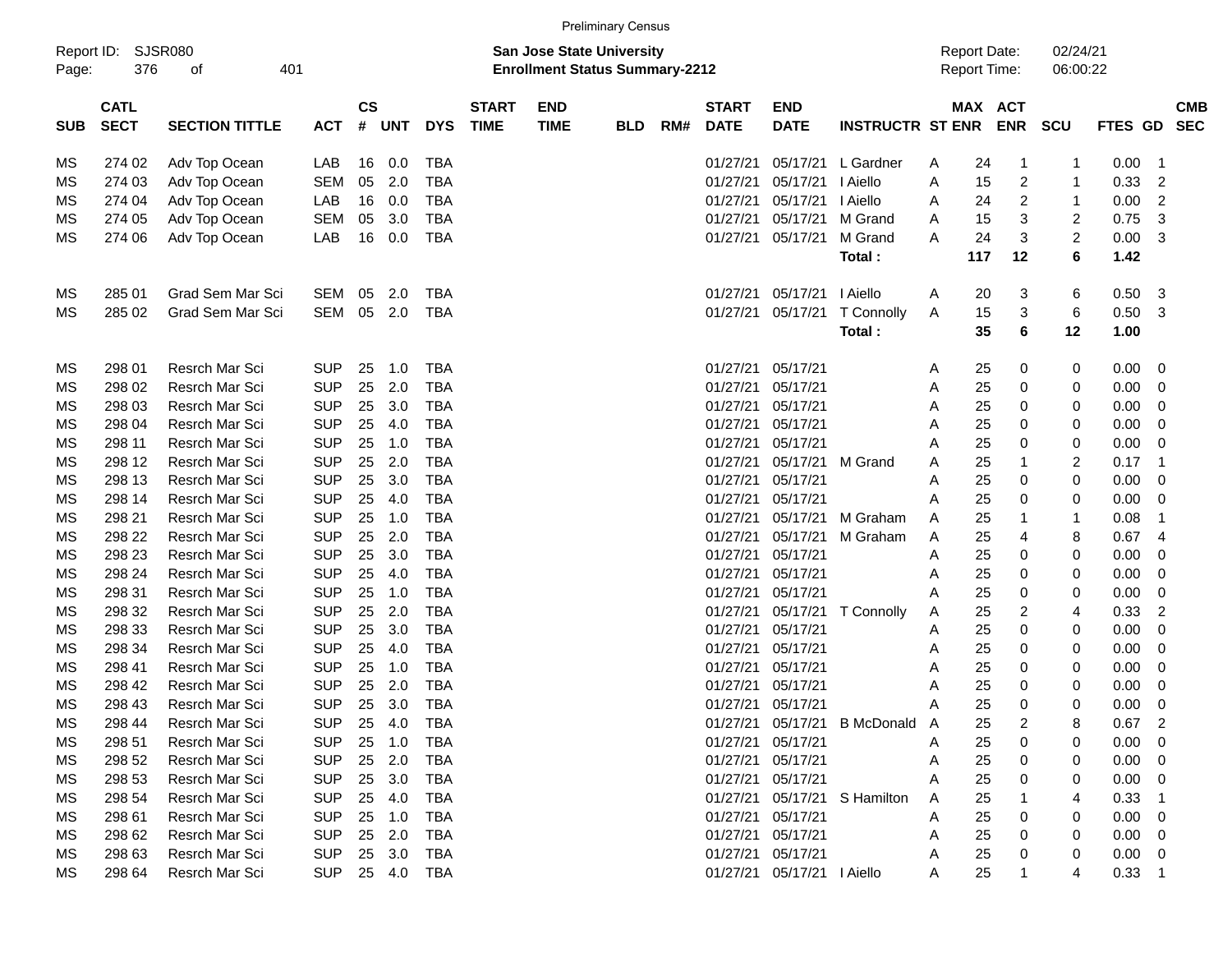|                     |                                                                                                                 |                       |            |                |     |            |                             |                           | <b>Preliminary Census</b> |     |                             |                           |                         |                                            |                          |                |                |                          |                          |
|---------------------|-----------------------------------------------------------------------------------------------------------------|-----------------------|------------|----------------|-----|------------|-----------------------------|---------------------------|---------------------------|-----|-----------------------------|---------------------------|-------------------------|--------------------------------------------|--------------------------|----------------|----------------|--------------------------|--------------------------|
| Report ID:<br>Page: | <b>SJSR080</b><br><b>San Jose State University</b><br>377<br><b>Enrollment Status Summary-2212</b><br>401<br>οf |                       |            |                |     |            |                             |                           |                           |     |                             |                           |                         | <b>Report Date:</b><br><b>Report Time:</b> | 02/24/21<br>06:00:22     |                |                |                          |                          |
| <b>SUB</b>          | <b>CATL</b><br><b>SECT</b>                                                                                      | <b>SECTION TITTLE</b> | <b>ACT</b> | <b>CS</b><br># | UNT | <b>DYS</b> | <b>START</b><br><b>TIME</b> | <b>END</b><br><b>TIME</b> | <b>BLD</b>                | RM# | <b>START</b><br><b>DATE</b> | <b>END</b><br><b>DATE</b> | <b>INSTRUCTR ST ENR</b> | <b>MAX</b>                                 | <b>ACT</b><br><b>ENR</b> | <b>SCU</b>     | <b>FTES GD</b> |                          | <b>CMB</b><br><b>SEC</b> |
| MS                  | 298 71                                                                                                          | Resrch Mar Sci        | <b>SUP</b> | 25             | 1.0 | TBA        |                             |                           |                           |     | 01/27/21                    | 05/17/21                  | J Geller                | A                                          | 25<br>$\overline{2}$     | $\overline{2}$ | 0.17           | $\overline{2}$           |                          |
| MS                  | 29872                                                                                                           | Resrch Mar Sci        | <b>SUP</b> | 25             | 2.0 | TBA        |                             |                           |                           |     | 01/27/21                    | 05/17/21                  | J Geller                | A                                          | 25<br>$\overline{2}$     | 4              | 0.33           | -2                       |                          |
| MS                  | 29873                                                                                                           | Resrch Mar Sci        | <b>SUP</b> | 25             | 3.0 | TBA        |                             |                           |                           |     | 01/27/21                    | 05/17/21                  | J Geller                | A                                          | 25<br>$\overline{2}$     | 6              | 0.50           | -2                       |                          |
| MS                  | 29874                                                                                                           | Resrch Mar Sci        | <b>SUP</b> | 25             | 4.0 | <b>TBA</b> |                             |                           |                           |     | 01/27/21                    | 05/17/21                  |                         | A                                          | 25<br>0                  | 0              | 0.00           | - 0                      |                          |
|                     |                                                                                                                 |                       |            |                |     |            |                             |                           |                           |     |                             |                           | Total:                  | 800                                        | 18                       | 43             | 3.58           |                          |                          |
| MS                  | 299 01                                                                                                          | <b>Masters Thesis</b> | <b>SUP</b> | 25             | 4.0 | TBA        |                             |                           |                           |     | 01/27/21                    | 05/17/21                  |                         | A                                          | 25<br>0                  | 0              | $0.00 \t 0$    |                          |                          |
| MS                  | 299 11                                                                                                          | <b>Masters Thesis</b> | <b>SUP</b> | 25             | 4.0 | TBA        |                             |                           |                           |     | 01/27/21                    | 05/17/21                  | <b>B</b> McDonald       | A                                          | 25<br>$\overline{2}$     | 8              | 0.67           | $\overline{2}$           |                          |
| MS                  | 299 21                                                                                                          | <b>Masters Thesis</b> | <b>SUP</b> | 25             | 4.0 | TBA        |                             |                           |                           |     | 01/27/21                    | 05/17/21                  |                         | A                                          | 25<br>0                  | 0              | 0.00           | - 0                      |                          |
| MS                  | 299 31                                                                                                          | <b>Masters Thesis</b> | <b>SUP</b> | 25             | 4.0 | TBA        |                             |                           |                           |     | 01/27/21                    | 05/17/21                  |                         | A                                          | 25<br>0                  | 0              | 0.00           | $\overline{\phantom{0}}$ |                          |
| MS                  | 299 41                                                                                                          | <b>Masters Thesis</b> | <b>SUP</b> | 25             | 4.0 | TBA        |                             |                           |                           |     | 01/27/21                    | 05/17/21                  |                         | Α                                          | 25<br>0                  | 0              | 0.00           | - 0                      |                          |
| MS                  | 299 51                                                                                                          | <b>Masters Thesis</b> | <b>SUP</b> | 25             | 4.0 | TBA        |                             |                           |                           |     | 01/27/21                    | 05/17/21                  |                         | Α                                          | 25<br>0                  | 0              | 0.00           | $\overline{0}$           |                          |
| MS                  | 29961                                                                                                           | <b>Masters Thesis</b> | <b>SUP</b> | 25             | 4.0 | TBA        |                             |                           |                           |     | 01/27/21                    | 05/17/21                  |                         | A                                          | 25<br>$\Omega$           | $\mathbf 0$    | 0.00           | $\overline{0}$           |                          |
| MS                  | 29971                                                                                                           | <b>Masters Thesis</b> | <b>SUP</b> | 25             | 4.0 | TBA        |                             |                           |                           |     | 01/27/21                    | 05/17/21                  |                         | A                                          | 25<br>$\Omega$           | 0              | $0.00 \t 0$    |                          |                          |
| MS                  | 29981                                                                                                           | <b>Masters Thesis</b> | <b>SUP</b> | 25             | 4.0 | TBA        |                             |                           |                           |     | 01/27/21                    | 05/17/21                  |                         | A                                          | 25<br>0                  | 0              | $0.00 \t 0$    |                          |                          |
|                     |                                                                                                                 |                       |            |                |     |            |                             |                           |                           |     |                             |                           | Total:                  | 225                                        | $\mathbf{2}$             | 8              | 0.67           |                          |                          |
|                     |                                                                                                                 |                       |            |                |     |            |                             |                           |                           |     |                             |                           |                         |                                            |                          |                |                |                          |                          |

## **Department : Moss Landing Marine Lab**

| Department Total:         | 1564 | 130 | 253 | 21.33 |
|---------------------------|------|-----|-----|-------|
| <b>Lower Division:</b>    | o    | o   | o   | 0.00  |
| <b>Upper Division:</b>    | 146  | 36. | 72  | 5.33  |
| <b>Graduate Division:</b> | 1418 | 94  | 181 | 16.00 |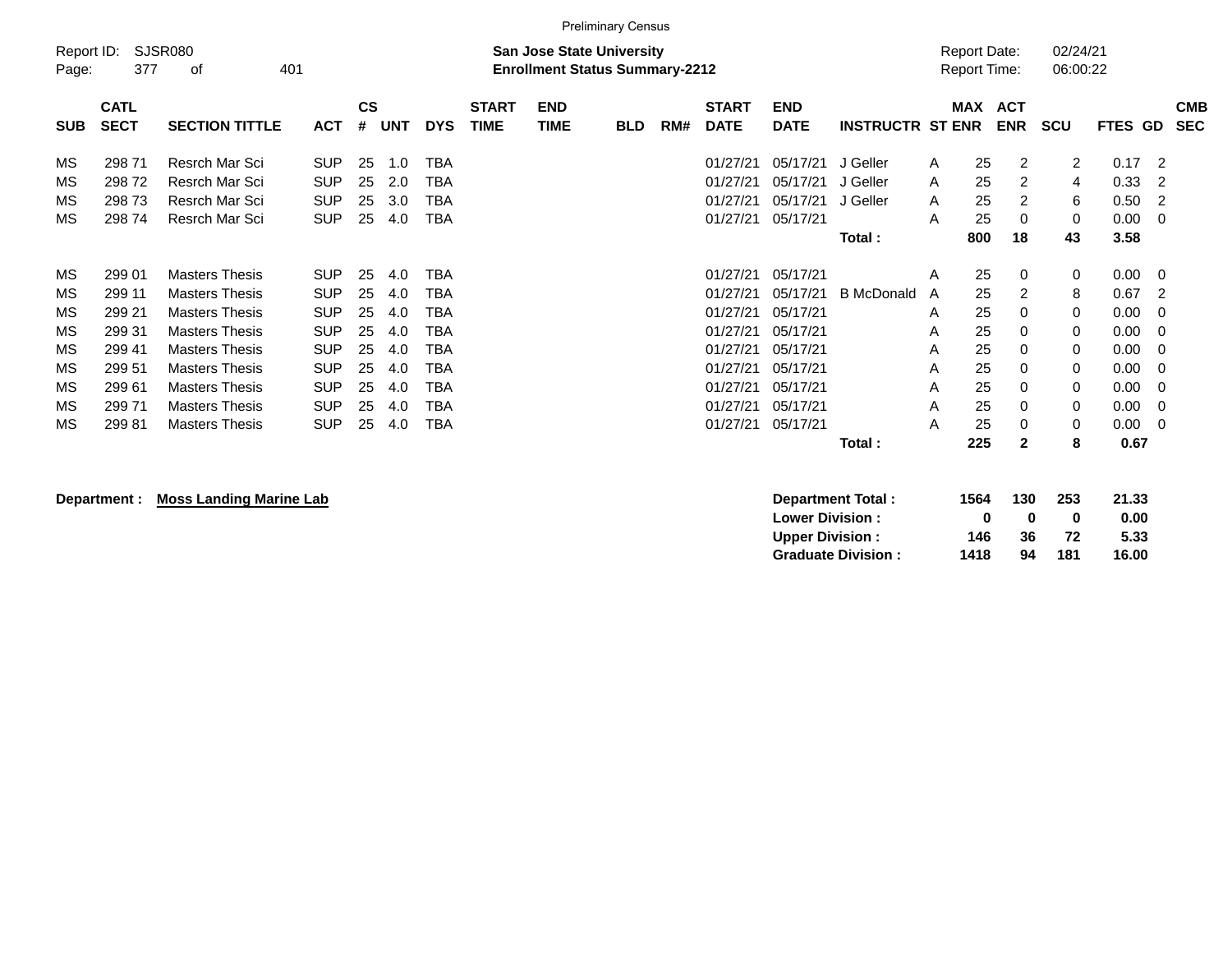|                          |                            |                                          |                   |                    |            |                  |                             | <b>Preliminary Census</b>                                                 |                 |                            |                             |                           |                         |        |                                     |                |                      |              |                                                      |                          |
|--------------------------|----------------------------|------------------------------------------|-------------------|--------------------|------------|------------------|-----------------------------|---------------------------------------------------------------------------|-----------------|----------------------------|-----------------------------|---------------------------|-------------------------|--------|-------------------------------------|----------------|----------------------|--------------|------------------------------------------------------|--------------------------|
| Report ID:<br>Page:      | 378                        | <b>SJSR080</b><br>401<br>οf              |                   |                    |            |                  |                             | <b>San Jose State University</b><br><b>Enrollment Status Summary-2212</b> |                 |                            |                             |                           |                         |        | <b>Report Date:</b><br>Report Time: |                | 02/24/21<br>06:00:22 |              |                                                      |                          |
| <b>SUB</b>               | <b>CATL</b><br><b>SECT</b> | <b>SECTION TITTLE</b>                    | <b>ACT</b>        | $\mathsf{cs}$<br># | <b>UNT</b> | <b>DYS</b>       | <b>START</b><br><b>TIME</b> | <b>END</b><br><b>TIME</b>                                                 | <b>BLD</b>      | RM#                        | <b>START</b><br><b>DATE</b> | <b>END</b><br><b>DATE</b> | <b>INSTRUCTR ST ENR</b> |        | MAX ACT                             | <b>ENR</b>     | <b>SCU</b>           | FTES GD      |                                                      | <b>CMB</b><br><b>SEC</b> |
| <b>College</b>           |                            | <b>Science, College of</b>               |                   |                    |            |                  |                             |                                                                           |                 |                            |                             |                           |                         |        |                                     |                |                      |              |                                                      |                          |
| Department :             |                            | <b>Meteorology &amp; Climate Science</b> |                   |                    |            |                  |                             |                                                                           |                 |                            |                             |                           |                         |        |                                     |                |                      |              |                                                      |                          |
| METR 1001                |                            | Weather & Climate                        | <b>LEC</b>        | 04                 | 3.0        | МW               |                             | 09:00 AM 10:15 AM                                                         | <b>ON</b>       | LINE.                      | 01/27/21                    | 05/17/21                  | C Liu                   | A      | 63                                  | 19             | 57                   | 3.80         | - 0                                                  |                          |
| METR                     | 10 02                      | Weather & Climate                        | <b>LEC</b>        | 04                 | 3.0        | <b>TR</b>        | 09:00 AM 10:15 AM           |                                                                           | <b>ON</b>       | LINE.                      | 01/27/21                    | 05/17/21                  | T Mullens               | A      | 63                                  | 53             | 159                  | 10.60        | 0                                                    |                          |
| METR                     | 10 03                      | Weather & Climate                        | <b>LEC</b>        | 04                 | 3.0        | <b>MW</b>        |                             | 12:00 PM 01:15 PM                                                         | <b>ON</b>       | LINE                       | 01/27/21                    | 05/17/21 C Liu            |                         | Α      | 46                                  | 31             | 93                   | 6.20         | 0                                                    |                          |
| METR                     | 10 04                      | Weather & Climate                        | <b>LEC</b>        |                    | 3.0        |                  |                             |                                                                           |                 |                            |                             |                           |                         | X      | 0                                   | $\mathbf 0$    | 0                    | 0.00         | 0                                                    |                          |
| METR                     | 1080                       | Weather & Climate                        | <b>LEC</b>        | 04                 | 3.0        | <b>TBA</b>       |                             |                                                                           | <b>ON</b>       | <b>LINE</b>                | 01/27/21                    |                           | 05/17/21 R Goozee       | A      | 46                                  | 34             | 102                  | 6.80         | 0                                                    |                          |
| METR                     | 1082                       | Weather & Climate                        | <b>LEC</b>        |                    | 3.0        |                  |                             |                                                                           |                 |                            |                             |                           |                         | х      | $\mathbf 0$                         | $\mathbf 0$    | $\mathbf 0$          | 0.00         | 0                                                    |                          |
| METR 1083                |                            | Weather & Climate                        | <b>LEC</b>        | 04                 | 3.0        | <b>TBA</b>       |                             |                                                                           | ON              |                            | LINE 01/27/21               | 05/17/21                  | R Plofkin               | A      | 63                                  | 61             | 183                  | 12.20        | - 0                                                  |                          |
|                          |                            |                                          |                   |                    |            |                  |                             |                                                                           |                 |                            |                             |                           | Total:                  |        | 281                                 | 198            | 594                  | 39.60        |                                                      |                          |
| METR 1201                |                            | Global Warming                           | <b>LEC</b>        |                    | 3.0        |                  |                             |                                                                           |                 |                            |                             |                           |                         | X      | 0                                   | 0              | 0                    | 0.00         | $\overline{\phantom{0}}$                             |                          |
| METR                     | 12 02                      | Global Warming                           | <b>LEC</b>        |                    | 3.0        |                  |                             |                                                                           |                 |                            |                             |                           |                         | Χ      | 0                                   | 0              | 0                    | 0.00         | 0                                                    |                          |
| METR                     | 12 03                      | Global Warming                           | <b>LEC</b>        |                    | 3.0        |                  |                             |                                                                           |                 |                            |                             |                           |                         | X      | 0                                   | $\mathbf 0$    | 0                    | 0.00         | 0                                                    |                          |
| METR                     | 12 04                      | Global Warming                           | <b>LEC</b>        | 02                 | 3.0        | TR               |                             | 01:30 PM 02:45 PM                                                         | <b>ON</b>       | LINE.                      | 01/27/21                    | 05/17/21                  | P Brown                 | A      | 63                                  | 40             | 120                  | 8.00         | 0                                                    |                          |
| METR                     | 1281                       | Global Warming                           | <b>LEC</b>        | 02                 | 3.0        | <b>TBA</b>       |                             |                                                                           | <b>ON</b>       | <b>LINE</b>                | 01/27/21                    | 05/17/21                  | T Mullens               | A      | 63                                  | 37             | 111                  | 7.40         | - 0                                                  |                          |
| METR 1282                |                            | Global Warming                           | LEC               |                    | 3.0        |                  |                             |                                                                           |                 |                            |                             |                           |                         | X      | $\mathbf 0$                         | $\mathbf 0$    | 0                    | 0.00         | - 0                                                  |                          |
|                          |                            |                                          |                   |                    |            |                  |                             |                                                                           |                 |                            |                             |                           | Total:                  |        | 126                                 | 77             | 231                  | 15.40        |                                                      |                          |
| METR 40 01               |                            | <b>Weather Seminar</b>                   | SEM               | 05                 | 1.0        | R                |                             | 02:30 PM 03:30 PM                                                         | <b>ON</b>       |                            | LINE 01/27/21               | 05/17/21                  | E Cordero               | Α      | 18                                  | 7              | 7                    | 0.47         | $\overline{\phantom{0}}$                             |                          |
|                          |                            |                                          |                   |                    |            |                  |                             |                                                                           |                 |                            |                             |                           | Total:                  |        | 18                                  | $\overline{7}$ | $\overline{7}$       | 0.47         |                                                      |                          |
|                          |                            |                                          |                   |                    |            |                  |                             |                                                                           |                 |                            | 01/27/21                    | 05/17/21                  | Q Tan                   |        |                                     |                |                      |              |                                                      |                          |
| METR 51 01<br>METR 51 02 |                            | Sci Computing II<br>Sci Computing II     | <b>LEC</b><br>LAB | 02<br>16           | 2.0<br>0.0 | R<br>$\mathsf T$ |                             | 01:05 PM 01:55 PM<br>11:00 AM 01:45 PM                                    | <b>ON</b><br>ON | <b>LINE</b><br><b>LINE</b> | 01/27/21                    | 05/17/21                  | Q Tan                   | A<br>A | 18<br>18                            | 8<br>8         | 8<br>8               | 1.07<br>0.00 | $\overline{\phantom{0}}$<br>$\overline{\phantom{0}}$ |                          |
|                          |                            |                                          |                   |                    |            |                  |                             |                                                                           |                 |                            |                             |                           | Total:                  |        | 36                                  | 16             | 16                   | 1.07         |                                                      |                          |
|                          |                            |                                          |                   |                    |            |                  |                             |                                                                           |                 |                            |                             |                           |                         |        |                                     |                |                      |              |                                                      |                          |
| METR 61 01               |                            | Met II                                   | <b>LEC</b>        | 02                 | 2.0        | TR               |                             | 09:00 AM 09:50 AM                                                         | ON              | LINE.                      | 01/27/21                    | 05/17/21                  | E Cordero               | Α      | 24                                  | 8              | 16                   | $1.07 \t 0$  |                                                      |                          |
|                          |                            |                                          |                   |                    |            |                  |                             |                                                                           |                 |                            |                             |                           | Total:                  |        | 24                                  | 8              | 16                   | 1.07         |                                                      |                          |
|                          | METR 112 01                | Globl Climate Chng                       | <b>LEC</b>        |                    | 02 3.0     | TR               |                             | 01:30 PM 02:45 PM                                                         | ON              |                            | LINE 01/27/21               | 05/17/21                  | D Centeno DeA           |        | 46                                  | 47             | 141                  | 9.40         | $\overline{\mathbf{0}}$                              |                          |
|                          | METR 112 02                | Globl Climate Chng                       | <b>LEC</b>        | 02                 | 3.0        | <b>TR</b>        |                             | 12:00 PM 01:15 PM                                                         | ON              |                            | LINE 01/27/21               |                           | 05/17/21 H Bartholome A |        | 46                                  | 53             | 159                  | 10.60        | 0                                                    |                          |
|                          | METR 112 03                | Globl Climate Chng                       | <b>LEC</b>        |                    | 02 3.0     | TR               |                             | 01:30 PM 02:45 PM                                                         | <b>ON</b>       |                            | LINE 01/27/21               |                           | 05/17/21 H Bartholome A |        | 46                                  | 51             | 153                  | 10.20        | - 0                                                  |                          |
|                          | METR 112 04                | Globl Climate Chng                       | <b>LEC</b>        |                    | 02 3.0     | МW               |                             | 01:30 PM 02:45 PM                                                         | <b>ON</b>       |                            | LINE 01/27/21               | 05/17/21 M Diao           |                         | A      | 46                                  | 48             | 144                  | 9.60         | $\overline{\phantom{0}}$                             |                          |
|                          | METR 112 05                | Globl Climate Chng                       | <b>LEC</b>        |                    | 02 3.0     | TR               |                             | 12:00 PM 01:15 PM                                                         | <b>ON</b>       |                            | LINE 01/27/21               | 05/17/21                  | D Centeno DeA           |        | 46                                  | 46             | 138                  | 9.20         | - 0                                                  |                          |
|                          | METR 112 06                | Globl Climate Chng                       | LEC               |                    | 02 3.0     | W                |                             | 06:00 PM 08:45 PM                                                         | <b>ON</b>       |                            | LINE 01/27/21               |                           | 05/17/21 J Mirocha      | A      | 46                                  | 37             | 111                  | 7.40         | $\overline{\mathbf{0}}$                              |                          |
|                          | METR 112 07                | Globl Climate Chng                       | LEC               |                    | 3.0        |                  |                             |                                                                           |                 |                            |                             |                           |                         | Χ      | 0                                   | 0              | 0                    | 0.00         | - 0                                                  |                          |
|                          | METR 112 80                | Globl Climate Chng                       | LEC               |                    | 02 3.0     | <b>TBA</b>       |                             |                                                                           | ON              |                            | LINE 01/27/21               |                           | 05/17/21 H Bartholome A |        | 46                                  | 52             | 156                  | 10.40        | $\overline{\mathbf{0}}$                              |                          |
|                          | METR 112 81                | Globl Climate Chng                       | LEC               |                    | 02 3.0     | TBA              |                             |                                                                           | ON              |                            | LINE 01/27/21               |                           | 05/17/21 H Bartholome A |        | 46                                  | 53             | 159                  | 10.60 0      |                                                      |                          |
|                          | METR 112 82                | Globl Climate Chng                       | <b>LEC</b>        |                    | 02 3.0     | TBA              |                             |                                                                           | ON              |                            | LINE 01/27/21               |                           | 05/17/21 H Bartholome A |        | 46                                  | 53             | 159                  | 10.60 0      |                                                      |                          |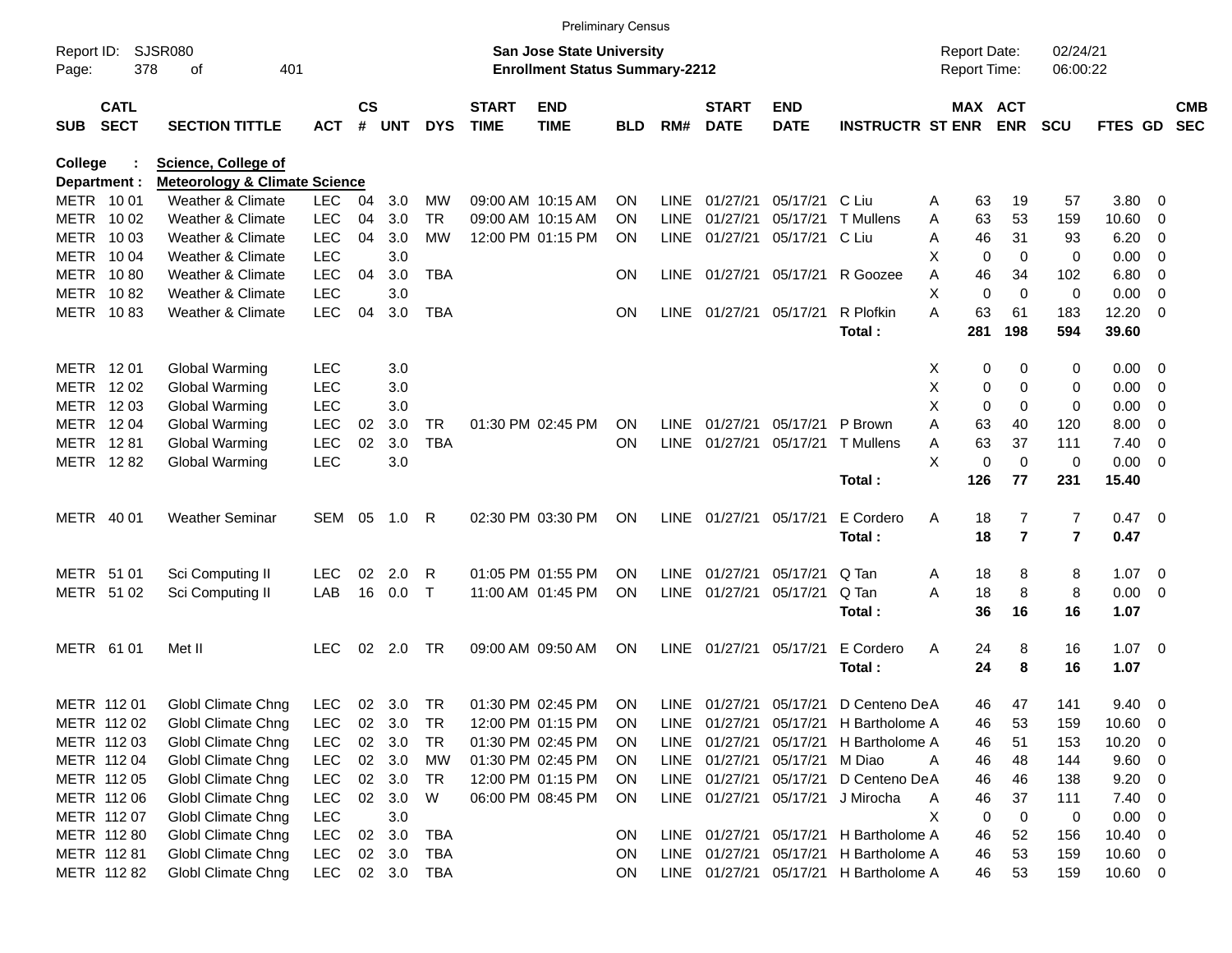|                     |                                                                         |                                                                                                                      |                                                                    |                             |                                 |                        |                             | <b>Preliminary Census</b>                                                 |                        |                            |                             |                           |                                          |                                            |                       |                                    |                                             |                                                                        |                          |            |
|---------------------|-------------------------------------------------------------------------|----------------------------------------------------------------------------------------------------------------------|--------------------------------------------------------------------|-----------------------------|---------------------------------|------------------------|-----------------------------|---------------------------------------------------------------------------|------------------------|----------------------------|-----------------------------|---------------------------|------------------------------------------|--------------------------------------------|-----------------------|------------------------------------|---------------------------------------------|------------------------------------------------------------------------|--------------------------|------------|
| Report ID:<br>Page: | <b>SJSR080</b><br>379                                                   | 401<br>of                                                                                                            |                                                                    |                             |                                 |                        |                             | <b>San Jose State University</b><br><b>Enrollment Status Summary-2212</b> |                        |                            |                             |                           |                                          | <b>Report Date:</b><br><b>Report Time:</b> |                       |                                    | 02/24/21<br>06:00:22                        |                                                                        |                          |            |
| <b>SUB</b>          | <b>CATL</b><br><b>SECT</b>                                              | <b>SECTION TITTLE</b>                                                                                                | <b>ACT</b>                                                         | $\mathsf{cs}$<br>$\pmb{\#}$ | <b>UNT</b>                      | <b>DYS</b>             | <b>START</b><br><b>TIME</b> | <b>END</b><br><b>TIME</b>                                                 | <b>BLD</b>             | RM#                        | <b>START</b><br><b>DATE</b> | <b>END</b><br><b>DATE</b> | <b>INSTRUCTR ST ENR</b>                  |                                            |                       | MAX ACT<br><b>ENR</b>              | SCU                                         | FTES GD SEC                                                            |                          | <b>CMB</b> |
|                     | METR 112 83                                                             | Globl Climate Chng                                                                                                   | <b>LEC</b>                                                         | 02                          | 3.0                             | TBA                    |                             |                                                                           | <b>ON</b>              | LINE                       | 01/27/21                    | 05/17/21                  | T Reddy<br>Total:                        | Α                                          | 46<br>460             | 44<br>484                          | 132<br>1452                                 | 8.80 0<br>96.80                                                        |                          |            |
|                     | METR 113 01<br>ENVS 11301                                               | <b>Atmos Pollution</b><br><b>Atmos Pollution</b>                                                                     | <b>LEC</b><br><b>LEC</b>                                           | 02<br>02                    | 3.0<br>3.0                      | TBA<br><b>TBA</b>      |                             |                                                                           | <b>ON</b><br>ON        | LINE<br><b>LINE</b>        | 01/27/21<br>01/27/21        | 05/17/21<br>05/17/21      | Y Shiga<br>Y Shiga<br>Total:             | A<br>A                                     | 46<br>0<br>46         | 22<br>25<br>47                     | 66<br>75<br>141                             | 4.40<br>5.00<br>9.40                                                   | $0\,C$<br>0 <sup>o</sup> |            |
|                     | METR 115 01<br>METR 115 02<br>METR 115 03                               | <b>Wildfire Earth Sys</b><br>Wildfire Earth Sys<br><b>Wildfire Earth Sys</b>                                         | <b>LEC</b><br><b>LEC</b><br><b>LEC</b>                             | 01<br>01                    | 3.0<br>3.0<br>3.0               | <b>TR</b><br><b>MW</b> |                             | 10:30 AM 11:45 AM<br>10:30 AM 11:45 AM                                    | <b>ON</b><br><b>ON</b> | LINE<br><b>LINE</b>        | 01/27/21<br>01/27/21        | 05/17/21<br>05/17/21      | A Kochanski A<br>A Kochanski A<br>Total: | X                                          | 46<br>46<br>0<br>92   | 21<br>14<br>$\mathbf 0$<br>35      | 63<br>42<br>$\mathbf 0$<br>105              | $4.20 \ 0$<br>2.80 0<br>$0.00 \t 0$<br>7.00                            |                          |            |
|                     |                                                                         | METR 121B 01 Dynamic Met                                                                                             | LEC.                                                               | 02                          | 3.0                             | MW                     |                             | 09:00 AM 10:15 AM                                                         | <b>ON</b>              | <b>LINE</b>                | 01/27/21 05/17/21           |                           | S Chiao<br>Total:                        | A                                          | 18<br>18              | 5<br>$5\phantom{1}$                | 15<br>15                                    | $1.00 \t 0$<br>1.00                                                    |                          |            |
|                     | METR 125 01                                                             | <b>Physical Metr</b>                                                                                                 | <b>LEC</b>                                                         | 02                          | 3.0                             | MW                     |                             | 10:30 AM 11:45 AM                                                         | <b>ON</b>              |                            | LINE 01/27/21 05/17/21      |                           | M Diao<br>Total:                         | A                                          | 18<br>18              | 5<br>$5\phantom{1}$                | 15<br>15                                    | $1.00 \t 0$<br>1.00                                                    |                          |            |
|                     | METR 150 03<br>METR 150 04                                              | Atmos Data Vis<br>Atmos Data Vis                                                                                     | LEC.<br>LAB                                                        | 02<br>16                    | 3.0<br>0.0                      | $\top$<br>R            |                             | 09:00 AM 10:50 AM<br>09:00 AM 11:50 AM                                    | ΟN<br>ΟN               | <b>LINE</b><br><b>LINE</b> | 01/27/21<br>01/27/21        | 05/17/21<br>05/17/21      | Q Tan<br>Q Tan<br>Total:                 | Α<br>A                                     | 18<br>18<br>36        | 12<br>12<br>24                     | 24<br>12<br>36                              | 2.706<br>0.00 6<br>2.70                                                |                          |            |
|                     |                                                                         | METR 170B 03 Weather Briefing                                                                                        | LAB                                                                | 16                          | 1.0                             |                        | MWR 02:30 PM 03:20 PM       |                                                                           | ON                     | LINE                       | 01/27/21 05/17/21           |                           | A Bridger<br>Total:                      | Α                                          | 24<br>24              | 5<br>$5\phantom{1}$                | 5<br>5                                      | 0.33 0<br>0.33                                                         |                          |            |
|                     |                                                                         | METR 170C 01 Weather Briefing III                                                                                    | LAB                                                                | 16                          | 1.0                             |                        |                             | MWR 02:30 PM 03:20 PM                                                     | ON                     | LINE                       | 01/27/21                    | 05/17/21                  | A Bridger<br>Total:                      | Α                                          | 24<br>24              | $\mathbf{1}$<br>$\mathbf{1}$       | $\mathbf{1}$<br>$\mathbf 1$                 | $0.07$ 0<br>0.07                                                       |                          |            |
|                     | METR 174 01                                                             | Clim Chnge Solns                                                                                                     | <b>LEC</b>                                                         | 02                          | 3.0                             | MW                     |                             | 12:00 PM 01:15 PM                                                         | ON                     | <b>LINE</b>                | 01/27/21                    | 05/17/21                  | T Reddy<br>Total:                        | Α                                          | 30<br>30              | 3<br>3                             | 9<br>9                                      | 0.60 0<br>0.60                                                         |                          |            |
|                     | METR 179 10<br>METR 179 11<br>METR 179 12<br>METR 179 13<br>METR 179 14 | Topics in Senior The<br>Topics in Senior The<br>Topics in Senior The<br>Topics in Senior The<br>Topics in Senior The | <b>SUP</b><br><b>SUP</b><br><b>SUP</b><br><b>SUP</b><br><b>SUP</b> | 25                          | 1.0<br>1.0<br>1.0<br>1.0<br>1.0 | <b>TBA</b>             |                             |                                                                           | ON                     |                            |                             |                           | LINE 01/27/21 05/17/21 C Clements        | A<br>X<br>Χ<br>Χ<br>Χ                      | 5<br>0<br>0<br>0<br>0 | $\overline{2}$<br>0<br>0<br>0<br>0 | $\overline{\mathbf{c}}$<br>0<br>0<br>0<br>0 | $0.13 \ 0$<br>$0.00 \t 0$<br>$0.00 \t 0$<br>$0.00 \t 0$<br>$0.00 \t 0$ |                          |            |
|                     | METR 179 15<br>METR 179 16<br>METR 179 17                               | Topics in Senior The<br>Topics in Senior The<br>Topics in Senior The                                                 | <b>SUP</b><br><b>SUP</b><br><b>SUP</b>                             |                             | 1.0<br>1.0<br>1.0               |                        |                             |                                                                           |                        |                            |                             |                           |                                          | Χ<br>Χ<br>Χ                                | 0<br>0<br>0           | 0<br>0<br>0                        | 0<br>0<br>0                                 | $0.00 \t 0$<br>$0.00 \t 0$<br>$0.00 \t 0$                              |                          |            |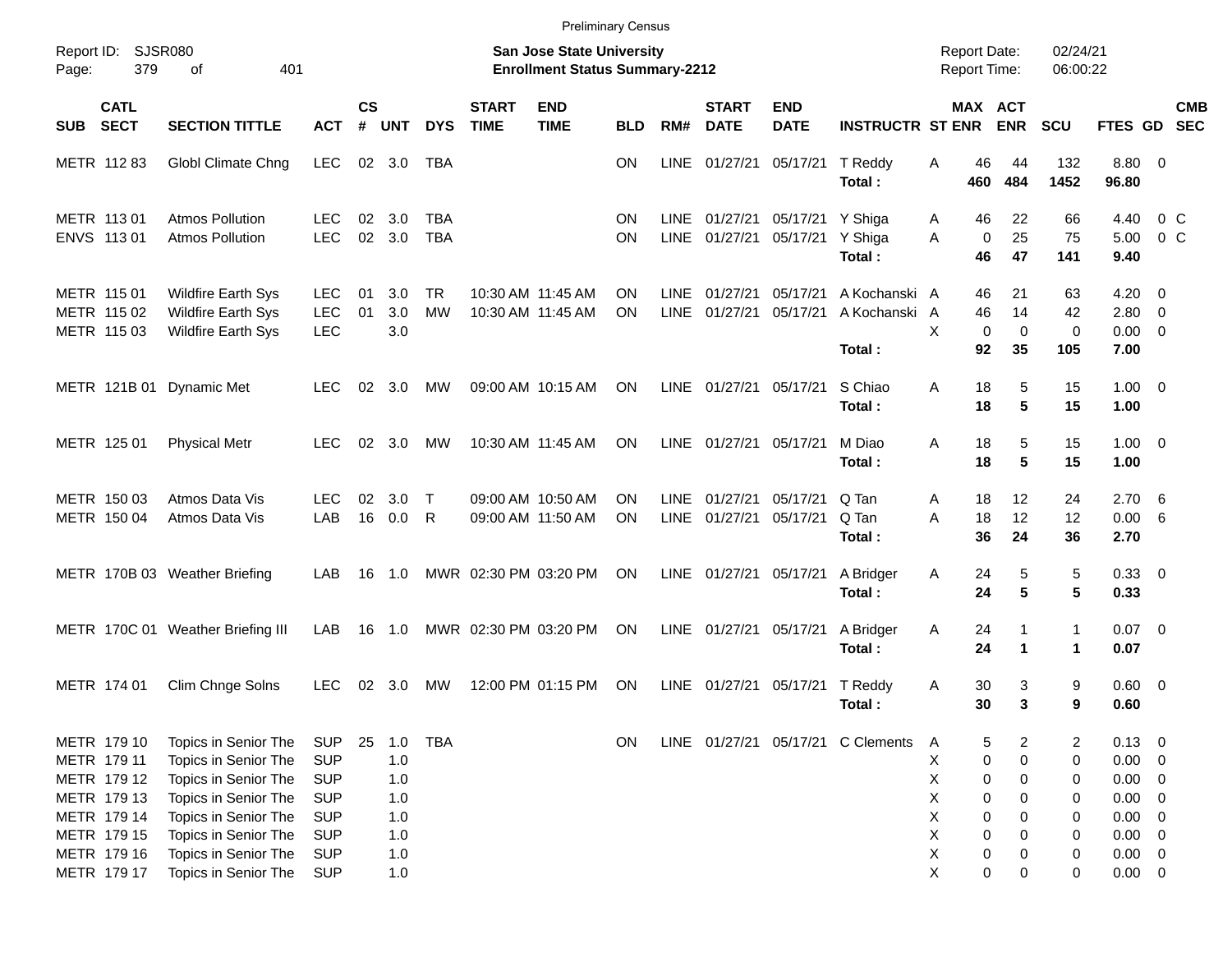|                                          |                |                       |            |         |                  |            |                             |                           | <b>Preliminary Census</b>                                                 |     |                             |                           |                         |   |                                            |                      |             |             |            |
|------------------------------------------|----------------|-----------------------|------------|---------|------------------|------------|-----------------------------|---------------------------|---------------------------------------------------------------------------|-----|-----------------------------|---------------------------|-------------------------|---|--------------------------------------------|----------------------|-------------|-------------|------------|
| Report ID:<br>Page:                      | SJSR080<br>380 | of                    | 401        |         |                  |            |                             |                           | <b>San Jose State University</b><br><b>Enrollment Status Summary-2212</b> |     |                             |                           |                         |   | <b>Report Date:</b><br><b>Report Time:</b> | 02/24/21<br>06:00:22 |             |             |            |
| <b>CATL</b><br><b>SECT</b><br><b>SUB</b> |                | <b>SECTION TITTLE</b> |            | $ACT$ # | СS<br><b>UNT</b> | <b>DYS</b> | <b>START</b><br><b>TIME</b> | <b>END</b><br><b>TIME</b> | <b>BLD</b>                                                                | RM# | <b>START</b><br><b>DATE</b> | <b>END</b><br><b>DATE</b> | <b>INSTRUCTR ST ENR</b> |   | MAX ACT<br><b>ENR</b>                      | <b>SCU</b>           | FTES GD SEC |             | <b>CMB</b> |
| METR 179 20                              |                | Topics in Senior The  | <b>SUP</b> |         | 2.0              |            |                             |                           |                                                                           |     |                             |                           |                         | 0 |                                            | 0                    |             | $0.00 \t 0$ |            |

| METR 179 21 | Topics in Senior The      | <b>SUP</b> |    | 2.0 |            |                   |    |             |                        |                   |                | Х | 0           | 0              | 0                | 0.00     | 0              |  |
|-------------|---------------------------|------------|----|-----|------------|-------------------|----|-------------|------------------------|-------------------|----------------|---|-------------|----------------|------------------|----------|----------------|--|
| METR 179 22 | Topics in Senior The      | <b>SUP</b> |    | 2.0 |            |                   |    |             |                        |                   |                | Χ | 0           | 0              | 0                | 0.00     | 0              |  |
| METR 179 23 | Topics in Senior The      | <b>SUP</b> |    | 2.0 |            |                   |    |             |                        |                   |                | X | 0           | 0              | 0                | 0.00     | 0              |  |
| METR 179 24 | Topics in Senior The      | <b>SUP</b> |    | 2.0 |            |                   |    |             |                        |                   |                | X | 0           | 0              | 0                | 0.00     | 0              |  |
| METR 179 25 | Topics in Senior The      | <b>SUP</b> |    | 2.0 |            |                   |    |             |                        |                   |                | Χ | 0           | 0              | 0                | 0.00     | 0              |  |
| METR 179 26 | Topics in Senior The      | <b>SUP</b> |    | 2.0 |            |                   |    |             |                        |                   |                | X | 0           | 0              | 0                | 0.00     | 0              |  |
| METR 179 27 | Topics in Senior The      | <b>SUP</b> |    | 2.0 |            |                   |    |             |                        |                   |                | X | 0           | 0              | 0                | 0.00     | $\overline{0}$ |  |
|             |                           |            |    |     |            |                   |    |             |                        |                   | Total:         |   | 5           | $\mathbf 2$    | $\mathbf{2}$     | 0.13     |                |  |
|             |                           |            |    |     |            |                   |    |             |                        |                   |                |   |             |                |                  |          |                |  |
| METR 180 01 | <b>Individual Studies</b> | <b>SUP</b> |    | 1.0 |            |                   |    |             |                        |                   |                | х | 0           | 0              | 0                | 0.00     | 0              |  |
| METR 180 02 | <b>Individual Studies</b> | <b>SUP</b> |    | 2.0 |            |                   |    |             |                        |                   |                | X | $\pmb{0}$   | 0              | 0                | 0.00     | 0              |  |
| METR 180 03 | <b>Individual Studies</b> | <b>SUP</b> |    | 3.0 |            |                   |    |             |                        |                   |                | X | 0           | 0              | 0                | 0.00     | 0              |  |
| METR 180 04 | <b>Individual Studies</b> | <b>SUP</b> |    | 1.0 |            |                   |    |             |                        |                   |                | X | 0           | 0              | 0                | 0.00     | 0              |  |
| METR 180 31 | <b>Individual Studies</b> | <b>SUP</b> |    | 3.0 |            |                   |    |             |                        |                   |                | X | 0           | 0              | 0                | 0.00     | 0              |  |
|             |                           |            |    |     |            |                   |    |             |                        |                   | Total:         |   | 0           | 0              | 0                | 0.00     |                |  |
|             |                           |            |    |     |            |                   |    |             |                        |                   |                |   |             |                |                  |          |                |  |
| METR 202 01 | Res Meth in Met           | SEM        | 05 | 3.0 | MW         | 12:45 PM 02:00 PM |    |             |                        | 01/27/21 05/17/21 | E Walsh        | Α | 15          | $\overline{7}$ | 21               | $1.75$ 7 |                |  |
|             |                           |            |    |     |            |                   |    |             |                        |                   | Total:         |   | 15          | $\overline{7}$ | 21               | 1.75     |                |  |
|             |                           |            |    |     |            |                   |    |             |                        |                   |                |   |             |                |                  |          |                |  |
| METR 240 01 | <b>Numerical Modeling</b> | SEM 05     |    | 3.0 | MW         | 10:30 AM 11:45 AM |    |             |                        | 01/27/21 05/17/21 | A Bridger      | Α | 15          | 6              | 18               | 1.50 6   |                |  |
|             |                           |            |    |     |            |                   |    |             |                        |                   | Total:         |   | 15          | 6              | 18               | 1.50     |                |  |
|             |                           |            |    |     |            |                   |    |             |                        |                   |                |   |             |                |                  |          |                |  |
| METR 280 01 | Recent Dev In Metr        | <b>SEM</b> |    | 3.0 |            |                   |    |             |                        |                   |                | Χ | 0           | 0              | $\boldsymbol{0}$ | 0.00     | 0              |  |
| METR 280 02 | Recent Dev In Metr        | <b>SEM</b> |    | 1.0 |            |                   |    |             |                        |                   |                | X | 0           | 0              | 0                | 0.00     | 0              |  |
| METR 280 03 | Recent Dev In Metr        | <b>SEM</b> |    | 2.0 |            |                   |    |             |                        |                   |                | X | 0           | 0              | 0                | 0.00     | 0              |  |
| METR 280 04 | Recent Dev In Metr        | <b>SEM</b> |    | 3.0 |            |                   |    |             |                        |                   |                | X | 0           | 0              | 0                | 0.00     | 0              |  |
| METR 280 31 | Recent Dev In Metr        | <b>SEM</b> |    | 3.0 |            |                   |    |             |                        |                   |                | X | 0           | 0              | 0                | 0.00     | 0              |  |
|             |                           |            |    |     |            |                   |    |             |                        |                   | Total:         |   | $\mathbf 0$ | $\bf{0}$       | 0                | 0.00     |                |  |
|             |                           |            |    |     |            |                   |    |             |                        |                   |                |   |             |                |                  |          |                |  |
| METR 285 01 | Colloquium                | SEM 05     |    | 1.0 | R          | 12:00 PM 12:50 PM | ON |             | LINE 01/27/21 05/17/21 |                   | M Valero Per A |   | 24          | 5              | 5                | 0.42     | 5              |  |
|             |                           |            |    |     |            |                   |    |             |                        |                   | Total:         |   | 24          | 5              | 5                | 0.42     |                |  |
|             |                           |            |    |     |            |                   |    |             |                        |                   |                |   |             |                |                  |          |                |  |
| METR 298 10 | Research                  | <b>SUP</b> | 25 | 1.0 | <b>TBA</b> |                   | ON | <b>LINE</b> | 01/27/21               | 05/17/21          |                | A | 5           | 0              | 0                | 0.00     | $\overline{0}$ |  |
| METR 298 11 | Research                  | <b>SUP</b> | 25 | 1.0 | <b>TBA</b> |                   | ON | <b>LINE</b> | 01/27/21               | 05/17/21          |                | Α | 5           | 0              | 0                | 0.00     | $\mathbf 0$    |  |
| METR 298 12 | Research                  | <b>SUP</b> | 25 | 1.0 | <b>TBA</b> |                   | ON | <b>LINE</b> | 01/27/21               | 05/17/21          |                | Α | 5           | 0              | 0                | 0.00     | $\mathbf 0$    |  |
| METR 298 13 | Research                  | <b>SUP</b> | 25 | 1.0 | <b>TBA</b> |                   | ON | <b>LINE</b> | 01/27/21 05/17/21      |                   |                | Α | 5           | 0              | 0                | 0.00     | 0              |  |
| METR 298 14 | Research                  | <b>SUP</b> | 25 | 1.0 | <b>TBA</b> |                   | ON | <b>LINE</b> | 01/27/21               | 05/17/21          |                | Α | 5           | 0              | 0                | 0.00     | 0              |  |
| METR 298 15 | Research                  | <b>SUP</b> |    | 1.0 |            |                   |    |             |                        |                   |                | X | $\Omega$    | 0              | $\Omega$         | 0.00     | 0              |  |
|             |                           |            |    |     |            |                   |    |             |                        |                   |                |   |             |                |                  |          |                |  |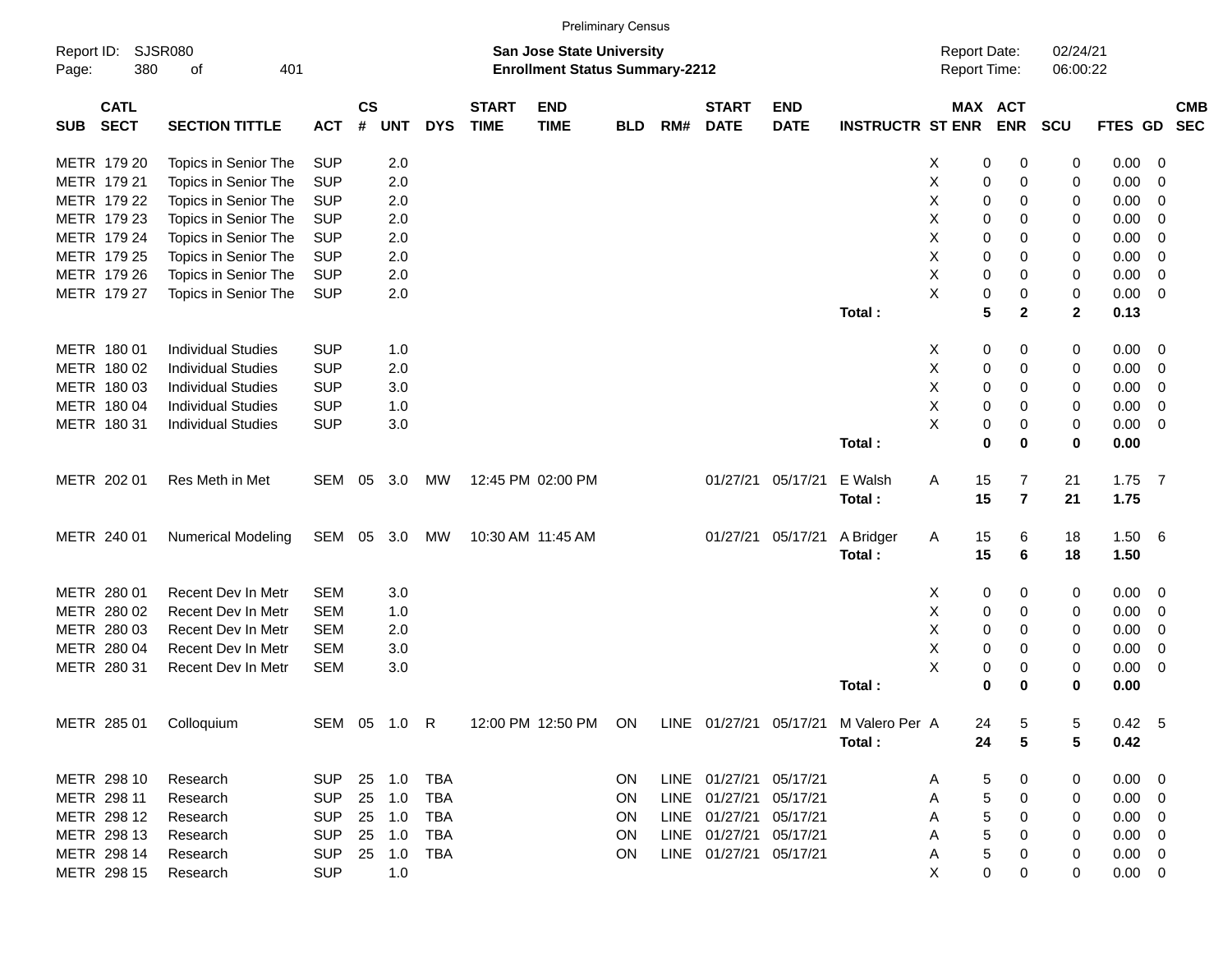|             |                                        |                       |            |                    |            |            |                             |                                                                           | <b>Preliminary Census</b> |             |                             |                           |                         |                                     |                       |                         |         |                         |                          |
|-------------|----------------------------------------|-----------------------|------------|--------------------|------------|------------|-----------------------------|---------------------------------------------------------------------------|---------------------------|-------------|-----------------------------|---------------------------|-------------------------|-------------------------------------|-----------------------|-------------------------|---------|-------------------------|--------------------------|
| Page:       | Report ID: SJSR080<br>401<br>381<br>οf |                       |            |                    |            |            |                             | <b>San Jose State University</b><br><b>Enrollment Status Summary-2212</b> |                           |             |                             |                           |                         | <b>Report Date:</b><br>Report Time: |                       | 02/24/21<br>06:00:22    |         |                         |                          |
| <b>SUB</b>  | <b>CATL</b><br><b>SECT</b>             | <b>SECTION TITTLE</b> | ACT        | $\mathsf{cs}$<br># | <b>UNT</b> | <b>DYS</b> | <b>START</b><br><b>TIME</b> | <b>END</b><br><b>TIME</b>                                                 | <b>BLD</b>                | RM#         | <b>START</b><br><b>DATE</b> | <b>END</b><br><b>DATE</b> | <b>INSTRUCTR ST ENR</b> |                                     | MAX ACT<br><b>ENR</b> | <b>SCU</b>              | FTES GD |                         | <b>CMB</b><br><b>SEC</b> |
| METR 298 16 |                                        | Research              | <b>SUP</b> | 25                 | 1.0        | <b>TBA</b> |                             |                                                                           | ON                        |             | LINE 01/27/21               | 05/17/21                  |                         | 5<br>Α                              | 0                     | 0                       | 0.00    | $\overline{0}$          |                          |
| METR 298 17 |                                        | Research              | <b>SUP</b> |                    | 1.0        |            |                             |                                                                           |                           |             |                             |                           |                         | X                                   | 0<br>0                | 0                       | 0.00    | $\overline{0}$          |                          |
| METR 298 20 |                                        | Research              | <b>SUP</b> |                    | 2.0        |            |                             |                                                                           |                           |             |                             |                           |                         | X                                   | 0<br>0                | 0                       | 0.00    | $\mathbf 0$             |                          |
| METR 298 21 |                                        | Research              | <b>SUP</b> |                    | 2.0        |            |                             |                                                                           |                           |             |                             |                           |                         | X<br>0                              | 0                     | 0                       | 0.00    | $\overline{0}$          |                          |
| METR 298 22 |                                        | Research              | <b>SUP</b> |                    | 2.0        |            |                             |                                                                           |                           |             |                             |                           |                         | X<br>0                              | 0                     | 0                       | 0.00    | $\overline{0}$          |                          |
| METR 298 23 |                                        | Research              | <b>SUP</b> |                    | 2.0        |            |                             |                                                                           |                           |             |                             |                           |                         | Χ                                   | 0<br>$\mathbf 0$      | 0                       | 0.00    | $\overline{0}$          |                          |
| METR 298 24 |                                        | Research              | <b>SUP</b> |                    | 2.0        |            |                             |                                                                           |                           |             |                             |                           |                         | X                                   | 0<br>0                | 0                       | 0.00    | 0                       |                          |
| METR 298 25 |                                        | Research              | <b>SUP</b> |                    | 2.0        |            |                             |                                                                           |                           |             |                             |                           |                         | Χ                                   | 0<br>$\mathbf 0$      | 0                       | 0.00    | 0                       |                          |
| METR 298 26 |                                        | Research              | <b>SUP</b> |                    | 2.0        |            |                             |                                                                           |                           |             |                             |                           |                         | X<br>0                              | $\mathbf 0$           | 0                       | 0.00    | $\overline{0}$          |                          |
| METR 298 27 |                                        | Research              | <b>SUP</b> |                    | 2.0        |            |                             |                                                                           |                           |             |                             |                           |                         | Χ                                   | 0<br>0                | 0                       | 0.00    | $\mathbf 0$             |                          |
| METR 298 30 |                                        | Research              | <b>SUP</b> | 25                 | 3.0        | <b>TBA</b> |                             |                                                                           | <b>ON</b>                 | LINE        | 01/27/21                    | 05/17/21                  | S Chiao                 | Α                                   | 5<br>$\overline{c}$   | 6                       | 0.50    | $\boldsymbol{2}$        |                          |
| METR 298 31 |                                        | Research              | <b>SUP</b> | 25                 | 3.0        | TBA        |                             |                                                                           | ON.                       | <b>LINE</b> | 01/27/21                    | 05/17/21                  | P Brown                 | A                                   | 5                     | 3                       | 0.25    | -1                      |                          |
| METR 298 32 |                                        | Research              | <b>SUP</b> | 25                 | 3.0        | TBA        |                             |                                                                           | <b>ON</b>                 | LINE        | 01/27/21                    | 05/17/21                  | C Clements              | A                                   | 5<br>-1               | 3                       | 0.25    | $\overline{1}$          |                          |
| METR 298 33 |                                        | Research              | <b>SUP</b> |                    | 3.0        |            |                             |                                                                           |                           |             |                             |                           |                         | Χ                                   | 0<br>$\Omega$         | 0                       | 0.00    | $\mathbf 0$             |                          |
| METR 298 34 |                                        | Research              | <b>SUP</b> |                    | 3.0        |            |                             |                                                                           |                           |             |                             |                           |                         | Χ<br>0                              | 0                     | 0                       | 0.00    | $\mathbf 0$             |                          |
| METR 298 35 |                                        | Research              | <b>SUP</b> | 25                 | 3.0        | <b>TBA</b> |                             |                                                                           | <b>ON</b>                 | LINE.       |                             | 01/27/21 05/17/21         | M Diao                  | Α                                   | 5                     | 3                       | 0.25    | -1                      |                          |
| METR 298 36 |                                        | Research              | <b>SUP</b> |                    | 3.0        |            |                             |                                                                           |                           |             |                             |                           |                         | X<br>0                              | 0                     | 0                       | 0.00    | $\overline{0}$          |                          |
| METR 298 37 |                                        | Research              | <b>SUP</b> |                    | 3.0        |            |                             |                                                                           |                           |             |                             |                           |                         | X<br>0                              | 0                     | 0                       | 0.00    | $\overline{0}$          |                          |
|             |                                        |                       |            |                    |            |            |                             |                                                                           |                           |             |                             |                           | Total:                  | 50                                  | 5                     | 15                      | 1.25    |                         |                          |
| METR 299 10 |                                        | <b>Thesis</b>         | <b>SUP</b> |                    | 1.0        |            |                             |                                                                           |                           |             |                             |                           |                         | Χ<br>0                              | 0                     | 0                       | 0.00    | $\overline{\mathbf{0}}$ |                          |
| METR 299 11 |                                        | <b>Thesis</b>         | <b>SUP</b> |                    | 1.0        |            |                             |                                                                           |                           |             |                             |                           |                         | X                                   | 0<br>0                | 0                       | 0.00    | $\mathbf 0$             |                          |
| METR 299 12 |                                        | Thesis                | <b>SUP</b> | 25                 | 1.0        | <b>TBA</b> |                             |                                                                           | <b>ON</b>                 |             |                             | LINE 01/27/21 05/17/21    | M Diao                  | Α                                   | 5<br>1                | $\mathbf{1}$            | 0.08    | $\overline{1}$          |                          |
| METR 299 13 |                                        | Thesis                | <b>SUP</b> |                    | 1.0        |            |                             |                                                                           |                           |             |                             |                           |                         | х<br>0                              | 0                     | 0                       | 0.00    | - 0                     |                          |
| METR 299 14 |                                        | Thesis                | <b>SUP</b> |                    | 1.0        |            |                             |                                                                           |                           |             |                             |                           |                         | х<br>0                              | $\mathbf 0$           | 0                       | 0.00    | $\overline{\mathbf{0}}$ |                          |
| METR 299 15 |                                        | Thesis                | <b>SUP</b> |                    | 1.0        |            |                             |                                                                           |                           |             |                             |                           |                         | X                                   | 0<br>0                | 0                       | 0.00    | $\mathbf 0$             |                          |
| METR 299 16 |                                        | Thesis                | <b>SUP</b> |                    | 1.0        |            |                             |                                                                           |                           |             |                             |                           |                         | Χ                                   | 0<br>$\Omega$         | 0                       | 0.00    | $\mathbf 0$             |                          |
| METR 299 17 |                                        | Thesis                | <b>SUP</b> |                    | 1.0        |            |                             |                                                                           |                           |             |                             |                           |                         | Χ                                   | 0<br>$\mathbf 0$      | 0                       | 0.00    | $\mathbf 0$             |                          |
| METR 299 20 |                                        | Thesis                | <b>SUP</b> | 25                 | 2.0        | TBA        |                             |                                                                           | <b>ON</b>                 | LINE        | 01/27/21                    | 05/17/21                  | M Diao                  | Α                                   | 5<br>$\Omega$         | 0                       | 0.00    | 0                       |                          |
| METR 299 21 |                                        | Thesis                | <b>SUP</b> | 25                 | 2.0        | <b>TBA</b> |                             |                                                                           | <b>ON</b>                 | <b>LINE</b> | 01/27/21                    | 05/17/21                  | P Brown                 | Α                                   | 5                     | 2                       | 0.17    | -1                      |                          |
| METR 299 22 |                                        | Thesis                | <b>SUP</b> | 25                 | 2.0        | TBA        |                             |                                                                           | ON                        | <b>LINE</b> | 01/27/21                    | 05/17/21                  | C Clements              | Α                                   | 5                     | $\overline{\mathbf{c}}$ | 0.17    | - 1                     |                          |
| METR 299 23 |                                        | <b>Thesis</b>         | <b>SUP</b> | 25                 | 2.0        | <b>TBA</b> |                             |                                                                           | <b>ON</b>                 | <b>LINE</b> | 01/27/21                    | 05/17/21                  | S Chiao                 | 5<br>Α                              | -1                    | $\overline{\mathbf{c}}$ | 0.17    | - 1                     |                          |
| METR        | 299 24                                 | Thesis                | <b>SUP</b> | 25                 | 2.0        | <b>TBA</b> |                             |                                                                           | ON                        | <b>LINE</b> | 01/27/21                    | 05/17/21                  |                         | Α                                   | 5<br>0                | 0                       | 0.00    | $\overline{0}$          |                          |
| METR 299 25 |                                        | Thesis                | <b>SUP</b> | 25                 | 2.0        | <b>TBA</b> |                             |                                                                           | <b>ON</b>                 | LINE        | 01/27/21                    | 05/17/21                  |                         | Α                                   | 5<br>0                | 0                       | 0.00    | $\mathbf 0$             |                          |
| METR 299 26 |                                        | <b>Thesis</b>         | <b>SUP</b> | 25                 | 2.0        | <b>TBA</b> |                             |                                                                           | <b>ON</b>                 | LINE        | 01/27/21                    | 05/17/21                  |                         | Α                                   | 5<br>$\Omega$         | 0                       | 0.00    | $\mathbf 0$             |                          |
| METR 299 27 |                                        | <b>Thesis</b>         | <b>SUP</b> | 25                 | 2.0        | <b>TBA</b> |                             |                                                                           | <b>ON</b>                 | <b>LINE</b> | 01/27/21                    | 05/17/21                  |                         | A                                   | 5<br>$\Omega$         | 0                       | 0.00    | $\overline{0}$          |                          |

- **Total : 45 4 7 0.58**
	-
	-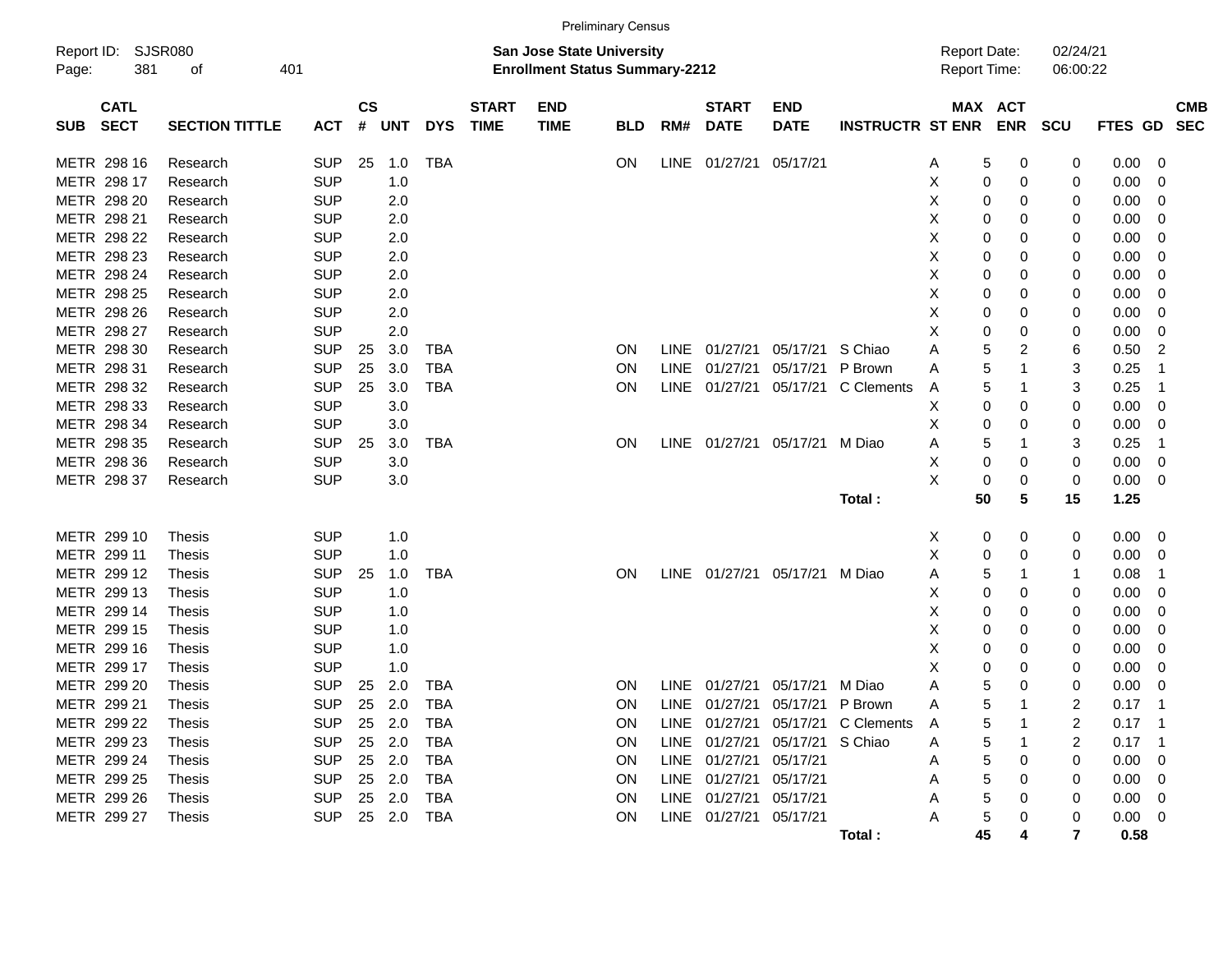|                                          |                                          |                              |            |            |                      |                                                                           | <b>Preliminary Census</b> |     |                             |                                                  |                         |                                            |                          |                      |                           |                          |
|------------------------------------------|------------------------------------------|------------------------------|------------|------------|----------------------|---------------------------------------------------------------------------|---------------------------|-----|-----------------------------|--------------------------------------------------|-------------------------|--------------------------------------------|--------------------------|----------------------|---------------------------|--------------------------|
| SJSR080<br>Report ID:<br>382<br>Page:    | 401<br>of                                |                              |            |            |                      | <b>San Jose State University</b><br><b>Enrollment Status Summary-2212</b> |                           |     |                             |                                                  |                         | <b>Report Date:</b><br><b>Report Time:</b> |                          | 02/24/21<br>06:00:22 |                           |                          |
| <b>CATL</b><br><b>SECT</b><br><b>SUB</b> | <b>SECTION TITTLE</b>                    | <b>CS</b><br><b>ACT</b><br># | <b>UNT</b> | <b>DYS</b> | <b>START</b><br>TIME | <b>END</b><br><b>TIME</b>                                                 | <b>BLD</b>                | RM# | <b>START</b><br><b>DATE</b> | <b>END</b><br><b>DATE</b>                        | <b>INSTRUCTR ST ENR</b> | <b>MAX</b>                                 | <b>ACT</b><br><b>ENR</b> | <b>SCU</b>           | <b>FTES GD</b>            | <b>CMB</b><br><b>SEC</b> |
| Department :                             | <b>Meteorology &amp; Climate Science</b> |                              |            |            |                      |                                                                           |                           |     |                             | <b>Lower Division:</b><br><b>Upper Division:</b> | Department Total:       | 1387<br>485<br>753                         | 944<br>306<br>611        | 2711<br>864<br>1781  | 182.13<br>57.60<br>119.03 |                          |

**Graduate Division : 149 27 66 5.50**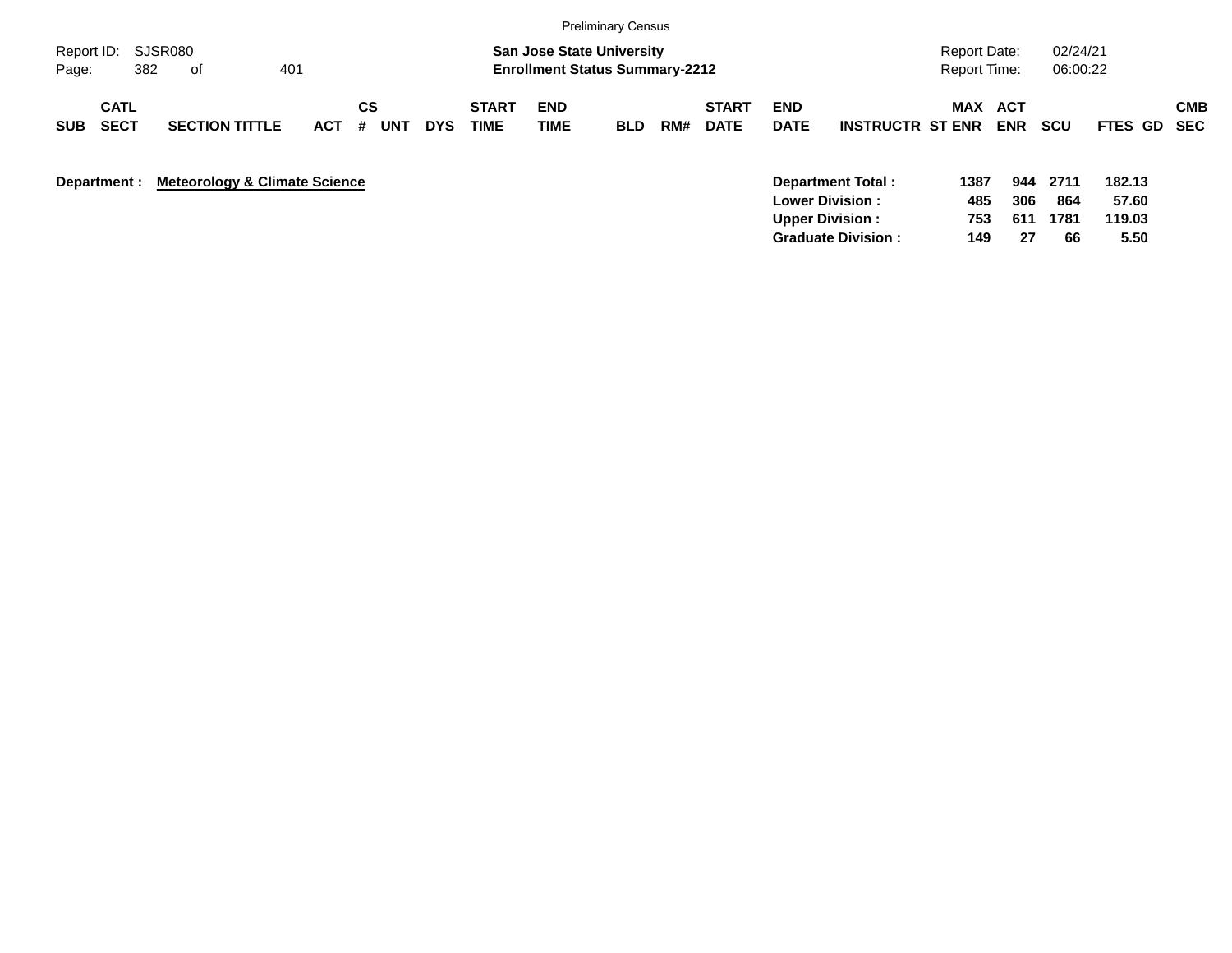|                            |                            |                                           |            |                    |            |            |                             | <b>Preliminary Census</b>                                                 |                        |                     |                             |                                |                                      |                                     |            |                      |                |                          |                          |
|----------------------------|----------------------------|-------------------------------------------|------------|--------------------|------------|------------|-----------------------------|---------------------------------------------------------------------------|------------------------|---------------------|-----------------------------|--------------------------------|--------------------------------------|-------------------------------------|------------|----------------------|----------------|--------------------------|--------------------------|
| Report ID:<br>Page:        | 383                        | <b>SJSR080</b><br>401<br>οf               |            |                    |            |            |                             | <b>San Jose State University</b><br><b>Enrollment Status Summary-2212</b> |                        |                     |                             |                                |                                      | <b>Report Date:</b><br>Report Time: |            | 02/24/21<br>06:00:22 |                |                          |                          |
| <b>SUB</b>                 | <b>CATL</b><br><b>SECT</b> | <b>SECTION TITTLE</b>                     | <b>ACT</b> | $\mathsf{cs}$<br># | <b>UNT</b> | <b>DYS</b> | <b>START</b><br><b>TIME</b> | <b>END</b><br><b>TIME</b>                                                 | <b>BLD</b>             | RM#                 | <b>START</b><br><b>DATE</b> | <b>END</b><br><b>DATE</b>      | <b>INSTRUCTR ST ENR</b>              | MAX ACT                             | <b>ENR</b> | <b>SCU</b>           | <b>FTES GD</b> |                          | <b>CMB</b><br><b>SEC</b> |
| College                    |                            | <b>Science, College of</b>                |            |                    |            |            |                             |                                                                           |                        |                     |                             |                                |                                      |                                     |            |                      |                |                          |                          |
| Department :               |                            | <b>Physics &amp; Astronomy</b>            |            |                    |            |            |                             |                                                                           |                        |                     |                             |                                |                                      |                                     |            |                      |                |                          |                          |
| ASTR 1001                  |                            | <b>Descript Astronomy</b>                 | <b>LEC</b> | 02                 | 3.0        | МW         |                             | 09:00 AM 10:15 AM                                                         | <b>ON</b>              | <b>LINE</b>         | 01/27/21                    | 05/17/21                       | O Hubickyj                           | 45<br>Α                             | 47         | 141                  | 9.40           | 0                        |                          |
| ASTR                       | 10 02                      | Descript Astronomy                        | LEC        | 02                 | 3.0        | <b>TR</b>  |                             | 01:30 PM 02:45 PM                                                         | <b>ON</b>              | LINE                | 01/27/21                    | 05/17/21                       | O Hubickyj<br>Total:                 | 45<br>Α<br>90                       | 45<br>92   | 135<br>276           | 9.00<br>18.40  | - 0                      |                          |
|                            | ASTR 101 01                | Modern Astronomy                          | <b>LEC</b> | 02                 | 3.0        | MW         |                             | 09:00 AM 10:15 AM                                                         | <b>ON</b>              | LINE.               | 01/27/21                    | 05/17/21                       | V Santhanakr A                       | 45                                  | 44         | 132                  | 8.80           | $\overline{\mathbf{0}}$  |                          |
|                            | ASTR 101 02                | Modern Astronomy                          | <b>LEC</b> | 02                 | 3.0        | МW         |                             | 10:30 AM 11:45 AM                                                         | <b>ON</b>              | <b>LINE</b>         | 01/27/21                    | 05/17/21                       | M Kress                              | 45<br>A                             | 48         | 144                  | 9.60           | $\overline{\mathbf{0}}$  |                          |
|                            | ASTR 101 03                | Modern Astronomy                          | <b>LEC</b> | 02                 | 3.0        | МW         |                             | 12:00 PM 01:15 PM                                                         | <b>ON</b>              | <b>LINE</b>         | 01/27/21                    | 05/17/21                       | I Mosqueira                          | 45<br>A                             | 45         | 135                  | 9.00           | 0                        |                          |
|                            | ASTR 101 04                | Modern Astronomy                          | <b>LEC</b> | 02                 | 3.0        | TR.        |                             | 09:00 AM 10:15 AM                                                         | <b>ON</b>              | <b>LINE</b>         | 01/27/21                    | 05/17/21                       | I Mosqueira                          | 45<br>A                             | 45         | 135                  | 9.00           | 0                        |                          |
|                            | ASTR 101 05                | Modern Astronomy                          | <b>LEC</b> | 02                 | 3.0        | <b>TR</b>  |                             | 10:30 AM 11:45 AM                                                         | <b>ON</b>              | <b>LINE</b>         | 01/27/21                    | 05/17/21                       | C Asplund                            | 45<br>Α                             | 44         | 132                  | 8.80           | 0                        |                          |
|                            | ASTR 101 06                | Modern Astronomy                          | <b>LEC</b> | 02                 | 3.0        | <b>TR</b>  |                             | 01:30 PM 02:45 PM                                                         | <b>ON</b>              | <b>LINE</b>         | 01/27/21                    | 05/17/21                       | C Asplund                            | 45<br>A                             | 46         | 138                  | 9.20           | 0                        |                          |
|                            |                            |                                           |            |                    |            |            |                             |                                                                           |                        |                     |                             |                                | Total:                               | 270                                 | 272        | 816                  | 54.40          |                          |                          |
|                            | ASTR 117B 01               | Astrophysics II                           | <b>LEC</b> | 02                 | 3.0        | MW         |                             | 01:30 PM 02:45 PM                                                         | ON                     | LINE                | 01/27/21                    | 05/17/21                       | T Madura                             | Α<br>25                             | 26         | 78                   | 5.40           | - 4                      |                          |
|                            |                            |                                           |            |                    |            |            |                             |                                                                           |                        |                     |                             |                                | Total:                               | 25                                  | 26         | 78                   | 5.40           |                          |                          |
| <b>PHYS</b>                | 1 0 1                      | Elem Phys                                 | LEC        | 01                 | 3.0        | <b>MW</b>  |                             | 12:00 PM 01:15 PM                                                         | <b>ON</b>              | LINE.               | 01/27/21                    | 05/17/21                       | M Shao                               | 45<br>A                             | 29         | 87                   | 5.80           | - 0                      |                          |
| <b>PHYS</b>                | 1 0 2                      | Elem Phys                                 | <b>LEC</b> | 01                 | 3.0        | TR.        |                             | 12:00 PM 01:15 PM                                                         | <b>ON</b>              | <b>LINE</b>         | 01/27/21                    | 05/17/21                       | M Shao                               | 45<br>Α                             | 32         | 96                   | 6.40           | $\overline{\mathbf{0}}$  |                          |
| <b>PHYS</b>                | 1 0 3                      | Elem Phys                                 | <b>LEC</b> | 01                 | 3.0        | <b>TR</b>  |                             | 07:30 AM 08:45 AM                                                         | <b>ON</b>              | <b>LINE</b>         | 01/27/21                    | 05/17/21                       | M Shao<br>Total:                     | А<br>45<br>135                      | 17<br>78   | 51<br>234            | 3.40<br>15.60  | - 0                      |                          |
|                            |                            |                                           |            |                    |            |            |                             |                                                                           |                        |                     |                             |                                |                                      |                                     |            |                      |                |                          |                          |
| <b>PHYS</b>                | 2A 01                      | Fund of Physics                           | LEC        | 01                 | 4.0        | F          |                             | 12:30 PM 01:50 PM                                                         | <b>ON</b>              | LINE                | 01/27/21                    | 05/17/21                       | A Chase                              | 300<br>A                            | 268        | 402                  | 71.47          | $\overline{\phantom{0}}$ |                          |
| <b>PHYS</b>                | 2A 11                      | Fund of Physics                           | LAB        | 16                 | 0.0        | МW         |                             | 10:00 AM 12:20 PM                                                         | <b>ON</b>              | <b>LINE</b>         | 01/27/21                    | 05/17/21                       | M Lagana                             | 20<br>Α                             | 20         | 20                   | 0.00           | $\overline{0}$           |                          |
| <b>PHYS</b>                | 2A 12                      | Fund of Physics                           | LAB        | 16                 | 0.0        | МW         |                             | 02:00 PM 04:20 PM<br>02:00 PM 04:20 PM                                    | <b>ON</b>              | <b>LINE</b>         | 01/27/21                    | 05/17/21<br>05/17/21           | E Cabrera                            | 20<br>Α                             | 22         | 22                   | 0.00           | 0                        |                          |
| <b>PHYS</b><br><b>PHYS</b> | 2A 13<br>2A 14             | <b>Fund of Physics</b><br>Fund of Physics | LAB<br>LAB | 16<br>16           | 0.0<br>0.0 | МW<br>МW   |                             | 04:30 PM 06:50 PM                                                         | <b>ON</b><br><b>ON</b> | <b>LINE</b><br>LINE | 01/27/21<br>01/27/21        | 05/17/21                       | M Krunic<br>N Tyagi                  | 20<br>A<br>20<br>Α                  | 21<br>21   | 21<br>21             | 0.00<br>0.00   | 0<br>0                   |                          |
| <b>PHYS</b>                | 2A 15                      | Fund of Physics                           | LAB        | 16                 | 0.0        | МW         |                             | 04:30 PM 06:50 PM                                                         | <b>ON</b>              | <b>LINE</b>         | 01/27/21                    | 05/17/21                       | K Patel                              | 20<br>A                             | 21         | 21                   | 0.00           | 0                        |                          |
| <b>PHYS</b>                | 2A 16                      | Fund of Physics                           | LAB        | 07                 | 0.0        | TR         |                             | 08:00 AM 10:20 AM                                                         | <b>ON</b>              | LINE                | 01/27/21                    | 05/17/21                       | S Kamboj                             | 20<br>A                             | 18         | 45                   | 0.00           | 0                        |                          |
| <b>PHYS</b>                | 2A 17                      | Fund of Physics                           | LAB        | 16                 | 0.0        | TR         |                             | 08:00 AM 10:20 AM                                                         | <b>ON</b>              | <b>LINE</b>         | 01/27/21                    | 05/17/21                       | W Seneshen A                         | 20                                  | 20         | 20                   | 0.00           | 0                        |                          |
| <b>PHYS</b>                | 2A 18                      | Fund of Physics                           | LAB        | 07                 | 0.0        | TR         |                             | 10:30 AM 12:50 PM                                                         | ON                     |                     |                             |                                | LINE 01/27/21 05/17/21 M Lagana      | 20<br>Α                             | 22         | 55                   | 0.00           | $\overline{\mathbf{0}}$  |                          |
| <b>PHYS</b>                | 2A 19                      | Fund of Physics                           | LAB        |                    | 16 0.0     | TR         |                             | 10:30 AM 12:50 PM                                                         | <b>ON</b>              |                     |                             |                                | LINE 01/27/21 05/17/21 C Morante MeA | 20                                  | 20         | 20                   | 0.00           | $\overline{\phantom{0}}$ |                          |
| <b>PHYS</b>                | 2A 20                      | Fund of Physics                           | LAB        |                    | 07 0.0     | TR         |                             | 02:00 PM 04:20 PM                                                         | <b>ON</b>              |                     |                             | LINE 01/27/21 05/17/21 S Singh |                                      | 20<br>A                             | 21         | 53                   | 0.00           | $\overline{\phantom{0}}$ |                          |
| <b>PHYS</b>                | 2A 21                      | Fund of Physics                           | LAB        |                    | 07 0.0     | TR         |                             | 02:00 PM 04:20 PM                                                         | <b>ON</b>              |                     | LINE 01/27/21               | 05/17/21 Z Smith               |                                      | 20<br>Α                             | 20         | 50                   | 0.00           | $\overline{\phantom{0}}$ |                          |
| <b>PHYS</b>                | 2A 22                      | Fund of Physics                           | LAB        | 07                 | 0.0        | TR         |                             | 04:30 PM 06:50 PM                                                         | <b>ON</b>              |                     | LINE 01/27/21               | 05/17/21                       | M Krunic                             | 20<br>A                             | 21         | 53                   | 0.00           | $\overline{\phantom{0}}$ |                          |
| <b>PHYS</b>                | 2A 23                      | <b>Fund of Physics</b>                    | LAB        |                    | 07 0.0     | <b>TR</b>  |                             | 04:30 PM 06:50 PM                                                         | <b>ON</b>              |                     | LINE 01/27/21               | 05/17/21                       | A Hatzikoute A                       | 20                                  | 21         | 53                   | $0.00 \t 0$    |                          |                          |
|                            |                            |                                           |            |                    |            |            |                             |                                                                           |                        |                     |                             |                                | Total:                               | 560                                 | 536        | 855                  | 71.47          |                          |                          |
| <b>PHYS</b>                | 2B 01                      | Fund of Physics                           | LEC.       |                    | 01 4.0     | MW         |                             | 07:30 AM 08:45 AM                                                         | ON.                    |                     |                             | LINE 01/27/21 05/17/21 P Houck |                                      | 40<br>A                             | 40         | 120                  | 10.67 0        |                          |                          |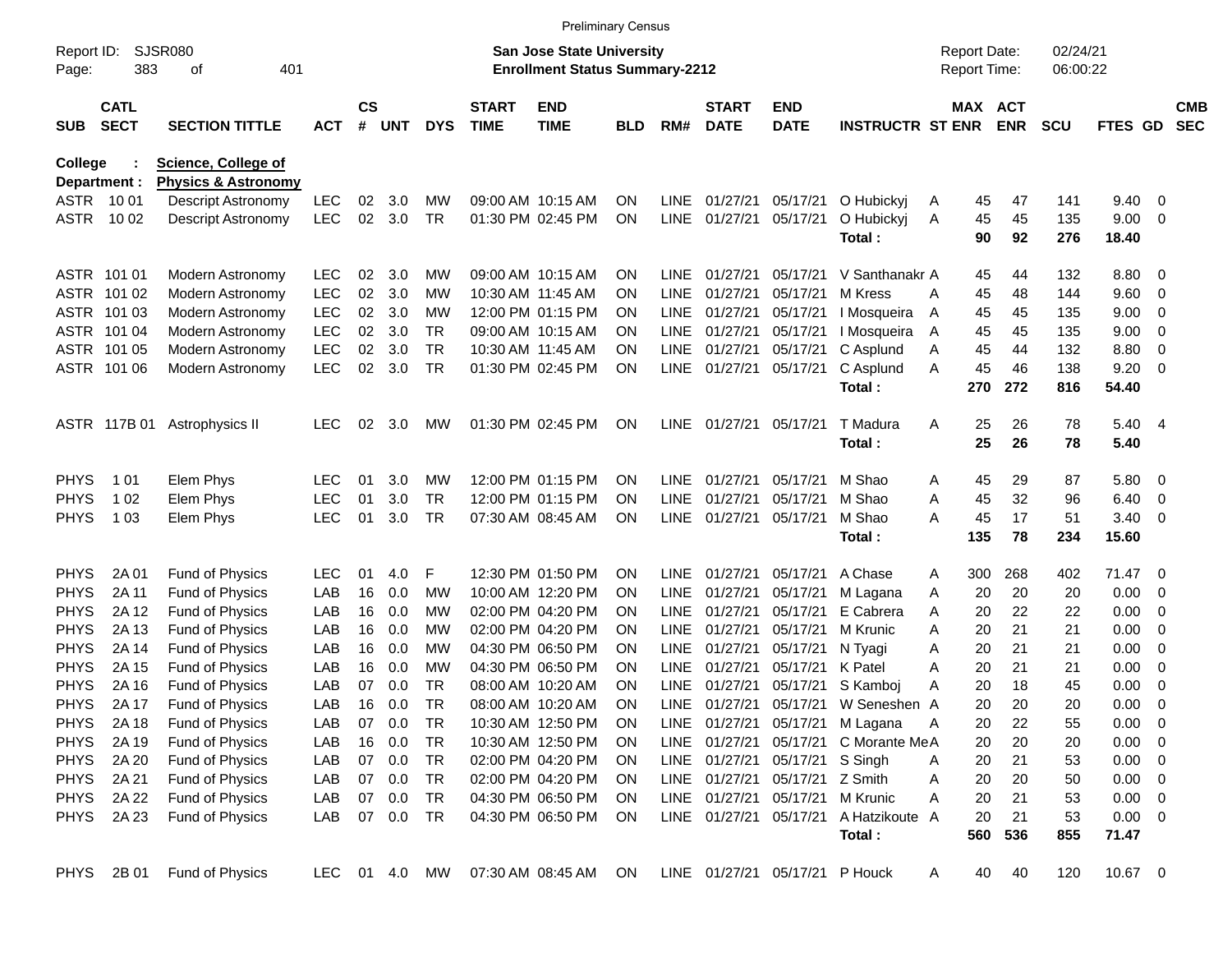|                     |                            |                          |              |                    |            |              |                             | <b>Preliminary Census</b>                                                 |            |             |                             |                                 |                         |              |                                     |            |                      |             |                |                          |
|---------------------|----------------------------|--------------------------|--------------|--------------------|------------|--------------|-----------------------------|---------------------------------------------------------------------------|------------|-------------|-----------------------------|---------------------------------|-------------------------|--------------|-------------------------------------|------------|----------------------|-------------|----------------|--------------------------|
| Report ID:<br>Page: | 384                        | SJSR080<br>401<br>οf     |              |                    |            |              |                             | <b>San Jose State University</b><br><b>Enrollment Status Summary-2212</b> |            |             |                             |                                 |                         |              | <b>Report Date:</b><br>Report Time: |            | 02/24/21<br>06:00:22 |             |                |                          |
| <b>SUB</b>          | <b>CATL</b><br><b>SECT</b> | <b>SECTION TITTLE</b>    | <b>ACT</b>   | $\mathsf{cs}$<br># | <b>UNT</b> | <b>DYS</b>   | <b>START</b><br><b>TIME</b> | <b>END</b><br><b>TIME</b>                                                 | <b>BLD</b> | RM#         | <b>START</b><br><b>DATE</b> | <b>END</b><br><b>DATE</b>       | <b>INSTRUCTR ST ENR</b> |              | MAX ACT                             | <b>ENR</b> | SCU                  | FTES GD     |                | <b>CMB</b><br><b>SEC</b> |
| <b>PHYS</b>         | 2B 02                      | Fund of Physics          | <b>LEC</b>   | 01                 | 4.0        | МW           |                             | 09:00 AM 10:15 AM                                                         | ΟN         | <b>LINE</b> | 01/27/21                    | 05/17/21                        | N Adham                 | A            | 40                                  | 43         | 129                  | 11.47       | - 0            |                          |
| <b>PHYS</b>         | 2B 03                      | Fund of Physics          | <b>LEC</b>   | 01                 | 4.0        | <b>MW</b>    |                             | 10:30 AM 11:45 AM                                                         | ΟN         | <b>LINE</b> | 01/27/21                    | 05/17/21                        | N Adham                 | Α            | 40                                  | 40         | 120                  | 10.67       | $\mathbf 0$    |                          |
| <b>PHYS</b>         | 2B 04                      | Fund of Physics          | <b>LEC</b>   | 01                 | 4.0        | <b>TR</b>    |                             | 09:00 AM 10:15 AM                                                         | ΟN         | LINE        | 01/27/21                    | 05/17/21                        | K Wharton               | A            | 40                                  | 32         | 96                   | 8.53        | $\mathbf 0$    |                          |
| <b>PHYS</b>         | 2B 05                      | Fund of Physics          | <b>LEC</b>   | 01                 | 4.0        | <b>TR</b>    |                             | 10:30 AM 11:45 AM                                                         | ΟN         | <b>LINE</b> | 01/27/21                    | 05/17/21                        | R Parthasara A          |              | 40                                  | 38         | 114                  | 10.13       | $\mathbf 0$    |                          |
| <b>PHYS</b>         | 2B 06                      | Fund of Physics          | <b>LEC</b>   | 01                 | 4.0        | <b>MW</b>    |                             | 03:00 PM 04:15 PM                                                         | ΟN         | <b>LINE</b> | 01/27/21                    | 05/17/21                        | P Houck                 | Α            | 40                                  | 35         | 105                  | 9.33        | $\mathbf 0$    |                          |
| <b>PHYS</b>         | 2B 07                      | Fund of Physics          | <b>LEC</b>   | 01                 | 4.0        | <b>TBA</b>   |                             |                                                                           | ON         | <b>LINE</b> | 01/27/21                    | 05/17/21                        | P Houck                 | Α            | 40                                  | 40         | 120                  | 10.67       | $\mathbf 0$    |                          |
| <b>PHYS</b>         | 2B 11                      | Fund of Physics          | LAB          | 16                 | 0.0        | M            |                             | 09:00 AM 11:50 AM                                                         | ΟN         | <b>LINE</b> | 01/27/21                    | 05/17/21                        | C Morante MeA           |              | 16                                  | 16         | 16                   | 0.00        | $\mathbf 0$    |                          |
| <b>PHYS</b>         | 2B 12                      | Fund of Physics          | LAB          | 16                 | 0.0        | M            |                             | 12:00 PM 02:50 PM                                                         | ΟN         | <b>LINE</b> | 01/27/21                    | 05/17/21                        | C Morante MeA           |              | 16                                  | 17         | 17                   | 0.00        | $\overline{0}$ |                          |
| <b>PHYS</b>         | 2B 13                      | Fund of Physics          | LAB          | 16                 | 0.0        | M            |                             | 12:00 PM 02:50 PM                                                         | ΟN         | <b>LINE</b> | 01/27/21                    | 05/17/21                        | J Mijares               | A            | 16                                  | 17         | 17                   | 0.00        | $\mathbf 0$    |                          |
| <b>PHYS</b>         | 2B 14                      | Fund of Physics          | LAB          | 16                 | 0.0        | M            |                             | 03:00 PM 05:50 PM                                                         | ΟN         | LINE        | 01/27/21                    | 05/17/21                        | M Shao                  | Α            | 16                                  | 18         | 18                   | 0.00        | $\mathbf 0$    |                          |
| <b>PHYS</b>         | 2B 15                      | Fund of Physics          | LAB          | 16                 | 0.0        | $\mathsf{T}$ |                             | 12:00 PM 02:50 PM                                                         | ΟN         | <b>LINE</b> | 01/27/21                    | 05/17/21                        | R Parthasara A          |              | 16                                  | 20         | 20                   | 0.00        | $\mathbf 0$    |                          |
| <b>PHYS</b>         | 2B 16                      | Fund of Physics          | LAB          | 16                 | 0.0        | $\mathsf{T}$ |                             | 09:00 AM 11:50 AM                                                         | ΟN         | <b>LINE</b> | 01/27/21                    | 05/17/21                        | M Shao                  | A            | 16                                  | 18         | 18                   | 0.00        | $\mathbf 0$    |                          |
| <b>PHYS</b>         | 2B 17                      | Fund of Physics          | LAB          | 16                 | 0.0        | $\top$       |                             | 12:00 PM 02:50 PM                                                         | ΟN         | LINE        | 01/27/21                    | 05/17/21                        | S Morgan                | Α            | 16                                  | 15         | 15                   | 0.00        | $\mathbf 0$    |                          |
| <b>PHYS</b>         | 2B 18                      | Fund of Physics          | LAB          | 16                 | 0.0        | W            |                             | 09:00 AM 11:50 AM                                                         | ΟN         | LINE        | 01/27/21                    | 05/17/21                        | J Mijares               | Α            | 16                                  | 18         | 18                   | 0.00        | $\mathbf 0$    |                          |
| <b>PHYS</b>         | 2B 19                      | Fund of Physics          | LAB          | 16                 | 0.0        | W            |                             | 12:00 PM 02:50 PM                                                         | ΟN         | <b>LINE</b> | 01/27/21                    | 05/17/21                        | J Mijares               | Α            | 16                                  | 16         | 16                   | 0.00        | $\mathbf 0$    |                          |
| <b>PHYS</b>         | 2B 20                      | Fund of Physics          | LAB          | 16                 | 0.0        | W            |                             | 12:00 PM 02:50 PM                                                         | ΟN         | <b>LINE</b> | 01/27/21                    | 05/17/21                        | N Adham                 | Α            | 16                                  | 18         | 18                   | 0.00        | $\mathbf 0$    |                          |
| <b>PHYS</b>         | 2B 21                      | Fund of Physics          | LAB          | 16                 | 0.0        | R            |                             | 09:00 AM 11:50 AM                                                         | ΟN         | <b>LINE</b> | 01/27/21                    | 05/17/21                        | M Shao                  | Α            | 16                                  | 16         | 16                   | 0.00        | $\mathbf 0$    |                          |
| <b>PHYS</b>         | 2B 22                      | Fund of Physics          | LAB          | 16                 | 0.0        | R            |                             | 12:00 PM 02:50 PM                                                         | ΟN         | <b>LINE</b> | 01/27/21                    | 05/17/21                        | R Parthasara A          |              | 16                                  | 17         | 17                   | 0.00        | $\mathbf 0$    |                          |
| <b>PHYS</b>         | 2B 23                      | Fund of Physics          | LAB          | 16                 | 0.0        | R            |                             | 12:00 PM 02:50 PM                                                         | ΟN         | <b>LINE</b> | 01/27/21                    | 05/17/21                        | S Morgan                | Α            | 16                                  | 16         | 16                   | 0.00        | $\mathbf 0$    |                          |
| <b>PHYS</b>         | 2B 24                      | Fund of Physics          | LAB          | 16                 | 0.0        | F            |                             | 09:00 AM 11:50 AM                                                         | ΟN         | LINE        | 01/27/21                    | 05/17/21                        | N Adham                 | Α            | 16                                  | 15         | 15                   | 0.00        | $\mathbf 0$    |                          |
| <b>PHYS</b>         | 2B 25                      | Fund of Physics          | LAB          | 16                 | 0.0        | F            |                             | 09:00 AM 12:00 PM                                                         | ΟN         | <b>LINE</b> | 01/27/21                    | 05/17/21                        | C Morante MeA           |              | 16                                  | 14         | 14                   | 0.00        | 0              |                          |
| <b>PHYS</b>         | 2B 26                      | <b>Fund of Physics</b>   | LAB          | 16                 | 0.0        | F            |                             | 12:00 PM 02:50 PM                                                         | ON         | <b>LINE</b> | 01/27/21                    | 05/17/21                        | N Adham                 | Α            | 16                                  | 17         | 17                   | 0.00        | $\overline{0}$ |                          |
|                     |                            |                          |              |                    |            |              |                             |                                                                           |            |             |                             |                                 | Total:                  |              | 536                                 | 536        | 1072                 | 71.47       |                |                          |
| <b>PHYS</b>         | 23 01                      | <b>Animation Physics</b> | <b>LEC</b>   | 02                 | 3.0        | R            |                             | 04:30 PM 05:20 PM                                                         | ΟN         | <b>LINE</b> | 01/27/21                    | 05/17/21                        | W Seneshen A            |              | 30                                  | 24         | 72                   | 4.80        | 0              |                          |
| <b>PHYS</b>         | 23 99                      | <b>Animation Physics</b> | <b>LEC</b>   | 02                 | 3.0        | <b>TBA</b>   |                             |                                                                           | ON         | <b>LINE</b> | 01/27/21                    | 05/17/21                        | W Seneshen A            |              | 30                                  | 22         | 66                   | 4.40        | - 0            |                          |
|                     |                            |                          |              |                    |            |              |                             |                                                                           |            |             |                             |                                 | Total:                  |              | 60                                  | 46         | 138                  | 9.20        |                |                          |
| <b>PHYS</b>         | 40 01                      | Intro Comp Phys          | <b>SEM</b>   | 05                 | 3.0        | МW           |                             | 10:30 AM 11:20 AM                                                         | ΟN         | <b>LINE</b> | 01/27/21                    | 05/17/21                        | D Olson                 | A            | 15                                  | 12         | 24                   | 2.40        | - 0            |                          |
| <b>PHYS</b>         | 40 11                      | Intro Comp Phys          | LAB          | 15                 | 0.0        | <b>MW</b>    |                             | 11:30 AM 12:50 PM                                                         | ΟN         | <b>LINE</b> | 01/27/21                    | 05/17/21                        | D Olson                 | Α            | 15                                  | 12         | 12                   | 0.00        | 0              |                          |
|                     |                            |                          |              |                    |            |              |                             |                                                                           |            |             |                             |                                 | Total:                  |              | 30                                  | 24         | 36                   | 2.40        |                |                          |
| PHYS 49 01          |                            | Intro to Physics         | LEC.         | 02                 | 3.0        | <b>TR</b>    |                             | 12:00 PM 01:15 PM                                                         | ON         |             | LINE 01/27/21 05/17/21      |                                 | O Hubickyj              | A            | 30                                  | 15         | 45                   | $3.00 \ 0$  |                |                          |
|                     | PHYS 49 02                 | Intro to Physics         | <b>LEC</b>   |                    | 02 3.0     | <b>MW</b>    |                             | 03:00 PM 04:15 PM                                                         | ON         |             | LINE 01/27/21 05/17/21      |                                 | O Hubickyj              | A            | 30                                  | 24         | 72                   | 4.80 0      |                |                          |
|                     |                            |                          |              |                    |            |              |                             |                                                                           |            |             |                             |                                 | Total:                  |              | 60                                  | 39         | 117                  | 7.80        |                |                          |
| PHYS 50 01          |                            | <b>General Physics</b>   | <b>LEC</b>   | 01                 | 4.0        | <b>TR</b>    |                             | 12:00 PM 01:15 PM                                                         | ON         |             |                             | LINE 01/27/21 05/17/21          | P Beyersdorf A          |              | 180                                 | 180        | 540                  | 48.00 0     |                |                          |
|                     | PHYS 50 02                 | <b>General Physics</b>   | <b>LEC</b>   |                    | 01 4.0     | <b>MW</b>    |                             | 03:00 PM 04:15 PM                                                         | ON         |             |                             | LINE 01/27/21 05/17/21          | E Sigari                | A            | 180                                 | 166        | 498                  | 44.27 0     |                |                          |
| PHYS 50 11          |                            | <b>General Physics</b>   | LAB 16 0.0 M |                    |            |              |                             | 09:00 AM 11:50 AM                                                         | ON         |             |                             | LINE 01/27/21 05/17/21 E Sigari |                         | $\mathsf{A}$ | 16                                  | 16         | 16                   | $0.00 \t 0$ |                |                          |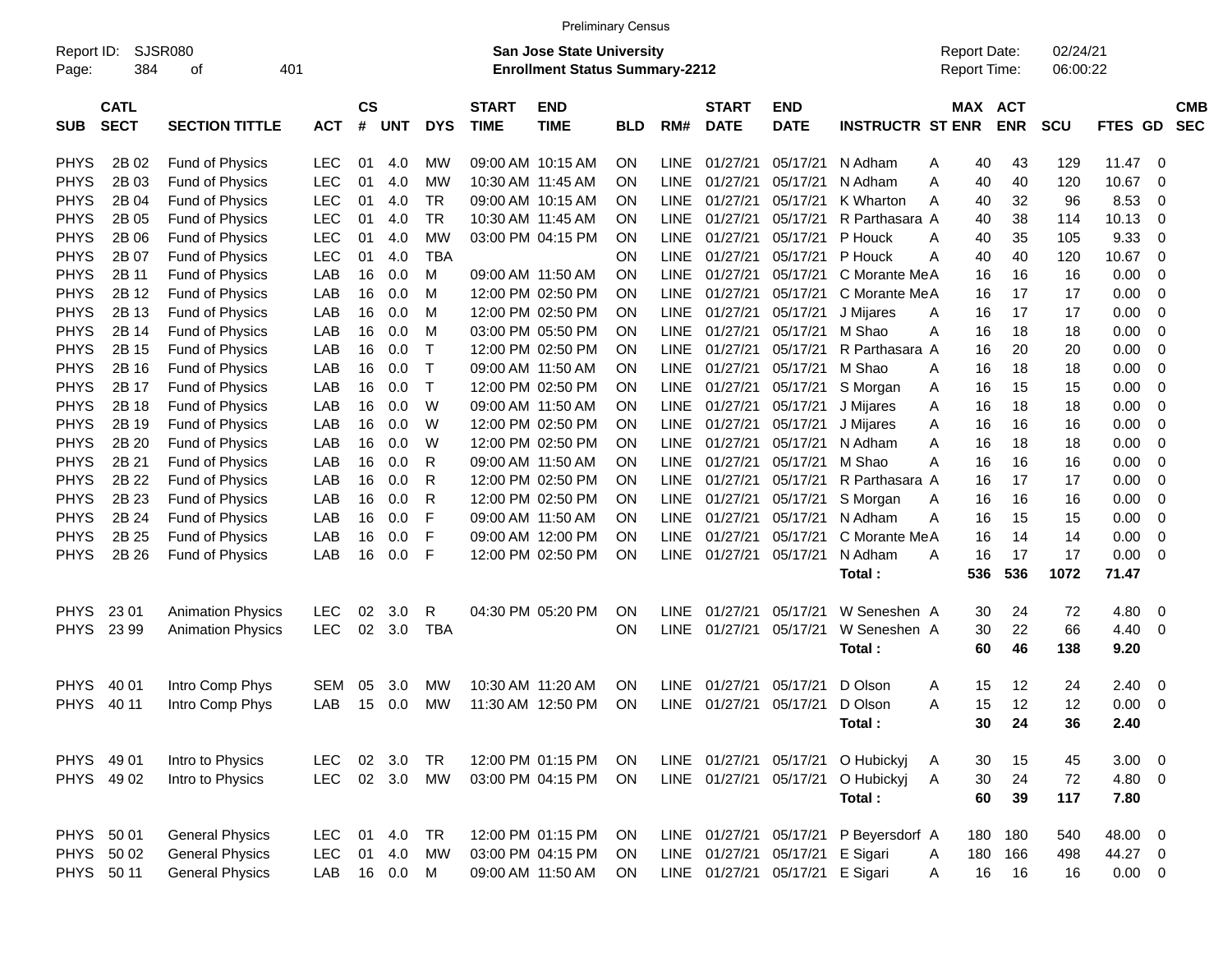| <b>SJSR080</b><br>02/24/21<br>Report ID:<br>San Jose State University<br><b>Report Date:</b><br>385<br>401<br><b>Enrollment Status Summary-2212</b><br>Report Time:<br>06:00:22<br>Page:<br>οf<br><b>CS</b><br><b>CATL</b><br><b>START</b><br><b>END</b><br><b>START</b><br><b>END</b><br>MAX ACT<br><b>CMB</b><br>#<br><b>SECT</b><br><b>SECTION TITTLE</b><br><b>DYS</b><br><b>TIME</b><br><b>DATE</b><br><b>DATE</b><br><b>INSTRUCTR ST ENR</b><br><b>ENR</b><br><b>SCU</b><br>FTES GD<br><b>SEC</b><br><b>SUB</b><br><b>ACT</b><br><b>UNT</b><br><b>TIME</b><br><b>BLD</b><br>RM#<br>0.0<br>01/27/21<br>0.00<br><b>PHYS</b><br>50 12<br><b>General Physics</b><br>LAB<br>16<br>M<br>12:00 PM 02:50 PM<br>ON<br><b>LINE</b><br>05/17/21<br>17<br>17<br>0<br>A Vargas<br>A<br>16<br><b>PHYS</b><br>50 13<br><b>General Physics</b><br>16<br>0.0<br>$\mathsf T$<br>17<br>17<br>0.00<br>LAB<br>09:00 AM 11:50 AM<br><b>LINE</b><br>01/27/21<br>05/17/21<br>E Sigari<br>Α<br>16<br>0<br>ON<br>$\mathsf{T}$<br><b>PHYS</b><br><b>General Physics</b><br>50 14<br>LAB<br>16<br>0.0<br>01:30 PM 04:20 PM<br><b>LINE</b><br>01/27/21<br>05/17/21<br>17<br>17<br>0.00<br>0<br>ON<br>J Mijares<br>16<br>A<br><b>PHYS</b><br>W<br>50 15<br><b>General Physics</b><br>LAB<br>16<br>0.0<br>09:00 AM 11:50 AM<br><b>LINE</b><br>01/27/21<br>05/17/21<br>E Sigari<br>18<br>18<br>0.00<br>0<br>ON<br>Α<br>16<br><b>PHYS</b><br>16<br>0.0<br>W<br>12:00 PM 02:50 PM<br>01/27/21<br>50 16<br><b>General Physics</b><br>LAB<br>ΟN<br>LINE.<br>05/17/21<br>16<br>17<br>17<br>0.00<br>0<br>P Dewoo<br>Α<br><b>PHYS</b><br>16<br>0.0<br>R<br>50 17<br><b>General Physics</b><br>LAB<br>09:00 AM 11:50 AM<br><b>LINE</b><br>01/27/21<br>05/17/21<br>A Shahid-Fay A<br>16<br>16<br>16<br>0.00<br>0<br>0N<br><b>PHYS</b><br>16<br>0.0<br>R<br>01:30 PM 04:20 PM<br>50 18<br><b>General Physics</b><br>LAB<br>ΟN<br><b>LINE</b><br>01/27/21<br>05/17/21<br>A Shahid-Fay A<br>16<br>16<br>16<br>0.00<br>0<br><b>PHYS</b><br>16<br>0.0<br>F<br>01/27/21<br>50 19<br><b>General Physics</b><br>LAB<br>09:00 AM 11:50 AM<br>ΟN<br>LINE.<br>05/17/21<br>P Weidler<br>16<br>16<br>16<br>0.00<br>0<br>A<br><b>PHYS</b><br>16<br>F<br>12:00 PM 02:50 PM<br>0.00<br>50 20<br><b>General Physics</b><br>LAB<br>0.0<br>ΟN<br>LINE.<br>01/27/21<br>05/17/21<br>C Morante MeA<br>16<br>16<br>16<br>0<br><b>PHYS</b><br>50 21<br>16<br>0.00<br><b>General Physics</b><br>LAB<br>0.0<br>M<br>09:00 AM 11:50 AM<br>ON<br><b>LINE</b><br>01/27/21<br>05/17/21<br>16<br>18<br>18<br>0<br>J Mijares<br>A<br><b>PHYS</b><br>50 22<br>16<br>12:00 PM 02:50 PM<br>16<br>0.00<br><b>General Physics</b><br>LAB<br>0.0<br>M<br>ΟN<br><b>LINE</b><br>01/27/21<br>05/17/21<br>16<br>16<br>0<br>K Lakhanpal A<br><b>PHYS</b><br>50 23<br>16<br>Т<br>0.00<br><b>General Physics</b><br>LAB<br>0.0<br>09:00 AM 11:50 AM<br><b>LINE</b><br>01/27/21<br>05/17/21<br>J Mijares<br>16<br>17<br>17<br>0<br>0N<br>Α<br>$\mathsf{T}$<br><b>PHYS</b><br>50 24<br>01:30 PM 04:20 PM<br><b>General Physics</b><br>LAB<br>16<br>0.0<br>ΟN<br>LINE.<br>01/27/21<br>05/17/21<br>P Weidler<br>16<br>17<br>17<br>0.00<br>0<br>A<br><b>PHYS</b><br>50 25<br>0.0<br>W<br><b>General Physics</b><br>LAB<br>16<br>09:00 AM 11:50 AM<br><b>LINE</b><br>01/27/21<br>05/17/21<br>A Shahid-Fay A<br>16<br>15<br>15<br>0.00<br>0<br>0N<br><b>PHYS</b><br>50 26<br>16<br>0.0<br>W<br>12:00 PM 02:50 PM<br>0.00<br><b>General Physics</b><br>LAB<br>ΟN<br><b>LINE</b><br>01/27/21<br>05/17/21<br>16<br>16<br>16<br>0<br>K Lakhanpal A<br><b>PHYS</b><br>50 27<br>16<br>0.0<br>R<br>0.00<br><b>General Physics</b><br>LAB<br>09:00 AM 11:50 AM<br><b>LINE</b><br>01/27/21<br>05/17/21<br>J Mijares<br>16<br>17<br>17<br>0<br>ON<br>Α<br><b>PHYS</b><br>16<br>0.0<br>R<br>01:30 PM 04:20 PM<br>0.00<br>50 28<br><b>General Physics</b><br>LAB<br>ΟN<br>LINE.<br>01/27/21<br>05/17/21<br>T Tran<br>16<br>16<br>16<br>0<br>Α<br><b>PHYS</b><br>16<br>F<br>A Shahid-Fay A<br>50 29<br><b>General Physics</b><br>LAB<br>0.0<br>09:00 AM 11:50 AM<br><b>LINE</b><br>01/27/21<br>05/17/21<br>16<br>15<br>15<br>0.00<br>0<br>ON<br><b>PHYS</b><br>F<br>0.00<br>50 30<br><b>General Physics</b><br>LAB<br>16<br>0.0<br>12:00 PM 02:50 PM<br>ΟN<br>LINE.<br>01/27/21<br>05/17/21<br>T Tran<br>16<br>17<br>17<br>0<br>Α<br>$\mathsf{T}$<br><b>PHYS</b><br>0.00<br>50 32<br><b>General Physics</b><br>LAB<br>16<br>0.0<br>01:30 PM 04:20 PM<br>ON<br><b>LINE</b><br>01/27/21<br>05/17/21<br>P Dewoo<br>16<br>16<br>16<br>0<br>A<br><b>PHYS</b><br>50 33<br>LAB<br>0.0<br>X<br>0<br>$\mathbf 0$<br>0<br>0.00<br>$\mathbf 0$<br><b>General Physics</b><br>696<br>692<br>1384<br>92.27<br>Total:<br><b>PHYS</b><br>9.07<br>51 01<br><b>General Physics</b><br>LEC<br>01<br>4.0<br>MW<br>09:00 AM 10:15 AM<br>ON.<br>LINE.<br>01/27/21<br>05/17/21<br>F Taiedi<br>40<br>34<br>102<br>0<br>A<br><b>PHYS</b><br>51 02<br><b>LEC</b><br>01<br>11.73<br><b>General Physics</b><br>4.0<br>MW<br>10:30 AM 11:45 AM<br>LINE.<br>01/27/21<br>05/17/21<br>G Quan<br>40<br>44<br>132<br>0<br>ON<br>Α<br><b>PHYS</b><br>51 03<br><b>LEC</b><br>03:00 PM 04:15 PM<br>10.93<br><b>General Physics</b><br>01<br>4.0<br>МW<br><b>LINE</b><br>01/27/21<br>05/17/21<br>G Quan<br>40<br>41<br>123<br>0<br>ON<br>Α<br><b>PHYS</b><br><b>LEC</b><br>04:30 PM 05:45 PM<br>22<br>66<br>5.93<br>51 04<br><b>General Physics</b><br>01<br>4.0<br>МW<br><b>LINE</b><br>01/27/21<br>05/17/21<br>F Taiedi<br>40<br>ON<br>Α<br>-1<br><b>PHYS</b><br><b>LEC</b><br>12:00 PM 01:15 PM<br>10.67<br>51 05<br><b>General Physics</b><br>01<br>4.0<br>TR<br><b>LINE</b><br>01/27/21<br>05/17/21<br>F Taiedi<br>40<br>40<br>120<br>0<br>ON<br>A<br><b>PHYS</b><br><b>LEC</b><br>01:30 PM 02:45 PM<br>10.67<br>51 06<br><b>General Physics</b><br>01<br>4.0<br>TR<br>ON<br><b>LINE</b><br>01/27/21<br>05/17/21<br>40<br>40<br>120<br>0<br>I Mosqueira<br>Α<br><b>LEC</b><br>35<br>105<br>9.33<br>PHYS 51 07<br><b>General Physics</b><br>01<br>4.0<br><b>TBA</b><br>ON<br>LINE.<br>01/27/21<br>05/17/21<br><b>F</b> Taiedi<br>40<br>0<br>Α<br>PHYS 51 08<br><b>General Physics</b><br>LEC<br>01<br>4.0<br>TBA<br><b>ON</b><br>LINE 01/27/21 05/17/21<br>F Taiedi<br>40<br>26<br>78<br>6.93<br>0<br>Α<br>PHYS 51 11<br>16<br>0.0<br>16<br>0.00<br><b>General Physics</b><br>LAB<br>M<br>09:00 AM 11:50 AM<br>LINE 01/27/21<br>05/17/21<br>A Shahid-Fay A<br>16<br>16<br><b>ON</b><br>-1<br>PHYS 51 12<br><b>General Physics</b><br>16<br>0.0<br>LINE 01/27/21 05/17/21<br>R Heindl<br>17<br>0.00<br>LAB<br>M<br>12:00 PM 02:50 PM<br>16<br>17<br>0<br><b>ON</b><br>Α<br>PHYS 51 13<br><b>General Physics</b><br>16<br>0.0<br>03:00 PM 05:50 PM<br>LINE 01/27/21 05/17/21<br>D Olson<br>17<br>0.00<br>LAB<br>M<br>Α<br>16<br>17<br>0<br><b>ON</b><br>PHYS 51 14<br><b>General Physics</b><br>16<br>0.0<br>12:00 PM 02:50 PM<br>LINE 01/27/21 05/17/21<br>V Santhanakr A<br>15<br>15<br>0.00<br>LAB<br>м<br>16<br>0<br><b>ON</b><br>PHYS 51 15<br><b>General Physics</b><br>16<br>0.0<br>$\top$<br>09:00 AM 11:50 AM<br>LINE 01/27/21 05/17/21<br>D Olson<br>15<br>0.00<br>LAB<br>Α<br>16<br>15<br>0<br><b>ON</b><br>PHYS 51 16<br><b>General Physics</b><br>16<br>0.0<br>$\top$<br>09:00 AM 11:50 AM<br>LINE 01/27/21 05/17/21<br>V Santhanakr A<br>16<br>0.00<br>LAB<br>16<br>16<br>0<br><b>ON</b> |            |                        |     |    |     |        | <b>Preliminary Census</b> |           |  |         |   |    |    |      |   |
|----------------------------------------------------------------------------------------------------------------------------------------------------------------------------------------------------------------------------------------------------------------------------------------------------------------------------------------------------------------------------------------------------------------------------------------------------------------------------------------------------------------------------------------------------------------------------------------------------------------------------------------------------------------------------------------------------------------------------------------------------------------------------------------------------------------------------------------------------------------------------------------------------------------------------------------------------------------------------------------------------------------------------------------------------------------------------------------------------------------------------------------------------------------------------------------------------------------------------------------------------------------------------------------------------------------------------------------------------------------------------------------------------------------------------------------------------------------------------------------------------------------------------------------------------------------------------------------------------------------------------------------------------------------------------------------------------------------------------------------------------------------------------------------------------------------------------------------------------------------------------------------------------------------------------------------------------------------------------------------------------------------------------------------------------------------------------------------------------------------------------------------------------------------------------------------------------------------------------------------------------------------------------------------------------------------------------------------------------------------------------------------------------------------------------------------------------------------------------------------------------------------------------------------------------------------------------------------------------------------------------------------------------------------------------------------------------------------------------------------------------------------------------------------------------------------------------------------------------------------------------------------------------------------------------------------------------------------------------------------------------------------------------------------------------------------------------------------------------------------------------------------------------------------------------------------------------------------------------------------------------------------------------------------------------------------------------------------------------------------------------------------------------------------------------------------------------------------------------------------------------------------------------------------------------------------------------------------------------------------------------------------------------------------------------------------------------------------------------------------------------------------------------------------------------------------------------------------------------------------------------------------------------------------------------------------------------------------------------------------------------------------------------------------------------------------------------------------------------------------------------------------------------------------------------------------------------------------------------------------------------------------------------------------------------------------------------------------------------------------------------------------------------------------------------------------------------------------------------------------------------------------------------------------------------------------------------------------------------------------------------------------------------------------------------------------------------------------------------------------------------------------------------------------------------------------------------------------------------------------------------------------------------------------------------------------------------------------------------------------------------------------------------------------------------------------------------------------------------------------------------------------------------------------------------------------------------------------------------------------------------------------------------------------------------------------------------------------------------------------------------------------------------------------------------------------------------------------------------------------------------------------------------------------------------------------------------------------------------------------------------------------------------------------------------------------------------------------------------------------------------------------------------------------------------------------------------------------------------------------------------------------------------------------------------------------------------------------------------------------------------------------------------------------------------------------------------------------------------------------------------------------------------------------------------------------------------------------------------------------------------------------------------------------------------------------------------------------------------------------------------------------------------------------------------------------------------------------------------------------------------------------------------------------------------------------------------------------------------------------------------------------------------------------------------------------------------------------------------------------------------------------------------------------------------------------------------------------------------------------------------------------------------------------------------------------------------------------------------------------------------------------------------------------------------------------------------------------------------------------------------------------------------------------------------------------------------------------------------------------------------------------------------------------------------------------------------------------------------------------|------------|------------------------|-----|----|-----|--------|---------------------------|-----------|--|---------|---|----|----|------|---|
|                                                                                                                                                                                                                                                                                                                                                                                                                                                                                                                                                                                                                                                                                                                                                                                                                                                                                                                                                                                                                                                                                                                                                                                                                                                                                                                                                                                                                                                                                                                                                                                                                                                                                                                                                                                                                                                                                                                                                                                                                                                                                                                                                                                                                                                                                                                                                                                                                                                                                                                                                                                                                                                                                                                                                                                                                                                                                                                                                                                                                                                                                                                                                                                                                                                                                                                                                                                                                                                                                                                                                                                                                                                                                                                                                                                                                                                                                                                                                                                                                                                                                                                                                                                                                                                                                                                                                                                                                                                                                                                                                                                                                                                                                                                                                                                                                                                                                                                                                                                                                                                                                                                                                                                                                                                                                                                                                                                                                                                                                                                                                                                                                                                                                                                                                                                                                                                                                                                                                                                                                                                                                                                                                                                                                                                                                                                                                                                                                                                                                                                                                                                                                                                                                                                                                                                                                                                                                                                                                                                                                                                                                                                                                                                                                                                                                                                                                                |            |                        |     |    |     |        |                           |           |  |         |   |    |    |      |   |
|                                                                                                                                                                                                                                                                                                                                                                                                                                                                                                                                                                                                                                                                                                                                                                                                                                                                                                                                                                                                                                                                                                                                                                                                                                                                                                                                                                                                                                                                                                                                                                                                                                                                                                                                                                                                                                                                                                                                                                                                                                                                                                                                                                                                                                                                                                                                                                                                                                                                                                                                                                                                                                                                                                                                                                                                                                                                                                                                                                                                                                                                                                                                                                                                                                                                                                                                                                                                                                                                                                                                                                                                                                                                                                                                                                                                                                                                                                                                                                                                                                                                                                                                                                                                                                                                                                                                                                                                                                                                                                                                                                                                                                                                                                                                                                                                                                                                                                                                                                                                                                                                                                                                                                                                                                                                                                                                                                                                                                                                                                                                                                                                                                                                                                                                                                                                                                                                                                                                                                                                                                                                                                                                                                                                                                                                                                                                                                                                                                                                                                                                                                                                                                                                                                                                                                                                                                                                                                                                                                                                                                                                                                                                                                                                                                                                                                                                                                |            |                        |     |    |     |        |                           |           |  |         |   |    |    |      |   |
|                                                                                                                                                                                                                                                                                                                                                                                                                                                                                                                                                                                                                                                                                                                                                                                                                                                                                                                                                                                                                                                                                                                                                                                                                                                                                                                                                                                                                                                                                                                                                                                                                                                                                                                                                                                                                                                                                                                                                                                                                                                                                                                                                                                                                                                                                                                                                                                                                                                                                                                                                                                                                                                                                                                                                                                                                                                                                                                                                                                                                                                                                                                                                                                                                                                                                                                                                                                                                                                                                                                                                                                                                                                                                                                                                                                                                                                                                                                                                                                                                                                                                                                                                                                                                                                                                                                                                                                                                                                                                                                                                                                                                                                                                                                                                                                                                                                                                                                                                                                                                                                                                                                                                                                                                                                                                                                                                                                                                                                                                                                                                                                                                                                                                                                                                                                                                                                                                                                                                                                                                                                                                                                                                                                                                                                                                                                                                                                                                                                                                                                                                                                                                                                                                                                                                                                                                                                                                                                                                                                                                                                                                                                                                                                                                                                                                                                                                                |            |                        |     |    |     |        |                           |           |  |         |   |    |    |      |   |
|                                                                                                                                                                                                                                                                                                                                                                                                                                                                                                                                                                                                                                                                                                                                                                                                                                                                                                                                                                                                                                                                                                                                                                                                                                                                                                                                                                                                                                                                                                                                                                                                                                                                                                                                                                                                                                                                                                                                                                                                                                                                                                                                                                                                                                                                                                                                                                                                                                                                                                                                                                                                                                                                                                                                                                                                                                                                                                                                                                                                                                                                                                                                                                                                                                                                                                                                                                                                                                                                                                                                                                                                                                                                                                                                                                                                                                                                                                                                                                                                                                                                                                                                                                                                                                                                                                                                                                                                                                                                                                                                                                                                                                                                                                                                                                                                                                                                                                                                                                                                                                                                                                                                                                                                                                                                                                                                                                                                                                                                                                                                                                                                                                                                                                                                                                                                                                                                                                                                                                                                                                                                                                                                                                                                                                                                                                                                                                                                                                                                                                                                                                                                                                                                                                                                                                                                                                                                                                                                                                                                                                                                                                                                                                                                                                                                                                                                                                |            |                        |     |    |     |        |                           |           |  |         |   |    |    |      |   |
|                                                                                                                                                                                                                                                                                                                                                                                                                                                                                                                                                                                                                                                                                                                                                                                                                                                                                                                                                                                                                                                                                                                                                                                                                                                                                                                                                                                                                                                                                                                                                                                                                                                                                                                                                                                                                                                                                                                                                                                                                                                                                                                                                                                                                                                                                                                                                                                                                                                                                                                                                                                                                                                                                                                                                                                                                                                                                                                                                                                                                                                                                                                                                                                                                                                                                                                                                                                                                                                                                                                                                                                                                                                                                                                                                                                                                                                                                                                                                                                                                                                                                                                                                                                                                                                                                                                                                                                                                                                                                                                                                                                                                                                                                                                                                                                                                                                                                                                                                                                                                                                                                                                                                                                                                                                                                                                                                                                                                                                                                                                                                                                                                                                                                                                                                                                                                                                                                                                                                                                                                                                                                                                                                                                                                                                                                                                                                                                                                                                                                                                                                                                                                                                                                                                                                                                                                                                                                                                                                                                                                                                                                                                                                                                                                                                                                                                                                                |            |                        |     |    |     |        |                           |           |  |         |   |    |    |      |   |
|                                                                                                                                                                                                                                                                                                                                                                                                                                                                                                                                                                                                                                                                                                                                                                                                                                                                                                                                                                                                                                                                                                                                                                                                                                                                                                                                                                                                                                                                                                                                                                                                                                                                                                                                                                                                                                                                                                                                                                                                                                                                                                                                                                                                                                                                                                                                                                                                                                                                                                                                                                                                                                                                                                                                                                                                                                                                                                                                                                                                                                                                                                                                                                                                                                                                                                                                                                                                                                                                                                                                                                                                                                                                                                                                                                                                                                                                                                                                                                                                                                                                                                                                                                                                                                                                                                                                                                                                                                                                                                                                                                                                                                                                                                                                                                                                                                                                                                                                                                                                                                                                                                                                                                                                                                                                                                                                                                                                                                                                                                                                                                                                                                                                                                                                                                                                                                                                                                                                                                                                                                                                                                                                                                                                                                                                                                                                                                                                                                                                                                                                                                                                                                                                                                                                                                                                                                                                                                                                                                                                                                                                                                                                                                                                                                                                                                                                                                |            |                        |     |    |     |        |                           |           |  |         |   |    |    |      |   |
|                                                                                                                                                                                                                                                                                                                                                                                                                                                                                                                                                                                                                                                                                                                                                                                                                                                                                                                                                                                                                                                                                                                                                                                                                                                                                                                                                                                                                                                                                                                                                                                                                                                                                                                                                                                                                                                                                                                                                                                                                                                                                                                                                                                                                                                                                                                                                                                                                                                                                                                                                                                                                                                                                                                                                                                                                                                                                                                                                                                                                                                                                                                                                                                                                                                                                                                                                                                                                                                                                                                                                                                                                                                                                                                                                                                                                                                                                                                                                                                                                                                                                                                                                                                                                                                                                                                                                                                                                                                                                                                                                                                                                                                                                                                                                                                                                                                                                                                                                                                                                                                                                                                                                                                                                                                                                                                                                                                                                                                                                                                                                                                                                                                                                                                                                                                                                                                                                                                                                                                                                                                                                                                                                                                                                                                                                                                                                                                                                                                                                                                                                                                                                                                                                                                                                                                                                                                                                                                                                                                                                                                                                                                                                                                                                                                                                                                                                                |            |                        |     |    |     |        |                           |           |  |         |   |    |    |      |   |
|                                                                                                                                                                                                                                                                                                                                                                                                                                                                                                                                                                                                                                                                                                                                                                                                                                                                                                                                                                                                                                                                                                                                                                                                                                                                                                                                                                                                                                                                                                                                                                                                                                                                                                                                                                                                                                                                                                                                                                                                                                                                                                                                                                                                                                                                                                                                                                                                                                                                                                                                                                                                                                                                                                                                                                                                                                                                                                                                                                                                                                                                                                                                                                                                                                                                                                                                                                                                                                                                                                                                                                                                                                                                                                                                                                                                                                                                                                                                                                                                                                                                                                                                                                                                                                                                                                                                                                                                                                                                                                                                                                                                                                                                                                                                                                                                                                                                                                                                                                                                                                                                                                                                                                                                                                                                                                                                                                                                                                                                                                                                                                                                                                                                                                                                                                                                                                                                                                                                                                                                                                                                                                                                                                                                                                                                                                                                                                                                                                                                                                                                                                                                                                                                                                                                                                                                                                                                                                                                                                                                                                                                                                                                                                                                                                                                                                                                                                |            |                        |     |    |     |        |                           |           |  |         |   |    |    |      |   |
|                                                                                                                                                                                                                                                                                                                                                                                                                                                                                                                                                                                                                                                                                                                                                                                                                                                                                                                                                                                                                                                                                                                                                                                                                                                                                                                                                                                                                                                                                                                                                                                                                                                                                                                                                                                                                                                                                                                                                                                                                                                                                                                                                                                                                                                                                                                                                                                                                                                                                                                                                                                                                                                                                                                                                                                                                                                                                                                                                                                                                                                                                                                                                                                                                                                                                                                                                                                                                                                                                                                                                                                                                                                                                                                                                                                                                                                                                                                                                                                                                                                                                                                                                                                                                                                                                                                                                                                                                                                                                                                                                                                                                                                                                                                                                                                                                                                                                                                                                                                                                                                                                                                                                                                                                                                                                                                                                                                                                                                                                                                                                                                                                                                                                                                                                                                                                                                                                                                                                                                                                                                                                                                                                                                                                                                                                                                                                                                                                                                                                                                                                                                                                                                                                                                                                                                                                                                                                                                                                                                                                                                                                                                                                                                                                                                                                                                                                                |            |                        |     |    |     |        |                           |           |  |         |   |    |    |      |   |
|                                                                                                                                                                                                                                                                                                                                                                                                                                                                                                                                                                                                                                                                                                                                                                                                                                                                                                                                                                                                                                                                                                                                                                                                                                                                                                                                                                                                                                                                                                                                                                                                                                                                                                                                                                                                                                                                                                                                                                                                                                                                                                                                                                                                                                                                                                                                                                                                                                                                                                                                                                                                                                                                                                                                                                                                                                                                                                                                                                                                                                                                                                                                                                                                                                                                                                                                                                                                                                                                                                                                                                                                                                                                                                                                                                                                                                                                                                                                                                                                                                                                                                                                                                                                                                                                                                                                                                                                                                                                                                                                                                                                                                                                                                                                                                                                                                                                                                                                                                                                                                                                                                                                                                                                                                                                                                                                                                                                                                                                                                                                                                                                                                                                                                                                                                                                                                                                                                                                                                                                                                                                                                                                                                                                                                                                                                                                                                                                                                                                                                                                                                                                                                                                                                                                                                                                                                                                                                                                                                                                                                                                                                                                                                                                                                                                                                                                                                |            |                        |     |    |     |        |                           |           |  |         |   |    |    |      |   |
|                                                                                                                                                                                                                                                                                                                                                                                                                                                                                                                                                                                                                                                                                                                                                                                                                                                                                                                                                                                                                                                                                                                                                                                                                                                                                                                                                                                                                                                                                                                                                                                                                                                                                                                                                                                                                                                                                                                                                                                                                                                                                                                                                                                                                                                                                                                                                                                                                                                                                                                                                                                                                                                                                                                                                                                                                                                                                                                                                                                                                                                                                                                                                                                                                                                                                                                                                                                                                                                                                                                                                                                                                                                                                                                                                                                                                                                                                                                                                                                                                                                                                                                                                                                                                                                                                                                                                                                                                                                                                                                                                                                                                                                                                                                                                                                                                                                                                                                                                                                                                                                                                                                                                                                                                                                                                                                                                                                                                                                                                                                                                                                                                                                                                                                                                                                                                                                                                                                                                                                                                                                                                                                                                                                                                                                                                                                                                                                                                                                                                                                                                                                                                                                                                                                                                                                                                                                                                                                                                                                                                                                                                                                                                                                                                                                                                                                                                                |            |                        |     |    |     |        |                           |           |  |         |   |    |    |      |   |
|                                                                                                                                                                                                                                                                                                                                                                                                                                                                                                                                                                                                                                                                                                                                                                                                                                                                                                                                                                                                                                                                                                                                                                                                                                                                                                                                                                                                                                                                                                                                                                                                                                                                                                                                                                                                                                                                                                                                                                                                                                                                                                                                                                                                                                                                                                                                                                                                                                                                                                                                                                                                                                                                                                                                                                                                                                                                                                                                                                                                                                                                                                                                                                                                                                                                                                                                                                                                                                                                                                                                                                                                                                                                                                                                                                                                                                                                                                                                                                                                                                                                                                                                                                                                                                                                                                                                                                                                                                                                                                                                                                                                                                                                                                                                                                                                                                                                                                                                                                                                                                                                                                                                                                                                                                                                                                                                                                                                                                                                                                                                                                                                                                                                                                                                                                                                                                                                                                                                                                                                                                                                                                                                                                                                                                                                                                                                                                                                                                                                                                                                                                                                                                                                                                                                                                                                                                                                                                                                                                                                                                                                                                                                                                                                                                                                                                                                                                |            |                        |     |    |     |        |                           |           |  |         |   |    |    |      |   |
|                                                                                                                                                                                                                                                                                                                                                                                                                                                                                                                                                                                                                                                                                                                                                                                                                                                                                                                                                                                                                                                                                                                                                                                                                                                                                                                                                                                                                                                                                                                                                                                                                                                                                                                                                                                                                                                                                                                                                                                                                                                                                                                                                                                                                                                                                                                                                                                                                                                                                                                                                                                                                                                                                                                                                                                                                                                                                                                                                                                                                                                                                                                                                                                                                                                                                                                                                                                                                                                                                                                                                                                                                                                                                                                                                                                                                                                                                                                                                                                                                                                                                                                                                                                                                                                                                                                                                                                                                                                                                                                                                                                                                                                                                                                                                                                                                                                                                                                                                                                                                                                                                                                                                                                                                                                                                                                                                                                                                                                                                                                                                                                                                                                                                                                                                                                                                                                                                                                                                                                                                                                                                                                                                                                                                                                                                                                                                                                                                                                                                                                                                                                                                                                                                                                                                                                                                                                                                                                                                                                                                                                                                                                                                                                                                                                                                                                                                                |            |                        |     |    |     |        |                           |           |  |         |   |    |    |      |   |
|                                                                                                                                                                                                                                                                                                                                                                                                                                                                                                                                                                                                                                                                                                                                                                                                                                                                                                                                                                                                                                                                                                                                                                                                                                                                                                                                                                                                                                                                                                                                                                                                                                                                                                                                                                                                                                                                                                                                                                                                                                                                                                                                                                                                                                                                                                                                                                                                                                                                                                                                                                                                                                                                                                                                                                                                                                                                                                                                                                                                                                                                                                                                                                                                                                                                                                                                                                                                                                                                                                                                                                                                                                                                                                                                                                                                                                                                                                                                                                                                                                                                                                                                                                                                                                                                                                                                                                                                                                                                                                                                                                                                                                                                                                                                                                                                                                                                                                                                                                                                                                                                                                                                                                                                                                                                                                                                                                                                                                                                                                                                                                                                                                                                                                                                                                                                                                                                                                                                                                                                                                                                                                                                                                                                                                                                                                                                                                                                                                                                                                                                                                                                                                                                                                                                                                                                                                                                                                                                                                                                                                                                                                                                                                                                                                                                                                                                                                |            |                        |     |    |     |        |                           |           |  |         |   |    |    |      |   |
|                                                                                                                                                                                                                                                                                                                                                                                                                                                                                                                                                                                                                                                                                                                                                                                                                                                                                                                                                                                                                                                                                                                                                                                                                                                                                                                                                                                                                                                                                                                                                                                                                                                                                                                                                                                                                                                                                                                                                                                                                                                                                                                                                                                                                                                                                                                                                                                                                                                                                                                                                                                                                                                                                                                                                                                                                                                                                                                                                                                                                                                                                                                                                                                                                                                                                                                                                                                                                                                                                                                                                                                                                                                                                                                                                                                                                                                                                                                                                                                                                                                                                                                                                                                                                                                                                                                                                                                                                                                                                                                                                                                                                                                                                                                                                                                                                                                                                                                                                                                                                                                                                                                                                                                                                                                                                                                                                                                                                                                                                                                                                                                                                                                                                                                                                                                                                                                                                                                                                                                                                                                                                                                                                                                                                                                                                                                                                                                                                                                                                                                                                                                                                                                                                                                                                                                                                                                                                                                                                                                                                                                                                                                                                                                                                                                                                                                                                                |            |                        |     |    |     |        |                           |           |  |         |   |    |    |      |   |
|                                                                                                                                                                                                                                                                                                                                                                                                                                                                                                                                                                                                                                                                                                                                                                                                                                                                                                                                                                                                                                                                                                                                                                                                                                                                                                                                                                                                                                                                                                                                                                                                                                                                                                                                                                                                                                                                                                                                                                                                                                                                                                                                                                                                                                                                                                                                                                                                                                                                                                                                                                                                                                                                                                                                                                                                                                                                                                                                                                                                                                                                                                                                                                                                                                                                                                                                                                                                                                                                                                                                                                                                                                                                                                                                                                                                                                                                                                                                                                                                                                                                                                                                                                                                                                                                                                                                                                                                                                                                                                                                                                                                                                                                                                                                                                                                                                                                                                                                                                                                                                                                                                                                                                                                                                                                                                                                                                                                                                                                                                                                                                                                                                                                                                                                                                                                                                                                                                                                                                                                                                                                                                                                                                                                                                                                                                                                                                                                                                                                                                                                                                                                                                                                                                                                                                                                                                                                                                                                                                                                                                                                                                                                                                                                                                                                                                                                                                |            |                        |     |    |     |        |                           |           |  |         |   |    |    |      |   |
|                                                                                                                                                                                                                                                                                                                                                                                                                                                                                                                                                                                                                                                                                                                                                                                                                                                                                                                                                                                                                                                                                                                                                                                                                                                                                                                                                                                                                                                                                                                                                                                                                                                                                                                                                                                                                                                                                                                                                                                                                                                                                                                                                                                                                                                                                                                                                                                                                                                                                                                                                                                                                                                                                                                                                                                                                                                                                                                                                                                                                                                                                                                                                                                                                                                                                                                                                                                                                                                                                                                                                                                                                                                                                                                                                                                                                                                                                                                                                                                                                                                                                                                                                                                                                                                                                                                                                                                                                                                                                                                                                                                                                                                                                                                                                                                                                                                                                                                                                                                                                                                                                                                                                                                                                                                                                                                                                                                                                                                                                                                                                                                                                                                                                                                                                                                                                                                                                                                                                                                                                                                                                                                                                                                                                                                                                                                                                                                                                                                                                                                                                                                                                                                                                                                                                                                                                                                                                                                                                                                                                                                                                                                                                                                                                                                                                                                                                                |            |                        |     |    |     |        |                           |           |  |         |   |    |    |      |   |
|                                                                                                                                                                                                                                                                                                                                                                                                                                                                                                                                                                                                                                                                                                                                                                                                                                                                                                                                                                                                                                                                                                                                                                                                                                                                                                                                                                                                                                                                                                                                                                                                                                                                                                                                                                                                                                                                                                                                                                                                                                                                                                                                                                                                                                                                                                                                                                                                                                                                                                                                                                                                                                                                                                                                                                                                                                                                                                                                                                                                                                                                                                                                                                                                                                                                                                                                                                                                                                                                                                                                                                                                                                                                                                                                                                                                                                                                                                                                                                                                                                                                                                                                                                                                                                                                                                                                                                                                                                                                                                                                                                                                                                                                                                                                                                                                                                                                                                                                                                                                                                                                                                                                                                                                                                                                                                                                                                                                                                                                                                                                                                                                                                                                                                                                                                                                                                                                                                                                                                                                                                                                                                                                                                                                                                                                                                                                                                                                                                                                                                                                                                                                                                                                                                                                                                                                                                                                                                                                                                                                                                                                                                                                                                                                                                                                                                                                                                |            |                        |     |    |     |        |                           |           |  |         |   |    |    |      |   |
|                                                                                                                                                                                                                                                                                                                                                                                                                                                                                                                                                                                                                                                                                                                                                                                                                                                                                                                                                                                                                                                                                                                                                                                                                                                                                                                                                                                                                                                                                                                                                                                                                                                                                                                                                                                                                                                                                                                                                                                                                                                                                                                                                                                                                                                                                                                                                                                                                                                                                                                                                                                                                                                                                                                                                                                                                                                                                                                                                                                                                                                                                                                                                                                                                                                                                                                                                                                                                                                                                                                                                                                                                                                                                                                                                                                                                                                                                                                                                                                                                                                                                                                                                                                                                                                                                                                                                                                                                                                                                                                                                                                                                                                                                                                                                                                                                                                                                                                                                                                                                                                                                                                                                                                                                                                                                                                                                                                                                                                                                                                                                                                                                                                                                                                                                                                                                                                                                                                                                                                                                                                                                                                                                                                                                                                                                                                                                                                                                                                                                                                                                                                                                                                                                                                                                                                                                                                                                                                                                                                                                                                                                                                                                                                                                                                                                                                                                                |            |                        |     |    |     |        |                           |           |  |         |   |    |    |      |   |
|                                                                                                                                                                                                                                                                                                                                                                                                                                                                                                                                                                                                                                                                                                                                                                                                                                                                                                                                                                                                                                                                                                                                                                                                                                                                                                                                                                                                                                                                                                                                                                                                                                                                                                                                                                                                                                                                                                                                                                                                                                                                                                                                                                                                                                                                                                                                                                                                                                                                                                                                                                                                                                                                                                                                                                                                                                                                                                                                                                                                                                                                                                                                                                                                                                                                                                                                                                                                                                                                                                                                                                                                                                                                                                                                                                                                                                                                                                                                                                                                                                                                                                                                                                                                                                                                                                                                                                                                                                                                                                                                                                                                                                                                                                                                                                                                                                                                                                                                                                                                                                                                                                                                                                                                                                                                                                                                                                                                                                                                                                                                                                                                                                                                                                                                                                                                                                                                                                                                                                                                                                                                                                                                                                                                                                                                                                                                                                                                                                                                                                                                                                                                                                                                                                                                                                                                                                                                                                                                                                                                                                                                                                                                                                                                                                                                                                                                                                |            |                        |     |    |     |        |                           |           |  |         |   |    |    |      |   |
|                                                                                                                                                                                                                                                                                                                                                                                                                                                                                                                                                                                                                                                                                                                                                                                                                                                                                                                                                                                                                                                                                                                                                                                                                                                                                                                                                                                                                                                                                                                                                                                                                                                                                                                                                                                                                                                                                                                                                                                                                                                                                                                                                                                                                                                                                                                                                                                                                                                                                                                                                                                                                                                                                                                                                                                                                                                                                                                                                                                                                                                                                                                                                                                                                                                                                                                                                                                                                                                                                                                                                                                                                                                                                                                                                                                                                                                                                                                                                                                                                                                                                                                                                                                                                                                                                                                                                                                                                                                                                                                                                                                                                                                                                                                                                                                                                                                                                                                                                                                                                                                                                                                                                                                                                                                                                                                                                                                                                                                                                                                                                                                                                                                                                                                                                                                                                                                                                                                                                                                                                                                                                                                                                                                                                                                                                                                                                                                                                                                                                                                                                                                                                                                                                                                                                                                                                                                                                                                                                                                                                                                                                                                                                                                                                                                                                                                                                                |            |                        |     |    |     |        |                           |           |  |         |   |    |    |      |   |
|                                                                                                                                                                                                                                                                                                                                                                                                                                                                                                                                                                                                                                                                                                                                                                                                                                                                                                                                                                                                                                                                                                                                                                                                                                                                                                                                                                                                                                                                                                                                                                                                                                                                                                                                                                                                                                                                                                                                                                                                                                                                                                                                                                                                                                                                                                                                                                                                                                                                                                                                                                                                                                                                                                                                                                                                                                                                                                                                                                                                                                                                                                                                                                                                                                                                                                                                                                                                                                                                                                                                                                                                                                                                                                                                                                                                                                                                                                                                                                                                                                                                                                                                                                                                                                                                                                                                                                                                                                                                                                                                                                                                                                                                                                                                                                                                                                                                                                                                                                                                                                                                                                                                                                                                                                                                                                                                                                                                                                                                                                                                                                                                                                                                                                                                                                                                                                                                                                                                                                                                                                                                                                                                                                                                                                                                                                                                                                                                                                                                                                                                                                                                                                                                                                                                                                                                                                                                                                                                                                                                                                                                                                                                                                                                                                                                                                                                                                |            |                        |     |    |     |        |                           |           |  |         |   |    |    |      |   |
|                                                                                                                                                                                                                                                                                                                                                                                                                                                                                                                                                                                                                                                                                                                                                                                                                                                                                                                                                                                                                                                                                                                                                                                                                                                                                                                                                                                                                                                                                                                                                                                                                                                                                                                                                                                                                                                                                                                                                                                                                                                                                                                                                                                                                                                                                                                                                                                                                                                                                                                                                                                                                                                                                                                                                                                                                                                                                                                                                                                                                                                                                                                                                                                                                                                                                                                                                                                                                                                                                                                                                                                                                                                                                                                                                                                                                                                                                                                                                                                                                                                                                                                                                                                                                                                                                                                                                                                                                                                                                                                                                                                                                                                                                                                                                                                                                                                                                                                                                                                                                                                                                                                                                                                                                                                                                                                                                                                                                                                                                                                                                                                                                                                                                                                                                                                                                                                                                                                                                                                                                                                                                                                                                                                                                                                                                                                                                                                                                                                                                                                                                                                                                                                                                                                                                                                                                                                                                                                                                                                                                                                                                                                                                                                                                                                                                                                                                                |            |                        |     |    |     |        |                           |           |  |         |   |    |    |      |   |
|                                                                                                                                                                                                                                                                                                                                                                                                                                                                                                                                                                                                                                                                                                                                                                                                                                                                                                                                                                                                                                                                                                                                                                                                                                                                                                                                                                                                                                                                                                                                                                                                                                                                                                                                                                                                                                                                                                                                                                                                                                                                                                                                                                                                                                                                                                                                                                                                                                                                                                                                                                                                                                                                                                                                                                                                                                                                                                                                                                                                                                                                                                                                                                                                                                                                                                                                                                                                                                                                                                                                                                                                                                                                                                                                                                                                                                                                                                                                                                                                                                                                                                                                                                                                                                                                                                                                                                                                                                                                                                                                                                                                                                                                                                                                                                                                                                                                                                                                                                                                                                                                                                                                                                                                                                                                                                                                                                                                                                                                                                                                                                                                                                                                                                                                                                                                                                                                                                                                                                                                                                                                                                                                                                                                                                                                                                                                                                                                                                                                                                                                                                                                                                                                                                                                                                                                                                                                                                                                                                                                                                                                                                                                                                                                                                                                                                                                                                |            |                        |     |    |     |        |                           |           |  |         |   |    |    |      |   |
|                                                                                                                                                                                                                                                                                                                                                                                                                                                                                                                                                                                                                                                                                                                                                                                                                                                                                                                                                                                                                                                                                                                                                                                                                                                                                                                                                                                                                                                                                                                                                                                                                                                                                                                                                                                                                                                                                                                                                                                                                                                                                                                                                                                                                                                                                                                                                                                                                                                                                                                                                                                                                                                                                                                                                                                                                                                                                                                                                                                                                                                                                                                                                                                                                                                                                                                                                                                                                                                                                                                                                                                                                                                                                                                                                                                                                                                                                                                                                                                                                                                                                                                                                                                                                                                                                                                                                                                                                                                                                                                                                                                                                                                                                                                                                                                                                                                                                                                                                                                                                                                                                                                                                                                                                                                                                                                                                                                                                                                                                                                                                                                                                                                                                                                                                                                                                                                                                                                                                                                                                                                                                                                                                                                                                                                                                                                                                                                                                                                                                                                                                                                                                                                                                                                                                                                                                                                                                                                                                                                                                                                                                                                                                                                                                                                                                                                                                                |            |                        |     |    |     |        |                           |           |  |         |   |    |    |      |   |
|                                                                                                                                                                                                                                                                                                                                                                                                                                                                                                                                                                                                                                                                                                                                                                                                                                                                                                                                                                                                                                                                                                                                                                                                                                                                                                                                                                                                                                                                                                                                                                                                                                                                                                                                                                                                                                                                                                                                                                                                                                                                                                                                                                                                                                                                                                                                                                                                                                                                                                                                                                                                                                                                                                                                                                                                                                                                                                                                                                                                                                                                                                                                                                                                                                                                                                                                                                                                                                                                                                                                                                                                                                                                                                                                                                                                                                                                                                                                                                                                                                                                                                                                                                                                                                                                                                                                                                                                                                                                                                                                                                                                                                                                                                                                                                                                                                                                                                                                                                                                                                                                                                                                                                                                                                                                                                                                                                                                                                                                                                                                                                                                                                                                                                                                                                                                                                                                                                                                                                                                                                                                                                                                                                                                                                                                                                                                                                                                                                                                                                                                                                                                                                                                                                                                                                                                                                                                                                                                                                                                                                                                                                                                                                                                                                                                                                                                                                |            |                        |     |    |     |        |                           |           |  |         |   |    |    |      |   |
|                                                                                                                                                                                                                                                                                                                                                                                                                                                                                                                                                                                                                                                                                                                                                                                                                                                                                                                                                                                                                                                                                                                                                                                                                                                                                                                                                                                                                                                                                                                                                                                                                                                                                                                                                                                                                                                                                                                                                                                                                                                                                                                                                                                                                                                                                                                                                                                                                                                                                                                                                                                                                                                                                                                                                                                                                                                                                                                                                                                                                                                                                                                                                                                                                                                                                                                                                                                                                                                                                                                                                                                                                                                                                                                                                                                                                                                                                                                                                                                                                                                                                                                                                                                                                                                                                                                                                                                                                                                                                                                                                                                                                                                                                                                                                                                                                                                                                                                                                                                                                                                                                                                                                                                                                                                                                                                                                                                                                                                                                                                                                                                                                                                                                                                                                                                                                                                                                                                                                                                                                                                                                                                                                                                                                                                                                                                                                                                                                                                                                                                                                                                                                                                                                                                                                                                                                                                                                                                                                                                                                                                                                                                                                                                                                                                                                                                                                                |            |                        |     |    |     |        |                           |           |  |         |   |    |    |      |   |
|                                                                                                                                                                                                                                                                                                                                                                                                                                                                                                                                                                                                                                                                                                                                                                                                                                                                                                                                                                                                                                                                                                                                                                                                                                                                                                                                                                                                                                                                                                                                                                                                                                                                                                                                                                                                                                                                                                                                                                                                                                                                                                                                                                                                                                                                                                                                                                                                                                                                                                                                                                                                                                                                                                                                                                                                                                                                                                                                                                                                                                                                                                                                                                                                                                                                                                                                                                                                                                                                                                                                                                                                                                                                                                                                                                                                                                                                                                                                                                                                                                                                                                                                                                                                                                                                                                                                                                                                                                                                                                                                                                                                                                                                                                                                                                                                                                                                                                                                                                                                                                                                                                                                                                                                                                                                                                                                                                                                                                                                                                                                                                                                                                                                                                                                                                                                                                                                                                                                                                                                                                                                                                                                                                                                                                                                                                                                                                                                                                                                                                                                                                                                                                                                                                                                                                                                                                                                                                                                                                                                                                                                                                                                                                                                                                                                                                                                                                |            |                        |     |    |     |        |                           |           |  |         |   |    |    |      |   |
|                                                                                                                                                                                                                                                                                                                                                                                                                                                                                                                                                                                                                                                                                                                                                                                                                                                                                                                                                                                                                                                                                                                                                                                                                                                                                                                                                                                                                                                                                                                                                                                                                                                                                                                                                                                                                                                                                                                                                                                                                                                                                                                                                                                                                                                                                                                                                                                                                                                                                                                                                                                                                                                                                                                                                                                                                                                                                                                                                                                                                                                                                                                                                                                                                                                                                                                                                                                                                                                                                                                                                                                                                                                                                                                                                                                                                                                                                                                                                                                                                                                                                                                                                                                                                                                                                                                                                                                                                                                                                                                                                                                                                                                                                                                                                                                                                                                                                                                                                                                                                                                                                                                                                                                                                                                                                                                                                                                                                                                                                                                                                                                                                                                                                                                                                                                                                                                                                                                                                                                                                                                                                                                                                                                                                                                                                                                                                                                                                                                                                                                                                                                                                                                                                                                                                                                                                                                                                                                                                                                                                                                                                                                                                                                                                                                                                                                                                                |            |                        |     |    |     |        |                           |           |  |         |   |    |    |      |   |
|                                                                                                                                                                                                                                                                                                                                                                                                                                                                                                                                                                                                                                                                                                                                                                                                                                                                                                                                                                                                                                                                                                                                                                                                                                                                                                                                                                                                                                                                                                                                                                                                                                                                                                                                                                                                                                                                                                                                                                                                                                                                                                                                                                                                                                                                                                                                                                                                                                                                                                                                                                                                                                                                                                                                                                                                                                                                                                                                                                                                                                                                                                                                                                                                                                                                                                                                                                                                                                                                                                                                                                                                                                                                                                                                                                                                                                                                                                                                                                                                                                                                                                                                                                                                                                                                                                                                                                                                                                                                                                                                                                                                                                                                                                                                                                                                                                                                                                                                                                                                                                                                                                                                                                                                                                                                                                                                                                                                                                                                                                                                                                                                                                                                                                                                                                                                                                                                                                                                                                                                                                                                                                                                                                                                                                                                                                                                                                                                                                                                                                                                                                                                                                                                                                                                                                                                                                                                                                                                                                                                                                                                                                                                                                                                                                                                                                                                                                |            |                        |     |    |     |        |                           |           |  |         |   |    |    |      |   |
|                                                                                                                                                                                                                                                                                                                                                                                                                                                                                                                                                                                                                                                                                                                                                                                                                                                                                                                                                                                                                                                                                                                                                                                                                                                                                                                                                                                                                                                                                                                                                                                                                                                                                                                                                                                                                                                                                                                                                                                                                                                                                                                                                                                                                                                                                                                                                                                                                                                                                                                                                                                                                                                                                                                                                                                                                                                                                                                                                                                                                                                                                                                                                                                                                                                                                                                                                                                                                                                                                                                                                                                                                                                                                                                                                                                                                                                                                                                                                                                                                                                                                                                                                                                                                                                                                                                                                                                                                                                                                                                                                                                                                                                                                                                                                                                                                                                                                                                                                                                                                                                                                                                                                                                                                                                                                                                                                                                                                                                                                                                                                                                                                                                                                                                                                                                                                                                                                                                                                                                                                                                                                                                                                                                                                                                                                                                                                                                                                                                                                                                                                                                                                                                                                                                                                                                                                                                                                                                                                                                                                                                                                                                                                                                                                                                                                                                                                                |            |                        |     |    |     |        |                           |           |  |         |   |    |    |      |   |
|                                                                                                                                                                                                                                                                                                                                                                                                                                                                                                                                                                                                                                                                                                                                                                                                                                                                                                                                                                                                                                                                                                                                                                                                                                                                                                                                                                                                                                                                                                                                                                                                                                                                                                                                                                                                                                                                                                                                                                                                                                                                                                                                                                                                                                                                                                                                                                                                                                                                                                                                                                                                                                                                                                                                                                                                                                                                                                                                                                                                                                                                                                                                                                                                                                                                                                                                                                                                                                                                                                                                                                                                                                                                                                                                                                                                                                                                                                                                                                                                                                                                                                                                                                                                                                                                                                                                                                                                                                                                                                                                                                                                                                                                                                                                                                                                                                                                                                                                                                                                                                                                                                                                                                                                                                                                                                                                                                                                                                                                                                                                                                                                                                                                                                                                                                                                                                                                                                                                                                                                                                                                                                                                                                                                                                                                                                                                                                                                                                                                                                                                                                                                                                                                                                                                                                                                                                                                                                                                                                                                                                                                                                                                                                                                                                                                                                                                                                |            |                        |     |    |     |        |                           |           |  |         |   |    |    |      |   |
|                                                                                                                                                                                                                                                                                                                                                                                                                                                                                                                                                                                                                                                                                                                                                                                                                                                                                                                                                                                                                                                                                                                                                                                                                                                                                                                                                                                                                                                                                                                                                                                                                                                                                                                                                                                                                                                                                                                                                                                                                                                                                                                                                                                                                                                                                                                                                                                                                                                                                                                                                                                                                                                                                                                                                                                                                                                                                                                                                                                                                                                                                                                                                                                                                                                                                                                                                                                                                                                                                                                                                                                                                                                                                                                                                                                                                                                                                                                                                                                                                                                                                                                                                                                                                                                                                                                                                                                                                                                                                                                                                                                                                                                                                                                                                                                                                                                                                                                                                                                                                                                                                                                                                                                                                                                                                                                                                                                                                                                                                                                                                                                                                                                                                                                                                                                                                                                                                                                                                                                                                                                                                                                                                                                                                                                                                                                                                                                                                                                                                                                                                                                                                                                                                                                                                                                                                                                                                                                                                                                                                                                                                                                                                                                                                                                                                                                                                                |            |                        |     |    |     |        |                           |           |  |         |   |    |    |      |   |
|                                                                                                                                                                                                                                                                                                                                                                                                                                                                                                                                                                                                                                                                                                                                                                                                                                                                                                                                                                                                                                                                                                                                                                                                                                                                                                                                                                                                                                                                                                                                                                                                                                                                                                                                                                                                                                                                                                                                                                                                                                                                                                                                                                                                                                                                                                                                                                                                                                                                                                                                                                                                                                                                                                                                                                                                                                                                                                                                                                                                                                                                                                                                                                                                                                                                                                                                                                                                                                                                                                                                                                                                                                                                                                                                                                                                                                                                                                                                                                                                                                                                                                                                                                                                                                                                                                                                                                                                                                                                                                                                                                                                                                                                                                                                                                                                                                                                                                                                                                                                                                                                                                                                                                                                                                                                                                                                                                                                                                                                                                                                                                                                                                                                                                                                                                                                                                                                                                                                                                                                                                                                                                                                                                                                                                                                                                                                                                                                                                                                                                                                                                                                                                                                                                                                                                                                                                                                                                                                                                                                                                                                                                                                                                                                                                                                                                                                                                |            |                        |     |    |     |        |                           |           |  |         |   |    |    |      |   |
|                                                                                                                                                                                                                                                                                                                                                                                                                                                                                                                                                                                                                                                                                                                                                                                                                                                                                                                                                                                                                                                                                                                                                                                                                                                                                                                                                                                                                                                                                                                                                                                                                                                                                                                                                                                                                                                                                                                                                                                                                                                                                                                                                                                                                                                                                                                                                                                                                                                                                                                                                                                                                                                                                                                                                                                                                                                                                                                                                                                                                                                                                                                                                                                                                                                                                                                                                                                                                                                                                                                                                                                                                                                                                                                                                                                                                                                                                                                                                                                                                                                                                                                                                                                                                                                                                                                                                                                                                                                                                                                                                                                                                                                                                                                                                                                                                                                                                                                                                                                                                                                                                                                                                                                                                                                                                                                                                                                                                                                                                                                                                                                                                                                                                                                                                                                                                                                                                                                                                                                                                                                                                                                                                                                                                                                                                                                                                                                                                                                                                                                                                                                                                                                                                                                                                                                                                                                                                                                                                                                                                                                                                                                                                                                                                                                                                                                                                                |            |                        |     |    |     |        |                           |           |  |         |   |    |    |      |   |
|                                                                                                                                                                                                                                                                                                                                                                                                                                                                                                                                                                                                                                                                                                                                                                                                                                                                                                                                                                                                                                                                                                                                                                                                                                                                                                                                                                                                                                                                                                                                                                                                                                                                                                                                                                                                                                                                                                                                                                                                                                                                                                                                                                                                                                                                                                                                                                                                                                                                                                                                                                                                                                                                                                                                                                                                                                                                                                                                                                                                                                                                                                                                                                                                                                                                                                                                                                                                                                                                                                                                                                                                                                                                                                                                                                                                                                                                                                                                                                                                                                                                                                                                                                                                                                                                                                                                                                                                                                                                                                                                                                                                                                                                                                                                                                                                                                                                                                                                                                                                                                                                                                                                                                                                                                                                                                                                                                                                                                                                                                                                                                                                                                                                                                                                                                                                                                                                                                                                                                                                                                                                                                                                                                                                                                                                                                                                                                                                                                                                                                                                                                                                                                                                                                                                                                                                                                                                                                                                                                                                                                                                                                                                                                                                                                                                                                                                                                |            |                        |     |    |     |        |                           |           |  |         |   |    |    |      |   |
|                                                                                                                                                                                                                                                                                                                                                                                                                                                                                                                                                                                                                                                                                                                                                                                                                                                                                                                                                                                                                                                                                                                                                                                                                                                                                                                                                                                                                                                                                                                                                                                                                                                                                                                                                                                                                                                                                                                                                                                                                                                                                                                                                                                                                                                                                                                                                                                                                                                                                                                                                                                                                                                                                                                                                                                                                                                                                                                                                                                                                                                                                                                                                                                                                                                                                                                                                                                                                                                                                                                                                                                                                                                                                                                                                                                                                                                                                                                                                                                                                                                                                                                                                                                                                                                                                                                                                                                                                                                                                                                                                                                                                                                                                                                                                                                                                                                                                                                                                                                                                                                                                                                                                                                                                                                                                                                                                                                                                                                                                                                                                                                                                                                                                                                                                                                                                                                                                                                                                                                                                                                                                                                                                                                                                                                                                                                                                                                                                                                                                                                                                                                                                                                                                                                                                                                                                                                                                                                                                                                                                                                                                                                                                                                                                                                                                                                                                                |            |                        |     |    |     |        |                           |           |  |         |   |    |    |      |   |
|                                                                                                                                                                                                                                                                                                                                                                                                                                                                                                                                                                                                                                                                                                                                                                                                                                                                                                                                                                                                                                                                                                                                                                                                                                                                                                                                                                                                                                                                                                                                                                                                                                                                                                                                                                                                                                                                                                                                                                                                                                                                                                                                                                                                                                                                                                                                                                                                                                                                                                                                                                                                                                                                                                                                                                                                                                                                                                                                                                                                                                                                                                                                                                                                                                                                                                                                                                                                                                                                                                                                                                                                                                                                                                                                                                                                                                                                                                                                                                                                                                                                                                                                                                                                                                                                                                                                                                                                                                                                                                                                                                                                                                                                                                                                                                                                                                                                                                                                                                                                                                                                                                                                                                                                                                                                                                                                                                                                                                                                                                                                                                                                                                                                                                                                                                                                                                                                                                                                                                                                                                                                                                                                                                                                                                                                                                                                                                                                                                                                                                                                                                                                                                                                                                                                                                                                                                                                                                                                                                                                                                                                                                                                                                                                                                                                                                                                                                |            |                        |     |    |     |        |                           |           |  |         |   |    |    |      |   |
|                                                                                                                                                                                                                                                                                                                                                                                                                                                                                                                                                                                                                                                                                                                                                                                                                                                                                                                                                                                                                                                                                                                                                                                                                                                                                                                                                                                                                                                                                                                                                                                                                                                                                                                                                                                                                                                                                                                                                                                                                                                                                                                                                                                                                                                                                                                                                                                                                                                                                                                                                                                                                                                                                                                                                                                                                                                                                                                                                                                                                                                                                                                                                                                                                                                                                                                                                                                                                                                                                                                                                                                                                                                                                                                                                                                                                                                                                                                                                                                                                                                                                                                                                                                                                                                                                                                                                                                                                                                                                                                                                                                                                                                                                                                                                                                                                                                                                                                                                                                                                                                                                                                                                                                                                                                                                                                                                                                                                                                                                                                                                                                                                                                                                                                                                                                                                                                                                                                                                                                                                                                                                                                                                                                                                                                                                                                                                                                                                                                                                                                                                                                                                                                                                                                                                                                                                                                                                                                                                                                                                                                                                                                                                                                                                                                                                                                                                                |            |                        |     |    |     |        |                           |           |  |         |   |    |    |      |   |
|                                                                                                                                                                                                                                                                                                                                                                                                                                                                                                                                                                                                                                                                                                                                                                                                                                                                                                                                                                                                                                                                                                                                                                                                                                                                                                                                                                                                                                                                                                                                                                                                                                                                                                                                                                                                                                                                                                                                                                                                                                                                                                                                                                                                                                                                                                                                                                                                                                                                                                                                                                                                                                                                                                                                                                                                                                                                                                                                                                                                                                                                                                                                                                                                                                                                                                                                                                                                                                                                                                                                                                                                                                                                                                                                                                                                                                                                                                                                                                                                                                                                                                                                                                                                                                                                                                                                                                                                                                                                                                                                                                                                                                                                                                                                                                                                                                                                                                                                                                                                                                                                                                                                                                                                                                                                                                                                                                                                                                                                                                                                                                                                                                                                                                                                                                                                                                                                                                                                                                                                                                                                                                                                                                                                                                                                                                                                                                                                                                                                                                                                                                                                                                                                                                                                                                                                                                                                                                                                                                                                                                                                                                                                                                                                                                                                                                                                                                |            |                        |     |    |     |        |                           |           |  |         |   |    |    |      |   |
|                                                                                                                                                                                                                                                                                                                                                                                                                                                                                                                                                                                                                                                                                                                                                                                                                                                                                                                                                                                                                                                                                                                                                                                                                                                                                                                                                                                                                                                                                                                                                                                                                                                                                                                                                                                                                                                                                                                                                                                                                                                                                                                                                                                                                                                                                                                                                                                                                                                                                                                                                                                                                                                                                                                                                                                                                                                                                                                                                                                                                                                                                                                                                                                                                                                                                                                                                                                                                                                                                                                                                                                                                                                                                                                                                                                                                                                                                                                                                                                                                                                                                                                                                                                                                                                                                                                                                                                                                                                                                                                                                                                                                                                                                                                                                                                                                                                                                                                                                                                                                                                                                                                                                                                                                                                                                                                                                                                                                                                                                                                                                                                                                                                                                                                                                                                                                                                                                                                                                                                                                                                                                                                                                                                                                                                                                                                                                                                                                                                                                                                                                                                                                                                                                                                                                                                                                                                                                                                                                                                                                                                                                                                                                                                                                                                                                                                                                                |            |                        |     |    |     |        |                           |           |  |         |   |    |    |      |   |
|                                                                                                                                                                                                                                                                                                                                                                                                                                                                                                                                                                                                                                                                                                                                                                                                                                                                                                                                                                                                                                                                                                                                                                                                                                                                                                                                                                                                                                                                                                                                                                                                                                                                                                                                                                                                                                                                                                                                                                                                                                                                                                                                                                                                                                                                                                                                                                                                                                                                                                                                                                                                                                                                                                                                                                                                                                                                                                                                                                                                                                                                                                                                                                                                                                                                                                                                                                                                                                                                                                                                                                                                                                                                                                                                                                                                                                                                                                                                                                                                                                                                                                                                                                                                                                                                                                                                                                                                                                                                                                                                                                                                                                                                                                                                                                                                                                                                                                                                                                                                                                                                                                                                                                                                                                                                                                                                                                                                                                                                                                                                                                                                                                                                                                                                                                                                                                                                                                                                                                                                                                                                                                                                                                                                                                                                                                                                                                                                                                                                                                                                                                                                                                                                                                                                                                                                                                                                                                                                                                                                                                                                                                                                                                                                                                                                                                                                                                |            |                        |     |    |     |        |                           |           |  |         |   |    |    |      |   |
|                                                                                                                                                                                                                                                                                                                                                                                                                                                                                                                                                                                                                                                                                                                                                                                                                                                                                                                                                                                                                                                                                                                                                                                                                                                                                                                                                                                                                                                                                                                                                                                                                                                                                                                                                                                                                                                                                                                                                                                                                                                                                                                                                                                                                                                                                                                                                                                                                                                                                                                                                                                                                                                                                                                                                                                                                                                                                                                                                                                                                                                                                                                                                                                                                                                                                                                                                                                                                                                                                                                                                                                                                                                                                                                                                                                                                                                                                                                                                                                                                                                                                                                                                                                                                                                                                                                                                                                                                                                                                                                                                                                                                                                                                                                                                                                                                                                                                                                                                                                                                                                                                                                                                                                                                                                                                                                                                                                                                                                                                                                                                                                                                                                                                                                                                                                                                                                                                                                                                                                                                                                                                                                                                                                                                                                                                                                                                                                                                                                                                                                                                                                                                                                                                                                                                                                                                                                                                                                                                                                                                                                                                                                                                                                                                                                                                                                                                                |            |                        |     |    |     |        |                           |           |  |         |   |    |    |      |   |
| 12:00 PM 02:50 PM<br>LINE 01/27/21 05/17/21<br>16                                                                                                                                                                                                                                                                                                                                                                                                                                                                                                                                                                                                                                                                                                                                                                                                                                                                                                                                                                                                                                                                                                                                                                                                                                                                                                                                                                                                                                                                                                                                                                                                                                                                                                                                                                                                                                                                                                                                                                                                                                                                                                                                                                                                                                                                                                                                                                                                                                                                                                                                                                                                                                                                                                                                                                                                                                                                                                                                                                                                                                                                                                                                                                                                                                                                                                                                                                                                                                                                                                                                                                                                                                                                                                                                                                                                                                                                                                                                                                                                                                                                                                                                                                                                                                                                                                                                                                                                                                                                                                                                                                                                                                                                                                                                                                                                                                                                                                                                                                                                                                                                                                                                                                                                                                                                                                                                                                                                                                                                                                                                                                                                                                                                                                                                                                                                                                                                                                                                                                                                                                                                                                                                                                                                                                                                                                                                                                                                                                                                                                                                                                                                                                                                                                                                                                                                                                                                                                                                                                                                                                                                                                                                                                                                                                                                                                              | PHYS 51 17 | <b>General Physics</b> | LAB | 16 | 0.0 | $\top$ |                           | <b>ON</b> |  | P Houck | A | 16 | 16 | 0.00 | 0 |
| PHYS 51 18<br><b>General Physics</b><br>LAB<br>16  0.0  T<br>03:00 PM 05:50 PM<br>LINE 01/27/21 05/17/21<br>D Olson<br>16<br>14<br>14<br>$0.00 \t 0$<br>ON<br>A                                                                                                                                                                                                                                                                                                                                                                                                                                                                                                                                                                                                                                                                                                                                                                                                                                                                                                                                                                                                                                                                                                                                                                                                                                                                                                                                                                                                                                                                                                                                                                                                                                                                                                                                                                                                                                                                                                                                                                                                                                                                                                                                                                                                                                                                                                                                                                                                                                                                                                                                                                                                                                                                                                                                                                                                                                                                                                                                                                                                                                                                                                                                                                                                                                                                                                                                                                                                                                                                                                                                                                                                                                                                                                                                                                                                                                                                                                                                                                                                                                                                                                                                                                                                                                                                                                                                                                                                                                                                                                                                                                                                                                                                                                                                                                                                                                                                                                                                                                                                                                                                                                                                                                                                                                                                                                                                                                                                                                                                                                                                                                                                                                                                                                                                                                                                                                                                                                                                                                                                                                                                                                                                                                                                                                                                                                                                                                                                                                                                                                                                                                                                                                                                                                                                                                                                                                                                                                                                                                                                                                                                                                                                                                                                |            |                        |     |    |     |        |                           |           |  |         |   |    |    |      |   |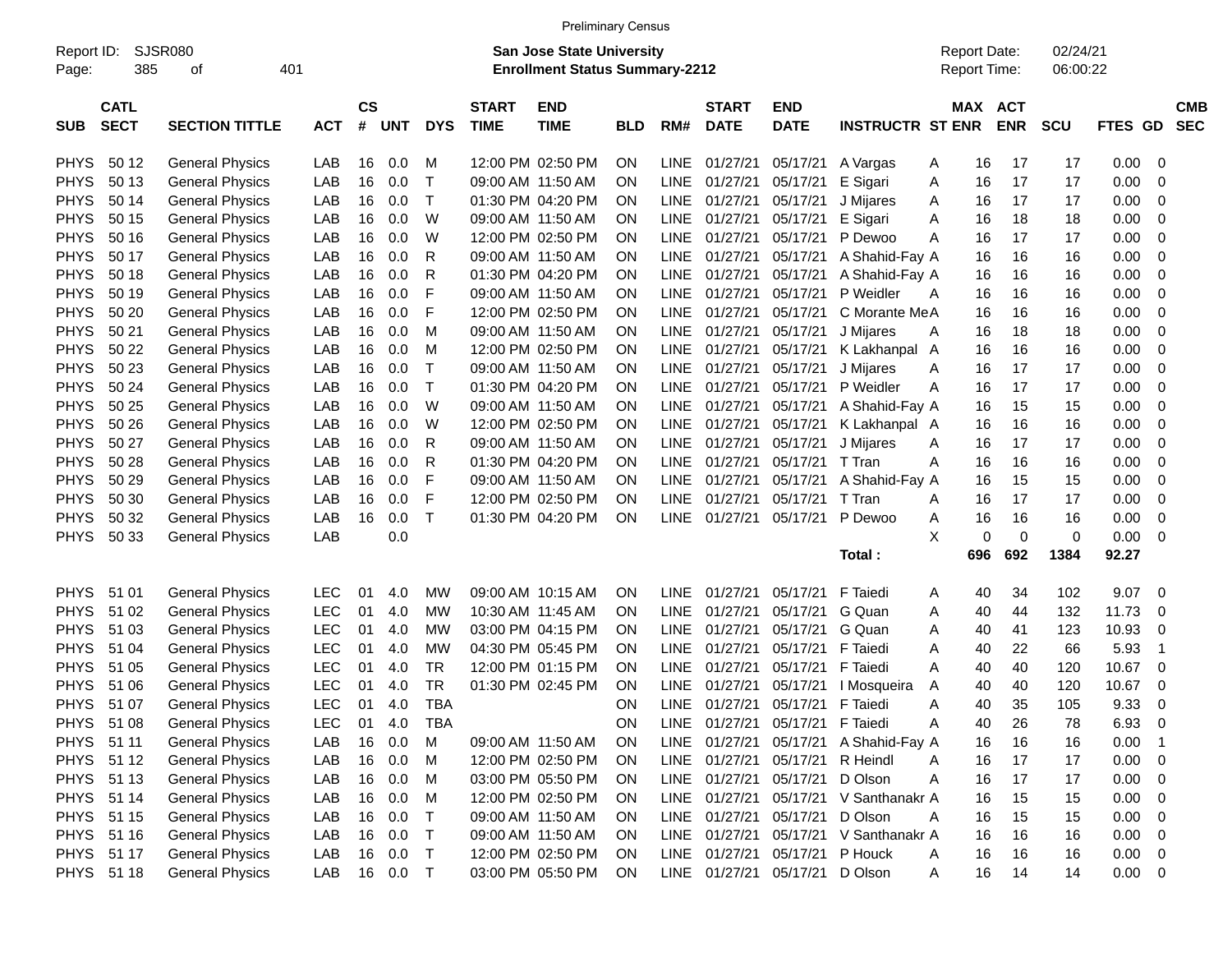|                     |                            |                                                                     |               |                             |            |            |                             | <b>Preliminary Census</b>                                                 |            |             |                             |                                |                                       |   |                                     |                |                      |             |           |                          |
|---------------------|----------------------------|---------------------------------------------------------------------|---------------|-----------------------------|------------|------------|-----------------------------|---------------------------------------------------------------------------|------------|-------------|-----------------------------|--------------------------------|---------------------------------------|---|-------------------------------------|----------------|----------------------|-------------|-----------|--------------------------|
| Report ID:<br>Page: | 386                        | <b>SJSR080</b><br>οf                                                | 401           |                             |            |            |                             | <b>San Jose State University</b><br><b>Enrollment Status Summary-2212</b> |            |             |                             |                                |                                       |   | <b>Report Date:</b><br>Report Time: |                | 02/24/21<br>06:00:22 |             |           |                          |
| <b>SUB</b>          | <b>CATL</b><br><b>SECT</b> | <b>SECTION TITTLE</b>                                               | <b>ACT</b>    | $\mathsf{cs}$<br>$\pmb{\#}$ | <b>UNT</b> | <b>DYS</b> | <b>START</b><br><b>TIME</b> | <b>END</b><br><b>TIME</b>                                                 | <b>BLD</b> | RM#         | <b>START</b><br><b>DATE</b> | <b>END</b><br><b>DATE</b>      | <b>INSTRUCTR ST ENR</b>               |   | <b>MAX ACT</b>                      | <b>ENR</b>     | <b>SCU</b>           | <b>FTES</b> | <b>GD</b> | <b>CMB</b><br><b>SEC</b> |
| <b>PHYS</b>         | 51 19                      | <b>General Physics</b>                                              | LAB           | 16                          | 0.0        | т          |                             | 03:00 PM 05:50 PM                                                         | <b>ON</b>  | LINE        | 01/27/21                    | 05/17/21                       | A Cabot                               | Α | 16                                  | 16             | 16                   | 0.00        | - 0       |                          |
| <b>PHYS</b>         | 51 20                      | <b>General Physics</b>                                              | LAB           | 16                          | 0.0        | W          |                             | 09:00 AM 11:50 AM                                                         | <b>ON</b>  | <b>LINE</b> | 01/27/21                    | 05/17/21                       | A Cabot                               | А | 16                                  | 8              | 8                    | 0.00        | 0         |                          |
| <b>PHYS</b>         | 51 21                      | <b>General Physics</b>                                              | LAB           | 16                          | 0.0        | W          |                             | 12:00 PM 02:50 PM                                                         | ON.        | LINE        | 01/27/21                    | 05/17/21                       | V Santhanakr A                        |   | 16                                  | 16             | 16                   | 0.00        | 0         |                          |
| <b>PHYS</b>         | 51 22                      | <b>General Physics</b>                                              | LAB           | 16                          | 0.0        | W          |                             | 12:00 PM 02:50 PM                                                         | ON.        | LINE        | 01/27/21                    | 05/17/21                       | A Shahid-Fay A                        |   | 16                                  | 15             | 15                   | 0.00        | 0         |                          |
| <b>PHYS</b>         | 51 23                      | <b>General Physics</b>                                              | LAB           | 16                          | 0.0        | W          |                             | 03:00 PM 05:50 PM                                                         | ON.        | LINE        | 01/27/21                    | 05/17/21                       | D Olson                               | A | 16                                  | 17             | 17                   | 0.00        | 0         |                          |
| <b>PHYS</b>         | 51 24                      | <b>General Physics</b>                                              | LAB           | 16                          | 0.0        | R          |                             | 09:00 AM 11:50 AM                                                         | ON.        | LINE        | 01/27/21                    | 05/17/21                       | E Khatami                             | A | 16                                  | 14             | 14                   | 0.00        | 0         |                          |
| <b>PHYS</b>         | 51 25                      | <b>General Physics</b>                                              | LAB           | 16                          | 0.0        | R          |                             | 09:00 AM 11:50 AM                                                         | ON.        | LINE        | 01/27/21                    | 05/17/21                       | V Santhanakr A                        |   | 16                                  | 15             | 15                   | 0.00        | 0         |                          |
| <b>PHYS</b>         | 51 26                      | <b>General Physics</b>                                              | LAB           | 16                          | 0.0        | R          |                             | 12:00 PM 02:50 PM                                                         | <b>ON</b>  | LINE        | 01/27/21                    | 05/17/21                       | P Houck                               | A | 16                                  | 15             | 15                   | 0.00        | 0         |                          |
| <b>PHYS</b>         | 51 27                      | <b>General Physics</b>                                              | LAB           | 16                          | 0.0        | R          |                             | 03:00 PM 05:50 PM                                                         | ON         |             | LINE 01/27/21               | 05/17/21                       | A Vargas                              | A | 16                                  | 11             | 11                   | 0.00        | 0         |                          |
| <b>PHYS</b>         | 51 28                      | <b>General Physics</b>                                              | LAB           |                             | 0.0        |            |                             |                                                                           |            |             |                             |                                |                                       | X | 0                                   | $\Omega$       | 0                    | 0.00        | 0         |                          |
| <b>PHYS</b>         | 51 29                      | <b>General Physics</b>                                              | LAB           | 16                          | 0.0        | F          |                             | 09:00 AM 11:50 AM                                                         | <b>ON</b>  |             | LINE 01/27/21               | 05/17/21                       | P Houck                               | A | 16                                  | 16             | 16                   | 0.00        | 0         |                          |
| <b>PHYS</b>         | 51 30                      | <b>General Physics</b>                                              | LAB           | 16                          | 0.0        | F          |                             | 12:00 PM 02:50 PM                                                         | <b>ON</b>  |             | LINE 01/27/21               | 05/17/21                       | A Shahid-Fay A                        |   | 16                                  | 13             | 13                   | 0.00        | $\Omega$  |                          |
|                     |                            |                                                                     |               |                             |            |            |                             |                                                                           |            |             |                             |                                | Total:                                |   | 624                                 | 564            | 1128                 | 75.27       |           |                          |
|                     |                            |                                                                     |               |                             |            |            |                             |                                                                           |            |             |                             |                                |                                       |   |                                     |                |                      |             |           |                          |
| <b>PHYS</b>         | 52 01                      | <b>General Physics</b>                                              | <b>LEC</b>    | 01                          | 4.0        | <b>TR</b>  |                             | 03:00 PM 04:15 PM                                                         | <b>ON</b>  |             | LINE 01/27/21               | 05/17/21                       | R Bahuguna A                          |   | 120                                 | 140            | 420                  | 37.33       | 0         |                          |
| <b>PHYS</b>         | 52 11                      | <b>General Physics</b>                                              | LAB           | 16                          | 0.0        | M          |                             | 12:00 PM 02:50 PM                                                         | <b>ON</b>  | <b>LINE</b> | 01/27/21                    | 05/17/21                       | S Morgan                              | A | 16                                  | 16             | 16                   | 0.00        | 0         |                          |
| <b>PHYS</b>         | 52 12                      | <b>General Physics</b>                                              | LAB           | 16                          | 0.0        | Τ          |                             | 09:00 AM 11:50 AM                                                         | ON.        | LINE        | 01/27/21                    | 05/17/21                       | N Adham                               | A | 16                                  | 18             | 18                   | 0.00        | 0         |                          |
| <b>PHYS</b>         | 52 13                      | <b>General Physics</b>                                              | LAB           | 16                          | 0.0        | т          |                             | 12:00 PM 02:50 PM                                                         | ON.        | LINE        | 01/27/21                    | 05/17/21                       | R Bahuguna A                          |   | 16                                  | 20             | 20                   | 0.00        | 0         |                          |
| <b>PHYS</b>         | 52 14                      | <b>General Physics</b>                                              | LAB           | 16                          | 0.0        | W          |                             | 09:00 AM 11:50 AM                                                         | ON.        | LINE.       | 01/27/21                    | 05/17/21                       | A Hatzikoute A                        |   | 16                                  | 18             | 18                   | 0.00        | 0         |                          |
| <b>PHYS</b>         | 52 15                      | <b>General Physics</b>                                              | LAB           | 16                          | 0.0        | W          |                             | 12:00 PM 02:50 PM                                                         | ON.        | LINE        | 01/27/21                    | 05/17/21                       | S Morgan                              | A | 16                                  | 16             | 16                   | 0.00        | 0         |                          |
| <b>PHYS</b>         | 52 16                      | <b>General Physics</b>                                              | LAB           | 16                          | 0.0        | W          |                             | 03:00 PM 05:50 PM                                                         | ON.        | LINE        | 01/27/21                    | 05/17/21                       | A Kosireddy                           | A | 16                                  | 18             | 18                   | 0.00        | 0         |                          |
| <b>PHYS</b>         | 52 17                      | <b>General Physics</b>                                              | LAB           | 16                          | 0.0        | W          |                             | 03:00 PM 05:50 PM                                                         | ON.        | LINE        | 01/27/21                    | 05/17/21                       | R Bahuguna A                          |   | 16                                  | 19             | 19                   | 0.00        | 0         |                          |
| <b>PHYS</b>         | 52 18                      | <b>General Physics</b>                                              | LAB           | 16                          | 0.0        | F          |                             | 09:00 AM 11:50 AM                                                         | ON         |             | LINE 01/27/21               | 05/17/21                       | A Kosireddy A                         |   | 16                                  | 15             | 15                   | 0.00        | 0         |                          |
|                     |                            |                                                                     |               |                             |            |            |                             |                                                                           |            |             |                             |                                | Total:                                |   | 248                                 | 280            | 560                  | 37.33       |           |                          |
|                     |                            |                                                                     |               |                             |            |            |                             |                                                                           |            |             |                             |                                |                                       |   |                                     |                |                      |             |           |                          |
|                     |                            | PHYS 100W 01 Research methods                                       | <b>LEC</b>    | 04                          | 3.0        | -F         |                             | 09:00 AM 11:50 AM                                                         | ON         |             | LINE 01/27/21               | 05/17/21                       | O Hubickyj                            | A | 25                                  | 14             | 42                   | 2.80        | - 0       |                          |
|                     |                            |                                                                     |               |                             |            |            |                             |                                                                           |            |             |                             |                                | Total:                                |   | 25                                  | 14             | 42                   | 2.80        |           |                          |
|                     |                            |                                                                     |               |                             |            |            |                             |                                                                           |            |             |                             |                                |                                       |   |                                     |                |                      |             |           |                          |
|                     | PHYS 105A01                | Adv Mechanics I                                                     | <b>LEC</b>    | 02                          | 4.0        |            | MTWR 04:30 PM 05:20 PM      |                                                                           | <b>ON</b>  |             | LINE 01/27/21               | 05/17/21                       | P Hamill                              | A | 25                                  | 13             | 52                   | 3.47        | - 0       |                          |
|                     |                            |                                                                     |               |                             |            |            |                             |                                                                           |            |             |                             |                                | Total:                                |   | 25                                  | 13             | 52                   | 3.47        |           |                          |
|                     |                            |                                                                     |               |                             |            |            |                             |                                                                           |            |             |                             |                                |                                       |   |                                     |                |                      |             |           |                          |
|                     | PHYS 107 01 Waves          |                                                                     |               |                             |            |            |                             | LEC 02 3.0 MW 03:00 PM 04:15 PM ON                                        |            |             |                             | LINE 01/27/21 05/17/21 H Hurst |                                       | A | 25                                  | 6              | 18                   | $1.20 \t 0$ |           |                          |
|                     |                            |                                                                     |               |                             |            |            |                             |                                                                           |            |             |                             |                                | Total:                                |   | 25                                  | 6              | 18                   | 1.20        |           |                          |
|                     |                            |                                                                     |               |                             |            |            |                             |                                                                           |            |             |                             |                                |                                       |   |                                     |                |                      |             |           |                          |
|                     |                            | PHYS 110B 01 Elec & Magnetism II SEM 04 3.0 MW 10:30 AM 11:45 AM ON |               |                             |            |            |                             |                                                                           |            |             |                             | LINE 01/27/21 05/17/21         | R Heindl                              | A | 25                                  | 7              | 21                   | $1.45$ 1    |           |                          |
|                     |                            |                                                                     |               |                             |            |            |                             |                                                                           |            |             |                             |                                | Total:                                |   | 25                                  | $\overline{7}$ | 21                   | 1.45        |           |                          |
|                     |                            |                                                                     |               |                             |            |            |                             |                                                                           |            |             |                             |                                |                                       |   |                                     |                |                      |             |           |                          |
|                     |                            | PHYS 120A 01 Electronics Lab                                        | SEM 05 3.0 TR |                             |            |            |                             | 12:00 PM 12:50 PM ON                                                      |            |             |                             |                                | LINE 01/27/21 05/17/21 A Hatzikoute A |   | 24                                  | 16             | 32                   | $3.20 \ 0$  |           |                          |
|                     |                            | PHYS 120A 11 Electronics Lab                                        | LAB 16 0.0 F  |                             |            |            |                             | 09:00 AM 11:50 AM ON                                                      |            |             |                             |                                | LINE 01/27/21 05/17/21 A Hatzikoute A |   | 12 <sub>2</sub>                     | 5              | 5                    | $0.00 \t 0$ |           |                          |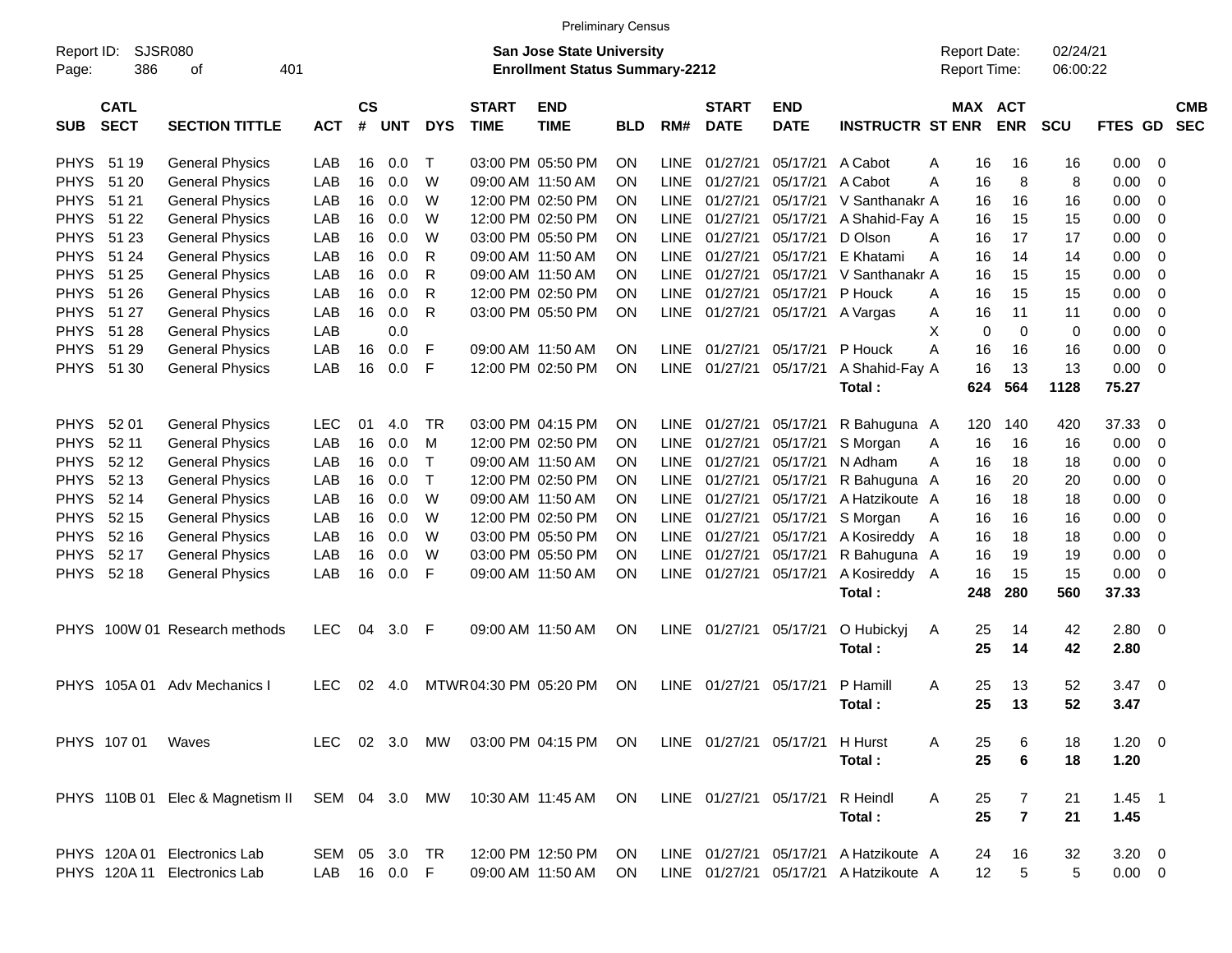|       |                                           |                                                                      |                                        |                             |                   |                                        |                             | <b>Preliminary Census</b>                                          |                 |                                    |                                  |                                  |                                      |                                            |                                                                          |                                |                                    |            |
|-------|-------------------------------------------|----------------------------------------------------------------------|----------------------------------------|-----------------------------|-------------------|----------------------------------------|-----------------------------|--------------------------------------------------------------------|-----------------|------------------------------------|----------------------------------|----------------------------------|--------------------------------------|--------------------------------------------|--------------------------------------------------------------------------|--------------------------------|------------------------------------|------------|
| Page: | Report ID: SJSR080<br>387                 | 401<br>of                                                            |                                        |                             |                   |                                        |                             | San Jose State University<br><b>Enrollment Status Summary-2212</b> |                 |                                    |                                  |                                  |                                      | <b>Report Date:</b><br><b>Report Time:</b> |                                                                          | 02/24/21<br>06:00:22           |                                    |            |
| SUB   | <b>CATL</b><br><b>SECT</b>                | <b>SECTION TITTLE</b>                                                | <b>ACT</b>                             | $\mathsf{cs}$<br>$\pmb{\#}$ | <b>UNT</b>        | <b>DYS</b>                             | <b>START</b><br><b>TIME</b> | <b>END</b><br><b>TIME</b>                                          | <b>BLD</b>      | RM#                                | <b>START</b><br><b>DATE</b>      | <b>END</b><br><b>DATE</b>        | <b>INSTRUCTR ST ENR</b>              |                                            | <b>MAX ACT</b><br><b>ENR</b>                                             | <b>SCU</b>                     | FTES GD SEC                        | <b>CMB</b> |
|       |                                           | PHYS 120A 12 Electronics Lab                                         | LAB                                    |                             | 16 0.0            | -F                                     |                             | 01:00 PM 03:50 PM                                                  | ON              | LINE                               | 01/27/21                         | 05/17/21                         | A Hatzikoute A<br>Total:             | 12<br>48                                   | 11<br>32                                                                 | 11<br>48                       | $0.00 \t 0$<br>3.20                |            |
|       | PHYS 122 01                               | Mod Phys                                                             | <b>LEC</b>                             |                             | 02 4.0            | МW                                     |                             | 08:30 AM 10:20 AM                                                  | ON              |                                    | LINE 01/27/21                    | 05/17/21                         | K Wharton<br>Total:                  | 25<br>A<br>25                              | 8<br>8                                                                   | 32<br>32                       | $2.13 \quad 0$<br>2.13             |            |
|       | PHYS 130 01                               | Math Methods                                                         | <b>LEC</b>                             | 02                          | 4.0               | TR                                     |                             | 08:30 AM 10:20 AM                                                  | ON              |                                    | LINE 01/27/21                    | 05/17/21                         | C Smallwood A<br>Total:              | 25<br>25                                   | 22<br>22                                                                 | 88<br>88                       | 5.87 0<br>5.87                     |            |
|       | PHYS 160 01                               | Thermodyn Stat Phy                                                   | SEM 04 3.0 TR                          |                             |                   |                                        |                             | 01:30 PM 02:45 PM                                                  | ON              |                                    | LINE 01/27/21                    | 05/17/21                         | A Garcia<br>Total:                   | 25<br>A<br>25                              | 21<br>21                                                                 | 63<br>63                       | $4.20 \ 0$<br>4.20                 |            |
|       |                                           | PHYS 175A 01 Solid St Physics                                        | SEM 04 3.0                             |                             |                   | <b>TR</b>                              |                             | 03:00 PM 04:15 PM                                                  | ON              |                                    | LINE 01/27/21                    | 05/17/21                         | E Khatami<br>Total:                  | 25<br>Α<br>25                              | 8<br>8                                                                   | 24<br>24                       | $1.60 \t 0$<br>1.60                |            |
|       | PHYS 180 01<br>PHYS 180 02                | <b>Indiv Studies</b><br><b>Indiv Studies</b>                         | <b>SUP</b><br><b>SUP</b>               | 36<br>36                    | 1.0<br>1.0        | <b>TBA</b><br><b>TBA</b><br><b>TBA</b> |                             |                                                                    | <b>ON</b><br>ON | <b>LINE</b><br><b>LINE</b>         | 01/27/21<br>01/27/21<br>01/27/21 | 05/17/21<br>05/17/21<br>05/17/21 | A Romanowsky<br>G Quan<br>K Wharton  | A                                          | 1<br>1<br>$\overline{2}$<br>$\mathbf{1}$<br>$\mathbf{1}$<br>$\mathbf{1}$ | 1<br>2                         | $0.07$ 0<br>$0.13 \quad 0$         |            |
|       | PHYS 180 03<br>PHYS 180 04<br>PHYS 180 05 | <b>Indiv Studies</b><br><b>Indiv Studies</b><br><b>Indiv Studies</b> | <b>SUP</b><br><b>SUP</b><br><b>SUP</b> | 36<br>36<br>36              | 1.0<br>1.0<br>1.0 | <b>TBA</b><br><b>TBA</b>               |                             |                                                                    | ΟN<br>ΟN<br>ΟN  | <b>LINE</b><br>LINE<br><b>LINE</b> | 01/27/21<br>01/27/21             | 05/17/21<br>05/17/21             | C Smallwood A<br>E Khatami           | A<br>A                                     | $\mathbf{1}$<br>3<br>$\mathbf{1}$<br>$\mathbf{1}$                        | 1<br>3<br>0                    | $0.07$ 0<br>$0.20 \ 0$<br>$0.07$ 0 |            |
|       | PHYS 180 06                               | <b>Indiv Studies</b>                                                 | <b>SUP</b>                             | 36                          | 1.0               | <b>TBA</b>                             |                             |                                                                    | ON              |                                    | LINE 01/27/21                    | 05/17/21                         | C Asplund<br>Total:                  | Α                                          | $\mathbf{1}$<br>1<br>6<br>9                                              | 0<br>$\overline{7}$            | $0.07$ 0<br>0.60                   |            |
|       | PHYS 184 01                               | Directed Reading                                                     | <b>SUP</b>                             |                             | 36 2.0            | TBA                                    |                             |                                                                    | <b>ON</b>       |                                    | LINE 01/27/21 05/17/21           |                                  | P Beyersdorf A<br>Total:             |                                            | 1<br>1<br>1<br>1                                                         | $\overline{c}$<br>$\mathbf{2}$ | $0.17$ 1<br>0.17                   |            |
|       |                                           | PHYS 200W 01 Res and Comm in PhysLEC                                 |                                        |                             | 02 3.0            | MW                                     |                             | 09:00 AM 10:15 AM                                                  | ON              | LINE                               | 01/27/21                         | 05/17/21                         | T Madura<br>Total:                   | Α<br>15<br>15                              | $\overline{7}$<br>$\overline{\mathbf{r}}$                                | 21<br>21                       | $1.75$ 7<br>1.75                   |            |
|       | PHYS 208 01                               | Intro Elec Optics                                                    | SEM 05 3.0 TR                          |                             |                   |                                        |                             | 09:00 AM 10:15 AM                                                  | ON              |                                    |                                  | LINE 01/27/21 05/17/21           | P Beyersdorf A<br>Total:             | 15<br>15                                   | 6<br>6                                                                   | 18<br>18                       | 1.506<br>1.50                      |            |
|       |                                           | PHYS 240 01 Computational Phys SEM 05 3.0 TR 10:30 AM 11:45 AM ON    |                                        |                             |                   |                                        |                             |                                                                    |                 |                                    | LINE 01/27/21 05/17/21           |                                  | A Romanowsky<br>Total:               | 15<br>15                                   | 10<br>10                                                                 | 30<br>30                       | 2.50 10<br>2.50                    |            |
|       |                                           | PHYS 263A 01 Quantum Theory I                                        | SEM 05 3.0 MW                          |                             |                   |                                        |                             | 10:30 AM 11:45 AM                                                  | ON              |                                    | LINE 01/27/21 05/17/21           |                                  | K Betre<br>Total:                    | Α<br>15<br>15                              | 9<br>$\boldsymbol{9}$                                                    | 27<br>27                       | $2.25$ 9<br>2.25                   |            |
|       | PHYS 275 01                               | Solid State Physic                                                   | SEM 05 3.0 TR                          |                             |                   |                                        |                             | 12:00 PM 01:15 PM ON                                               |                 |                                    |                                  |                                  | LINE 01/27/21 05/17/21 C Smallwood A | 15                                         | $\overline{7}$                                                           | 21                             | 1.706                              |            |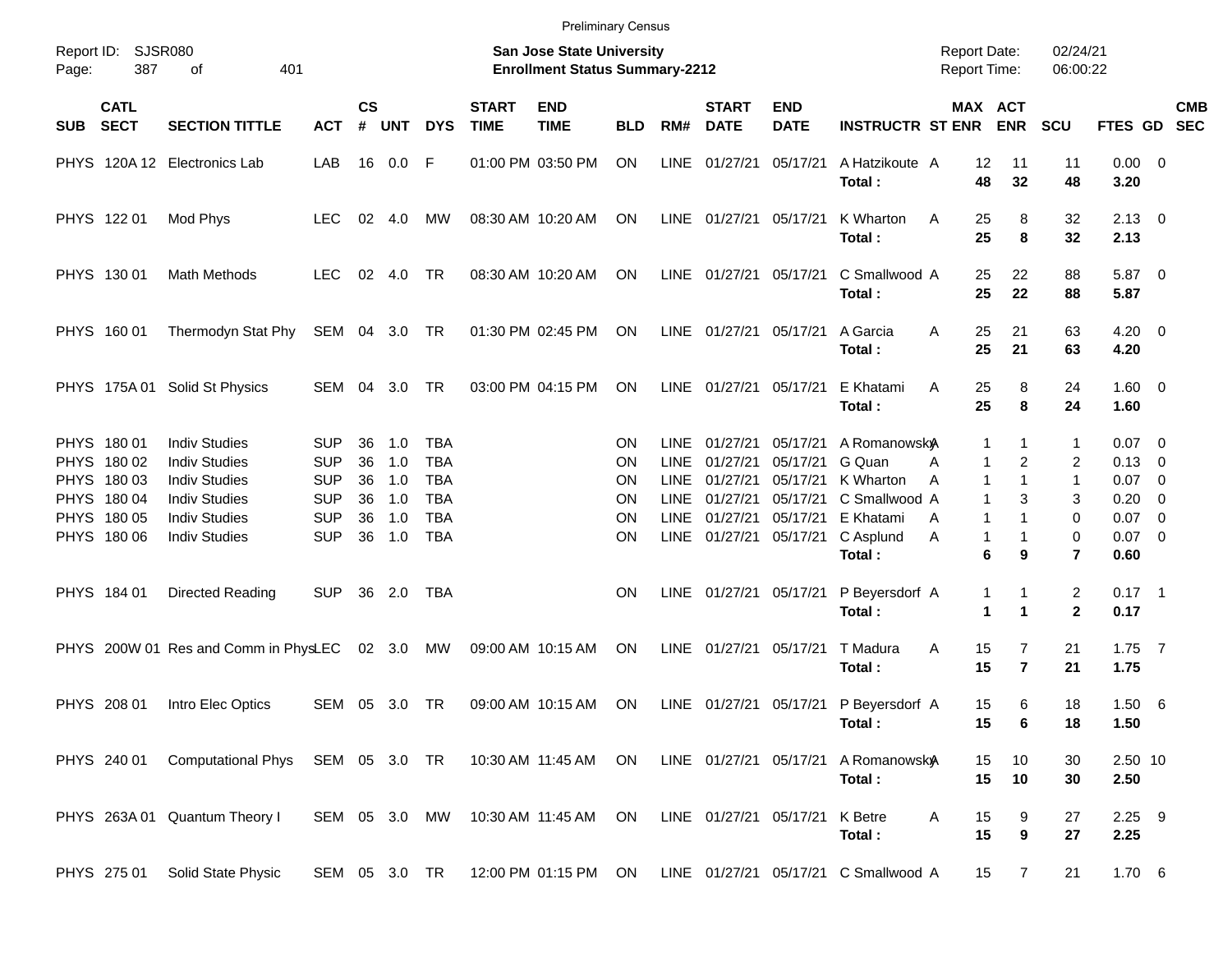|                     |                            |                                 |            |                    |            |            |                             |                                                                           | <b>Preliminary Census</b> |             |                             |                           |                          |                                            |              |                      |                                  |            |
|---------------------|----------------------------|---------------------------------|------------|--------------------|------------|------------|-----------------------------|---------------------------------------------------------------------------|---------------------------|-------------|-----------------------------|---------------------------|--------------------------|--------------------------------------------|--------------|----------------------|----------------------------------|------------|
| Report ID:<br>Page: | 388                        | <b>SJSR080</b><br>401<br>οf     |            |                    |            |            |                             | <b>San Jose State University</b><br><b>Enrollment Status Summary-2212</b> |                           |             |                             |                           |                          | <b>Report Date:</b><br><b>Report Time:</b> |              | 02/24/21<br>06:00:22 |                                  |            |
| <b>SUB</b>          | <b>CATL</b><br><b>SECT</b> | <b>SECTION TITTLE</b>           | <b>ACT</b> | $\mathsf{cs}$<br># | <b>UNT</b> | <b>DYS</b> | <b>START</b><br><b>TIME</b> | <b>END</b><br><b>TIME</b>                                                 | <b>BLD</b>                | RM#         | <b>START</b><br><b>DATE</b> | <b>END</b><br><b>DATE</b> | <b>INSTRUCTR ST ENR</b>  | MAX ACT                                    | <b>ENR</b>   | <b>SCU</b>           | FTES GD SEC                      | <b>CMB</b> |
|                     |                            |                                 |            |                    |            |            |                             |                                                                           |                           |             |                             |                           | Total:                   | 15                                         | 7            | 21                   | 1.70                             |            |
| <b>PHYS</b>         | 297 01                     | <b>Directed Research</b>        | <b>SUP</b> | 36                 | 3.0        | <b>TBA</b> |                             |                                                                           | <b>ON</b>                 | <b>LINE</b> | 01/27/21                    | 05/17/21                  | K Betre                  | Α                                          |              | 3                    | 0.25<br>-1                       |            |
|                     | PHYS 297 02                | Directed Research               | <b>SUP</b> | 36                 | 2.0        | <b>TBA</b> |                             |                                                                           | <b>ON</b>                 | <b>LINE</b> | 01/27/21                    | 05/17/21                  | K Betre                  | A                                          | 3            | 6                    | 0.50<br>3                        |            |
| <b>PHYS</b>         | 297 03                     | Directed Research               | <b>SUP</b> | 36                 | 1.0        | <b>TBA</b> |                             |                                                                           | ON                        | <b>LINE</b> | 01/27/21                    | 05/17/21                  | K Betre                  | A                                          |              |                      | 0.08                             |            |
| <b>PHYS</b>         | 297 04                     | <b>Directed Research</b>        | <b>SUP</b> | 36                 | 1.0        | <b>TBA</b> |                             |                                                                           | <b>ON</b>                 | <b>LINE</b> | 01/27/21                    | 05/17/21                  | A Romanowsky             |                                            | 3            | 3                    | 0.25<br>3                        |            |
| <b>PHYS</b>         | 297 05                     | Directed Research               | <b>SUP</b> | 36                 | 4.0        | <b>TBA</b> |                             |                                                                           | <b>ON</b>                 | <b>LINE</b> | 01/27/21                    | 05/17/21                  | P Hamill                 | A                                          |              | 4                    | 0.33<br>$\overline{\phantom{a}}$ |            |
|                     | PHYS 297 06                | Directed Research               | <b>SUP</b> | 36                 | 2.0        | <b>TBA</b> |                             |                                                                           | ON                        | <b>LINE</b> | 01/27/21                    | 05/17/21                  | C Paul                   | 1<br>A                                     |              | $\overline{2}$       | 0.17<br>$\overline{1}$           |            |
|                     | PHYS 297 07                | Directed Research               | <b>SUP</b> | 36                 | 3.0        | <b>TBA</b> |                             |                                                                           | ON                        | <b>LINE</b> | 01/27/21                    | 05/17/21                  | K Betre                  | A                                          |              | 3                    | 0.25                             |            |
| <b>PHYS</b>         | 297 08                     | <b>Directed Research</b>        | <b>SUP</b> | 36                 | 2.0        | <b>TBA</b> |                             |                                                                           | ON                        | <b>LINE</b> | 01/27/21                    | 05/17/21                  | T Madura                 | A                                          |              | $\overline{2}$       | 0.17<br>$\overline{\phantom{a}}$ |            |
| <b>PHYS</b>         | 29709                      | <b>Directed Research</b>        | <b>SUP</b> | 36                 | 1.0        | <b>TBA</b> |                             |                                                                           | <b>ON</b>                 | <b>LINE</b> | 01/27/21                    | 05/17/21                  | E Khatami                | A<br>1                                     |              | $\mathbf 0$          | 0.08<br>1                        |            |
|                     |                            |                                 |            |                    |            |            |                             |                                                                           |                           |             |                             |                           | Total:                   | 9                                          | 13           | 24                   | 2.08                             |            |
| <b>PHYS</b>         | 298 01                     | Grad Research Report SUP        |            | 25                 | 1.0        | <b>TBA</b> |                             |                                                                           | <b>ON</b>                 | <b>LINE</b> | 01/27/21                    | 05/17/21                  | P Hamill                 | A                                          |              |                      | 0.08<br>-1                       |            |
| <b>PHYS</b>         | 298 02                     | <b>Grad Research Report SUP</b> |            | 25                 | 1.0        | <b>TBA</b> |                             |                                                                           | <b>ON</b>                 | LINE        | 01/27/21                    | 05/17/21                  | C Smallwood A            |                                            |              | -1                   | 0.08                             |            |
|                     | PHYS 298 03                | Grad Research Report SUP        |            | 25                 | 1.0        | <b>TBA</b> |                             |                                                                           | ON                        | <b>LINE</b> | 01/27/21                    | 05/17/21                  | K Wharton                | A<br>1                                     |              | -1                   | 0.08                             |            |
| <b>PHYS</b>         | 298 04                     | <b>Grad Research Report SUP</b> |            | 25                 | 2.0        | <b>TBA</b> |                             |                                                                           | ON                        | <b>LINE</b> | 01/27/21                    | 05/17/21                  | R Heindl                 | A<br>1                                     |              | 2                    | 0.17<br>-1                       |            |
| <b>PHYS</b>         | 298 05                     | Grad Research Report SUP        |            | 25                 | 2.0        | <b>TBA</b> |                             |                                                                           | ON                        | <b>LINE</b> | 01/27/21                    | 05/17/21                  | E Khatami                | A                                          |              | $\overline{c}$       | 0.17<br>-1                       |            |
| <b>PHYS</b>         | 298 06                     | Grad Research Report SUP        |            | 25                 | 2.0        | <b>TBA</b> |                             |                                                                           | ON                        | <b>LINE</b> | 01/27/21                    | 05/17/21                  | C Asplund                | A                                          |              | $\overline{2}$       | 0.17<br>$\overline{\phantom{a}}$ |            |
|                     | PHYS 298 07                | Grad Research Report SUP        |            | 25                 | 1.0        | <b>TBA</b> |                             |                                                                           | <b>ON</b>                 | <b>LINE</b> | 01/27/21                    | 05/17/21                  | R Heindl                 | A<br>1                                     |              | -1                   | 0.08                             |            |
| <b>PHYS</b>         | 298 08                     | Grad Research Report SUP        |            |                    | 25 1.0     | <b>TBA</b> |                             |                                                                           | ON                        | <b>LINE</b> | 01/27/21                    | 05/17/21                  | A Romanowsk <sub>A</sub> | 1                                          | -1           | 0                    | 0.08                             |            |
|                     |                            |                                 |            |                    |            |            |                             |                                                                           |                           |             |                             |                           | Total:                   | 8                                          | 8            | 10                   | 0.92                             |            |
|                     | PHYS 299 01                | <b>Master's Thesis</b>          | <b>SUP</b> | 25                 | 2.0        | <b>TBA</b> |                             |                                                                           | <b>ON</b>                 | <b>LINE</b> | 01/27/21                    | 05/17/21                  | P Beyersdorf A           | 1                                          |              | 2                    | 0.17<br>-1                       |            |
| <b>PHYS</b>         | 299 02                     | <b>Master's Thesis</b>          | <b>SUP</b> | 25                 | 2.0        | <b>TBA</b> |                             |                                                                           | ON                        | <b>LINE</b> | 01/27/21                    | 05/17/21                  | T Madura                 | A<br>1                                     |              | 2                    | 0.17<br>-1                       |            |
|                     |                            |                                 |            |                    |            |            |                             |                                                                           |                           |             |                             |                           | Total:                   | $\mathbf{2}$                               | $\mathbf{2}$ | 4                    | 0.33                             |            |

**Department : Physics & Astronomy Department Total : 3683 3388 7246 500.72 Lower Division : 3039 2887 5800 401.20 Upper Division : 565 446 1312 88.23<br>
Graduate Division : 79 55 134 11.28 Graduate Division : 79 55 134 11.28**